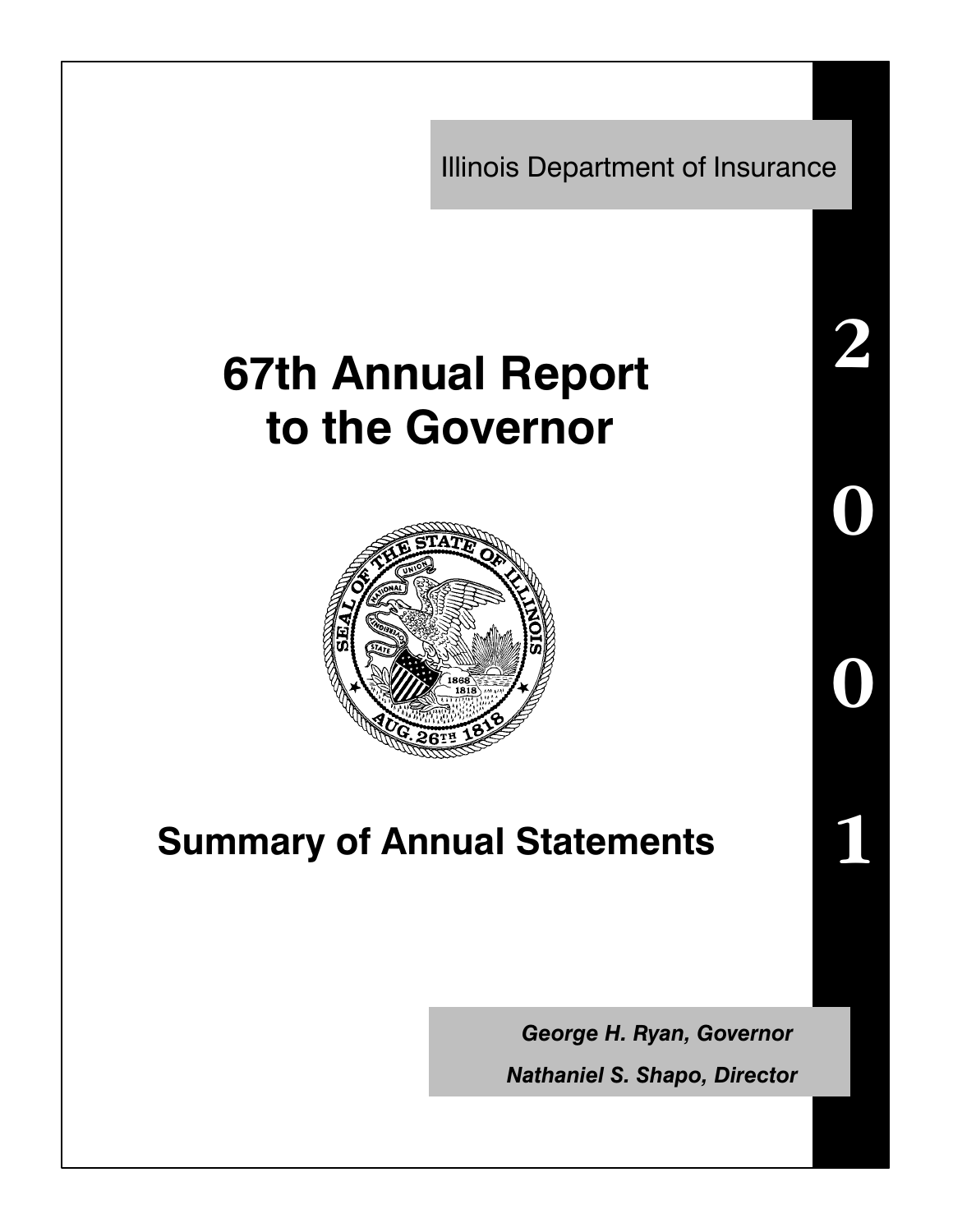

STATE OF ILLINOIS

#### DEPARTMENT OF INSURANCE 320 WEST WASHINGTON STREET SPRINGFIELD, ILLINOIS 62767-0001

**GEORGE H RYAN GOVERNOR** 

NATHANIELS SHAPO **DIRECTOR** 

Honorable George H. Ryan Governor State of Illinois Springfield, Illinois

Dear Governor Ryan:

I am pleased to submit this Annual Report summarizing the activities and fiscal operations of the Department of Insurance in 2001.

The tragic events of September 11th touched every aspect of American life, and the insurance industry was no exception. There was a terrible human toll: hundreds of employees of insurance companies and producers were killed in the World Trade Center, including 175 from Chicago-based Aon. And financially, the insured losses were the most devastating in U.S. history, not only because of the unprecedented dollar amount, but because they reached to all segments of the business. Illinois joined insurance regulators across the country in formulating a swift response to assess the financial impact on individual insurance companies and to protect the interests of insurance policyholders.

We had a busy year outside of September 11, as well. In our continuing efforts to advocate for consumers, we installed a toll-free Consumer Assistance Hotline to expedite incoming calls from Illinois residents who have insurance questions or problems, and made important strides in enhancing our complaint handling procedures. Increased public concern over the use of credit information by insurers prompted a Department survey of auto and homeowners companies operating in Illinois and development of educational materials to help consumers better understand the relationship between credit scoring and insurance.

Important consumer protection legislative initiatives enacted during the year include: PA 92-0233 which enhances the state's efforts to stem organized insurance fraud through a whistleblower provision and expanded fraud reporting requirements; PA 92-0331 which creates the Uninsured Ombudsman Program to provide assistance and education to uninsured individuals; PA 92-0399 which prohibits discrimination on the basis of race, religion, color, or national origin in the conduct of life and health insurance business; and PA 92-0480 which prohibits auto and homeowners insurance companies from refusing to issue a new policy or from nonrenewing an existing policy solely due to a credit report.

Financial regulatory initiatives include: PA 92-0075 which provides standards for the release of insurance company security deposits for companies that are voluntarily dissolving or ceasing to engage in the insurance business; PA 92-0124 which creates special purpose reinsurance vehicles to facilitate the securitization of insurance risk under Department oversight; and PA 92-0140 which strengthens Illinois' corporate governance of insurance companies and health maintenance organizations.

The Department's regulatory initiatives and a summary of the 2001 financial statements of all licensed insurance companies are outlined in the report that follows.

Respectfully submitted,

Nathaniel S. Shapo Director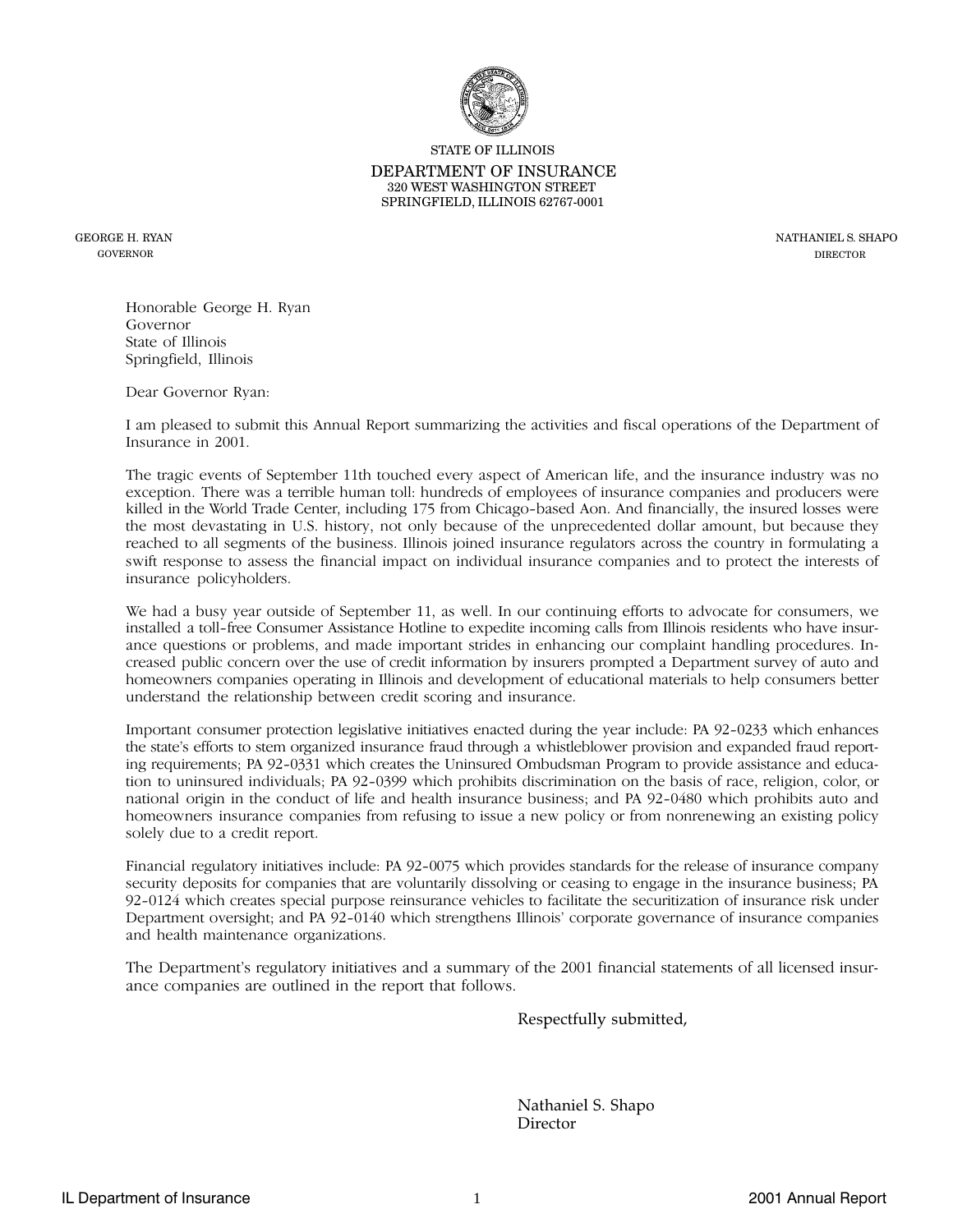**Blank Page**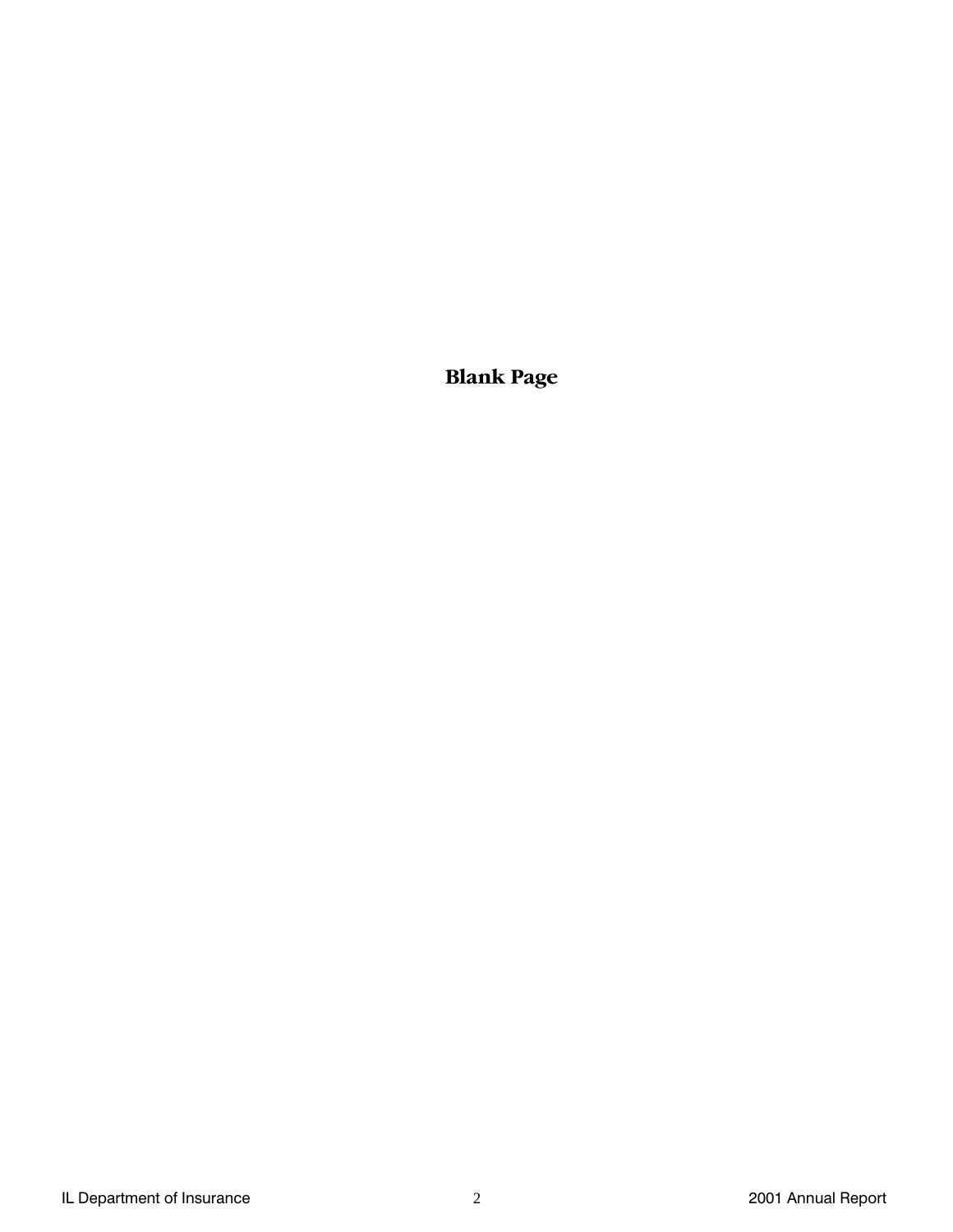## **Table of Contents**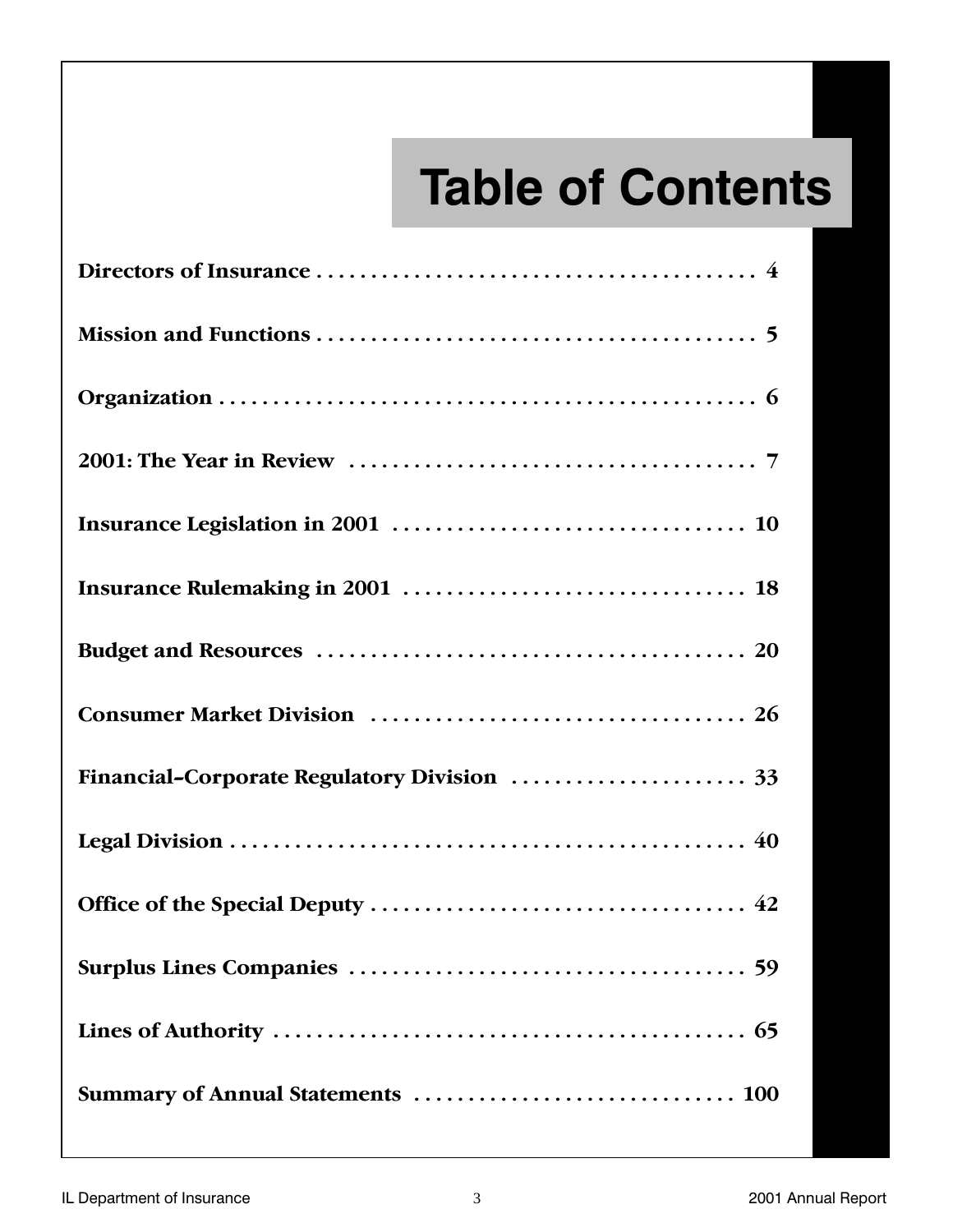## **Directors of Insurance**

| Nathaniel S. Shapo          |
|-----------------------------|
| Arnold Dutcher (Acting)     |
| Mark Boozell                |
| James W. Schacht (Acting)   |
| Stephen F. Selcke           |
| James W. Schacht (Acting)   |
| Zack Stamp                  |
| John E. Washburn            |
| James W. Schacht (Acting)   |
| Philip R. O'Connor          |
| Richard L. Mathias          |
| Michael P. Duncan           |
| Dennis W. Toivonen (Acting) |
| Robert B. Wilcox            |
| Fred A. Mauck               |
| James Baylor                |
| John E. Bolton, Jr.         |
| Richard G. Hershey          |
| Joseph S. Gerber            |
| Justin T. McCarthy          |

| 1999–present |
|--------------|
| 1998-1999    |
| 1995-1998    |
| 1994-1995    |
| 1991-1994    |
| 1991         |
| 1989-1991    |
| 1983-1989    |
| 1982–1983    |
| 1979-1982    |
| 1977-1979    |
| 1976-1977    |
| 1976         |
| 1974–1976    |
| 1973-1974    |
| 1969-1973    |
| 1965–1969    |
| 1963-1965    |
| 1957-1963    |
| 1954-1957    |
|              |

| Laddie T. Pelnar (Acting) | 1954      |
|---------------------------|-----------|
| Robert E. Barrett         | 1953-1954 |
| J. Edward Day             | 1950-1953 |
| Harry B. Hershey          | 1949-1950 |
| N. P. Parkinson           | 1944-1949 |
| Paul F. Jones             | 1941-1944 |
| S. Hayden Davis           | 1940-1941 |
| Ernest Palmer             | 1933-1940 |
| Harry Hanson              | 1930–1933 |
| George Huskinson          | 1927-1930 |
| Alex Johnson              | 1923-1927 |
| Thomas J. Houston         | 1921-1923 |
| Fred W. Potter            | 1917-1921 |
| Rufus Potts               | 1913-1917 |
| Fred W. Potter            | 1907-1913 |
| William R. Vredenburgh    | 1903-1907 |
| Henry Yates               | 1901-1903 |
| James R. Van Cleave       | 1897-1901 |
| <b>Bradford Durfee</b>    | 1893-1897 |
|                           |           |



**Madelynne Brown Assistant Director** 



**Nathaniel S. Shapo Director** 



**Arnold Dutcher Chief Deputy Director**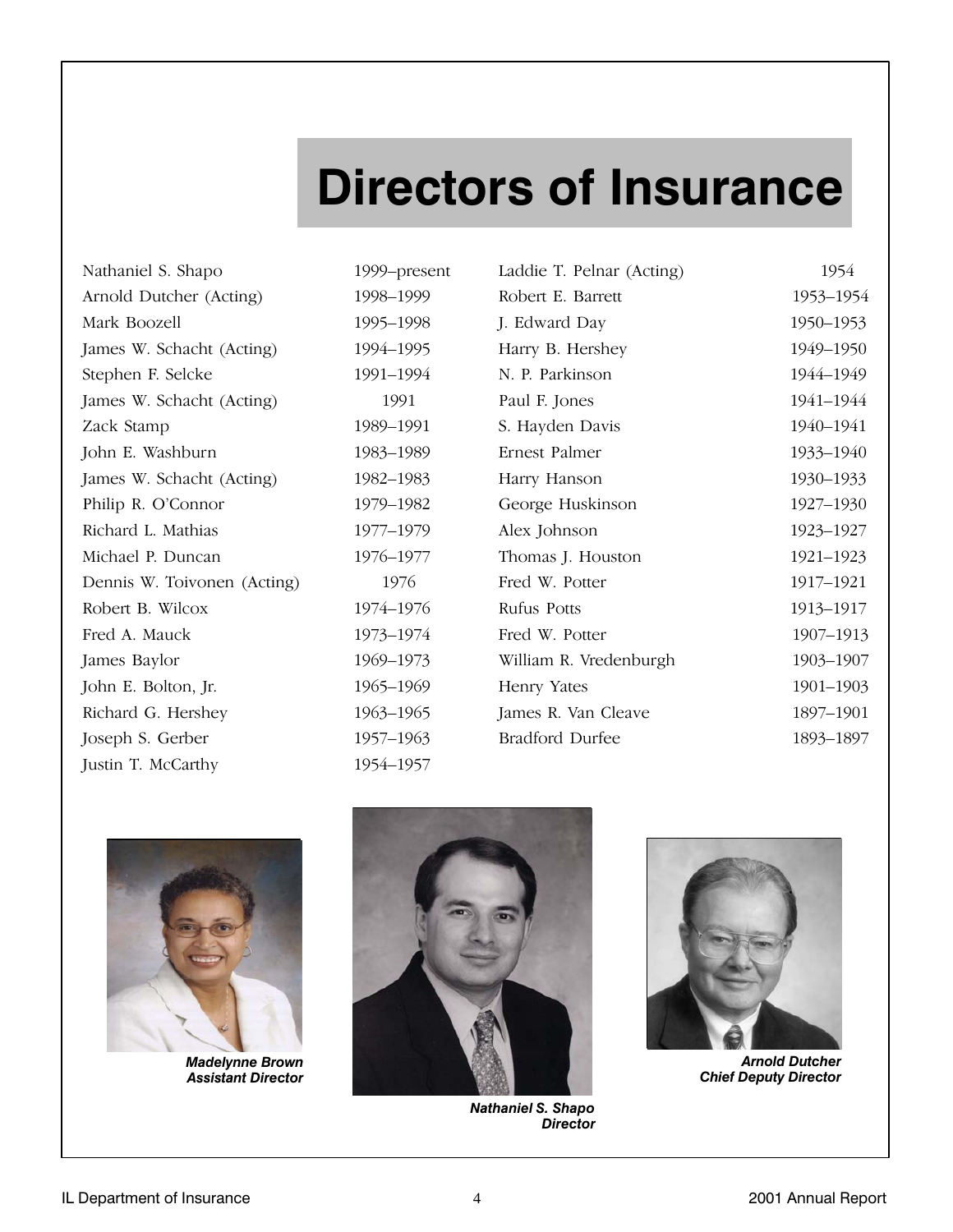## **Mission and Functions**

The mission of the Illinois Department of Insurance is:

To protect consumers by providing assistance and information, by efficiently regulating the insurance industry's market behavior and financial solvency, and by fostering a competitive insurance marketplace.

The Department carries out its mission through effective administration and enforcement of the Illinois Insurance Code (215 ILCS 5/1 to 5/1312), the Illinois Pension Code (40 ILCS  $5/1$ -101 to  $5/24$ -109) and related laws and regulations (Title 50, Illinois Administrative Code.)

The Department has four major operating Divisions: Administrative Services, Consumer-Market, Financial-Corporate Regulatory, and Legal. The Department also sponsors the Senior Health Insurance Program and oversees the operations of the Office of the Special Deputy, which handles the affairs of insurance companies placed in rehabilitation, conservation or liquidation.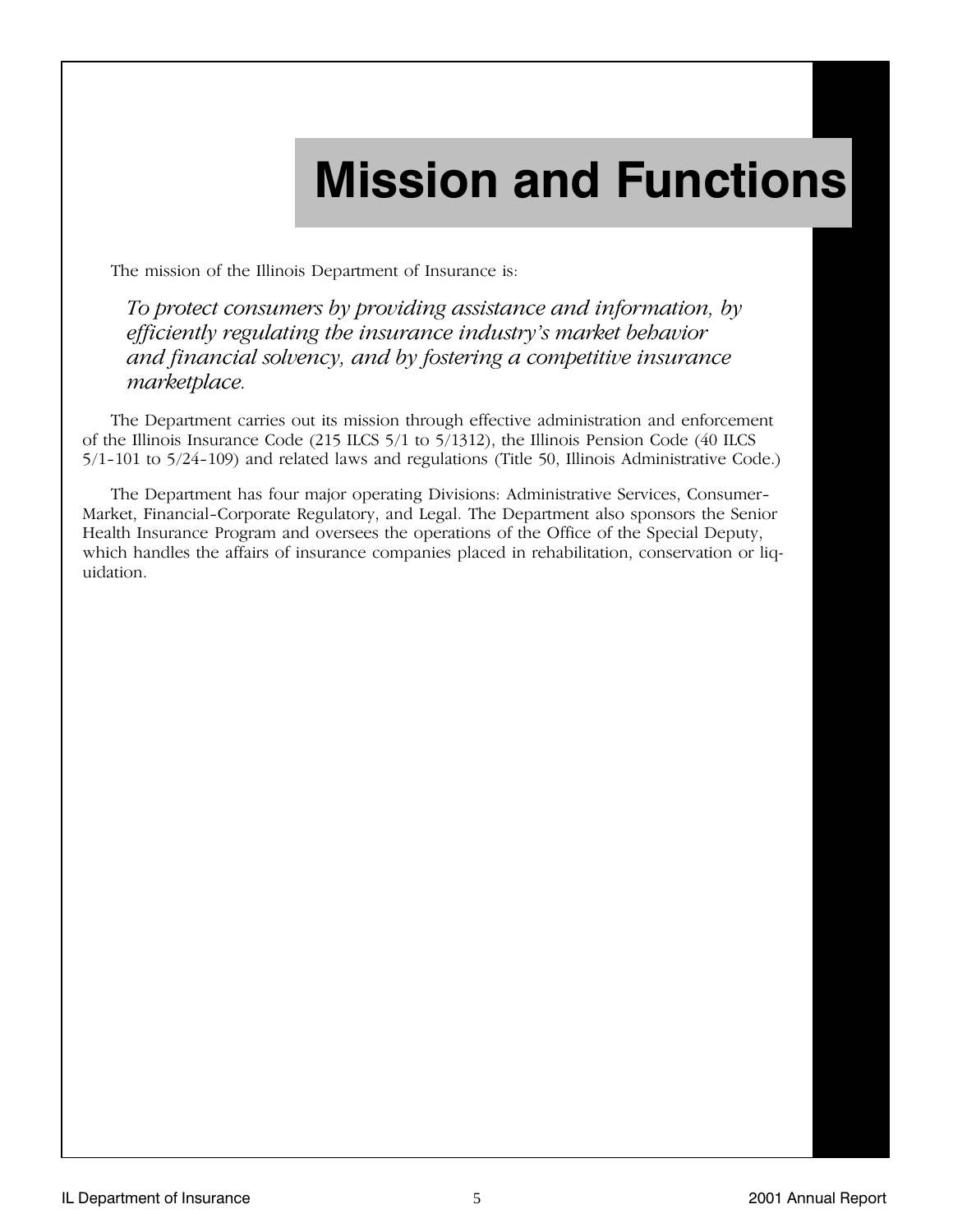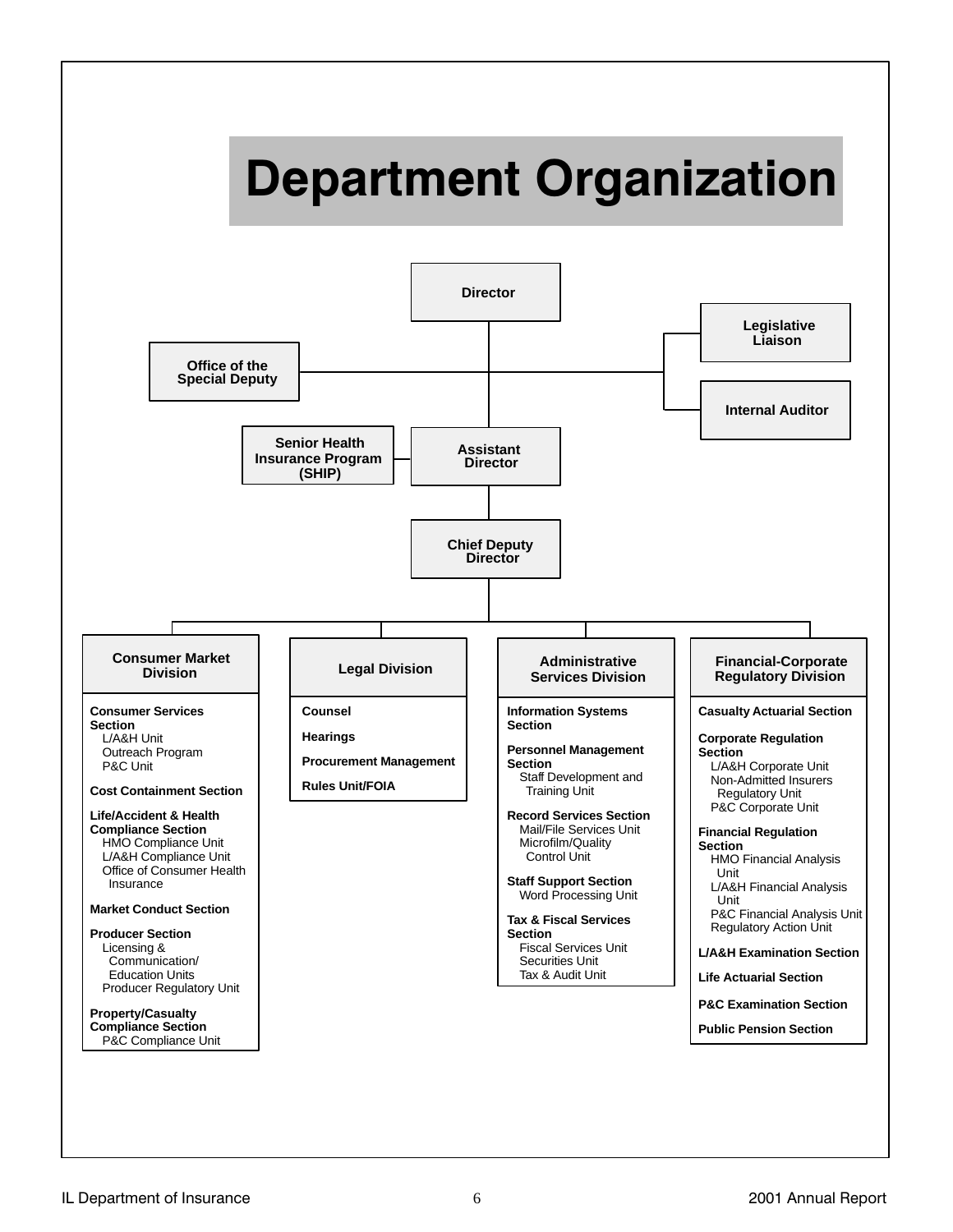# 2001: The Year in Review

Following is a summary of key regulatory events and initiatives that occurred in 2001:

## **September 11th Terrorist Attacks**

No event in history has impacted the U.S. insurance industry or rallied the regulatory community more than the tragic terrorist attacks of September 11th. With nearly every major line of insurance affected, including commercial property and liability, homeowners/renters, automobile, life, health and workers compensation, the Insurance Information Institute estimates total insured losses from the attacks to be about \$40 billion.

Working through the National Association of Insurance Commissioners (NAIC), Illinois joined other state insurance regulators in responding quickly on a number of fronts:

- Immediately surveyed major Illinois domestic companies to gauge the financial impact on our state's insurers.
- Issued a bulletin advising all Illinois insurers and licensees to comply with the obligations outlined in President Bush's September 24 Executive Order blocking assets and prohibiting transactions with certain identified individuals and groups associated with terrorism.
- Endorsed the NAIC's Guiding Principles for Federal Legislation Related to Property and Casualty Insurance Coverage for Losses Caused by Terrorism, and urged the Illinois Congressional delegation to support a swift federal solution to avert insurance market disruptions caused by terrorism exclusions.
- Adopted specific guidelines and minimum standards for terrorism exclusions in commercial lines policies.
- Began looking at similar proposals for personal lines contracts.
- Began working with the U.S. Treasury Department to develop regulations applying the USA Patriot Act to the insurance industry.

## **NAIC Activities**

In addition to helping craft regulatory responses to the events of September 11th, the Illinois Department of Insurance was an active member of 28 Committees and Task Forces and countless working groups and subgroups of the NAIC. During 2001, Director Nat Shapo served as Chair of the Midwestern Zone states, and in December was elected to the national office of Secretary-Treasurer. Illinois also chaired the Valuation of Securities Task Force, the Insolvency Task Force, and the International Holocaust Commission Task Force, and co-chaired the Functional Regulation Working Group which negotiates jurisdictional issues with federal bank regulators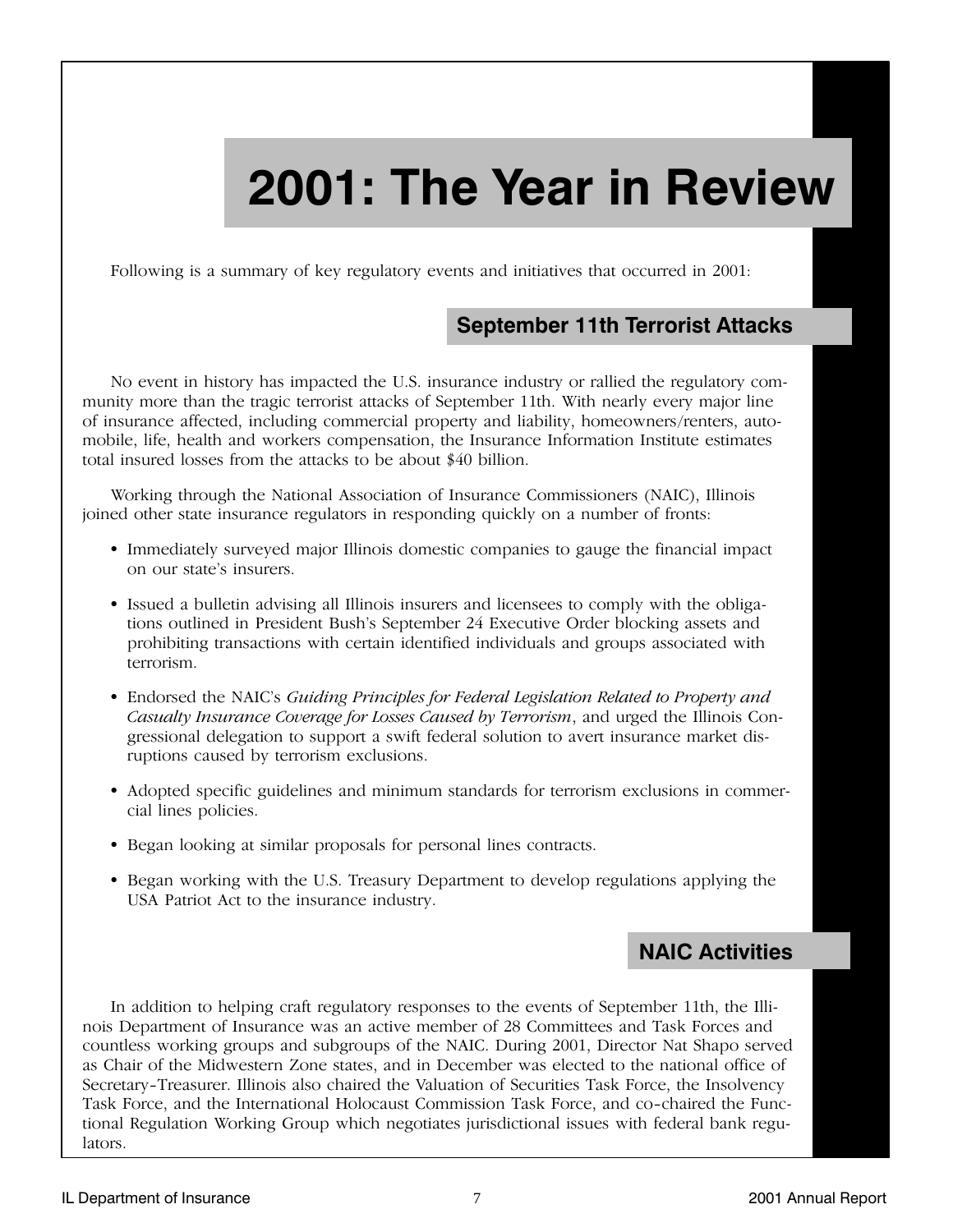Illinois continued a number of positive steps begun in 2000 to carry out the federal Gramm-Leach-Bliley Act and the Statement of Intent (the NAIC's blueprint for changes in state insurance regulation) including: passage of legislation to comply with uniform agent licensing or reciprocity requirements; adoption of a rule creating the regulatory framework to comply with personal information and privacy protection requirements; creation of rate and form filing checklists and review standards; implementation of the System for Electronic Rate and Form Filing (SERFF); participation in a pilot program using the Uniform Certificate of Authority Application (UCAA) to streamline and make uniform the application process for insurers seeking to do business in multiple states; and efforts to establish uniformity in market conduct examinations.

### **Consumer Outreach**

During the summer, the Department established a toll-free Consumer Assistance Hot**line** (866-445-5364) for Illinois residents who have insurance questions or problems. The automated system directs callers to staff members who are knowledgable about all types of insurance, including health, auto, homeowners, life and annuities and who can answer questions or investigate their complaints or provide information about insurance companies and agents. Consumers who call after hours, on weekends or state holidays can leave a message on the system's voice-mail.

A three and a half year-old partnership to provide home repair loans to qualifying Chicago residents celebrated its 100<sup>th</sup> loan to make homes safer. The **Chicago Home Safety Loan Fund** is a Neighborhood Housing Service program backed by the Illinois Department of Insurance, insurance companies, the Chicago Fire Department, and others. CHSP is an innovative approach for reducing fire loss and increasing home safety in Chicago. The first of its kind, CHSP has become a model for such innovative partnership and hopes to share its experiences with other communities. CHSP educates residents about fire prevention and home safety, provides free home safety evaluations for home owners in Chicago, and offers a low-interest loan fund to help families make home safety repairs and upgrades.

In another urban insurance initiative, the Department worked with a nonprofit insurance industry group, The Urban Insurance Partners Institute (UIPI), to educate insurers about urban markets. In November, Department staff participated in a first-of-its-kind national workshop designed to help insurers gain the tools necessary to compete effectively in urban areas. The workshop benefited companies of all sizes, brokers and agents who want to write urban business. Funded by insurers, reinsurers and national trade associations, UIPI is the only insurance industry organization devoted solely to urban affairs. The institute also educates consumers about insurance through homeowners insurance education sessions in a number of cities.

### **State Planning Grant**

In September 2000, the State of Illinois received a  $$1.2$  million State Planning Grant from the Health Research and Services Administration of the U.S. Department of Health & Human Services to develop a plan to assure access to health insurance for all Illinoisans. The grant funded two components of this planning: research on the characteristics of the uninsured in Illinois and a participatory process among diverse stakeholders to move toward consensus strategies to reduce the number of uninsured in Illinois.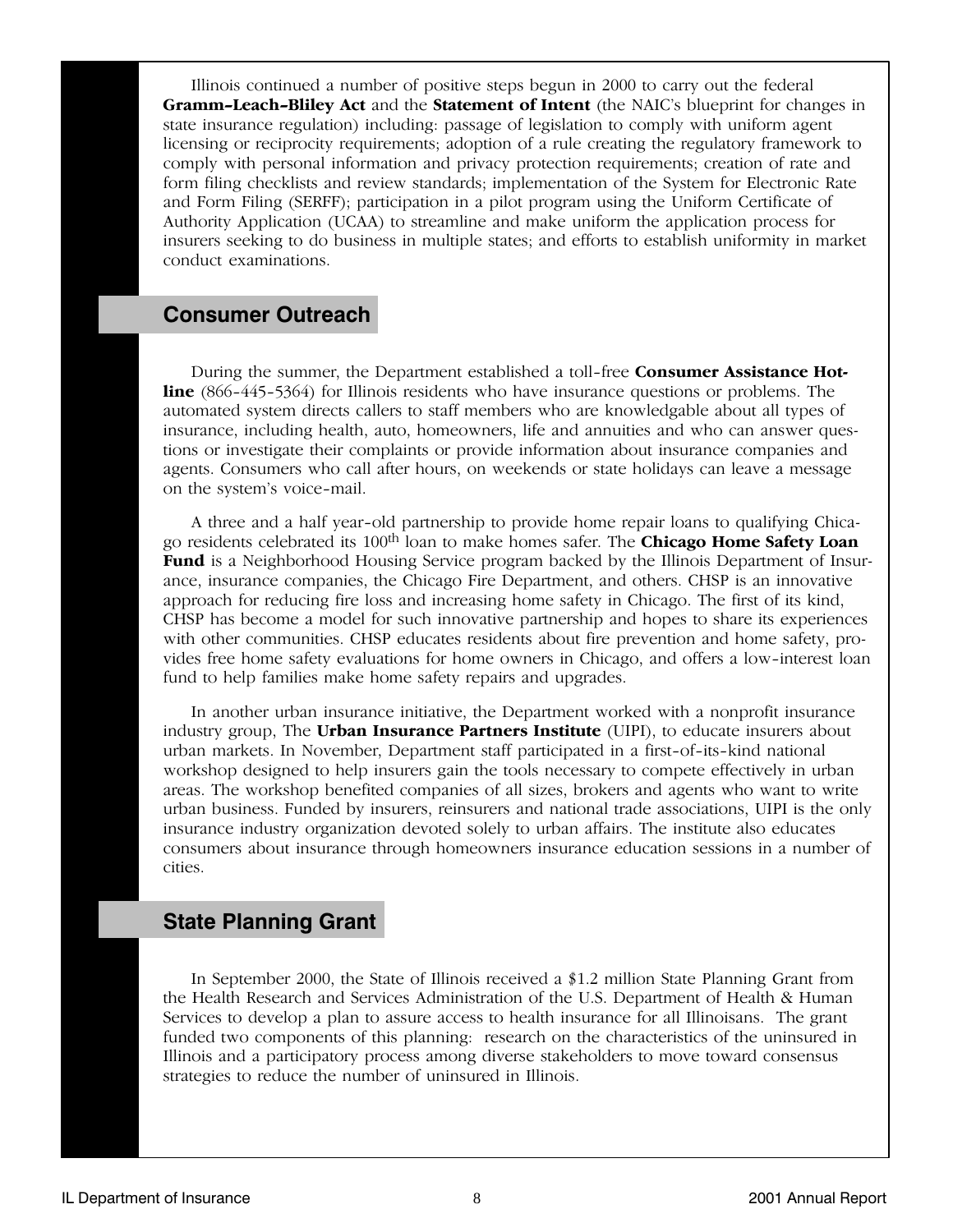The grant gave Illinois the opportunity to gather previously unavailable state specific data using research techniques, including a random digit dial survey, focus groups and key informant interviews, and an expansion of the Behavioral Risk Factor Surveillance System (BRFSS). Additionally, the state created a website; gathered information on a variety of potential strategies which have been used in other states; conducted a literature review; and developed a large bibliography. The new data, as well as existing national data, served as a bridge between researchers and stakeholders during the **Illinois Assembly on the Uninsured** (the Assembly), a participatory process intended to develop strategies to provide coverage to all uninsured persons in the state. The Illinois Department of Insurance is the lead agency for the State Planning Grant. Assistant Director Madelynne L. Brown serves as Project Director. A steering committee composed of representatives of the Illinois Departments of Public Health, Public Aid, Commerce and Community Affairs, and Human Services, the Illinois Comprehensive Health Insurance Plan, Southern Illinois University at Carbondale, the University of Illinois at Chicago, and the Office of the Governor has guided the direction of the project.

The Assembly was designed to allow stakeholders to move toward consensus on ways to reduce the number of uninsured to zero. Employers, labor unions, social service advocates, commercial insurers, insurance agents, medical practitioners and others share a fair amount of common ground on this issue, but rarely have had a chance to work cooperatively. The Assembly was an organized, interactive process where all of these entities could meet and work together to discuss ways to provide access to health insurance. The Assembly convened in January 2001 to review the project. The major meeting of the Assembly was convened for three days in July 2001, and a final plenary session was held September 10, 2001.

The Assembly balloting process, while not reaching full consensus, identified the three general, but important, suggestions that had the most support. It is important to note that not all participants supported these suggestions, and specific methods of funding each strategy were not voted upon. Further, in some cases the funding method selected could impact support for a strategy. Following are the three options that received the greatest degree of strong support from stakeholders during the participatory process and appear to be the most compelling for priority consideration:

- 1. There is strong support to provide coverage to parents with children in KidCare. Illinois has submitted a waiver request to the federal government to get permission to use federal funds to provide coverage to parents.
- 2. The Assembly reflected clear interest in providing support to the employer-based system. There was support for a strategy to implement incentives to employers, but less consensus on exactly what techniques to employ. Specific strategies suggested include reinsurance schemes, the creation of purchasing pools, tax breaks, employer subsidies and the development of new insurance products. Such new products may require legislation to allow for flexibility and to reduce mandates. These strategies have had varying degrees of success when implemented in other states. Therefore as we continue the planning process we will have to look carefully at these ideas to assure long-term viability.
- 3. Considerable agreement exists in the Assembly that outreach, education and marketing activities need to be undertaken. Education strategies were proposed for several target populations. There is support for educating the uninsured population as well as small employers on the importance of health insurance coverage and how it works. The new Ombudsman for the Uninsured Program in the Department of Insurance is a step toward this goal.

The State Planning Grant process continues in 2002. Our next step is to develop specific models in the framework of these options. Funding, considering the economy, is a major issue. The staff is working to identify how these strategies can be implemented.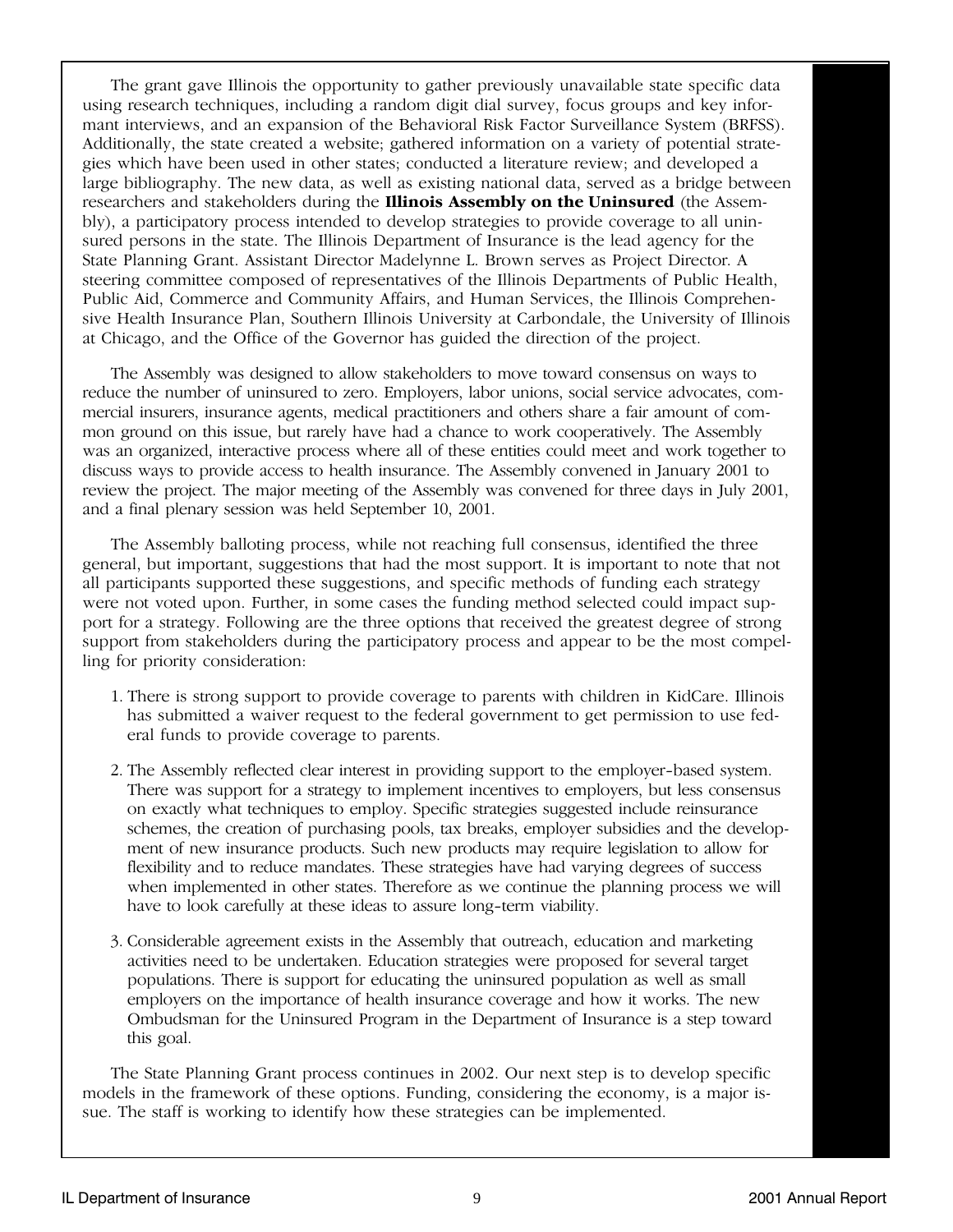## **Insurance Legislation in 2001**

## **House Bills**

**HB 153 (PA 92-0099)—effective 7/20/01—amends 215 ILCS 150/2, 150/6, and 150/15 of** the Religious and Charitable Risk Pooling and Trust Act to authorize organizations exempt from taxation under paragraph (2) of subsection (c) of Section 501 of the Internal Revenue Code to be a beneficiary under a risk pooling trust.

HB 1040 (PA 92-0135)—effective 1/1/02—amends the Health Maintenance Organization (HMO) Act to authorize an HMO to offer **point-of-service (POS) benefits** and to establish capital requirements on a sliding scale basis. Specifically, an HMO that offers a POS product must maintain minimum net worth not less than:

- the greater of 300% of the authorized risk based capital requirements (in accordance with Article IIA of the Illinois Insurance Code); or
- \$3.5 million if the HMO's annual projected out-of-plan claims are less than \$500,000; or
- \$4.5 million if the HMO's annual projected out-of-plan claims are equal to or greater than  $$500,000$  but less than \$1 million; or
- \$6 million if the HMO's annual projected out-of-plan claims are \$1 million or greater.

This sliding scale will ensure that an HMO maintains the appropriate net worth as it offers more POS benefits. In an HMO, generally the costs of providing service are known because the HMO negotiates the fees with "contracted" providers. However, for out-of-plan services the costs are paid based upon the "usual and customary" charges in that locale. House Bill 1040 makes other changes.

HB 1041 (PA 92-0458)—effective 8/22/01—amends the Illinois Vehicle Code with regard to **driver licenses**. This legislation provides that out-of-state offenses are taken into account when determining whether a suspended or revoked license is subject to a \$250 reinstatement fee.

House Bill 1041 requires the Secretary of State to maintain records relative to dispositions of court supervision. This legislation also amends the Unified Code of Corrections to provide that a defendant placed on court supervision for failure to show proof of insurance must maintain proof of insurance after the supervision has been revoked.

House Bill 1041 extends from 30 days to 45 days the time which an insurance company has to respond to a request by the Secretary of State for information regarding whether a driver is covered by liability insurance. The bill amends the Illinois Vehicle Code to remove the requirement that a licensed vehicle dealer that offers, provides, or sells in-house and/or self-insured extended warranties or service contracts, other than those of the vehicle manufacturer, must retain adequate reserves or insurance for the protection of the purchasing consumer.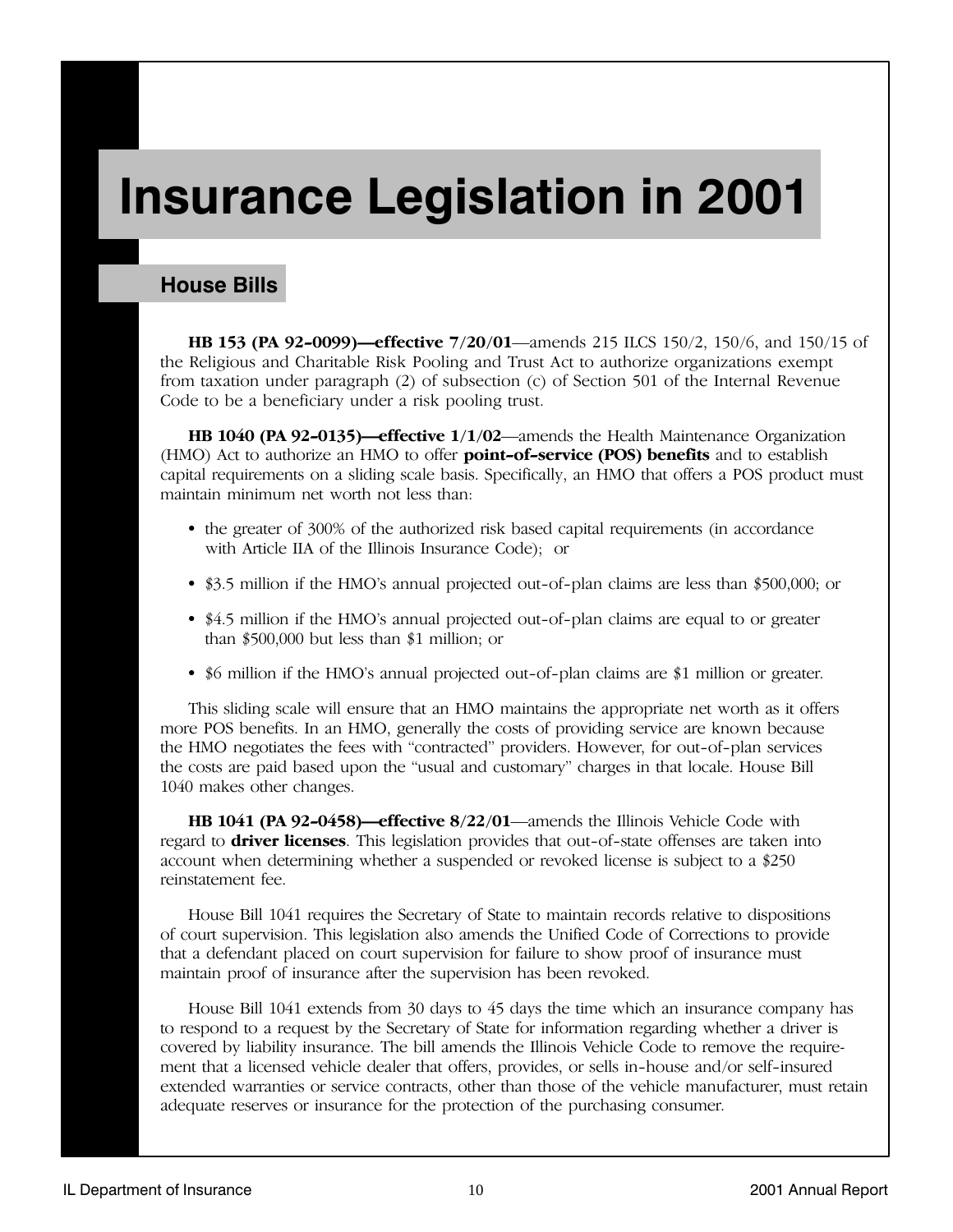HB 1901 (PA 92-0106)—effective 1/1/02—creates the Uniform Health Care Service Benefits Information Card Act to require health benefit plans (that provide coverage for health care services including prescription drugs or devices) to issue **uniform health care benefit information cards** (or other technology). House Bill 1901 mandates that the health benefit plan include the following specific information on the card: the processor control number (if required), group number, card issuer identifier, cardholder ID number and the cardholder name.

The requirements of this Act are applicable to both individual and group health benefit plans written by insurers, health maintenance organizations, voluntary health services plans and multiple employer welfare arrangements, as well as administrators of these plans. House Bill 1901 would also be applicable to administrators of self-insured and state administered plans.

HB 2380 (PA 92-0479)—effective 1/1/02—amends the Public Construction Bond Act, the Counties Code, and the Illinois Municipal Code to provide that a builder or developer may not be required by a county or municipality to post an irrevocable letter of credit, surety bond, or letter of commitment by a bank to guarantee a project's completion if the developer or builder already has such a bond on file with a county or municipality. This legislation requires a county or municipality to accept **surety instruments** from a surety insurance company that is authorized by the Department of Insurance to sell sureties.

House Bill 2380 exempts a municipality or county with a population of 1,000,000 or more from the requirement that a municipality must approve and deem sufficient a surety or insurance company authorized by the Department of Insurance. House Bill 2380 also preempts home rule.

HB 2419 (PA 92-0480)—effective 10/1/01—amends the Illinois Insurance Code to provide that for policies of personal lines property and casualty insurance (automobile, fire and homeowners), but excluding fidelity and surety insurance, an insurance company authorized to do business in Illinois may not refuse to issue or renew a policy of insurance solely on the basis of a **credit report**.

House Bill 2419 defines "credit report" as a collection of data regarding a consumer's credit history, credit capacity, or credit worthiness that has been assembled or evaluated by a consumer reporting agency defined in the federal Fair Credit Reporting Act.

House Bill 2419 further provides that if a credit report is used in conjunction with other criteria to underwrite an application or renewal of a policy of insurance, it may not include or be based upon race, income, gender, religion, or national origin of the applicant or insured

House Bill 2419 specifically requires the insurer to provide the applicant or policyholderwith notice of the underwriting decision if it is determined in conjunction with a credit report. Compliance with the notification requirements of the federal Fair Credit Reporting Act shall be considered compliance with the notification requirements of House Bill 2419.

**HB 2554 (PA 92-0139)—effective 7/24/01—amends Section 215 ILCS 5/224(l) of the** Illinois Insurance Code to indicate that **interest** shall accrue on proceeds **payable** because of the death of the insured at the rate of 9% per year on the total amount payable or face amount unless payment is made within 15 days from the date of receipt by the company of due proof of loss. Currently, the statute indicates that interest shall accrue at 6% annually.

House Bill 2554 also amends Section 215 ILCS 5/357.9a of the Illinois Insurance Code to indicate that **interest** shall be **payable** at the rate of 9% per year from the 30th day after receipt of proof of loss to the date of late payment for loss-of-time (disability) coverage under accident and health insurance. Currently, the statute indicates that interest shall accrue at 8% annually.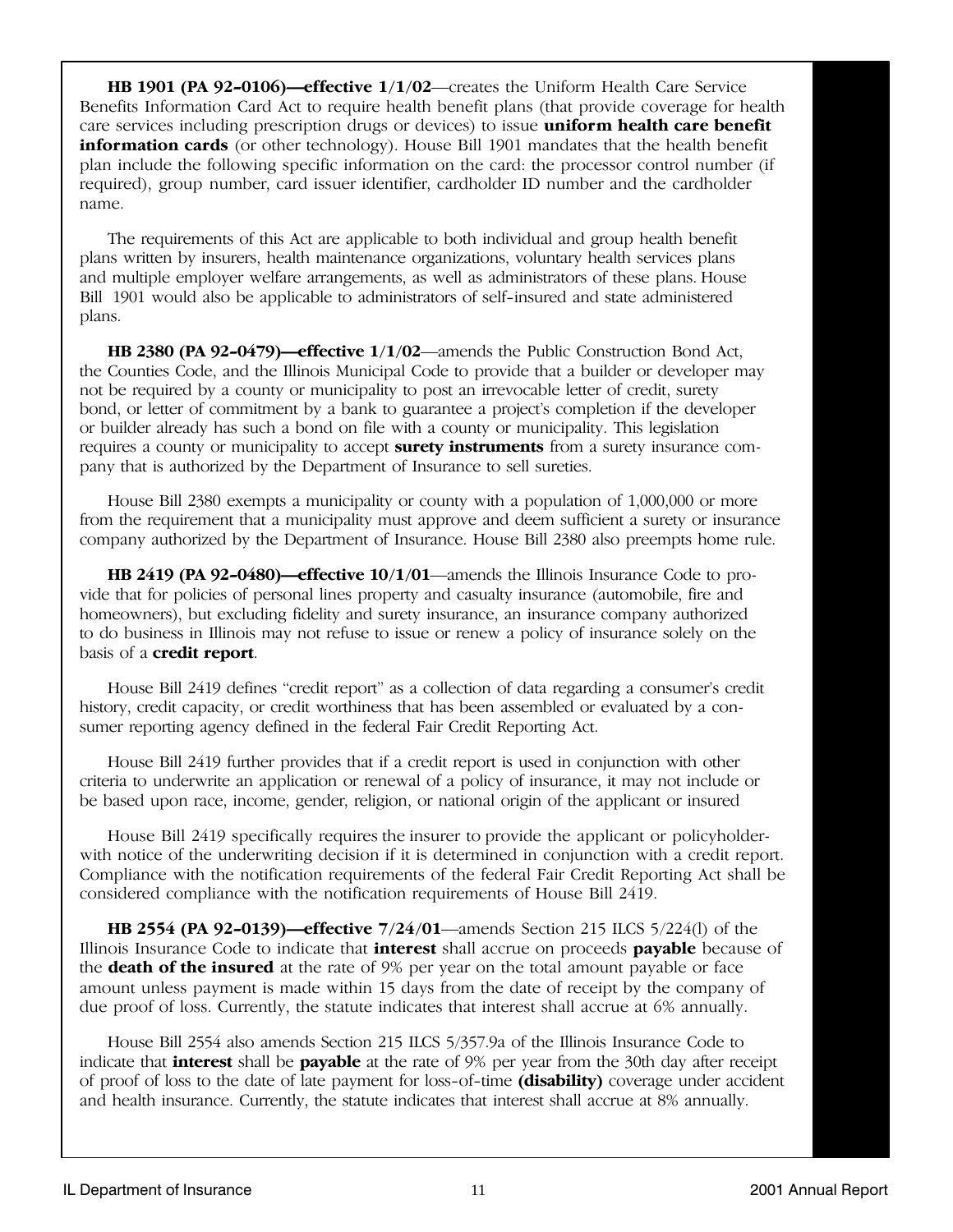HB 2556 (PA  $92-0140$ )—effective  $7/24/01$ —is an initiative of the Department of Insurance to **strengthen** the **corporate governance** of insurance companies and health maintenance organizations, including a requirement for a certain number of outside board of directors and stipulation of rules for the handling of cash and assets between companies.

House Bill 2556 prohibits privately held HMOs from making loans to company officers or directors, or to any other person with financial interest, to the HMO without Department approval. According to this change, an officer or director would not have financial interest by reason of an interest that is held through the ownership of equity interests representing less than 2% of all outstanding equity interests issued by a person party to the transaction, or solely by reason of that individual's position as a director or officer of a person that is party to the transaction.

House Bill 2556 also amends the provisions of law that regulate companies formed under the insurance **holding company system**. Current law requires prior notification (to the Department) of certain transactions between a domestic insurance company and any person in its holding company system. The new law requires prior notification for transactions involving the transfer of assets from or liabilities to a domestic insurance company that is not eligible to declare and pay a dividend or other distribution pursuant to the provisions of  $215$  ILCS  $5/27$ .

House Bill 2556 also amends Article XIII, Rehabilitation, Liquidation, Conservation and Dissolution of Companies, to expand the definition of "company" to include, but not limit it to, entities or persons which provide management, administrative, accounting, data processing, marketing, underwriting, claims handling or any other similar services to that insurer, regardless of whether the person is licensed to engage in the business of insurance in Illinois, if such entity or person is an affiliate of that insurer.

The new law also provides that when the Director finds a "company" is engaged in any aspect of insurance business on behalf of or in association with any domestic insurance company in receivership in a manner that is harmful to policyholders, creditors, members, shareholders or the public, the Director may report the case to the Illinois Attorney General. It is the obligation of the Attorney General to apply for an order with the court to name the Director as receiver to assume control of the assets and operation of the company pending a complete investigation and determination of the rights of the harmed parties.

HB 2994 (PA 92-0386)—effective  $1/1/02$ —replaces the current producer licensing law in the Illnois Insurance Code with a new licensing law modeled after the National Association of Insurance Commissioners (NAIC) model, while maintaining portions of Illinois' law not addressed by the NAIC model. Among the key provisions of the Illinois law are:

- Provides for reciprocity in the licensure of nonresidents by permitting them to obtain an Illinois license if they are currently licensed as a resident (in good standing) in their own state, have paid the required fees for licensure in Illinois, and have provided Illinois with a copy of their application for a license in their home state; and if their home state reciprocally grants nonresident licenses to residents of Illinois.
- Exempts persons who are currently licensed in another state from having to take an Illinois examination and meeting pre-licensing education requirements.
- Authorizes the Director to waive any requirements for nonresident license applicants who have a valid license from their home state if their home state awards nonresident licenses to Illinois residents on the same basis.

The need for a multistate uniform and reciprocal system in producer licensing originated out of the federal Gramm-Leach-Bliley Act (GLBA) which seeks to enhance competition in the financial services industry by providing a framework for the affiliation of banks, securities firms, insurance companies, and other financial service providers, and to provide state flexibility in multistate insurance licensing reforms.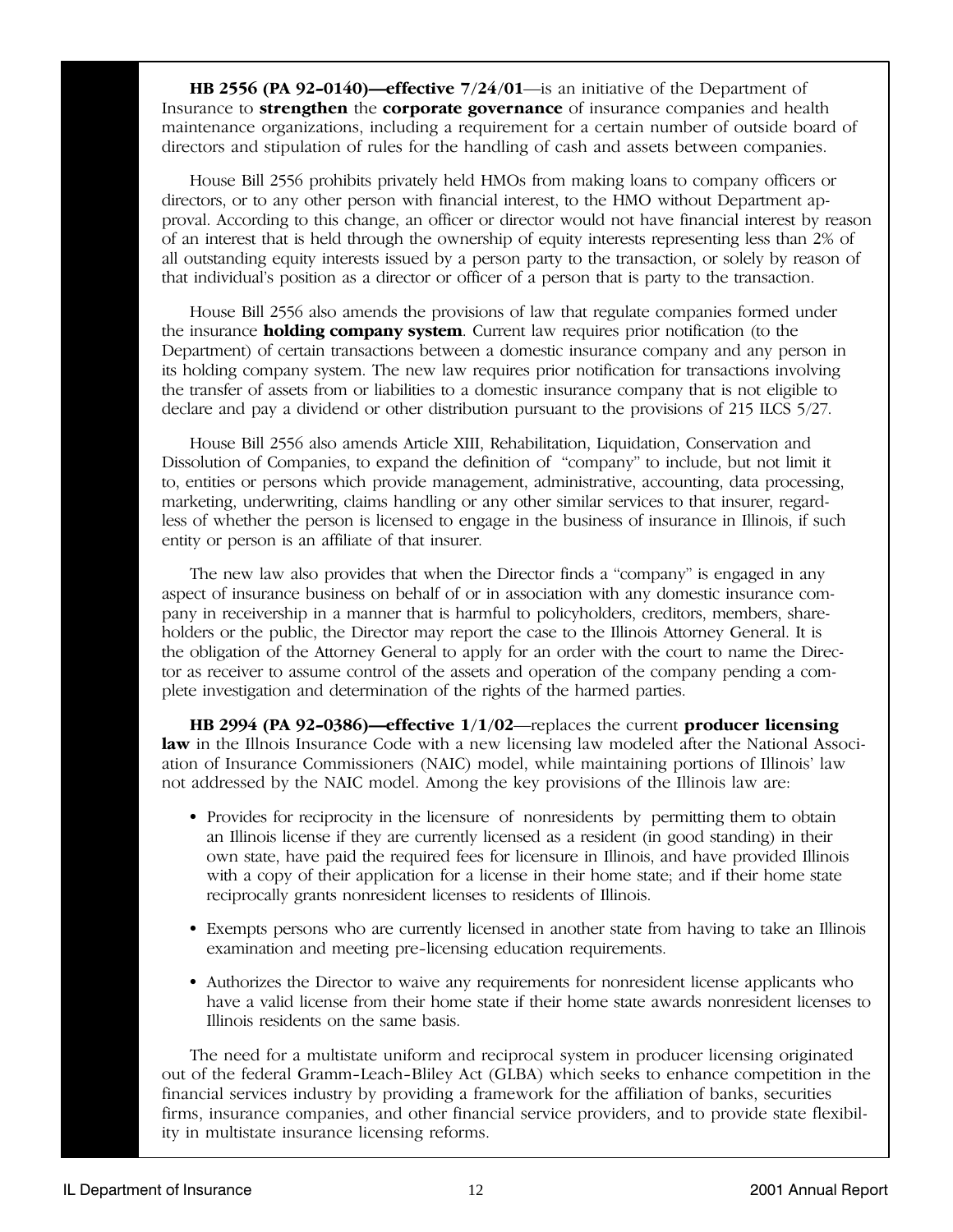GLBA requires a minimum of 29 states to enact, by November 2002, either uniform agent licensing laws and regulations or reciprocity laws and regulations governing the licensure of non-resident agents or face national licensing standards established by a newly created National Association of Registered Agents and Brokers (NARAB). At enactment of the Illinois law, 35 states had passed laws designed to satisfy the GLBA requirements.

House Bill 2994 requires that a **surplus lines producer** must complete a prelicensing course of study in lieu of passing a written examination. This legislation also provides that the submission of insurance contract information by surplus line producers and the countersignature by the Surplus Line Association of Illinois may be performed electronically. The legislation requires that each surplus line producer must maintain electronic or paper copies of surplus line insurance contracts which shall be open at all times for inspection by the Director and the Surplus Line Association of Illinois.

HB 3004 (PA 92-0153)—effective 7/25/01—is an initiative of the Comprehensive Health Insurance Plan (CHIP) that extends to 90 days (from 63 days) the number of days in which an individual may apply for **HIPAA CHIP**. House Bill 3004 also provides that a federally eligible individual is not deemed ineligible simply because they are eligible for coverage under part A or part B of Medicare if the eligibility is not due to age.

HB 3179 (PA 92-0296)—effective 1/1/02—amends the Consumer Fraud and Deceptive Business Practices Act to prohibit the marketing and sale of discount programs which do not meet the standards of the Act. This legislation requires that a **cash-discount card** must expressly provide in bold and prominent type that the discounts being offered are not insurance. The discounts offered must be specifically authorized by a contract with each health care provider listed in conjunction with the card. The associated discounts cannot be misleading, deceptive, or fraudulent regardless of the literal wording that is used on the card.

### **Senate Bills**

**SB 42 (PA 92-0430)—effective 8/17/01—amends the Genetic Information Privacy Act to** prohibit insurers and employers from using information derived from **genetic tests**, regardless of the source of the information, for nontherapeutic purposes in connection with a policy of accident and health insurance.

SB 319 (PA 92-0182)—effective 7/27/01—amends the Illinois Insurance Code (215 ILCS 5/370c) to require reimbursement by insurance companies for services performed by licensed **clinical professional counselors**. Current law provides that each insured covered for mental, emotional, or nervous disorders or conditions shall be free to select a physician licensed to practice medicine in all its branches, a licensed clinical psychologist, or a licensed clinical social worker of their choice for treatment of these disorders; and the insurer is required to pay the coverage for these services if the condition is covered under the policy.

**SB 333 (PA 92-0005)—effective 6/1/01—establishes a new section under Article XXXI of** the Illinois Insurance Code to define "expirations" to be mutually and exclusively owned by the insured and the registered firm (which includes sole proprietorship). Under Senate Bill 333, expirations include all information related to an insurance policy including, but not limited to, the name and address of the insured, the location and description of the property insured, the value of the insurance policy, the date of expiration, the premiums, limits, terms, and coverage of the insurance policy, and any other confidential information compiled by an insurance producer or furnished by the insured to the insurer or agent, contractor, or representative of the insurer.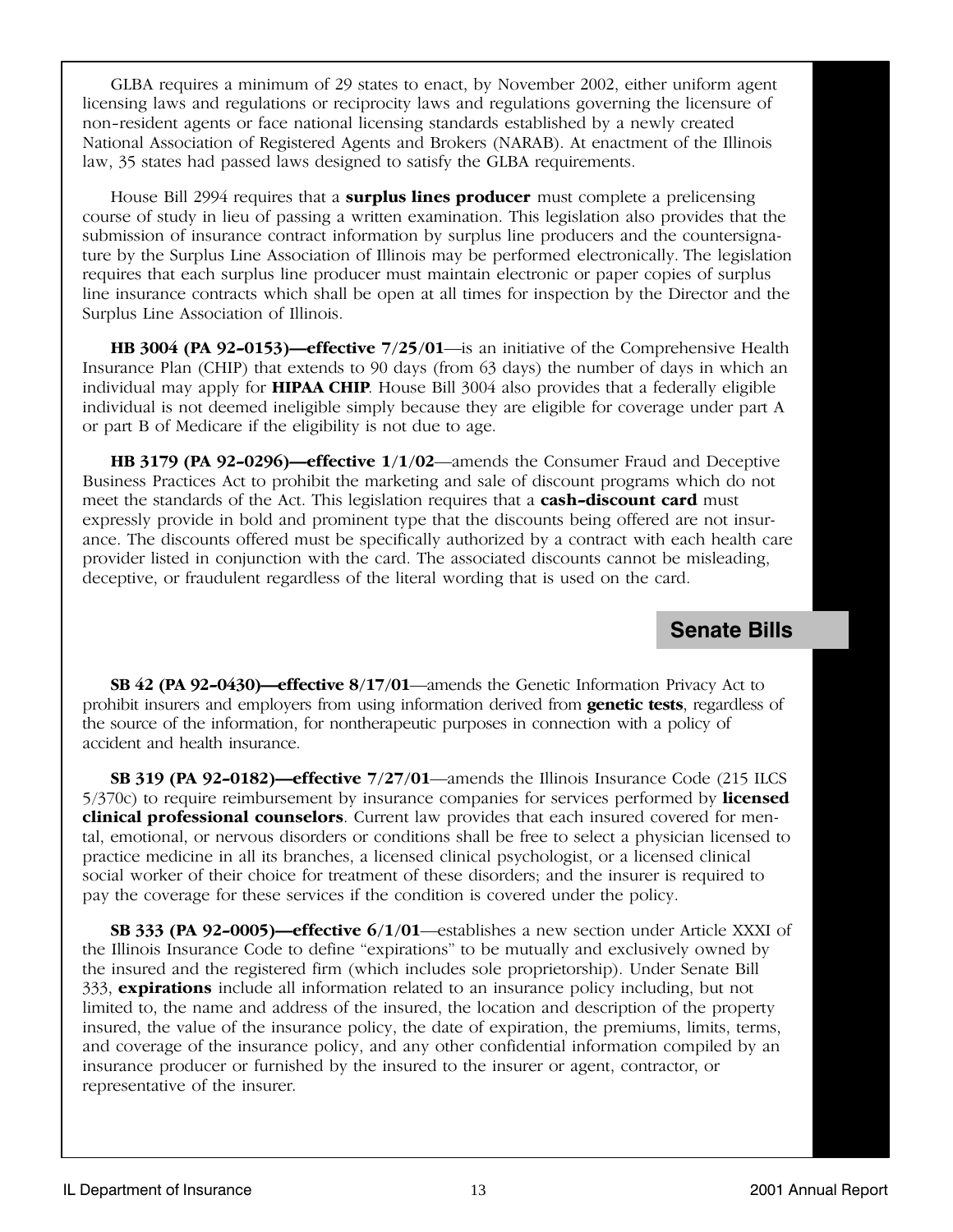Exemptions to Senate Bill 333 include:

- life and health insurance policies;
- when the insured requests that the insurance company renew the policy or when the insured requests that another registered firm obtain quotes for insurance from another insurance company;
- the Illinois Fair Plan, the Illinois Automobile Insurance Plan, or the Illinois Assigned Risk Plan for workers' compensation coverage;
- an insurance producer who is a "captive" agent: i.e., employed by and has agreed to act exclusively for one company or group of affiliated insurance companies, or a producer who submits to the company or affiliated companies that are organized to transact business as a reciprocal company, every request or application for insurance for the lines of insurance underwritten by the company or group of companies.
- when the registered firm is in default for non-payment of premiums under contract with the insurer or is guilty of conversion of the insured's or insurer's premium or has had his license revoked by or surrendered to the Illinois Department of Insurance.

SB 461 (PA 92-0307)—effective 8/9/01—amends the Early Intervention Services Systems Act, Specialized Care for Children Act, Children's Health Insurance Program Act, and the Illinois Public Aid Code to provide that an **application for early intervention services** acts as an application for various services offered under these Acts. This legislation defines "qualified person" for the purpose of rendering early intervention services and would require the Department of Human Services as the lead agency to develop rules for credentialing providers.

Senate Bill 461 requires families to utilize their insurance coverage for early intervention services for dependents before seeking services from the state supported early intervention system. This legislation allows for certain exemptions in the use of a family's insurance coverage.

Senate Bill 461 provides that the system of payment for early intervention services be structured on a sliding scale based on family income. A family's coverage or lack of coverage under public or private insurance shall not be a factor in determining the amount of the fee. Senate Bill 461 makes other changes.

SB 463 (PA 92-0065)—effective 7/12/01—amends Article XIII, Rehabilitation, Liquidation, Conservation and Dissolution of Companies in 215 ILCS 5/205, Priority of Distribution of General Assets, to clarify the **treatment and priority of claims** that are subject to separate accounts in a receivership proceeding. This legislation provides that in receivership, the Director as Receiver, is obligated to consider an insurer's separate account assets as being subject only to those liabilities incurred as a result of the insurer's separate account business.

**SB 864 (PA 92-0124)—effective** 7/20/01—is a Department of Insurance initiative to authorize the creation of Special Purpose Reinsurance Vehicles (SPRVs) to facilitate the securitization of risk in Illinois under the regulatory oversight of the Department. Investors in fully funded insurance securitization transactions provide funds to the SPRV to secure the maximum possible exposure under a contract with a ceding insurer.

The Department of Insurance will be required to give prior written approval to an insurer's SPRV plan of operation. Senate Bill 864 provides the Department with rulemaking authority to implement the provisions of the Act and makes other changes.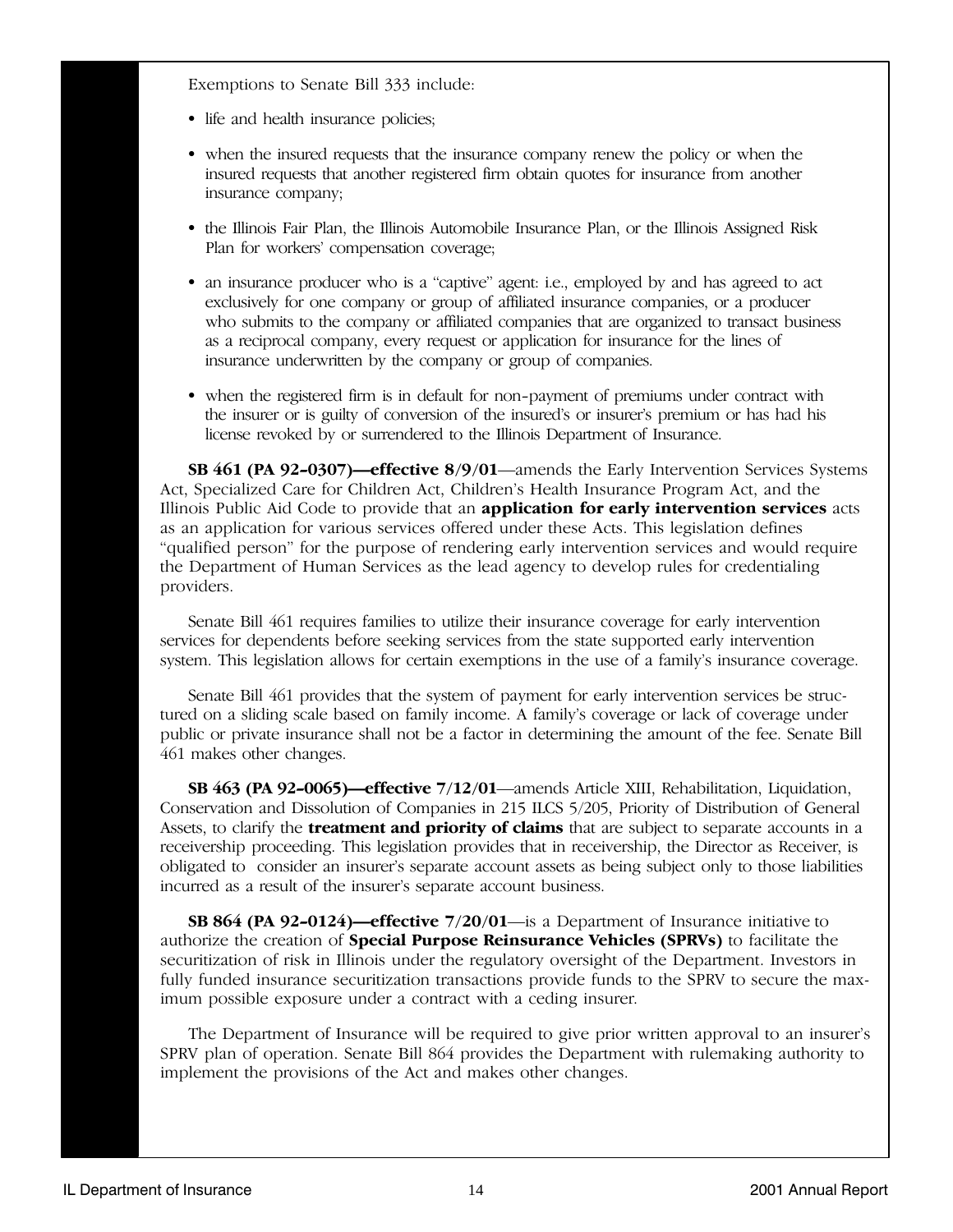SB 865 (PA  $92-0074$ )—effective  $7/12/01$ —is a Department of Insurance initiative that amends the **Protected Cell Companies** Article of the Insurance Code to adopt final revisions to the NAIC model act made subsequent to the enactment of the Illinois law.

Senate Bill 865 amends the purpose section of the current law to clarify that the transactions made are fully funded and defines "fully funded" to mean the assets of the protected cell must meet or exceed the maximum possible exposure to the protected cell. The bill defines "non-indemnity trigger" as a transaction term by which relief of the issuer's obligation to repay investors is triggered solely by some event or condition other than the individual protected cell company incurring a specified level of losses under its insurance or reinsurance contracts.

Senate Bill 865 also amends Article  $V\frac{1}{2}$  of the Insurance Code regarding Insurance Exchanges to address changes needed to facilitate future insurance securitization transactions through the INEX. The new law defines a "special purpose limited syndicate" as an entity formed for the purposes of participating in the securitization of insurance or reinsurance risk in accordance with rules of the exchange. The special purpose limited syndicated must have \$5,000 minimum capitalization.

**SB 866 (PA 92-0048)—effective**  $7/3/01$ —amends the Insurance Code and the Health Maintenance Organization (HMO) Act to incorporate requirements of the federal **Women's** Health and Cancer Rights Act of 1998 regarding reconstruction, symmetry, and prostheses for policies and plans which provide medical and surgical benefits for mastectomies.

**SB 867 (PA 92-0148)—effective**  $7/24/01$ —is a Department of Insurance initiative that amends the Long Term Care Article of the Illinois Insurance Code to define "qualified" long-term care insurance contracts" or "federally tax qualified long term care insurance contracts" to mean an individual or group insurance contract that meets the requirements of Section 7702(b) of the Internal Revenue Code of 1986.

Senate Bill 867 defines "qualified long-term care insurance contract" or "federally taxtax-qualified long-term care insurance contract" to mean the portion of a life insurance contract that provides long-term care insurance coverage by rider or as part of the contract and that satisfies the requirements of Sections  $7702B(b)$  and  $7702B(e)$  of the Internal Revenue Code of 1986, as amended.

SB 869 (PA 92-0399)—effective 8/16/01—is a Department of Insurance initiative that amends the Illinois Insurance Code to **prohibit discrimination** on the basis of race, color, religion or national origin in the conduct of life and health insurance business. This legislation makes such discrimination a violation of the Unfair Methods of Competition and Unfair and Deceptive Acts and Practices Article of the Illinois Insurance Code. Senate Bill 869 provides that the remedies and protections provided by this legislation for life and health insurance do not limit remedies that are available under other provisions of the Illinois Insurance Code.

SB 870 (PA 92-0075)—effective 7/12/01—is a Department of Insurance initiative that amends various sections of the Insurance Code to provide the Department with the statutory standards to **release security deposits** when insurance companies wish to voluntarily dissolve and cease to engage in the business of insurance in Illinois. Under this legislation, the Department may release deposits upon: order of the court or upon certification by the insurance company that they have no outstanding creditors or policyholders/enrollees or policy obligations prior to the Department releasing the security deposit; receipt of lawful resolution from the board of directors surrendering articles of incorporation for administrative dissolution by the Director; and receipt of addresses of the final officers and directors of the company and a plan of dissolution approved by the Director.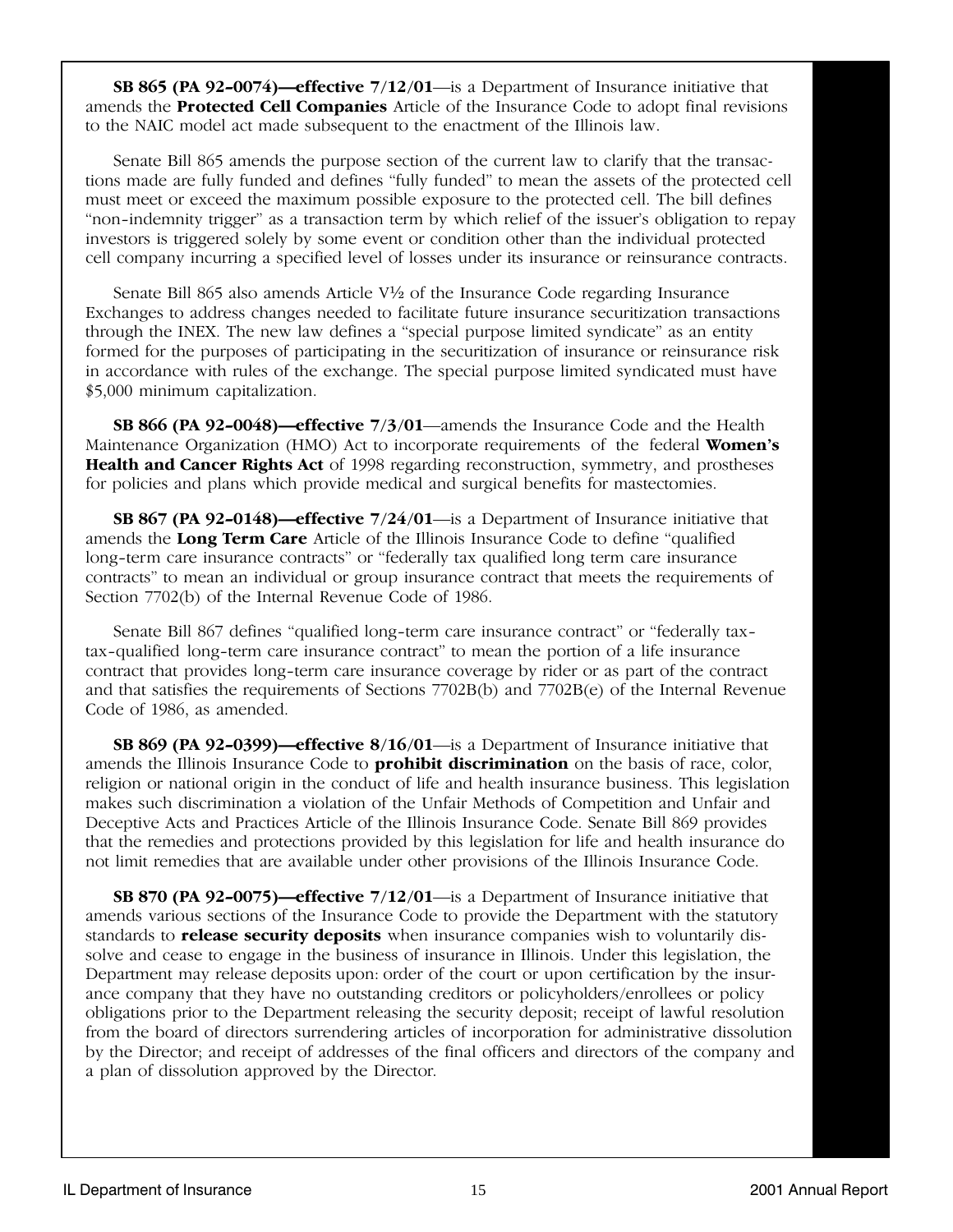**SB 879 (PA 92-0233)—effective 1/1/02—**is an initiative of the Department of Insurance and the Illinois **Insurance Fraud** Task Force to extend the requirements for reporting potential fraud to the Department to all lines of insurance and to application and premium fraud. The law grants the Director of Insurance with rulemaking authority to establish the reporting requirements for application and premium fraud information.

Senate Bill 879 also creates the Illinois Insurance Claims Fraud Prevention Act (Whistle**blower Act)** to make it unlawful, except where otherwise permitted by law, to offer or pay to induce a person to procure clients or patients to obtain services or benefits under a contract of insurance or that will be the basis for a claim against an insured or the insurer. This legislation provides specific civil (monetary) penalties for violations of the Act—defendants could be fined  $$5,000$  to  $$10,000$  and assessed up to three times the amount of each claim for compensation under an insurance contract. In addition to the penalties enumerated in the Act, the court would not be precluded from providing other equitable relief. Further, Senate Bill 879 does not prevent a criminal prosecution for the same conduct.

Senate Bill 879 provides a monetary incentive to insurance companies, individuals, and local states' attorneys and the Attorney General to bring a civil suit against persons who seek to defraud insurance companies. The law provides protections and recompense to any employee who is discharged or otherwise discriminated against by an employer because of lawful acts performed in seeking action under this Act. Under Senate Bill 879, those bringing the action, including the state, share a percentage of the proceeds from the civil action.

SB 935 (PA 92-0440)—effective 8/17/01—amends the Illinois Insurance Code, State Employees Group Insurance Act, Preferred Provider and Third Party Administrator sections of the Insurance Code, the Comprehensive Health Insurance Plan Act, HMO Act, Limited Health Service Organization Act, and the Voluntary Health Services Plan Act to require companies to notify their insureds of changes to a **drug formulary**. Senate Bill 935 permits companies to post the changes on their websites in order to comply with this notification requirement.

**SB 941 (PA 92-0077)—effective 7/12/01—amends the Illinois Insurance Code to** increase from 1% to 2%, beginning January 1, 2002, the amount a member property and casualty company may be assessed on the company's net direct written premium for payment of the obligations of the **Illinois Property and Casualty Insurance Guaranty Fund**. The 2% maximum shall apply regardless of the date of any insolvency that gives rise to the need for the assessment. Senate Bill 941 makes other specific changes.

**SB 943 (PA 92-0125)—effective** 7/20/01—amends the Illinois Insurance Code with respect to premium reductions in **automobile insurance** for vehicles equipped with **antitheft mechanisms** or devices by deleting the language that the rules promulgated shall include procedures for affidavit certification to insurers that anti-theft mechanisms and devices have been installed in insured vehicles.

SB 962 (PA 92-0002)—effective 5/1/01—amends the Comprehensive Health Insur**ance Plan Act** to waive the six-month preexisting condition limitation under "traditional" CHIP, when an individual previously covered under an individual accident and health insurance policy loses coverage as a result of the insurer's insolvency.

Specifically, Senate Bill 962 provides for a waiver of the preexisting condition exclusions for an eligible person who has satisfied similar exclusions under a prior individual policy of health insurance that was terminated due to the insolvency of the insurer and who has applied for coverage with ICHIP within 63 days following the termination.

SB 989 (PA 92-0530)—effective 2/8/02—amends Intergovernmental Cooperation Act definition of "public agency" to include any public agency defined in or created under the Act, any local public entity as defined in the Local Governmental and Governmental Employees Tort Immunity Act, and any agency, authority, instrumentality, council, board, service region,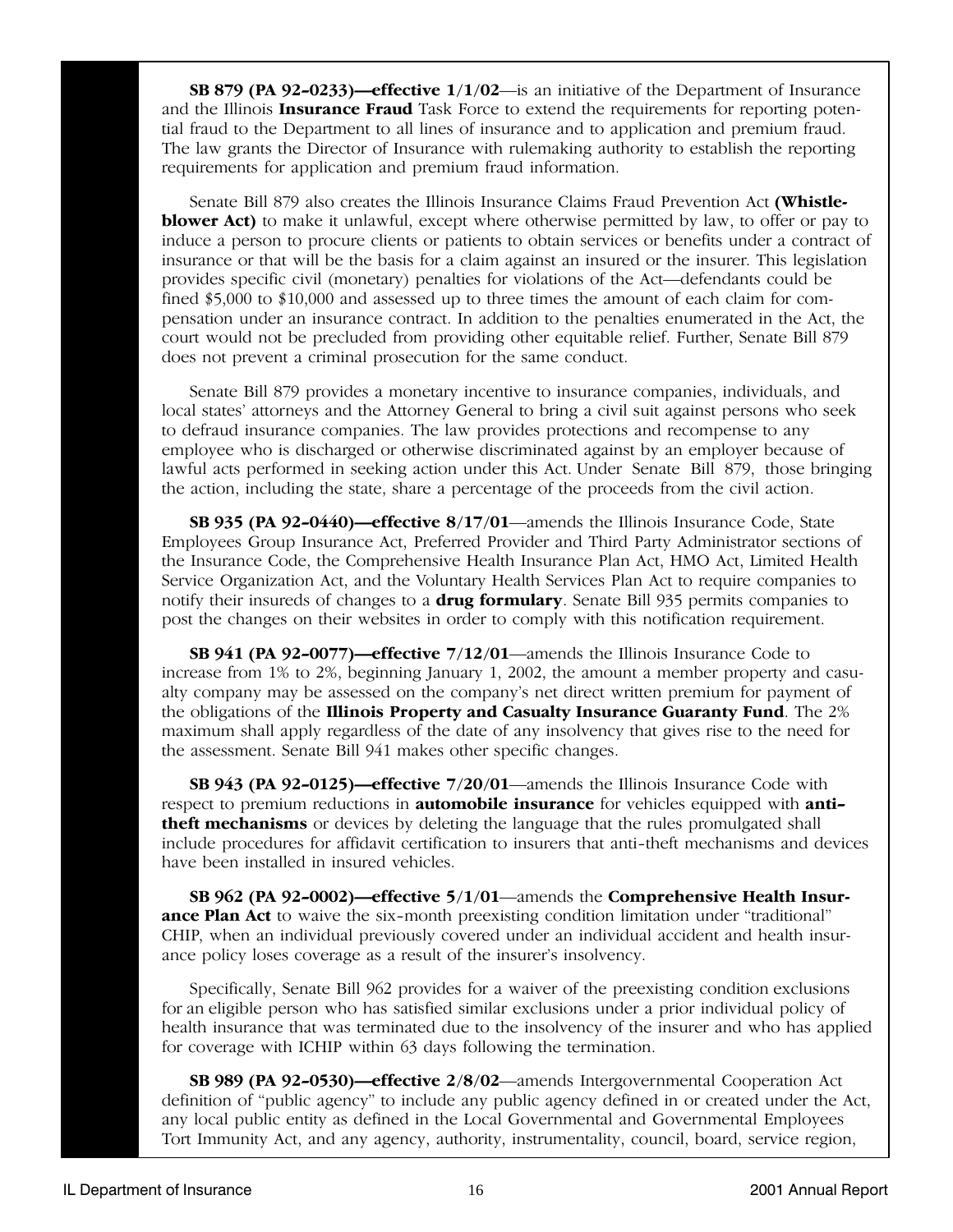district, unit, bureau, commission, municipal corporation, college, or university, whether corporate or otherwise, and any other local governmental body or similar entity that is presently existing or created after the effective date of the amendatory Act. Senate Bill 989 stipulates that only public agency members with tax receipts, tax revenues, taxing authority, or other resources sufficient to pay costs and to service debt related to intergovernmental activities, or public agency members created by or as part of a public agency with these powers may enter into contracts in regard to joint self-insurance pools.

SB 1019 (PA 92-0126)—effective 1/1/02—amends the Employee Benefit Contribution Act to require an employer who has agreed to make payment to an **employee health insurance** plan to provide written notification directly to its employees of any failure to make payments if such failure may result in the loss of insurance coverage.

Previously, such notice was required to be posted in a conspicuous location at the place of employment. Senate Bill 1019 removes the Department of Insurance as the agency required to monitor the places of employment for compliance.

SB 1046 (PA 92-0518)— effective 6/1/02—replaces the Condominium Property Act provisions concerning **insurance for condominium associations** and risk pooling trust funds for condominium associations or common interest community associations. This legislation requires that a condominium association maintain property insurance, general liability insurance, and fidelity bond and liability coverage for directors and officers, and provides that a condominium association may require unit owners to obtain insurance coverage. The Director of Insurance is given authority to adopt reasonable rules pertaining to the standards of coverage and administration of risk pooling trust funds.

**SB 1254 (PA 92-0130)—effective** 7/20/01—amends the Illinois Insurance Code, the Health Maintenance Organization Act, and the Voluntary Services Act to require individual and group policies with maternity coverage to provide coverage for **prenatal HIV testing** ordered by an attending physician, physician assistant, or an advance practice registered nurse.

SB 1341 (PA 92-0185)—effective 1/1/02—amends the Illinois Insurance Code to require insurers to provide **coverage** on a group basis, to employers with greater than 50 employees, for serious mental illness on the same basis as other illnesses and diseases. The coverage must provide the same durational limits, amount limits, deductible and co-insurance amounts as is provided for other illnesses and diseases.

The definition of serious mental illness specifically limits the conditions covered under the Act to psychiatric illnesses defined in the most current edition of the Diagnostic and Statistical Manual (DSM) published by the American Psychiatric Association. These illnesses are schizophrenia, paranoid and other psychotic disorders, bipolar disorders (hypomanic, manic, depressive and mixed), major depressive disorders (single episode or recurrent), schizoaffective disorders (bipolar or depressive), pervasive developmental disorders, obsessive-compulsive disorders, depression in childhood and adolescence, and panic disorder.

Senate Bill 1341 also amends the Civil Administrative Code by adding Section 20 ILCS 1405/1405-30 to require the Department of Insurance to conduct an analysis and study for the years 2002, 2003, and 2004, of the costs and benefits derived from the implementation of Senate Bill 1341. The study shall include the results of treatments to patients, any improvements in care, and improvement to a patient's quality of life. This report is required to be filed with the General Assembly and the Governor on or before March 1, 2005.

SB 1505 (PA 92-0331)—effective 1/1/02—amends the Civil Administrative Code of Illinois to establish an **ombudsman program for the uninsured** within the Department of Insurance to provide assistance and education for uninsured individuals regarding health insurance benefit options, and rights under state and federal law. This legislation allows the Department to recruit and train volunteers to provide one-on-one counseling on health insurance matters.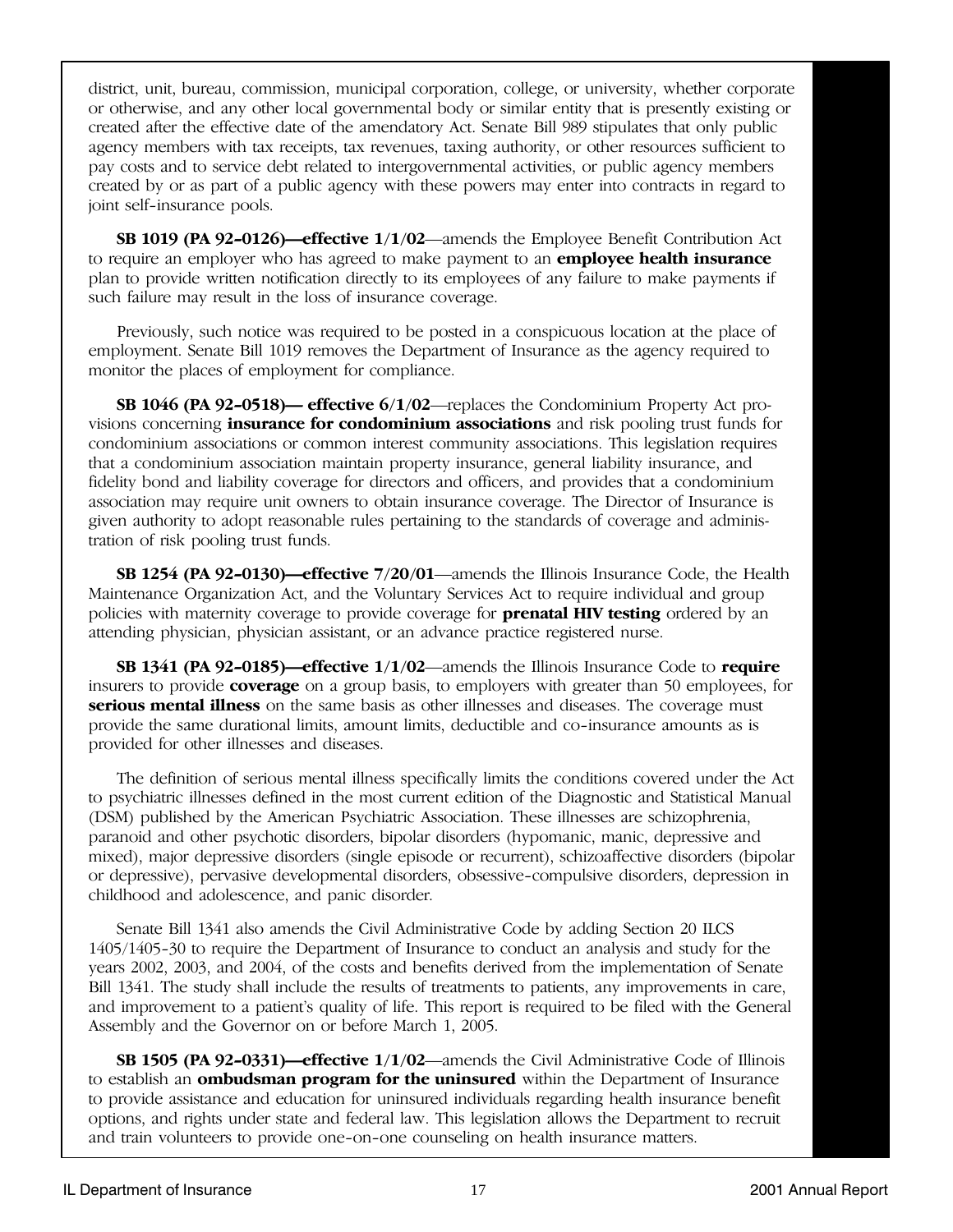## **Insurance Rulemaking in 2001**

**Rule 928** (Medical Malpractice Data Base) was amended January 1, 2001, to update the actual formal requirements for insurers to file medical malpractice information with the Department. Companies have the option to file claim information electronically using a comma delimited format or using the Microsoft Word software program developed by the Department. The Department prefers that claim information be filed electronically, but does not require it at this time.

Rule 2008 (Minimum Standards for Individual and Group Medicare Supplement Insurance) was amended January 1, 2001, to ensure that individuals who are involuntarily disenrolled from a Medicare HMO that withdraws from the market will have the same guarantees available to them as insureds who voluntarily disenroll.

**Rule 922** (Retrospective Compensation Agreements) was repealed effective January 16, 2001. Section 141a of the Illinois Insurance Code [215 ILCS 5/141a] addresses the requirements for filing retrospective compensation agreements and Section 141 [215 ILCS 5/141] sets the standards for their approval. The rule adds nothing to the requirements and standards contained in these statutes and was, therefore, repealed.

**Rule 806** (Derivative Instruments) was amended effective March 15, 2001. Sections 126.18 and 126.31 of the Illinois Insurance Code [215 ILCS 5/126.18 and 126.31] prohibit insurers from using derivative instruments for replication and synthetic asset transactions until "the Director promulgates reasonable rules that set forth methods of disclosure, reserving for risk based capital, and determining the asset valuation reserve for these investments." The NAIC has adopted changes to the annual statement blank, specific accounting rules, and specific requirements for risk based capital treatment of derivatives used for replication transactions. Our regulatory requirements use each of these components. The proposed amendment to Part 806 lifts the prohibition against the use of derivative instruments for replication and synthetic asset purposes.

**Rule 1451** (Variable Contract Rule) was amended effective March 5, 2001. Part 1451.50(b) requires insurers to file with the Department the effective prospectus that is applicable to variable contracts issued in Illinois. Historically, the Department has never found reason to refer to the prospectuses and so to save the time and the cost to microfilm and store the prospectuses, the Department is eliminating that filing requirement. Additionally Section 1451.50(d) will be added requiring insurers to notify the Department of the effective date and file number that the Securities and Exchange Commission has assigned the applicable variable contract before the Department can approve such contract. These amendments will also more accurately reflect the Department's examination requirements for obtaining a variable contract producer's license.

**Rule 2008** (Minimum Standards for Individual and Group Medicare Supplement Insurance) was amended effective June 18, 2001, to bring Illinois' regulation into compliance with federal standards contained in Section 1882 of the Social Security Act governing Medicare supplement insurance. Compliance is necessary to retain certification by the Secretary of Health and Human Services.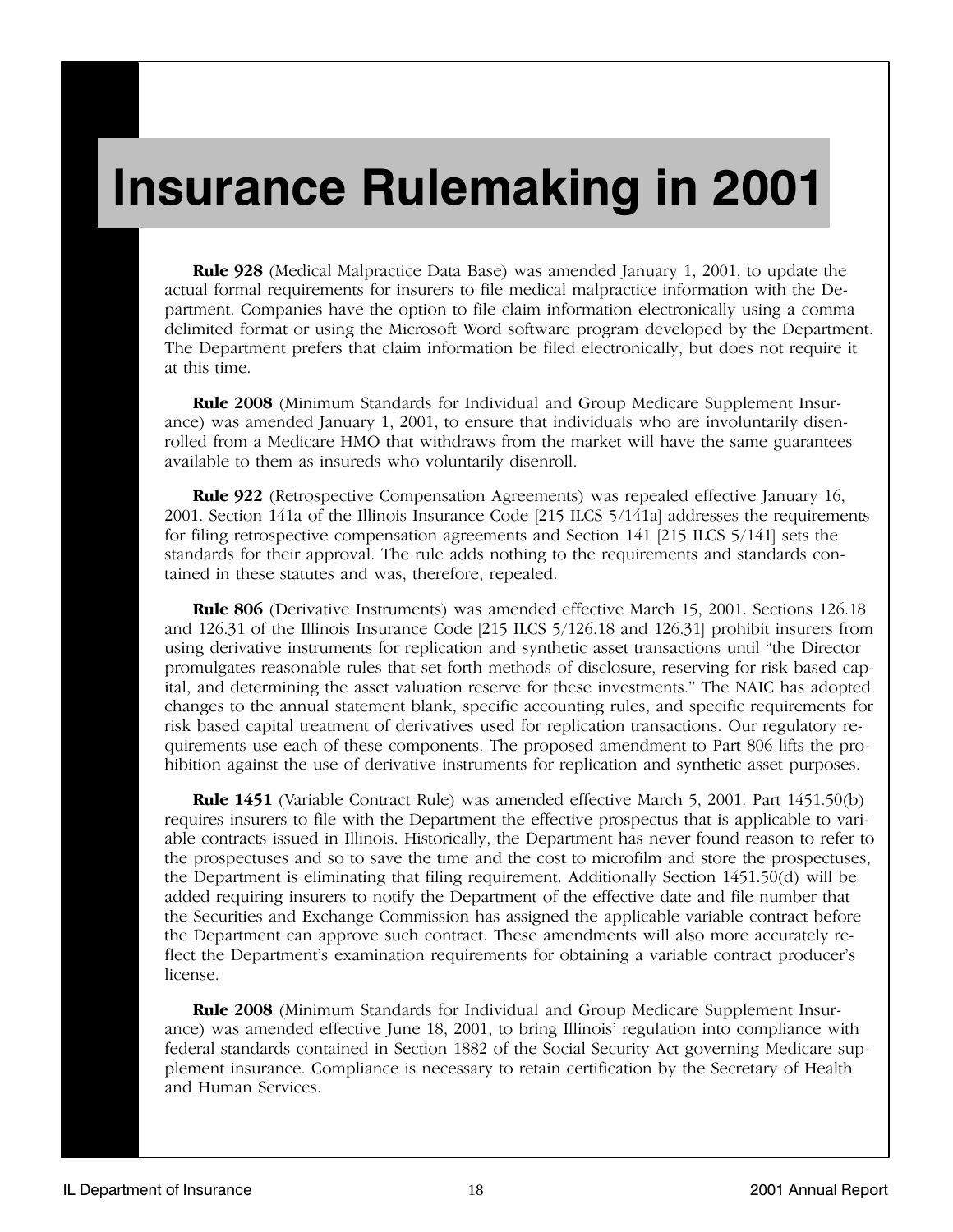**Rule 3119** (Pre-licensing and Continuing Education Requirements) was amended May 3, 2001, to implement the two-year renewal cycle for continuing education requirements of insurance producers that were included in P.A. 91-234, effective January 1, 2000. The Department is also allowing providers to use the NAIC Midwest Zone Form for certification purposes pursuant to the requirements found in Section 3119.30(a) of this Part.

In addition to minor housekeeping changes and the need for some clarification of standards, the Department is repealing Exhibits A, B, C and D at this time. Exhibits A and B are now outdated and have since been revised and posted to the Department's website at: www.state.il.us/ins/EduProviderInfo.htm. The Department makes Exhibits C and D available in electronic format to continuing education providers upon registration.

**Rule 4002** (Personal Information & Privacy Protection) was adopted July 1, 2001, to create a regulatory framework by which the regulated community should be in compliance with the provisions of the Gramm-Leach-Bliley Act and the laws of other states that have adopted the National Association of Insurance Commissioners (NAIC) Model Act concerning privacy of financial information. Specifically, the proposed rule sets forth the prohibitions of sharing nonpublic financial information with a non-affiliated third party and provides notice requirements to the consumer of the regulated entity's privacy policies and practices concerning such information.

**Rule 1410** (Modified Guaranteed Annuity (MGA) Contracts) was amended June 4, 2001, to correct a discrepancy between the Department's regulation and the NAIC model.

Rule 2003 (Definitions of the Terms "Noncancellable", "Noncancellable and Guaranteed Renewable" and "Guaranteed Renewable") was amended effective July 30, 2001, to address the changes in law resulting from the adoption of the Illinois Health Insurance Portability and Accountability Act (HIPAA) [215 ILCS 97] and to clarify the difference between advertising a product as guaranteed renewable versus the treatment given under HIPAA.

**Rule 2019** (Minimum Benefit Standards for Diabetes Coverage) was adopted effective August 30, 2001, to address confusion on how to interpret coverage for durable medical equipment and pharmaceuticals/supplies under Section 356w of the Illinois Insurance Code. This new rule will clarify coverage concerns related to the same coverage, deductible, copayments and coinsurance for durable medical equipment and pharmaceuticals/supplies.

**Rule 5425** (Managed Care Dental Plans) was adopted effective August 30, 2001, to implement the Dental Care Patient Protection Act. The rule sets forth guidelines for the formation of an advisory committee; requires the filing and approval of a summary description and grievance procedure for managed care dental plans; and also identifies the point of service plan filing requirements.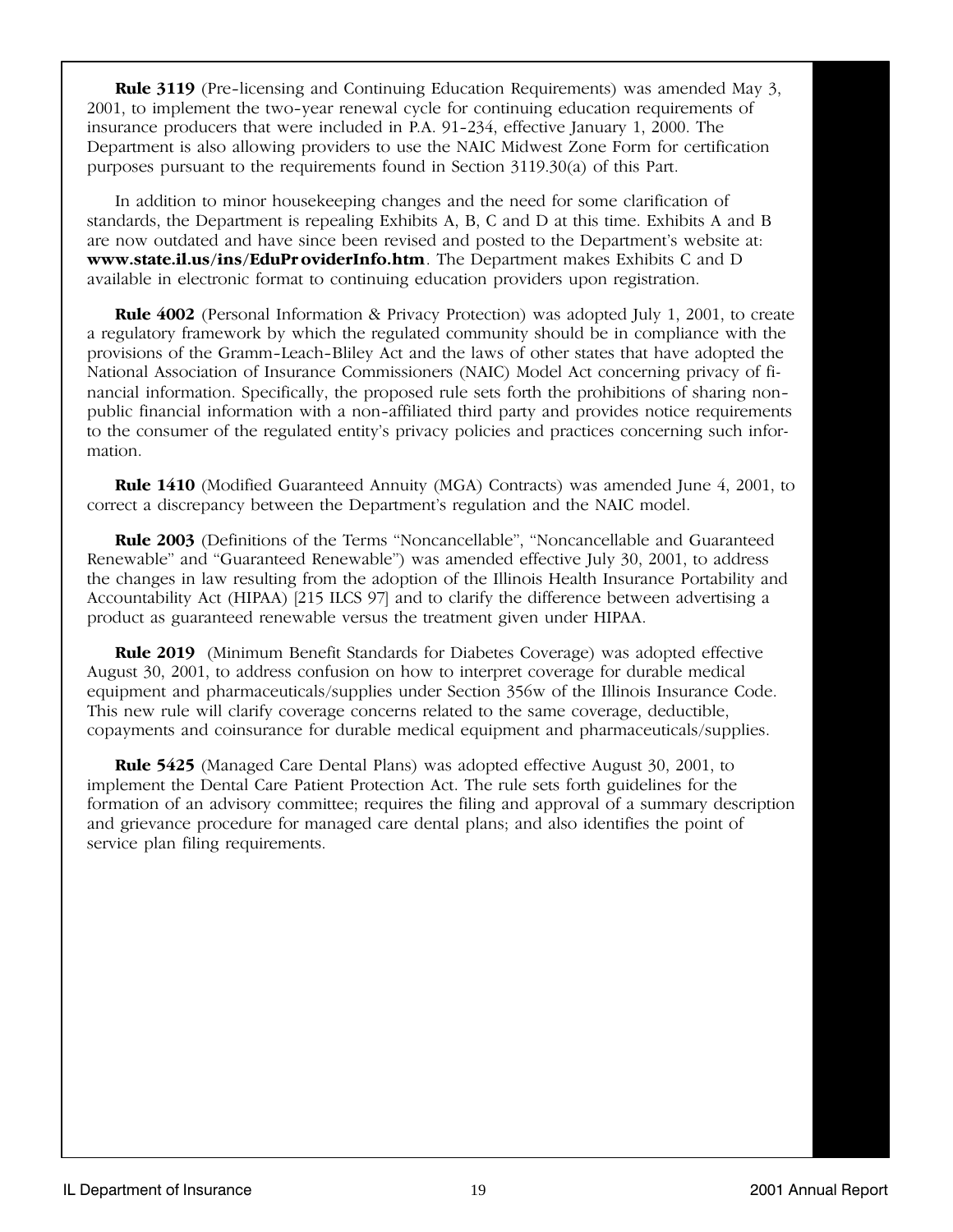## **Budget and Resources**

The Administrative Services Division provides staff support for information technology, personnel management, record and mail services, word processing, and all fiscal operations, including development and administration of the agency's budget. The Department is funded from three sources.

More than 96% of our appropriation comes from the Insurance Financial Regulation Fund and the Insurance Producer Administration Fund which are funded by various taxes and fees collected from insurance companies and producers. The balance of our appropriation comes from the General Revenue Fund (GRF). In addition, our Senior Health Insurance Program (SHIP) receives funding from a federal grant.

For FY 2001, the Department's appropriation was \$30.5 million. Of that total,  $$478,600$  was allocated from the GRF, while federal funds for SHIP contributed \$700,000. Revenue collections for the year totaled  $$294,044,204$  of which  $$267,018,526$  was deposited into the General Revenue Fund

As of June 30, 2001, the Department had  $$14,544,440$  in net accounts receivable on the books from 1,862 accounts. Of those, \$5,414,320 was from privilege tax litigation cases involving the 1997 Supreme Court decision that the tax was unconstitutional. Another \$7,139,000 came from annual financial regulation fee billings under 19 days old. Thus a total of \$1,991,120 more accurately reflects the Department's accounts receivable.

The Department sends a past due letter on accounts receivable over 30 days. After 60 days, the originator of the accounts receivable is requested to assist in the collection. After 75 days, a request is made to initiate regulatory action against the insurance company or individual licensee. If an account is outstanding after 90 days, the account is submitted to the Comptroller's Offset System. After 180 days, the account is reported to the Debt Collection Board and submitted to a collection agency.

### **Department Staff**

| Administrative      | 43  |
|---------------------|-----|
| Consumer            | 132 |
| Financial/Corporate | 138 |
| Pension             | 12  |
| Staff               | 31  |
| EDP                 | 23  |
|                     | 379 |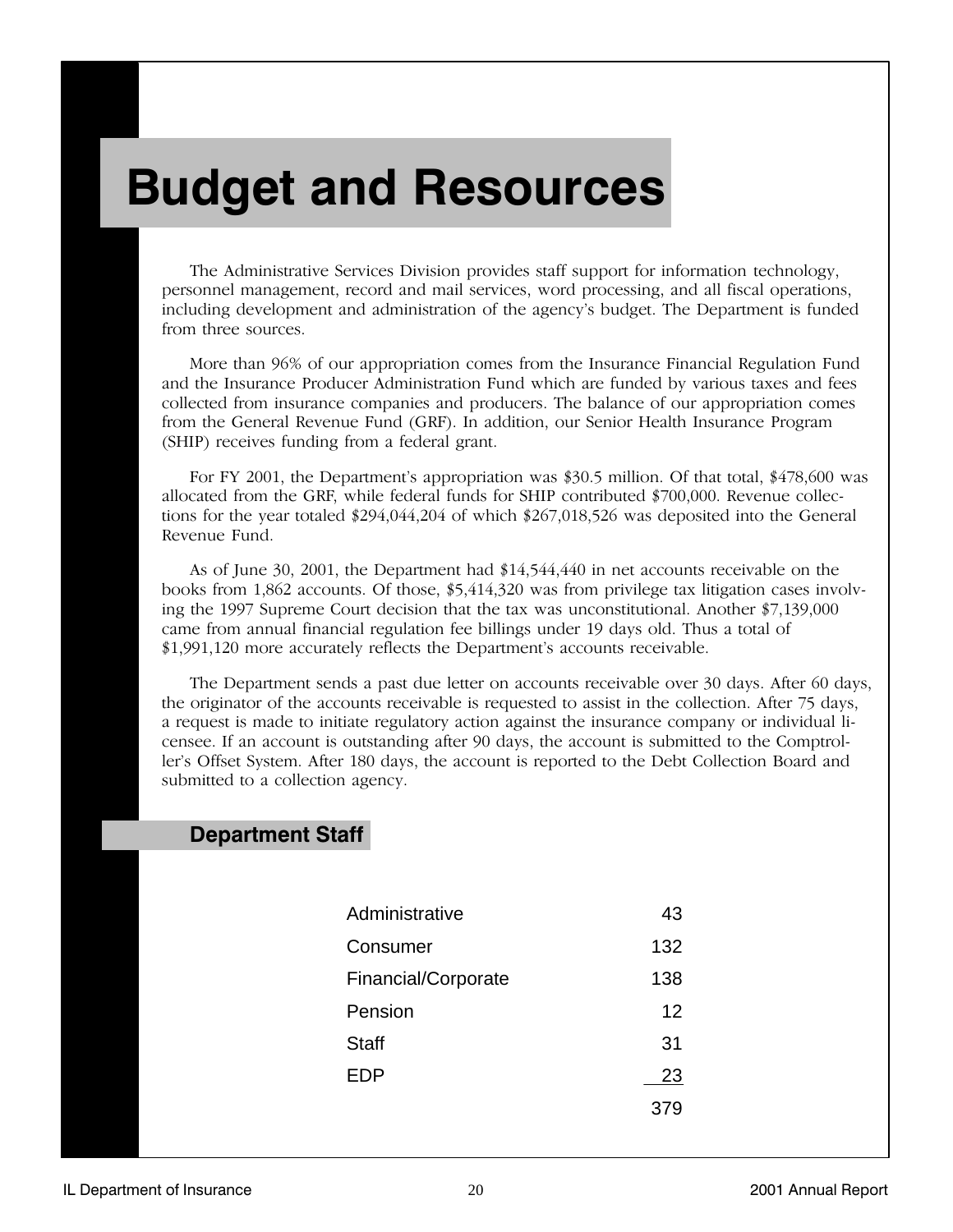## Securities Deposited by Insurance Companies for FY 2001

| Total on Deposit June 30, 2001              | 427            | \$1,209,485,000.00 |
|---------------------------------------------|----------------|--------------------|
| <b>Mutual Trust Holding</b>                 | $\overline{2}$ | 3,050,000.00       |
| <b>Service Contract Providers</b>           | 9              | 244,000.00         |
| Foreign & Alien                             | 21             | 37,385,000.00      |
| Foreign Workers Compensation                | 46             | 490,173,000.00     |
| Total:                                      | 349            | 678,633,000.00     |
| <b>Limited Health Service Organizations</b> | 9              | 842,000.00         |
| <b>Health Maintenance Organizations</b>     | 27             | 10,181,000.00      |
| <b>Bond Certificates</b>                    | 26             | 1,159,000.00       |
| <b>Burials</b>                              | $\overline{2}$ | 16,000.00          |
| Inex Insurance Exchange                     | 1              | 2,505,000.00       |
| Domestic Inter-Insurance Exchange           | 4              | 7,400,000.00       |
| Domestic Mutual Property & Casualty         | 15             | 37,942,000.00      |
| Domestic Stock Property & Casualty          | 175            | 387,450,000.00     |
| Domestic Assessment Life                    | $\overline{2}$ | 430,000.00         |
| <b>Domestic Mutual Life</b>                 | 6              | 11,600,000.00      |
| (Special Policy Fund)                       | 3              | 970,000.00         |
| <b>Domestic Stock Life</b>                  | 79             | \$218,138,000.00   |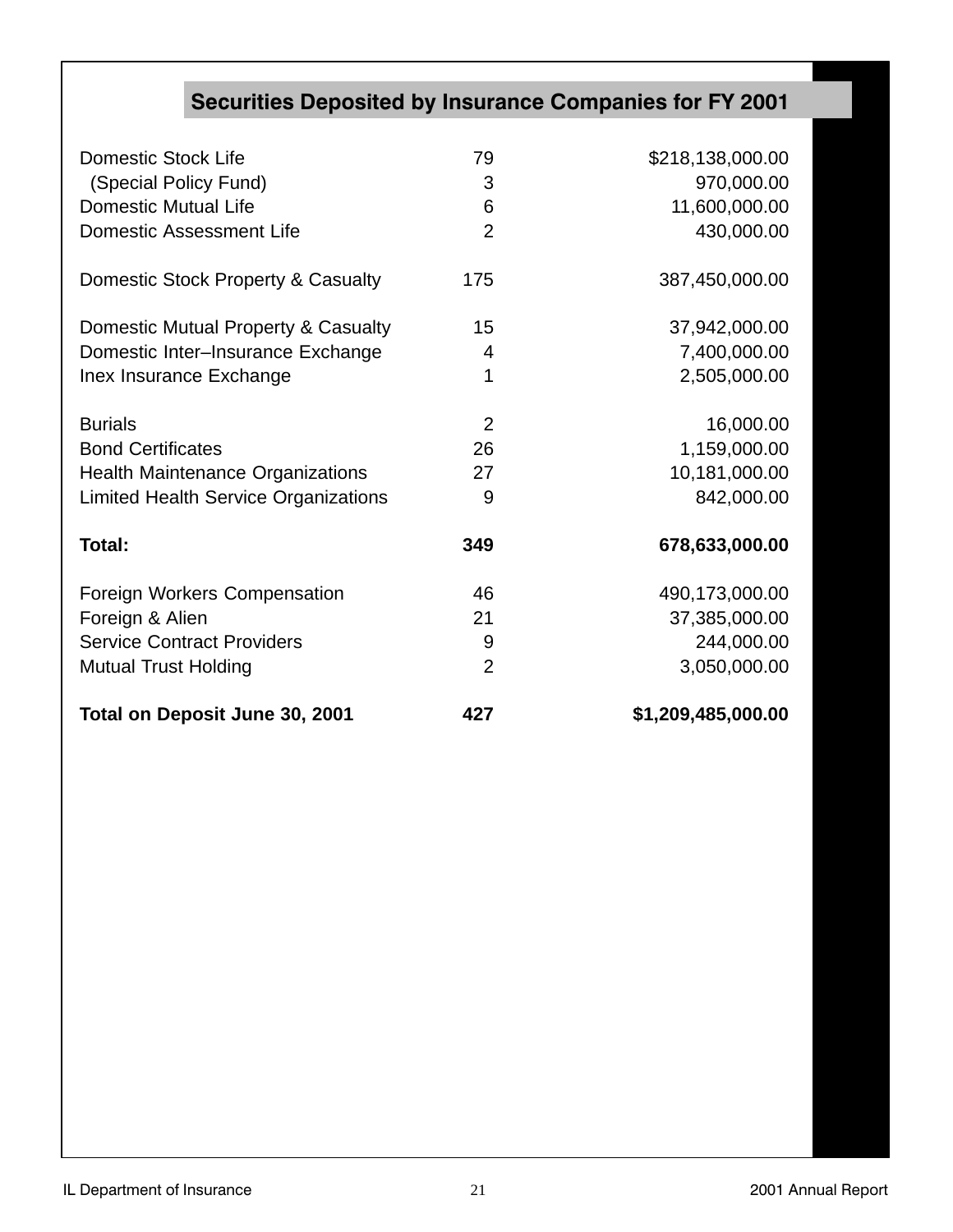## Comparative Statement of Taxes & Fees Collected Period Ending June 30, 2001

| <b>Taxes &amp; Fees</b>                                           | FY 2001                        |                                |
|-------------------------------------------------------------------|--------------------------------|--------------------------------|
|                                                                   |                                | <b>FY 2000</b>                 |
| 1st Quarter Privilege Tax                                         | \$26,329,507.41                | \$23,961,529.12                |
| 2nd Quarter Privilege Tax                                         | 27,398,909.81                  | 25,728,896.12                  |
| 3rd Quarter Privilege Tax                                         | 26,703,511.82                  | 18,949,546.78                  |
| 4th Quarter Privilege Tax                                         | 26,828,306.44                  | 21,554,927.65                  |
| 1st Quarter Retaliatory Tax                                       | 22,280,108.42                  | 16,492,708.70                  |
| 2nd Quarter Retaliatory Tax                                       | 22,994,967.05                  | 17,309,948.59                  |
| 3rd Quarter Retaliatory Tax                                       | 19,798,613.45                  | 15,581,720.24                  |
| 4th Quarter Retaliatory Tax                                       | 19,494,353.52<br>33,084,492.62 | 16,065,747.83<br>36,659,790.26 |
| Final Privilege Tax<br><b>Final Retaliatory Tax</b>               | 21,624,092.21                  | 13,279,263.80                  |
| Surplus Line Tax                                                  | 6,910,507.96                   |                                |
| <b>Group Privilege Tax</b>                                        | 0.00                           | 6,010,736.58<br>6.66           |
| <b>Fines &amp; Penalties</b>                                      | 1,069,376.59                   | 1,071,210.13                   |
| Interest                                                          |                                |                                |
|                                                                   | 229,225.42                     | 140,887.90                     |
| Miscellaneous<br><b>Subtotal for General Revenue Fund</b>         | 4,625.76<br>\$254,750,598.48   | 4,218.16<br>\$212,811,138.52   |
|                                                                   |                                |                                |
| Producer Licenses                                                 | 12,464,421.09                  | 11,361,423.00                  |
| <b>Producer Reinstatement Fee</b>                                 | 362,285.00                     | 451,790.00                     |
| <b>Producer Appointment Fee</b>                                   | 544,025.00                     | 456,935.00                     |
| <b>Producer Provider Education</b>                                | 273,430.00                     | 260,465.00                     |
| <b>Producer Market Conduct Exams</b>                              | 513,776.25                     | 548,288.75                     |
| <b>Producer Fines &amp; Penalty</b>                               | 0.00                           | 30.00                          |
| <b>Producer Market Conduct Travel</b>                             | 76,487.86                      | 149,498.51                     |
| <b>Producer Miscellaneous</b>                                     | 39,676.99                      | 25,782.33                      |
| <b>Subtotal for Insurance Producer Fund</b>                       | \$14,274,102.19                | \$13,254,212.59                |
|                                                                   |                                |                                |
| Fire Marshal Tax (Company)<br>Fire Marshal Tax (Surplus Lines)    | 11,968,129.58                  | 11,485,009.82                  |
| <b>Subtotal for Fire Prevention Fund</b>                          | 300,797.00                     | 288,330.65                     |
|                                                                   | \$12,268,926.58                | \$11,773,340.47                |
| L/A&H:                                                            |                                |                                |
| <b>Annual Statement Filing</b>                                    | 74,275.00                      | 74,675.00                      |
| <b>Corporate Documents</b>                                        | 74,451.00                      | 100,225.00                     |
| <b>Certificate Fees</b>                                           | 124,260.00                     | 131,055.00                     |
| Policy Form Filings                                               | 272,050.00                     | 298,750.00                     |
| Miscellaneous                                                     | 24,781.00                      | 26,829.58                      |
| Domestic Financial Regulation Fee                                 | 1,555,700.00                   | 1,628,400.00                   |
| Foreign Financial Regulation Fee                                  | 2,581,200.00                   | 2,524,600.00                   |
|                                                                   |                                |                                |
| <b>P&amp;C:</b>                                                   |                                |                                |
| <b>Cost Containment</b>                                           | 0.00                           | 2,500,100.00                   |
| <b>Annual Statement Filing</b>                                    | 106,275.00                     | 106,262.65                     |
| <b>Surplus Lines Licenses</b>                                     | 98,200.00                      | 96,800.00                      |
| <b>Corporate Documents</b>                                        | 207,120.00                     | 207,460.00                     |
| <b>Certificate Fees</b>                                           | 203,879.00                     | 210,050.06                     |
| <b>Policy Form Filings</b>                                        | 571,624.76                     | 743,048.00                     |
| <b>Fines &amp; Penalties</b>                                      | 0.00                           | 200.00                         |
| RCPT, etc                                                         | 76,237.50                      | 104,628.75                     |
| Miscellaneous                                                     | 16,491.06                      | 45,019.83                      |
| Domestic Financial Regulation Fee                                 | 2,527,900.00                   | 2,162,800.00                   |
| Foreign Financial Regulation Fee                                  | 3,361,900.00                   | 2,665,300.00                   |
| <b>Financial Exam Travel</b>                                      | 350,121.73                     | 343,320.68                     |
| <b>Subtotal for Insurance Financial</b><br><b>Regulation Fund</b> | \$12,226,466.05                | \$13,969,524.55                |
|                                                                   |                                |                                |
| <b>Public Pension Fees</b>                                        | <u>524,110.52</u>              | <u>489,554.11</u>              |
| <b>Subtotal for Public Pension Fund</b>                           | \$524,110.52                   | \$489,554.11                   |
| <b>Total for All Funds</b>                                        | <u>\$294,044,203.82</u>        | \$252,297,770.24               |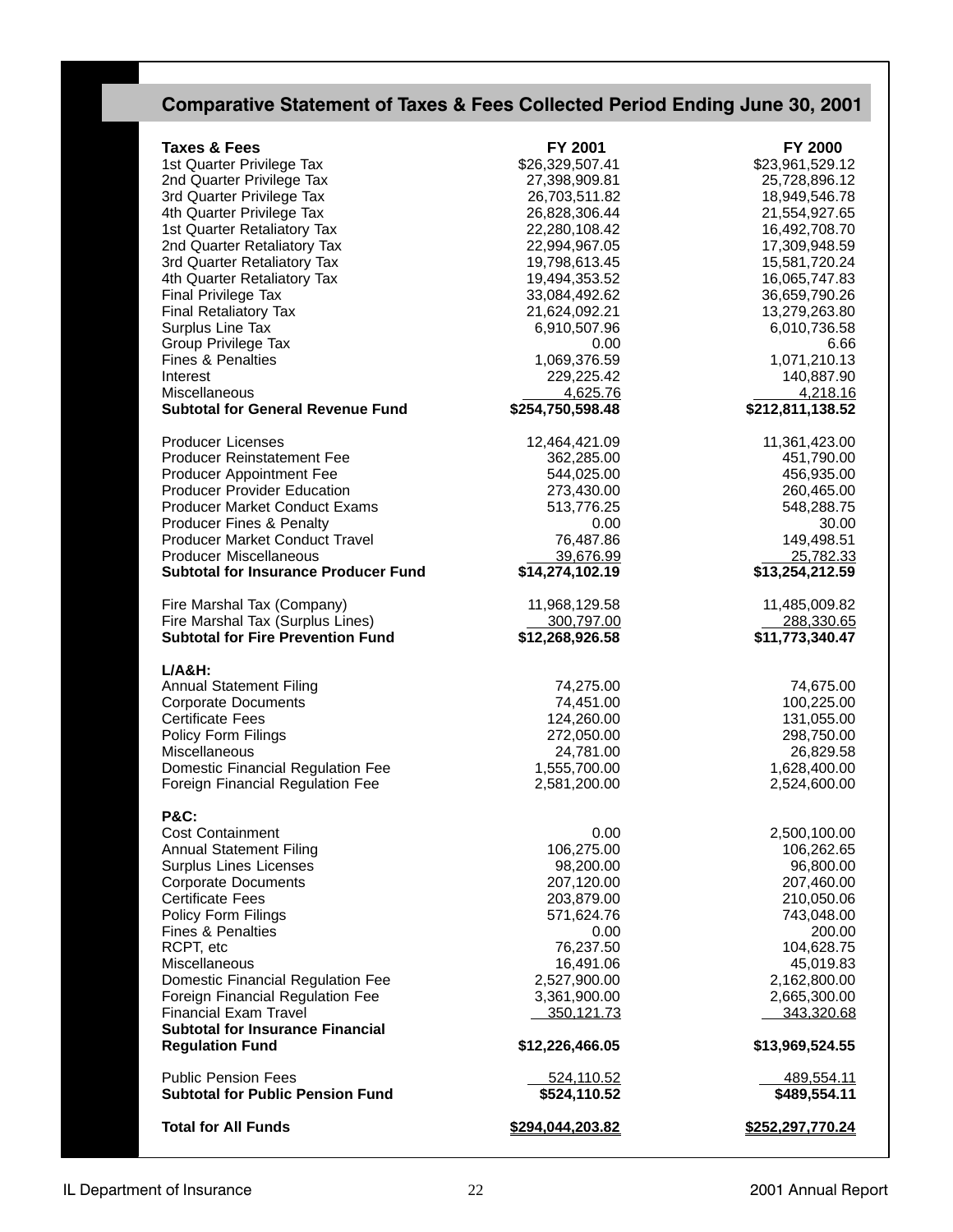## FY 01 Appropriations and Disbursements-July 1, 2000-June 30, 2001

| <b>Standard Accounts:</b> | <b>Appropriations</b> | <b>Reserve</b> | <b>Disbursements</b> | <b>Unexpended</b><br><b>Appropriations</b> |
|---------------------------|-----------------------|----------------|----------------------|--------------------------------------------|
| <b>Personal Services</b>  | \$341,200.00          | \$0.00         | \$322,262.93         | \$18,937.07                                |
| Retirement-Employee       | 13,700.00             | 0.00           | 12.881.38            | 818.62                                     |
| Retirement                | 34.800.00             | 0.00           | 32.058.58            | 2.741.42                                   |
| Social Security           | 26,100.00             | 0.00           | 23,908.83            | 2.191.17                                   |
| Travel                    | 34,200.00             | 0.00           | 20.912.86            | 13.287.14                                  |
| Printing                  | 10,500.00             | 0.00           | 10,500.00            | 0.00                                       |
| Equipment                 | 10.000.00             | 5.000.00       | 0.00                 | 5,000.00                                   |
| Telecommunications        | 8,100.00              | 0.00           | 6,606.15             | 1,493.85                                   |
| <b>Total</b>              | \$478.600.00          | \$5,000,00     | \$429,130.73         | \$44.469.27                                |

#### **General Revenue Fund**

### **Public Pension Regulation Fund**

| <b>Standard Accounts:</b> | <b>Appropriations</b> | <b>Reserve</b> | <b>Disbursements</b> | <b>Unexpended</b><br><b>Appropriations</b> |
|---------------------------|-----------------------|----------------|----------------------|--------------------------------------------|
| <b>Personal Services</b>  | \$299,600,00          | \$0.00         | \$296,448.22         | \$3.151.78                                 |
| Retirement-Employee       | 12,000.00             | 0.00           | 11.546.53            | 453.47                                     |
| Retirement                | 30.600.00             | 0.00           | 29.480.59            | 1.119.41                                   |
| Social Security           | 22,900.00             | 0.00           | 22.031.93            | 868.07                                     |
| Group Insurance           | 59.200.00             | 0.00           | 53.071.51            | 6.128.49                                   |
| Contractual               | 20,000.00             | 0.00           | 2,200.00             | 17,800.00                                  |
| Travel                    | 19,000.00             | 0.00           | 11,373.86            | 7.626.14                                   |
| Equipment                 | 10.000.00             | 0.00           | 1.680.19             | 8.319.81                                   |
| Telecommunications        | 1.000.00              | 0.00           | 696.21               | 303.79                                     |
| Total                     | \$474,300.00          | \$0.00         | \$428,529.04         | \$45,770.96                                |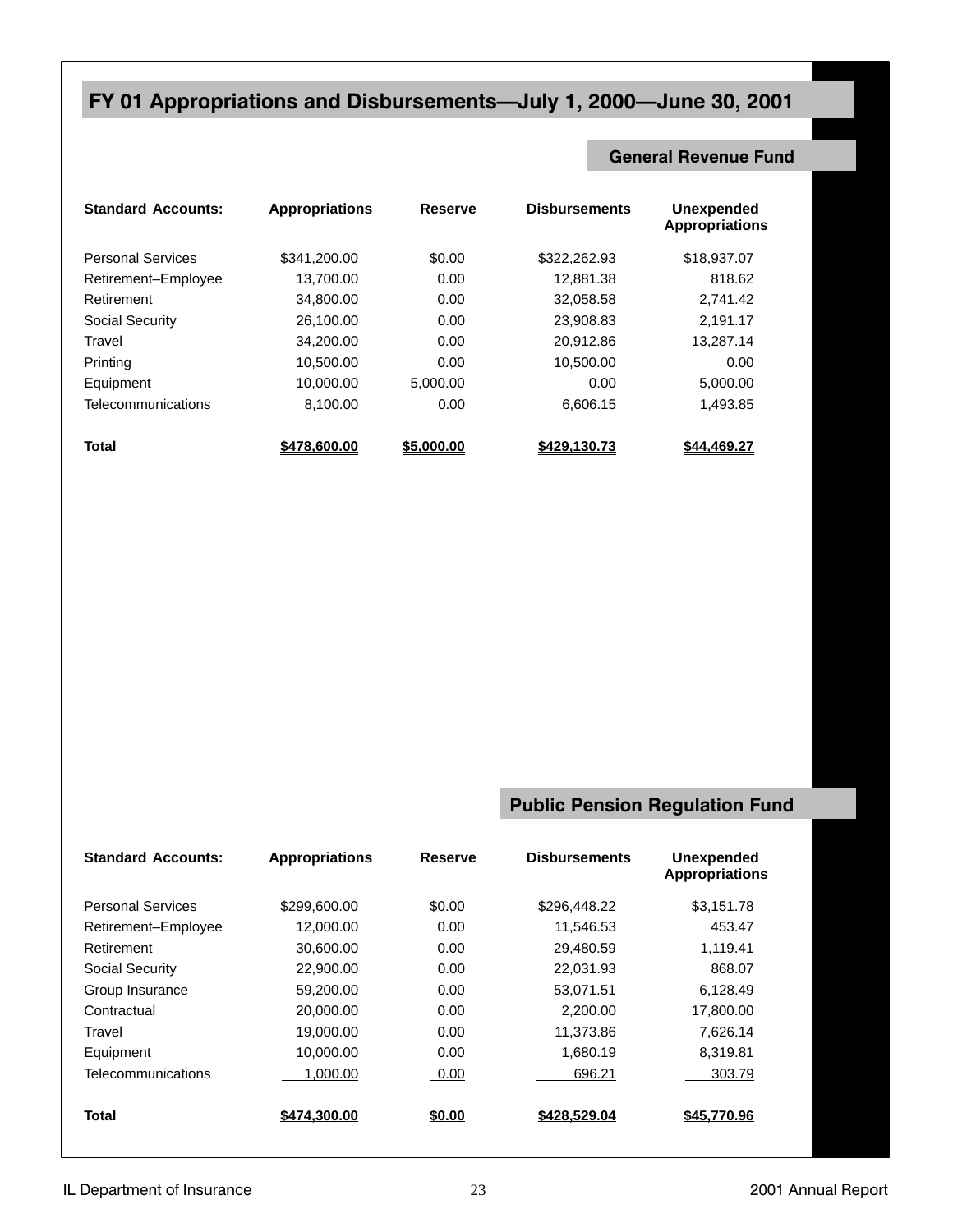## FY 01 Appropriations and Disbursements-July 1, 2000-June 30, 2001

#### **Insurance Producers Administration Fund**

| <b>Standard Accounts:</b> | <b>Appropriations</b> | <b>Reserve</b> | <b>Disbursements</b> | Unexpended<br><b>Appropriations</b> |
|---------------------------|-----------------------|----------------|----------------------|-------------------------------------|
| <b>Personal Services</b>  | \$6,987,300.00        | \$0.00         | \$6,713,594.71       | \$273,705.29                        |
| Retirement-Employee       | 279,400.00            | 0.00           | 261,374.41           | 18,025.59                           |
| Retirement                | 712,700.00            | 0.00           | 667,717.40           | 44,982.60                           |
| Social Security           | 534,500.00            | 0.00           | 491,324.22           | 43,175.78                           |
| Group Insurance           | 1,309,800.00          | 0.00           | 1,128,695.03         | 181,104.97                          |
| Contractual               | 1,623,200.00          | 0.00           | 1,513,650.74         | 109,549.26                          |
| Travel                    | 380,800.00            | 0.00           | 333,814.86           | 46,985.14                           |
| Commodities               | 56,000.00             | 0.00           | 54,117.39            | 1,882.61                            |
| Printing                  | 116,300.00            | 0.00           | 99,214.98            | 17,085.02                           |
| Equipment                 | 279,300.00            | 0.00           | 239,582.45           | 39,717.55                           |
| Telecommunications        | 212,300.00            | 0.00           | 167,575.06           | 44,724.94                           |
| Automotive Equipment      | 14,600.00             | 0.00           | 13,656.02            | 943.98                              |
| Lump Sum                  | 323,500.00            | 0.00           | 0.00                 | 323,500.00                          |
| Refund                    | 191,000.00            | 0.00           | 90,810.00            | 190.00                              |
| Total                     | \$12,920,700.00       | <u>\$0.00</u>  | \$11,775,127.27      | \$1,145,572.73                      |

#### **Insurance Financial Regulation Fund**

| <b>Standard Accounts:</b> | <b>Appropriations</b> | <b>Reserve</b> | <b>Disbursements</b> | <b>Unexpended</b><br><b>Appropriations</b> |
|---------------------------|-----------------------|----------------|----------------------|--------------------------------------------|
| <b>Personal Services</b>  | \$9,730,000.00        | \$0.00         | \$8,973,652.49       | \$756,347.51                               |
| Retirement-Employee       | 390,100.00            | 0.00           | 344.469.41           | 45,630.59                                  |
| Retirement                | 992,400.00            | 0.00           | 892,684.00           | 99,716.00                                  |
| Social Security           | 744,300.00            | 0.00           | 650,856.55           | 93,443.45                                  |
| Group Insurance           | 1,635,400.00          | 0.00           | 1,343,897.34         | 291,502.66                                 |
| Contractual               | 1,987,100.00          | 0.00           | 1,716,789.66         | 270,310.34                                 |
| Travel                    | 725,000.00            | 0.00           | 688,224.95           | 36,775.05                                  |
| Commodities               | 68,000.00             | 0.00           | 64,588.31            | 3,411.69                                   |
| Printing                  | 50,000.00             | 0.00           | 20,647.93            | 29,352.07                                  |
| Equipment                 | 265,100.00            | 0.00           | 176.782.62           | 88,317.38                                  |
| Telecommunications        | 166,500.00            | 0.00           | 125,082.14           | 41,417.86                                  |
| Automotive Equipment      | 7,100.00              | 0.00           | 6.807.79             | 292.21                                     |
| Refund                    | 100,000.00            | 0.00           | 0.00                 | 100,000.00                                 |
| <b>Total</b>              | \$16,861,000.00       | <u>\$0.00</u>  | \$15,004,483.19      | <u>\$1,856,516.81</u>                      |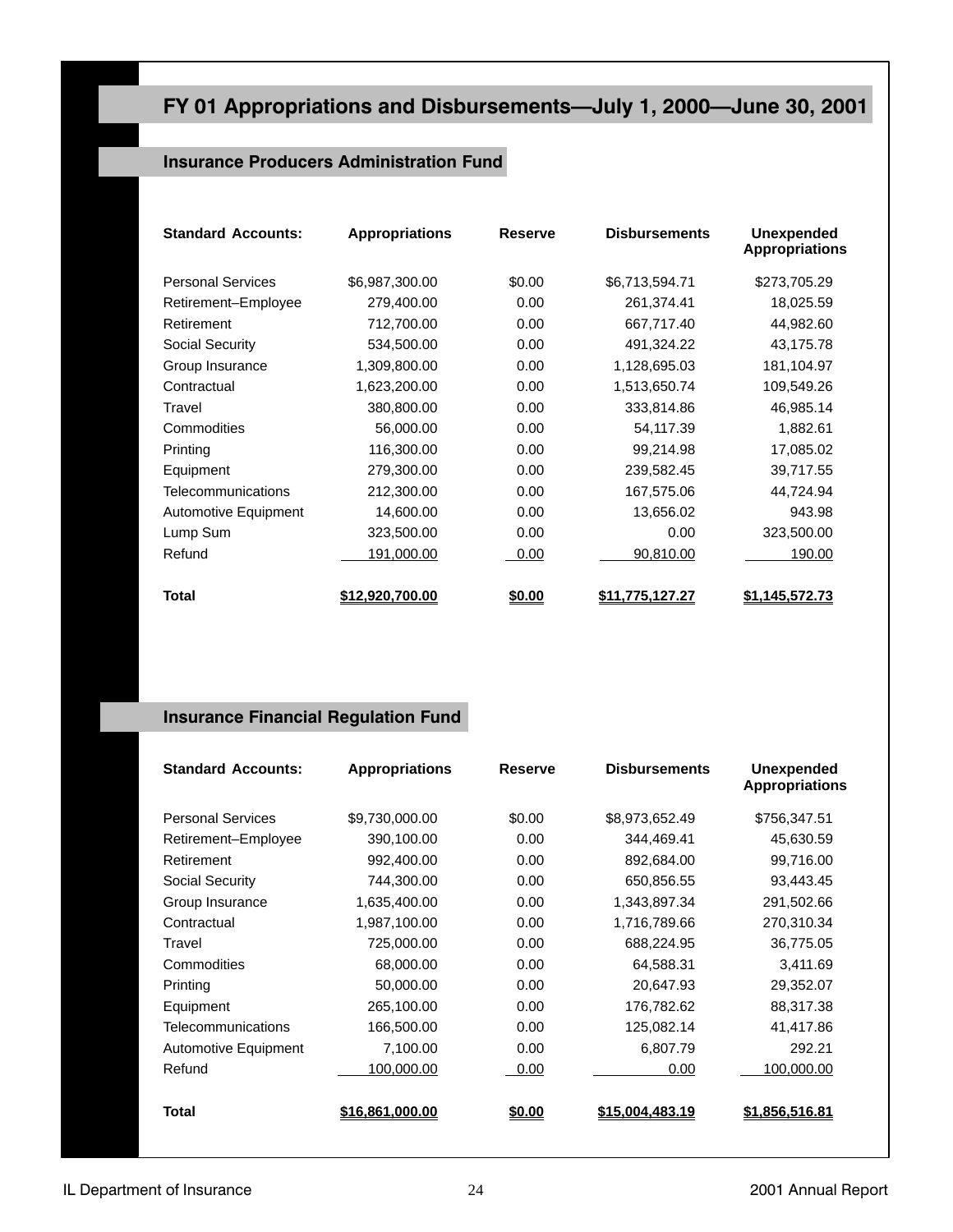## FY 01 Appropriations and Disbursements-July 1, 2000-June 30, 2001

|                           |                       |                |                      | <b>Combined Funds</b>                                                                |  |
|---------------------------|-----------------------|----------------|----------------------|--------------------------------------------------------------------------------------|--|
| <b>Standard Accounts:</b> | <b>Appropriations</b> | <b>Reserve</b> | <b>Disbursements</b> | <b>Unexpended</b><br><b>Appropriations</b>                                           |  |
| <b>Personal Services</b>  | \$17,358,100.00       | \$0.00         | \$16,305,958.35      | \$1,052,141.65                                                                       |  |
| Retirement-Employee       | 695,200.00            | 0.00           | 630,271.73           | 64,928.27                                                                            |  |
| Retirement                | 1,770,500.00          | 0.00           | 1,621,940.57         | 148,559.43                                                                           |  |
| Social Security           | 1,327,800.00          | 0.00           | 1,188,121.53         | 139,678.47                                                                           |  |
| Group Insurance           | 3,004,400.00          | 0.00           | 2,525,663.88         | 478,736.12                                                                           |  |
| Contractual               | 3,630,300.00          | 0.00           | 3,232,640.40         | 397,659.60                                                                           |  |
| Travel                    | 1,159,000.00          | 0.00           | 1,054,326.53         | 104,673.47                                                                           |  |
| Commodities               | 124,000.00            | 0.00           | 118,705.70           | 5,294.30                                                                             |  |
| Printing                  | 176,800.00            | 0.00           | 130,362.91           | 46,437.09                                                                            |  |
| Equipment                 | 564,400.00            | 5,000.00       | 418,045.26           | 141,354.74                                                                           |  |
| Telecommunications        | 387,900.00            | 0.00           | 299,959.56           | 87,940.44                                                                            |  |
| Automotive Equipment      | 21,700.00             | 0.00           | 20,463.81            | 1,236.19                                                                             |  |
| Lump Sum                  | 323,500.00            | 0.00           | 0.00                 | 323,500.00                                                                           |  |
| Refund                    | 191,000.00            | 0.00           | 90,810.00            | 100,190.00                                                                           |  |
| Total                     | \$30,734,600.00       | \$5,000.00     | \$27,637,270.23      | \$3,092,329.77                                                                       |  |
|                           |                       |                |                      | <b>Tax Refund Fund</b>                                                               |  |
|                           |                       |                |                      | (established for the deposit and expenditure of funds needed to pay tax refunds due) |  |
| <b>Standard Accounts:</b> | <b>Appropriations</b> |                | <b>Disbursements</b> |                                                                                      |  |
| Refund                    | \$12,500,000.00       |                | \$5,174,928.88       |                                                                                      |  |
| Total                     | \$12,500,000.00       |                | \$5,174,928.88       |                                                                                      |  |
|                           |                       |                |                      | <b>Senior Health Insurance Plan</b>                                                  |  |
| <b>Standard Accounts:</b> | <b>Appropriations</b> |                | <b>Disbursements</b> |                                                                                      |  |
| Lump Sum                  | <u>\$700,000.00</u>   |                | <u>\$412,836.53</u>  |                                                                                      |  |
| Total                     | \$700,000.00          |                | \$412,836.53         |                                                                                      |  |
|                           |                       |                |                      | <b>Department of Insurance Federal Trust Fund</b>                                    |  |
|                           |                       |                |                      | (Federal grant to address access to health insurance)                                |  |
| <b>Standard Accounts:</b> | <b>Appropriations</b> |                | <b>Disbursements</b> |                                                                                      |  |
| Lump Sum                  | \$1,200,000.00        |                | \$611,740.53         |                                                                                      |  |
| <b>Total</b>              | \$1,200,000.00        |                | \$611,740.53         |                                                                                      |  |
|                           |                       |                |                      | <b>Group Workers' Compensation Pool Insolvency Fund</b>                              |  |
|                           |                       |                |                      | (Expenses related to claims of insolvent workers' compensation self-insurance pools) |  |
| <b>Standard Accounts:</b> | <b>Appropriations</b> |                | <b>Disbursements</b> |                                                                                      |  |
| Lump Sum                  | \$2,000,000.00        |                | \$161,889.68         |                                                                                      |  |
| <b>Total</b>              | \$2,000,000.00        |                | \$161,889.68         |                                                                                      |  |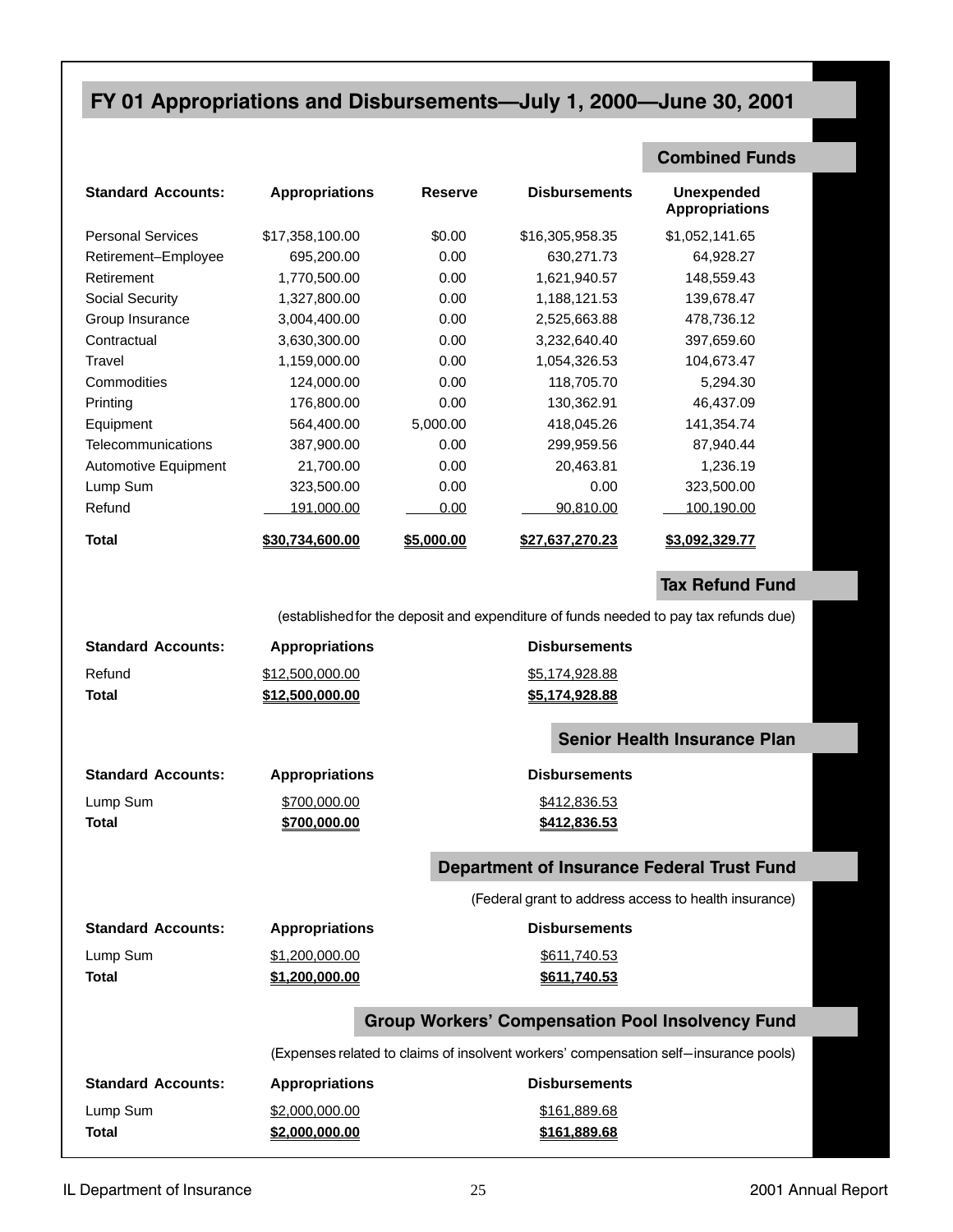## **Consumer Market Division**

The Consumer Market Division oversees the Department's consumer protection and education programs, licenses and regulates the activities of insurance producers, and monitors the marketplace operations of insurance companies through policy analysis, complaint investigation and periodic on-site examinations.

### **Consumer Services and Education Programs**

During 2001, the **Consumer Services Section** made significant technological strides in the way it communicates with consumers and insurers. One example of this streamlining is our **electronic complaint project** pilot program, in which consumer complaints received via email are electronically transmitted to participating insurers, thereby decreasing paperwork and turnaround time to process complaints. At the end of 2001, 97 companies were participating in this project. Staff members estimate that electronic submissions speed up the complaint handling process by at least five days.

The Section continues to utilize the electronic group mailbox, which encourages companies to respond to their complaints via e-mail. We are currently working with numerous companies to protect confidential consumer complaint information transmitted via e-mail by utilizing encryption software. We hope to persuade more companies to join us in using encryption in the near future. In compliance with Governor Ryan's Executive Order that calls for state agencies to assess the environmental impact of their operations and to take action to conserve resources, we are launching a project that will reduce the amount of paper used by our Department. With this process, those complaints received on paper are scanned and then transmitted via e-mail to the company, thereby reducing turnaround time and paper usage.

Through the Department's website, consumers can easily communicate their complaints to us, or quickly locate a multitude of information to assist them in better understanding insurance. At the click of a button consumers can now access 45 **consumer fact sheets**, 32 of which were either created or revised in 2001. These fact sheets educate consumers on a wide range of issues specific to auto, health, homeowners and life insurance, as well as number of general insurance topics. We now operate a toll free consumer assistance hotline, enabling consumers to easily reach our analysts with questions or complaints about their insurance companies.

In cooperation with the Illinois Comprehensive Health Insurance Plan (CHIP), the Illinois Department of Public Aid, and the federal Department of Labor, Section staff provided information and counseling at numerous **health care fairs** for steel mill employees and retirees who were losing their health care coverage. Senior Health Insurance Program counselors also fielded numerous phone calls from those who could not personally attend the presentations.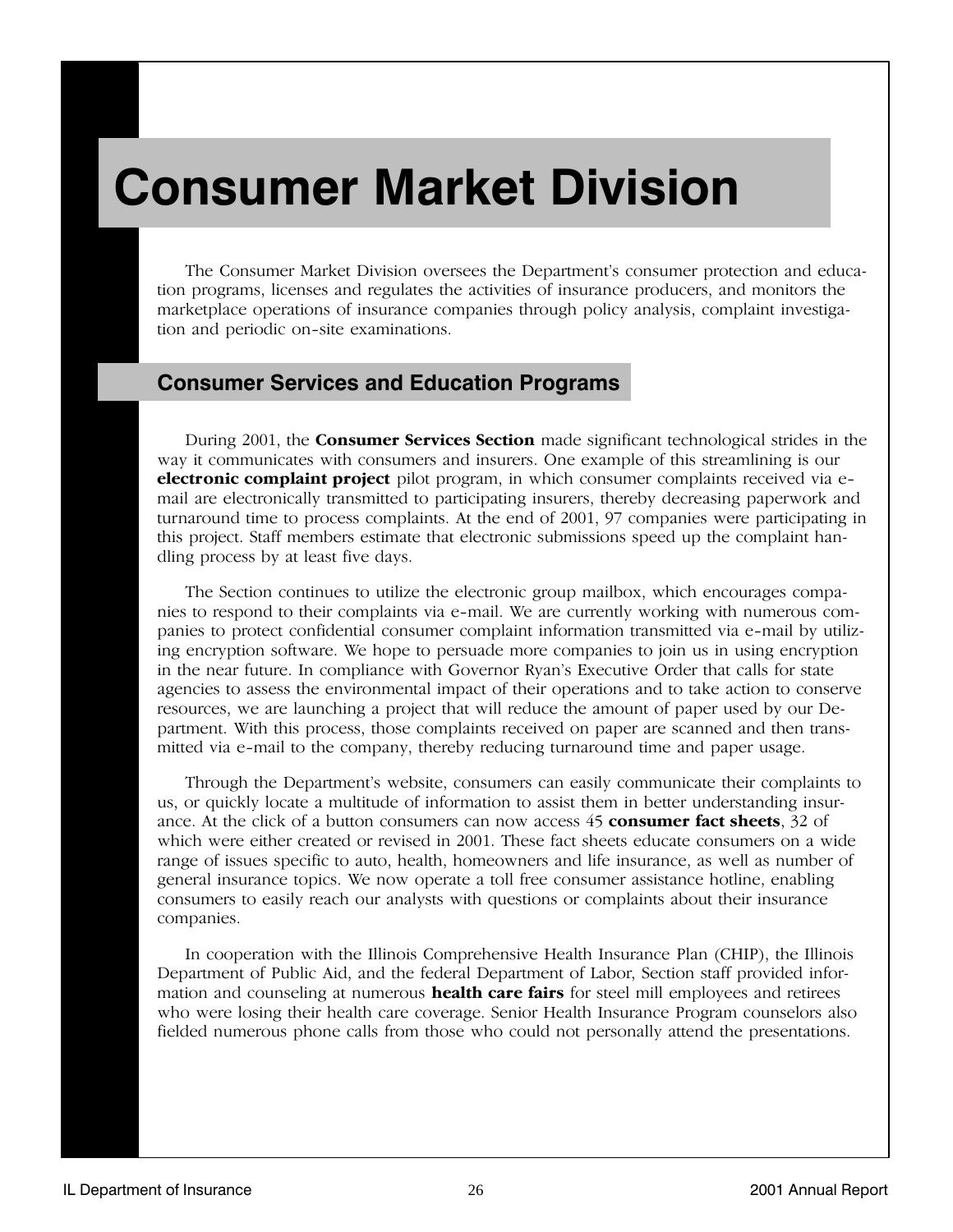Illinois residents are becoming increasingly concerned about their ability to afford health care coverage, whether through COBRA, individual plans in the voluntary market, or CHIP. We are closely monitoring several Congressional proposals aimed at assisting the consumer in purchasing health insurance. In addition, many employers are also considering changing their group health insurance plans from defined benefit to defined contribution, making health care costs more predictable and perhaps less costly.

During 2001, our **Office of Consumer Health Insurance** (OCHI) staff received 14,272 calls from 1,102 different zip codes in Illinois. The three most frequently addressed topics were: claims  $(2,469)$ , group insurance  $(1,100)$ , and COBRA continuation  $(983)$ . OCHI printed a Spanish version of its informational brochure about the office, and distributed it to callers as well as to hospitals in areas with highly concentrated Spanish populations.

Beginning January 1, 2002, OCHI's responsibilities will also include implementation of the **Uninsured Ombudsman Program** created by Senate Bill 1505 (PA 92-0331). The legislation authorizes OCHI to provide assistance and education to uninsured individuals regarding health insurance benefits, options and rights under state and federal law.

The Department continues to monitor activity on privacy issues at the NAIC and from the federal government with respect to an individual's medical and credit information. The Department will take appropriate action at the state level to ensure compliance with all privacy requirements.

The **Utilization Review Unit** continues to process applications for the registration of utilization review organizations. During 2001, staff members registered 50 organizations, bringing the total number registered with the Department to 152.

Senate Bill 879 (PA 92-0233) enhances the state's efforts to stem organized **insurance fraud** through a whistleblower provision and expanded fraud reporting requirements extended to all lines of insurance, as well as to insurance application and premium fraud. The Department will promulgate administrative rules to define the type of information to be reported, the framework for collecting and compiling such information, and procedures for turning information over to the proper law enforcement agency or prosecutor. The new law, which becomes effective January 1, 2002, implements recommendations made by the Insurance Fraud Task Force statutorily created to investigate the issue of organized insurance fraud and methods to combat it.

### **Consumer Complaints**

|                             |                            | <b>By Reason</b> |
|-----------------------------|----------------------------|------------------|
|                             | <b>Insurance Companies</b> | HMO's            |
| Underwriting                | 1,819                      | 23               |
| <b>Marketing and Sales</b>  | 261                        | 0                |
| Claim Handling              | 8,659                      | 1,405            |
| <b>Policyholder Service</b> | 1,258                      | 13               |
| Not Categorized             | 268                        |                  |
| Subtotal                    | 12,265                     | 1,441            |
| <b>Total Complaints:</b>    | 13,706                     |                  |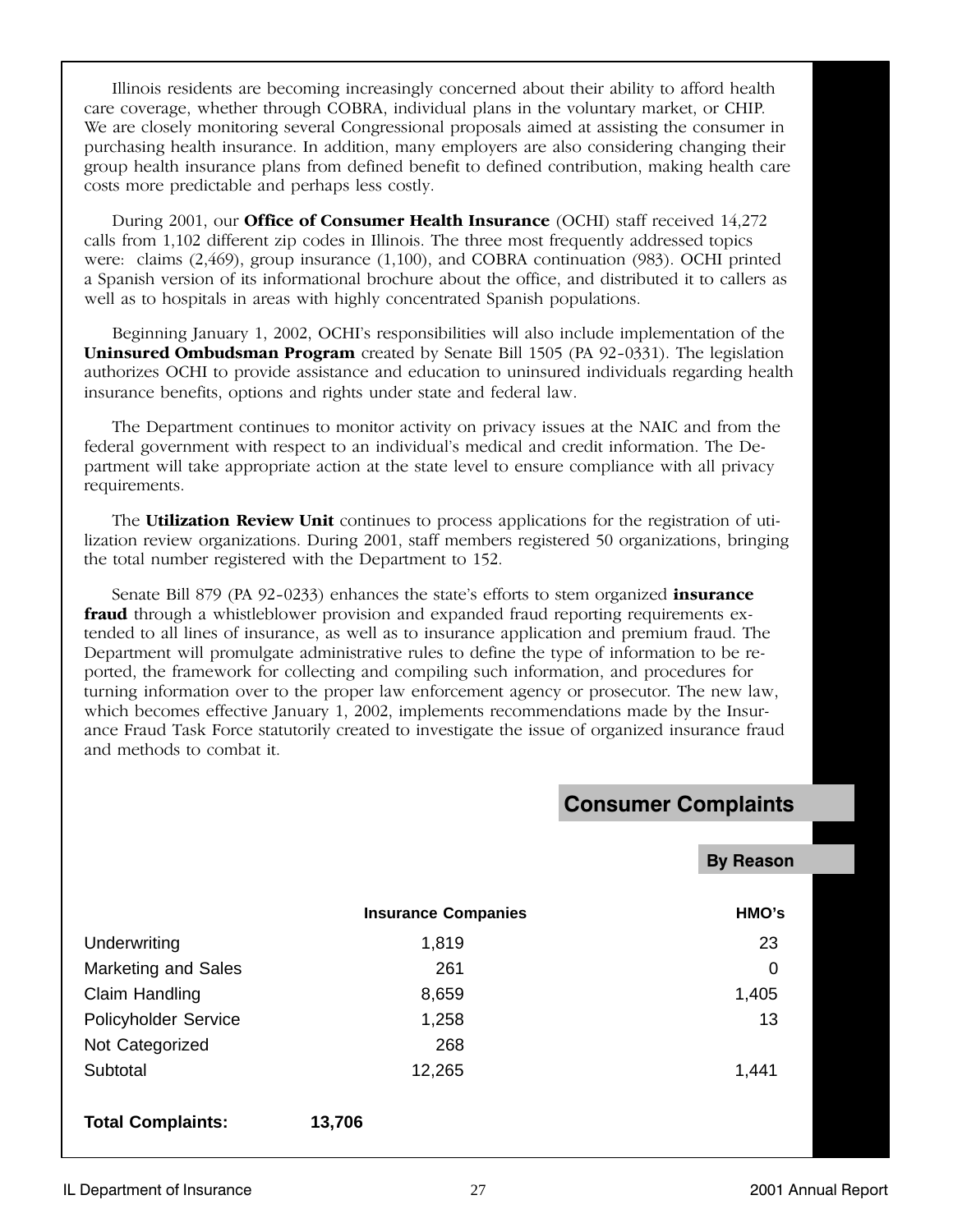### **By Line of Coverage**

|                          | Auto                      | 3,888  |
|--------------------------|---------------------------|--------|
|                          | Group A&H                 | 3,964  |
|                          | Individual A&H            | 1,340  |
|                          | Homeowners                | 1,257  |
|                          | Individual Life           | 950    |
|                          | <b>Individual Annuity</b> | 142    |
|                          | Group Credit A&H          | 75     |
|                          | <b>HMOs</b>               | 1,441  |
|                          | All Other Coverage        | 381    |
|                          | <b>Subtotal</b>           | 13,438 |
|                          | Not Categorized           | 268    |
|                          | Total                     | 13,706 |
| <b>Consumer Outreach</b> |                           |        |

| <b>High School Presentations:</b>   | 229 |
|-------------------------------------|-----|
| <b>Senior Center Presentations:</b> | 249 |
| Radio Shows:                        | 179 |
| (estimated audience of 2,145,000)   |     |
| <b>Other Presentations:</b>         | 16  |

### **Market Conduct Programs**

In establishing a schedule of examinations, the Market Conduct Section evaluates information gleaned from insurer market conduct annual statements regarding automobile claims, homeowners coverages, and zip code tracking of company producers by business address. An analysis of these claim statements in conjunction with our review of consumer complaints, enables us to prioritize personal lines carriers for targeted examinations and to respond more quickly to the ever-changing marketplace.

Market conduct examinations directed at health maintenance organizations (HMOs) emphasized both their compliance with rules and regulations, and accurate and timely payments to their members. Market conduct examiners also paid special attention to industry compliance with PA 92-0139, which became effective July 24, 2001. This legislation amended the Insurance Code to increase from 6 to 9 percent the amount of **annual interest due** when an insurer does not pay death or disability benefits in a timely manner after receiving a proof of loss. Interest accrues on the total amount payable or face amount of the policy.

Market Conduct staff were active on various NAIC working groups designed to address uniformity in market conduct examinations with respect to data calls, examiner qualifications and examination procedures. The effort is being driven by the federal Gramm-Leach-Bliley Act. Staff members participated in **multi-state examinations** covering race-based life insurance rates, utilization and review procedures in automobile insurance, and a pilot zone exam in cooperation with three other states. Market Conduct staff also participated in the Inter Agency of Banking, Insurance, and Securities Regulators, an entity organized under the auspices of GLBA to develop and implement uniform regulatory methods and procedures across the banking, insurance, and securities industries.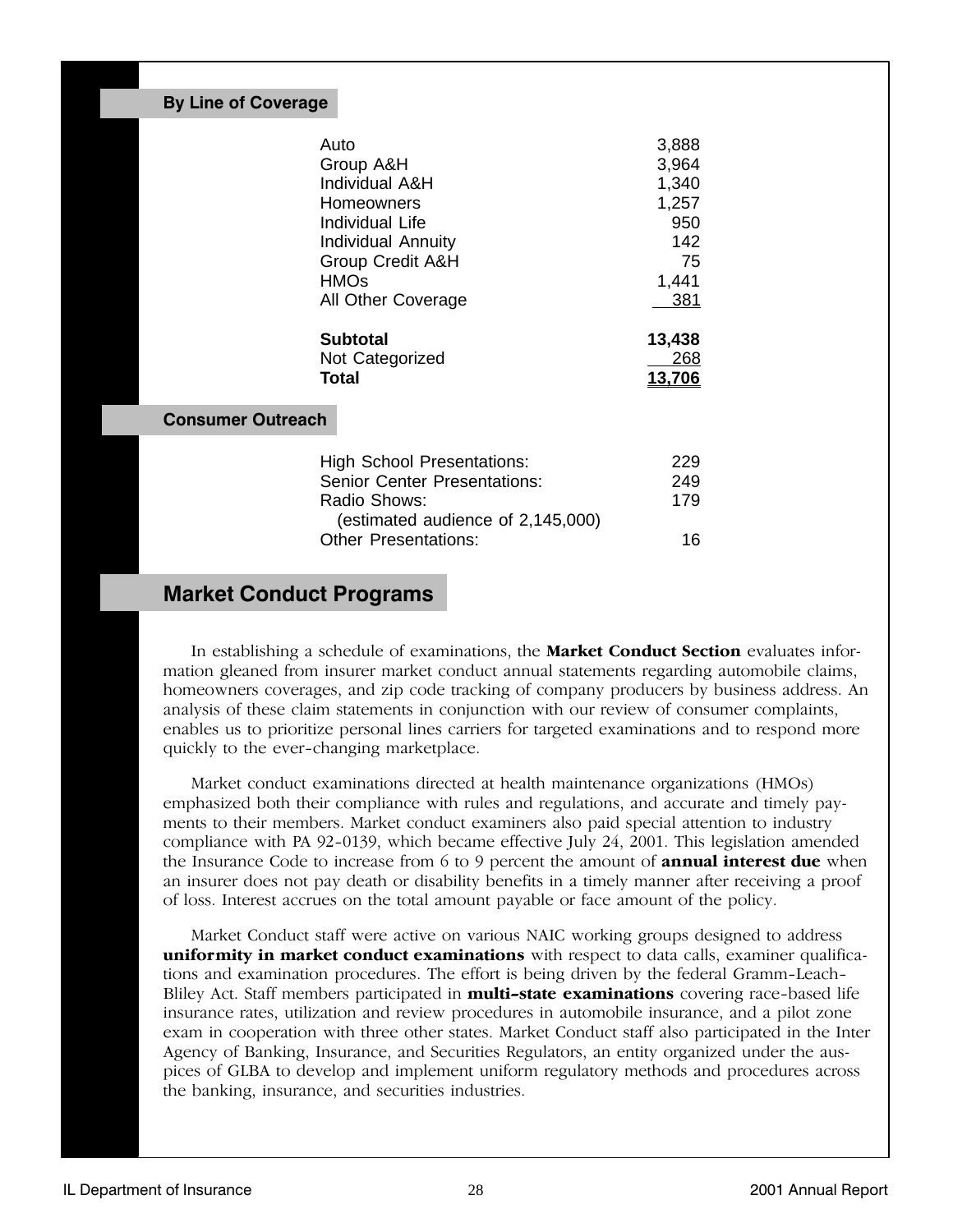Company compliance with Illinois insurance statutes and regulations, as well as with the insurers' own internal procedures improved in 2001, as reflected in decreases both in the number of corrective orders issued and civil forfeitures levied.

#### **Completed Market Conduct Examinations**

| Examinations                                           | 27        |
|--------------------------------------------------------|-----------|
| Corrective orders issued                               | 18        |
| Premium overcharges returned to Illinois policyholders | \$1,791   |
| Additional claim payments made                         | \$56,851  |
| Civil forfeitures levied (13 insurers)                 | \$250,000 |

### **Policy Filing Issues**

After the September 11, 2001, terrorist attacks on America, the insurance industry began to exclude terrorism losses from insurance policies. The Department of Insurance worked with other regulators and the industry to adopt a compromise solution to commercial lines **terrorism exclusion** language and issued a bulletin advising companies when exclusions would be accepted and the language that companies must use as a minimum standard for their terrorism exclusions.

In April 2001, the Department conducted a survey of all personal lines auto and homeowners companies to see if and how they use credit **information** for underwriting and/or rating insurance policies. We are carefully examining all responses to the survey to determine whether further information or discussion with the industry or specific companies is warranted to ensure that companies are complying with current Illinois insurance laws and regulations. In addition, we will continue to monitor the use of credit information by Illinois personal lines carriers through market conduct examinations and complaint investigations.

To assist Illinois consumers in becoming better informed about credit issues, we have also developed and posted on our website a fact sheet entitled "Understanding How Insurers Use Credit Information." We will continue to work with elected policymakers as they assess the adequacy of existing laws in today's changing marketplace. For example, House Bill 2419 (PA 92-0480) which became effective October 1, 2001, prohibits auto and homeowners insurance companies from refusing to issue a new policy or from nonrenewing an existing policy solely due to a credit report.

During the year, the Illinois Department of Insurance undertook several initiatives aimed at **moving** accepted insurance **products to market** as quickly as possible. First, we created filing requirement checklists for companies to ensure that their filings comply with Illinois insurance laws, regulations and requirements when they are submitted the first time. Second, we implemented the System for Electronic Rate and Form Filing (SERFF) to allow companies to submit their filings, and staff to review those filings electronically.

On the life insurance side, the Illinois Department of Insurance has been instrumental in addressing the issue of **unpaid death claims on multiple policies** held by the same individual, but under different names. An NAIC Working Group chaired by Illinois is developing a model regulation to require insurers to establish record keeping practices that will enable them to match a deceased policyholder to all policies held. The Department is also in the process of promulgating its own rule.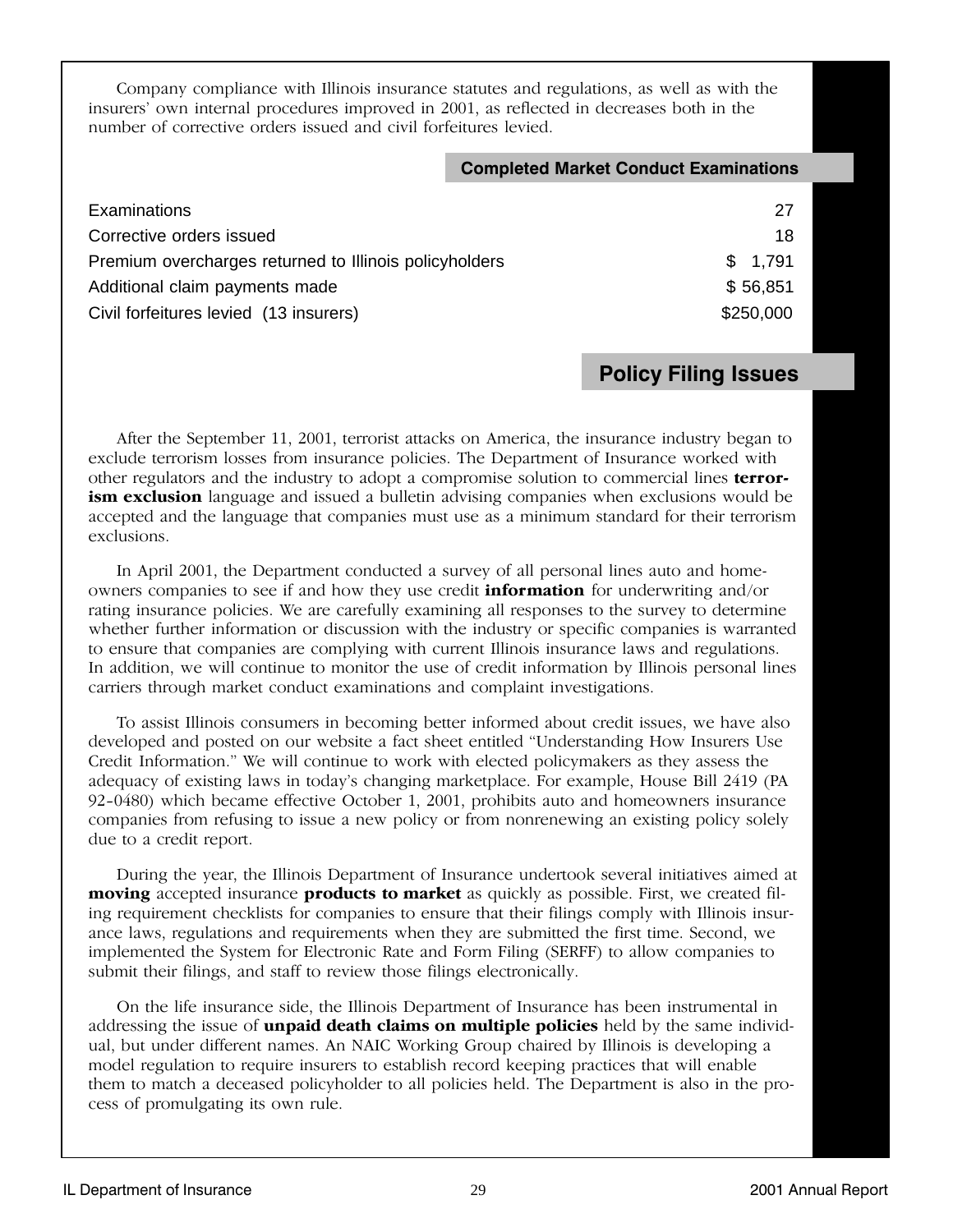Another Department initiative, Senate Bill 869 (PA 92-0399), was enacted in August of 2001 to **prohibit discrimination** on the basis of race, religion, color, or national origin in the conduct of **life and health insurance** business—protections that have been afforded to Illinois citizens who buy property and casualty insurance policies since 1959. The law gives the Department added regulatory leverage in investigating allegations of racial discrimination in the pricing of small face value life insurance policies.

#### **Product Filings**

| L/AH forms approved                             | 19,530 |
|-------------------------------------------------|--------|
| L/AH informational forms                        | 1,821  |
| L/AH rate filings                               | 692    |
| Advertising for Variable Life & Annuity filings | 444    |
| HMO forms approved                              | 1,764  |
| HMO information forms                           | 145    |
| PPA applications approved/renewed               | 114    |
| PC form filings reviewed                        | 39,782 |
| PC rate filings reviewed                        | 4,305  |

## **Producer Licensing and Regulation**

The Producer Licensing Unit develops and administers the licensing examinations required of prospective insurance producers and public adjusters. The examinations are given by computer and electronically graded immediately upon completion through a test administrator at established test sites throughout Illinois. Candidates who pass the examination receive an instant application at the test site. In addition, the licensing staff reviews and issues new and renewal applications on a daily basis. The Licensing Unit also has a program that allows education providers to submit their rosters of students who completed courses to the Department via the Internet. Currently, 71 percent of the education providers are utilizing this service and have been able to more quickly submit completed courses to the Department, saving everyone involved both time and money.

During 2001, the Licensing Unit moved forward in its efforts to comply with the federal Gramm-Leach-Bliley Act (GLBA). GLBA requires a minimum of 29 states to enact, by November 2002, either **uniform agent licensing laws and regulations** or reciprocity laws and regulations governing the licensure of non-resident agents or face national licensing standards established by a newly created National Association of Registered Agents and Brokers (NARAB). Legislation initiated by the Licensing Unit to comply with this federal requirement was signed into law on August 16, 2001. Immediately thereafter, all procedures, forms and processing programs were successfully changed to bring our Department into compliance with the reciprocity and uniformity requirements imposed by the GLBA.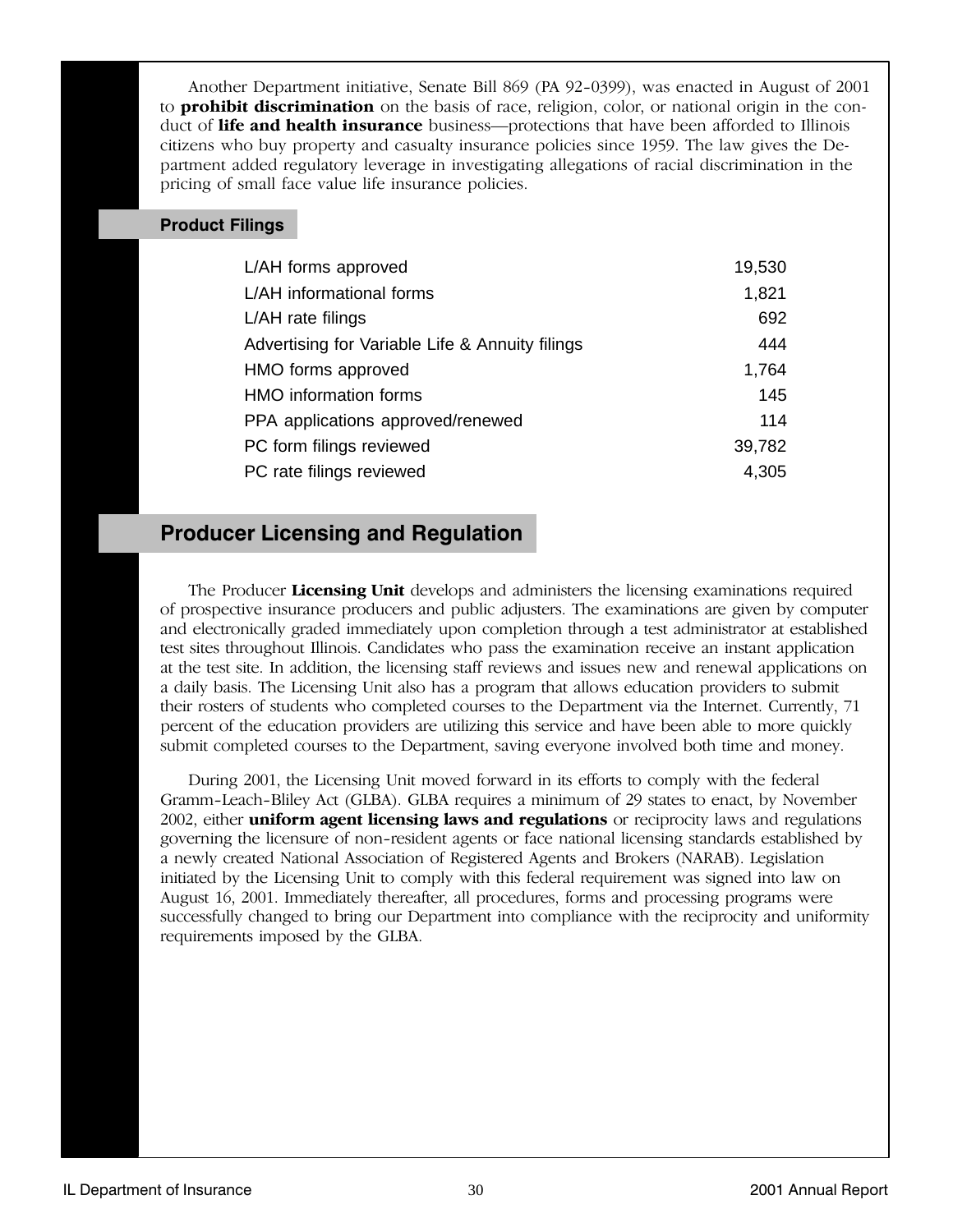|                                   | <b>Licenses Issued</b> |
|-----------------------------------|------------------------|
| <b>Producers Licensed</b>         | 126,796                |
| <b>Business Entities Licensed</b> | 10,848                 |
| Examinations                      | 20,836                 |
| <b>Temporary Licenses</b>         | 1,105                  |
| <b>Limited Representatives</b>    | 6,395                  |
| <b>Premium Finance Licenses</b>   | 143                    |
| <b>Public Adjuster Licenses</b>   | 128                    |
| <b>Third Party Administrators</b> | 224                    |
| Certifications/clearances         | 64,940                 |
| <b>Education providers</b>        | 370                    |
| Courses approved                  | 5,143                  |
|                                   |                        |

The Producer Regulatory Unit conducts fiduciary financial examinations of licensed insurance producers and investigates their marketing activities and methods. Such examinations or investigations may result in the issuance of a Director's Order to the producer.

#### **Regulatory Actions**

| Financial examinations | 155 | Results:                                |           |
|------------------------|-----|-----------------------------------------|-----------|
| Investigations         | 284 | Revocations/surrenders                  | 52        |
| Total                  | 439 | <b>Stipulation &amp; Consent orders</b> | 29        |
|                        |     | Civil forfeitures                       | \$107,250 |

## **Senior Health Insurance Program**

The Senior Health Insurance Program (SHIP) is a free counseling program for Medicare beneficiaries, and their caregivers, who have questions or problems with health insurance issues such as Medicare, Medicare supplement insurance, Medicare health plans and long term care insurance.

During 2001, SHIP staff and counselors held 38 educational meetings statewide to assist thousands of Medicare beneficiaries affected by the **Medicare HMO withdrawals** in Illinois. SHIP staff also counseled beneficiaries about their insurance options as large groups of physicians withdrew from Medicare HMO's. Many employers, including some Illinois steel companies that have closed their doors, announced they are dropping their retirees' secondary insurance coverage. SHIP advocated for those retirees by setting up booths at health fairs with other state agencies throughout Illinois.

SHIP continued to provide a strong presence in the Hispanic community by counseling and educating the Hispanic population in Cook County on all aspects of Medicare and health insurance. A bilingual operator was also hired to assist Hispanic callers on the SHIP 800-line.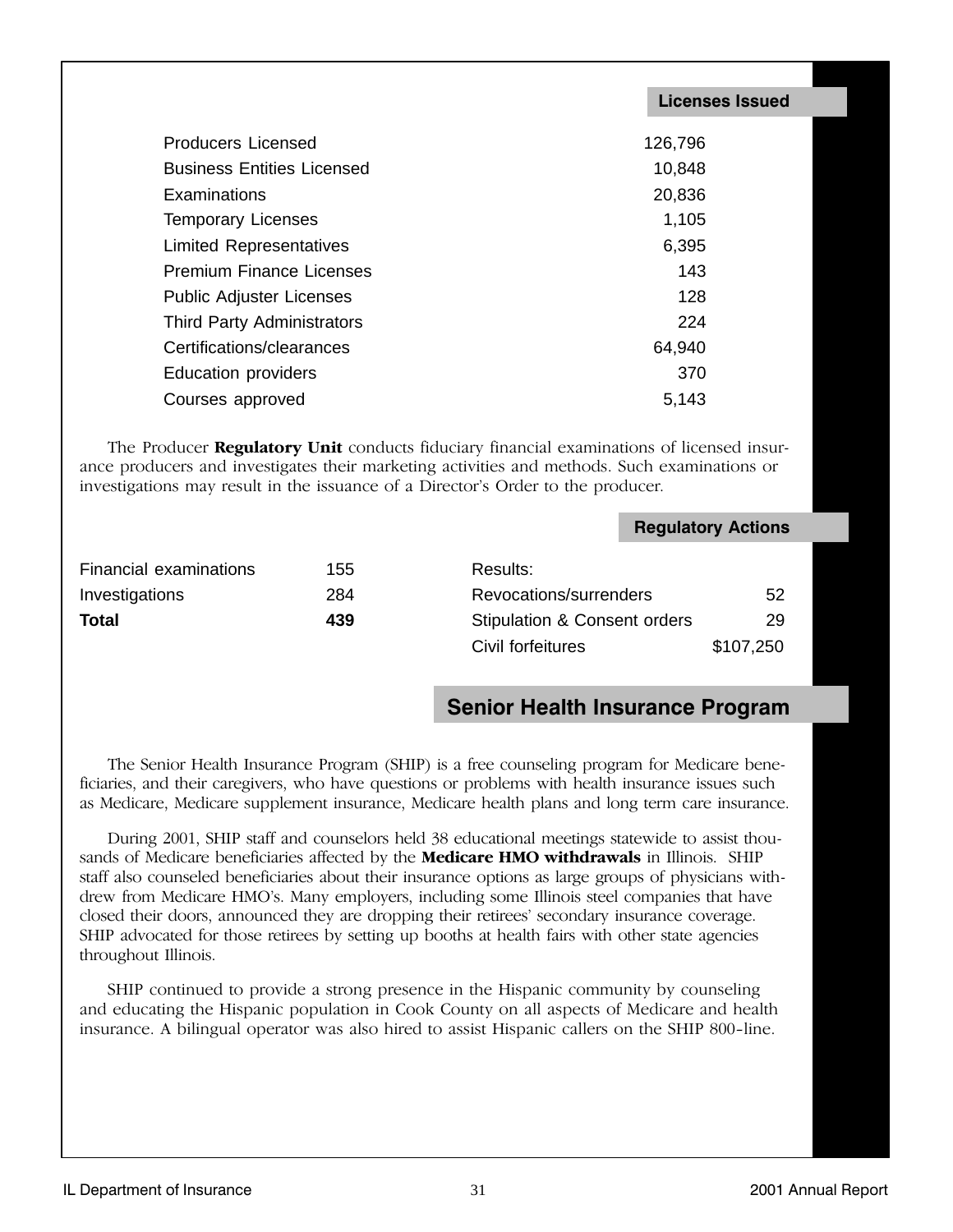Emerging issues impacting Medicare consumers include the new "lock-in" provision affecting beneficiaries, prescription drug coverage, long term care insurance, and ongoing changes to the Medicare program. The "lock-in" provision gives beneficiaries only two election periods to join a Medicare Health Plan in 2002. The first election period will begin on January 1, 2002, and end on June 30, 2002; the second election period will be during the month of November 2002.

SHIP continues to provide a Prescription Drug Information Guide as a resource to beneficiaries who need information on purchasing low cost or no cost prescription drugs, and will partner with the Illinois Department of Public Aid in 2002 to educate the public on the new SeniorCare Program, a prescription drug program for seniors over age 65, beginning June 1, 2002.

#### **SHIP Activities**

| Volunteer hours                                                       | 16,000      |
|-----------------------------------------------------------------------|-------------|
| One-on-one counseling sessions                                        | 18,500      |
| Educational presentations                                             | 375         |
| People reached through community, educational and media presentations | 650,000     |
| 800 line calls per month                                              | 2,500       |
| Savings to Medicare beneficiaries                                     | \$1,252,000 |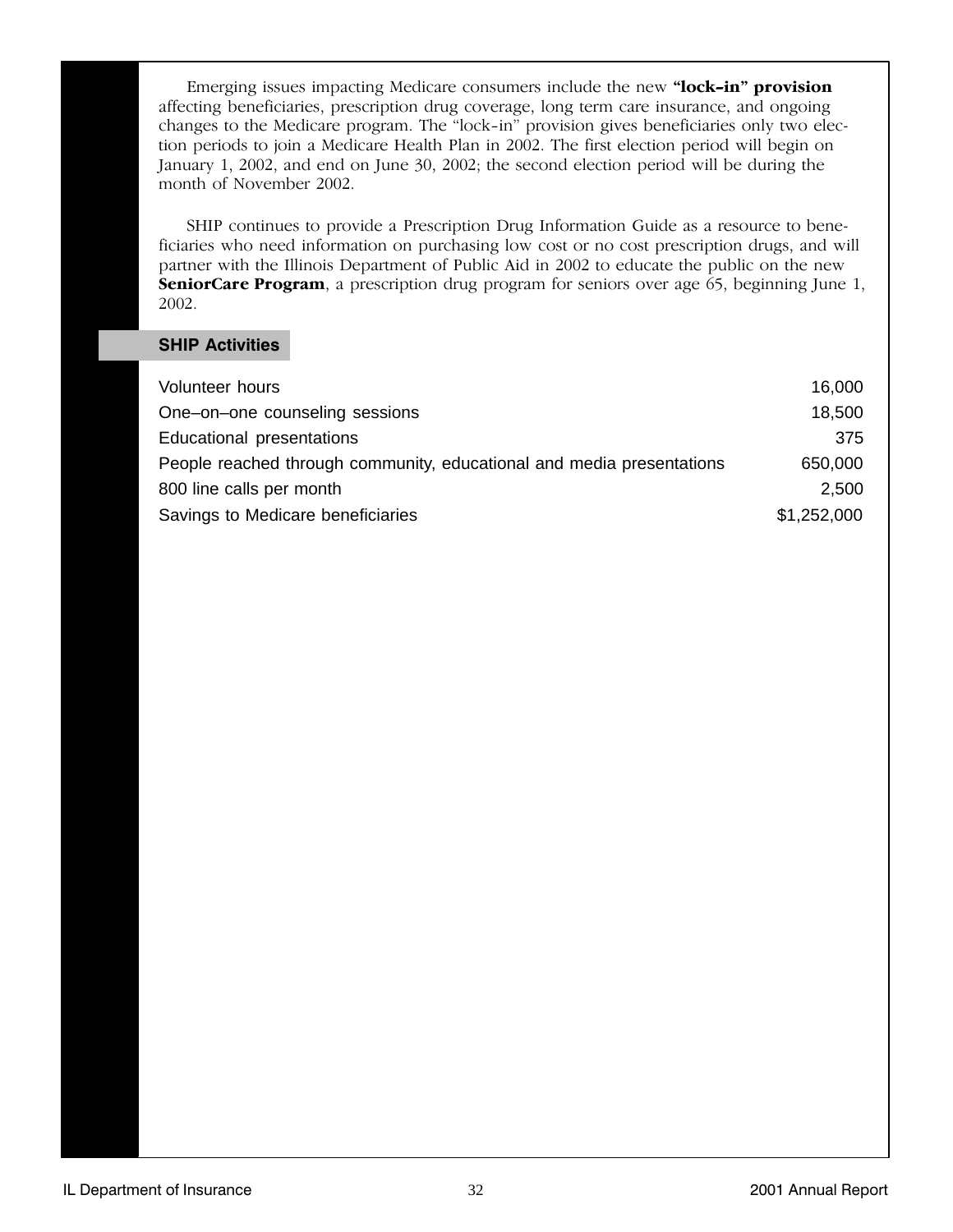## **Financial-Corporate Regulatory Division**

The Financial-Corporate Regulatory Division is responsible for analyzing and monitoring the financial condition of insurance companies, health maintenance organizations, and all other regulated insurance risk bearing entities, conducting on-site financial examinations, and intervening when developing problems are identified. The Division licenses authorized insurers in the state, and investigates and takes action against unauthorized companies illegally conducting the business of insurance.

The Division is intricately involved in oversight of the management operations of Illinois insurers because by law many corporate transactions, such as entering reinsurance agreements, paying dividends, and transacting business with affiliates, require the prior approval of the Department.

### **Financial Analysis**

The tragedies of **September 11**, 2001, were the catalyst for a flurry of activity in this Division. Illinois joined other states in surveying major insurance companies to assess the **financial impact** of the disasters on their domestic industries. Initial loss estimates, although high, were not for the most part, large enough to cause irreparable financial harm to Illinois companies. This process was a good example of the 50 states coordinating efforts through their association, the NAIC, to quickly pull together massive amounts of data on a nationwide basis in the face of a potential insurance crisis.

Legislatively, three initiatives in 2001 were important to this Division. PA 92-0124 is a new article creating **special purpose reinsurance vehicles**, which will facilitate the securitization of insurance risk under Department oversight, provide a new source of capital to the insurance marketplace, and make insurance risk securitization more widely available on reasonable terms. PA 92-0075 amends various Insurance Code sections to provide standards for the re**lease of insurance company security deposits** for companies that are voluntarily dissolving or ceasing to engage in the insurance business. PA 92-0140 amends various Insurance Code sections to strengthen Illinois' **corporate governance** of insurance companies and health maintenance organizations by establishing: additional standards for the boards of directors of insurers and HMOs operating in Illinois; additional standards for transactions between affiliated companies; new standards for transactions between HMOs and their officers and directors; and additional authority in receiverships of affiliated companies when their operations are commingled with the domestic insurer.

On January 1, the new comprehensive NAIC Insurance Accounting Practices and Procedures standards became effective. Beginning with their first quarter 2001 financial statements, Illinois domestic insurers were asked to explain any financial adjustments that resulted from adoption of the new accounting guide. Our financial analysts then reviewed those adjustments against the accounting manual for compliance, requested additional information where needed, and in some cases, required companies to make further adjustments. The Financial Regulation Section also looks to the 2001 financial audits by independent auditors for further verification that the accounting principles have been accurately and appropriately applied.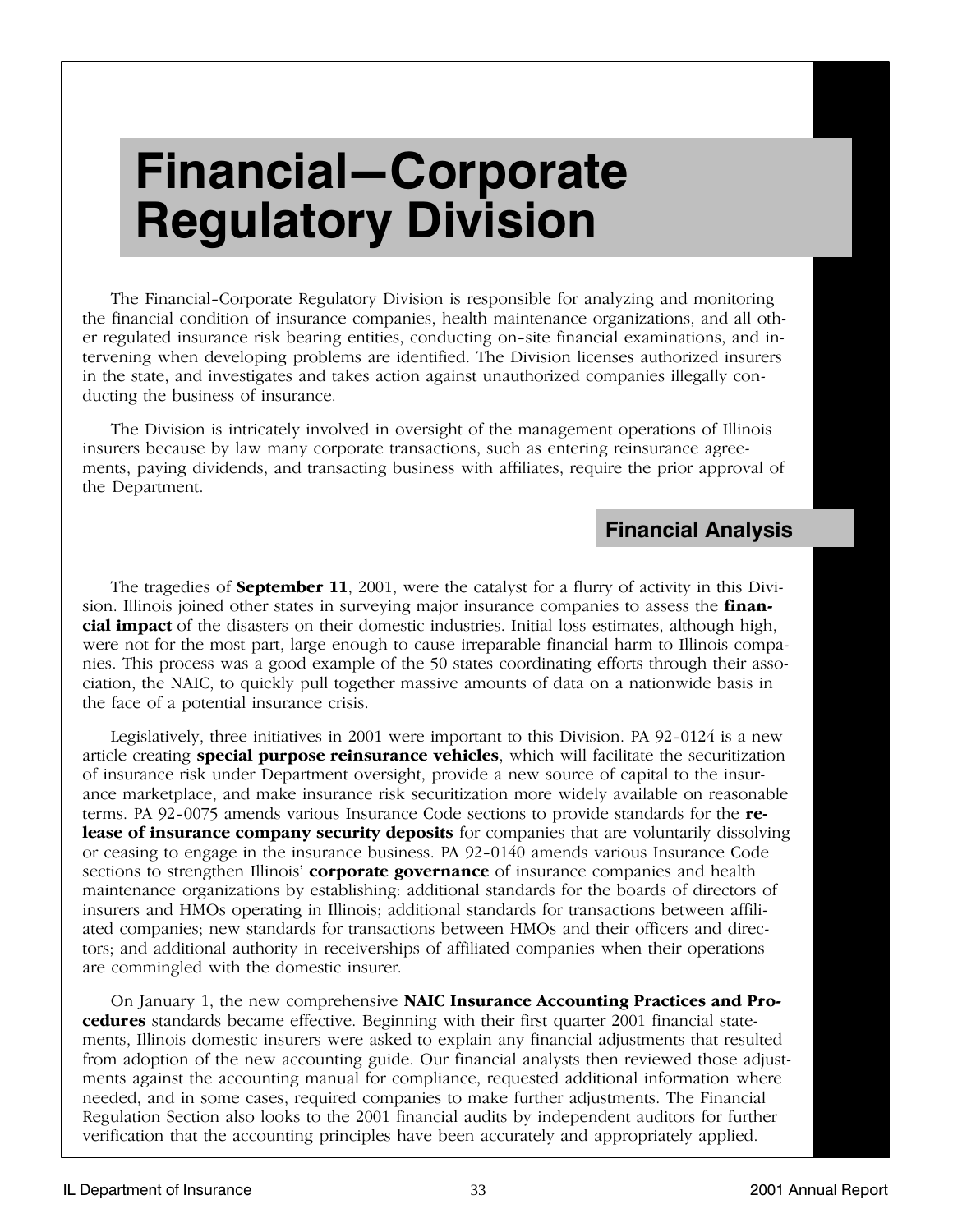In addition, the Department formed a Statutory Accounting Issues Committee to consider requests from companies for interpretations and decisions on accounting guidance. This committee prepares formal decisions on questions posed to it and maintains a permanent record of such decisions for future reference.

Also on January 1, the NAIC adopted the **Health Blank** for annual and quarterly financial statements filed by health maintenance organizations, limited health services organizations, and hospital medical dental indemnity corporations. This action allows those organizations to file their annual and quarterly statements on a common reporting form. The Health Blank must be used for filings beginning in 2001. Working with the Health Blank, through an NAIC working group, Financial Regulation staff assisted in the development of a series of financial measures to be used in the financial analysis of those entities. To further improve the quality and timeliness of the financial review, Illinois requires each of those groups to file financial information electronically with the NAIC on both a quarterly and annual basis.

As a result of the adoption of Article V  $\frac{3}{4}$  of the Illinois Insurance Code, group workers **compensation insurance pools** became subject to expanded regulatory oversight from the Department of Insurance. Each pool currently operating in Illinois is monitored for statutory compliance and subject to expanded financial reporting requirements. Our review of the financial performance of the individual pools determined that several pools were insolvent. As such, they were directed to assess their membership for amounts necessary to correct the financial condition. The Section continues to work closely with pool management and administrators for the benefit of Illinois pool participants.

Throughout the year this Section continued to analyze and strengthen its financial analysis procedures. In preparation for the **NAIC accreditation review**, scheduled for 2003, each analysis unit matched its review procedures with those required by the NAIC Analysts' Handbook and made a concentrated effort to improve the financial review process and raise our accreditation scores

### **Actuarial Analysis**

The **Casualty Actuarial Section** contributes to the Department's overall responsibility of maintaining a solvent insurance industry by monitoring the adequacy of loss reserves carried by property and casualty insurance companies. To fully monitor those reserves, staff actuaries review actuarial opinions, perform loss reserve analyses on annual statement loss data, review work papers supporting the actuarial opinions and participate in on-site financial examinations of insurance companies.

In 2001 this Section continued to expand its participation in on-site financial examinations which entail an intensive analysis of the loss and expense reserves using not only loss data but also interviews with company personnel and financial examiners. One of the many benefits of the Casualty Actuarial Section's involvement in the financial examinations has been an increase in communication between the Chicago office and the Springfield office.

In addition to loss reserve analyses, the Casualty Actuarial staff reviews all rate filings of the Illinois FAIR Plan, the Illinois Automobile Insurance Plan and the Illinois Mine Subsidence Insurance Fund. Staff evaluate all dividend notifications, review tabular and non-tabular discounting, and monitor carried asbestos and environmental reserve amounts. In 2001, this Section spent a considerable amount of time on special projects, such as:

- Research and review of terrorism issues that resulted from the September 11<sup>th</sup> tragedy.
- Preparation and distribution of the 2001 Medical Malpractice Closed Claims Study, a statistical analysis of medical malpractice closed claims.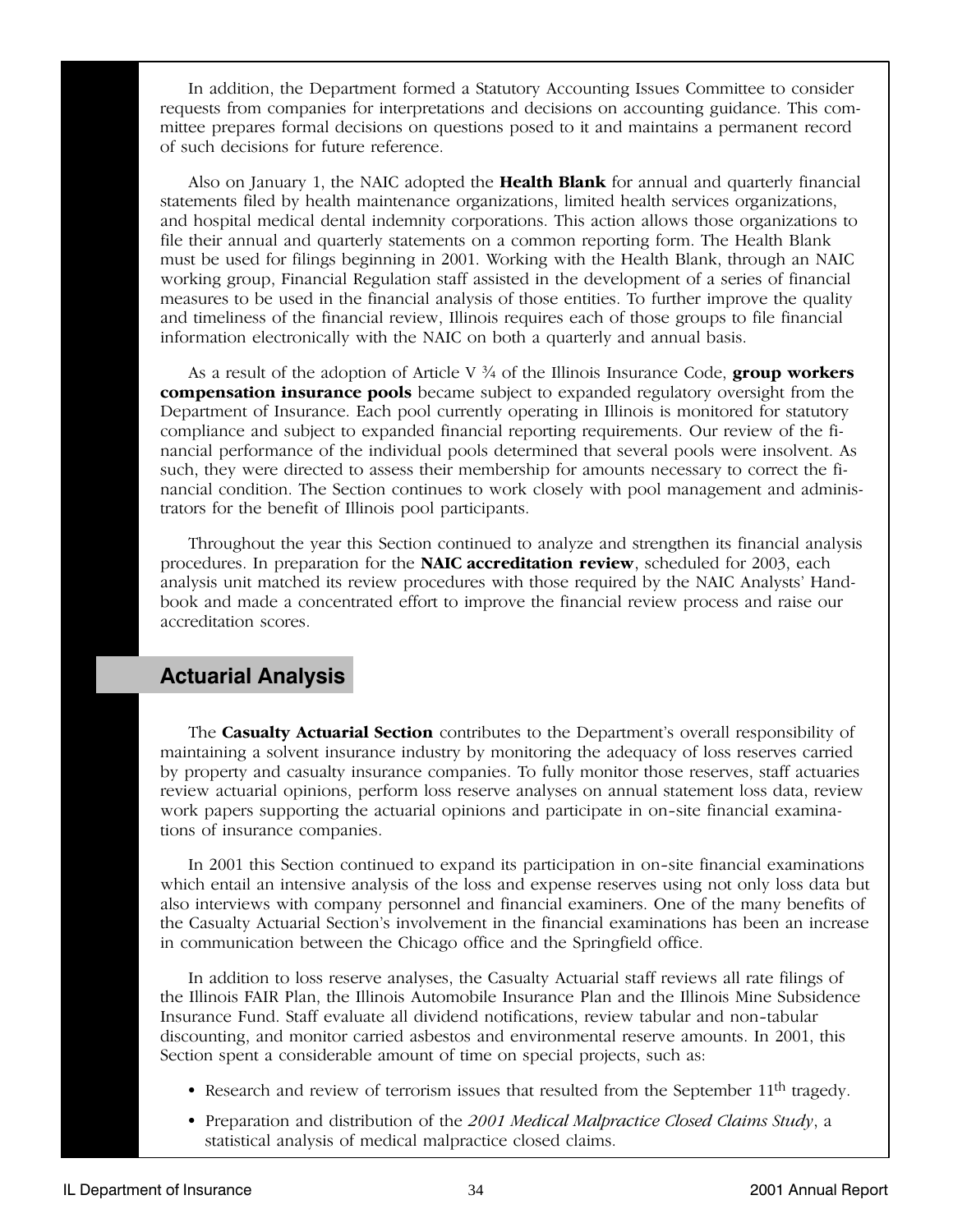- Participation on the Casualty Actuarial Society's Committee on Professionalism Education and Committee on Reserves.
- Research on the issues related to the use of credit scores in underwriting and rating.

**Casualty Actuarial Reviews** 

| <b>Domestic Actuarial Opinions</b>                            | 180 |
|---------------------------------------------------------------|-----|
| <b>Foreign Actuarial Opinions</b>                             | 806 |
| <b>Financial Examinations</b>                                 | 22  |
| First Level Loss Reserve Analyses—domestic companies          | 131 |
| Tabular Discounting-domestic companies                        | 4   |
| Salvage and Subrogation Amounts—domestic companies            | 18  |
| Asbestos and Environmental Reserve Amounts—domestic companies |     |

On the life insurance side, the **Life Actuarial Section** reviews actuarial opinions dealing with reserve adequacy in total and for specific products, and on a sample basis, actuarial memorandums that document the work supporting the actuarial opinion. This past year, much more emphasis was placed on reviewing compliance with newly adopted risk-based capital requirements for health maintenance organizations and life insurers with HMO authority.

The Section developed a new computer-based tool to identify insurer investments that contain more risk than is implied by the investment's credit rating. The new tool coupled with the development of new reports aimed at identifying insurer investments in bond sectors that have or are expected to experience an increase in credit downgrades or defaults has increased the Division's ability to monitor solvency.

A new assignment for the Section during the past year was involvement in the Department's examination of race based pricing and underwriting by life insurers. The Section conducted a survey of the domestic life insurance industry, conducted a targeted examination of one domestic life insurer and laid the foundation for targeted examinations of another two domestic life insurers.

During the past year, the life insurance industry has increased the number and variety of guarantees provided in variable products. Those guarantees tend to be quite complex and may be easily misunderstood by consumers. The Life Actuarial Section assisted in the development of disclosure requirements for products with these guarantees.

|                                              | <b>Life Actuarial Reviews-Actuarial Opinions</b> |
|----------------------------------------------|--------------------------------------------------|
| Valuation (Reserve) Law Compliance           | 131                                              |
| Mortality Assumption Specific (X factors)    | 16                                               |
| <b>Equity Indexed Annuity</b>                | 5                                                |
| <b>Risk Based Capital Interest Rate Risk</b> | 2                                                |
| <b>Small Employee Group Health</b>           | 56                                               |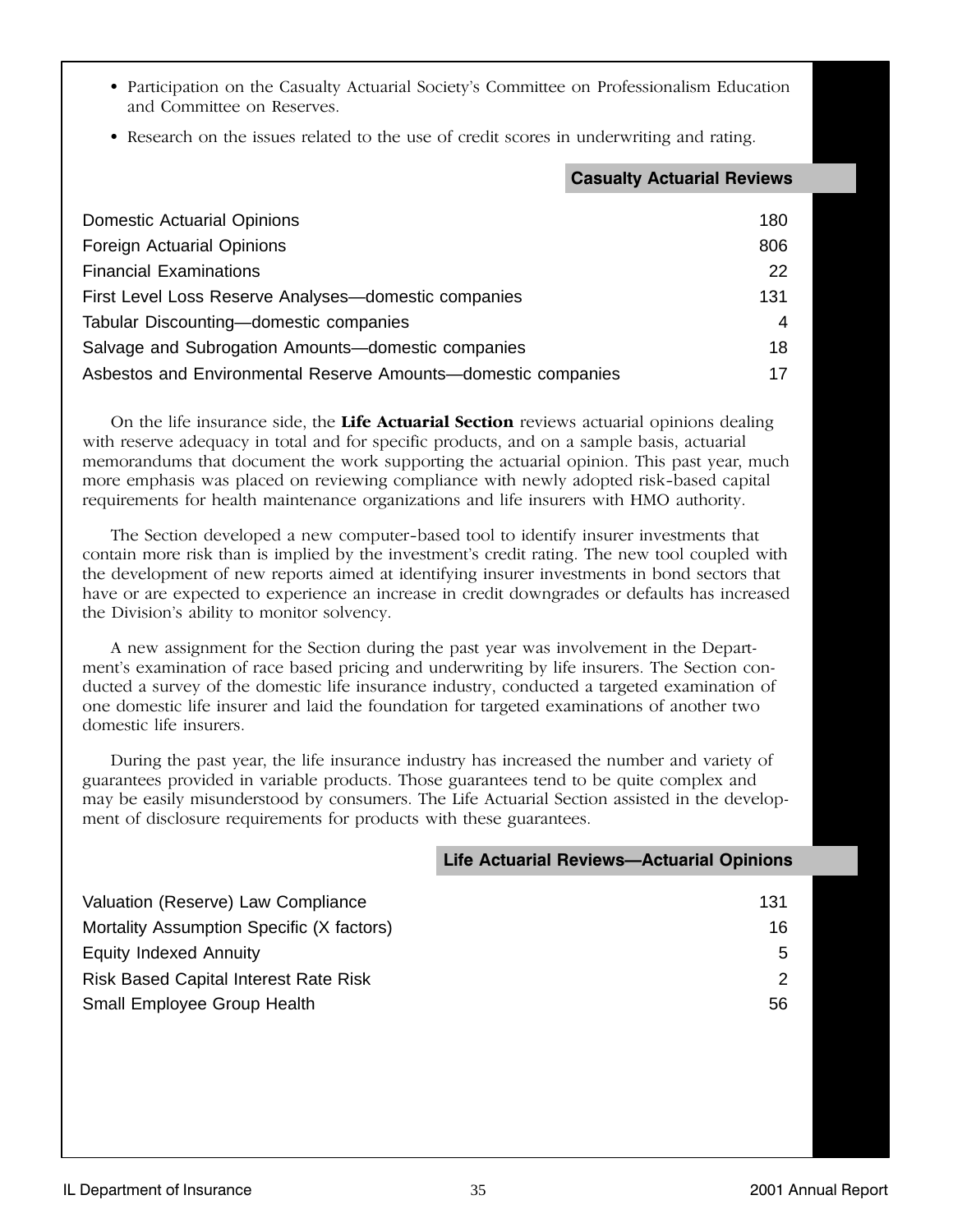#### **Actuarial Memorandums**

| General                                                                       | 3                 |
|-------------------------------------------------------------------------------|-------------------|
| <b>Mortality Assumption Specific</b>                                          | $\mathcal{P}$     |
| Narrative Reports (annual and quarterly)                                      | 130               |
| Actuarial Balance Sheets and Tax Levies for Public Pension Plans              | 578               |
| Cost Estimates for Benefit Transfers under the Police Protability Legislation | 21                |
| Medicare Supplement, Long Term Care and Credit Life Rate Filings              | approximately 485 |
| A&H Claim Reserve Adequacy Analysis/Expanded Financial Monitoring             | 46                |
| <b>Risk-Based Capital Formula Calculations</b>                                | 43                |

#### **Financial Examination**

Illinois law requires the Department to examine the financial condition of insurance companies licensed to do business in Illinois, not less than once every five years. On-site financial examinations determine a company's financial solvency, compliance with Illinois laws and regulations, and reliability of financial statements filed with the Department, and develop the information needed for timely, appropriate regulatory action.

During 2001, the Financial Examination Section organized and presented various educational seminars which provided up to 32 hours of continuing education credits for the financial examination staff. In April and October 2001, the Department hosted seminars and invited other Midwest state insurance departments to participate. Those seminars included programs on regulatory modernization, anti-fraud training, reinsurance contracts, monitoring A&H claim liabilities, changes in insurance company tax laws, NAIC Invested Asset Working Group, deferred tax assets and liabilities, rate workshop, federal reserve risk matrices, and examination work paper best practices.

The paramount emphasis of the seminars was to develop a risk assessment approach to planning and conducting exams. We also regularly participate and take a leadership role in planning and attending the Society of Financial Examiners Career Development Seminar, as well as seminars hosted by the Illinois CPA Society. The continuing education credits are necessary for our financial examiners to maintain CPA, CFE, and AFE professional designations. The entire financial examination staff participated in a two-day NAIC Fraud Training program designed to educate examiners on financial fraud schemes, management fraud schemes, and examiner responsibilities during a financial examination. In a continuing information exchange with international insurance regulators, staff members also participated in a two-day discussion of examination procedures, processes, and programs with insurance regulators from India.

Due to staff shortages and increasing workloads, the Department sought outside support services to temporarily assist in the financial examination of Illinois domestic companies whose books, records and operations are located outside the State of Illinois. The Financial Examination Section has been aggressively recruiting candidates from Illinois colleges and universities to fill vacancies.

The Department began targeted examinations and reviews of issues surrounding unpaid death claims on individuals who purchased multiple industrial and monthly debit ordinary insurance policies. The information obtained from those examinations and reviews was considered in drafting language for a proposed regulation on claim processing standards and methodology.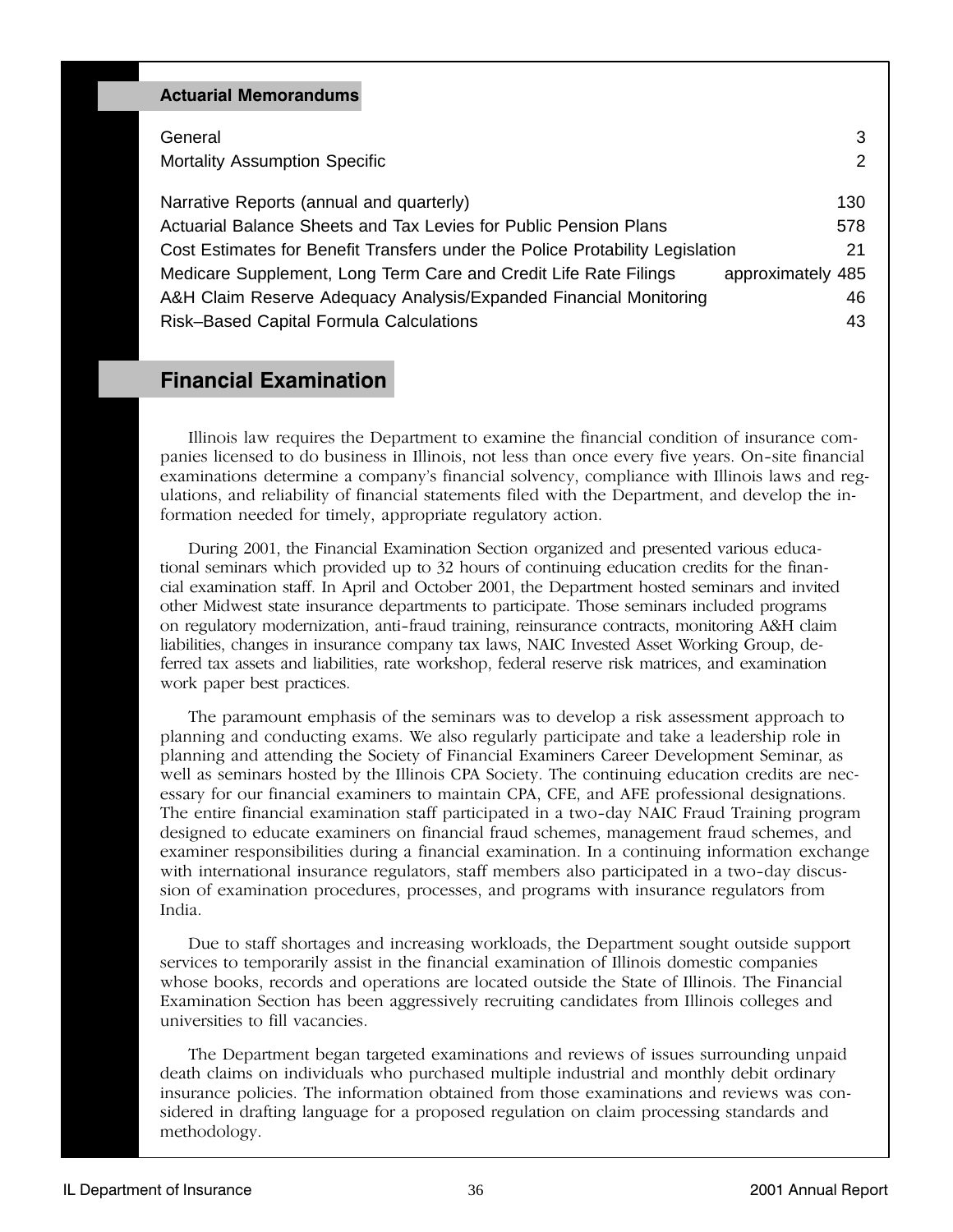We have revised the examination inquiry forms circulated to the P&C Financial Analysis and Casualty Actuarial Sections prior to commencement of a financial examination, and we had added an examination inquiry sheet to obtain additional information concerning a company under examination from the Market Conduct Section.

The Casualty Actuarial Section has participated in or provided guidance on our review of the actuarial opinion and in the determination of the examination loss reserve amount on most financial examinations. Those procedures improve the quality of the loss review and comply with the NAIC accreditation review guidelines concerning actuarial participation on financial examinations.

The NAIC continues to revise its Financial Examiners Handbook, in particular, the Examination Planning and Specific Risk Analysis (SRA) procedures. The Examination Section is in the process of revising work paper formats and procedures to remain in compliance with handbook changes.

| <b>Property &amp; Casualty</b> |           | Life, Accident & Health      |           |
|--------------------------------|-----------|------------------------------|-----------|
| Comprehensive                  | 65        | Comprehensive                | 30        |
| Compliance/Target              | <u>_8</u> | Compliance/Target            |           |
|                                | 73        | <b>Actuarial Examination</b> | 20        |
|                                |           | <b>Actuarial Valuation</b>   | <u>_6</u> |
|                                |           |                              | 60        |

#### **Corporate Regulation**

**Completed Financial Examinations** 

The Corporate Regulation Section is responsible for the incorporation, formation, licensing and registration of insurance entities and approval of other corporate transactions. In 2001, 761 life, accident and health and 1,144 property and casualty insurance companies were licensed in Illinois. Other licensed entities include:

- 462 purchasing groups (organized to purchase commercial liability insurance for their members);
- 50 foreign registered risk retention groups (insurance companies organized to write only commercial liability insurance on behalf of their owner-members);
- 41 reinsurance intermediaries;
- 30 service companies for group workers compensation pools;
- 44 self-insured auto fleets; and
- 102 companies registered under the Service Contract Act.

As of December 31, 2001, 486 resident surplus lines producers were licensed. Those individuals may, under limited circumstances, negotiate insurance contracts with unauthorized insurers not protected by the Illinois Insurance Guaranty Fund. Pursuant to statutory authority, the Director declared 113 unauthorized insurers ineligible to use resident surplus lines producers during the year.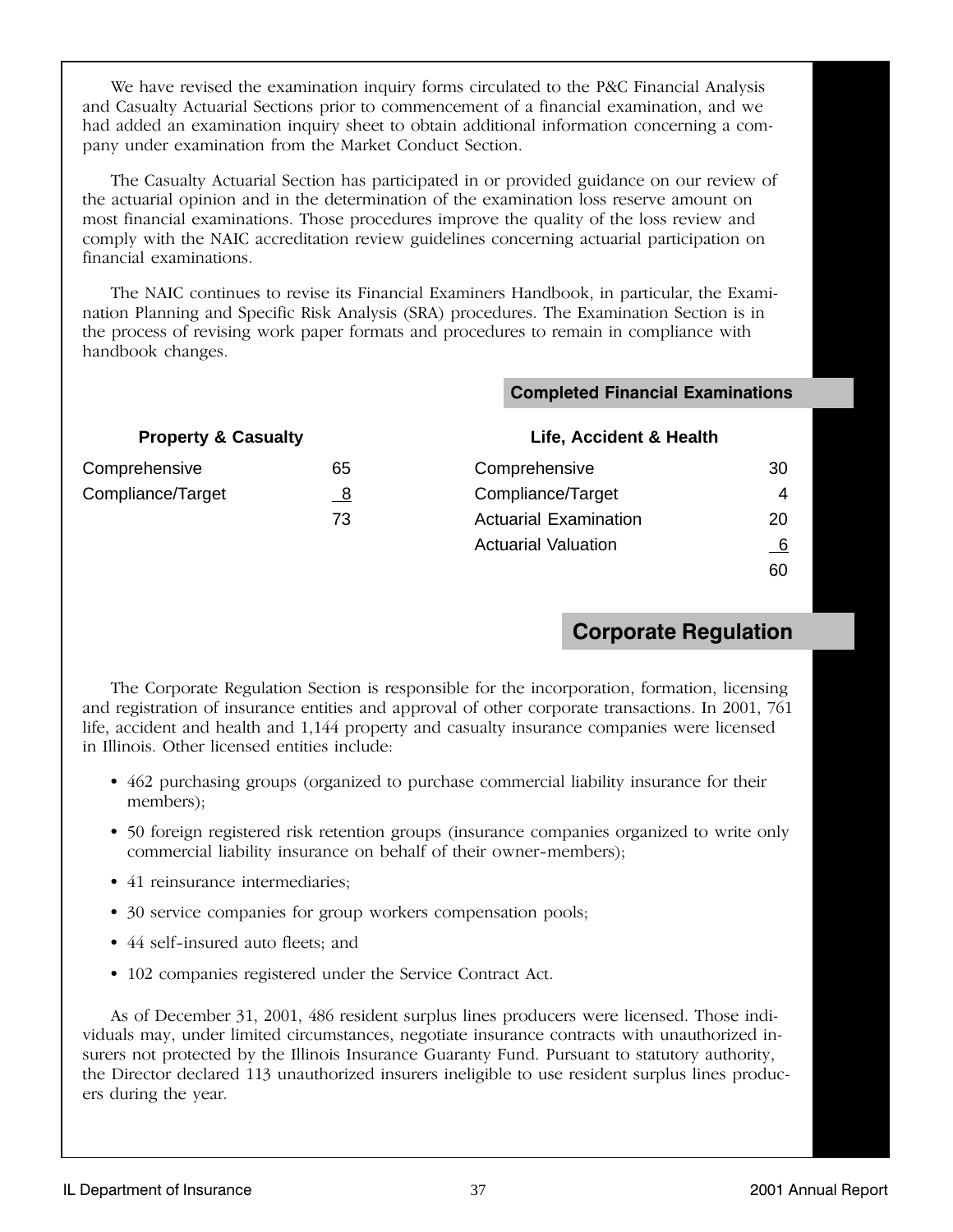Although Illinois law prohibits individuals or organizations from sharing risks without authorization to transact the business of insurance, two types of risk bearing entities are permitted by statute. At the end of 2001, the following were operating in Illinois: 9 religious and charitable risk pooling trusts, and 22 group workers compensation pools.

#### Licensed Property and Casualty Insurance Companies

|                                    | <b>Domestic</b> | Foreign    | <b>Alien</b> | <b>Total</b> |
|------------------------------------|-----------------|------------|--------------|--------------|
| <b>Stock</b>                       | 169             | 709        | 7            | 885          |
| <b>Stock Captive</b>               |                 |            |              |              |
| Pure                               | 3               |            |              | 3            |
| Association                        | 0               |            |              | 0            |
| <b>Industrial Insured</b>          |                 |            |              |              |
| <b>Stock Risk Retention Group</b>  |                 |            |              | 1            |
| <b>Stock Surplus Line</b>          | 5               |            |              | 5            |
| Mutual                             | 17              | 76         |              | 93           |
| <b>Mutual Risk Retention Group</b> |                 |            |              | 1            |
| Reciprocal                         | 4               | 18         |              | 22           |
| <b>INEX Insurance Exchange</b>     |                 |            |              | 1            |
| Syndicates                         |                 |            |              | 1            |
| <b>Limited Syndicates</b>          |                 |            |              | 1            |
| Lloyd's                            | Ω               |            | 1            |              |
| <b>Farm Mutuals</b>                | 108             |            |              | 108          |
| <b>Accredited Reinsurers</b>       |                 | 12         | <u>9</u>     | 23           |
| <b>Total</b>                       | <u>312</u>      | <u>815</u> | <u> 17</u>   | 144          |

#### Licensed Life, Accident and Health Insurance Companies

|                                       | <b>Domestic</b> | Foreign | <b>Alien</b> | Total |
|---------------------------------------|-----------------|---------|--------------|-------|
| Stock Legal Reserve Life              | 77              | 503     | 6            | 586   |
| Mutual Legal Reserve Life             | 6               | 40      |              | 46    |
| Assessment Legal Reserve Life         | 2               |         |              |       |
| <b>Mutual Benefit Association</b>     |                 |         |              |       |
| <b>Burial Societies</b>               | 2               |         |              |       |
| <b>Fraternal Benefit Societies</b>    | 18              | 57      |              | 76    |
| <b>Voluntary Health Service Plans</b> | 9               |         |              | 9     |
| Vision Service Plan                   |                 |         |              |       |
| Dental Service Plan                   |                 |         |              |       |
| Health Maintenance Organizations*     | 9               | 14      |              | 23    |
| Limited Health Service Organizations  | 8               |         |              | 9     |
| <b>Accredited Reinsurer</b>           |                 |         |              | 5     |
| <b>Mutual Holding Company</b>         |                 |         |              |       |
| Total                                 |                 | 619     |              | 761   |

\*Includes 1 general not–for–profit corporation, 21 for–profit corporations, and 1 voluntary health service plan corporation. Nine (9) legal reserve life companies also offer an HMO plan as a line of business; however, no company is counted more than once in the above classifications.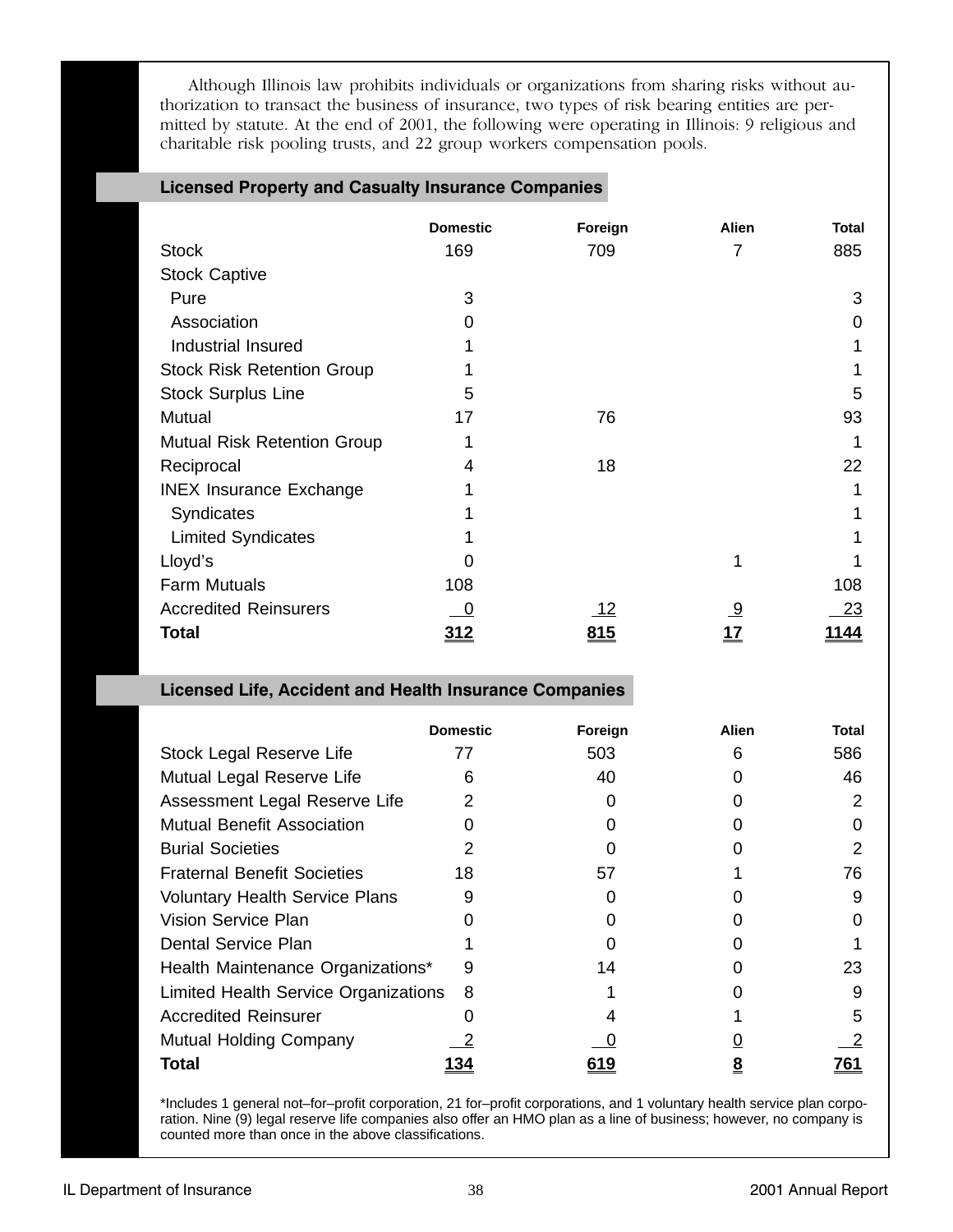### **Pension Fund Regulation**

The Pension Division regulates the suburban and downstate police and firefighter pension systems and collects vital information from those funds as well as from the large state, Cook County and Chicago pension systems, including the Illinois Municipal Retirement System. As in the previous year, 2001 saw an increase in the number of public pension funds, members, trustees, assets and beneficiaries, and expansion in member benefits, compliance audits, electronic filings, advisory and statistical services, and communications with the various pension funds.

A major responsibility of the Pension Division is to conduct on site and automated compliance audits. The 603 police and firefighter pension funds range from very small (1 or 2) participants) to very large (500 participants plus). In 2001, the Pension Division compliance section conducted 46 audits with over 182 findings. The Division is currently developing a word link audit process, which will increase our capability to perform more audits.

The Division also performs an actuarial study and calculates tax levies for the police and firefighter pension funds. This information is sent to all funds for use with their local municipalities. Historical tax levy calculations are supplied upon request to local municipalities, as well as to the Legislature and Pension Laws Commission. In 2001, the Division performed 13 complicated calculations for police portability and supplied 25 calculations to potential new funds to assist municipalities with real cost data for their future employee pension fund.

All 618 public pension funds electronically file their annual statements with the Department of Insurance. This project is currently being updated with a new database and interface applications to better serve the public pension funds.

During the year, Division staff presented 14 workshops and seminars to the downstate police and firefighter pension funds, members, trustees and officers, and held 24 meetings with various pension fund organizations and the large pension funds in an effort to improve operations for all public pension funds in the state. The Division responded to 5,213 telephone inquiries and 900 written inquiries from police and firefighter pension funds, investment fund managers, professional pension organizations, and members of the Illinois General Assembly, and made over 35 pension calculations for the smaller funds for retiring members.

#### **Pension Funds**

| Downstate Police Funds      | 332                                     |  |
|-----------------------------|-----------------------------------------|--|
| Downstate Firefighter Funds | 271                                     |  |
|                             | Assets of \$ 6.5 billion<br>603         |  |
| Large funds                 | Assets of \$101.5 billion<br><u>_15</u> |  |
| Total funds                 | 618<br>\$108.0 billion                  |  |
|                             |                                         |  |
| <b>Fund Trustees</b>        | 3,777                                   |  |
| <b>Fund Participants</b>    | 604,488                                 |  |
| Total Benefits Paid         | \$5.6 billion to 296,733 beneficiaries  |  |
|                             |                                         |  |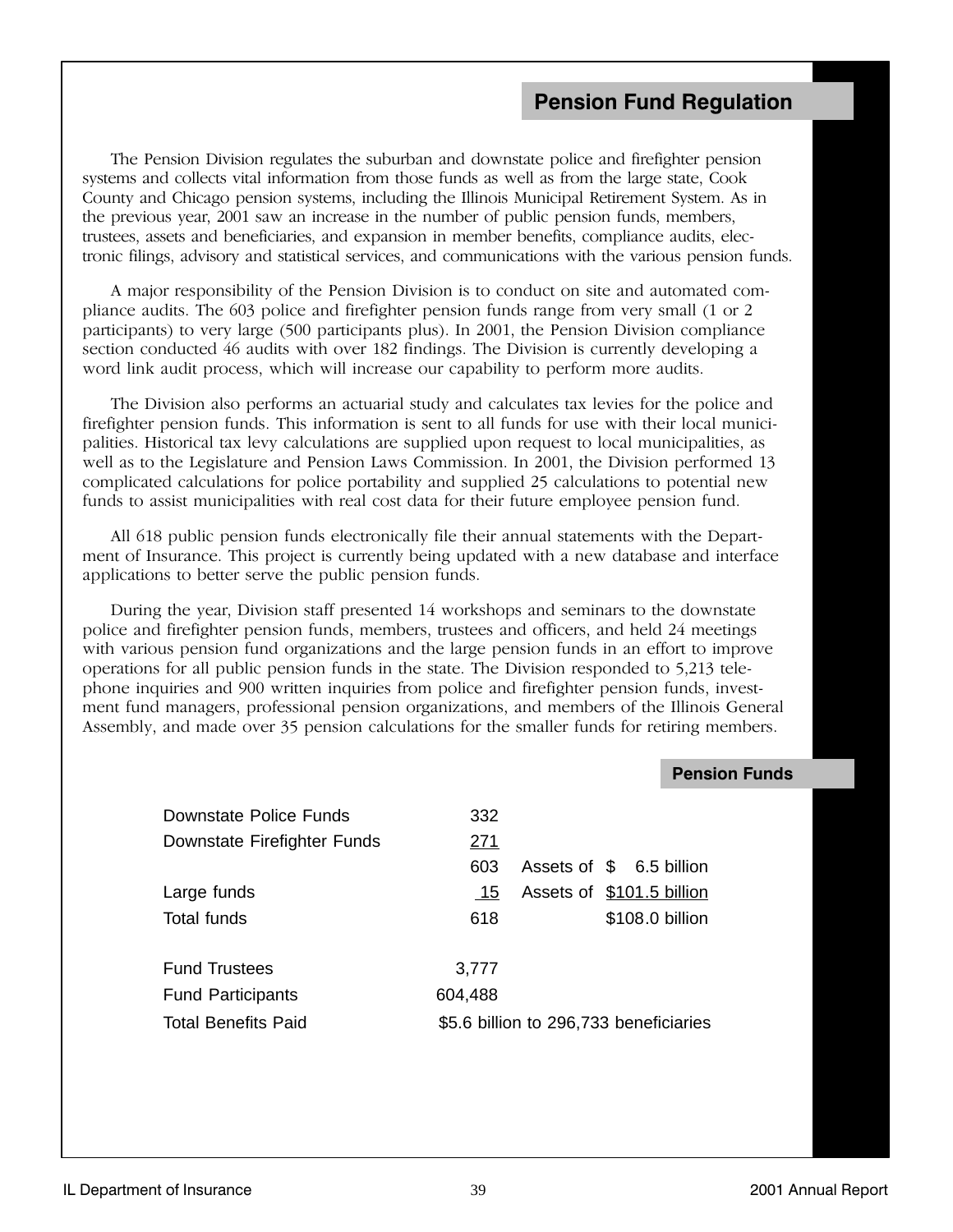# **Legal Division**

In addition to providing routine in-house counsel services, members of the Legal Division have been active participants on the national level, each year becoming more involved in NAIC working groups and federal legislative initiatives.

This past year the International Commission on Holocaust Era Insurance Claims, Gramm-Leach-Bliley confidentiality issues, securitization model laws, state bank insurance sales, federal proposals for optional federal charter and insurance regulatory schemes and information sharing among regulatory and law enforcement officials were all important projects to which legal staff contributed expertise. While not diminishing their importance, these issues were overshadowed by the occurrences of September 11<sup>th</sup>.

Subsequent to that date, Legal Division staff evaluated proposals for federal terrorism reinsurance back-stop; worked to develop mechanisms for providing catastrophic terrorism coverage; assisted with the development of terrorism loss exclusions for commercial insurance in conjunction with the NAIC and state regulators; drafted a company bulletin regarding insurance companies' freezing of terrorist assets; and worked with the U.S. Treasury Department to develop regulations applying the USA Patriot Act to the insurance industry.

Premium tax litigation continues on two fronts. Milwaukee Safeguard v. Selcke has been remanded from the Illinois Supreme Court to the trial court to determine how much of the protested tax money was actually paid by the insurers and is thus potentially recoverable by them and how much of the protest fund should be transferred to the General Revenue Fund. Nationwide General Insurance Company v. Shapo involves tax payments by approximately 200 insurance companies not made under protest. The cases were consolidated and dismissed by the trial court. Appellate arguments are scheduled for February 2002.

Over 30 administrative review actions filed by the Illinois Health Maintenance Organization Guaranty Association were consolidated with administrative review actions filed by various hospitals for claims arising out of the MedCare HMO, Inc. insolvency. The Guaranty Association challenged the Director's Order requiring it to pay claims and hearing costs while the hospitals sought a review of the Director's denial of their request for interest on the claims the Guaranty Association was ordered to pay. Most of these actions were dismissed by the trial court and appeals were taken to the First District Appellate Court where they are now pending.

The Legal Division has also assisted in establishing and maintaining systems needed for the management of the Group Workers' Compensation Pool Insolvency Fund including the distribution of benefits due and the issuance and collection of assessments. To date, 32 hearings have been requested to challenge assessments made as a result of the insolvency of four group workers' compensation pools.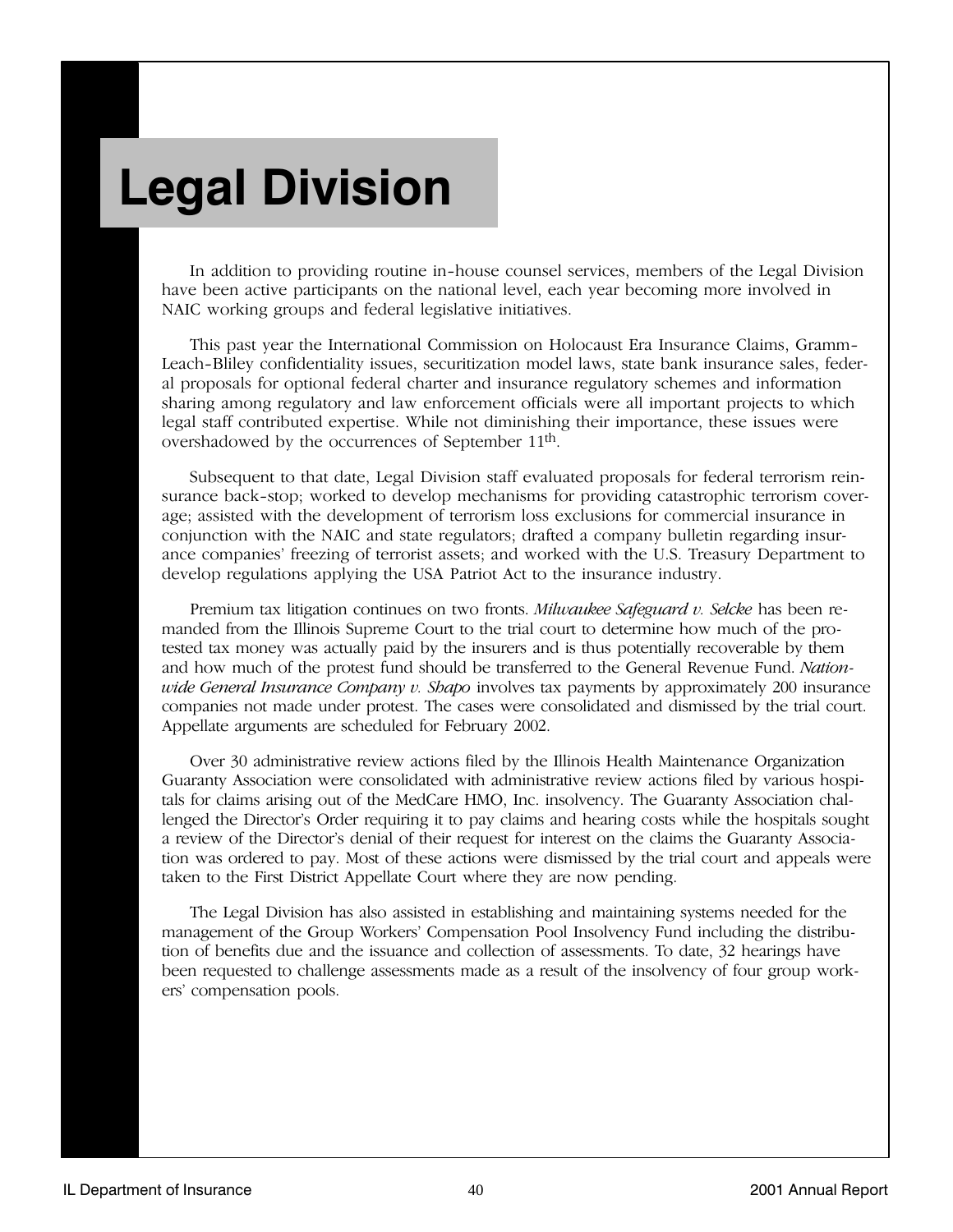|                                                 | <b>Legal Activities</b> |
|-------------------------------------------------|-------------------------|
| Administrative hearings scheduled               | 44                      |
| Freedom of Information requests processed       | 355                     |
| Opinions issued                                 | 76                      |
| Legislation reviewed                            | 568                     |
| Regulatory files/miscellaneous matters reviewed | 293                     |
| Rules adopted                                   | 12                      |
| Subpoenas processed                             | 25                      |
| Litigation files opened                         | 26                      |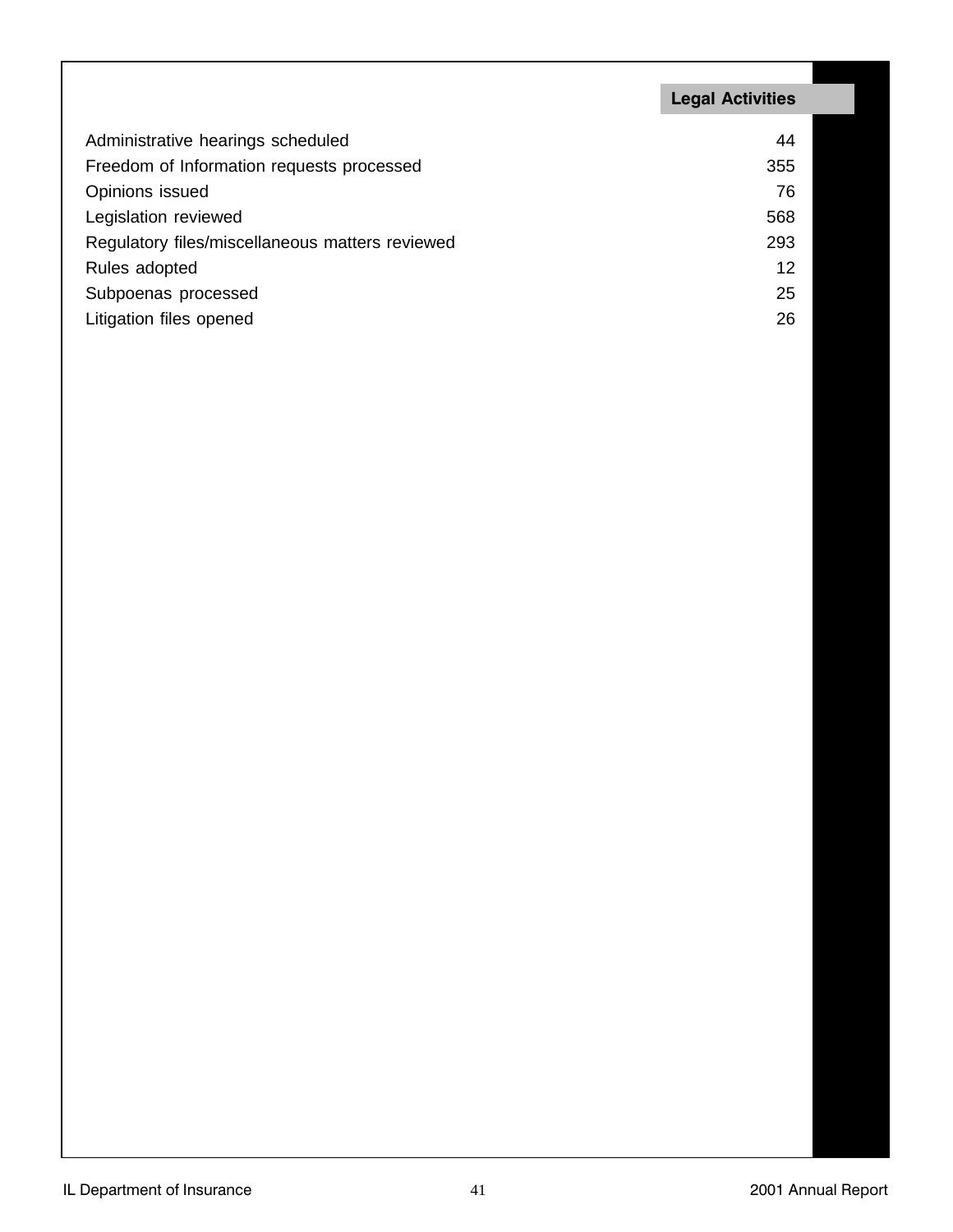# **Office of the Special Deputy**

The Director of Insurance as statutory conservator, rehabilitator, or liquidator of companies subject to the provisions of Articles XIII and XIII 1/2 of the Illinois Insurance Code, has appointed, pursuant to the authority in Article XIII, a Special Deputy as his agent to direct the affairs of such companies in receivership.

The Director, through his Special Deputy, takes the following alternative courses of action, depending on the type of court order that is issued against a company.

- 1. Pursuant to an Order of Conservation, the Director takes possession of the property, business and affairs of a company to protect the interests of policyholders and other creditors, and proceeds to ascertain the condition and situation of the company.
- 2. Pursuant to an Order of Rehabilitation, the Director is vested with title to all property, contracts and rights of action of the company. He proceeds to conduct the business of the company and to take appropriate steps, if possible, to remove the causes and conditions which made rehabilitation necessary.
- 3. Pursuant to an Order of Liquidation, the Director is also vested with title to all property, contracts and rights of action of the company. Upon entry of the court order, he proceeds immediately to liquidate the property, business and affairs of the company, to marshal assets, and to evaluate the claims asserted against the company in order to make a distribution of assets as soon as possible to policyholders and other creditors.

For Illinois domiciled or licensed insurers placed into liquidation, the Illinois Insurance Guaranty Fund, the Illinois Life and Health Insurance Guaranty Association, and the Illinois Health Maintenance Organization Guaranty Association are mandated by statute to respond to the covered claims up to certain statutory caps. Similar funds and associations exist in most other states for similar purposes. The claims of policyholders of unauthorized, illegal or unlicensed insurers are not generally afforded this protection.

Following are brief reports of each active company as of December 31, 2001, as well as a combined statement of cash receipts and disbursements for each company.

#### AAI Syndicate #1, Ltd.

An Order of Conservation was obtained against AAI Syndicate #1, Ltd. on February 2, 1999. An Agreed Order of Liquidation was entered on February 9, 1999. A member of the Illinois Insurance Exchange (a/k/a INEX), AAI is a wholly owned subsidiary of AAI Holdings Ltd., which in turn is principally owned by CMA Holdings.

The claims filing deadline was February 9, 2000, with a contingent claim date of February 9, 2001. A total of 10,770 proof of claim forms were mailed to potential claimants and 2,225 have been filed with the liquidator.

The outcome of the litigation referenced in the "Geneva Assurance Syndicate" section of this report will be an important factor in determining the amount of funds available for distribution to AAI claimants.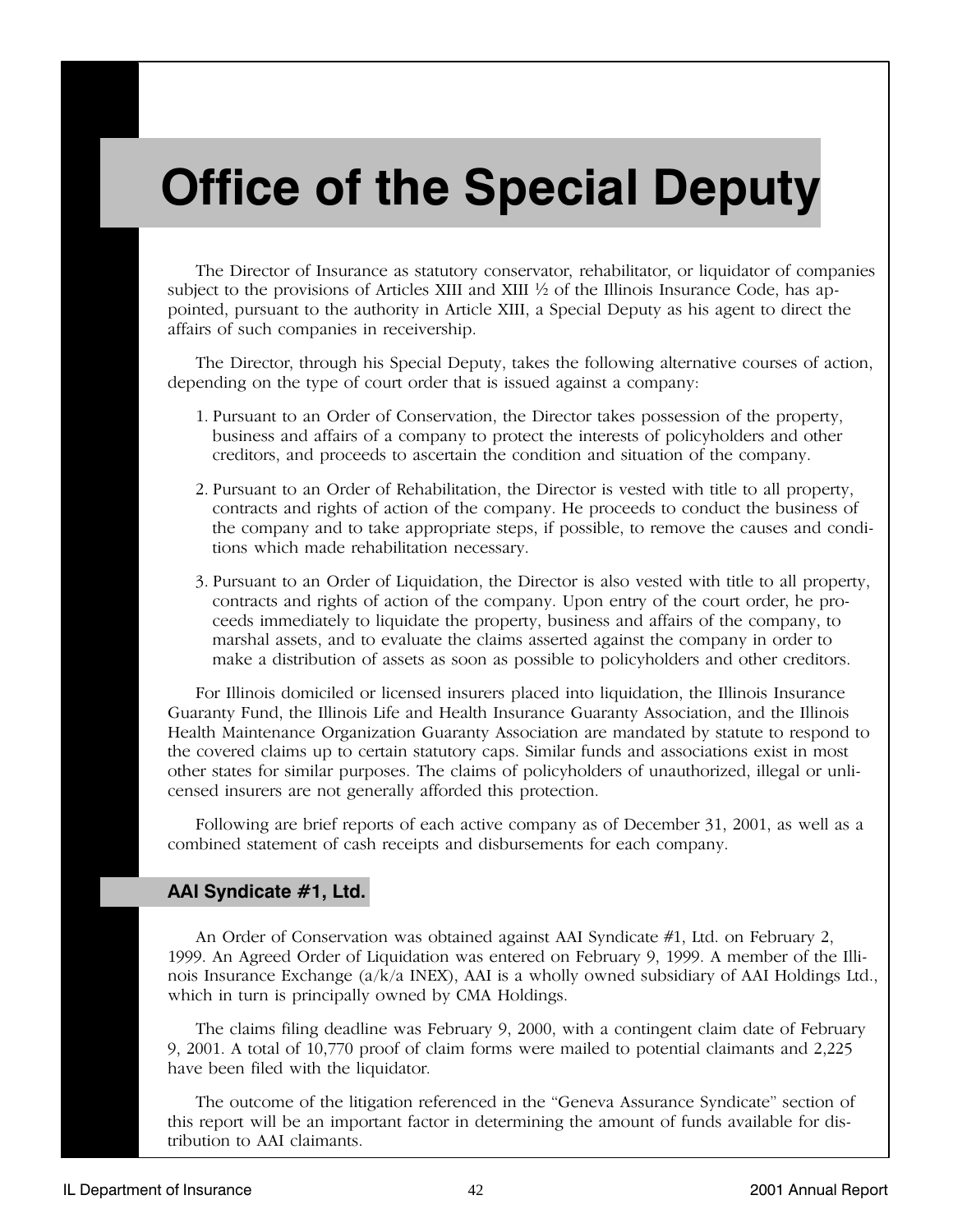#### **Agora Syndicate, Inc.**

An Order of Conservation was obtained against Agora Syndicate, Inc., on September 14, 2000. An Order of Liquidation was entered on November 15, 2000. A member of the Illinois Insurance Exchange  $(a/k/a \text{ INEX})$ , the company is owned by MARL III, a holding company.

The receivership proceedings were adversarial, with Agora contesting the finding of insolvency and the Complaint for Liquidation. The Order of Liquidation was entered over their objections. The company lost both its appeal to the Illinois Appellate Court and its petition for rehearing. Subsequently, the petition for leave to appeal to the Illinois Supreme Court was denied.

The claims filing deadline was November 15, 2001, with a contingent claim date of November 15, 2002. A total of 2,776 proof of claim forms were mailed to potential claimants and 558 have been filed with the liquidator.

The outcome of the litigation referenced in the "Geneva Assurance Syndicate" section of this report will be an important factor in determining the amount of funds available for distribution to Agora claimants.

#### **Alliance General Insurance Company**

An Agreed Order of Liquidation with a Finding of Insolvency was entered against Alliance General Insurance Company on January 7, 2000. This domestic property and casualty company is a wholly owned subsidiary of Alliance Insurance Group, Inc.

The claims filing deadline was January 8, 2001, with a contingent claim date of January 9, 2002. A total of 12,410 proof of claim forms were mailed to potential claimants and 4,849 have been filed with the liquidator.

In July of 2001 the liquidator filed a complaint in the Circuit Court of Cook County against certain former officers, directors and owners of Alliance, as well as the outside auditors, alleging fraud and negligence.

#### Alpine Holding Company, a/k/a Transco Syndicate #1, Ltd.

On March 18, 1999, Alpine Holding Company  $(a/k/a)$  Transco Syndicate #1, Ltd.) was placed under an Agreed Order of Conservation. Alpine Holding's subsidiary, Alpine Insurance Company, had been placed in Conservation on January 8, 1999. The ultimate parent of both entities is Exstar Financial Corporation.

Alpine Holding was a member of the Illinois Insurance Exchange (a/k/a INEX), but on December 31, 1996, it withdrew from the Exchange and its assets and liabilities were transferred to Alpine Insurance Company. The conservation expressly stays direct actions which name Alpine Holding as a party defendant and accords the Receiver the protection of Section 209 (8) of the Illinois Insurance Code with respect to any judgments which may be taken against insureds under policies issued by Alpine Holding.

#### **Alpine Insurance Company**

On January 8, 1999, Alpine Insurance Company, a domestic property and casualty company, was placed under an Agreed Order of Conservation. The company's direct parent is Transco Syndicate #1, Ltd., while the ultimate parent is Exstar Financial Corporation. Transco, a former member of the Illinois Insurance Exchange  $(a/k/a \text{ INEX})$ , was placed in conservation on March 18, 1999. On June 28, 2000, an Order of Liquidation with a Finding of Insolvency was entered against Alpine.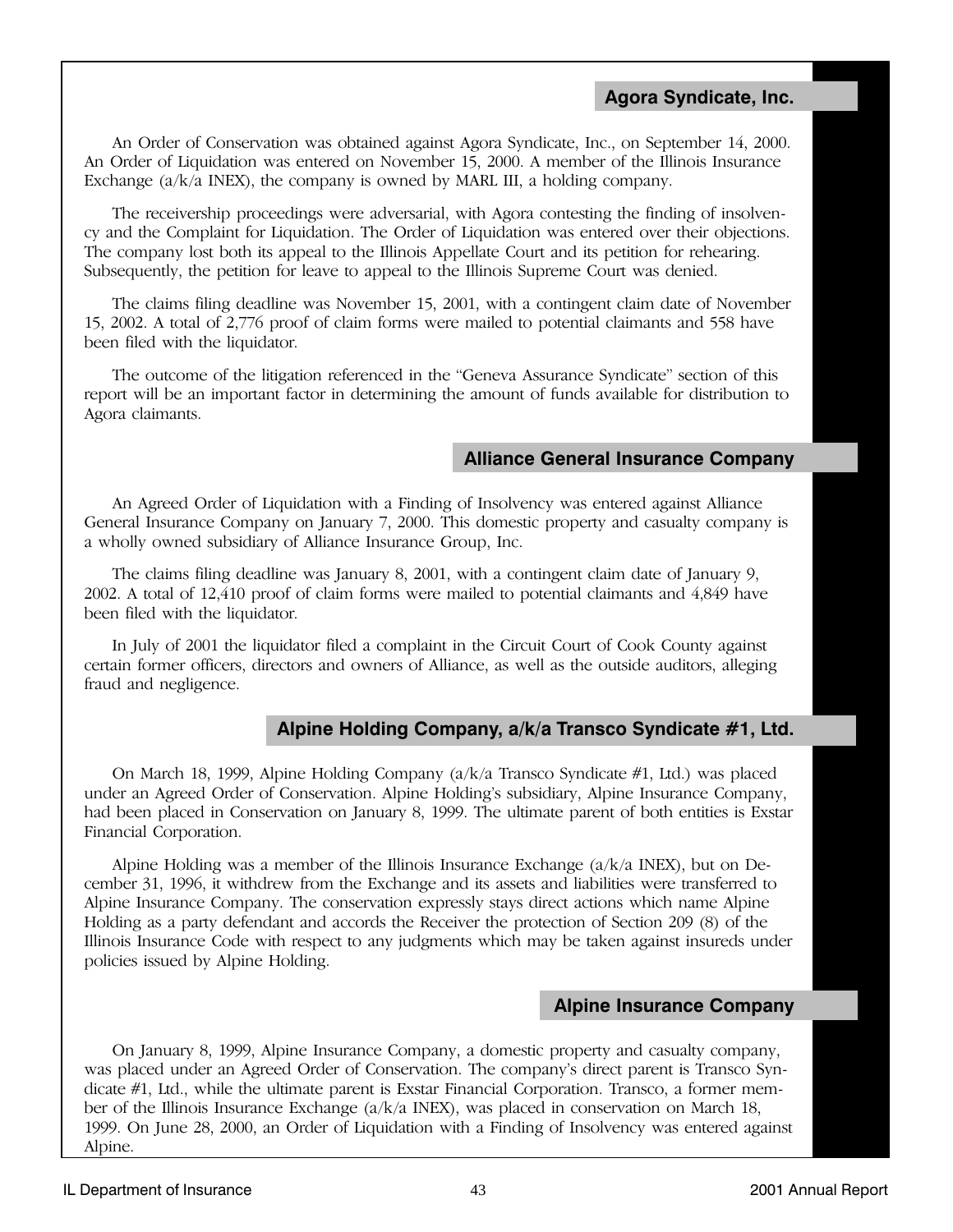This receivership was adversarial. In both the Circuit Court of Cook County and the Illinois Appellate Court, Alpine lost in its attempts to seek review of both the liquidation order and an earlier order granting summary judgment in favor of the Director with respect to the illegality of Alpine's Proposed Plan of Rehabilitation. Alpine appealed those issues to the Illinois Supreme Court, and on April 4, 2001, the court denied the petition for leave to appeal filed by Alpine's former management.

The claim filing deadline is May 6, 2002, with a contingent claim date of May 6, 2003. A total of 9,472 proof of claim forms have been mailed to potential claimants and none have yet been filed with the liquidator.

A complaint was filed in the U.S.D.C. Northern District of Illinois, alleging breach of fiduciary duty and conversion. Discovery has not yet begun.

#### American Health Care Providers, Inc.

An Order of Conservation was entered against American Health Care Providers, Inc. and its parent American Unified Life and Health Company on February 12, 2000, by the Circuit Court of Cook County, Illinois. After a series of hearings, adversarial in nature, an Order of Liquidation with a Finding of Insolvency was issued on May 11, 2000. The company was incorporated on October 30, 1982, and certified as a Health Maintenance Organization (HMO) on January 13, 1984. American Health Care Providers is a wholly owned subsidiary of American Unified Life and Health Company, which is in turn a wholly owned subsidiary of the First American Group of Companies.

The claim filing deadline was November 12, 2001. A total of 93,025 proof of claim forms have been mailed to potential claimants and 518 have been filed with the liquidator. Early access distributions totaling \$1,158,433 have been made to the Illinois HMO Guaranty Association for both administrative expenses and claim benefits.

A complaint was filed by the liquidator against the owners of the company, alleging breach of fiduciary duty, mismanagement and conversion. A settlement was reached for \$3,000,000, which was divided between the estate and a secured creditor.

#### **American Mutual Reinsurance Company**

American Mutual Reinsurance Company, a domestic mutual insurance company, consented to an Order of Rehabilitation issued by the Circuit Court of Cook County, Illinois, on February 22, 1988. The company operated exclusively as a professional reinsurer of risks written primarily by other mutual insurance companies since its inception in 1941. The company is owned by its reinsured treatyholders, many of which are also retrocessionaires in the company's reinsurance pool. The company has no direct policyholders.

The supervising court entered an order on September 6, 1988, approving the Amended Plan of Rehabilitation for American Mutual Reinsurance Company. The Amended Plan contemplated the payment, in cash, of a fixed percentage of all outstanding claims presented in the ordinary course of business and payment of the remainder by interest bearing surplus drafts. The Amended Plan provided for progressive periodic increases to the cash portion of the payment formula and a corresponding redemption of the surplus drafts.

The first payment under this Amended Plan was made on February 15, 1989. Through 2001, 52 distributions have been made, totaling \$233 million in cash and cash offsets, and the remaining \$152 million in surplus drafts.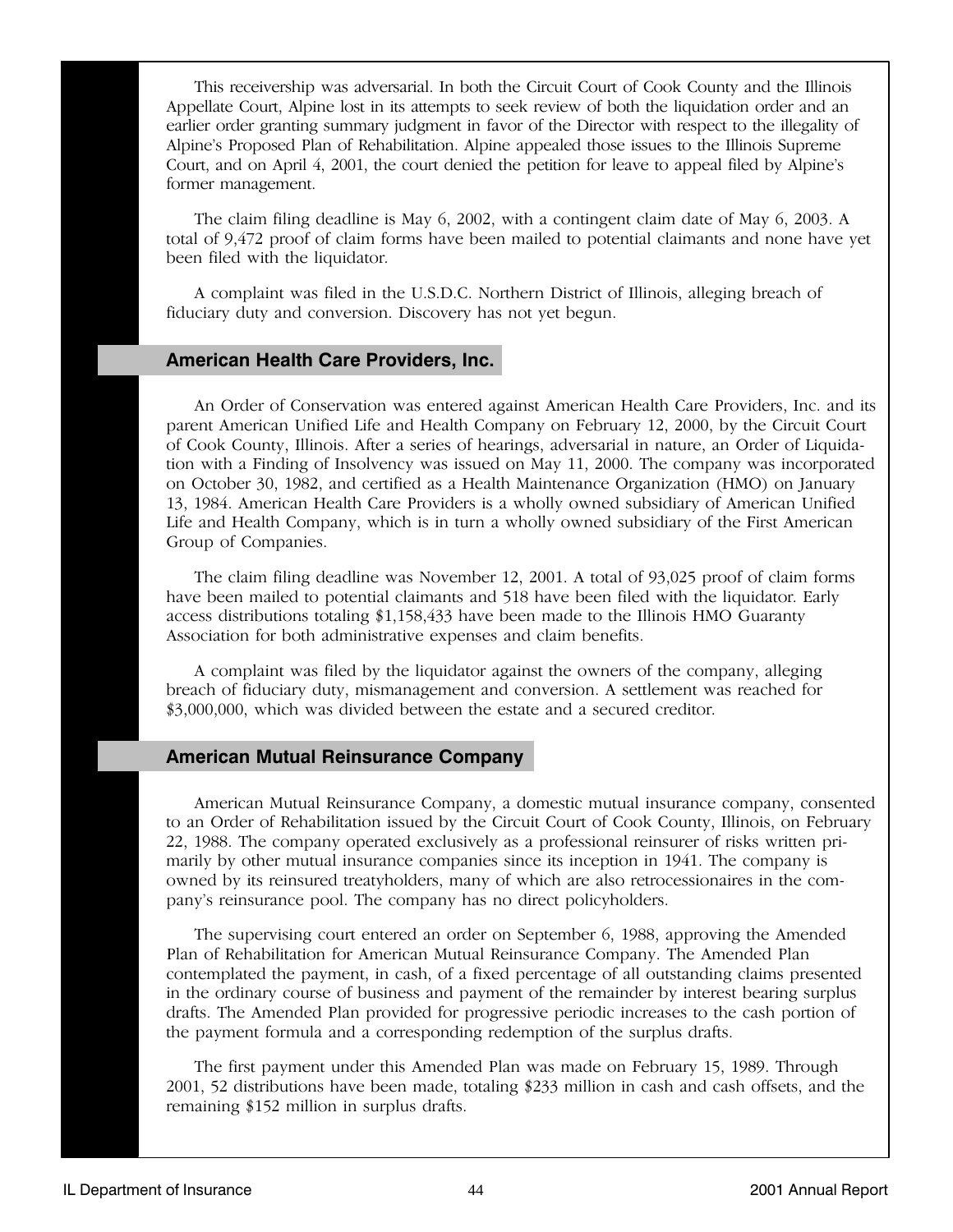Consistent with favorable experience to date, the rehabilitator determined it was in the best interest of all concerned to accelerate the claims and adjudication process and wind up the estate. On December 21, 2001, the Supervisory Court entered an order approving the Second Amended Plan of Rehabilitation for American Mutual Reinsurance Company. The rehabilitator shall continue making quarterly distributions from general assets on allowed claims pursuant to the formula for payment (presently, 49.25% cash and 50.75% surplus draft), and to issue quarterly billings as was done under the First Amended Plan.

#### **American Unified Life and Health Company**

This domestic life, accident and health company, along with its subsidiary, American Health Care Providers, Inc., was placed under an Order of Conservation by the Circuit Court of Cook County, Illinois, on February 2, 2000. An Agreed Order of Liquidation with a Finding of Insolvency was entered against the company on June 27, 2000.

American Unified is owned by the First American Group of Companies. The claims filing deadline was December 27, 2001. A total of 86,370 proof of claim forms have been mailed to potential claimants and 160 have been filed with the liquidator.

#### **Associated Physicians Insurance Company**

An Agreed Order of Liquidation with a Finding of Insolvency was entered against Associated Physicians Insurance Company on August 16, 2001. This domestic property and casualty company is a wholly owned subsidiary of Associated Physicians Capital, Incorporated.

The claim filing deadline is January 6, 2003, with a contingent claim date of January 6, 2004. A total of 118 proof of claim forms were mailed to potential claimants and 6 have been filed with the liquidator.

#### Back of the Yards Risk Management Association, Inc.

The Association was organized in 1993, pursuant to the Illinois Workers' Compensation Act and Section 305 of the Illinois Insurance Code, for the purpose of administering a program of group self-insurance for workers' compensation loss exposures for selected members of the Back of the Yards Neighborhood Council, Inc. The Association was placed in conservation by a court order entered April 21, 1999. An Agreed Order of Rehabilitation was entered on December 20, 1999. On January 22, 2001, the Association was placed in liquidation.

The claim filing deadline is January 22, 2002, with a contingent claim date of January 22, 2003. A total of 3,408 proof of claim forms have been mailed to potential creditors and 271 have been filed with the liquidator.

Contractual assessments have been issued by the liquidator to all members of the Association in order to fund the Association's outstanding claim and policy obligations. Litigation has been required to collect the assessments from many of the Association's members. That litigation is proceeding in various Illinois state courts.

The State of Illinois has also issued a statutory assessment against members of the Association.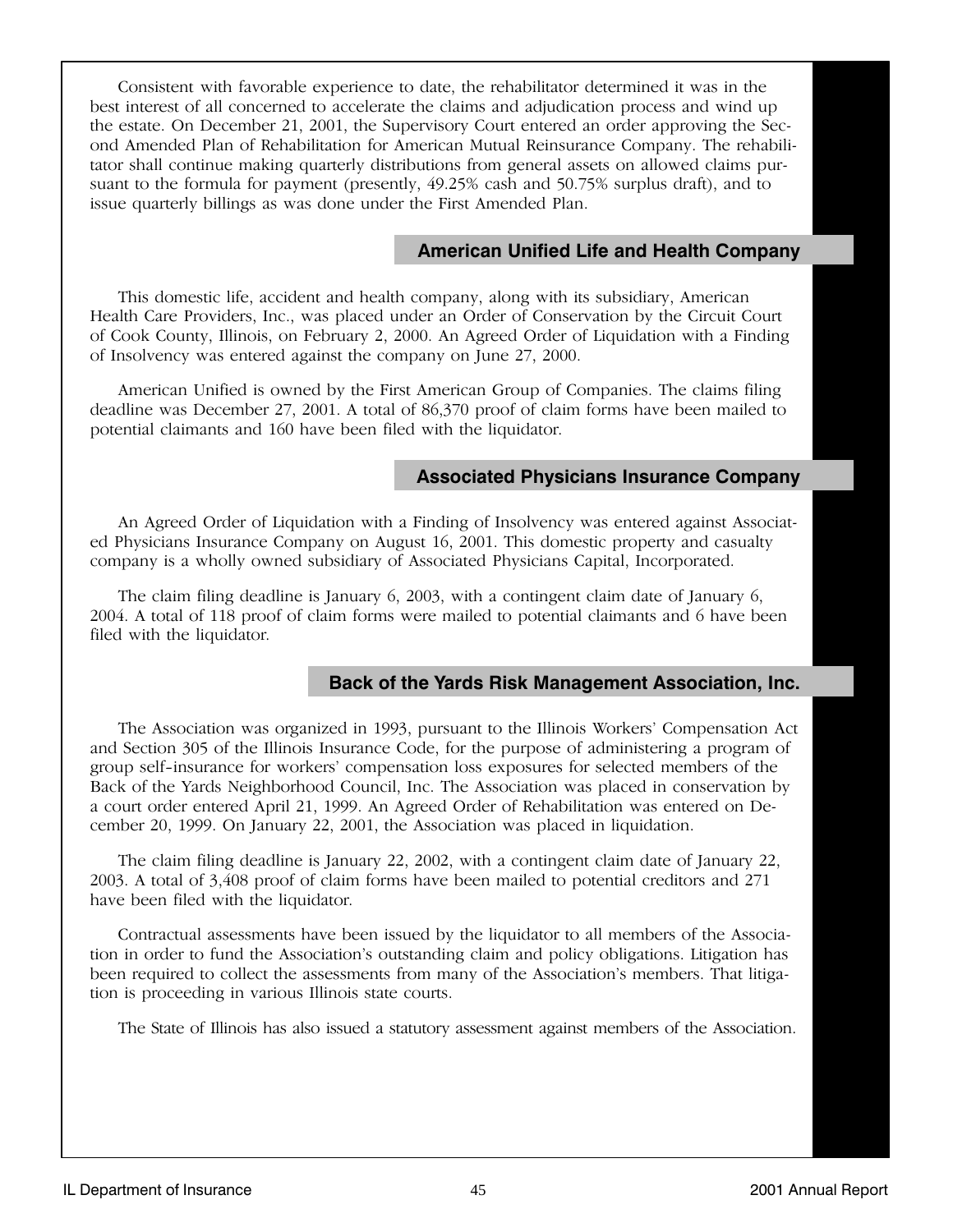#### **Centaur Insurance Company**

Centaur Insurance Company, a domestic property and casualty insurance company, consented to an Agreed Order of Rehabilitation issued by the Circuit Court of Cook County, Illinois, on September 4, 1987. The rehabilitator's Revised Plan of Rehabilitation was entered by the Supervising Court on May 13, 1988. The company is a wholly-owned subsidiary of Borg-Warner Securities Corporation.

The rehabilitator has paid  $$53,331,037$  in direct claims and related loss adjustment expenses. On August 16, 1999, the Supervisory Court approved a plan for the rehabilitator to pursue policy buy-backs with insureds. As such, agreement was reached with 20 insureds for total settlements of \$12,076,099, resulting in a net savings to Centaur of \$20,102,432.

As part of the plan to wind down the rehabilitation proceedings, a Second Revised Plan of Rehabilitation was developed and approved in court. The court also entered a second order setting claim filing procedures and setting a claim filing deadline of March 30, 2001, with a deadline of October 1, 2001, for proving up contingent claims. A total of 31,044 proof of claim forms were mailed and 1,902 were timely filed with the liquidator.

#### **Coronet Insurance Company**

On December 10, 1996, an Order of Conservation was obtained against Coronet Insurance Company, as well as two of its subsidiaries. Crown Casualty Company and National Assurance Indemnity Company. On December 24, 1996, Coronet was declared insolvent and an Agreed Order of Liquidation was entered. Coronet, a domestic property and casualty company, is a wholly owned subsidiary of Normandy Insurance Agency, Inc. of Chicago.

The claim filing deadline was December 24, 1997, with a contingent claim date of December 24, 1998. A total of 104,912 proof of claim forms were mailed, of which 18,989 were filed with the liquidator. Distributions totaling \$146,952 have been made to the Florida Insurance Guaranty Fund for reimbursement of administrative expenses and claim benefits.

On December 8, 1998, the liquidator filed a federal RICO complaint in the U.S.D.C. Northern District of Illinois, against certain former officers and directors of Coronet. Settlement agreements totaling \$5.2 million have been reached with five defendants and two additional parties.

#### **Crown Casualty Company**

Crown Casualty, a domestic property and casualty company, and a member of the Coronet Insurance Group, was ordered into conservation on December 10, 1996. On January 31, 1997, an Order of Liquidation was entered. This was not an agreed order, but rather a non-contested default. Crown is a wholly owned subsidiary of National Assurance Indemnity Company, which in turn is owned by Coronet Insurance Company. National Assurance and Coronet were also placed in conservation on December 10, 1996. Coronet was placed in liquidation on December 24, 1996, while NAIC's liquidation date was January 3, 1997.

The claim filing deadline was February 2, 1998, with a contingent claim filing date of January 31, 1999. A total of 8,380 proof of claim forms were mailed, of which 1,021 were filed with the liquidator. Early access distributions of \$56,242 have been made to the Illinois Insurance Guaranty Fund for administrative expenses.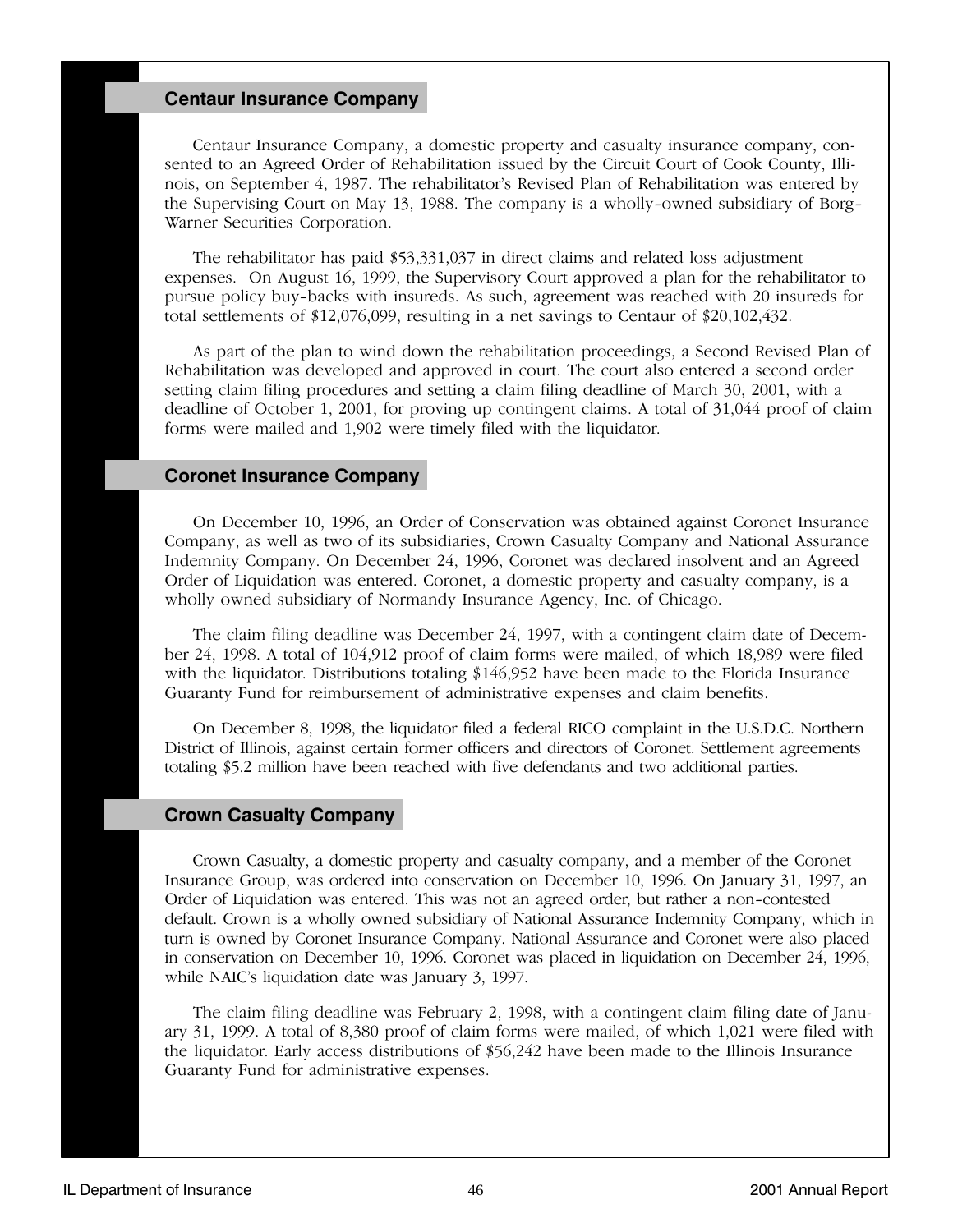#### **Delta Casualty Company**

This domestic property and casualty company was placed under an Order of Liquidation with a Finding of Insolvency on December 4, 2001, by the Circuit Court of Cook County, Illinois.

The claim filing deadline is December 4, 2002, with a contingent claim date of December 4, 2003.

#### **Edison Insurance Company**

Edison Insurance Company, a domestic property and casualty company, was placed under an Order of Conservation on November 14, 1990. An Agreed Order of Liquidation with a Finding of Insolvency was subsequently issued on February 20, 1991.

Edison is a wholly-owned subsidiary of Quantex Financial Corporation, a New Jersey financial holding corporation.

A 100% distribution was made at level A, in the amount of \$5,579,365. A 15.0679% pro rata distribution was made to the policyholders, in the amount of  $$3,634,443$ . The estate was closed on February 23, 2001.

#### **Equity General Insurance Company, in Liquidation**

Equity General Insurance Company, a domestic fire and casualty company, was placed under an Order of Conservation by the Circuit Court of Cook County, Illinois, on November 3, 1989. The company is a wholly owned subsidiary of Vincent Nuccio Holding Company. On November 20, 1989, an Order of Liquidation with a Finding of Insolvency was entered against the company. This was not an agreed order, but rather a non-contested default.

The claims filing date was November 20, 1990. The contingent claims date was November 20, 1991. Approximately 12,622 proof of claim forms were mailed. Of those, 2,120 have been filed with the liquidator. Early access distributions of \$8,474,736 have been made to various guaranty funds, for both administrative expenses and claim benefits.

#### **First Oak Brook Corporation Syndicate**

First Oak Brook Corporation Syndicate was placed in conservation on September 20, 1996, at the request of the Board of Trustees of the Illinois Insurance Exchange (a/k/a INEX) and First Oak Brook. On November 12, 1996, the Cook County Circuit Court granted the liquidator's petition for liquidation of this company, which is a member of INEX. This was not an agreed order, but rather a non-contested default. The Syndicate is a wholly owned subsidiary of United Financial Holdings, Inc., an Illinois holding company, which in turn is owned by United Financial Group, Inc. of Illinois.

The claims filing deadline was November 12, 1997, with a contingent claim date of November 12, 1998. A total of 39,969 proof of claim forms were mailed, of which 11,161 were filed with the liquidator.

The outcome of the litigation referenced in the "Geneva Assurance Syndicate" section of this report will be an important factor in determining the amount of funds available for distribution to First Oak Brook claimants.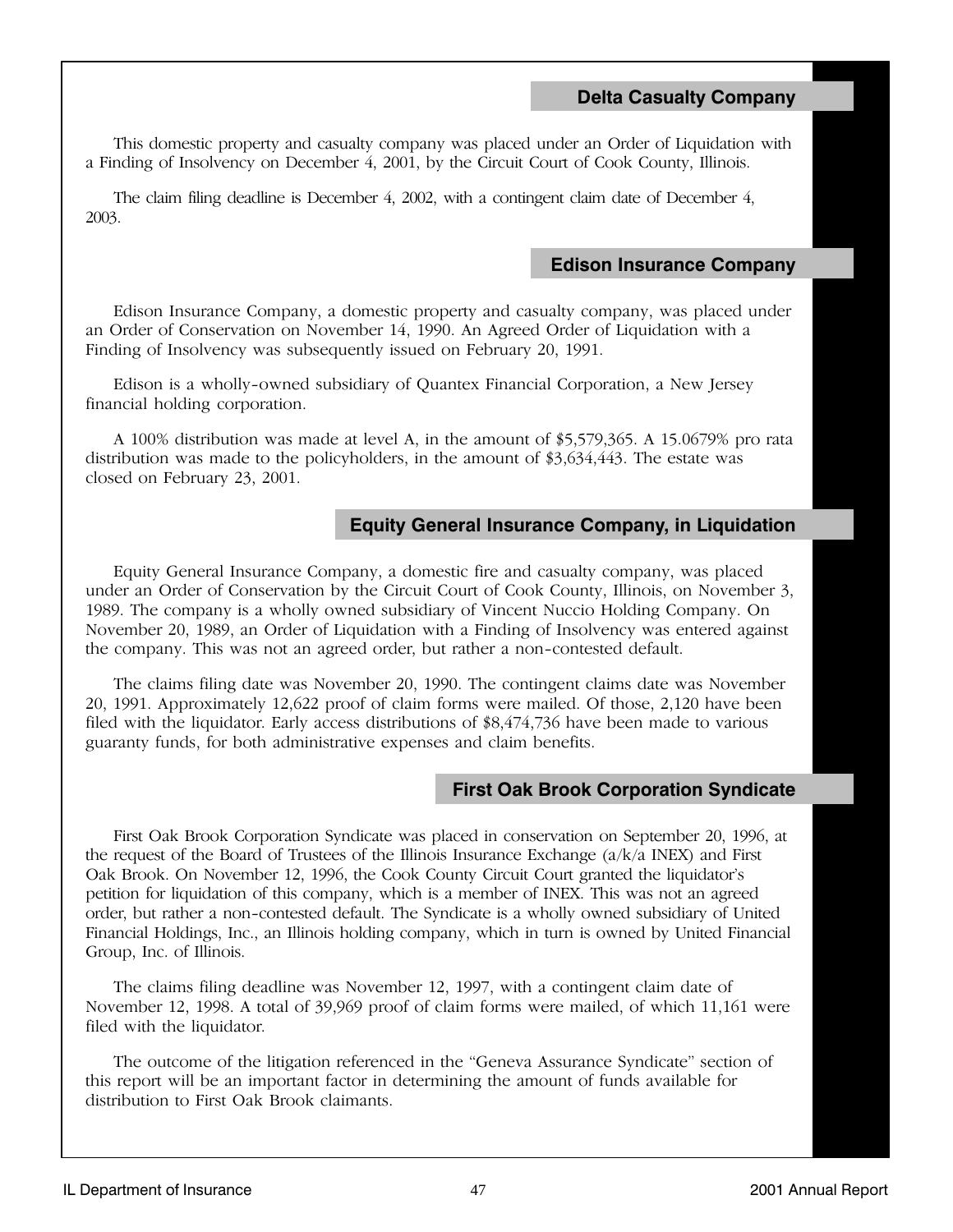#### Geneva Assurance Syndicate, Incorporated

An Order of Conservation was obtained against the Geneva Assurance Syndicate, Inc. on May 17, 1996. A member of the Illinois Insurance Exchange (a/k/a INEX), Geneva was placed into liquidation on July 11, 1996, by an Agreed Order of Liquidation. Geneva is a wholly owned subsidiary of the United Southern Assurance Company (Melbourne, FL), currently in liquidation, and JBW and Company, Inc. (Concord, CA).

The claim filing deadline was July 11, 1997, with the contingent claim date being July 13, 1998. Of the 11,716 proof of claim forms mailed, 2,036 were filed with the liquidator.

A civil RICO complaint was filed against certain former directors, officers and affiliated companies. Settlements have been reached with all defendants. The liquidator is also involved in litigation with the INEX Guaranty Fund, which will determine the amount of funds available for distribution to the claimants of not only Geneva, but also the other syndicates in liquidation.

#### **Illinois Earth Care Workers Compensation Trust**

The Trust was organized in December 1992, pursuant to the Illinois Workers' Compensation Act and Section 305 of the Illinois Insurance Code, for the purpose of administering a program of group self-insurance for workers' compensation loss exposures for selected members of the Land Improvement Contractors of America. The Trust was placed in conservation by a court order entered on August 19, 1999. By an agreed court order entered on October 21, 1999, the Trust was placed in rehabilitation. On October 26, 2000, an Agreed Order of Liquidation with a Finding of Insolvency was entered against the company.

The claim filing deadline was October 26, 2001, with the contingent claim date being October 28, 2002. A total of 2,368 proof of claim forms were mailed to potential claimants, of which 658 have been filed with the liquidator.

A lawsuit has been filed against the directors and officers for breach of fiduciary duties, negligence and mismanagement and against the former administrator, alleging negligence and mismanagement.

Contractual assessments have been issued by the liquidator to all members of the Trust in order to fund the Trust's outstanding claim and policy obligations. Litigation is proceeding in various Illinois state courts to collect the assessments from many of the Trust's members. The State of Illinois has also issued statutory assessments against members of the Trust.

#### Illinois Electrical Employers Workers Compensation Association, Inc.

The Association was organized in 1995, pursuant to the Illinois Workers' Compensation Act and Section 305 of the Illinois Insurance Code for the purpose of administering a program of group self-insurance for workers' compensation loss exposures for selected members of the Professional Electrical Contractors Association of Chicago. The Association was placed in rehabilitation by an agreed court order entered on December 20, 1999. On November 3, 2000, an Agreed Order of Liquidation with a Finding of Insolvency was entered against the company.

The claim filing deadline was November 5, 2001, with the contingent claim date being November 4, 2002. A total of 332 proof of claim forms were mailed to potential claimants, 86 of which have been filed with the liquidator.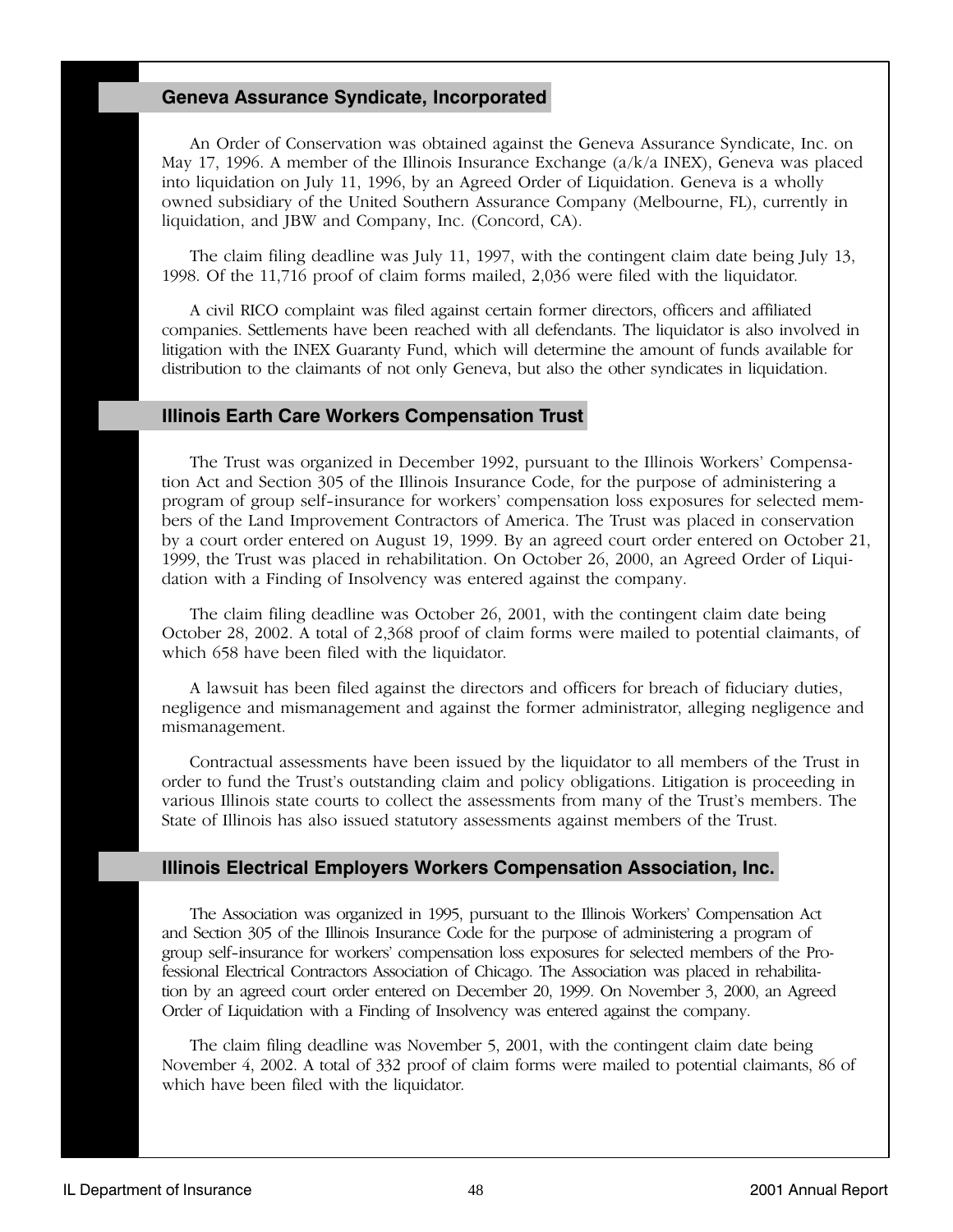A lawsuit has been filed against the former administrator, alleging negligence and mismanagement. Contractual assessments have been issued by the liquidator to all members of the Association in order to fund the Association's outstanding claim and policy obligations. Litigation is proceeding in various Illinois state courts to collect the assessments from many of the Association's members.

#### **Illinois Environmental Service Workers Compensation Trust**

The Trust was organized in 1991, pursuant to the Illinois Workers' Compensation Act and Section 305 of the Illinois Insurance Code, for the purpose of administering a program of group self-insurance for workers' compensation loss exposures for selected members of the Illinois Association of Environmental Service Companies. The Trust was placed in conservation by a court order entered on July 31, 2000. On March 22, 2001, an Order of Liquidation was entered.

The claim deadline is March 22, 2002, with the contingent claim date being March 24, 2003. A total of 2,484 proof of claim forms were mailed to potential claimants, of which 213 have been filed with the liquidator.

A lawsuit has been filed against the former administrator, alleging negligence and mismanagement. Contractual assessments have been issued by the liquidator in order to fund the Trust's outstanding claim and policy obligations. Litigation is proceeding in various Illinois state courts to collect the assessments from many of the Trust's members.

#### Illinois Healthcare Insurance Company

This domestic life, accident and health company was placed under an Agreed Order of Liquidation with a Finding of Insolvency on June 30, 2000, by the Circuit Court of Cook County, Illinois.

The claim filing deadline was December 28, 2001. A total of 83,973 proof of claim forms were mailed to potential claimants, of which 1,563 have been filed with the liquidator.

#### **Illinois Insurance Company**

An Agreed Order of Liquidation with Finding of Insolvency was obtained against Illinois Insurance Company on July 9, 1999. The company, a domestic property and casualty company, is owned by North American Holdings, Inc., which acquired the company from North American Warranty Services in 1994. They, in turn, had acquired the company as essentially a shell from the estate of Millers National Insurance Company, in Liquidation in 1993.

The claims filing deadline was July 10, 2000, with a contingent claim date of July 10, 2001. A total of 12,896 proof of claim forms were mailed to potential claimants and 653 have been filed with the liquidator. Early access distributions totaling \$817,834 have been made to the Illinois Insurance Guaranty Fund for administrative expenses.

#### **Inland American Insurance Company**

On September 11, 1997, Inland American Insurance Company, a domestic property and casualty company, was placed under an Order of Conservation. On September 19, 1997, an Agreed Order of Liquidation with a Finding of Insolvency was entered against the company in the Circuit Court of Cook County, Illinois. All outstanding shares of common stock are owned by Inland Investors, L.P., a limited partnership domiciled in Illinois.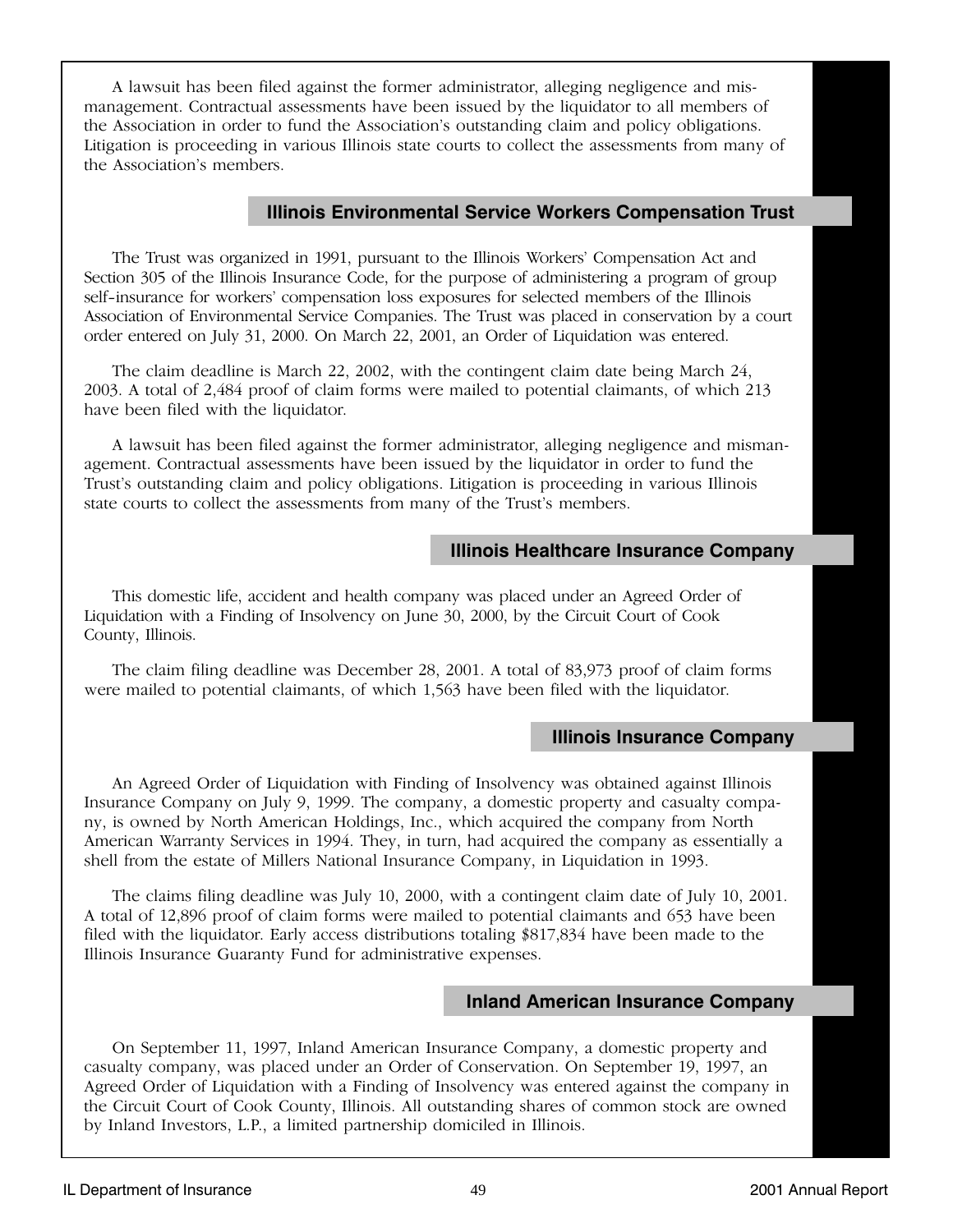The claims filing deadline was September 21, 1998, with a contingent claim date of September 19, 1999. A total of 4,585 proof of claim forms were mailed to potential claimants and 984 were filed with the liquidator. Early access distributions of \$1,265,727 have been made to the Illinois Guaranty Fund for administrative expenses.

#### **Inter-American Insurance Company of Illinois**

On December 23, 1991, an Agreed Order of Liquidation with a Finding of Insolvency was entered in the Circuit Court of Cook County against Inter-American Insurance Company of Illinois. The company is a wholly-owned subsidiary of the Beaven/Inter-American Companies, Inc., a Delaware holding company. Inter-American was a domestic life, accident and health insurer and had been under the control of the Illinois Director of Insurance since an Order of Conservation was entered on October 25, 1991.

The claims filing date was December 23, 1992. A total of 38,322 proof of claim forms were mailed. To date, 10,933 have been filed. Early access distributions of \$30,767,969 have been made to various guaranty associations for both administrative expenses and claim benefits. In 2001 an interim distribution of \$12,154,494.45 was made to the policyholders.

The liquidator is working with the IRS to resolve the open tax issues in this estate. In addition, the liquidator is pursuing arbitration and litigation against reinsurers.

#### **Intercontinental Insurance Company**

On December 12, 1989, Intercontinental Insurance Company, a domestic property and casualty company, was placed under an Order of Conservation. On January 12, 1990, an Agreed Order of Liquidation with a Finding of Insolvency was entered against the company in the Circuit Court of Cook County, Illinois. Intercontinental Insurance Company is a whollyowned subsidiary of Intercontinental Financial Group of North America.

The claims filing date was July 12, 1991, with the contingent claim date being July 13, 1994. A total of 70,136 proof of claim forms were mailed. To date, 24,167 have been filed. Early access distributions of  $$13,846,756$  have been made to various guaranty funds for both administrative expenses and claim benefits.

#### **Kenilworth Insurance Company**

Kenilworth Insurance Company was placed under an Agreed Order of Liquidation with a Finding of Insolvency in the Circuit Court of Cook County, Illinois, on April 20, 1982.

Level A claims were paid at 100%, in the amount of  $$3,251,657$ . A 16.58% pro rata distribution was made to the policyholders, in the amount of  $$1,885,618$ . The estate was closed on February 7, 2001.

#### **Medcare HMO, Inc.**

An Order of Conservation was entered against Medcare HMO, Inc. on December 22, 1992, in the Circuit Court of Cook County Illinois. Medcare was incorporated on November 16, 1984, and certified as an Health Maintenance Organization (HMO) on October 1, 1985.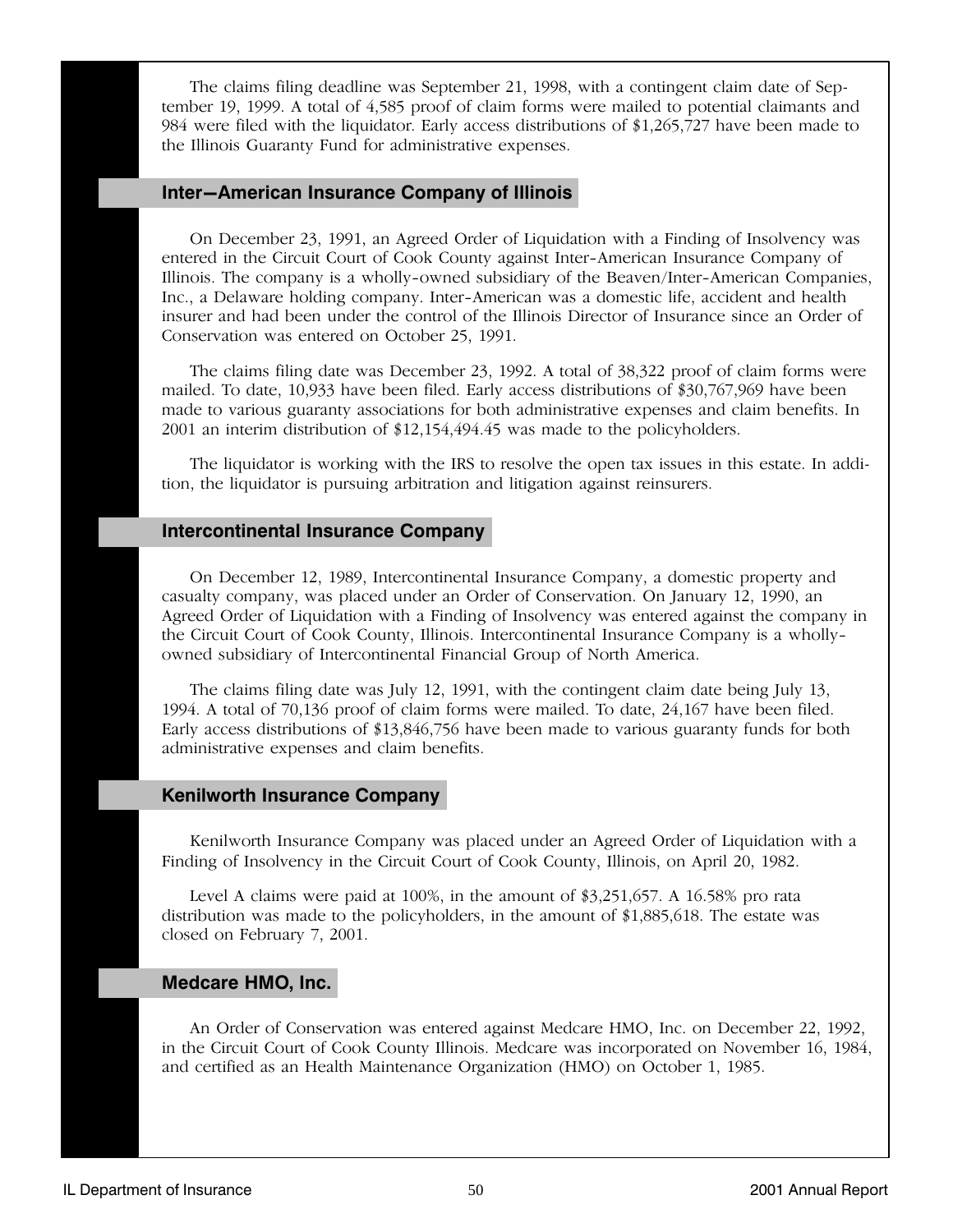On June 3, 1992, Medcare filed a voluntary petition for bankruptcy in the federal courts. The Illinois Director of Insurance moved to dismiss the bankruptcy action, but his motion was rejected. However, an appeal by the Director was upheld and on December 3, 1992, the bankruptcy action was dismissed. The Director then petitioned the state court to seize control of Medcare, resulting in the Order of Conservation. Simultaneously, the Director petitioned the court for liquidation of Medcare. An Order of Liquidation was issued on January 4, 1993. This was not an agreed order, but rather a non-contested default.

Approximately 49,905 claim forms were mailed, of which 2,072 were filed with the liquidator. The claims filing deadline was January 4, 1994. Early access distributions of  $\frac{2}{16}$ , 162, 415 have been made to the Illinois HMO Guaranty Association for both administrative expenses and claim benefits.

#### **Merit Casualty Company**

Merit Casualty Company, a domestic property and casualty insurer, was placed under an Agreed Order of Rehabilitation on December 19, 1994.

The Plan of Rehabilitation contemplated running off Merit's existing business over a six year period. To that end, a new Merit Insurance Company was formed, and the profits of that company were used to pay the claims of Merit Casualty Company.

On December 14, 1996, the court approved the rehabilitator's Amended Plan of Rehabilitation. The Amended Plan contemplated, among other things, the sale, by Merit Casualty, of all the issued and outstanding common shares of Merit Insurance Company to Pembridge Insurance Services Corporation.

Based upon a subsequent examination of the claim liabilities of the company, the rehabilitator determined that a successful rehabilitation of Merit Casualty was no longer feasible and that conditions existed that would justify a court order for the liquidation of Merit Casualty. An Agreed Order of Liquidation with a Finding of Insolvency was entered on April 1, 1997.

The claim filing deadline was April 1, 1998, with a contingent claim date of April 1, 1999. Of the 10,863 proof of claim forms mailed, 1,663 were filed with the liquidator. Early access distributions of \$2,391,229 have been made to various guaranty funds, for both administrative expenses and claim benefits.

#### **Millers National Insurance Company**

An Order of Conservation was entered against Millers National Insurance Company on May 17, 1990. An Agreed Order of Rehabilitation was entered against Millers, a domestic fire, property and casualty company, on February 4, 1992. Subsequently, a petition for an Order of Liquidation was filed February 17, 1993. An Agreed Order of Liquidation with a Finding of Insolvency was issued on May 11, 1993. Millers is owned by Forum Holdings, U.S.A., Inc., an insurance holding company which in turn is owned by The Group, Inc., of Concord, Massachusetts.

Both Forum Holdings, U.S.A., Inc., and The Group filed petitions under Chapter 11 of the U.S. Bankruptcy Code on June 15, 1990. Two companies affiliated with Millers through common ownership—Oil and Gas Insurance Company (OH) and Petrosurance Casualty Company (OK)—were placed in liquidation. Subsequently, Petrosurance was sold to outside parties and taken out of liquidation. Millers' wholly-owned subsidiary, Illinois Insurance Company, was placed in conservation simultaneously with Millers, and subsequently sold.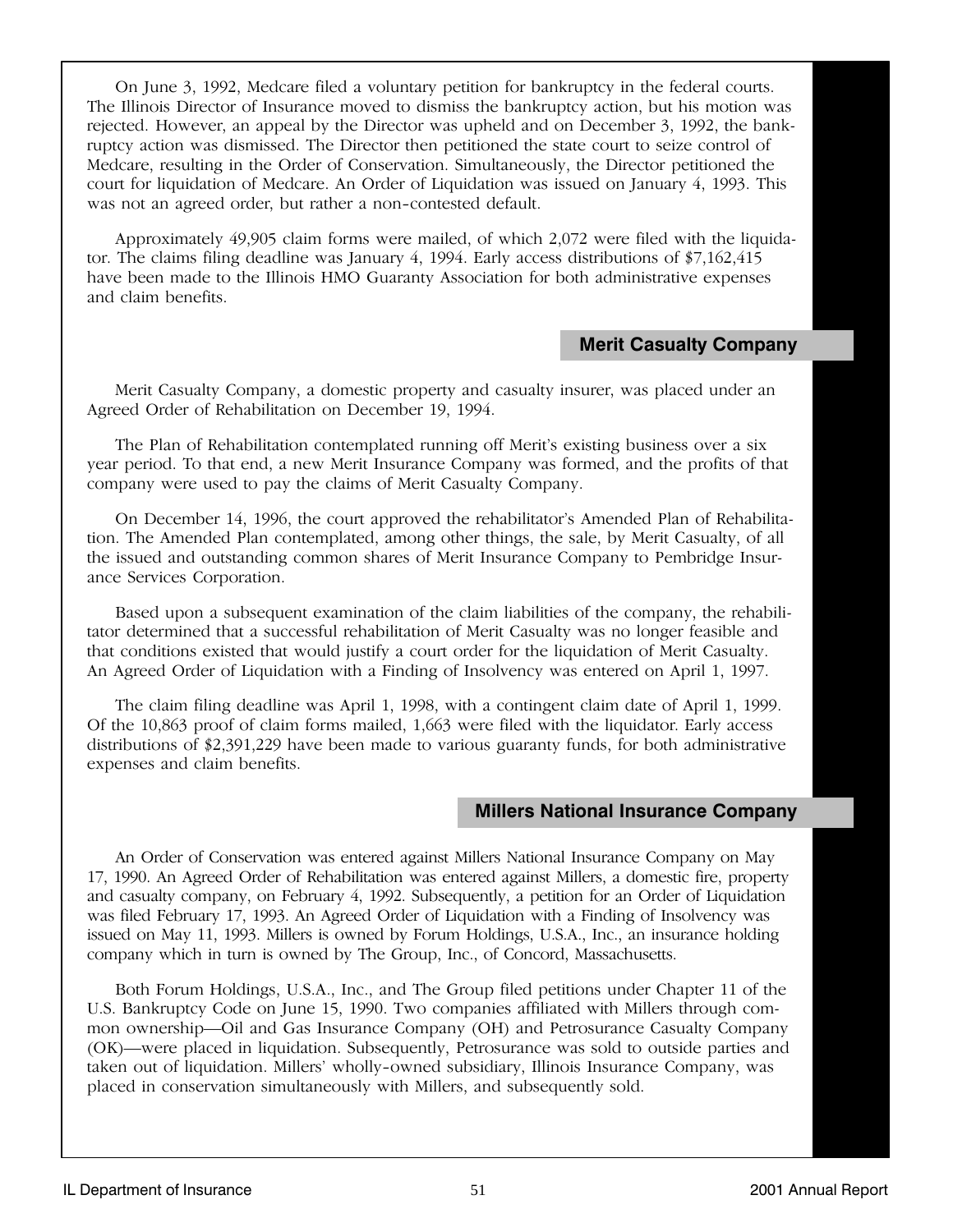The claims filing deadline was set for May 11, 1994. A total of 5,930 proof of claim forms were mailed and 836 have been filed with the liquidator. The contingent claims filing deadline was May 11, 1995. Early access distributions of  $\frac{2}{3}$ , 533, 475 have been made to various guaranty funds for both administrative expenses and claim benefits. A 100% policyholder level distribution of \$2,130,310.74 also was made, on September 22, 1999. In addition, a \$25,000 distribution was made to class E claimants in 2001.

#### **National Assurance Indemnity Company**

National Assurance Indemnity Company, a domestic property and casualty company and a member of the Coronet Insurance Group, was ordered into conservation on December 10, 1996. National Assurance is a wholly owned subsidiary of Coronet Insurance Company, which was placed in liquidation on December 24, 1996. National Assurance's subsidiary, Crown Casualty, was also placed in conservation on December 10. On January 3 and January 31, 1997, respectively, National Assurance and Crown were placed in liquidation. The liquidation orders were not agreed, but rather non-contested defaults.

The claims filing deadline was January 5, 1998, with a contingent claim date of January 5, 1999. Of the 8,505 proof of claim forms mailed, 469 were filed with the liquidator. Early access distributions of \$14,989 have been made to the Illinois Guaranty Fund for administrative expenses.

#### **Optimum Insurance Company**

Optimum Insurance Company of Illinois, a domestic property and casualty insurance company, was placed in conservation by court order on December 28, 1984. Optimum was an affiliate of Ideal Mutual Insurance Company, an insurance corporation domiciled in the State of New York. Ideal Mutual Insurance Company was placed in rehabilitation by court order entered in the State of New York on December 26, 1984, and in liquidation by court order entered on February 7, 1985.

On January 3, 1985, Optimum Insurance Company of Illinois was placed in rehabilitation by court order. Following unsuccessful efforts to rehabilitate the company, the Circuit Court of Cook County, Illinois, issued a final Agreed Order of Liquidation with a Finding of Insolvency on May 5, 1986.

A total of 12,524 proof of claim forms were mailed, of which 3,984 were filed with the liquidator. The final date for filing proof of claim forms with the liquidator was May 4, 1987. with the requirement that contingent claims be liquidated by December 29, 1989. Early access distributions of \$4,397,424 have been made to the Illinois Insurance Guaranty Fund for administrative expenses.

#### **Pine Top Insurance Company**

Pine Top Insurance Company, a domestic property and casualty insurance company, its sole stockholder being Greyhound Corporation (Dial Corp), was placed in conservation by a court order entered on June 18, 1986. On June 23, 1986, Pine Top was placed in rehabilitation by court order. Following unsuccessful efforts to rehabilitate the company, the Circuit Court of Cook County, Illinois, issued a final Agreed Order of Liquidation with a Finding of Insolvency on January 16, 1987.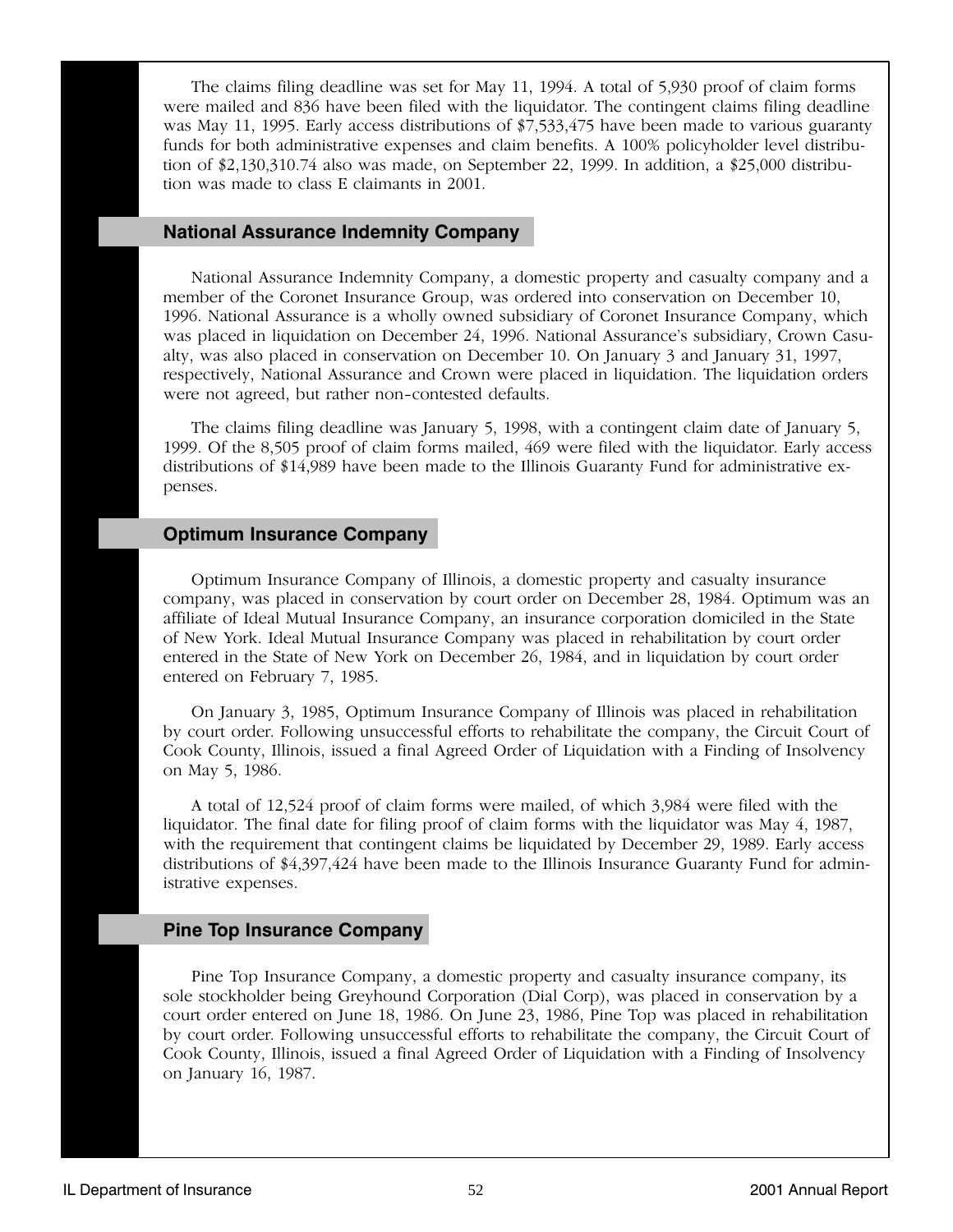Of the 105,080 proof of claim forms mailed, 21,703 have been filed with the liquidator. The final date for filing proof of claims with the liquidator was January 17, 1989. The contingent claims liquidation date was extended to January 17, 1992. Early access distributions of \$3,193,491 have been made to various guaranty funds for administrative expenses and claim benefits.

In 1996 a 50% partial policyholder distribution of approximately \$13 million was made. A second 50% distribution was made on December 30, 1999, in the amount of \$13,415,677.55. Another \$3 million in early access distributions was made to the Arizona and Illinois guaranty funds.

#### **Prestige Casualty Company**

An Order of Liquidation with a Finding of Insolvency was entered against Prestige Casualty Company on July 26, 1994, in the Circuit Court of Cook County, Illinois. Prestige had previously been under an Order of Conservation since April 18, 1994. The liquidation proceedings were adversarial. Prestige, a domestic property and casualty company, is a wholly-owned subsidiary of Comet Motor Club, Inc., which in turn is a wholly-owned subsidiary of the Hallmark Holding Group.

A total of 50,603 proof of claim forms were mailed and 10,335 have been filed with the liquidator. The claims filing deadline was July 26, 1995, and the contingent claims filing deadline was July 26, 1996. Early access distributions of  $\frac{2}{3}$ , 405,752 have been made to various guaranty funds for administrative expenses.

#### RCA Syndicate #1, Ltd.

An Order of Conservation was obtained against RCA Syndicate #1, Ltd. on May 1, 2000. An Order of Liquidation with a Finding of Insolvency was entered on June 5, 2000. A member of the Illinois Insurance Exchange ( $a/k/a$  INEX), RCA is a wholly owned subsidiary of L&W Holdings, Inc., a Nevada domiciled insurance holding company.

The claims filing deadline was June 5, 2001. A total of 733 proof of claim forms were mailed to potential claimants and 219 have been filed with the liquidator. The outcome of the litigation referenced in the "Geneva Assurance Syndicate" section of this report will be an important factor in determining the amount of funds available for distribution to RCA claimants.

#### Resure, Inc.

Resure Inc. was placed in conservation on February 18, 1997. On February 27, 1997, the Cook County Circuit Court issued an Agreed Order of Liquidation with a Finding of Insolvency for this company, which is a member of the Illinois Insurance Exchange  $(a/k/a \text{ INEX})$ . Resure is owned by Talon Re Holdings, Inc., which acquired its ownership on December 31, 1993, through a merger with the former owner, Talon Re, Inc.

The claims filing deadline was February 27, 1998, with a contingent claim date of March 1, 1999. Of the 22,566 proof of claim forms mailed, 4,536 were filed with the liquidator.

The outcome of the litigation referenced in the "Geneva Assurance Syndicate" section of this report will be an important factor in determining the amount of funds available for distribution to Resure claimants.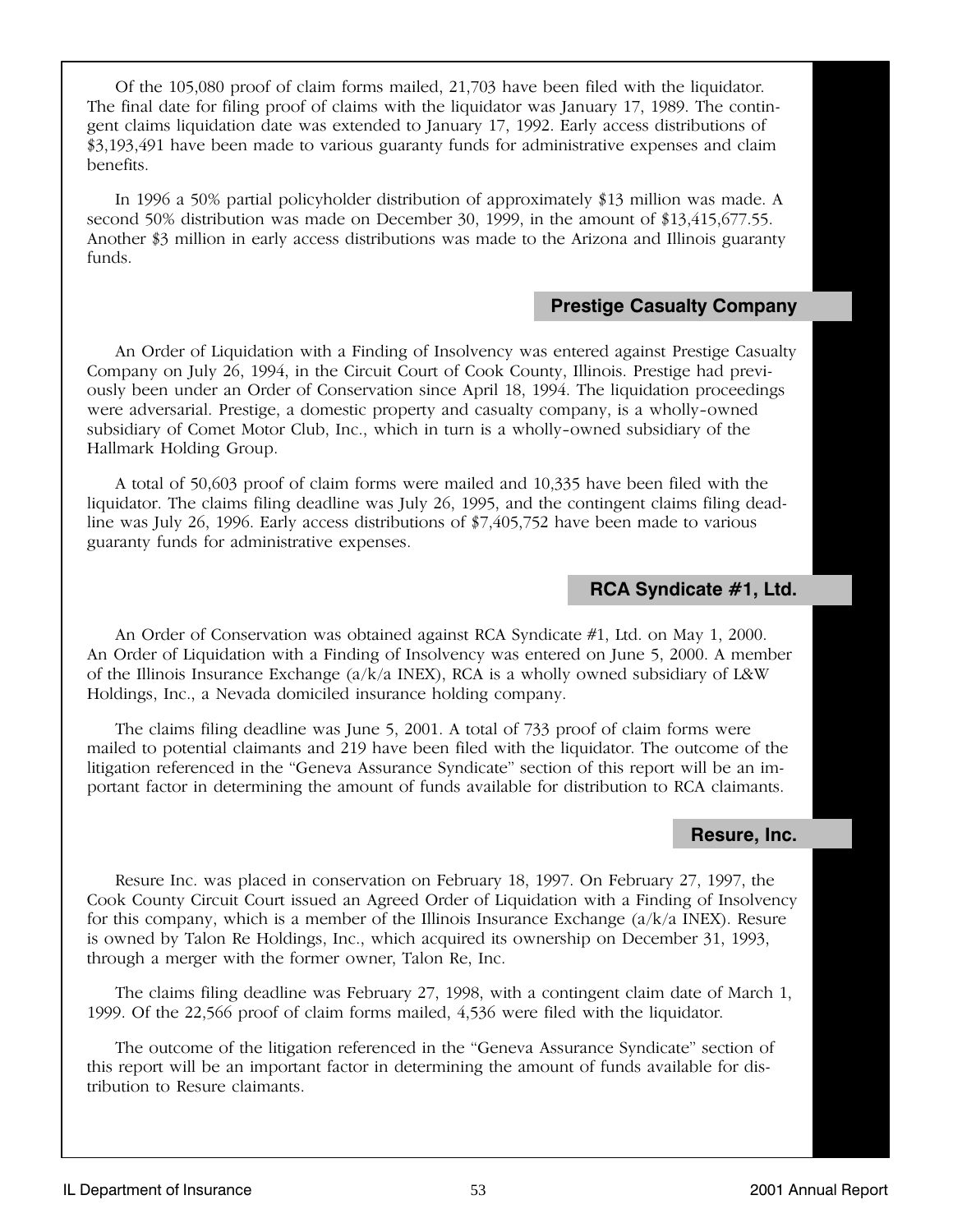#### **River Forest Insurance Company**

An Order of Conservation was issued against River Forest Insurance Company on December 16, 1993, by the Circuit Court of Cook County, Illinois. Subsequently, an Agreed Order of Liquidation with a Finding of Insolvency was issued on March 18, 1994. River Forest, a domestic property and casualty company, is a wholly owned subsidiary of NISA Corporation.

A 19.26% level A distribution was made to the Illinois Insurance Guaranty Fund, in the amount of \$1,556,810. The estate was closed on November 26, 2001.

#### **State Security Insurance Company**

On April 29, 1993, an Order of Conservation was entered in the Circuit Court of Cook County, Illinois, against State Security Insurance Company, a domestic property and casualty company. State Security is a wholly-owned subsidiary of W.F. Financial Corporation, an Illinois insurance holding company. On June 16, 1993, an Agreed Order of Liquidation with a Finding of Insolvency was entered against State Security.

The claims filing date was July 16, 1994, and the contingent claims filing deadline was July 16, 1995. Of the 47,120 proofs of claim mailed, 5,176 have been filed with the liquidator. Early access distributions of \$850,000 have been made to various guaranty funds for administrative expenses.

#### **United Capitol Insurance Company**

United Capitol Insurance Company, a domestic property and casualty insurer, was placed in liquidation on November 14, 2001. United Capitol is a wholly owned subsidiary of United Capitol Holding Company, Incorporated, a Delaware insurance holding corporation, which in turn is wholly owned by Frontier Insurance Company of Rock Hill, New York. Frontier was placed in rehabilitation by the New York Department of Insurance on August 27, 2001. Both companies are members of Frontier Insurance Group.

The claims filing deadline is November 14, 2002, and the contingent claim date is November 14, 2003.

#### **United Fire Insurance Company**

United Fire Insurance Company, a domestic property & casualty and accident & health insurer, was placed in conservation on July 29, 1988, by order of the Circuit Court of Cook County, Illinois. It was owned by United Diversified Corporation, an insurance holding company which was controlled by Towers Diversified Corporation of New York City. The Director determined that the company was insolvent and on September 1, 1988, filed his Complaint for Liquidation with a Finding of Insolvency. After extended hearings, an Order of Liquidation with a Finding of Insolvency was issued on March 3, 1989, for both United Fire and its parent, Associated Life Insurance Company.

In 1992, a settlement was reached in favor of United Fire in a suit against certain former officers and directors of the company including allegations of violations of the Racketeer Influenced and Corrupt Organization Act and dissipation of company funds. The former controlling person of these companies, as well as Towers, has since been incarcerated in federal prison, in part as a result of this insolvency.

Level A claims were paid at 100% for a total amount of  $2,597,612$ . A 68% policyholder distribution was made, in the amount of  $\frac{20,055,008}{200}$ . The estate was closed on June 22, 2001.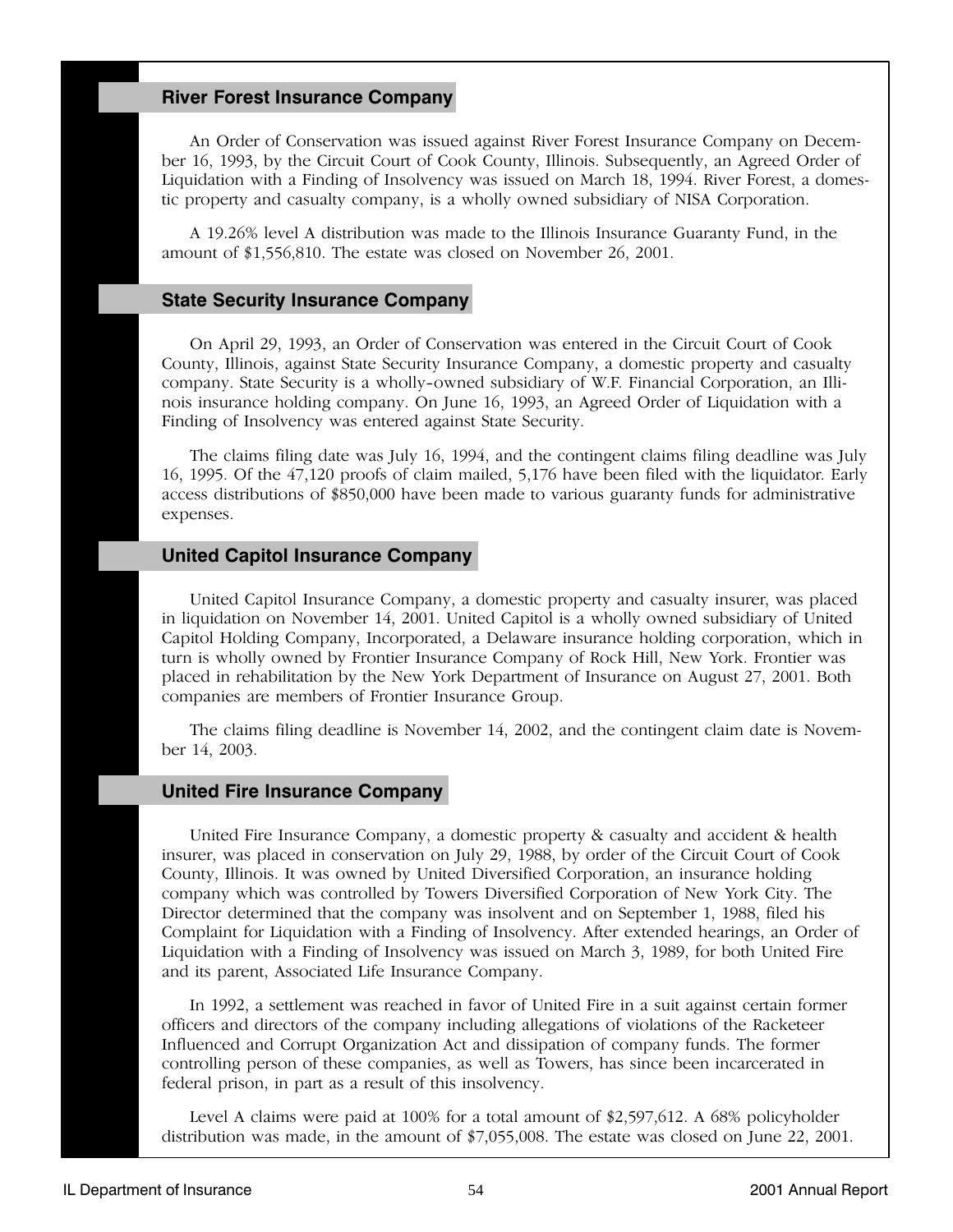### **Closed Companies**

|                                                         | Conservation (C),<br>Liquidation (L),<br>or Ancillary<br>Receivership (A) | <b>Dismissal</b><br>Date | <b>Destruction of</b><br><b>Records Date</b> |
|---------------------------------------------------------|---------------------------------------------------------------------------|--------------------------|----------------------------------------------|
| Amalgamated Labor Life Ins. Co.                         | 07/05/89 (L)                                                              | 12/29/99                 | Dec., 2002                                   |
| American Association<br>of Trauma Specialists           | 12/01/80 (L)                                                              | 10/27/86                 | Feb., 1995                                   |
| American Mutual Liability Ins. Co.                      | 03/09/89 (A)                                                              | 05/18/93                 | No Company<br>Records                        |
| American United Casualty Co., Inc.                      | 12/09/94 (L)                                                              | 12/09/93                 | (N/A)                                        |
| Associated Life Insurance Company                       | 03/03/89 (L)                                                              | 12/07/00                 | Dec., 2001                                   |
| Cadillac Insurance Company                              | 01/02/90 (A)                                                              | 10/29/96                 | No Company<br>Records                        |
| Chicago Care, Inc.                                      | 04/08/87 (L)                                                              | 12/27/89                 | Nov., 1995                                   |
| Complete Health Care Corp.                              | 11/05/90 (L)                                                              | 11/15/97                 | June, 1999                                   |
| Continental Fire/First Chicago Group                    | 10/26/94 (L)                                                              | 03/14/95                 | Oct., 1999                                   |
| Cooperative Health Plan                                 | 03/29/89 (L)                                                              | 08/24/94                 | June, 1999                                   |
| <b>Edison Insurance Company</b>                         | 02/20/91 (L)                                                              | 02/23/02                 | Feb., 2004                                   |
| Equity Funding Life Ins. Co.                            | 10/10/74 (L)                                                              | 10/12/87                 | No Company<br>Records                        |
| Fidelity General Insurance Co.                          | 12/04/70 (L)                                                              | 12/14/89                 | Feb., 1995                                   |
| Georgetown Life Insurance Co.                           | 11/05/90 (L)                                                              | 11/15/97                 | June, 1999                                   |
| Globe Indemnity                                         | 01/27/95 (L)                                                              | 12/09/97                 | Dec., 2000                                   |
| Health Plan of Central Illinois                         | 03/22/91 (L)                                                              | 08/06/98                 | Aug., 2001                                   |
| <b>Heartland Casualty Company</b>                       | 01/24/91 (L)                                                              | 03/30/95                 | May, 1999                                    |
| Heritage Insurance Company                              | 02/25/86 (L)                                                              | 03/14/00                 | Mar., 2003                                   |
| Homeowners Insurance Company                            | 04/07/71 (L)                                                              | 04/24/89                 | Feb., 1995                                   |
| Ideal Mutual Insurance Company                          | 02/07/85 (A)                                                              | 11/24/93                 | No Company<br>Records                        |
| Industrial Fire and Casualty Co.                        | 03/06/91 (L)                                                              | 12/03/97                 | Dec., 2000                                   |
| <b>INEX Insurance Services</b>                          | 02/08/94 (L)                                                              | 08/02/95                 | Aug., 1998                                   |
| Iowa State Travelers Mutual<br><b>Assurance Company</b> | 02/23/83 (A)                                                              | 05/21/91                 | No Company<br>Records                        |
| Kenilworth Insurance Company                            | 04/20/82 (L)                                                              | 02/07/01                 | March, 2002                                  |
| LaSalle Nat'l Insurance Company                         | 04/08/71 (L)                                                              | 10/12/90                 | Feb., 1995                                   |
| Life Assurance Company<br>of Pennsylvania               | 05/09/91 (A)                                                              | 07/06/95                 | No Company<br>Records                        |
| Main Insurance Company                                  | 06/22/82 (L)                                                              | 12/30/86                 | Dec., 1994                                   |
| Market Insurance Company                                | 12/16/80 (L)                                                              | 06/06/95                 | Oct., 1999                                   |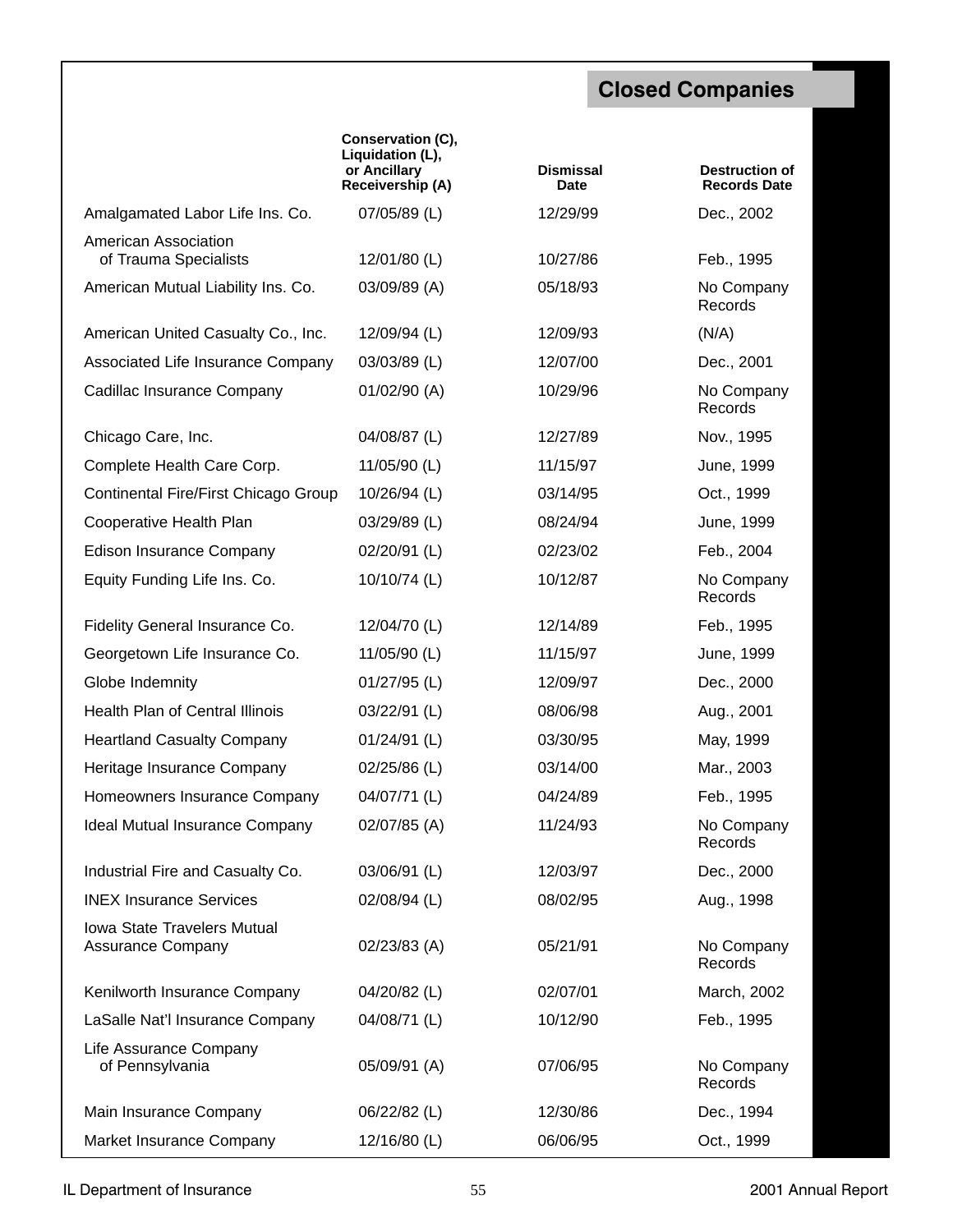|                                       | Conservation (C),<br>Liquidation (L),<br>or Ancillary<br>Receivership (A) | <b>Dismissal</b><br>Date | <b>Destruction of</b><br><b>Records Date</b> |
|---------------------------------------|---------------------------------------------------------------------------|--------------------------|----------------------------------------------|
| Mid-American Insurance Company        | 02/29/96 (L)                                                              | 06/01/97                 | Dec., 2000                                   |
| Mile Square Health Plan of IL         | $01/25/89$ (L)                                                            | 09/01/93                 | Nov., 1996                                   |
| Missouri General Insurance Co.        | 09/12/75 (L)                                                              | 02/25/82                 | March, 1995                                  |
| Modern Life Insurance                 | 08/03/83 (L)                                                              | 12/31/86                 | Nov., 1995                                   |
| <b>Multicare HMO</b>                  | 06/19/91 (L)                                                              | 06/10/96                 | Jan., 2000                                   |
| Multi-State Insurance Exchange        | 09/11/64 (L)                                                              | 12/17/81                 | March, 1995                                  |
| <b>National Health Care Trust</b>     | 02/09/82 (L)                                                              | 09/02/93                 | Nov., 1996                                   |
| National Investors Life Ins. Co.      | 09/28/83 (A)                                                              | 02/27/90                 | No Company<br>Records                        |
| North American/Commercial Inland      | 09/23/93 (L)                                                              | 05/19/97                 | May, 2000                                    |
| Patriot Life Insurance Company        | 08/23/89 (L)                                                              | 06/19/95                 | June, 1999                                   |
| Penta-Plan/Share                      | 02/03/88 (L)                                                              | 02/11/92                 | June, 1999                                   |
| Progressive General Ins. Co.          | 03/20/68 (L)                                                              | 03/26/81                 | March, 1995                                  |
| Provident Insurance Company           | 01/09/91 (L)                                                              | 12/28/94                 | June, 1999                                   |
| Prudence Mutual Casualty Co.          | 02/07/70 (L)                                                              | 05/21/91                 | Feb., 1995                                   |
| Reserve Insurance Company             | 05/29/79 (L)                                                              | 10/20/98                 | Mar., 2000                                   |
| River Forest Insurance Company        | 03/18/94 (L)                                                              | 12/21/01                 | Nov., 2002                                   |
| <b>Security Casualty Company</b>      | 12/04/81 (L)                                                              | 12/20/00                 | Dec., 2001                                   |
| Standard Burial Insurance Assoc.      | 06/10/87 (L)                                                              | 11/11/91                 | (N/A)                                        |
| Supreme Life Insurance Company        | 07/12/95 (L)                                                              | 05/12/00                 | May, 2001                                    |
| Total Health Care, Inc.               | 06/06/88 (L)                                                              | 09/14/93                 | Nov., 1996                                   |
| Trans-Pacific Insurance Company       | 10/13/94 (A)                                                              | 02/27/97                 | No Company<br>Records                        |
| <b>United Diversified Corporation</b> | 06/08/92 (L)                                                              | 08/10/98                 | Aug., 2001                                   |
| United Fire Insurance Company         | 03/03/89 (L)                                                              | 06/22/01                 | June, 2002                                   |
| United Equitable Life Ins. Co.        | 12/20/91 (L)                                                              | 12/14/00                 | Dec., 2001                                   |
| United Savings Life Ins. Co.          | 08/27/86 (L)                                                              | 12/28/88                 | Nov., 1995                                   |
| Unity HMO                             | 10/04/91 (L)                                                              | 12/20/94                 | Feb., 1999                                   |
| University Life Insurance Co.         | 09/23/83 (L)                                                              | 08/23/89                 | No Company<br>Records                        |
| Yorktown Indemnity Company            | 02/07/89 (L)                                                              | 09/29/95                 | June, 1999                                   |

The Transactions Summary of Cash and Invested Assets represent cash and invested assets of companies in receivership during the calendar year ending December 31, 2000. These tabular listings are presented in accordance with the methods of accounting employed by the Office of the Special Deputy Receiver and are not in accordance with Generally Accepted Accounting Principals (GAAP). Special reports, audited in accordance with Generally Accepted Audited Standards (GAAS), are issued separately annually, as provided by Article XIII of the Illinois Insurance Code.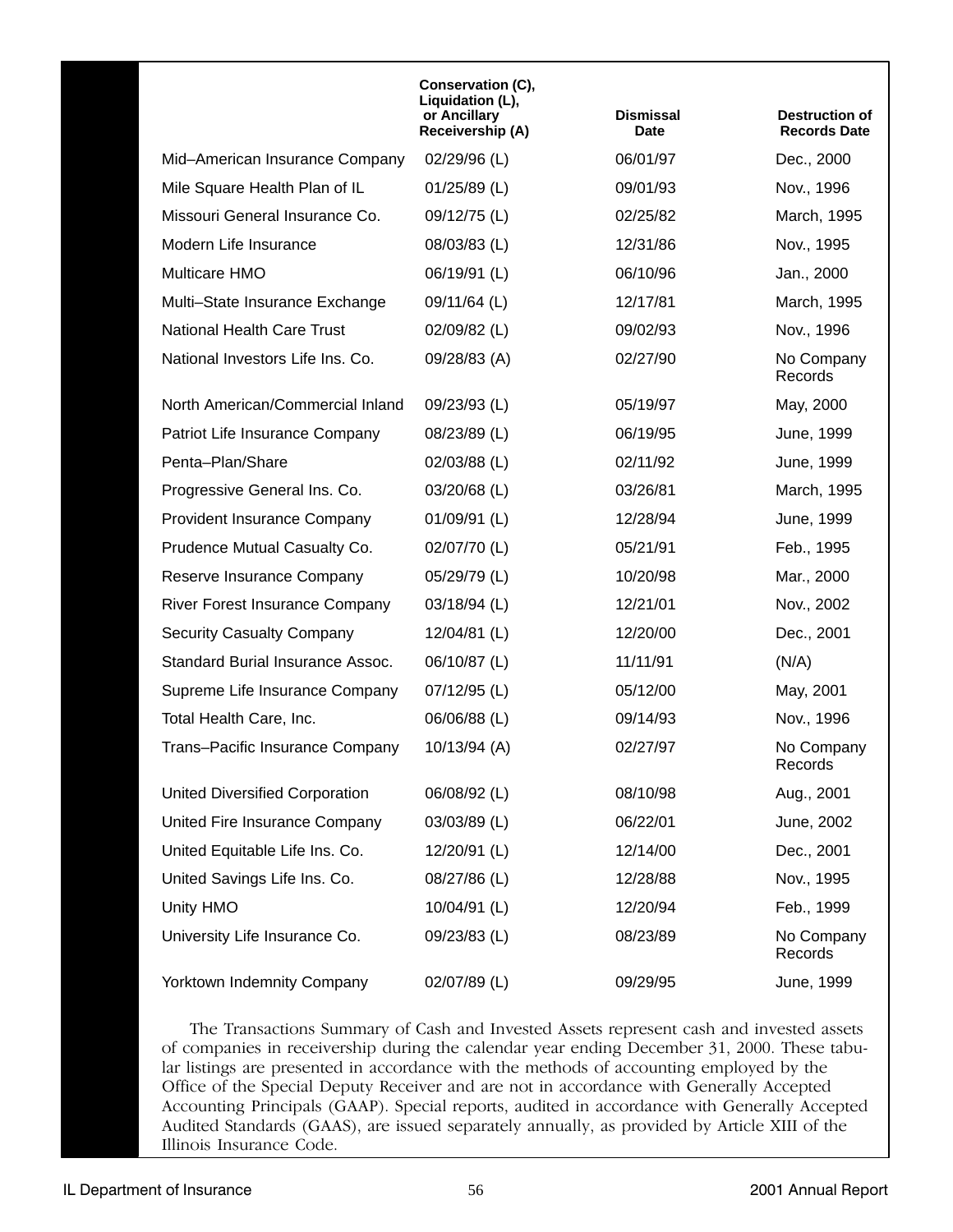#### Office of the Special Deputy Receiver **Cash and Invested Assets-Transactions Summary** January 1, 2001 through December 31, 2001

|                                                 | <b>Beginning</b>               |                 |                      | <b>Net Realized/Unrealized</b>   | <b>Ending</b>                  |
|-------------------------------------------------|--------------------------------|-----------------|----------------------|----------------------------------|--------------------------------|
|                                                 | Cash and                       |                 |                      | <b>Appreciation/Depreciation</b> | Cash and                       |
| <b>Estate</b>                                   | Invested Assets <sup>(1)</sup> | <b>Receipts</b> | <b>Disbursements</b> | in Investments                   | Invested Assets <sup>(1)</sup> |
| AAI Syndicate, Inc.                             | \$2,584,068                    | \$<br>911,368   | 352,087<br>\$        | \$<br>14,758                     | \$3,158,107                    |
| Agora Syndicate, Inc.                           | 709,103                        | 699,069         | 549,253              | 132,382                          | 991,301                        |
| Alliance General Insurance Company              | 7,904,907                      | 3,315,212       | 2,676,909            | $-658,109$                       | 7,885,101                      |
| Alpine Insurance Company                        | 2,193,820                      | 3,370,814       | 2,055,418            | $-60,383$                        | 3,448,833                      |
| American Health Care Providers                  | 9,732,710                      | 1,578,581       | 2,567,150            | 107,492                          | 8,851,633                      |
| American Mutual Reinsurance Company             | 101,488,830                    | 13,960,772      | 11,701,566           | 2,213,342                        | 105,961,378                    |
| American Unified Life & Health Company          | 2,275,867                      | 135,984         | 447,036              | 5,635                            | 1,970,450                      |
| Associated Physicians Insurance Company         | 1,589,221                      | 111,246         | 186,664              | 16,331                           | 1,530,134                      |
| Back of the Yards Risk Mgmt Assoc.              | 460,410                        | 1,328,966       | 573,438              | 9,099                            | 1,225,037                      |
| Centaur Insurance Company                       | 95,020,759                     | 7,635,240       | 11,666,538           | 312,765                          | 91,302,226                     |
| Coronet Insurance Company                       | 5,467,890                      | 641,416         | 1,455,115            | 2,843,206                        | 7,497,397                      |
| Crown Casualty Company                          | 1,074,114                      | 75,713          | 57,589               | 6,847                            | 1,099,085                      |
| Delta Casualty Company                          | 5,270,634                      | 2,539,278       | 36,627               | $-9,409$                         | 7,763,876                      |
| Edison Insurance Company                        | 407,573                        | 449,313         | 813,297              |                                  | 43,589                         |
| <b>Equity General Insurance Company</b>         | 3,180,811                      | 1,400,210       | 516,187              | 30,647                           | 4,095,481                      |
| First Oak Brook Corporation Syndicate           | 5,925,309                      | 2,317,011       | 690,360              | 41,015                           | 7,592,975                      |
| Geneva Assurance Syndicate, Inc.                | 6,516,615                      | 3,698,227       | 279,256              | 87,102                           | 10,022,688                     |
| Ilinois Earth Care Workers Comp. Trust          | 48,798                         | 1,100,644       | 484,508              | $-226$                           | 664,708                        |
| Illinois Electrical Employers WC Assoc., Inc    | 13,868                         | 175,495         | 110,007              | 4,202                            | 83,558                         |
| Illinois Enviromental Services WC Comp Trust    | 536,380                        | 260,803         | 203,951              | $-8,417$                         | 584,815                        |
| Illinois Healthcare Insurance Company           | 8,572,427                      | 956,570         | 832,636              | 113,197                          | 8,809,558                      |
| Illinois Insurance Company                      | 3,241,325                      | 657,959         | 1,038,276            | 41,655                           | 2,902,663                      |
| <b>Inland American Insurance Company</b>        | 1,085,328                      | 90,447          | 426,265              | 4,707                            | 754,217                        |
| InterAmerican Insurance Company                 | 31,764,459                     | 2,825,817       | 14,215,055           | 123,322                          | 20,498,543                     |
| Intercontinental Insurance Company              | 3,905,060                      | 313,258         | 438,625              | 30,146                           | 3,809,839                      |
| Kenilworth Insurance Company                    | 1,926,450                      | 54,647          | 1,891,150            | 182                              | 90,129                         |
| Medcare HMO                                     | 3,755,462                      | 1,125,655       | 77,528               | 30,383                           | 4,833,972                      |
| Merit Casualty Insurance                        | 681,453                        | 601,914         | 236,797              | 1,833                            | 1,048,403                      |
| Millers National Insurance Company              | 6,599,231                      | 511,174         | 215,348              | 24,222                           | 6,919,279                      |
| National Assurance Indemnity Company            | 1,079,349                      | 76,117          | 45,148               | 6,943                            | 1,117,261                      |
| Optimum Insurance Company of Illinois           | 1,624,502                      | 1,634,002       | 695,822              | $-1,177$                         | 2,561,505                      |
| Pine Top Insurance Company                      | 34,596,146                     | 6,058,966       | 1,860,201            | 220,874                          | 39,015,785                     |
| <b>Prestige Casualty Company</b>                | 5,563,939                      | 412,242         | 662,514              | 22,880                           | 5,336,547                      |
| RCA Syndicate #1 Ltd.                           | 64,604                         | 40,317          | 115,622              | $\mathbf 0$                      | $-10,701$                      |
| Resure, Inc.                                    | 8,838,838                      | 1,178,916       | 459,116              | 113,709                          | 9,672,347                      |
| <b>River Forrest Insurance Company</b>          | 867,463                        | 147,612         | 988,338              | $-739$                           | 25,998                         |
| <b>State Security Insurance Company</b>         | 591,508                        | 62,403          | 199,355              | $-867$                           | 453,689                        |
| United Fire Insurance Company                   | 3,586,451                      | 357,349         | 3,927,100            | 1,344                            | 18,044                         |
| United Capitol Insurance Company <sup>(2)</sup> | $\Omega$                       |                 |                      |                                  | $\Omega$                       |
| <b>Total Cash and Invested Assets</b>           | \$370,745,682                  | \$62,810,728    | \$65,747,852         | \$5,820,893                      | \$373,629,451                  |

(1) Invested assets are reported at market value.

 $(2)$  Assets and transations are not available at this time.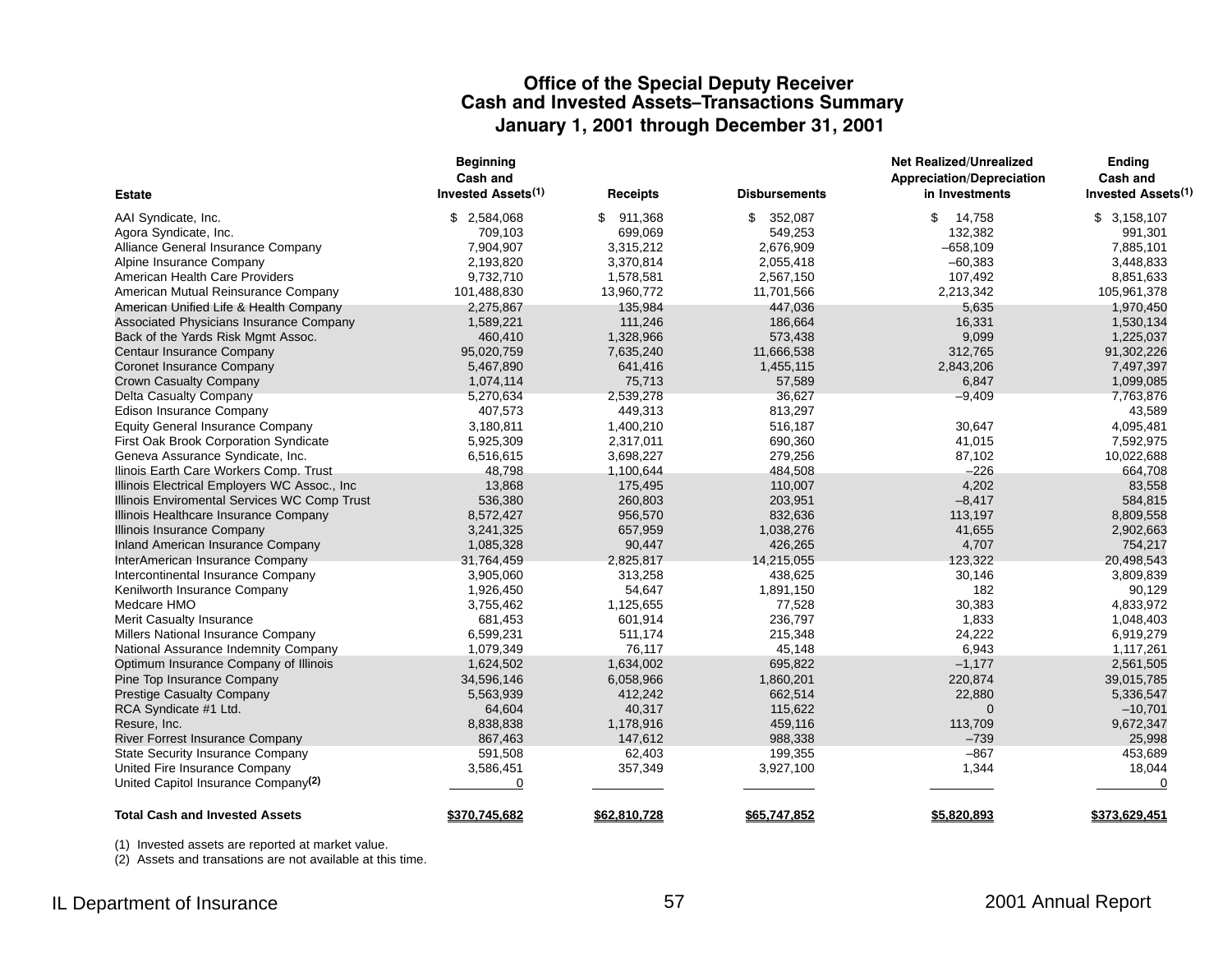**Blank Page**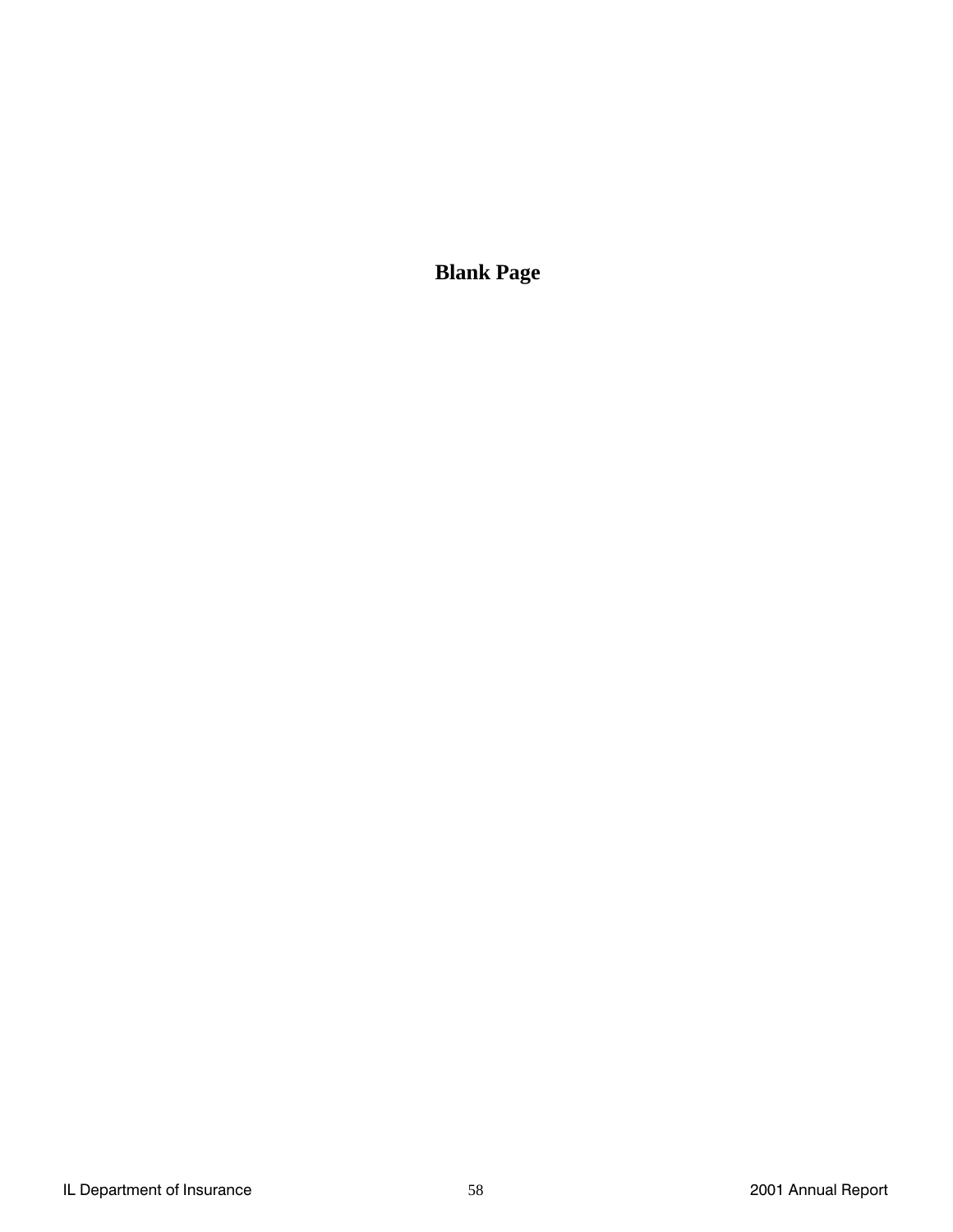# **Surplus Lines Companies**

The Surplus Line Association of Illinois receives, countersigns and records all surplus line insurance contracts which are procured by its member surplus line producers. Following is a list of the unauthorized insurers from whom licensed surplus line producers procured insurance and the total amount of premium for each company for calendar year 2001:

| Acceptance Indemnity Insurance Company                   | $\mathfrak{S}$<br>17,482 |
|----------------------------------------------------------|--------------------------|
| <b>Admiral Insurance Company</b>                         | 3,752,002                |
| Adriatic Insurance Company                               | $-8,506$                 |
| Alea London Ltd                                          | 581,304                  |
| Allianz Underwriters Insurance Company                   | 425,000                  |
| American Dynasty Surplus Lines Insurance Company         | 619,177                  |
| American Empire Surplus Lines Insurance Company          | 4,535,190                |
| American Equity Insurance Company                        | 5,643,035                |
| American International Specialty Lines Insurance Company | 31,439,648               |
| American Safety Indemnity Company                        | 823,864                  |
| Andrew Weir Insurance Company Ltd                        | 4,400                    |
| Assicurazioni Generali                                   | 31,202                   |
| Associated Electric & Gas Insurance Services Ltd (AEGIS) | 434,755                  |
| Associated International Insurance Company               | 711,557                  |
| <b>Atlantic Casualty Insurance Company</b>               | 13,879                   |
| <b>Burlington Insurance Company</b>                      | 2,686,402                |
| <b>Caliber One Indemnity Company</b>                     | 2,343,061                |
| California Insurance Company                             | 5,872                    |
| <b>Canal Indemnity Company</b>                           | 55,593                   |
| <b>Century Surety Company</b>                            | 1,710,566                |
| Chubb Custom Insurance Company                           | 3,843,547                |
| Clarendon America Insurance Company                      | 5,164,361                |
| <b>CNA Casualty of California</b>                        | 3,051,887                |
| <b>CNA Reinsurance Company Ltd</b>                       | 19,034                   |
| Colony Insurance Company                                 | 1,325,711                |
| Colorado Western Insurance Company                       | 184,345                  |
| Commercial Casualty Insurance Company of Georgia         | 424,353                  |
| <b>Commercial Underwriters Insurance Company</b>         | 211,612                  |
| Commonwealth Insurance Company                           | 662,264                  |
| <b>Connecticut Specialty Insurance Company</b>           | 784,350                  |
| Copenhagen Reinsurance Company UK Ltd                    | $-224$                   |
| Crum & Forster Specialty Insurance Company               | 1,541,925                |
| Dakota Fire Insurance Company                            | 180,996                  |
| Eden Park Insurance Company                              | $-251$                   |
| <b>Empire Indemnity Insurance Company</b>                | 166,369                  |
| Energy Insurance Mutual Ltd                              | 33,023                   |
| <b>Essex Insurance Company</b>                           | 12,232,749               |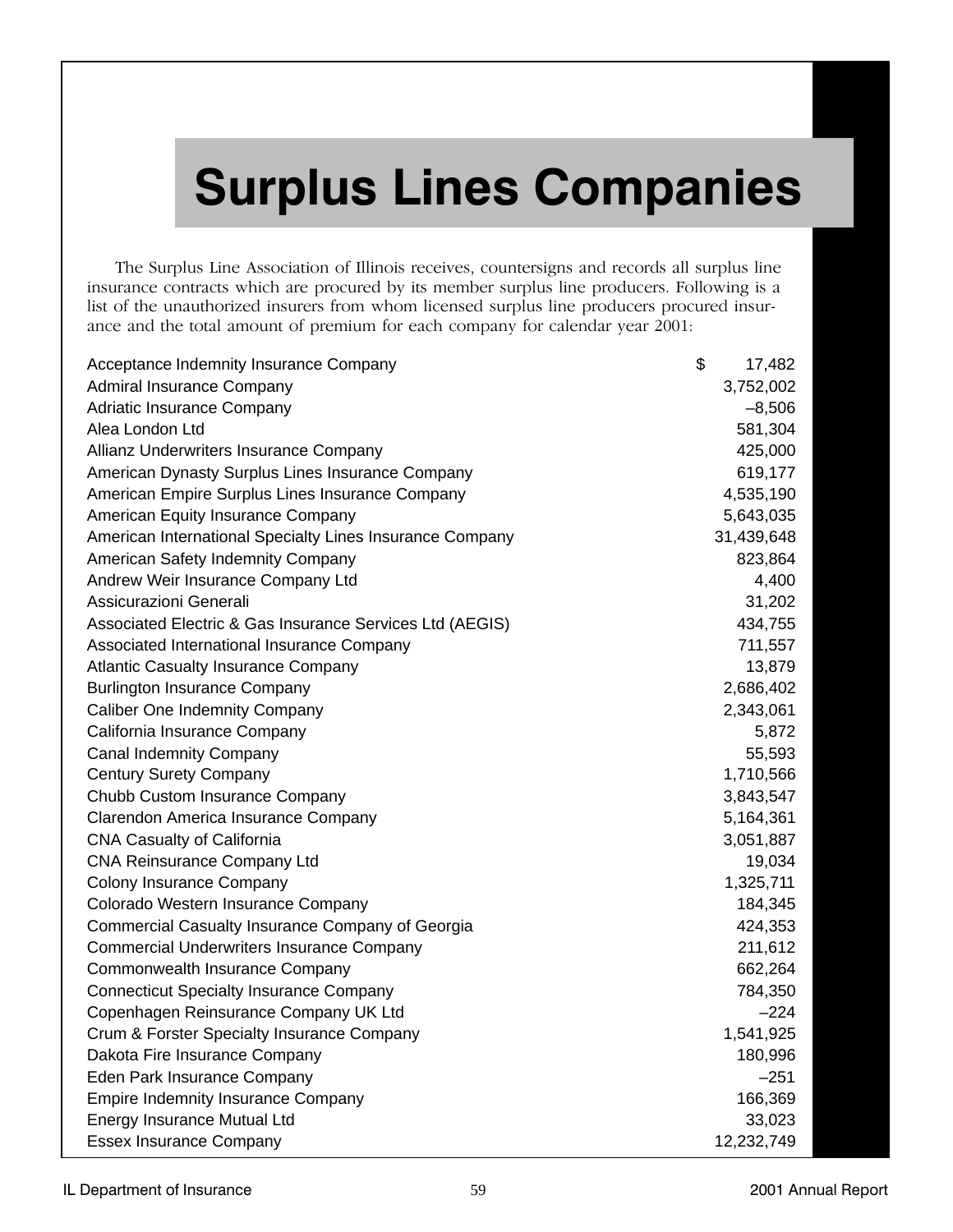| <b>Everest Indemnity Insurance Company</b>                | \$<br>370,493 |
|-----------------------------------------------------------|---------------|
| <b>Executive Risk Specialty Insurance Company</b>         | 2,566,826     |
| <b>Fidelity Excess &amp; Surplus Insurance Company</b>    | 14,235        |
| Fireman's Fund Insurance Company of Ohio                  | 224,512       |
| <b>First Specialty Insurance Corporation</b>              | 4,997,632     |
| Front Royal Insurance Company                             | 391           |
| <b>Frontier Pacific Insurance Company</b>                 | $-19,436$     |
| Fulcrum Insurance Company                                 | 1,904,983     |
| Gemini Insurance Company                                  | 740,008       |
| General Agents Insurance Company of America Inc (Gainsco) | 194,968       |
| <b>General Star Indemnity Company</b>                     | 6,903,760     |
| Genesis Indemnity Insurance Company                       | 2,002,631     |
| Gerling-Konzern Globale Ruckversicherungs AG              | $-2,213$      |
| Global Indemnity Assurance Company                        | 1,535,467     |
| Great American E&S Insurance Company                      | 1,357,514     |
| <b>Great Lakes Reinsurance UK</b>                         | 763,423       |
| Great Lakes UK Insurance Company                          | 6,775         |
| Gulf Insurance Company UK Limited                         | 28,462        |
| <b>Gulf Underwriters Insurance Company</b>                | 5,144,107     |
| Hermitage Insurance Company                               | 114,614       |
| Homestead Insurance Company                               | 23,802        |
| <b>INA Surplus Insurance Company</b>                      | 722,606       |
| Independence Indemnity Insurance Company                  | 99,494        |
| Indian Harbor Insurance Company                           | 5,291,640     |
| Kemper Indemnity Casualty Company                         | 369,963       |
| Kemper Indemnity Insurance Company                        | 4,655,698     |
| Kemper Surplus Lines Insurance Company                    | 1,399,328     |
| Landmark American Insurance Company                       | 62,310        |
| Lexington Insurance Company                               | 37,939,300    |
| Liberty International Insurance Company Ltd               | 69,626        |
| Liberty Mutual Insurance Company (UK) Ltd                 | 1,283,491     |
| Liberty Surplus Insurance Company                         | 438,207       |
| Marine Insurance Company Ltd                              | 89,363        |
| Monticello Insurance Company                              | 1,644,404     |
| Mount Hawley Insurance Company                            | 2,635,510     |
| Mount Vernon Fire Insurance Company                       | 2,149,141     |
| Namic Insurance Company Inc                               | 522,614       |
| National Fire & Marine Insurance Company                  | 206,839       |
| National Guaranty Insurance Company of Vermont            | 351,610       |
| National Specialty Insurance Company                      | 201           |
| Nautilus Insurance Company                                | 5,005,320     |
| North American Capacity Insurance Company                 | 3,291,945     |
| Northfield Insurance Company                              | 3,240,291     |
| Nutmeg Insurance Company                                  | 3,061,196     |
| Pacific Insurance Company Ltd                             | 2,641,045     |
| Pacific Insurance Company                                 | 428,814       |
| Paradigm Insurance Company                                | 450           |
| Penn-America Insurance Company                            | 50            |
| Penn-Star Insurance Company                               | 230,366       |
| Philadelphia Insurance Company                            | 74,500        |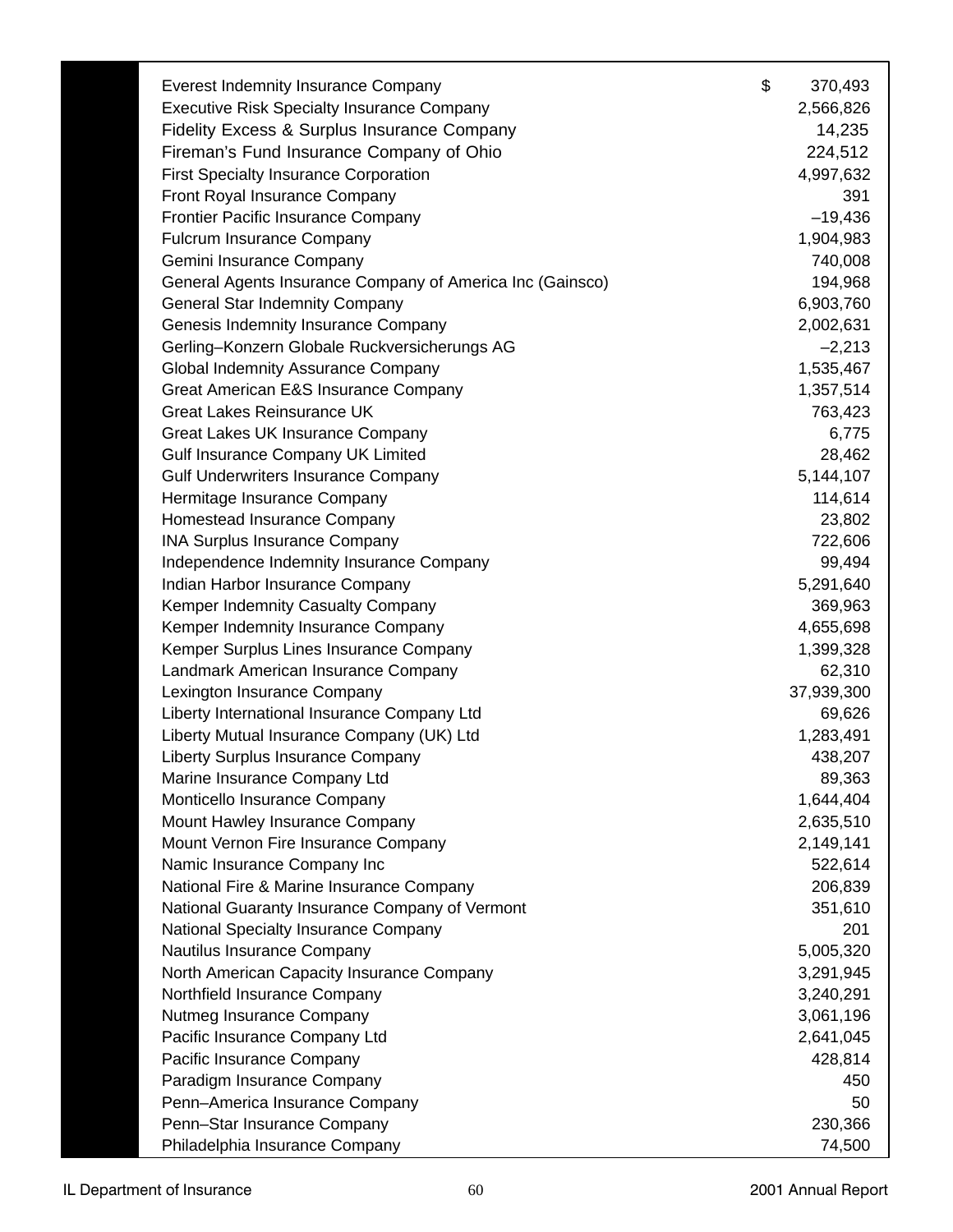| Professional Underwriters Liability Insurance Company     | \$<br>1,136,111 |
|-----------------------------------------------------------|-----------------|
| QBE International Insurance Company Ltd                   | 1,289,312       |
| Regis Insurance Company                                   | 8,165           |
| Reliance Universal Insurance Company                      | 45,787          |
| Republic - Vanguard Insurance Company (Arizona)           | 980             |
| Royal & Sunalliance Insurance PLC                         | 432,500         |
| Royal Surplus Lines Insurance Company                     | 3,422,130       |
| Royale Belge Incendie-Reassurance                         | 2,319           |
| Safeco Surplus Lines Insurance Company                    | 1,173,784       |
| Saint Paul Reinsurance Company Ltd                        | 1,776,300       |
| Saint Paul Surplus Lines Insurance Company                | 4,220,361       |
| Scottsdale Insurance Company                              | 16,992,887      |
| Seguros Del Centro Sa                                     | 5,296           |
| Seguros La Commercial Sa                                  | 732,892         |
| Seguros Tepeyac Sa                                        | 615,972         |
| Sirius International Insurance Company                    | 16,127          |
| Specialty Risk Insurance Company                          | 304,905         |
| <b>Specialty Surplus Insurance Company</b>                | 168,695         |
| SR International Business Insurance Company Ltd           | 102,348         |
| Starr Excess Liability Insurance Company Ltd              | 316,098         |
| <b>Steadfast Insurance Company</b>                        | 20,209,416      |
| Terra Nova Insurance Company Ltd                          | 148,037         |
| TIG Insurance Company of Michigan                         | 270,247         |
| <b>TIG Specialty Insurance Company</b>                    | 2,628,126       |
| Topa Insurance Company                                    | 85,007          |
| <b>Tudor Insurance Company</b>                            | 796,656         |
| <b>Ulico Indemnity Company</b>                            | 452,395         |
| Underwriters at Lloyd's                                   | 21,389,278      |
| Unionamerica Insurance Company Ltd                        | 433,733         |
| United National Insurance Company                         | 11,487,855      |
| <b>USF Insurance Company</b>                              | 545,123         |
| Westchester Surplus Lines Insurance Company               | 2,046,942       |
| Western Heritage Insurance Company                        | 5,102,376       |
| Western World Insurance Company Inc                       | 1,196,868       |
| Winterthur International America Underwriters Ins Company | 6,117,029       |
| XL Europe Insurance                                       | 292,888         |
| XL Insurance Company Ltd                                  | 500             |
| <b>ZC Specialty Insurance Company</b>                     | 1,780           |
| Zurich Specialties (London) Ltd                           | 624,573         |
| <b>Grand Total</b>                                        | \$299,021,608   |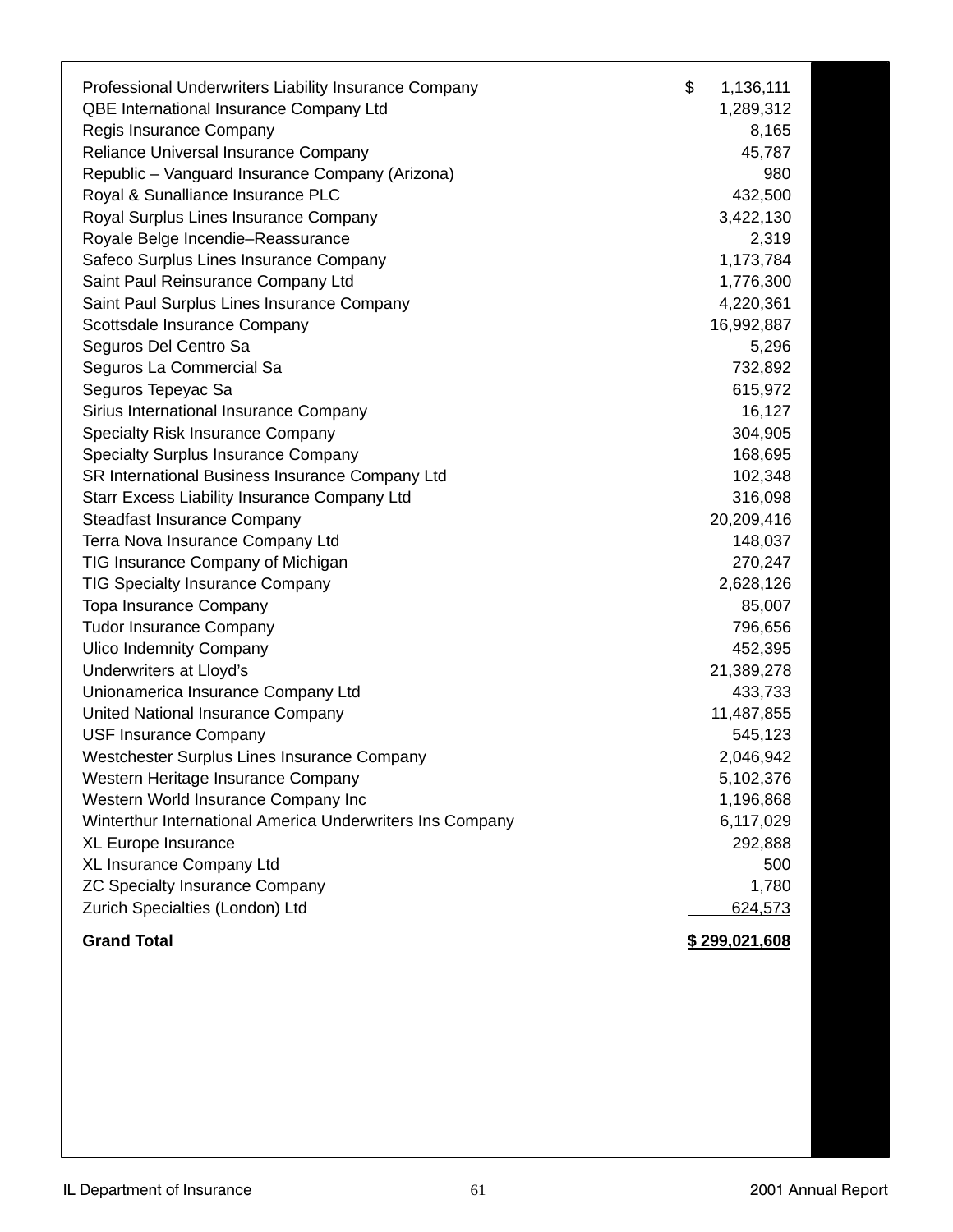### **Ineligible Companies**

The following companies have been declared ineligible for surplus line producers' use pursuant to Section  $445(9)$  of the Illinois Insurance Code (215 ILCS  $5/445(9)$ ).

| Alpine Assurance Limited<br>03/16/92<br>American Marine and General Ins. Co., Ltd.<br>08/02/88<br>American National Surety Insurance Company<br>09/09/93<br>03/01/88<br>American Trust Insurance Company, Ltd.<br>Removed from list:<br>10/31/88<br>Became Ineligible again:<br>01/08/90<br>Anatole Insurance Company, Ltd.<br>06/02/89<br>Anglo-American Insurance Company (Louisiana)<br>02/18/87<br>APEX Placement Insurance Company, Ltd.<br>04/29/91<br>Atlantic & Pacific International Assurance Co., Inc.<br>05/27/92<br>Atlas Indemnity and Insurance Company, Ltd.<br>12/03/91<br>Avalon Insurance Company, Ltd.<br>09/09/92<br>Beacon Insurance Company (Rehabilitation)<br>07/18/86<br>Bel-Aire Insurance Company<br>03/19/90<br>Brighton Insurance, Ltd.<br>08/31/88<br>British American Professional Liab. Ins. Co.<br>08/05/87<br>Casualty Assurance Risk Ins. Brokerage Co.<br>07/30/87<br>Central Insurance Company, Ltd.<br>03/22/90<br><b>Chancellor Insurance Company Limited</b><br>11/23/92<br>Commercial General Insurance Company (Wyoming)<br>09/05/89<br>Commercial Indemnity and Assurance Company<br>07/08/93<br>Commercial Inland & Marine Indemnity Co., Ltd.<br>03/21/88<br>Commonwealth United Insurance Company<br>10/01/91<br>10/03/89<br>Continental Fire and Casualty Ind. Co., Ltd.<br>See Walbrook<br>Desert Insurance Company, Ltd.<br>08/12/91<br>Dual Plus Insurance Company, Ltd.<br>Dyna Span Corporation<br>04/07/86<br>See Walbrook<br>El Paso Insurance Company, Ltd.<br>Euro-American Insurance Company, Ltd.<br>11/16/89<br>Euro-Ichiban Reinsurance Corporation, Ltd.<br>12/06/91<br>03/22/90<br>Euro Reinsurance Company, Limited<br>Excess Re-Insurance Underwriters, Ltd.<br>02/22/90<br>02/23/96<br>Families United For Life Insurance Company Limited<br>Fidelity & Casualty Co., Ltd. (Turks & Caicos)<br>05/01/86<br>Fiduciary Indemnity Assurance Group, Ltd.<br>10/03/89<br>Fielding Reinsurance, Ltd.<br>05/01/86<br>Financial Services Insurance Ltd.<br>04/02/93<br>Firestone Insurance Company, Ltd.<br>02/22/90<br>First Assurance & Casualty Company, Ltd.<br>10/07/91<br>First Indemnity, Ltd.<br>07/25/91<br>First Interstate Fire and Casualty Company, Inc.<br>11/06/91<br>07/25/91<br>First Reinsurance, Ltd.<br>Freedom Insurance Company, Ltd.<br>12/09/91<br>Frontline Insurance Company<br>08/28/91<br>General Insurance Corporation of India<br>04/29/98<br>General Star Indemnity Company (RESCINDED 1/22/99)<br>01/13/99 | <b>Name of Company</b> | <b>Ineligible Date</b> |
|------------------------------------------------------------------------------------------------------------------------------------------------------------------------------------------------------------------------------------------------------------------------------------------------------------------------------------------------------------------------------------------------------------------------------------------------------------------------------------------------------------------------------------------------------------------------------------------------------------------------------------------------------------------------------------------------------------------------------------------------------------------------------------------------------------------------------------------------------------------------------------------------------------------------------------------------------------------------------------------------------------------------------------------------------------------------------------------------------------------------------------------------------------------------------------------------------------------------------------------------------------------------------------------------------------------------------------------------------------------------------------------------------------------------------------------------------------------------------------------------------------------------------------------------------------------------------------------------------------------------------------------------------------------------------------------------------------------------------------------------------------------------------------------------------------------------------------------------------------------------------------------------------------------------------------------------------------------------------------------------------------------------------------------------------------------------------------------------------------------------------------------------------------------------------------------------------------------------------------------------------------------------------------------------------------------------------------------------------------------------------------------------------------------------------------------------------------------------------------------------------|------------------------|------------------------|
|                                                                                                                                                                                                                                                                                                                                                                                                                                                                                                                                                                                                                                                                                                                                                                                                                                                                                                                                                                                                                                                                                                                                                                                                                                                                                                                                                                                                                                                                                                                                                                                                                                                                                                                                                                                                                                                                                                                                                                                                                                                                                                                                                                                                                                                                                                                                                                                                                                                                                                      |                        |                        |
|                                                                                                                                                                                                                                                                                                                                                                                                                                                                                                                                                                                                                                                                                                                                                                                                                                                                                                                                                                                                                                                                                                                                                                                                                                                                                                                                                                                                                                                                                                                                                                                                                                                                                                                                                                                                                                                                                                                                                                                                                                                                                                                                                                                                                                                                                                                                                                                                                                                                                                      |                        |                        |
|                                                                                                                                                                                                                                                                                                                                                                                                                                                                                                                                                                                                                                                                                                                                                                                                                                                                                                                                                                                                                                                                                                                                                                                                                                                                                                                                                                                                                                                                                                                                                                                                                                                                                                                                                                                                                                                                                                                                                                                                                                                                                                                                                                                                                                                                                                                                                                                                                                                                                                      |                        |                        |
|                                                                                                                                                                                                                                                                                                                                                                                                                                                                                                                                                                                                                                                                                                                                                                                                                                                                                                                                                                                                                                                                                                                                                                                                                                                                                                                                                                                                                                                                                                                                                                                                                                                                                                                                                                                                                                                                                                                                                                                                                                                                                                                                                                                                                                                                                                                                                                                                                                                                                                      |                        |                        |
|                                                                                                                                                                                                                                                                                                                                                                                                                                                                                                                                                                                                                                                                                                                                                                                                                                                                                                                                                                                                                                                                                                                                                                                                                                                                                                                                                                                                                                                                                                                                                                                                                                                                                                                                                                                                                                                                                                                                                                                                                                                                                                                                                                                                                                                                                                                                                                                                                                                                                                      |                        |                        |
|                                                                                                                                                                                                                                                                                                                                                                                                                                                                                                                                                                                                                                                                                                                                                                                                                                                                                                                                                                                                                                                                                                                                                                                                                                                                                                                                                                                                                                                                                                                                                                                                                                                                                                                                                                                                                                                                                                                                                                                                                                                                                                                                                                                                                                                                                                                                                                                                                                                                                                      |                        |                        |
|                                                                                                                                                                                                                                                                                                                                                                                                                                                                                                                                                                                                                                                                                                                                                                                                                                                                                                                                                                                                                                                                                                                                                                                                                                                                                                                                                                                                                                                                                                                                                                                                                                                                                                                                                                                                                                                                                                                                                                                                                                                                                                                                                                                                                                                                                                                                                                                                                                                                                                      |                        |                        |
|                                                                                                                                                                                                                                                                                                                                                                                                                                                                                                                                                                                                                                                                                                                                                                                                                                                                                                                                                                                                                                                                                                                                                                                                                                                                                                                                                                                                                                                                                                                                                                                                                                                                                                                                                                                                                                                                                                                                                                                                                                                                                                                                                                                                                                                                                                                                                                                                                                                                                                      |                        |                        |
|                                                                                                                                                                                                                                                                                                                                                                                                                                                                                                                                                                                                                                                                                                                                                                                                                                                                                                                                                                                                                                                                                                                                                                                                                                                                                                                                                                                                                                                                                                                                                                                                                                                                                                                                                                                                                                                                                                                                                                                                                                                                                                                                                                                                                                                                                                                                                                                                                                                                                                      |                        |                        |
|                                                                                                                                                                                                                                                                                                                                                                                                                                                                                                                                                                                                                                                                                                                                                                                                                                                                                                                                                                                                                                                                                                                                                                                                                                                                                                                                                                                                                                                                                                                                                                                                                                                                                                                                                                                                                                                                                                                                                                                                                                                                                                                                                                                                                                                                                                                                                                                                                                                                                                      |                        |                        |
|                                                                                                                                                                                                                                                                                                                                                                                                                                                                                                                                                                                                                                                                                                                                                                                                                                                                                                                                                                                                                                                                                                                                                                                                                                                                                                                                                                                                                                                                                                                                                                                                                                                                                                                                                                                                                                                                                                                                                                                                                                                                                                                                                                                                                                                                                                                                                                                                                                                                                                      |                        |                        |
|                                                                                                                                                                                                                                                                                                                                                                                                                                                                                                                                                                                                                                                                                                                                                                                                                                                                                                                                                                                                                                                                                                                                                                                                                                                                                                                                                                                                                                                                                                                                                                                                                                                                                                                                                                                                                                                                                                                                                                                                                                                                                                                                                                                                                                                                                                                                                                                                                                                                                                      |                        |                        |
|                                                                                                                                                                                                                                                                                                                                                                                                                                                                                                                                                                                                                                                                                                                                                                                                                                                                                                                                                                                                                                                                                                                                                                                                                                                                                                                                                                                                                                                                                                                                                                                                                                                                                                                                                                                                                                                                                                                                                                                                                                                                                                                                                                                                                                                                                                                                                                                                                                                                                                      |                        |                        |
|                                                                                                                                                                                                                                                                                                                                                                                                                                                                                                                                                                                                                                                                                                                                                                                                                                                                                                                                                                                                                                                                                                                                                                                                                                                                                                                                                                                                                                                                                                                                                                                                                                                                                                                                                                                                                                                                                                                                                                                                                                                                                                                                                                                                                                                                                                                                                                                                                                                                                                      |                        |                        |
|                                                                                                                                                                                                                                                                                                                                                                                                                                                                                                                                                                                                                                                                                                                                                                                                                                                                                                                                                                                                                                                                                                                                                                                                                                                                                                                                                                                                                                                                                                                                                                                                                                                                                                                                                                                                                                                                                                                                                                                                                                                                                                                                                                                                                                                                                                                                                                                                                                                                                                      |                        |                        |
|                                                                                                                                                                                                                                                                                                                                                                                                                                                                                                                                                                                                                                                                                                                                                                                                                                                                                                                                                                                                                                                                                                                                                                                                                                                                                                                                                                                                                                                                                                                                                                                                                                                                                                                                                                                                                                                                                                                                                                                                                                                                                                                                                                                                                                                                                                                                                                                                                                                                                                      |                        |                        |
|                                                                                                                                                                                                                                                                                                                                                                                                                                                                                                                                                                                                                                                                                                                                                                                                                                                                                                                                                                                                                                                                                                                                                                                                                                                                                                                                                                                                                                                                                                                                                                                                                                                                                                                                                                                                                                                                                                                                                                                                                                                                                                                                                                                                                                                                                                                                                                                                                                                                                                      |                        |                        |
|                                                                                                                                                                                                                                                                                                                                                                                                                                                                                                                                                                                                                                                                                                                                                                                                                                                                                                                                                                                                                                                                                                                                                                                                                                                                                                                                                                                                                                                                                                                                                                                                                                                                                                                                                                                                                                                                                                                                                                                                                                                                                                                                                                                                                                                                                                                                                                                                                                                                                                      |                        |                        |
|                                                                                                                                                                                                                                                                                                                                                                                                                                                                                                                                                                                                                                                                                                                                                                                                                                                                                                                                                                                                                                                                                                                                                                                                                                                                                                                                                                                                                                                                                                                                                                                                                                                                                                                                                                                                                                                                                                                                                                                                                                                                                                                                                                                                                                                                                                                                                                                                                                                                                                      |                        |                        |
|                                                                                                                                                                                                                                                                                                                                                                                                                                                                                                                                                                                                                                                                                                                                                                                                                                                                                                                                                                                                                                                                                                                                                                                                                                                                                                                                                                                                                                                                                                                                                                                                                                                                                                                                                                                                                                                                                                                                                                                                                                                                                                                                                                                                                                                                                                                                                                                                                                                                                                      |                        |                        |
|                                                                                                                                                                                                                                                                                                                                                                                                                                                                                                                                                                                                                                                                                                                                                                                                                                                                                                                                                                                                                                                                                                                                                                                                                                                                                                                                                                                                                                                                                                                                                                                                                                                                                                                                                                                                                                                                                                                                                                                                                                                                                                                                                                                                                                                                                                                                                                                                                                                                                                      |                        |                        |
|                                                                                                                                                                                                                                                                                                                                                                                                                                                                                                                                                                                                                                                                                                                                                                                                                                                                                                                                                                                                                                                                                                                                                                                                                                                                                                                                                                                                                                                                                                                                                                                                                                                                                                                                                                                                                                                                                                                                                                                                                                                                                                                                                                                                                                                                                                                                                                                                                                                                                                      |                        |                        |
|                                                                                                                                                                                                                                                                                                                                                                                                                                                                                                                                                                                                                                                                                                                                                                                                                                                                                                                                                                                                                                                                                                                                                                                                                                                                                                                                                                                                                                                                                                                                                                                                                                                                                                                                                                                                                                                                                                                                                                                                                                                                                                                                                                                                                                                                                                                                                                                                                                                                                                      |                        |                        |
|                                                                                                                                                                                                                                                                                                                                                                                                                                                                                                                                                                                                                                                                                                                                                                                                                                                                                                                                                                                                                                                                                                                                                                                                                                                                                                                                                                                                                                                                                                                                                                                                                                                                                                                                                                                                                                                                                                                                                                                                                                                                                                                                                                                                                                                                                                                                                                                                                                                                                                      |                        |                        |
|                                                                                                                                                                                                                                                                                                                                                                                                                                                                                                                                                                                                                                                                                                                                                                                                                                                                                                                                                                                                                                                                                                                                                                                                                                                                                                                                                                                                                                                                                                                                                                                                                                                                                                                                                                                                                                                                                                                                                                                                                                                                                                                                                                                                                                                                                                                                                                                                                                                                                                      |                        |                        |
|                                                                                                                                                                                                                                                                                                                                                                                                                                                                                                                                                                                                                                                                                                                                                                                                                                                                                                                                                                                                                                                                                                                                                                                                                                                                                                                                                                                                                                                                                                                                                                                                                                                                                                                                                                                                                                                                                                                                                                                                                                                                                                                                                                                                                                                                                                                                                                                                                                                                                                      |                        |                        |
|                                                                                                                                                                                                                                                                                                                                                                                                                                                                                                                                                                                                                                                                                                                                                                                                                                                                                                                                                                                                                                                                                                                                                                                                                                                                                                                                                                                                                                                                                                                                                                                                                                                                                                                                                                                                                                                                                                                                                                                                                                                                                                                                                                                                                                                                                                                                                                                                                                                                                                      |                        |                        |
|                                                                                                                                                                                                                                                                                                                                                                                                                                                                                                                                                                                                                                                                                                                                                                                                                                                                                                                                                                                                                                                                                                                                                                                                                                                                                                                                                                                                                                                                                                                                                                                                                                                                                                                                                                                                                                                                                                                                                                                                                                                                                                                                                                                                                                                                                                                                                                                                                                                                                                      |                        |                        |
|                                                                                                                                                                                                                                                                                                                                                                                                                                                                                                                                                                                                                                                                                                                                                                                                                                                                                                                                                                                                                                                                                                                                                                                                                                                                                                                                                                                                                                                                                                                                                                                                                                                                                                                                                                                                                                                                                                                                                                                                                                                                                                                                                                                                                                                                                                                                                                                                                                                                                                      |                        |                        |
|                                                                                                                                                                                                                                                                                                                                                                                                                                                                                                                                                                                                                                                                                                                                                                                                                                                                                                                                                                                                                                                                                                                                                                                                                                                                                                                                                                                                                                                                                                                                                                                                                                                                                                                                                                                                                                                                                                                                                                                                                                                                                                                                                                                                                                                                                                                                                                                                                                                                                                      |                        |                        |
|                                                                                                                                                                                                                                                                                                                                                                                                                                                                                                                                                                                                                                                                                                                                                                                                                                                                                                                                                                                                                                                                                                                                                                                                                                                                                                                                                                                                                                                                                                                                                                                                                                                                                                                                                                                                                                                                                                                                                                                                                                                                                                                                                                                                                                                                                                                                                                                                                                                                                                      |                        |                        |
|                                                                                                                                                                                                                                                                                                                                                                                                                                                                                                                                                                                                                                                                                                                                                                                                                                                                                                                                                                                                                                                                                                                                                                                                                                                                                                                                                                                                                                                                                                                                                                                                                                                                                                                                                                                                                                                                                                                                                                                                                                                                                                                                                                                                                                                                                                                                                                                                                                                                                                      |                        |                        |
|                                                                                                                                                                                                                                                                                                                                                                                                                                                                                                                                                                                                                                                                                                                                                                                                                                                                                                                                                                                                                                                                                                                                                                                                                                                                                                                                                                                                                                                                                                                                                                                                                                                                                                                                                                                                                                                                                                                                                                                                                                                                                                                                                                                                                                                                                                                                                                                                                                                                                                      |                        |                        |
|                                                                                                                                                                                                                                                                                                                                                                                                                                                                                                                                                                                                                                                                                                                                                                                                                                                                                                                                                                                                                                                                                                                                                                                                                                                                                                                                                                                                                                                                                                                                                                                                                                                                                                                                                                                                                                                                                                                                                                                                                                                                                                                                                                                                                                                                                                                                                                                                                                                                                                      |                        |                        |
|                                                                                                                                                                                                                                                                                                                                                                                                                                                                                                                                                                                                                                                                                                                                                                                                                                                                                                                                                                                                                                                                                                                                                                                                                                                                                                                                                                                                                                                                                                                                                                                                                                                                                                                                                                                                                                                                                                                                                                                                                                                                                                                                                                                                                                                                                                                                                                                                                                                                                                      |                        |                        |
|                                                                                                                                                                                                                                                                                                                                                                                                                                                                                                                                                                                                                                                                                                                                                                                                                                                                                                                                                                                                                                                                                                                                                                                                                                                                                                                                                                                                                                                                                                                                                                                                                                                                                                                                                                                                                                                                                                                                                                                                                                                                                                                                                                                                                                                                                                                                                                                                                                                                                                      |                        |                        |
|                                                                                                                                                                                                                                                                                                                                                                                                                                                                                                                                                                                                                                                                                                                                                                                                                                                                                                                                                                                                                                                                                                                                                                                                                                                                                                                                                                                                                                                                                                                                                                                                                                                                                                                                                                                                                                                                                                                                                                                                                                                                                                                                                                                                                                                                                                                                                                                                                                                                                                      |                        |                        |
|                                                                                                                                                                                                                                                                                                                                                                                                                                                                                                                                                                                                                                                                                                                                                                                                                                                                                                                                                                                                                                                                                                                                                                                                                                                                                                                                                                                                                                                                                                                                                                                                                                                                                                                                                                                                                                                                                                                                                                                                                                                                                                                                                                                                                                                                                                                                                                                                                                                                                                      |                        |                        |
|                                                                                                                                                                                                                                                                                                                                                                                                                                                                                                                                                                                                                                                                                                                                                                                                                                                                                                                                                                                                                                                                                                                                                                                                                                                                                                                                                                                                                                                                                                                                                                                                                                                                                                                                                                                                                                                                                                                                                                                                                                                                                                                                                                                                                                                                                                                                                                                                                                                                                                      |                        |                        |
|                                                                                                                                                                                                                                                                                                                                                                                                                                                                                                                                                                                                                                                                                                                                                                                                                                                                                                                                                                                                                                                                                                                                                                                                                                                                                                                                                                                                                                                                                                                                                                                                                                                                                                                                                                                                                                                                                                                                                                                                                                                                                                                                                                                                                                                                                                                                                                                                                                                                                                      |                        |                        |
|                                                                                                                                                                                                                                                                                                                                                                                                                                                                                                                                                                                                                                                                                                                                                                                                                                                                                                                                                                                                                                                                                                                                                                                                                                                                                                                                                                                                                                                                                                                                                                                                                                                                                                                                                                                                                                                                                                                                                                                                                                                                                                                                                                                                                                                                                                                                                                                                                                                                                                      |                        |                        |
|                                                                                                                                                                                                                                                                                                                                                                                                                                                                                                                                                                                                                                                                                                                                                                                                                                                                                                                                                                                                                                                                                                                                                                                                                                                                                                                                                                                                                                                                                                                                                                                                                                                                                                                                                                                                                                                                                                                                                                                                                                                                                                                                                                                                                                                                                                                                                                                                                                                                                                      |                        |                        |
|                                                                                                                                                                                                                                                                                                                                                                                                                                                                                                                                                                                                                                                                                                                                                                                                                                                                                                                                                                                                                                                                                                                                                                                                                                                                                                                                                                                                                                                                                                                                                                                                                                                                                                                                                                                                                                                                                                                                                                                                                                                                                                                                                                                                                                                                                                                                                                                                                                                                                                      |                        |                        |
|                                                                                                                                                                                                                                                                                                                                                                                                                                                                                                                                                                                                                                                                                                                                                                                                                                                                                                                                                                                                                                                                                                                                                                                                                                                                                                                                                                                                                                                                                                                                                                                                                                                                                                                                                                                                                                                                                                                                                                                                                                                                                                                                                                                                                                                                                                                                                                                                                                                                                                      |                        |                        |
|                                                                                                                                                                                                                                                                                                                                                                                                                                                                                                                                                                                                                                                                                                                                                                                                                                                                                                                                                                                                                                                                                                                                                                                                                                                                                                                                                                                                                                                                                                                                                                                                                                                                                                                                                                                                                                                                                                                                                                                                                                                                                                                                                                                                                                                                                                                                                                                                                                                                                                      |                        |                        |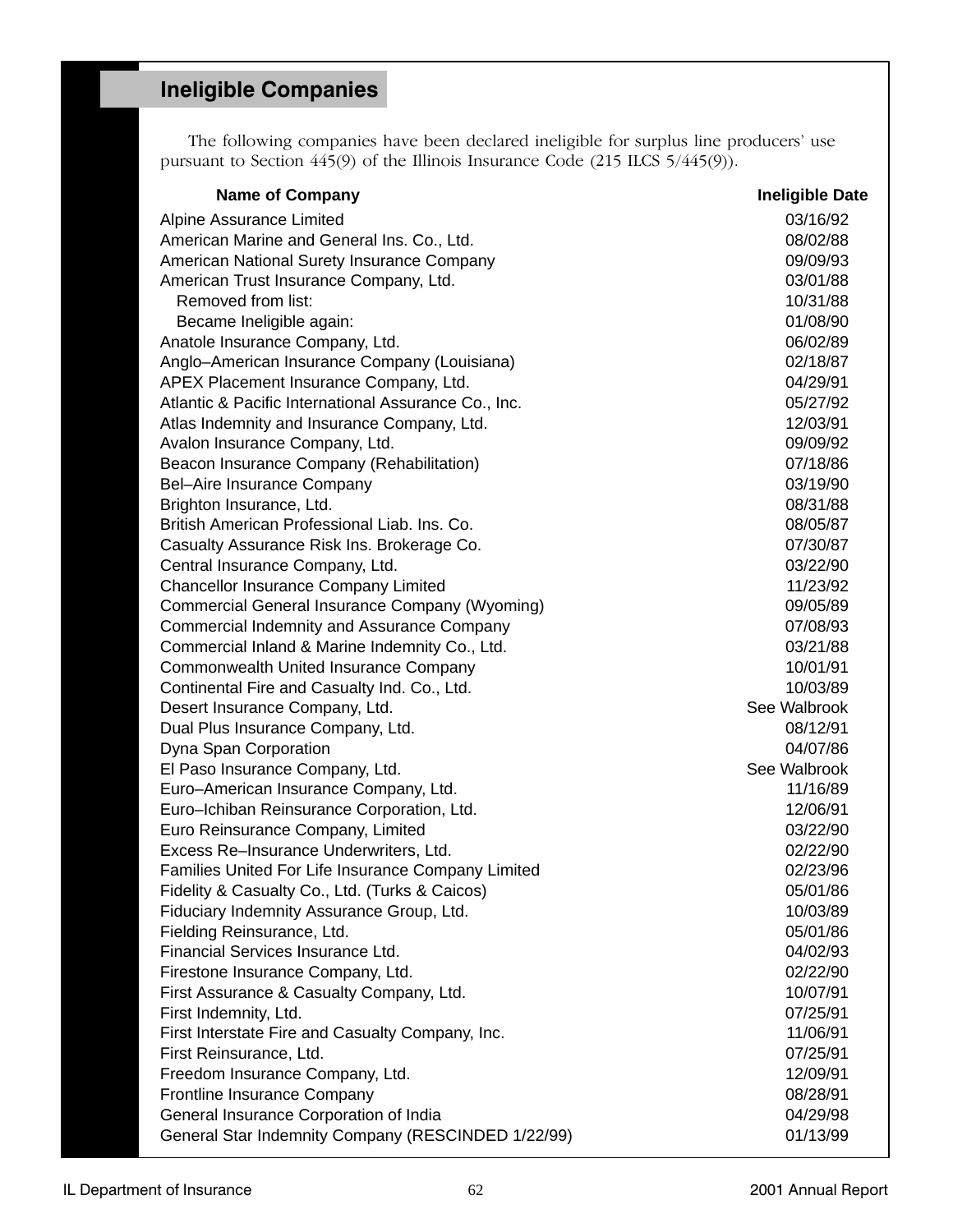| <b>Name of Company</b>                              | <b>Ineligible Date</b> |
|-----------------------------------------------------|------------------------|
| Global Insurance Company S.A.                       | 10/28/91               |
| Greater Indemnity Insurance Company dba             |                        |
| Great American Casualty Insurance Co., Ltd.; and/or |                        |
| Greater Indemnity & Casualty Co., Ltd.              | 08/06/93               |
| <b>Heartland Casualty Company</b>                   | 06/02/89               |
| Individual Surety, Inc.                             | 08/18/92               |
| Innkeepers Indemnity Underwriters, Inc.             | 10/03/89               |
| Insurance Corporation of America                    | 09/14/88               |
| Insurance Exchange of the Americas                  | 01/17/87               |
| (The Florida Insurance Exchange)                    |                        |
| Integral Insurance Company                          | 04/24/91               |
| International Bahamian Insurance Company, Ltd.      | 10/24/85               |
| International E & S Carrier, Ltd.                   | 08/12/91               |
| Intrepid Insurance Company                          | 04/29/91               |
| Intrepid Reinsurance Group, Ltd.                    | 04/23/92               |
| Island Group, Ltd.                                  | 08/15/86               |
| Jayhawk Insurance Company, Ltd. (Turks & Caicos)    | 05/01/86               |
| Keyes International Insurance Co., Ltd.             | 06/27/96               |
| Kingscroft Insurance Co., Ltd.                      | See Walbrook           |
| Knightsbridge Insurance Company, Ltd.               | 07/25/91               |
| La Fenix Boliviana S.A. De Seguros Y Reaseguros or  |                        |
| La Fenix Boliviana Insurance & Reinsurance          | 01/14/94               |
| Lime Street Insurance Co., Ltd.                     | See Walbrook           |
| Lloyds U.S., (Dallas, Texas)                        | 08/27/86               |
| London Guarantee & Accident Company, Ltd.           | 03/09/87               |
| London United Reinsurance Co. (Bermuda), Ltd.       | See Walbrook           |
| Macal International, Limited Ins. Co.               | 02/05/87               |
| Meadowlark Insurance Company                        | 02/14/90               |
| Metropolitana Compania de Seguros, S.A. (RESCINDED) | 05/01/97               |
| Mutual Insurance Company, Ltd.                      | See Walbrook           |
| National Warranty Insurance Company                 | 02/07/86               |
| New England International Surety Co., Inc.          | 03/19/86               |
| New England International Surety of America, Inc.   | 12/30/88               |
| New World Financial Trading & Re-Ins. Corp.         | 07/30/87               |
| North American Fire & Casualty Co., Ltd.            | 07/01/87               |
| North American Indemnity Company                    | 08/05/87               |
| North American Insurance Company                    | 09/23/86               |
| Northern Commercial Fire & General Insurance Co.    | 08/30/91               |
| Northwestern Insurance Company, Ltd.                | 03/03/92               |
| Old American Insurance Company, Limited             | 08/02/88               |
| Old Hickory Casualty Insurance Company              | 08/27/91               |
| The Olympian Insurance Company                      | 08/26/93               |
| <b>Oxford Indemnity Insurance Company</b>           | 12/20/89               |
| Pacific Fire & Marine Insurance Company, Ltd.       | 02/22/90               |
| Pacific International Indemnity Company, Ltd.       | 05/27/92               |
| Palisades National Insurance Company, Ltd.          | 02/22/90               |
| Paradigm Insurance Company (RESCINDED)              | 07/07/88               |
| Payless Insurance Company, Ltd.                     | 02/22/90               |
| Pendleton Insurance Company Limited                 | 07/17/91               |
| Philadelphia Reinsurance Limited                    | 08/15/91               |
| Polaris Insurance Company, Ltd.                     | 04/11/91               |
|                                                     |                        |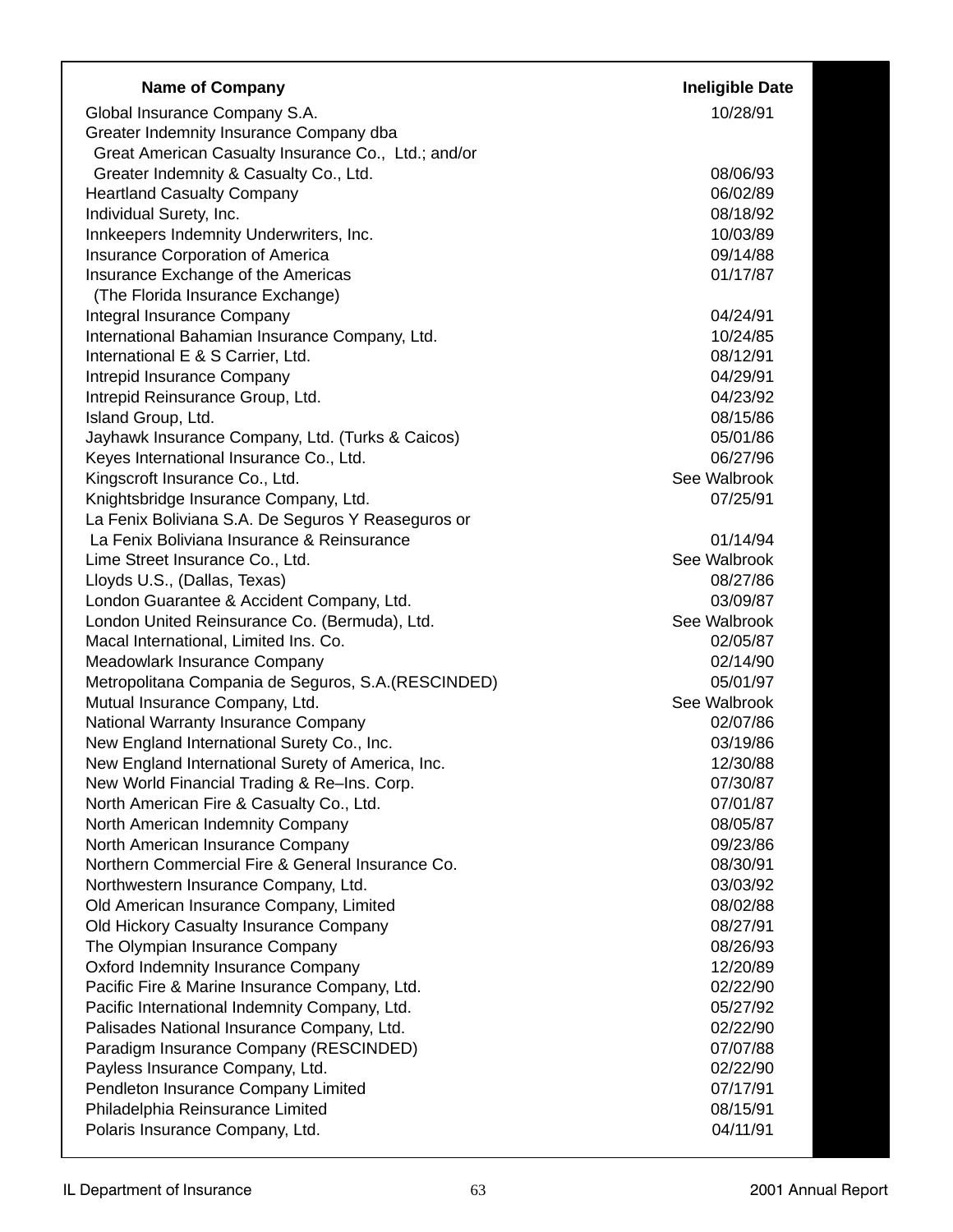| <b>Name of Company</b>                                         | <b>Ineligible Date</b> |
|----------------------------------------------------------------|------------------------|
| Premier Assurance & Cas., Ltd. (Turks & Caicos)                | 10/27/89               |
| Premier Assurance Casualty Company, Inc.                       | 04/06/90               |
| Presidential Fire & Casualty Company                           | 07/23/91               |
| P.R.I.M.E. Company, Ltd.                                       | 10/24/85               |
| PRIME-PI Omega Delta, Ltd.                                     | 10/03/89               |
| Professional Prototype I Insurance Company Limited             | 03/03/92               |
| Removed from list                                              | 09/04/92               |
| Promed International, Ltd.                                     | 03/26/92               |
| Qatar General Insurance & Reinsurance Co.                      |                        |
| (S.A.Q.) Doha - Qatar (RESCINDED 3/22/94)                      | 09/01/93               |
| Red Sea Group LTD                                              | 08/18/92               |
| Redwood Insurance Company, Ltd.                                | 12/26/91               |
| Regency Insurance Company Limited (RESCINDED)                  | 03/05/93               |
| per Stipulation & Consent order                                | 4/21/93                |
| Regency will do no business in IL                              |                        |
| Savoy Reinsurance Company, Ltd.                                | 03/14/89               |
| Scottish Guarantee Insurance Company, Ltd.                     | 12/26/91               |
| Southeastern Reinsurance Company (Florida)                     | 09/05/89               |
| Southern American Insurance Company                            | 03/30/92               |
| Southwestern Indemnity & Casualty Ins. Co.                     | 11/30/90               |
| Southwest Fire & Casualty Insurance Company                    | 11/18/91               |
| St. Louis Fire & Marine Co., Ltd.                              | 03/05/93               |
| Standard Indemnity Company, Ltd.                               | 05/07/91               |
| Sterling Marine Casualty and Indemnity Insurance Company, Ltd. |                        |
| a/k/a Sterling Insurance Corporation, Ltd.                     | 12/06/91               |
| <b>Sterling Reinsurance Corporation Limited</b>                | 01/28/92               |
| Tri-Hedron International Assurance, Ltd.                       | 02/06/87               |
| Unified Assurance & Casualty, Ltd.                             | 10/27/89               |
| Union Pacific Fire and Marine Ins. Co., Ltd.                   | 10/03/89               |
| Usher Insurance Company, Ltd.                                  | 10/23/91               |
| Victoria Insurance Co., Ltd.                                   | 10/05/88               |
| Walbrook Insurance Company, Limited                            | 04/03/90               |
| And its subsidiaries:                                          |                        |
| Desert Insurance Company, Ltd.                                 |                        |
| El Paso Insurance Company, Ltd.                                |                        |
| London United Reinsurance Co. (Bermuda), Ltd.                  |                        |
| Kingscroft Insurance Co., Ltd.                                 |                        |
| Lime Street Insurance Co., Ltd.                                |                        |
| Mutual Insurance Co., Ltd.                                     |                        |
| West Point Insurance Company, Ltd.                             | 08/28/91               |
| Western Star Insurance Company, Ltd.                           | 09/08/93               |
| Winston Hill Assurance Company, Ltd.                           | 01/01/91               |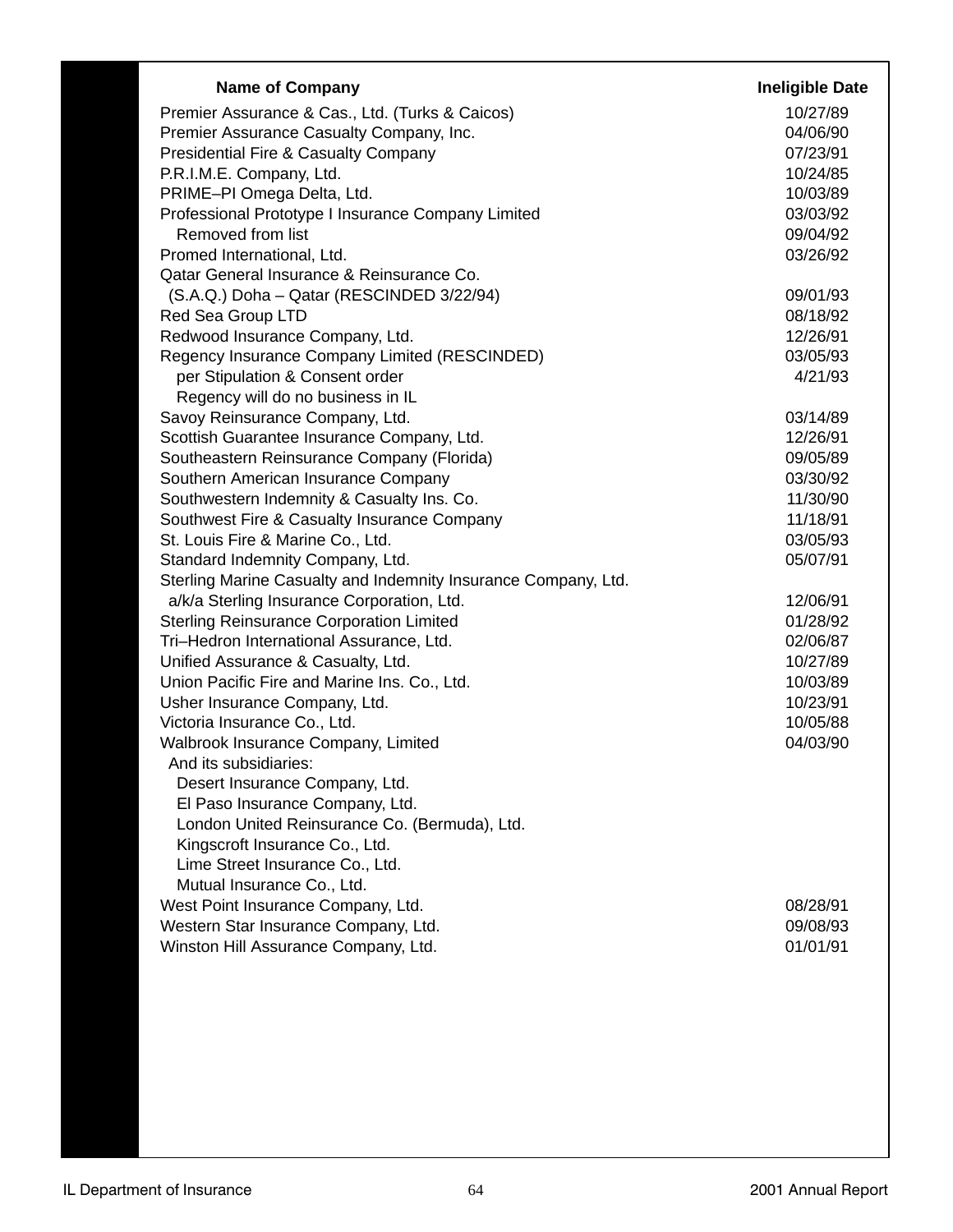# **Lines of Authority**

The pages which follow reflect the lines of authority for the listed companies as of December 31, 2001. Classes and clauses in Section 4 of the Illinois Insurance Code (215 ILCS 5/4) are defined as:

#### $Class 1.$ Life, Accident and Health

- Clauses: Life  $(a)$ 
	- Accident and Health  $(b)$
	- Legal Expense Insurance  $(c)$

#### Class 2. **Casualty, Fidelity and Surety**

- Clauses: Accident and Health  $(a)$ 
	- $(b)$ Vehicle
	- Liability  $(c)$
	- $(d)$ Workers Compensation
	- $(e)$ Burglary and Forgery
	- $(f)$ Glass
	- Fidelity and Surety  $(g)$
	- $(h)$ Miscellaneous
	- $(i)$ Other Casualty Risks
	- Contingent Losses  $(i)$
	- Livestock and Domestic Animals  $(k)$
	- Legal Expense Insurance  $\left( \frac{1}{2} \right)$

#### Class 3. Fire and Marine, etc.

Clauses:  $(a)$ 

- Fire  $(b)$ Elements
- $(c)$ War, Riot and Explosion
- $(d)$ Marine and Transportation
- $(e)$ Vehicle
- Property Damage, Sprinkler Leakage and Crop  $(f)$
- $(g)$ Other Fire and Marine Risks
- $(h)$ Contingent Losses
- $(i)$ Legal Expense Insurance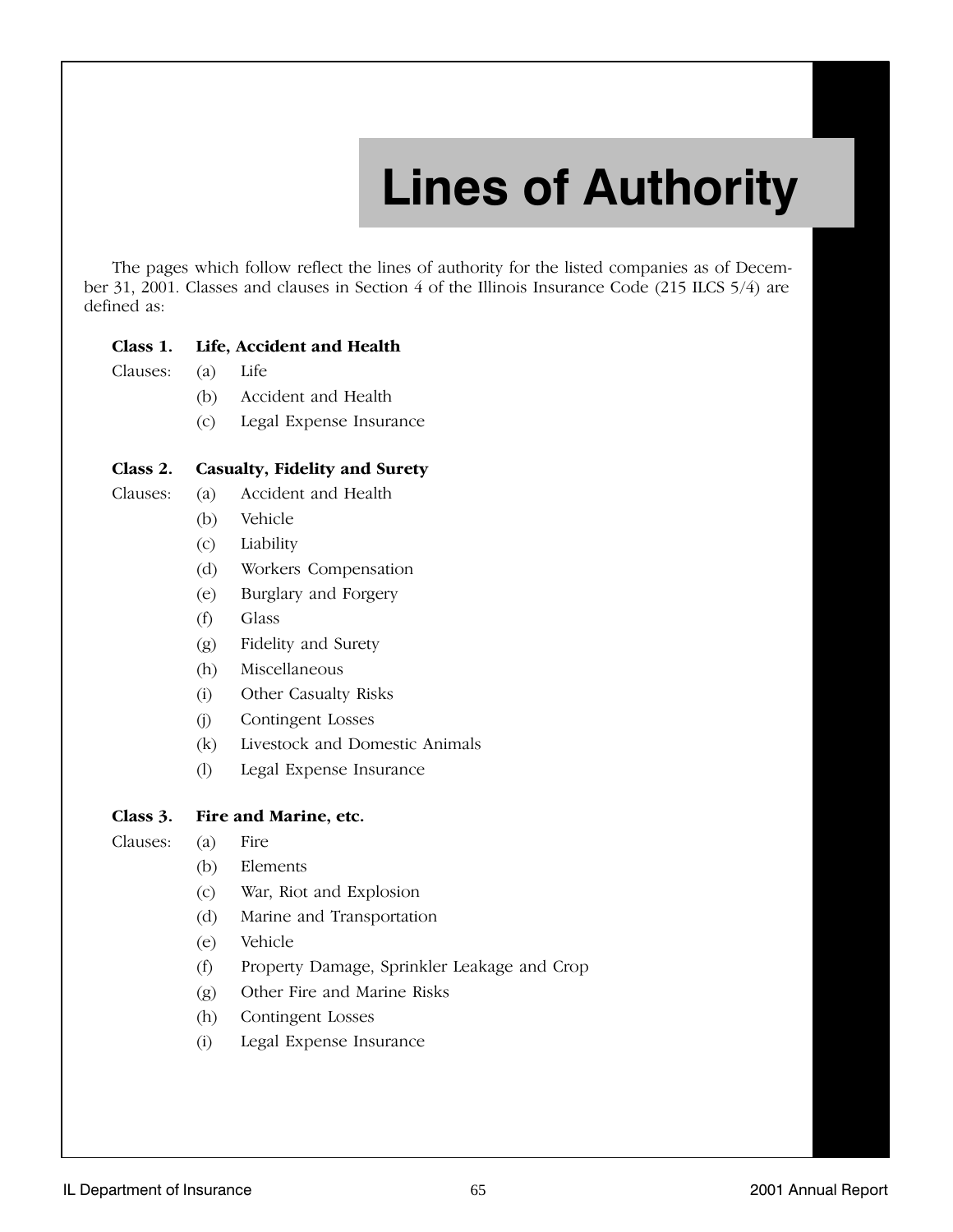### **Property and Casualty Insurance Companies**

#### **Domestic Stock**

| <b>Company Name</b>                     | <b>State</b> | Class 2             | Class 3          |
|-----------------------------------------|--------------|---------------------|------------------|
| ACE INSURANCE COMPANY OF IL             | IL           | <b>ABCDEFGHIJK</b>  | <b>ABCDEFGH</b>  |
| <b>ACSTAR INSURANCE COMPANY</b>         | IL           | ABCDEFGHIJKL        | <b>ABCDEFGHI</b> |
| ADDISON INSURANCE COMPANY               | IL           | <b>ABCDEFGHIJK</b>  | <b>ABCDEFGH</b>  |
| AFFIRMATIVE INSURANCE COMPANY           | IL           | <b>ABCDEFGHIJKL</b> | <b>ABCDEFGHI</b> |
| ALAMANCE INSURANCE COMPANY              | IL           | <b>ABCDEFGHIJK</b>  | <b>ABCDEFGH</b>  |
| ALLSTATE FIRE AND CASUALTY INS CO       | IL           | <b>ABCEFGHIJKL</b>  | <b>ABCDEFGHI</b> |
| ALLSTATE FLORIDIAN INDEMNITY COMPANY    | IL           | <b>ABCDEFGHIJKL</b> | <b>ABCDEFGHI</b> |
| ALLSTATE FLORIDIAN INSURANCE COMPANY    | IL           | <b>ABCDEFGHIJKL</b> | <b>ABCDEFGHI</b> |
| <b>ALLSTATE INDEMNITY COMPANY</b>       | IL           | <b>ABCDEFGHIJKL</b> | <b>ABCDEFGHI</b> |
| ALLSTATE INSURANCE COMPANY              | IL           | <b>ABCDEFGHIJKL</b> | <b>ABCDEFGHI</b> |
| ALLSTATE NEW JERSEY INSURANCE CO        | IL           | <b>ABCDEFGHIJKL</b> | <b>ABCDEFGHI</b> |
| ALLSTATE NORTH AMERICAN INS CO          | IL           | <b>ABCEFGHIJKL</b>  | <b>ABCDEFGHI</b> |
| ALLSTATE PROPERTY & CASUALTY INS CO     | IL           | <b>ABCDEFGHIJKL</b> | <b>ABCDEFGHI</b> |
| AMERICAN ACCESS CASUALTY COMPANY        | IL           | <b>BCG</b>          | Е                |
| AMERICAN AMBASSADOR CASUALTY CO         | IL           | <b>ABCDEFGHIJK</b>  | <b>ABCDEFGH</b>  |
| AMERICAN COUNTRY INSURANCE CO           | IL           | <b>ABCDEFGHIJK</b>  | <b>ABCDEFGH</b>  |
| AMERICAN FREEDOM INSURANCE CO           | IL           | <b>BCEFGHIJK</b>    | DE               |
| AMERICAN FUJI FIRE AND MARINE INS CO    | IL           | <b>ABCDEFGHIJKL</b> | <b>ABCDEFGHI</b> |
| AMERICAN HEARTLAND INSURANCE CO         | IL           | ABCDEFGHIJKL        | <b>ABCDEFGHI</b> |
| AMERICAN HORIZON INSURANCE CO           | IL           | <b>ABCDEFGHIJKL</b> | <b>ABCDEFGHI</b> |
| AMERICAN LIVE STOCK INSURANCE CO        | IL           | <b>BCEFHIJK</b>     | <b>ABCDEFGH</b>  |
| AMERICAN MEDICAL ASSURANCE CO           | IL           | <b>ABCDEFGHIJK</b>  | <b>ABCDEFGH</b>  |
| AMERICAN MOTORISTS INSURANCE CO         | IL           | <b>ABCDEFGHIL</b>   | <b>ABCDEFGHI</b> |
| AMERICAN PROTECTION INSURANCE CO        | IL           | <b>ABCDEFGHIJKL</b> | <b>ABCDEFGHI</b> |
| AMERICAN RISK FUNDING INSURANCE CO      | IL           | <b>ABCDEFGHI</b>    | <b>ABCDEFGH</b>  |
| AMERICAN SERVICE INSURANCE CO INC       | IL           | <b>BCEFGHIJK</b>    | <b>ABCDEFGH</b>  |
| AMERICAN UNION INSURANCE COMPANY        | IL           | <b>ABCDEFGHIJKL</b> | <b>ABCDEFGHI</b> |
| AMERICAN ZURICH INSURANCE COMPANY       | IL           | <b>ABCDEFGHIJKL</b> | <b>ABCDEFGHI</b> |
| AMERIN GUARANTY CORPORATION             | IL           | H                   |                  |
| AMERIN RE CORPORATION                   | IL           | H                   |                  |
| AMEX ASSURANCE COMPANY                  | IL           | <b>ABCDEFGHIJK</b>  | <b>ABCDEFGH</b>  |
| APOLLO CASUALTY COMPANY                 | IL           | <b>ABCDEFGHIJK</b>  | <b>ABCDEFGH</b>  |
| ARGONAUT GREAT CENTRAL INS CO           | IL           | <b>ABCDEFGHIJK</b>  | <b>ABCDEFGH</b>  |
| ARGONAUT MIDWEST INSURANCE CO           | IL           | <b>ABCDEFGHIJK</b>  | <b>ABCDEFGH</b>  |
| BANKERS MULTIPLE LINE INSURANCE CO      | IL           | <b>ABCDEFGHIJL</b>  | <b>ABCDEFGH</b>  |
| BITUMINOUS CASUALTY CORPORATION         | IL           | ABCDEFGHIJK         | ABCDEFGH         |
| BITUMINOUS FIRE & MARINE INS CO         | IL           | <b>ABCDEFGHIJK</b>  | <b>ABCDEFGH</b>  |
| <b>BOND SAFEGUARD INSURANCE COMPANY</b> | IL           | G                   |                  |
| CENTAUR INSURANCE COMPANY               | IL           | <b>ABCDEFGHIJK</b>  | <b>ABCDEFGH</b>  |
| CHICAGO INSURANCE COMPANY               | IL           | <b>ABCDEFGHIJK</b>  | <b>ABCDEFGH</b>  |
| CHICAGO MOTOR CLUB INSURANCE CO         | IL           | <b>ABCEFGHIJKL</b>  | <b>ABCDEFGHI</b> |
| CITIZENS INSURANCE COMPANY OF IL        | IL           | ABCDEFGHIJKL        | <b>ABCDEFGHI</b> |
| CNA CASUALTY OF ILLINOIS                | IL           | ABCDEFGHIJKL        | <b>ABCDEFGHI</b> |
| CNA REINSURANCE COMPANY                 | IL           | ABCDEFGHIJKL        | <b>ABCDEFGHI</b> |
| <b>COLUMBIA CASUALTY COMPANY</b>        | IL           | <b>ABCDEFGHIJK</b>  | <b>ABCDEFGH</b>  |
| COMPREHENSIVE ENSURERS MRKT INS CO      | IL           | <b>ABCDEFGHIJKL</b> | <b>ABCDEFGHI</b> |
| CONSTITUTIONAL CASUALTY COMPANY         | IL           | ABCDEFGHIJ          | <b>ABCDEFGH</b>  |
| CONTINENTAL CASUALTY COMPANY            | IL           | <b>ABCDEFGHIJK</b>  | <b>ABCDEFGH</b>  |
| COUNTRY CASUALTY INSURANCE CO           | IL           |                     |                  |
|                                         |              | <b>ABCDEFGHIJK</b>  | <b>ABCDEFGH</b>  |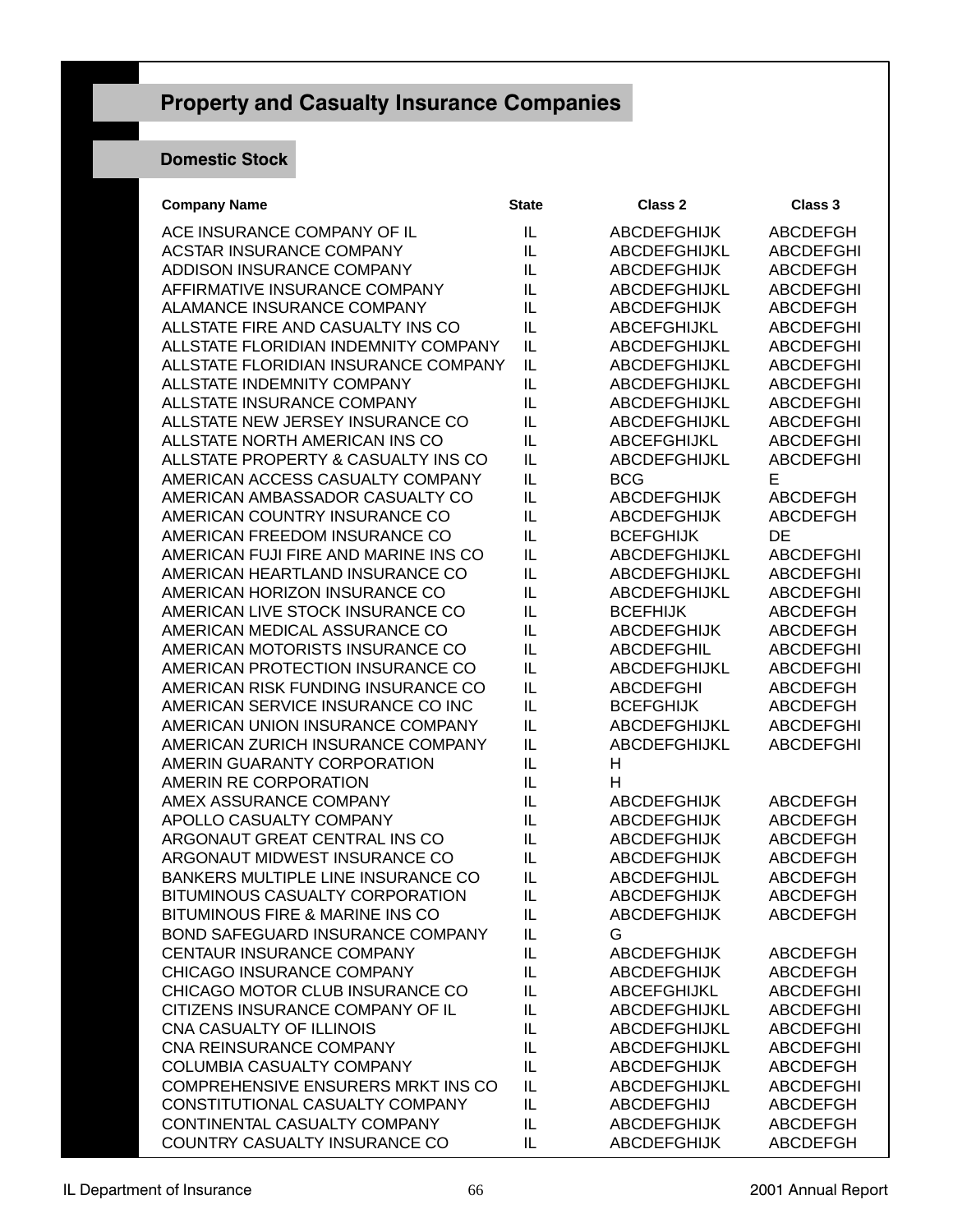#### **Domestic Stock**

| <b>Company Name</b>                                      | <b>State</b> | Class 2                             | Class 3                              |
|----------------------------------------------------------|--------------|-------------------------------------|--------------------------------------|
| COUNTRY PREFERRED INSURANCE CO                           | IL           | <b>ABCDEFGHIJK</b>                  | <b>ABCDEFGH</b>                      |
| DEERBROOK INSURANCE COMPANY                              | IL           | <b>ABCDEFGHIJK</b>                  | <b>ABCDEFGH</b>                      |
| DEERFIELD INSURANCE COMPANY                              | IL           | <b>BCDEFGHIJKL</b>                  | <b>ABCDEFGHI</b>                     |
| <b>DIAMOND INSURANCE COMPANY</b>                         | IL           | <b>ABCDEFGHIJKL</b>                 | <b>ABCDEFGHI</b>                     |
| DISCOVER PROPERTY & CASUALTY INS CO                      | IL           | <b>ABCDEFGHIJKL</b>                 | <b>ABCDEFGHI</b>                     |
| DISCOVER SPECIALTY INSURANCE CO                          | IL           | <b>ABCDEFGHIJKL</b>                 | <b>ABCDEFGHI</b>                     |
| ECONOMY FIRE & CASUALTY COMPANY                          | IL           | <b>ABCDEFGHIJK</b>                  | <b>ABCDEFGH</b>                      |
| ECONOMY PREFERRED INSURANCE CO                           | IL           | <b>ABCDEFGHIJK</b>                  | <b>ABCDEFGH</b>                      |
| ECONOMY PREMIER ASSURANCE COMPANY                        | IL           | <b>ABCDEFGHIJK</b>                  | <b>ABCDEFGH</b>                      |
| <b>EVANSTON INSURANCE COMPANY</b>                        | IL           | ABCDEFGHIJKL                        | <b>ABCDEFGHI</b>                     |
| <b>FARMERS NEW CENTURY INSURANCE CO</b>                  | IL           | <b>ABCDEFGHIJKL</b>                 | <b>ABCDEFGHI</b>                     |
| FINANCIAL BENEFITS INSURANCE COMPANY                     | IL           | <b>ABCDEFGHIJKL</b>                 | <b>ABCDEFGHI</b>                     |
| FIRST FINANCIAL INSURANCE COMPANY                        | IL           | <b>ABCDEFGHIJK</b>                  | <b>ABCDEFGH</b>                      |
| FIRST MERCURY INSURANCE COMPANY                          | IL           | <b>ABCDEFGHIJK</b>                  | <b>ABCDEFGH</b>                      |
| <b>FLORISTS INSURANCE COMPANY</b>                        | IL           | <b>ABCDEFGHIJK</b>                  | <b>ABCDEFGH</b>                      |
| FORTRESS INSURANCE COMPANY                               | IL           | CI                                  |                                      |
| <b>FOUNDERS INSURANCE COMPANY</b>                        | IL           | <b>ABCDEFGHIJK</b>                  | <b>ABCDEFGH</b>                      |
| <b>GALLANT INSURANCE COMPANY</b>                         | IL           | <b>ABCDEFGHIJK</b>                  | <b>ABCDEFGHI</b>                     |
| <b>GE REINSURANCE CORPORATION</b>                        | IL           | <b>ABCDEFGHIJK</b>                  | <b>ABCDEFGHI</b>                     |
| <b>GENERAL CASUALTY COMPANY OF ILLINOIS</b>              | IL           | <b>ABCDEFGHIJK</b>                  | <b>ABCDEFGH</b>                      |
| <b>GREAT AMERICAN CONTEMPORARY INS CO</b>                | IL           | <b>BCDEFGHIJKL</b>                  | <b>ABDEFGHI</b>                      |
| <b>GUARANTORS PROTECTION INSURANCE CO</b>                | IL           | <b>CGHIJ</b>                        |                                      |
| <b>GUILFORD INSURANCE COMPANY</b>                        | IL           | <b>ABCDEFGHIJK</b>                  | <b>ABCDEFGH</b>                      |
| HARCO NATIONAL INSURANCE COMPANY                         | IL           | <b>BCDEFGHIJ</b>                    | <b>ABCDEFGH</b>                      |
| HARTFORD INSURANCE COMPANY OF IL                         | IL           | <b>ABCDEFGHIJK</b>                  | <b>ABCDEFGH</b>                      |
| HEARTLAND INSURANCE CO OF AMERICA                        | IL           | <b>ABCDEFGHIJK</b>                  | <b>ABCDEFGH</b>                      |
| HOMESITE INSURANCE COMPANY OF IL                         | IL           | <b>ABCDEFGHIJKL</b>                 | <b>ABCDEFGHI</b>                     |
| HORACE MANN INSURANCE COMPANY                            | IL           | <b>ABCDEFGHIJ</b>                   | <b>ABCDEFGH</b>                      |
| ILLINOIS FARMERS INSURANCE COMPANY                       | IL           | <b>ABCDEFGHIJK</b>                  | <b>ABCDEFGH</b>                      |
| ILLINOIS NATIONAL INSURANCE CO                           | IL           | <b>ABCDEFGHIJK</b>                  | <b>ABCDEFGH</b>                      |
| ILLINOIS UNION INSURANCE COMPANY                         | IL           | <b>ABCDEFGHIJK</b>                  | <b>ABCDEFGH</b>                      |
| INSURA PROPERTY AND CASUALTY INS CO                      | IL           | <b>ABCDEFGHIJKL</b>                 | <b>ABCDEFGHI</b>                     |
| <b>INSURANCE COMPANY OF ILLINOIS</b>                     | IL           | <b>ABCDEFGHIJK</b>                  | <b>ABCDEFGH</b>                      |
| INSURANCE CORPORATION OF HANNOVER                        | IL           | <b>ABCDEFGHIJKL</b>                 | <b>ABCDEFGHI</b>                     |
| <b>INTERNATIONAL BUS &amp; MER REASSUR CO</b>            | IL           | <b>ABCDEFGHIJK</b>                  | <b>ABCDEFGH</b>                      |
| INTERNATIONAL INSURANCE COMPANY                          | IL           | <b>ABCDEFGHIJK</b>                  | <b>ABCDEFGH</b>                      |
| <b>INTERSTATE BANKERS CASUALTY COMPANY</b>               | IL           | B                                   |                                      |
| INTERSTATE FIRE & CASUALTY COMPANY                       | IL           | <b>ABCDEFGHIJK</b>                  | <b>ABCDEFGH</b>                      |
| <b>INTERSTATE INDEMNITY COMPANY</b>                      | IL           | <b>ABCDEFGHIJK</b>                  | <b>ABCDEFGH</b>                      |
| <b>ISMIE INDEMNITY COMPANY</b>                           | IL           | <b>ABCDEFGHIJKL</b>                 | <b>ABCDEFGHI</b>                     |
| KEMPER AUTO & HOME INSURANCE CO                          | IL           | ABCDEFGHIJKL                        | <b>ABCDEFGHI</b>                     |
| KEMPER CASUALTY INSURANCE COMPANY                        | IL           | ABCDEFGHIJKL                        | <b>ABCDEFGHI</b>                     |
| KEMPER COMMERCIAL INSURANCE CO                           | IL           | <b>ABCDEFGHIJKL</b>                 | <b>ABCDEFGHI</b>                     |
| KEMPER COMPREHENSIVE INS CO                              | IL           | ABCDEFGHIJKL                        | <b>ABCDEFGHI</b>                     |
| KEMPER EMPLOYERS INSURANCE CO                            | IL           | <b>BCDEFGHIJKL</b>                  | <b>ABCDEFGHI</b>                     |
| KEMPER INDEPENDENCE INSURANCE CO                         | IL           | <b>ABCDEFGHIJKL</b>                 | <b>ABCDEFGHI</b>                     |
| <b>LANCER INSURANCE COMPANY</b>                          | IL           | <b>ABCDEFGHIJ</b>                   | <b>ABCDEFGH</b>                      |
| <b>LEGION INDEMNITY COMPANY</b>                          | IL           | <b>ABCDEFGHIJK</b>                  | <b>ABCDEFGH</b>                      |
| LIBERTY INSURANCE CO OF AMERICA                          | IL           | ABCDEFGHIJKL                        | <b>ABCDEFGHI</b>                     |
| LONE STAR NATIONAL INSURANCE CO                          | IL           | ABCDEFGHIJKL                        | <b>ABCDEFGHI</b>                     |
| LONG GROVE INSURANCE COMPANY<br>MARKEL INSURANCE COMPANY | IL<br>IL     | <b>ABCDEFGHIJKL</b><br>ABCDEFGHIJKL | <b>ABCDEFGHI</b><br><b>ABCDEFGHI</b> |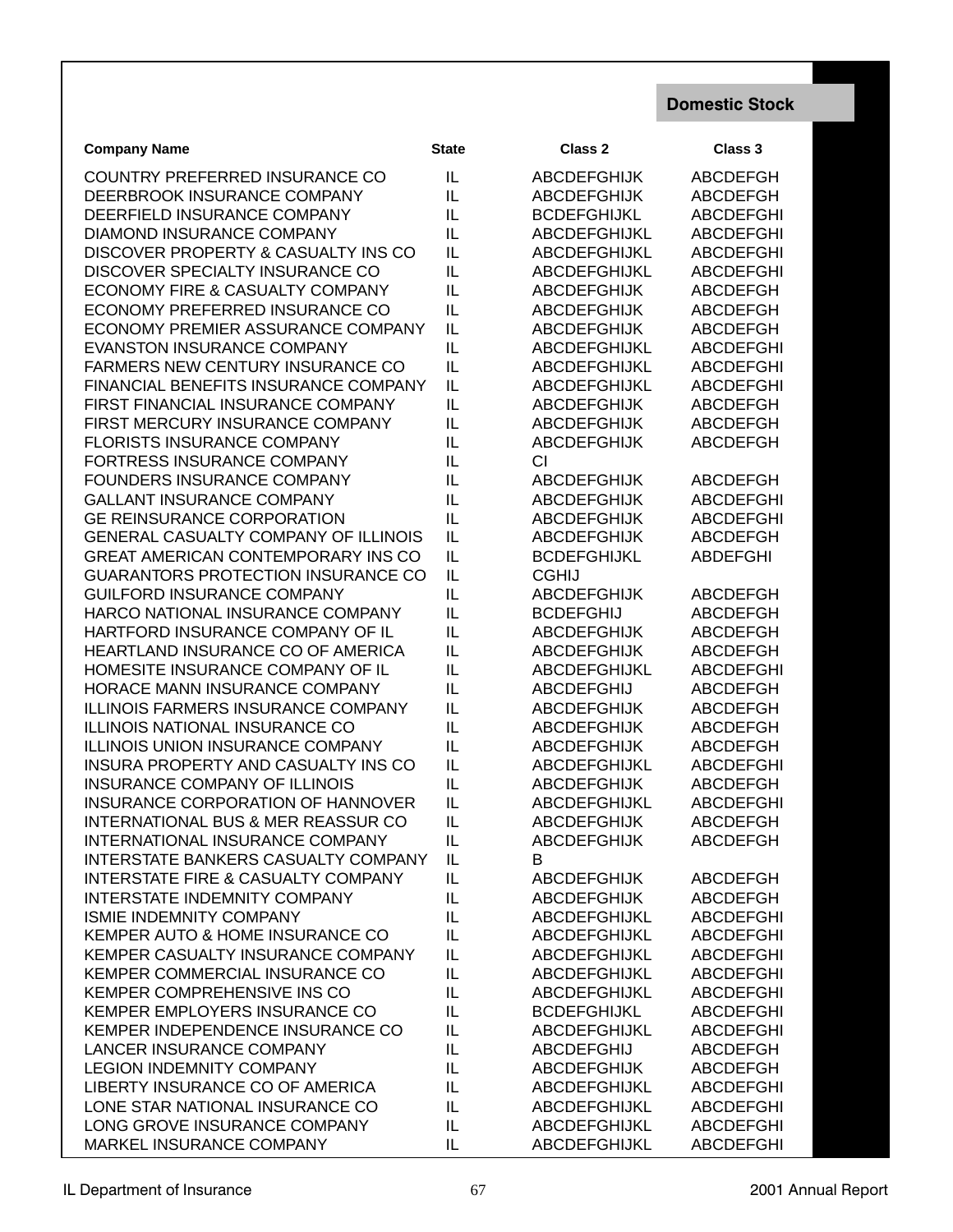#### **Domestic Stock**

| <b>Company Name</b>                    | <b>State</b> | Class 2             | Class 3          |
|----------------------------------------|--------------|---------------------|------------------|
| MARTINGALE NATIONAL INSURANCE CO       | IL           | ABCDEFGHIJKL        | <b>ABCDEFGHI</b> |
| <b>MBIA INSURANCE CORP OF ILLINOIS</b> | IL           | GH                  | GH               |
| MERCURY INDEMNITY COMPANY OF IL        | IL           | <b>ABCDEFGHIJKL</b> | <b>ABCDEFGHI</b> |
| MERCURY INSURANCE COMPANY OF IL        | IL           | <b>ABCDEFGHIJKL</b> | <b>ABCDEFGHI</b> |
| MERIT HEALTH INSURANCE COMPANY         | IL           | Α                   |                  |
| MIDSTATES REINSURANCE CORPORATION      | IL           | <b>ABCDEFGHIJK</b>  | <b>ABCDEFGH</b>  |
| MIDWAY INSURANCE COMPANY OF ILLINOIS   | IL           | ABCDEFGHIJKL        | <b>ABCDEFGHI</b> |
| MIDWEST INSURANCE COMPANY              | IL           | <b>ABCDEFGHIJKL</b> | <b>ABCDEFGHI</b> |
| MONTGOMERY WARD INSURANCE COMPANY      | IL           | <b>ABCDEFGHIJKL</b> | <b>ABCDEFGHI</b> |
| NATIONAL BEN FRANKLIN INS CO OF IL     | IL           | <b>ABCDEFGHIJKL</b> | <b>ABCDEFGHI</b> |
| NATIONAL BUILDING MATERIAL ASSUR CO    | IL           | <b>ABCDEFGHIJKL</b> | <b>ABCDEFGHI</b> |
| NATIONAL FIRE & CASUALTY COMPANY       | IL           | <b>ABCDEFGHIJK</b>  | <b>ABCDEFGH</b>  |
| NATIONAL HERITAGE INSURANCE COMPANY    | IL           | <b>EFKL</b>         | <b>ABCDEFGHI</b> |
| NATIONAL SURETY CORPORATION            | IL           | <b>ABCDEFGHIJK</b>  | <b>ABCDEFGH</b>  |
| NORTHBROOK INDEMNITY COMPANY           | IL           | <b>ABCDEFGHIJKL</b> | <b>ABCDEFGHI</b> |
| NORTHBROOK PROPERTY & CAS INS CO       | IL           | <b>ABCDEFGHIJKL</b> | <b>ABCDEFGHI</b> |
| OAK CASUALTY INSURANCE COMPANY         | IL           | <b>ABCDEFGHIJKL</b> | <b>ABCDEFGHI</b> |
| OLD REPUBLIC UNION INSURANCE CO        | IL           | <b>ABCDEFGHIJKL</b> | <b>ABCDEFGHI</b> |
| OMNI INDEMNITY COMPANY                 | IL           | <b>ABCDEFGHIJKL</b> | <b>ABCDEFGHI</b> |
| OMNI INSURANCE COMPANY                 | IL           | <b>ABCDEFGHIJKL</b> | <b>ABCDEFGHI</b> |
| PACO ASSURANCE COMPANY INC             | IL           | <b>BCHIJL</b>       | <b>ABHI</b>      |
| PEKIN INSURANCE COMPANY                | IL           | <b>ABCDEFGHIJK</b>  | <b>ABCDEFGH</b>  |
| PINEBROOK MORTGAGE INSURANCE CO        | IL           | н                   |                  |
| PLANET INDEMNITY COMPANY               | IL           | <b>ABCDEFGHIJK</b>  | <b>ABCDEFGH</b>  |
| POTOMAC INSURANCE COMPANY OF IL        | IL           | <b>ABCDEFGHIJKL</b> | <b>ABCDEFGHI</b> |
| PROGRESSIVE PREMIER INS CO OF IL       | IL           | <b>ABCEFGHIJKL</b>  | <b>ABCDEFGHI</b> |
| PROGRESSIVE UNIVERSAL INS CO OF IL     | IL           | <b>ABCEFGHIJKL</b>  | <b>ABCDEFGHI</b> |
| PRONATIONAL CASUALTY COMPANY           | IL           | <b>ABCDEFGHIJL</b>  | <b>ABCDEFGHI</b> |
| REINSURANCE COMPANY OF AMERICA INC     | IL           | <b>ABCDEFGHIJK</b>  | <b>ABCDEFGH</b>  |
| <b>RLI INSURANCE COMPANY</b>           | IL           | <b>ABCDEFGHIJK</b>  | <b>ABCDEFGH</b>  |
| ROYAL INSURANCE COMPANY OF AMERICA     | IL           | <b>ABCDEFGHIJK</b>  | <b>ABCDEFGH</b>  |
| SAFECO INSURANCE COMPANY OF IL         | IL           | <b>ABCDEFGHIJK</b>  | <b>ABCDEFGH</b>  |
| SAFETY FIRST INSURANCE COMPANY         | IL           | <b>CD</b>           |                  |
| SAFEWAY INSURANCE COMPANY              | IL           | <b>ABCEFHIJK</b>    |                  |
| SHEFFIELD INSURANCE CORPORATION        | IL           | <b>ABCDEFGHIJKL</b> | <b>ABCDEFGHI</b> |
| SHELBY CASUALTY INSURANCE COMPANY      | IL           | <b>ABCDEFGHIJKL</b> | ABCDEFGHI        |
| SHELBY INSURANCE COMPANY THE           | IL           | <b>ABCDEFGHIJKL</b> | <b>ABCDEFGHI</b> |
| SPECIALTY NATIONAL INSURANCE CO        | IL           | <b>ABCDEFGHIJKL</b> | <b>ABCDEFGHI</b> |
| SPECIALTY SURPLUS INSURANCE CO         | IL           | <b>ABCDEFGHIJKL</b> | <b>ABCDEFGHI</b> |
| SPRINGFIELD FIRE & CASUALTY COMPANY    | IL           | <b>ABCDEFGHIJK</b>  | <b>ABCDEFGH</b>  |
| ST PAUL INSURANCE COMPANY OF IL THE    | IL           | <b>ABCDEFGHIJK</b>  | <b>ABCDEFGH</b>  |
| STATE FARM FIRE & CASUALTY COMPANY     | IL           | <b>ABCDEFGHIJ</b>   | <b>ABCDEFGH</b>  |
| STATE FARM GENERAL INSURANCE CO        | IL           | <b>ABCDEFGHIJ</b>   | <b>ABCDEFGH</b>  |
| STATE FARM INDEMNITY COMPANY           | IL           | ABCDEFGHIJKL        | <b>ABCDEFGHI</b> |
| STATEWIDE INSURANCE COMPANY            | IL           | <b>ABCDEFGHIJK</b>  | <b>ABCDEFGH</b>  |
| <b>TEACHERS INSURANCE COMPANY</b>      | IL           | <b>ABCDEFGHIJ</b>   | <b>ABCDEFGH</b>  |
| THIRD COAST INSURANCE COMPANY          | IL           | CD                  |                  |
| TRANSGUARD INS CO OF AMERICA INC       | IL           | <b>ABCDEFGHIJKL</b> | <b>ABCDEFGHI</b> |
| TRANSPORTATION INSURANCE COMPANY       | IL           | <b>ABCDEFGHIJK</b>  | <b>ABCDEFGH</b>  |
| TRAVELERS CAS AND SURETY CO OF IL      | IL           | <b>ABCDEFGHIJK</b>  | <b>ABCDEFGH</b>  |
| TRAVELERS INDEMNITY CO OF IL THE       | IL           | <b>ABCDEFGHIJK</b>  | <b>ABCDEFGH</b>  |
| TRAVELERS PROPERTY CAS INS CO OF IL    | IL           | <b>BCEFGHIJ</b>     | <b>ABCDEFGH</b>  |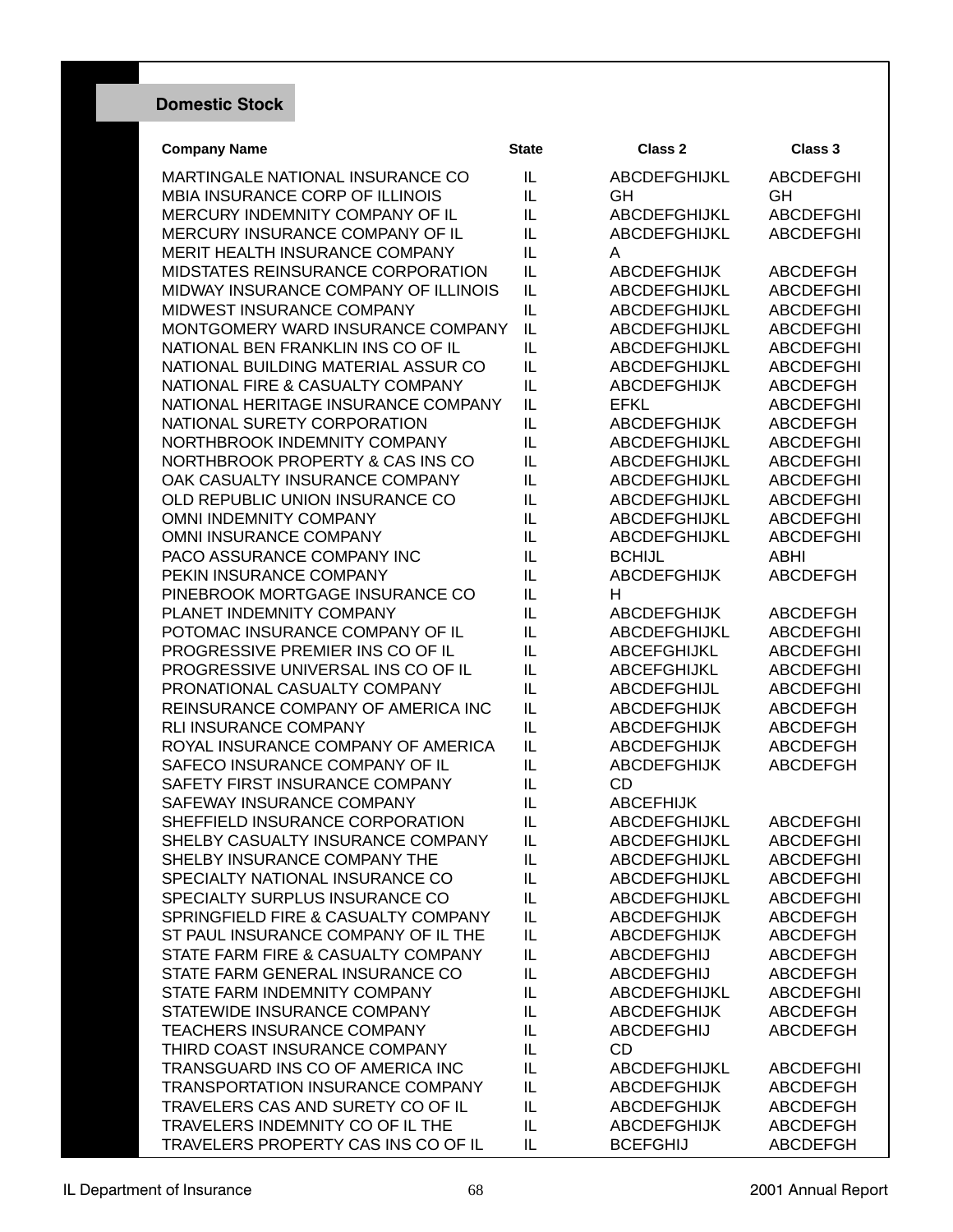#### **Domestic Stock**

| <b>Company Name</b>                   | <b>State</b> | Class 2             | Class 3          |
|---------------------------------------|--------------|---------------------|------------------|
| TRIAD GUARANTY ASSURANCE CORP         | IL           | н                   |                  |
| TRIAD GUARANTY INSURANCE CORP         | IL           | н                   |                  |
| UNIQUE INSURANCE COMPANY              | IL           | B                   | Е                |
| UNITED EQUITABLE INSURANCE COMPANY    | IL           | ABCDEFGHIJKL        | ABCDEFGHI        |
| UNITRIN DIRECT INSURANCE COMPANY      | IL           | <b>ABCDEFGHIJKL</b> | ABCDEFGHI        |
| UNIVERSAL CASUALTY COMPANY            | IL           | <b>ABCDEFGHIJKL</b> | <b>ABCDEFGHI</b> |
| USPLATE GLASS INSURANCE COMPANY       | IL           | F                   |                  |
| <b>VALOR INSURANCE COMPANY</b>        | IL           | <b>ABCDEFGHIJKL</b> | ABCDEFGHI        |
| VESTA FIRE INSURANCE CORPORATION      | IL           | <b>ABCDEFGHIJKL</b> | ABCDEFGHI        |
| <b>VESTA INSURANCE CORPORATION</b>    | IL           | <b>BCEFHI</b>       | ABCDEFGH         |
| VIRGINIA SURETY COMPANY INC           | IL           | ABCDEFGHIJKL        | ABCDEFGHI        |
| WARNER INSURANCE COMPANY              | IL           | <b>ABCDEFGHIJKL</b> | ABCDEFGHI        |
| WESTERN SPECIALTY INSURANCE CO        | IL           | <b>ABCDEFGHIJKL</b> | ABCDEFGHI        |
| WESTERN STATES INSURANCE COMPANY      | IL           | <b>ABCDEFGHIJK</b>  | ABCDEFGH         |
| <b>XL SPECIALTY INSURANCE COMPANY</b> | IL           | <b>ABCDEFGHIJK</b>  | <b>ABCDEFGH</b>  |
| YORK INSURANCE COMPANY                | IL           | <b>ABCDEFGHIJ</b>   | ABCDEFGH         |
| ZURICH AMERICAN INSURANCE CO OF IL    | IL           | <b>ABCDEFGHIJK</b>  | ABCDEFGH         |

| Class <sub>2</sub>  | Class 3          |
|---------------------|------------------|
| н                   |                  |
| н                   |                  |
| в                   | Е                |
| ABCDEFGHIJKL        | ABCDEFGHI        |
| ABCDEFGHIJKL        | ABCDEFGHI        |
| <b>ABCDEFGHIJKL</b> | <b>ABCDEFGHI</b> |
| F                   |                  |
| ABCDEFGHIJKL        | ABCDEFGHI        |
| <b>ABCDEFGHIJKL</b> | ABCDEFGHI        |
| <b>BCEFHI</b>       | ABCDEFGH         |
| <b>ABCDEFGHIJKL</b> | ABCDEFGHI        |
| <b>ABCDEFGHIJKL</b> | <b>ABCDEFGHI</b> |
| <b>ABCDEFGHIJKL</b> | ABCDEFGHI        |
| <b>ABCDEFGHIJK</b>  | <b>ABCDEFGH</b>  |
| <b>ABCDEFGHIJK</b>  | ABCDEFGH         |
| <b>ABCDEFGHIJ</b>   | ABCDEFGH         |
| <b>ABCDEFGHIJK</b>  | ABCDEFGH         |

#### **Domestic Mutual**

| <b>Company Name</b>                                                                                                                                                                                                                                                                                                                                                                                                                                                                                                                                                                                                                                    | <b>State</b>                                                                                       | <b>Class 2</b>                                                                                                                                                                                                                                                                                               | <b>Class 3</b>                                                                                                                                                                                                                                                                               |
|--------------------------------------------------------------------------------------------------------------------------------------------------------------------------------------------------------------------------------------------------------------------------------------------------------------------------------------------------------------------------------------------------------------------------------------------------------------------------------------------------------------------------------------------------------------------------------------------------------------------------------------------------------|----------------------------------------------------------------------------------------------------|--------------------------------------------------------------------------------------------------------------------------------------------------------------------------------------------------------------------------------------------------------------------------------------------------------------|----------------------------------------------------------------------------------------------------------------------------------------------------------------------------------------------------------------------------------------------------------------------------------------------|
| AMERICAN MANUFACTURERS MUT INS CO<br>AMERICAN MUTUAL REINSURANCE CO<br>CHICAGO MUTUAL INSURANCE COMPANY<br>COUNTRY MUTUAL INSURANCE COMPANY<br>FIRST NONPROFIT MUTUAL INS CO<br><b>FLORISTS MUTUAL INSURANCE COMPANY</b><br><b>ILLINOIS STATE BAR ASSN MUT IN CO</b><br>INDEPENDENT MUTUAL FIRE INS CO<br>LUMBERMENS MUTUAL CASUALTY CO<br>LUTHERAN MUTUAL FIRE INSURANCE CO<br><b>MADISON MUTUAL INSURANCE COMPANY</b><br>MILLERS MUTUAL INSURANCE ASSN<br>MOUNT CARROLL MUTUAL FIRE INS CO THE<br>PODIATRY INS CO OF AM (RRG) A MUT<br>ROCKFORD MUTUAL INSURANCE COMPANY<br>STANDARD MUTUAL INSURANCE COMPANY<br>STATE FARM MUTUAL AUTOMOBILE INS CO | IL<br>IL<br>IL<br>IL<br>IL<br>IL<br>IL<br>IL<br>IL<br>IL<br>IL<br>IL<br>IL<br>IL<br>IL<br>IL<br>IL | <b>ABCDEFGHIJKL</b><br><b>ABCDEFGHIJ</b><br>ABCDEFGHIJKL<br><b>ABCDEFGHIJK</b><br>ABCDEFGHIJKL<br><b>ABCDEFGHIJK</b><br>СI<br><b>ACDEFGHIJK</b><br><b>ABCDEFGHIJKL</b><br><b>ABCDEFGHIJ</b><br><b>ABCDEFGHIJK</b><br><b>ABCDEFGHIJKL</b><br>C<br><b>BCDEFGHIJK</b><br><b>ABCDEFGHIJ</b><br><b>ABCDEFGHIJ</b> | <b>ABCDEFGHI</b><br><b>ABCDEFGH</b><br><b>ABCDEFGHI</b><br><b>ABCDEFGH</b><br><b>ABCDEFGHI</b><br><b>ABCDEFGH</b><br><b>ABCEGH</b><br><b>ABCDEFGHI</b><br><b>ABCDEFGH</b><br><b>ABCDEFGH</b><br><b>ABCDEFGHI</b><br><b>ABCDEFGH</b><br><b>ABCDEFGH</b><br><b>ABCDEFGH</b><br><b>ABCDEFGH</b> |
|                                                                                                                                                                                                                                                                                                                                                                                                                                                                                                                                                                                                                                                        |                                                                                                    | <b>Domestic Inter-Insurance Exchange</b>                                                                                                                                                                                                                                                                     |                                                                                                                                                                                                                                                                                              |
| <b>Company Name</b>                                                                                                                                                                                                                                                                                                                                                                                                                                                                                                                                                                                                                                    | <b>State</b>                                                                                       | <b>Class 2</b>                                                                                                                                                                                                                                                                                               | Class 3                                                                                                                                                                                                                                                                                      |
|                                                                                                                                                                                                                                                                                                                                                                                                                                                                                                                                                                                                                                                        |                                                                                                    |                                                                                                                                                                                                                                                                                                              |                                                                                                                                                                                                                                                                                              |
| <b>FARMERS AUTOMOBILE INS ASSN THE</b><br>GOVERNMENTAL INTERINSURANCE EXCH<br><b>ILLINOIS CASUALTY COMPANY</b><br><b>ILLINOIS STATE MED INTERINSURANCE EX</b>                                                                                                                                                                                                                                                                                                                                                                                                                                                                                          | IL<br>IL<br>IL<br>IL                                                                               | <b>ABCDEFGHIJK</b><br><b>ABCDEFGHIJKL</b><br><b>CEFGHIJ</b><br><b>ACD</b>                                                                                                                                                                                                                                    | <b>ABCDEFGH</b><br><b>ABCDEFGH</b><br><b>ABCDEFG</b>                                                                                                                                                                                                                                         |

ILLINOIS STATE MED INTERINSURANCE EX IL ACD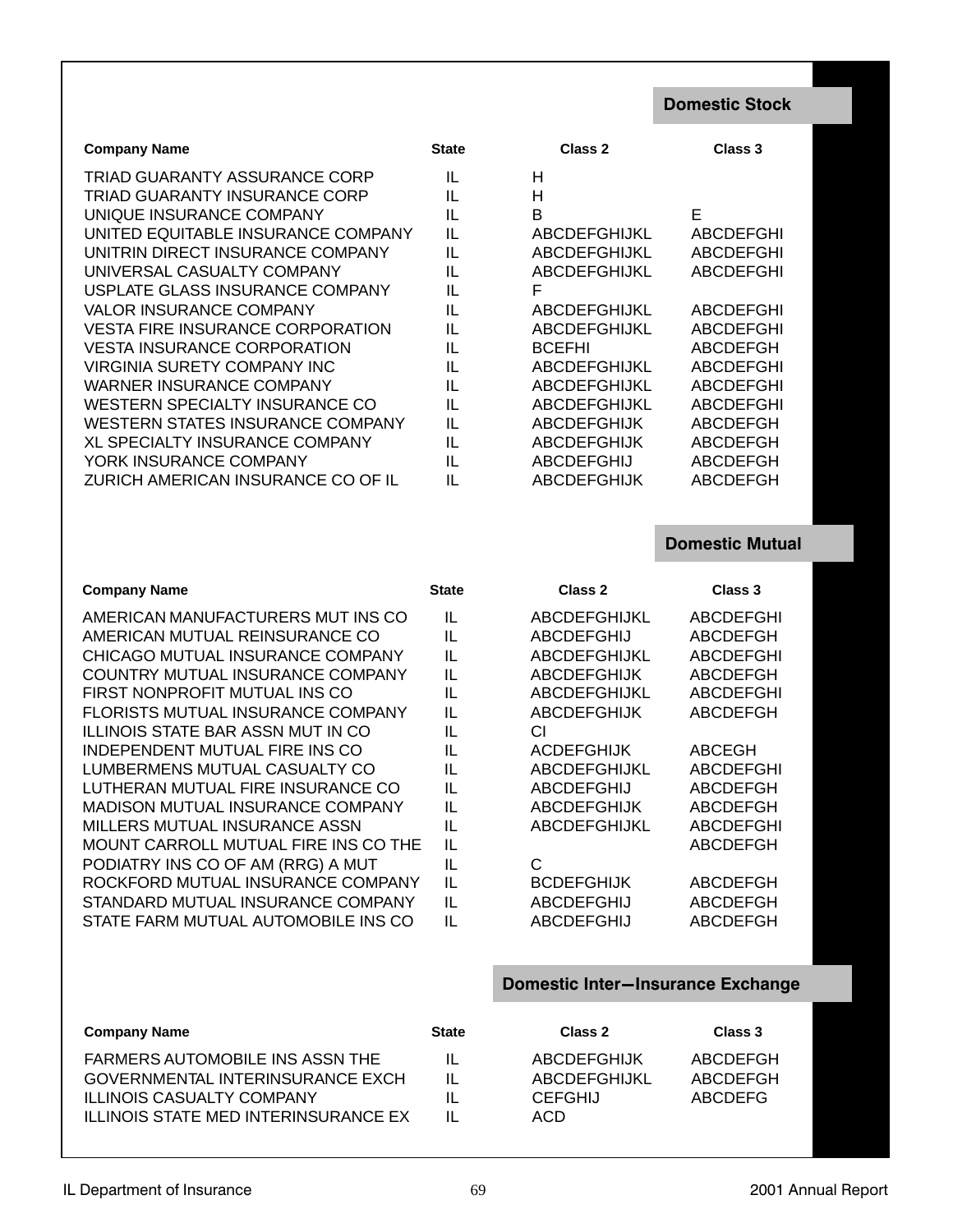#### **Foreign Stock**

| <b>Company Name</b>                   | <b>State</b>   | Class 2             | Class 3          |
|---------------------------------------|----------------|---------------------|------------------|
| ACA FINANCIAL GUARANTY CORPORATION    | <b>MD</b>      | <b>GHI</b>          |                  |
| ACCEPTANCE INSURANCE COMPANY          | <b>NE</b>      | <b>BCDEFGHIJKL</b>  | <b>ABCDEFGHI</b> |
| <b>ACCIDENT FUND COMPANY THE</b>      | MI             | <b>CD</b>           |                  |
| ACE AMERICAN INSURANCE COMPANY        | PA             | <b>ABCDEFGHIJKL</b> | <b>ABCDEFGHI</b> |
| ACE AMERICAN REINSURANCE COMPANY      | PA             | <b>ABCDEFGHIJK</b>  | <b>ABCDEFGH</b>  |
| ACE FIRE UNDERWRITERS INSURANCE CO    | PA             | <b>ABCDEFGHIJK</b>  | <b>ABCDEFGH</b>  |
| ACE INDEMNITY INSURANCE COMPANY       | PA             | <b>ABCDEFGHIJK</b>  | <b>ABCDEFGH</b>  |
| ACE PROPERTY AND CASUALTY INS CO      | PA             | <b>ABCDEFGHIJ</b>   | <b>ABCDEFGH</b>  |
| <b>ADMIRAL INDEMNITY COMPANY</b>      | DE             | <b>BCEFGH</b>       | <b>ADFGI</b>     |
| ADVANTA INSURANCE COMPANY             | <b>AZ</b>      | <b>ABCEFGHIJ</b>    | <b>ABDEFGH</b>   |
| ADVANTAGE WORKERS COMP INS CO         | IN             | <b>DGHI</b>         |                  |
| AEGIS SECURITY INSURANCE COMPANY      | PA             | <b>ABCEFGHIJ</b>    | <b>ABCDEFGH</b>  |
| AETNA INSURANCE COMPANY OF CT         | <b>CT</b>      | <b>ABC</b>          | Е                |
| AF&L INSURANCE COMPANY                | PA             | A                   |                  |
| AFFILIATED F M INSURANCE COMPANY      | R <sub>l</sub> | <b>BCDEFGHIJ</b>    | <b>ABCDEFGH</b>  |
| AGRI GENERAL INSURANCE COMPANY        | IA             | <b>BCEFHIJ</b>      | <b>ABCDEFGH</b>  |
| AIG NATIONAL INSURANCE COMPANY        | <b>NY</b>      | <b>ABCDEFG</b>      | <b>ABCDEFGH</b>  |
| AIU INSURANCE COMPANY                 | <b>NY</b>      | <b>ABCDEFG</b>      | <b>ABCDEFGH</b>  |
| ALASKA NATIONAL INSURANCE COMPANY     | AK             | <b>BCDEFG</b>       | <b>DEF</b>       |
| ALEA NORTH AMERICA INSURANCE CO       | <b>NY</b>      | <b>BCEFGHIJ</b>     | <b>ABCDEFGH</b>  |
| ALL AMERICA INSURANCE COMPANY         | OH             | <b>BCDEFGHIJ</b>    | <b>ABCDFGH</b>   |
| ALL NATION INSURANCE COMPANY          | <b>MN</b>      | <b>BCDEFHIJKL</b>   | <b>ABCDEFGHI</b> |
| ALLEGHENY CASUALTY COMPANY            | PA             | G                   |                  |
| ALLIANCE ASSURANCE CO OF AMERICA      | <b>NY</b>      | <b>BCD</b>          | <b>ABCDEFGH</b>  |
| ALLIANZ INSURANCE COMPANY             | CA             | <b>BCDEFGHIJK</b>   | <b>ABCDEFGH</b>  |
| ALLIED PROPERTY & CASUALTY INS CO     | ΙA             | <b>ABCDEFGHIJK</b>  | <b>ABCDEFGH</b>  |
| ALLMERICA FINANCIAL ALLIANCE INS CO   | <b>NH</b>      | <b>BCDEFHIJ</b>     | <b>ABCDEFGH</b>  |
| ALLMERICA FINANCIAL BENEFIT INS CO    | MI             | <b>ABCDEFGHIJKL</b> | <b>ABCDEFGHI</b> |
| ALPHA PROPERTY & CASUALTY INS CO      | WI             | <b>BCEFIJ</b>       | <b>ABCDEFGH</b>  |
| AMBAC ASSURANCE CORPORATION           | WI             | <b>GHI</b>          |                  |
| AMCO INSURANCE COMPANY                | IA             | <b>ABCDEFGHIJK</b>  | <b>ABCDEFGH</b>  |
| AMCOMP ASSURANCE CORPORATION          | FL             | <b>CD</b>           |                  |
| AMERICAN & FOREIGN INSURANCE CO       | DE             | <b>ABCDEFGHIJ</b>   | <b>ABCDEFGH</b>  |
| AMERICAN AGRI BUSINESS INS CO         | IA             | <b>BCDEFGHIJKL</b>  | <b>ABCDEFGHI</b> |
| AMERICAN AGRICULTURAL INSURANCE CO    | IN             | <b>ABCDEFGHIJ</b>   | <b>ABCDEFGH</b>  |
| AMERICAN ALTERNATIVE INS CORP         | DE             | <b>ABCDEFGHI</b>    | <b>ABCDEFGH</b>  |
| AMERICAN AUTOMOBILE INSURANCE CO      | МO             | <b>ABCDEFGHIJK</b>  | <b>ABCDEFGH</b>  |
| AMERICAN BANKERS INSURANCE CO OF FL   | FL.            | <b>ABCEFGHIJK</b>   | <b>ABCDEFGH</b>  |
| AMERICAN CASUALTY CO OF READING PA    | PA             | <b>ABCDEFGHIJ</b>   | <b>ABCDEFGH</b>  |
| AMERICAN COMPENSATION INS CO          | MN             | D                   |                  |
| AMERICAN CONTINENTAL INSURANCE CO     | МO             | <b>ABCDEFGHIJK</b>  | <b>ABCDEFGH</b>  |
| AMERICAN ECONOMY INSURANCE CO         | IN             | <b>ABCDEFGHIJ</b>   | <b>ABCDEFGH</b>  |
| AMERICAN EMPIRE INSURANCE COMPANY     | OH             | <b>BCDI</b>         | <b>ABEFGH</b>    |
| AMERICAN EMPLOYERS INSURANCE CO       | МA             | <b>ABCDEFGHIJ</b>   | <b>ABCDFGH</b>   |
| AMERICAN EQUITY SPECIALTY INS CO      | CA             | <b>BCEFGHI</b>      | <b>ABCDEFG</b>   |
| AMERICAN FAMILY HOME INSURANCE CO     | FL.            | <b>ABCEFGHIJK</b>   | <b>ABCDEFGH</b>  |
| AMERICAN FEDERATION INSURANCE CO      | FL.            | <b>BCEFHIJ</b>      | <b>ABCDEFGH</b>  |
| AMERICAN FIRE AND CASUALTY COMPANY    | OH             | <b>BCDEFHIJ</b>     | <b>ABCDEFG</b>   |
| AMERICAN GENERAL INDEMNITY COMPANY    | <b>NE</b>      | <b>ABCEFGHIJK</b>   | <b>ABCDEFGH</b>  |
| AMERICAN GENERAL PROPERTY INS CO      | <b>TN</b>      | <b>BCDEFGHIJK</b>   | <b>ABCDEFGH</b>  |
| AMERICAN GROWERS INSURANCE CO         | <b>NE</b>      |                     | BF               |
| AMERICAN GUARANTEE & LIABILITY INS CO | <b>NY</b>      | ABCDEFGHIJ          | <b>ABCDEFGH</b>  |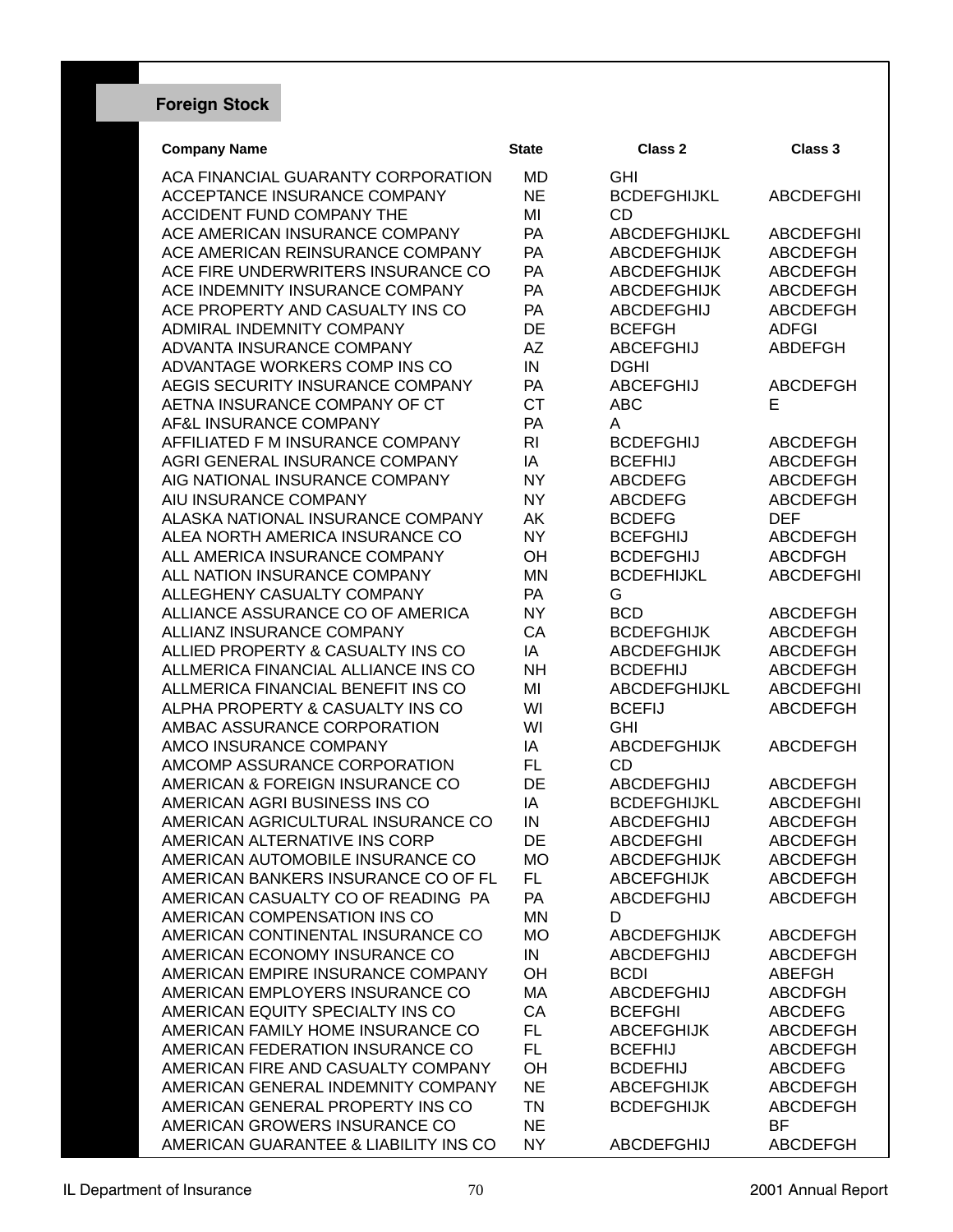#### **Foreign Stock**

| <b>Company Name</b>                                             | <b>State</b>    | <b>Class 2</b>       | Class 3          |
|-----------------------------------------------------------------|-----------------|----------------------|------------------|
| AMERICAN HEALTHCARE INDEMNITY CO                                | DE              | <b>CGHI</b>          | <b>ABCDEFG</b>   |
| AMERICAN HOME ASSURANCE COMPANY                                 | <b>NY</b>       | <b>ABCDEFGHIJK</b>   | <b>ABCDEFGH</b>  |
| AMERICAN INDEMNITY COMPANY                                      | <b>TX</b>       | <b>BCDEFGH</b>       | <b>ABCDFGH</b>   |
| AMERICAN INSURANCE COMPANY THE                                  | <b>NE</b>       | <b>ABCDEFGHIJK</b>   | <b>ABCDEFGH</b>  |
| AMERICAN INTERNATIONAL INS CO THE                               | <b>NY</b>       | <b>ABCDEFGHIJK</b>   | <b>ABCDEFGH</b>  |
| AMERICAN INTERNATIONAL SOUTH INS CO                             | PA              | <b>BCDEFHIJ</b>      | <b>ABCDEFGH</b>  |
| AMERICAN INTERSTATE INSURANCE CO                                | LA              | <b>ABCDEFG</b>       | <b>AD</b>        |
| AMERICAN MERCHANTS CASUALTY CO                                  | OH              | <b>BCDEFGHIJ</b>     | <b>ABCDEFGH</b>  |
| AMERICAN MERCURY INSURANCE CO                                   | OK              | <b>ABCEFGHIJKL</b>   | <b>ABCDEFGHI</b> |
| AMERICAN MODERN HOME INSURANCE CO                               | OH              | <b>ABCEFGHIKL</b>    | <b>ABCDEFGH</b>  |
| AMERICAN NATIONAL GENERAL INS CO                                | <b>MO</b>       | <b>BE</b>            | <b>ABCDEFH</b>   |
| AMERICAN NATIONAL PROPERTY & CAS CO                             | <b>MO</b>       | <b>BCEFHIJK</b>      | <b>ABCDEFGH</b>  |
| AMERICAN PHYSICIANS ASSURANCE CORP                              | MI              | ABCDEFGHIJKL         | <b>ABCDEFGHI</b> |
| AMERICAN PREMIER INSURANCE COMPANY                              | IN              | B                    | E                |
| AMERICAN PROFESSIONALS INS CO                                   | IN              | <b>BCGHIJ</b>        | <b>ABCDEFGH</b>  |
| AMERICAN RE INSURANCE COMPANY                                   | DE              | <b>ABCDEFGHIJ</b>    | <b>ABCDEFGH</b>  |
| AMERICAN RELIABLE INSURANCE CO                                  | <b>AZ</b>       | <b>ABCEFGHIJK</b>    | <b>ABCDEFGH</b>  |
| AMERICAN ROAD INSURANCE CO THE                                  | MI              | <b>ABCDEFGHIJK</b>   | <b>ABCDEFGH</b>  |
| AMERICAN SAFETY CASUALTY INS CO                                 | DE              | <b>ABCDEFGHIJKL</b>  | <b>ABCDEFGHI</b> |
| AMERICAN SECURITY INSURANCE CO                                  | <b>DE</b>       | <b>ABCEFHIJ</b>      | <b>ABCDEFGH</b>  |
| AMERICAN SELECT INSURANCE CO                                    | OH              | <b>BCEFGHIJK</b>     | <b>ABCDEFGH</b>  |
| AMERICAN SENTINEL INSURANCE CO                                  | PA              | <b>ACEFGHI</b>       | <b>ABCDFGH</b>   |
| AMERICAN SOUTHERN INSURANCE CO                                  | KS              | <b>ABCEFGHIJKL</b>   | <b>ABCDEFGHI</b> |
| AMERICAN STANDARD INS CO OF WI                                  | WI              | <b>BCEFHIJ</b>       |                  |
| AMERICAN STATES INSURANCE CO                                    | IN              | <b>ABCDEFGHIJ</b>    | <b>ABCDEFGH</b>  |
| AMERICAN STATES PREFERRED INS CO                                | IN              | <b>ABCEFHIJ</b>      | <b>ABCDEFGH</b>  |
| AMERICAS INSURANCE COMPANY                                      | LA              | <b>BCDEFHI</b>       | <b>ABCDEFG</b>   |
| AMERISURE INSURANCE COMPANY                                     | MI              | <b>ABCDEFGHIJ</b>    | <b>ABCDFGH</b>   |
| ANESTHESIOLOGISTS PROFESS ASSR CO                               | <b>FL</b>       | $\mathsf{C}$         |                  |
| ANSUR AMERICA INSURANCE COMPANY                                 | MI              | <b>BCDEFGHIJK</b>    | <b>ABCDEFGH</b>  |
| APSPECIALTY INSURANCE CORPORATION                               | MI              | <b>ABCDEFGHIJKL</b>  | <b>ABCDEFGHI</b> |
| ARAG INSURANCE COMPANY                                          | IA              | L                    |                  |
| <b>ARCH REINSURANCE COMPANY</b>                                 | <b>NE</b>       | ABCDEFGHIJKL         | <b>ABCDEFGHI</b> |
| ARGONAUT INSURANCE COMPANY                                      | CA              | <b>ABCDEFGHIJK</b>   | <b>ABCDEFGH</b>  |
| ARGUS FIRE AND CASUALTY INS CO                                  | <b>FL</b><br>МA | <b>CEFHIJK</b>       | <b>ABFH</b>      |
| ARKWRIGHT INSURANCE COMPANY<br>ASSET GUARANTY INSURANCE COMPANY | <b>NY</b>       | <b>CEFGHIJ</b><br>GH | <b>ABCDFGH</b>   |
| ASSOCIATED INDEMNITY CORPORATION                                | CA              | <b>ABCDEFGHIJK</b>   | <b>ABCDEFGH</b>  |
| ASSOCIATES INSURANCE COMPANY                                    | IN.             | <b>ABCDEFGHIJK</b>   | <b>ABCDEFGH</b>  |
| ASSURANCE COMPANY OF AMERICA                                    | <b>NY</b>       | <b>ABCDEFGHIJK</b>   | <b>ABCDEFGH</b>  |
| ATHENA ASSURANCE COMPANY                                        | MN              | <b>BCDEFGHIJKL</b>   | <b>ABCDEFGHI</b> |
| <b>ATLANTA CASUALTY COMPANY</b>                                 | OH              | ABCDEFGHIJKL         | <b>ABCDEFGHI</b> |
| ATLANTA SPECIALTY INSURANCE CO                                  | OH              | <b>ABCDEFGHIJK</b>   | <b>ABCDEFGH</b>  |
| ATLANTIC ALLIANCE FID & SURETY CO                               | <b>NJ</b>       | G                    |                  |
| <b>ATLANTIC INSURANCE COMPANY</b>                               | <b>TX</b>       | <b>ABCDEFGHIJK</b>   | ABCDEFGH         |
| ATLANTIC SPECIALTY INSURANCE CO                                 | <b>NY</b>       | <b>BCDEFGHIJK</b>    | <b>ABCDEFGH</b>  |
| ATLANTIC STATES INSURANCE COMPANY                               | PA              | ABCDEFGHIJKL         | <b>ABCDEFGHI</b> |
| ATLAS ASSURANCE CO OF AMERICA                                   | <b>NY</b>       | <b>BCDEFGHIJK</b>    | <b>ABCDEFGH</b>  |
| AUTO CLUB FAMILY INSURANCE COMPANY                              | <b>MO</b>       | <b>BCEFHIJL</b>      | <b>ABCDEFGHI</b> |
| AUTOMOBILE INS CO OF HARTFORD THE                               | <b>CT</b>       | <b>ABCDEFGHIJ</b>    | <b>ABCDEFGH</b>  |
| AVEMCO INSURANCE COMPANY                                        | MD              | <b>ABCGH</b>         | <b>BDG</b>       |
| AVOMARK INSURANCE COMPANY                                       | IN              | <b>BCDEFGHIJ</b>     | <b>ABCDEFGH</b>  |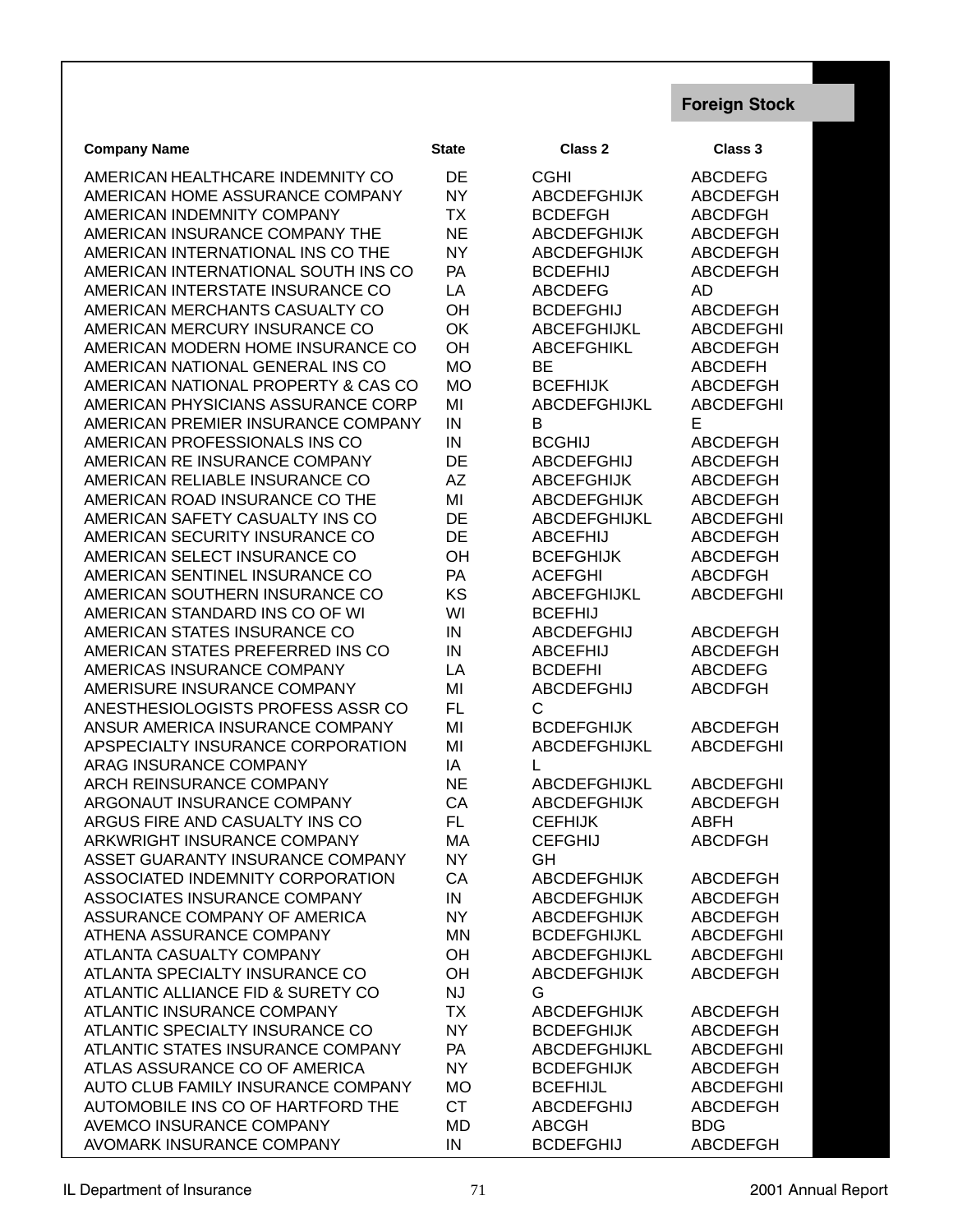| <b>Company Name</b>                   | <b>State</b> | Class 2             | Class 3          |
|---------------------------------------|--------------|---------------------|------------------|
| AXA ART INSURANCE CORPORATION         | <b>NY</b>    |                     | D                |
| AXA CORPORATE SOLUTIONS INS CO        | NY.          | <b>ABCDEFGHIJK</b>  | <b>ABCDEFGH</b>  |
| AXA CORPORATE SOLUTIONS REINSUR CO    | DE           | <b>ABCDEFGHIJK</b>  | <b>ABCDEFGH</b>  |
| AXA RE AMERICA INSURANCE COMPANY      | DE           | <b>ABCDEFGHIJ</b>   | <b>ABCDEFGH</b>  |
| AXA RE PROPERTY AND CASUALTY INS CO   | DE           | <b>ABCEFHIJK</b>    | <b>ABCDEFGH</b>  |
| <b>BALBOA INSURANCE COMPANY</b>       | CA           | <b>ABCEFGHIJ</b>    | <b>ABCDEFGH</b>  |
| <b>BANCINSURE INC</b>                 | OK           | <b>ABCDEFGHI</b>    | <b>ABCDEF</b>    |
| <b>BANKERS INSURANCE COMPANY</b>      | <b>FL</b>    | <b>ABCEFGHI</b>     | <b>ABCDEFG</b>   |
| <b>BANKERS STANDARD INSURANCE CO</b>  | PA           | <b>ABCDEFGHIJK</b>  | <b>ABCDEFGH</b>  |
| BAR PLAN SURETY AND FIDELITY CO THE   | <b>MO</b>    | G                   |                  |
| <b>BAY STATE INSURANCE COMPANY</b>    | MA           | <b>CEFGHI</b>       | <b>ABCDEFGH</b>  |
| <b>BCS INSURANCE COMPANY</b>          | OH           | <b>ABCDEFGHIJKL</b> | <b>ABCDEFGHI</b> |
| <b>BENCHMARK INSURANCE COMPANY</b>    | <b>KS</b>    | <b>ABCDEFH</b>      | <b>ABCDEFGH</b>  |
| BERKLEY INSURANCE COMPANY             | <b>DE</b>    | <b>ABCDEFGHIJK</b>  | <b>ABCDEFGH</b>  |
| BERKLEY REGIONAL INSURANCE COMPANY    | <b>DE</b>    | <b>BCDEFGHIJKL</b>  | <b>ABCDEFGHI</b> |
| BIRMINGHAM FIRE INSURANCE CO OF PA    | PA           | <b>ABCDEFGHIJ</b>   | <b>ABCDEFGH</b>  |
| BLUE RIDGE INSURANCE COMPANY          | <b>CT</b>    | <b>ABCEFHIJK</b>    | <b>ABCDEFGH</b>  |
| BOSTON OLD COLONY INSURANCE CO        | MA           | <b>ABCDEFGHIJ</b>   | <b>ABCDEFGH</b>  |
| <b>BUCKEYE UNION INSURANCE CO THE</b> | OH           | <b>ABCDEFGHIJK</b>  | <b>ABCDEFGH</b>  |
| CALIFORNIA CASUALTY & FIRE INS CO     | CA           | <b>ABCEFHIJ</b>     | <b>ABCDEFGH</b>  |
| CALIFORNIA CASUALTY GENERAL INS CO    | CA           | <b>ABCEFHIJ</b>     | <b>ABCDEFGH</b>  |
| CALIFORNIA CASUALTY INSURANCE CO      | CA           | <b>ABCEFHIJ</b>     | <b>ABCDEFGH</b>  |
| <b>CAMDEN FIRE INSURANCE ASSN THE</b> | <b>NJ</b>    | <b>BCDEFGHIJ</b>    | <b>ABCDEFGH</b>  |
| CANAL INSURANCE COMPANY               | <b>SC</b>    | <b>BCEFGHIJ</b>     | <b>ABCDEFGH</b>  |
| CAPITAL CITY INSURANCE COMPANY INC    | <b>SC</b>    | <b>BCDEFGHIJKL</b>  | <b>ABCDEFGHI</b> |
| CAPITAL MARKETS ASSURANCE CORP        | <b>NY</b>    | G                   |                  |
| CAPITOL INDEMNITY CORPORATION         | WI           | <b>ACDEFGHIJK</b>   | <b>ABCDEFGH</b>  |
| CAROLINA CASUALTY INSURANCE CO        | <b>FL</b>    | <b>ABCDEFG</b>      | <b>ABCDEFGH</b>  |
| CATERPILLAR INSURANCE COMPANY         | <b>MO</b>    | <b>BCDEFGHIJKL</b>  | <b>ABCDEFGHI</b> |
| CENTENNIAL INSURANCE COMPANY          | <b>NY</b>    | <b>ABCDEFGHIJ</b>   | <b>ABCDEFGH</b>  |
| CENTRAL NAT INS CO OF OMAHA THE       | <b>NE</b>    | <b>ABCDEFGHIJK</b>  | <b>ABCDEFGH</b>  |
| CENTRAL STATES INDEMNITY CO OF OMAHA  | <b>NE</b>    | <b>ABCEHIJK</b>     | <b>ABCDEFGH</b>  |
| CENTRE INSURANCE COMPANY              | DE           | <b>ABCDEFGHIJ</b>   | <b>ABCDEFGH</b>  |
| <b>CENTRIS INSURANCE COMPANY</b>      | IN           | <b>ACI</b>          |                  |
| CENTURION CASUALTY COMPANY            | IA           | Α                   |                  |
| CENTURY INDEMNITY COMPANY             | PA           | <b>ABCDEFGHIJK</b>  | ABCDEFGH         |
| CENTURY NATIONAL INSURANCE CO         | CA           | <b>BCEFHIJL</b>     | <b>ABCDEFGH</b>  |
| <b>CHARTER INDEMNITY COMPANY</b>      | TX           | B                   | Е                |
| CHARTER OAK FIRE INSURANCE CO THE     | <b>CT</b>    | <b>ABCDEFGHIJK</b>  | <b>ABCDEFGH</b>  |
| CHARTWELL INSURANCE COMPANY           | СT           | <b>ABCDEFGHIJK</b>  | <b>ABCDEFGH</b>  |
| CHIYODA FIRE & MARINE INS CO OF AM    | NY.          | <b>ABCDEFGHIJKL</b> | <b>ABCDEFGHI</b> |
| CHUBB INDEMNITY INSURANCE CO          | <b>NY</b>    | <b>BCDEFGHIJK</b>   | <b>ABCDEFGH</b>  |
| CHUBB NATIONAL INSURANCE CO           | IN           | <b>ABCDEFGHIJK</b>  | <b>ABCDEFGH</b>  |
| CHURCH INSURANCE COMPANY THE          | <b>NY</b>    | <b>CEFH</b>         | <b>ABCDEFGH</b>  |
| <b>CIM INSURANCE CORPORATION</b>      | MI           | <b>BCDEFGHIJK</b>   | <b>ABCDEFGH</b>  |
| CINCINNATI CASUALTY COMPANY THE       | OH           | <b>ABCDEFGHIJK</b>  | <b>ABCDEFGH</b>  |
| CINCINNATI EQUITABLE INSURANCE CO     | OH           | <b>ABCHIJ</b>       | <b>ABDEFGH</b>   |
| CINCINNATI INDEMNITY COMPANY          | OH           | <b>ABCDEFGHIJK</b>  | <b>ABCDEFGH</b>  |
| CINCINNATI INSURANCE COMPANY THE      | OH           | <b>ABCDEFGHIJK</b>  | <b>ABCDEFGH</b>  |
| CITIZENS INSURANCE CO OF AMERICA      | MI           | <b>BCDEFGHIJ</b>    | <b>ABCDEFGH</b>  |
| CLARENDON NATIONAL INSURANCE CO       | <b>NJ</b>    | <b>ABCDEFGHIJK</b>  | <b>ABCDEFGH</b>  |
| CMG MORTGAGE ASSURANCE COMPANY        | WI           | н                   |                  |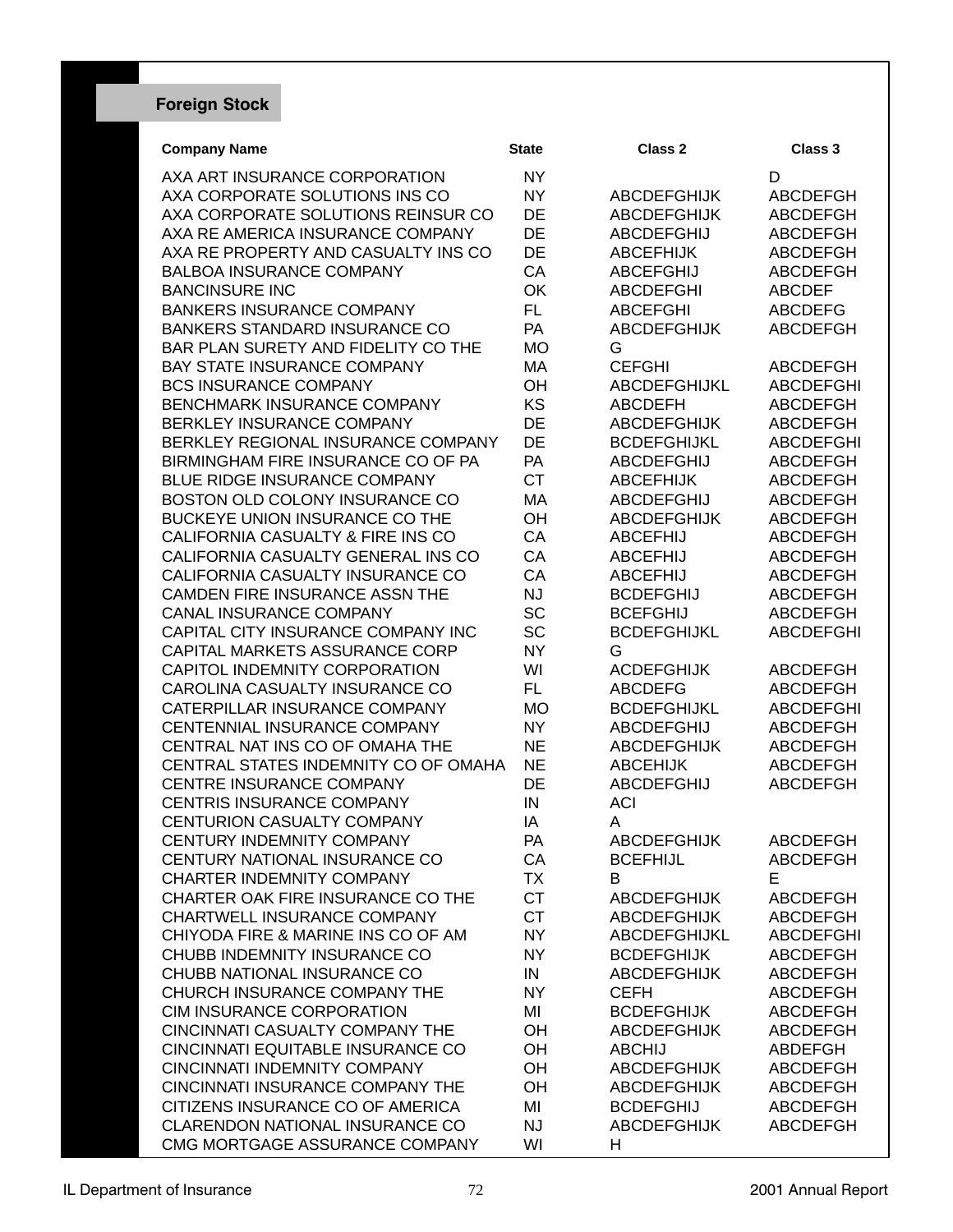| <b>Company Name</b>                                                   | <b>State</b>    | Class 2                                | Class 3                            |
|-----------------------------------------------------------------------|-----------------|----------------------------------------|------------------------------------|
| CMG MORTGAGE INSURANCE COMPANY                                        | WI              | H                                      |                                    |
| COLOGNE REINSURANCE CO OF AMERICA                                     | <b>CT</b>       | <b>ABCDEFGHIJK</b>                     | <b>ABCDEFGH</b>                    |
| COLONIAL AMERICAN CAS AND SURETY CO                                   | <b>MD</b>       | <b>BCDEFGHIJ</b>                       | <b>ABCDEFGHI</b>                   |
| COLONIAL PENN FRANKLIN INSURANCE CO                                   | PA              | <b>ABCEFGHIJKL</b>                     | <b>ABCDEFGHI</b>                   |
| <b>COLONIAL PENN INSURANCE COMPANY</b>                                | PA              | <b>ABCEFGHIJ</b>                       | <b>ABCDEFGH</b>                    |
| COLORADO CASUALTY INSURANCE CO                                        | CO              | <b>BCEFGHIJ</b>                        | <b>ABDEFGH</b>                     |
| <b>COLUMBIA INSURANCE COMPANY</b>                                     | <b>NE</b>       | <b>BCEFGHIJ</b>                        | DE                                 |
| COLUMBIA NATIONAL INSURANCE CO                                        | <b>NE</b>       | <b>ABCDEFGHIJK</b>                     | <b>ABCDEFGH</b>                    |
| <b>COMMERCE &amp; INDUSTRY INS CO</b>                                 | <b>NY</b>       | <b>BCDEFGHIJK</b>                      | <b>ABCDEFGH</b>                    |
| <b>COMMERCIAL CASUALTY INS CO</b>                                     | CA              | D                                      |                                    |
| <b>COMMERCIAL INS CO OF NEWARK</b>                                    | <b>NJ</b>       | <b>ABCDEFGHIJK</b>                     | <b>ABCDEFGH</b>                    |
| COMMERCIAL LOAN INSURANCE CORP                                        | WI              | Н                                      |                                    |
| <b>COMPANION COMMERCIAL INS CO</b>                                    | <b>SC</b>       | <b>BCDEFG</b>                          | <b>ABCDEFG</b>                     |
| <b>COMPANION PROPERTY &amp; CAS INS CO</b>                            | SC              | <b>BCDEFG</b>                          | <b>ABCDEFG</b>                     |
| <b>COMPUTER INSURANCE COMPANY</b>                                     | R <sub>l</sub>  |                                        | D                                  |
| CONNECTICUT INDEMNITY CO THE                                          | <b>CT</b>       | <b>ABCDEFGHIJ</b>                      | <b>ABCDEFGH</b>                    |
| CONNIE LEE INSURANCE COMPANY                                          | WI              | GH                                     |                                    |
| CONSOLIDATED INSURANCE COMPANY                                        | IN              | <b>ABCDEFGHIJ</b>                      | <b>ABCDEFGH</b>                    |
| <b>CONSTITUTION INSURANCE COMPANY</b>                                 | <b>NY</b>       | <b>BCDEFGHIJK</b>                      | <b>ABCDEFGH</b>                    |
| CONTINENTAL HERITAGE INSURANCE CO                                     | OH              | CG                                     |                                    |
| CONTINENTAL INSURANCE CO THE                                          | <b>NH</b>       | <b>ABCDEFGHJK</b>                      | <b>ABCDEFGH</b>                    |
| CONTINENTAL NATIONAL INDEMNITY CO                                     | OH              | <b>ABCDEFGHIJK</b>                     | <b>ABCDEFGH</b>                    |
| CONTINENTAL REINSURANCE CORP                                          | CA              | <b>ABCDEFGHIJK</b>                     | <b>ABCDEFGH</b>                    |
| CONTINENTAL WESTERN INS CO                                            | IA              | <b>ABCDEFGHIJK</b>                     | <b>ABCDEFGH</b>                    |
| CONTRACTORS BONDING & INS CO                                          | <b>WA</b>       | <b>BCEFGI</b>                          | <b>ABDEFG</b>                      |
| <b>CORE INSURANCE COMPANY</b>                                         | VT              | <b>BCDEFGHIJKL</b>                     | <b>ABCDEFGHI</b>                   |
| <b>COREGIS INSURANCE COMPANY</b>                                      | IN              | <b>ABCDEFGHIJK</b>                     | <b>ABCDEFGH</b>                    |
| CORPA REINSURANCE COMPANY                                             | <b>NY</b>       | <b>ABCDEFGHIJK</b>                     | <b>ABCDEFGH</b>                    |
| <b>COURTESY INSURANCE COMPANY</b>                                     | <b>FL</b>       | <b>BGI</b>                             |                                    |
| <b>CRUM &amp; FORSTER INDEMNITY COMPANY</b>                           | <b>NY</b>       | <b>BCDEFGHIJK</b>                      | <b>ABCDEFGH</b>                    |
| <b>CUMIS INSURANCE SOCIETY INC</b>                                    | WI              | <b>ABCDEFGHIJ</b>                      | <b>ABCDEFGH</b>                    |
| DAIMLERCHRYSLER INSURANCE CO                                          | MI              | <b>BCDEFGHI</b>                        | <b>ABCDEF</b>                      |
| DAIRYLAND INSURANCE COMPANY                                           | WI              | <b>ABCDEFGHIJK</b>                     | <b>ABCDEFGH</b>                    |
| <b>DEALERS ASSURANCE COMPANY</b>                                      | OH              | BC                                     | Е                                  |
| DENTISTS INSURANCE COMPANY THE                                        | CA              | <b>CEFGHI</b>                          | <b>ABDEFGH</b>                     |
| DEPOSITORS INSURANCE COMPANY                                          | IA              | <b>BCDEFHIJ</b>                        | ABCDEFGH                           |
| <b>DESIGN PROFESSIONALS INSURANCE CO</b>                              | <b>CT</b>       | <b>ABCDEFGHIJ</b>                      | <b>ABCDEFGH</b>                    |
| DEVELOPERS SURETY AND INDEMNITY CO                                    | IA              | <b>CEGI</b>                            |                                    |
| <b>DIAMOND STATE INSURANCE COMPANY</b>                                | IN              | <b>ABCDEFGHIJK</b>                     | <b>ABCDEFGH</b>                    |
| DORINCO REINSURANCE COMPANY                                           | MI              | <b>ABCDEFGHIJK</b>                     | <b>ABCDEFGH</b>                    |
| <b>EBI INDEMNITY COMPANY</b>                                          | <b>CT</b>       | <b>ABCDEFGHIJ</b>                      | <b>ABCDEFGH</b>                    |
| ELECTRIC INSURANCE COMPANY                                            | МA              | <b>ABCDEFGHIJ</b>                      | <b>ABCDEFGH</b>                    |
| EMC PROPERTY & CASUALTY COMPANY                                       | IA              | <b>ABCDEFGHIJ</b>                      | <b>ABCDEFGH</b>                    |
| <b>EMCASCO INSURANCE COMPANY</b>                                      | IA              | <b>BCDEFHI</b>                         | <b>ABCDFG</b>                      |
| EMPIRE FIRE & MARINE INSURANCE CO                                     | <b>NE</b>       | <b>ABCDEFGHIJK</b>                     | <b>ABCDEFGH</b>                    |
| <b>EMPLOYEE BENEFITS INSURANCE CO</b>                                 | <b>CT</b>       | <b>ABCDEFGHIJK</b>                     | <b>ABCDEFGH</b>                    |
| <b>EMPLOYERS FIRE INSURANCE CO THE</b>                                | МA              | <b>ABCDEFGHIJ</b>                      | <b>ABCDEFGH</b>                    |
| EMPLOYERS INSURANCE CO OF WAUSAU<br><b>EMPLOYERS REINSURANCE CORP</b> | WI              | <b>ABCDEFGHIJ</b><br><b>ABCDEFGHIJ</b> | <b>ABCDEFGH</b><br><b>ABCDEFGH</b> |
| <b>EMPLOYERS SECURITY INSURANCE CO</b>                                | <b>MO</b><br>IN | D                                      |                                    |
| ENCOMPASS INDEMNITY COMMPANY                                          | FL.             | <b>BCEFGHIJ</b>                        | <b>ABCDEFGH</b>                    |
| ENHANCE REINSURANCE COMPANY                                           | <b>NY</b>       | GH                                     |                                    |
|                                                                       |                 |                                        |                                    |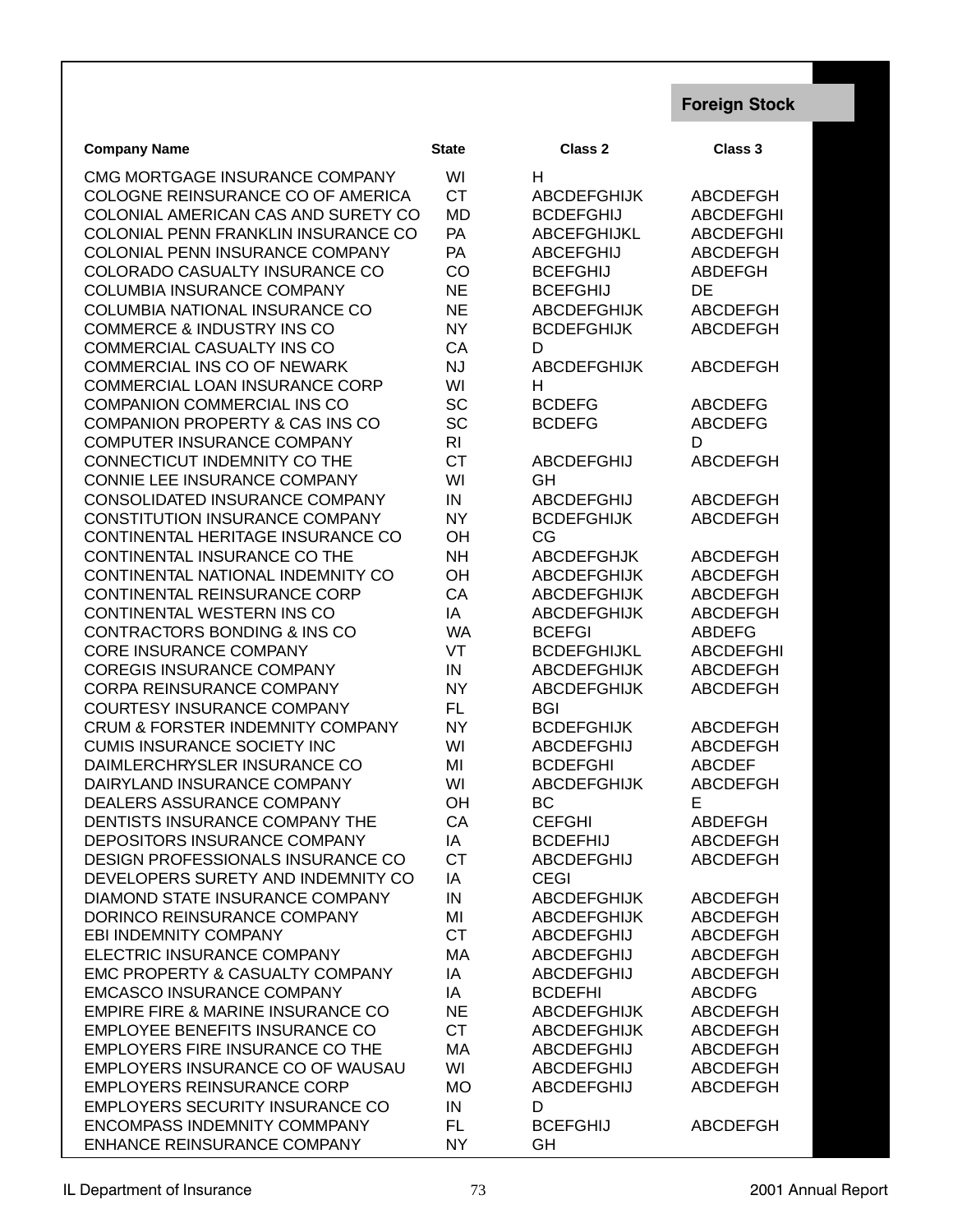| <b>Company Name</b>                          | <b>State</b> | Class 2             | Class 3          |
|----------------------------------------------|--------------|---------------------|------------------|
| ERIE INSURANCE COMPANY                       | <b>PA</b>    | <b>ABCDEFGHIJKL</b> | <b>ABCDEFGHI</b> |
| EULER AMERICAN CREDIT INDEMNITY CO           | <b>NY</b>    | H.                  | C                |
| EVEREST NATIONAL INSURANCE CO                | <b>AZ</b>    | <b>ABCDEFGHIJK</b>  | <b>ABCDEFGH</b>  |
| EVEREST REINSURANCE COMPANY                  | DE           | <b>ABCDEFGHIJK</b>  | <b>ABCDEFGH</b>  |
| EVERGREEN NATIONAL INDEMNITY CO              | OH           | <b>ABCDEFGHIJK</b>  | <b>ABCDEFGH</b>  |
| <b>EXCESS REINSURANCE COMPANY</b>            | DE           | <b>ABCDEFHIJK</b>   | <b>ABCDEFGH</b>  |
| <b>EXCESS SHARE INSURANCE CORP</b>           | OH           | GH                  |                  |
| <b>EXECUTIVE RISK INDEMNITY INC</b>          | DE           | <b>ABCDEFGHI</b>    | <b>ABCDEFGHI</b> |
| <b>EXPLORER INSURANCE COMPANY THE</b>        | AZ           | <b>ABCDEFGHI</b>    | <b>ABCDEFGH</b>  |
| <b>FAIRFIELD INSURANCE COMPANY</b>           | <b>CT</b>    | <b>ABCDEFGHIJK</b>  | <b>ABCDEFGH</b>  |
| <b>FAIRMONT INSURANCE COMPANY</b>            | CA           | <b>BCDEFGHIJK</b>   | <b>ABCDEFGH</b>  |
| FARMERS UNION CO OP INS CO OF NE             | <b>NE</b>    | <b>ABCDEFGHIJKL</b> | <b>ABCDEFGHI</b> |
| <b>FARMINGTON CASUALTY COMPANY</b>           | <b>CT</b>    | <b>ABCDEFGHIJK</b>  | <b>ABCDEFGH</b>  |
| FEDERAL INSURANCE COMPANY                    | IN           | <b>ABCDEFGHIJK</b>  | <b>ABCDEFGH</b>  |
| FEDERATED SERVICE INSURANCE CO               | MN           | <b>ABCDEFGHIJ</b>   | <b>ABCDEFGH</b>  |
| <b>FFG INSURANCE COMPANY</b>                 | <b>TX</b>    | $\mathsf{C}$        |                  |
| FIDELITY & CASUALTY CO OF NY THE             | <b>NH</b>    | <b>ABCDEFGHIJ</b>   | <b>ABCDEFGH</b>  |
| FIDELITY & DEPOSIT CO OF MARYLAND            | <b>MD</b>    | <b>BCDEFGHIJ</b>    | <b>ABCDEFGH</b>  |
| FIDELITY & GUARANTY INS UNDRWRTRS INC        | WI           | <b>ABCDEFGHIJK</b>  | <b>ABCDEFGH</b>  |
| FIDELITY & GUARANTY INSURANCE CO             | ΙA           | <b>BCDEFGHIJK</b>   | <b>ABCDEFGH</b>  |
| FINANCIAL GUARANTY INSURANCE CO              | <b>NY</b>    | GH                  |                  |
| FINANCIAL INDEMNITY COMPANY                  | CA           | <b>ABCDEFGHIJKL</b> | <b>ABCDEFGHI</b> |
| FINANCIAL SECURITY ASSURANCE INC             | <b>NY</b>    | <b>GHI</b>          |                  |
| FIRE & CASUALTY INS CO OF CT THE             | <b>CT</b>    | <b>ABCDEFGHIJ</b>   | <b>ABCDEFGH</b>  |
| FIREMANS FUND INSURANCE COMPANY              | CA           | <b>ABCDEFGHIJK</b>  | <b>ABCDEFGH</b>  |
| FIREMANS FUND INSURANCE CO OF WI             | WI           | <b>ABCDEFGHIJK</b>  | <b>ABCDEFGH</b>  |
| FIREMENS INSURANCE CO OF NEWARK NJ           | <b>NJ</b>    | <b>ABCDEFGHIJK</b>  | <b>ABCDEFGH</b>  |
| FIRST AMERICAN INSURANCE COMPANY             | <b>MO</b>    | <b>BCDEFGHIJKL</b>  | <b>ABCDEFGHI</b> |
| FIRST AMERICAN PROPERTY & CASUALTY I C       | CA           | <b>BCEFH</b>        | <b>ABCDEFGH</b>  |
| FIRST COLONIAL INSURANCE CO                  | FL.          | <b>BCEFHI</b>       | <b>ABCDEFGH</b>  |
| FIRST COMMUNITY INSURANCE CO                 | <b>NY</b>    | <b>ABCGI</b>        | <b>ABDEFG</b>    |
| FIRST LIBERTY INSURANCE CORP THE             | ΙA           | <b>ABCDEFGHIJ</b>   | <b>ABCDEFGH</b>  |
| FIRST MARINE INSURANCE COMPANY               | <b>MO</b>    | $\mathsf{C}$        | <b>ABCDG</b>     |
| FIRST NATIONAL INSURANCE CO OF AM            | <b>WA</b>    | <b>BCDEFGHIJK</b>   | <b>ABCDEFGH</b>  |
| FIRST PROFESSIONAL INS CO INC                | FL           | <b>ACDEFH</b>       | <b>ABCDEFGH</b>  |
| FIRST STANDARD SECURITY INS CO               | DE           | <b>ACEFGHIJKL</b>   |                  |
| FOLKSAMERICA REINSURANCE CO                  | NY.          | <b>ABCDEFGHIJK</b>  | <b>ABCDEFGH</b>  |
| FOREMOST INSURANCE COMPANY                   | MI           | <b>ABCEFGHIJK</b>   | <b>ABCDEFGH</b>  |
| FOREMOST PROPERTY & CAS INS CO               | MI           | <b>ABCEFGHIJK</b>   | <b>ABCDEFGH</b>  |
| FOREMOST SIGNATURE INS CO                    | ΜI           | <b>ABCDEFGHIJK</b>  | <b>ABCDEFGH</b>  |
| FORTUITY INSURANCE COMPANY                   | MI           | <b>BCDEFGHIJK</b>   | <b>ABCDEFGH</b>  |
| FREMONT COMPENSATION INSURANCE CO            | CA           | <b>CD</b>           |                  |
| FREMONT INDEMNITY COMPANY                    | CA           | <b>ABCDEFGHIJ</b>   | <b>ABCDEFGH</b>  |
| FREMONT PACIFIC INSURANCE COMPANY            | CA           | <b>CDIJ</b>         | <b>ABCDEFGH</b>  |
| FRONTIER INSURANCE COMPANY                   | NY.          | <b>ABCDEFGHIJK</b>  | <b>ADEFG</b>     |
| <b>G E AUTO &amp; HOME ASSURANCE COMPANY</b> | PA           | <b>ABCEFGHIJ</b>    | <b>ABCDEFGH</b>  |
| <b>GATEWAY INSURANCE COMPANY</b>             | МO           | <b>BCEFGHIJ</b>     | ABCDEFGH         |
| GE RESIDENTIAL MORT INS CORP OF NC           | <b>NC</b>    | н                   |                  |
| <b>GEICO CASUALTY COMPANY</b>                | MD           | B                   |                  |
| <b>GEICO GENERAL INSURANCE COMPANY</b>       | MD           | <b>BCEFGIJ</b>      | <b>ABCDEFGH</b>  |
| <b>GEICO INDEMNITY COMPANY</b>               | MD           | <b>BCEFHIJ</b>      | <b>ABEFH</b>     |
| GENERAL CASUALTY CO OF WISCONSIN             | WI           | <b>ABCDEFGHIJ</b>   | ABCDEFGH         |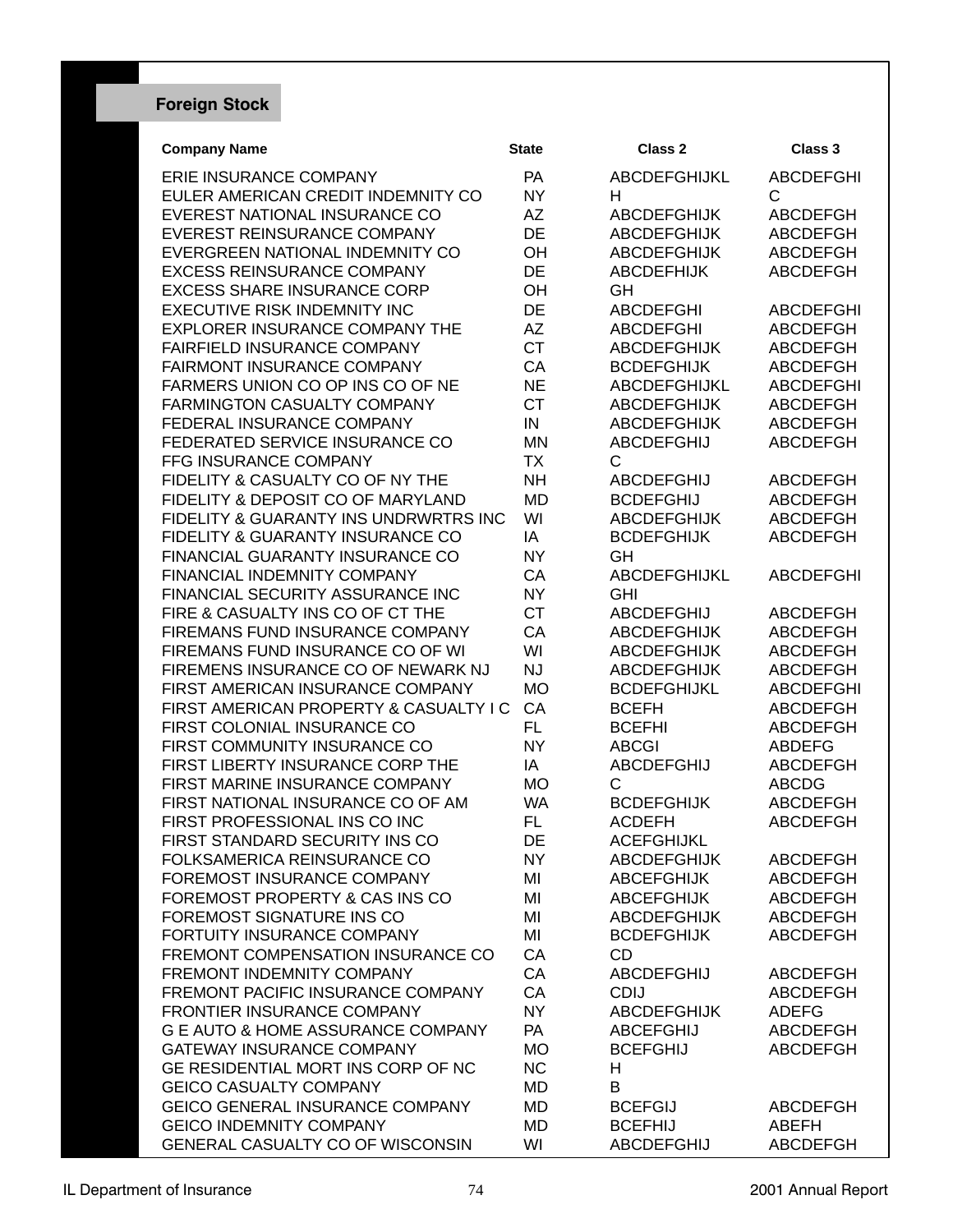| <b>Company Name</b>                                                    | <b>State</b>           | <b>Class 2</b>                  | Class 3                           |
|------------------------------------------------------------------------|------------------------|---------------------------------|-----------------------------------|
| <b>GENERAL ELECTRIC MORT INS CORP OF NC</b>                            | <b>NC</b>              | Н                               |                                   |
| <b>GENERAL ELECTRIC MORTGAGE INS CORP</b>                              | <b>NC</b>              | H                               |                                   |
| <b>GENERAL FIRE &amp; CASUALTY COMPANY</b>                             | ID                     | <b>BCEFGHIJK</b>                | <b>ABCDEFGH</b>                   |
| <b>GENERAL INSURANCE CO OF AMERICA</b>                                 | <b>WA</b>              | <b>BCDEFGHIJK</b>               | <b>ABCDEFGH</b>                   |
| GENERAL REINSURANCE CORPORATION                                        | DE                     | <b>ABCDEFGHIJK</b>              | <b>ABCDEFGH</b>                   |
| <b>GENERAL SECURITY INSURANCE CO</b>                                   | <b>NY</b>              | <b>ABCDEFGHI</b>                | <b>ABCDEFGH</b>                   |
| GENERAL SECURITY PROPERTY & CAS CO                                     | <b>NY</b>              | <b>ABCDEFGHIJK</b>              | <b>ABCDEFGH</b>                   |
| <b>GENERAL STAR NATIONAL INS CO</b>                                    | OH                     | <b>BCDEFGHIJK</b>               | <b>ABCDEFGH</b>                   |
| <b>GENESIS INSURANCE COMPANY</b>                                       | <b>CT</b>              | <b>ABCDEFGHIJKL</b>             | <b>ABCDEFGHI</b>                  |
| <b>GERLING AMERICA INSURANCE CO</b>                                    | <b>NY</b>              | <b>ABCDEFGHIJK</b>              | <b>ABCDEFGH</b>                   |
| GERLING GLOBAL REINSUR CORP OF AM                                      | <b>NY</b>              | <b>ABCDEFGHIJK</b>              | <b>ABCDEFGH</b>                   |
| <b>GERMANTOWN INSURANCE COMPANY</b>                                    | <b>PA</b>              | A                               |                                   |
| GLENS FALLS INSURANCE COMPANY THE                                      | DE                     | <b>ABCDEFGHIJK</b>              | <b>ABCDEFGH</b>                   |
| <b>GLOBE AMERICAN CASUALTY COMPANY</b>                                 | OH                     | <b>BCDEFGHIJKL</b>              | <b>ABCDEFGHI</b>                  |
| <b>GLOBE INDEMNITY COMPANY</b>                                         | DE                     | <b>ABCDEFGHIJ</b>               | <b>ABCDEFGH</b>                   |
| <b>GMAC DIRECT INSURANCE COMPANY</b>                                   | <b>MO</b>              | <b>ABCEFGHIJK</b>               | <b>ABCDEFGH</b>                   |
| GMAC INSURANCE COMPANY ONLINE INC                                      | <b>MO</b>              | <b>ABCDEFGHIJKL</b>             | <b>ABCDEFGHI</b>                  |
| <b>GOVERNMENT EMPLOYEES INS CO</b>                                     | <b>MD</b>              | <b>ABCEFGH</b>                  | <b>ABCDFG</b>                     |
| <b>GRANGE INDEMNITY INSURANCE CO</b>                                   | OH                     | <b>BCEFGHIJK</b>                | <b>ABCDEFGH</b>                   |
| <b>GRANITE STATE INSURANCE COMPANY</b>                                 | PA                     | <b>ABCDEFGHIJ</b>               | <b>ABCDEFGH</b>                   |
| <b>GRAY INSURANCE COMPANY THE</b>                                      | LA                     | <b>ABCDEFGHIJKL</b>             | <b>ABCDEFGHI</b>                  |
| <b>GREAT AMERICAN ALLIANCE INS CO</b>                                  | OH                     | <b>ABCDEFGHIJK</b>              | <b>ABCDEFGH</b>                   |
| <b>GREAT AMERICAN ASSURANCE COMPANY</b>                                | OH                     | <b>ABCDEFGHIJK</b>              | <b>ABCDEFGH</b>                   |
| <b>GREAT AMERICAN INSURANCE COMPANY</b>                                | OH                     | <b>ABCDEFGHIJK</b>              | <b>ABCDEFGH</b>                   |
| <b>GREAT AMERICAN INSURANCE CO OF NY</b>                               | <b>NY</b>              | <b>ABCDEFGHIJK</b>              | <b>ABCDEFGH</b>                   |
| <b>GREAT AMERICAN SECURITY INS CO</b>                                  | OH                     | <b>BCEFGHIJK</b>                | <b>ABCDEFGH</b>                   |
| <b>GREAT AMERICAN SPIRIT INS CO</b>                                    | IN                     | <b>BCEFHIJ</b>                  | <b>ABDEFGH</b>                    |
| <b>GREAT DIVIDE INSURANCE COMPANY</b>                                  | <b>ND</b>              | <b>BCDEFGHIJL</b>               | <b>ABCDEFGHI</b>                  |
| <b>GREAT MIDWEST INSURANCE COMPANY</b>                                 | MI                     | <b>ABCDEFGHIJKL</b>             | <b>ABCDEFGHI</b>                  |
| <b>GREAT NORTHERN INSURANCE COMPANY</b>                                | MN                     | <b>ABCDEFGHIJ</b>               | <b>ABCDEFGH</b>                   |
| <b>GREAT WEST CASUALTY COMPANY</b>                                     | <b>NE</b>              | <b>ABCDEFGHIJK</b>              | <b>ABCDEFGH</b>                   |
| <b>GREATWAY INSURANCE COMPANY</b>                                      | WI                     | <b>ABCEFGHIJK</b>               | <b>ABCDEFGH</b>                   |
| <b>GREENWICH INSURANCE COMPANY</b>                                     | CA                     | <b>ABCDEFGHIJK</b>              | <b>ABCDEFGH</b>                   |
| <b>GRINNELL SELECT INSURANCE COMPANY</b>                               | ΙA                     | <b>ABCDEFGIJ</b>                | <b>ABDEFGH</b>                    |
| <b>GROCERS INSURANCE COMPANY</b>                                       | <b>OR</b>              | <b>ABCDEFHIJ</b>                | <b>ABCDEFGH</b>                   |
| <b>GUARANTY NATIONAL INSURANCE CO</b>                                  | CO                     | <b>BCEFHIJK</b>                 | <b>ABCDEFGH</b>                   |
| GUIDEONE AMERICA INSURANCE CO                                          | ΙA                     | ABCDEFGHIJKL                    | <b>ABCDEFGHI</b>                  |
| <b>GUIDEONE ELITE INSURANCE COMPANY</b>                                | ΙA                     | <b>ABCEFGHIJ</b>                | <b>ABCDEFGH</b>                   |
| <b>GULF INSURANCE COMPANY</b>                                          | <b>CT</b>              | <b>ABCDEFGHIJK</b>              | <b>ABCDEFGH</b>                   |
| HANOVER AMERICAN INSURANCE CO THE                                      | <b>NH</b>              | <b>BCDEGHIJ</b>                 | <b>ABCDEFGH</b>                   |
| HANOVER FIRE AND CASUALTY INS CO                                       | PA                     | Е                               | AB                                |
| HANOVER INSURANCE COMPANY                                              | <b>NH</b>              | <b>ABCDEFGHIJ</b>               | <b>ABCDEFGH</b>                   |
| HARLEYSVILLE INSURANCE COMPANY                                         | MN                     | <b>BCDEFGHIJ</b>                | <b>ABCDEFGH</b>                   |
| HARLEYSVILLE LAKE STATES INS CO                                        | MI                     | <b>BCDEFGHIJ</b>                | <b>ABCDEFGH</b>                   |
| HARTFORD ACCIDENT & INDEMNITY CO                                       | <b>CT</b>              | <b>ABCDEFGHIJK</b>              | <b>ABCDEFGH</b>                   |
| HARTFORD CASUALTY INSURANCE CO                                         | IN                     | <b>ABCDEFGHIJK</b>              | <b>ABCDEFGH</b>                   |
| HARTFORD FIRE INSURANCE COMPANY                                        | <b>CT</b>              | <b>ABCDEFGHIJKL</b>             | <b>ABCDEFGHI</b>                  |
| HARTFORD INS CO OF THE MIDWEST                                         | IN                     | <b>ABCDEFGHI</b>                | <b>ABCDEFG</b>                    |
| HARTFORD STEAM BOILER INSPECT & INS CO<br>HARTFORD UNDERWRITERS INS CO | <b>CT</b><br><b>CT</b> | <b>CH</b><br><b>ABCDEFGHIJK</b> | <b>ABCDFGH</b>                    |
| HAWKEYE SECURITY INSURANCE CO                                          | IA.                    | <b>ABCDEFGHIJ</b>               | <b>ABCDEFGH</b><br><b>ABCDFGH</b> |
| HEALTH CARE INDEMNITY INC                                              | CO                     | <b>ABCDEFGHIJK</b>              | <b>ABCDEFGH</b>                   |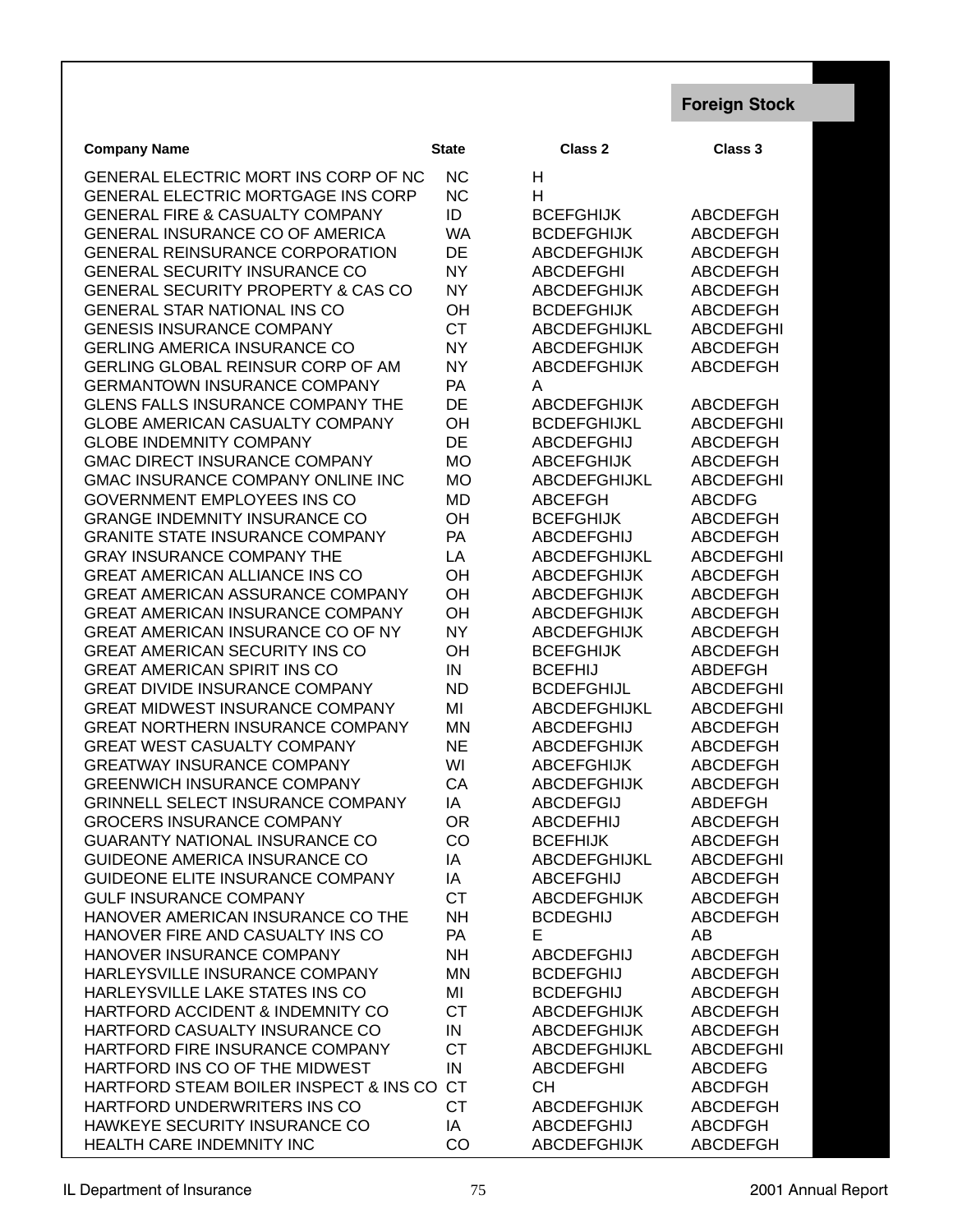| <b>Company Name</b>                                                   | <b>State</b>    | <b>Class 2</b>                         | Class 3                            |
|-----------------------------------------------------------------------|-----------------|----------------------------------------|------------------------------------|
| HERITAGE INDEMNITY COMPANY                                            | CA              | <b>BC</b>                              | <b>ADE</b>                         |
| <b>HIGHLANDS INSURANCE COMPANY</b>                                    | <b>TX</b>       | <b>ABCDEFGHIJK</b>                     | <b>ABCDEFGH</b>                    |
| HIGHMARK CASUALTY INSURANCE COMPANY                                   | PA              | <b>ACDL</b>                            |                                    |
| HOME INSURANCE COMPANY THE                                            | <b>NH</b>       | <b>ABCDEFGHIJK</b>                     | <b>ABCDEFGH</b>                    |
| HOME OWNERS INSURANCE COMPANY                                         | MI              | <b>BCDEFGHIJK</b>                      | <b>ABCDEFGH</b>                    |
| HOMEPLUS INSURANCE COMPANY                                            | <b>MN</b>       | <b>BCEFGHIJ</b>                        | <b>ABCDEFGH</b>                    |
| <b>HORACE MANN PROPERTY &amp; CAS INS CO</b>                          | CA              | <b>BCI</b>                             |                                    |
| <b>HOUSTON GENERAL INSURANCE CO</b>                                   | <b>TX</b>       | <b>BCDEFGHIJ</b>                       | <b>ABCDEFGH</b>                    |
| <b>HUDSON INSURANCE COMPANY</b>                                       | DE              | <b>ABCDEFGHIJKL</b>                    | <b>ABCDEFGHI</b>                   |
| <b>IDS PROPERTY CASUALTY INSURANCE CO</b>                             | WI              | <b>ABCEFGHIJK</b>                      | <b>ABCDEFGHI</b>                   |
| <b>IGF INSURANCE COMPANY</b>                                          | IN              | B                                      | <b>BEFGH</b>                       |
| ILLINOIS EMCASCO INSURANCE COMPANY                                    | IA              | <b>ABCDEFGHIJK</b>                     | <b>ABCDEFGH</b>                    |
| <b>IMPERIAL CASUALTY &amp; INDEMNITY CO</b>                           | <b>NE</b>       | <b>ACEFGHIJ</b>                        | <b>ABCDEFGH</b>                    |
| INDEMNITY INSURANCE CO OF NORTH AM                                    | PA              | <b>BCDEFGHIJK</b>                      | <b>ABCDEFGH</b>                    |
| <b>INDIANA INSURANCE COMPANY</b>                                      | IN              | <b>ABCDEFGHIJK</b>                     | <b>ABCDEFGH</b>                    |
| <b>INFINITY INSURANCE COMPANY</b>                                     | IN              | <b>BC</b>                              | DE                                 |
| <b>INSURANCE COMPANY OF NORTH AMERICA</b>                             | PA              | <b>ABCDEFGHIJK</b>                     | <b>ABCDEFGH</b>                    |
| INSURANCE CO OF THE STATE OF PA THE                                   | PA              | <b>ABCDEFGHIJK</b>                     | <b>ABCDEFGH</b>                    |
| <b>INSURANCE COMPANY OF THE WEST</b>                                  | CA              | <b>ABCDEFGHI</b>                       | <b>ABCDEFGH</b>                    |
| <b>INSURANCE CORPORATION OF AMERICA</b>                               | MI              | <b>CD</b>                              |                                    |
| INSURANCE CORP OF NEW YORK THE                                        | <b>NY</b>       | <b>ABCDEFGHIJ</b>                      | <b>ABCDEFGH</b>                    |
| <b>INTEGON CASUALTY INSURANCE COMPANY</b>                             | <b>NC</b>       | B                                      | Е                                  |
| <b>INTEGON GENERAL INSURANCE CORP</b>                                 | <b>NC</b>       | <b>ABC</b>                             | E                                  |
| <b>INTEGON INDEMNITY CORPORATION</b>                                  | <b>NC</b>       | <b>ABC</b>                             | E                                  |
| INTEGON NATIONAL INSURANCE COMPANY                                    | <b>NC</b>       | <b>ABCDEFG</b>                         | <b>ABCDEFGH</b>                    |
| INTERNATIONAL FIDELITY INSURANCE CO                                   | <b>NJ</b>       | G                                      |                                    |
| <b>IOWA AMERICAN INSURANCE COMPANY</b>                                | IA              | <b>BCDEFGH</b>                         | <b>ABCDEFGH</b>                    |
| J C PENNEY CASUALTY INSURANCE CO                                      | OH              | <b>ABCDEFGHIJK</b>                     | <b>ABCDEFGH</b>                    |
| JEFFERSON INSURANCE COMPANY                                           | <b>NY</b>       | <b>ABCEFHIJK</b>                       | <b>ABCDEFGH</b>                    |
| K M INSURANCE COMPANY                                                 | OK              | <b>ABCEFGHIJL</b>                      | <b>ABCDEFGHI</b>                   |
| KANSAS BANKERS SURETY COMPANY                                         | <b>KS</b>       | CG                                     |                                    |
| KANSAS CITY FIRE & MARINE INS CO                                      | <b>MO</b>       | <b>ABCDEFGHIJK</b>                     | <b>ABCDEFGH</b>                    |
| L M INSURANCE CORPORATION                                             | IA              | <b>ABCDEFGHIJ</b>                      | <b>ABCDEFGH</b>                    |
| <b>LAURIER INDEMNITY COMPANY</b>                                      | GA              | <b>BCDEFGHIJ</b>                       | <b>ABCDEFGH</b>                    |
| LAWRENCEVILLE PROPERTY & CAS CO                                       | VA              | <b>ABCDEFGHIJKL</b>                    | <b>ABCDEFGHI</b>                   |
| LEADER INSURANCE COMPANY                                              | OH              | ь                                      | F.                                 |
| <b>LEGION INSURANCE COMPANY</b>                                       | <b>PA</b>       | <b>ABCDEFGHIJK</b>                     | ABCDEFGH                           |
| <b>LIBERTY INSURANCE CORPORATION</b>                                  | VT              | <b>ABCDEFHIJL</b>                      | <b>ABCDEFGHI</b>                   |
| LIBERTY INSURANCE UNDERWRITERS INC                                    | <b>NY</b>       | <b>BCDEFGHIJ</b>                       | <b>ABCDEFGH</b>                    |
| LIBERTY MUTUAL INSURANCE COMPANY                                      | МA              | ABCDEFGHIJKL                           | <b>ABCDEFGHI</b>                   |
| LIBERTY PERSONAL INSURANCE COMPANY                                    | MI              | <b>BCEFHIL</b>                         | <b>ABCDEFGHI</b>                   |
| LINCOLN GENERAL INSURANCE COMPANY                                     | PA              | <b>ABCDEFGHK</b>                       | <b>ADEG</b>                        |
| LINCOLN NATIONAL HEALTH & CAS INS CO                                  | IN              | <b>ABCDEFGHIJ</b><br><b>ABCDEFGHIJ</b> | <b>ABCDEFGH</b>                    |
| LYNDON PROPERTY INSURANCE COMPANY<br>MAJESTIC INSURANCE COMPANY       | <b>MO</b>       |                                        | <b>ABCDEFGH</b>                    |
|                                                                       | CA              | <b>CD</b>                              |                                    |
| MAPFRE REINSURANCE CORPORATION<br>MARINE INDEMNITY INSURANCE CO OF AM | CA              | <b>BCDEFGHIJK</b>                      | <b>ABCDEFGH</b><br><b>ABCDEFGH</b> |
| MARKEL AMERICAN INSURANCE COMPANY                                     | <b>NY</b><br>VA | <b>BCEFGH</b><br><b>ABCEFGHIJKL</b>    | <b>ABCDEFGHI</b>                   |
| MARYLAND CASUALTY COMPANY                                             | MD              | <b>ABCDEFGHIJK</b>                     | <b>ABCDEFGH</b>                    |
| MARYLAND INSURANCE COMPANY                                            | TX              | <b>BCDEFGHIJ</b>                       | <b>ABCDEFGH</b>                    |
| MASSACHUSETTS BAY INSURANCE CO                                        | <b>NH</b>       | <b>BCDEFGHIJ</b>                       | <b>ABCDEFGH</b>                    |
| MAYFLOWER INSURANCE CO LTD THE                                        | IN              | <b>ABCDEFGHIJK</b>                     | ABCDEFGH                           |
|                                                                       |                 |                                        |                                    |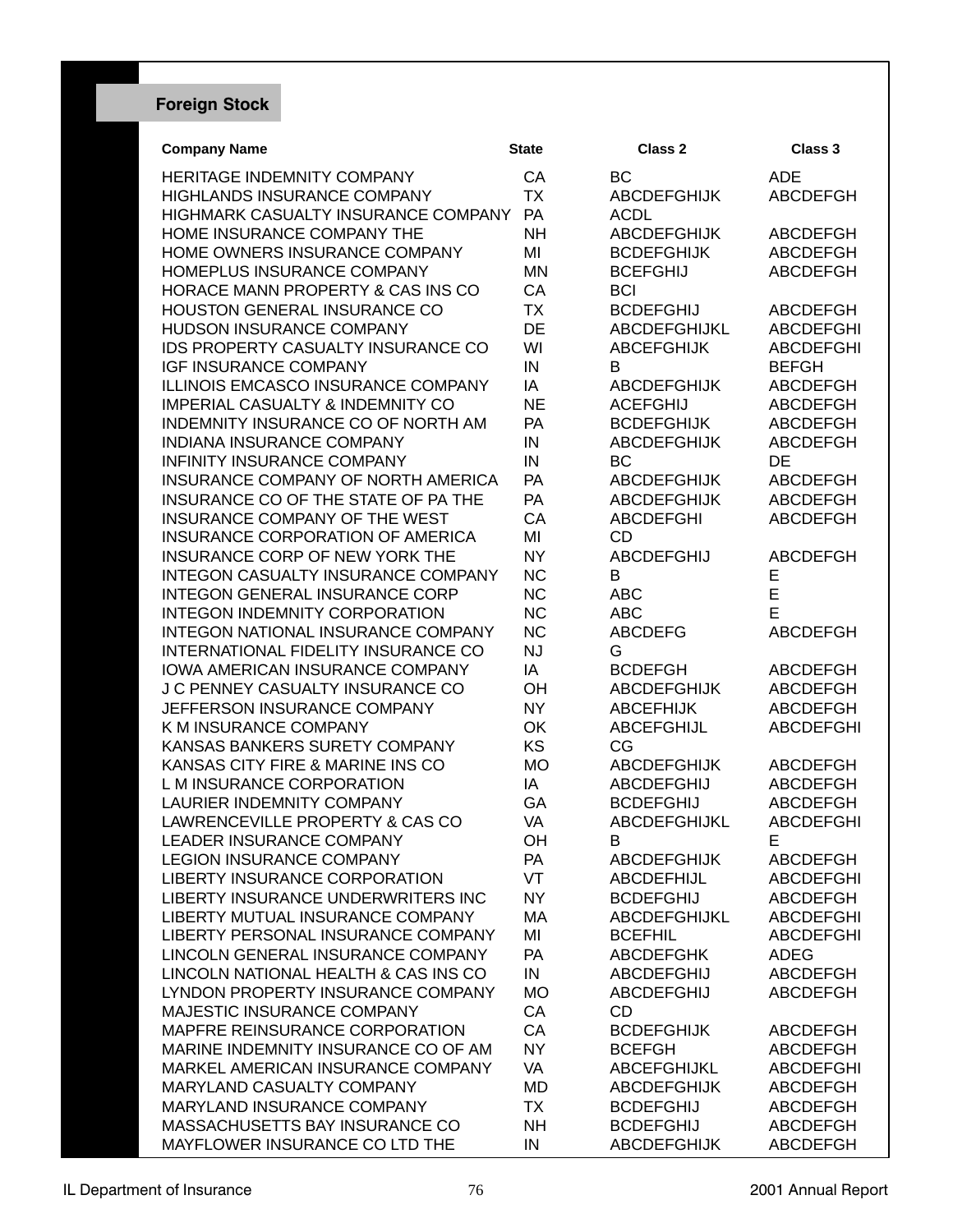| <b>Company Name</b>                   | <b>State</b>   | <b>Class 2</b>      | Class 3          |
|---------------------------------------|----------------|---------------------|------------------|
| <b>MBIA INSURANCE CORPORATION</b>     | <b>NY</b>      | GH                  |                  |
| MEDICAL LIABILITY ALLIANCE            | <b>MO</b>      | <b>ABCDEFGHIJKL</b> | <b>ABCDEFGHI</b> |
| MEDICAL PROTECTIVE COMPANY THE        | IN             | <b>ABCDEFGHIJ</b>   | <b>ABCDEFGH</b>  |
| MEDMARC CASUALTY INSURANCE CO         | VT             | <b>ABCDEFGHIJK</b>  | <b>ABCDEFGH</b>  |
| MEMBERSELECT INSURANCE COMPANY        | MI             | <b>BCGIL</b>        | <b>ABCDEGI</b>   |
| MENDAKOTA INSURANCE COMPANY           | <b>MN</b>      | <b>ABCDEFGHIJKL</b> | <b>ABCDEFGHI</b> |
| <b>MERASTAR INSURANCE COMPANY</b>     | <b>TN</b>      | <b>ABCEFIJ</b>      | <b>ABCDEFGH</b>  |
| MERCHANTS PROPERTY INS C OF IN THE    | IN             | <b>CEFH</b>         | <b>ABCDFGH</b>   |
| <b>MERIDIAN SECURITY INSURANCE CO</b> | IN             | <b>ABCDEFGHIJKL</b> | <b>ABCDEFGHI</b> |
| <b>METROPOLITAN CASUALTY INS CO</b>   | R <sub>l</sub> | <b>ABCDEFGHIJK</b>  | <b>ABCDEFGH</b>  |
| METROPOLITAN DIRECT PROP & CAS INS CO | R <sub>l</sub> | <b>ABCDEFGK</b>     | <b>ABCDEFGH</b>  |
| METROPOLITAN GENERAL INS CO           | R <sub>l</sub> | <b>ABCDEFGHIJK</b>  | <b>ABCDEFGH</b>  |
| METROPOLITAN GROUP PROP & CAS INS CO  | R <sub>l</sub> | <b>ABCDEFGHIJK</b>  | <b>ABCDEFGH</b>  |
| METROPOLITAN PROPERTY & CAS INS CO    | R <sub>l</sub> | <b>ABCDEFGHIJKL</b> | <b>ABCDEFGHI</b> |
| MGA INSURANCE COMPANY INC             | <b>TX</b>      | <b>BCEFGIJ</b>      | <b>ABDEG</b>     |
| MGIC ASSURANCE CORPORATION            | WI             | <b>GHI</b>          |                  |
| MGIC CREDIT ASSURANCE CORPORATION     | WI             | Н                   |                  |
| <b>MGIC INDEMNITY CORPORATION</b>     | WI             | Η                   |                  |
| MGIC MORTGAGE REINSURANCE CORP        | WI             | Η                   |                  |
| <b>MGIC REINSURANCE CORPORATION</b>   | WI             | Η                   |                  |
| MGIC RESIDENTIAL REINSURANCE CORP     | WI             | H                   |                  |
| MHA INSURANCE COMPANY                 | MI             | <b>CEGI</b>         |                  |
| MIC GENERAL INSURANCE CORPORATION     | MI             | <b>ABCDEFGHIJ</b>   | <b>ABCDEFGH</b>  |
| MIC PROPERTY AND CASUALTY INS CORP    | MI             | <b>ABCDEFGHIJK</b>  | <b>ABCDEFGH</b>  |
| MID CENTURY INSURANCE COMPANY         | CA             | <b>ABCDEFGHIJ</b>   | <b>ABCDEFGH</b>  |
| MID CONTINENT CASUALTY COMPANY        | OK             | <b>BCDEFGHIJK</b>   |                  |
| MID STATE SURETY CORPORATION          | MI             | G                   |                  |
| MIDDLESEX INSURANCE COMPANY           | WI             | <b>ABCDEFGHIJK</b>  | <b>ABCDEFGH</b>  |
| MIDWEST EMPLOYERS CASUALTY CO         | DE             | <b>CDG</b>          |                  |
| MIDWEST MEDICAL INSURANCE CO          | <b>MN</b>      | <b>CI</b>           |                  |
| MIDWEST SECURITY INSURANCE CO         | WI             | <b>ABCEFHIJ</b>     | <b>ABEFGH</b>    |
| MIDWESTERN INDEMNITY COMPANY THE      | OH             | <b>BCDEFGHIJK</b>   | <b>ABCDEFGH</b>  |
| MILBANK INSURANCE COMPANY             | <b>SD</b>      | <b>ABCDEFGHI</b>    | <b>ABCDEFGH</b>  |
| MILLERS CASUALTY INSURANCE CO THE     | <b>TX</b>      | <b>BCEFGHIJK</b>    | <b>ABCDEFGHI</b> |
| MILLERS CLASSIFIED INSURANCE CO       | WI             | <b>ABCDEFGHIJKL</b> | <b>ABCDEFGHI</b> |
| MILLERS INSURANCE COMPANY THE         | ТX             | <b>BCDEFGHIJ</b>    | <b>ABCDEFGH</b>  |
| MILWAUKEE CASUALTY INSURANCE CO       | WI             | <b>ABCDEFGHIJK</b>  | <b>ABCDEFGH</b>  |
| MILWAUKEE SAFEGUARD INSURANCE CO      | WI             | <b>ABCDEFGHIJK</b>  | <b>ABCDEFGH</b>  |
| MITSUI MARINE AND FIRE INS CO OF AM   | <b>NY</b>      | <b>BCDEFGHIJ</b>    | <b>ABCDEFGH</b>  |
| MONROE GUARANTY INSURANCE CO          | IN             | <b>BCDEFGHIJ</b>    | <b>ABCDEFGH</b>  |
| MONUMENTAL GENERAL CASUALTY CO        | MD             | <b>ADGIK</b>        | <b>DFG</b>       |
| MORTGAGE GUARANTY INSURANCE CORP      | WI             | н                   |                  |
| MOTOR CLUB OF IOWA INSURANCE CO       | IA             | A                   |                  |
| <b>MOTORS INSURANCE CORPORATION</b>   | MI             | <b>BCDEFGHIJK</b>   | <b>ABCDEFGH</b>  |
| MOUNTBATTEN SURETY COMPANY INC THE    | PA             | G                   |                  |
| NATIONAL ALLIANCE INSURANCE COMPANY   | <b>MO</b>      | B                   |                  |
| NATIONAL AMERICAN INSURANCE CO        | OK             | <b>ABCDEFGHIJ</b>   | <b>ABCDEFGH</b>  |
| NATIONAL CASUALTY COMPANY             | WI             | <b>ABCEFGHIJK</b>   | <b>ABCDEFGH</b>  |
| NATIONAL CONTINENTAL INSURANCE CO     | <b>NY</b>      | <b>BCEFH</b>        | <b>ABCDEFGH</b>  |
| NATIONAL FARMERS UNION PROP & CAS CO  | CO             | <b>ABCDEFGHIJK</b>  | <b>ABCDEFGH</b>  |
| NATIONAL FARMERS UNION STNDRD INS CO  | CO             | <b>ABCDEFGHIJK</b>  | <b>ABCDEFGH</b>  |
| NATIONAL FIRE INSURANCE CO OF HARTF   | <b>CT</b>      | <b>ABCDEFGHIJ</b>   | <b>ABCDEFGH</b>  |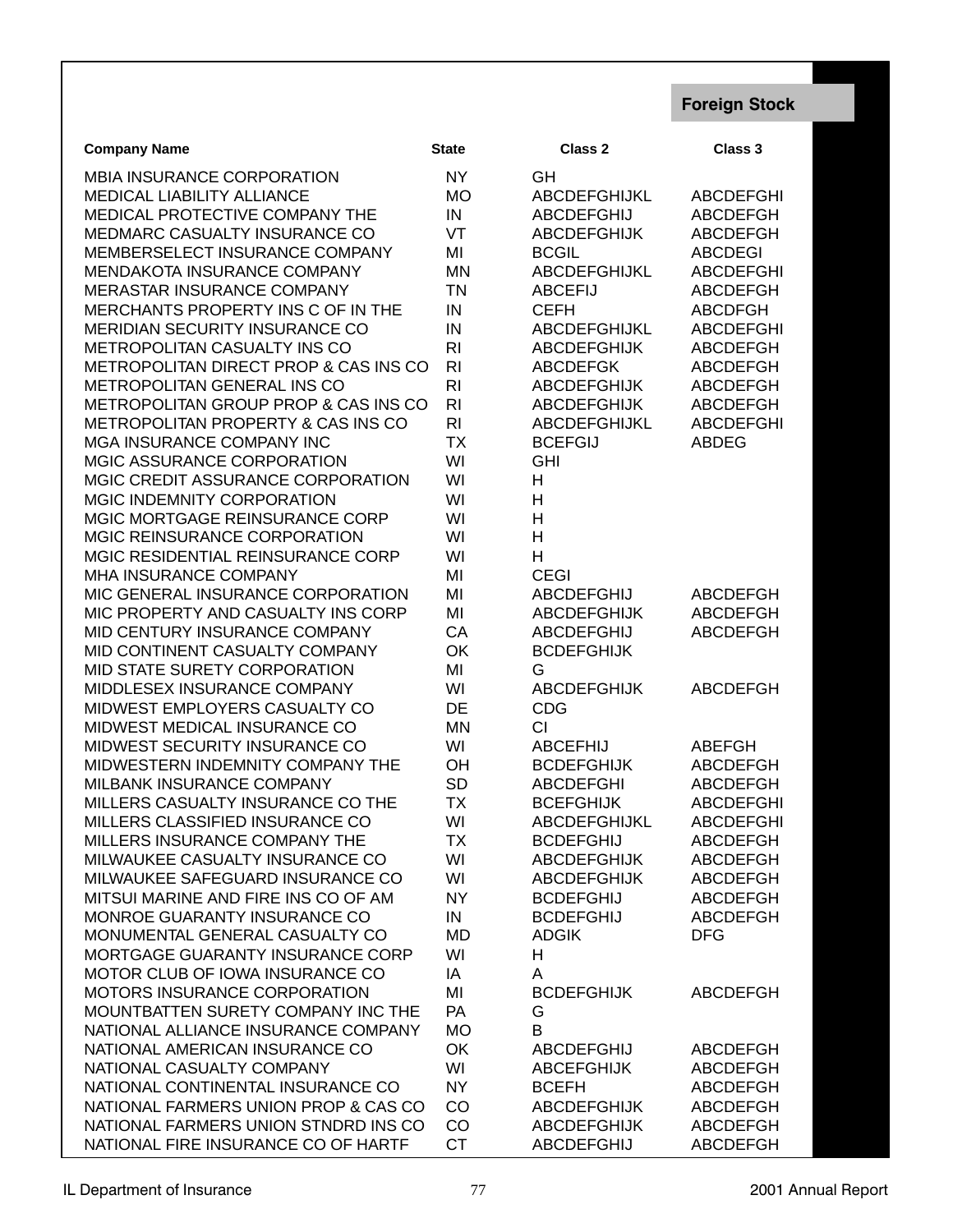| <b>Company Name</b>                  | <b>State</b> | <b>Class 2</b>      | Class 3          |
|--------------------------------------|--------------|---------------------|------------------|
| NATIONAL GENERAL ASSURANCE CO        | <b>MO</b>    | <b>BCFIJ</b>        |                  |
| NATIONAL GENERAL INSURANCE COMPANY   | <b>MO</b>    | <b>BCDEFGHIJ</b>    | <b>ABCDEFGH</b>  |
| NATIONAL INDEMNITY COMPANY           | <b>NE</b>    | <b>ABCDEFGHIJ</b>   | <b>ABCDEFGH</b>  |
| NATIONAL INSURANCE COMPANY OF WI INC | WI           | AHI                 |                  |
| NATIONAL INSURANCE UNDERWRITERS      | <b>AR</b>    | <b>BCD</b>          |                  |
| NATIONAL INTERSTATE INSURANCE CO     | OH           | <b>ABCDHI</b>       | <b>ABCDEFG</b>   |
| NATIONAL LIABILITY & FIRE INS CO     | <b>CT</b>    | <b>ABCDEFGHIJK</b>  | <b>ABCDEFGH</b>  |
| NATIONAL REINSURANCE CORPORATION     | DE           | <b>ABCDEFGHIJK</b>  | <b>ABCDEFGH</b>  |
| NATIONAL UNION FIRE INS CO OF PITT   | PA           | <b>ABCDEFGHIJK</b>  | <b>ABCDEFGH</b>  |
| NATIONWIDE AFFINITY INS CO OF AM     | KS           | <b>ABCDEFGHIJ</b>   | <b>ABCDEFGH</b>  |
| NATIONWIDE AGRIBUSINESS INS CO       | ΙA           | <b>ABCDEFGHIJ</b>   | <b>ABCDEFGH</b>  |
| NATIONWIDE ASSURANCE COMPANY         | WI           | B                   |                  |
| NATIONWIDE GENERAL INSURANCE CO      | OH           | <b>BCEFHIJ</b>      | <b>ABCDEFGH</b>  |
| NATIONWIDE INSURANCE CO OF AMERICA   | WI           | <b>BCEFHIJ</b>      | <b>ABCDEFGH</b>  |
| NATIONWIDE PROPERTY & CAS INS CO     | OH           | <b>ABCDEFGHIJK</b>  | <b>ABCDEFGH</b>  |
| NAU COUNTRY INSURANCE COMPANY        | <b>MN</b>    | <b>ABCDEFGHIJKL</b> | <b>ABCDEFGHI</b> |
| NAVIGATORS INSURANCE COMPANY         | <b>NY</b>    | <b>ABCDEFGHIJK</b>  | <b>ABCDEFGH</b>  |
| <b>NCM AMERICAS INC</b>              | <b>MD</b>    | HI                  |                  |
| NCMIC INSURANCE COMPANY              | IA           | <b>BCEFHIJ</b>      | <b>ABCDEFGH</b>  |
| NETHERLANDS INSURANCE COM THE        | <b>NH</b>    | <b>ABCDEFGHIJKL</b> | <b>ABCDEFGHI</b> |
| NEW ENGLAND INSURANCE COMPANY        | <b>CT</b>    | <b>ABCDEFGHIJK</b>  | <b>ABCDEFGH</b>  |
| NEW ENGLAND REINSURANCE CORP         | <b>CT</b>    | <b>ABCDEFGHIJK</b>  | <b>ABCDEFGH</b>  |
| NEW HAMPSHIRE INSURANCE COMPANY      | PA           | <b>ABCDEFGHIJ</b>   | <b>ABCDEFGH</b>  |
| NEW SOUTH INSURANCE COMPANY          | <b>NC</b>    | <b>BCEFGHIJ</b>     | <b>ABDEFGH</b>   |
| NEW YORK MARINE AND GENERAL INS CO   | <b>NY</b>    | <b>FHI</b>          | <b>BD</b>        |
| NEWARK INSURANCE COMPANY             | <b>NJ</b>    | <b>ABCDEFGHIJ</b>   | <b>ABCDEFGH</b>  |
| NIAGARA FIRE INSURANCE COMPANY       | DE           | <b>ABCDEFGHIJK</b>  | <b>ABCDEFGH</b>  |
| NIPPONKOA INSURANCE CO OF AMERICA    | <b>NY</b>    | <b>ABCDEFGHIJ</b>   | <b>ABDEFGH</b>   |
| NORTH AMERICAN ELITE INSURANCE CO    | <b>NH</b>    | <b>ABCDEFGHIJK</b>  | <b>ABCDEFGH</b>  |
| NORTH AMERICAN SPECIALTY INS CO      | <b>NH</b>    | <b>ABCDEFGHIJK</b>  | <b>ABCDEFGH</b>  |
| NORTH POINTE INSURANCE COMPANY       | MI           | <b>ABCDEFGHIJKL</b> | <b>ABCDEFGHI</b> |
| NORTH RIVER INSURANCE COMPANY THE    | <b>NJ</b>    | <b>ABCDEFGHIJK</b>  | <b>ABCDEFGH</b>  |
| NORTH STAR REINSURANCE CORP          | DE           | <b>ABCDEFGHIJK</b>  | <b>ABCDEFGH</b>  |
| NORTHERN ASSURANCE CO OF AMERICA     | MA           | <b>ABCDEFGHIJ</b>   | <b>ABCDEFGH</b>  |
| NORTHERN INSURANCE CO OF NEW YORK    | <b>NY</b>    | <b>ABCDEFGHIJK</b>  | <b>ABCDEFGH</b>  |
| NORTHLAND CASUALTY COMPANY           | MN           | <b>BCEFGHIJK</b>    | <b>ABCDEFGH</b>  |
| NORTHLAND INSURANCE COMPANY          | MN           | <b>BCEFGHIJKL</b>   | <b>ABCDEFGH</b>  |
| NORTHWESTERN NATIONAL CASUALTY CO    | WI           | <b>BCDEFGHIJK</b>   | <b>ABCDEFGH</b>  |
| OCCIDENTAL FIRE & CASUALTY CO OF NC  | <b>NC</b>    | <b>ABCDEFGHIJK</b>  | <b>ABCDEFGH</b>  |
| ODYSSEY AMERICA REINSURANCE CORP     | <b>CT</b>    | <b>ABCDEFGH</b>     | <b>ABDEFG</b>    |
| ODYSSEY REINSURANCE CORPORATION      | DE           | <b>ABCDEFGHIJ</b>   | <b>ABCDEFGH</b>  |
| OHIC INSURANCE COMPANY               | OH           | <b>ABCDEFGHIJ</b>   | <b>ABCDEFGH</b>  |
| OHIO CASUALTY INSURANCE COMPANY THE  | OH           | <b>ABCDEFGHIJ</b>   | <b>ABCDEFGH</b>  |
| OHIO INDEMNITY COMPANY               | OH           | G                   | DE               |
| OHIO SECURITY INSURANCE COMPANY      | OH           | <b>BCDEFGHIJ</b>    | <b>ABCDEFGH</b>  |
| OLD RELIABLE CASUALTY COMPANY        | <b>MO</b>    | <b>ABCEFHIJK</b>    | <b>ABCDEFGH</b>  |
| OLD REPUBLIC INSURANCE COMPANY       | <b>PA</b>    | <b>ABCDEFGHIJ</b>   | <b>ABCDEFGH</b>  |
| OLD REPUBLIC MINNEHOMA INS CO        | AZ           | <b>ABCEFIJ</b>      | <b>ABCDEGH</b>   |
| OLD REPUBLIC SURETY COMPANY          | WI           | G                   |                  |
| OLD UNITED CASUALTY COMPANY          | KS           | <b>BCG</b>          | D                |
| OMAHA INDEMNITY COMPANY THE          | WI           | <b>ABCDEFGHIJK</b>  | <b>ABCDEFGH</b>  |
| OMAHA PROPERTY & CASUALTY INS CO     | <b>NE</b>    | <b>ABCDEFGHIJK</b>  | ABCDEFGH         |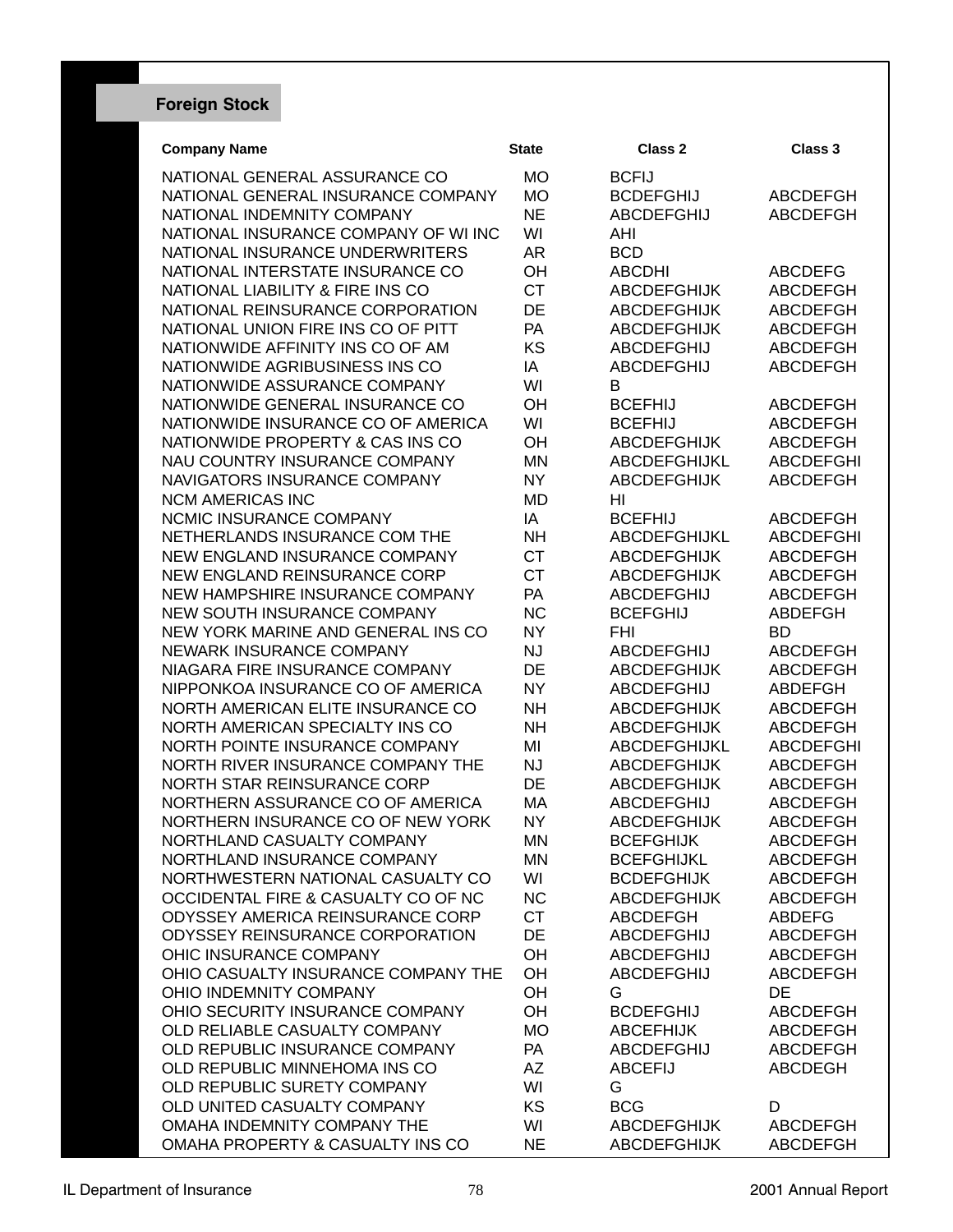| <b>Company Name</b>                                       | <b>State</b>    | Class 2                         | Class 3                           |
|-----------------------------------------------------------|-----------------|---------------------------------|-----------------------------------|
| ONEBEACON AMERICA INSURANCE CO                            | MA              | <b>ABCDEFGHIJK</b>              | <b>ABCDEFGH</b>                   |
| <b>ONEBEACON INSURANCE COMPANY</b>                        | PA              | <b>ABCDEFGHIJK</b>              | <b>ABCDEFGH</b>                   |
| ORION INSURANCE COMPANY                                   | <b>CT</b>       | <b>ABCDEFGHIJ</b>               | <b>ABCDEFGH</b>                   |
| OVERSEAS PARTNERS US REINSUR CO                           | DE              | <b>ABCDEFGHIJK</b>              | <b>ABCDEFGH</b>                   |
| OWNERS INSURANCE COMPANY                                  | OH              | <b>BCDEFGHIJK</b>               | <b>ABCDEFGH</b>                   |
| PACIFIC EMPLOYERS INSURANCE CO                            | PA              | <b>ABCDEFGHIJK</b>              | <b>ABCDEFGH</b>                   |
| PACIFIC INDEMNITY COMPANY                                 | WI              | <b>ABCDEFGHIJ</b>               | <b>ABCDEGH</b>                    |
| PACIFIC SPECIALTY INSURANCE COMPANY                       | CA              | <b>BCEFHIJKL</b>                | <b>ABCDEFGHI</b>                  |
| PARTNER REINSURANCE CO OF THE US                          | <b>NY</b>       | <b>ABCDEFGHIJK</b>              | <b>ABCDEFGH</b>                   |
| PARTNERRE INSURANCE CO OF NEW YORK                        | <b>NY</b>       | <b>ABCDEFGHIJ</b>               | <b>ABCDEFGH</b>                   |
| PATHFINDER INSURANCE COMPANY                              | CO              | <b>BC</b>                       | Е                                 |
| PATRIOT GENERAL INSURANCE CO                              | WI              | <b>ABCDEFGHIJ</b>               | <b>ABCDEFGH</b>                   |
| PEERLESS INSURANCE COMPANY                                | <b>NH</b>       | <b>ABCDEFGHIJ</b>               | <b>ABCDEFGH</b>                   |
| PENN AMERICA INSURANCE COMPANY                            | PA              | <b>ABCEFHI</b>                  | <b>ABCDEFG</b>                    |
| PENN MILLERS INSURANCE COMPANY                            | PA              | <b>CDEFHJ</b>                   | <b>ABCDEFGH</b>                   |
| PENNSYLVANIA CASUALTY COMPANY                             | PA              | <b>BCDEFGH</b>                  | <b>ABCDEFGH</b>                   |
| PENNSYLVANIA GENERAL INSURANCE CO                         | PA              | <b>ABCDEFGHIJ</b>               | <b>ABCDEFGH</b>                   |
| PENNSYLVANIA MANUFACTURERS ASSN INS                       | PA              | <b>ABCDEFGHIJ</b>               | <b>ABCDEFGH</b>                   |
| PERMANENT GENERAL ASSURANCE CORP                          | <b>TN</b>       | <b>BCDEFGHIJK</b>               | <b>ABCDEFGH</b>                   |
| PETROLEUM CASUALTY COMPANY                                | <b>TX</b>       | <b>BCDEFGHIJK</b>               |                                   |
| PHICO INSURANCE COMPANY                                   | PA              | <b>BCDEFGHIJ</b>                | <b>ABCDEFGH</b>                   |
| PHILADELPHIA INDEMNITY INSURANCE CO                       | PA              | <b>ABCEFGHIJ</b>                | <b>ABCDEFGH</b>                   |
| PHOENIX ASSURANCE CO OF NEW YORK                          | <b>NH</b>       | <b>ABCDEFGHIJ</b>               | <b>ABCDEFGH</b>                   |
| PHOENIX INDEMNITY INSURANCE CO                            | <b>AZ</b>       | <b>BCEFGH</b>                   | <b>ABDEFGH</b>                    |
| PHOENIX INSURANCE COMPANY THE                             | <b>CT</b>       | <b>ABCDEFGHIJK</b>              | <b>ABCDEFGH</b>                   |
| PHYSICIANS INSURANCE CO OF WI INC                         | WI              | <b>CEFH</b>                     | <b>ABCDF</b>                      |
| PMA CAPITAL INSURANCE COMPANY                             | PA              | <b>BCDEFGHIJK</b>               | <b>ABCDEFGHI</b>                  |
| PMI MORTGAGE INSURANCE CO                                 | <b>AZ</b>       | H                               |                                   |
| PRE PAID LEGAL CASUALTY INC                               | <b>OK</b>       |                                 |                                   |
| PREFERRED NATIONAL INSURANCE CO                           | VA              | <b>CEFGHIJ</b>                  | <b>ABCDFH</b>                     |
| PREFERRED PROFESSIONAL INS CO                             | <b>NE</b>       | <b>CDEFH</b>                    | <b>ABCEFGH</b>                    |
| PRINCETON INSURANCE COMPANY                               | <b>NJ</b>       | <b>ACDEFGHIJKL</b>              | <b>ABCDFGHI</b>                   |
| PRIVATE RESIDENTIAL MORT INS CORP                         | <b>NC</b>       | H                               |                                   |
| PROFESSIONAL LIABILITY INS CO OF AM                       | <b>NY</b>       | <b>BCEFGH</b>                   | <b>ABCDEFGH</b>                   |
| PROFESSIONALS ADVOCATE INS CO                             | <b>MD</b>       | <b>ABCDEFGHIJ</b>               | <b>ABCDEFGH</b>                   |
| PROGRESSIVE AMERICAN INSURANCE CO                         | FL              | <b>BCEFGHI</b>                  | ABCDEFG                           |
| PROGRESSIVE CASUALTY INS CO<br>PROGRESSIVE HALCYON INS CO | OH              | <b>ABCGHIL</b>                  | <b>ABCDEF</b>                     |
| PROGRESSIVE HOME INSURANCE CO                             | OH<br><b>TN</b> | <b>BCEFGHI</b>                  | <b>ABCDEFG</b>                    |
| PROGRESSIVE MAX INSURANCE CO                              | OH              | <b>BCEFHIJ</b><br><b>BCEFGI</b> | <b>ABCDEFGH</b><br><b>ABCDEFG</b> |
| PROGRESSIVE SPECIALTY INS CO                              | OH              | <b>BCEFGHI</b>                  | <b>ABCDEFG</b>                    |
| PRONATIONAL INSURANCE COMPANY                             | MI              | <b>ABCDEFGHIJL</b>              | <b>ABCDEFGHI</b>                  |
| PROPERTY & CAS INS CO OF HARTFORD                         | IN              | <b>ABCDEFGHIJK</b>              | <b>ABCDEFGH</b>                   |
| PROTECTIVE INSURANCE COMPANY                              | IN              | <b>ABCDEFGHIJK</b>              | <b>ABCDEFGH</b>                   |
| PROTECTIVE NAT INS CO OF OMAHA THE                        | <b>NE</b>       | <b>ABCDEFGHIJK</b>              | <b>ABCDEFGH</b>                   |
| PROVIDENCE WASHINGTON INS CO OF NY                        | <b>NY</b>       | <b>BCDEFGH</b>                  | <b>ABCDEFGH</b>                   |
| PROVIDENCE WASHINGTON INS CO                              | R <sub>l</sub>  | <b>BCDEFGHIJ</b>                | <b>ABCDEFGH</b>                   |
| PRUDENTIAL COMMERCIAL INS CO                              | DE              | <b>ABCDEFGHIJK</b>              | <b>ABCDEFGH</b>                   |
| PRUDENTIAL GENERAL INSURANCE CO                           | DE              | <b>ABCDEFGHIJK</b>              | <b>ABCDEFGH</b>                   |
| PRUDENTIAL PROPERTY & CAS INS CO                          | $\sf IN$        | <b>ABCDEFGHIJK</b>              | <b>ABCDEFGH</b>                   |
| PUTNAM REINSURANCE COMPANY                                | <b>NY</b>       | <b>ABCDEFGHIJK</b>              | <b>ABCDEFGH</b>                   |
| PXRE REINSURANCE COMPANY                                  | <b>CT</b>       | ABCDEFGHIJKL                    | <b>ABCDEFGHI</b>                  |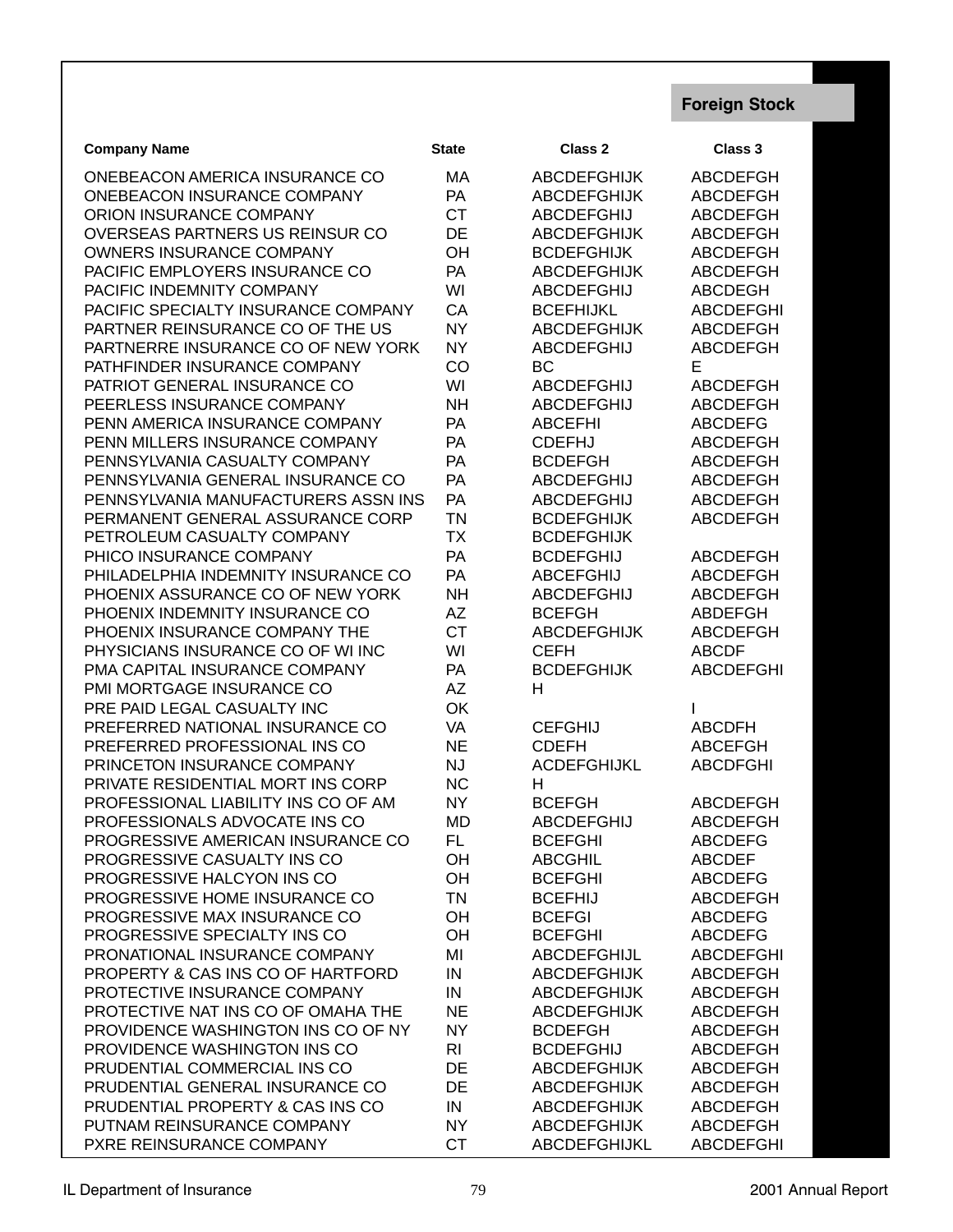| <b>Company Name</b>                 | <b>State</b> | Class 2             | Class 3          |
|-------------------------------------|--------------|---------------------|------------------|
| <b>QBE INSURANCE CORPORATION</b>    | DE           | ABCDEFGHIJKL        | <b>ABCDEFGH</b>  |
| <b>QBE REINSURANCE CORPORATION</b>  | PA           | <b>ABCDEFGHIJK</b>  | <b>ABCDEFGH</b>  |
| <b>QUADRANT INDEMNITY COMPANY</b>   | <b>CT</b>    | <b>ABCDEFGHI</b>    | <b>ABCDEFGHI</b> |
| <b>RADIAN GUARANTY INC</b>          | PA           | н                   |                  |
| RAMPART INSURANCE COMPANY           | <b>NY</b>    | <b>ABCDEFGHK</b>    | <b>ABDEFG</b>    |
| RANGER INSURANCE COMPANY            | DE           | <b>ABCDEFGHIJ</b>   | <b>ABCDEFGH</b>  |
| REALM NATIONAL INSURANCE COMPANY    | <b>NY</b>    | <b>ABCDEFGHIJKL</b> | <b>ABCDEFGHI</b> |
| REDLAND INSURANCE COMPANY           | <b>NJ</b>    | <b>BCDEFGJK</b>     | <b>ABCDEFGH</b>  |
| REGAL INSURANCE COMPANY             | IN           | B                   |                  |
| <b>REGENT INSURANCE COMPANY</b>     | WI           | <b>ABCDEFGHIJK</b>  | <b>ABCDEFGH</b>  |
| RELIANT INSURANCE COMPANY           | PA           | B                   | <b>DE</b>        |
| REPUBLIC FRANKLIN INSURANCE CO      | OH           | <b>BCDEFGHIJKL</b>  | <b>ABCDEFGHI</b> |
| REPUBLIC INDEMNITY CO OF AMERICA    | CA           | <b>BCDEFGHIJ</b>    | <b>ABCDEF</b>    |
| REPUBLIC INDEMNITY CO OF CALIFORNIA | CA           | <b>BCDEFGHIJ</b>    | <b>ABCDEF</b>    |
| <b>REPUBLIC INSURANCE COMPANY</b>   | <b>TX</b>    | <b>ABCDEFG</b>      | <b>ABCDEFGH</b>  |
| REPUBLIC MORTGAGE INS CO OF FL      | <b>FL</b>    | H                   |                  |
| REPUBLIC MORTGAGE INSURANCE CO      | <b>NC</b>    | H                   |                  |
| REPUBLIC WESTERN INSURANCE CO       | <b>AZ</b>    | <b>ABCDEFGHIJK</b>  | <b>ABCDEFGH</b>  |
| RESIDENTIAL GUARANTY CO             | AΖ           | н                   |                  |
| RESPONSE INSURANCE COMPANY          | <b>DE</b>    | <b>ABCDEFGHIJK</b>  | <b>ABCDEFGH</b>  |
| RISCORP NATIONAL INSURANCE CO       | <b>MO</b>    | <b>CEFHIJ</b>       | <b>ABCDEFGH</b>  |
| ROCK RIVER INSURANCE COMPANY        | WI           | <b>ABCDEFGHIJK</b>  | <b>ABCDEFGH</b>  |
| ROYAL & SUNALLIANCE PERSONAL INS CO | <b>NY</b>    | <b>ABCDEFGHIJ</b>   | <b>ABCDEFGH</b>  |
| ROYAL INDEMNITY COMPANY             | DE           | <b>ABCDEFGHIJ</b>   | <b>ABCDEFGH</b>  |
| RURAL COMMUNITY INSURANCE COMPANY   | <b>MN</b>    |                     | <b>BF</b>        |
| SAFECO INSURANCE CO OF AMERICA      | <b>WA</b>    | <b>BCDEFGHIJK</b>   | <b>ABCDEFGH</b>  |
| SAFECO INSURANCE COMPANY OF PA      | PA           | <b>ABCDEFGHIJK</b>  | <b>ABCDFGH</b>   |
| SAFECO NATIONAL INSURANCE COMPANY   | <b>MO</b>    | B                   | Е                |
| SAFEGUARD INSURANCE COMPANY         | <b>CT</b>    | <b>ABCDEFGHIJ</b>   | <b>ABCDEFGH</b>  |
| SAFETY NATIONAL CASUALTY CORP       | <b>MO</b>    | <b>BCDEFGHIJ</b>    | <b>ABCDEFGH</b>  |
| SAGAMORE INSURANCE COMPANY          | IN           | <b>ABCDEFGHIJK</b>  | <b>ABCDEFGH</b>  |
| SAN FRANCISCO REINSURANCE CO        | CA           | <b>ABCDEFGHIJK</b>  | <b>ABCDEFGH</b>  |
| SAVERS PROPERTY & CASUALTY INS CO   | <b>MO</b>    | <b>ABCEFGHI</b>     | <b>ABCDEFG</b>   |
| <b>SCOR REINSURANCE COMPANY</b>     | <b>NY</b>    | <b>ABCDEFGHIJK</b>  | <b>ABCDFGH</b>   |
| SCOTTSDALE INDEMNITY COMPANY        | OH           | <b>BCEFGHIJ</b>     | <b>ABDEFGH</b>   |
| SEA INSURANCE CO OF AMERICA THE     | NY.          | <b>BCEFGHIJ</b>     | <b>ABCDEFGH</b>  |
| SEABOARD SURETY COMPANY             | NY           | <b>ABCDEFGHIJ</b>   | <b>ABCDEFGH</b>  |
| <b>SEATON INSURANCE COMPANY</b>     | <b>WA</b>    | <b>ABCDEFGHIJ</b>   | <b>ABCDEFGH</b>  |
| SECURITY INSURANCE CO OF HARTFORD   | <b>CT</b>    | <b>ABCDEFGHIJ</b>   | <b>ABCDEFGH</b>  |
| SECURITY NATIONAL INSURANCE CO      | TX           | <b>ABCDEFGHIJ</b>   | <b>ABCDEFGH</b>  |
| SELECT INSURANCE COMPANY            | TX           | <b>ABCDEFGHIJK</b>  | <b>ABCDEFGH</b>  |
| SELECTIVE INSURANCE CO OF AMERICA   | <b>NJ</b>    | <b>ABCDEFGHIJKL</b> | <b>ABCDEFGHI</b> |
| SELECTIVE INSURANCE COMPANY OF SC   | <b>SC</b>    | <b>ABCDEFGHIJKL</b> | <b>ABCDEFGHI</b> |
| SELECTIVE INSURANCE CO OF THE SE    | <b>NC</b>    | <b>ABCDEFGHIJKL</b> | <b>ABCDEFGHI</b> |
| SENECA INSURANCE COMPANY INC        | <b>NY</b>    | <b>BCDEFGHIJ</b>    | <b>ABCDEFGH</b>  |
| SENTINEL INSURANCE COMPANY LTD      | CT           | <b>BCDEFGHIJL</b>   | <b>ABCDEFGHI</b> |
| SENTRY CASUALTY COMPANY             | WI           | <b>ABCDEFGHIJK</b>  | <b>ABCDEFGH</b>  |
| SENTRY SELECT INSURANCE COMPANY     | WI           | <b>ABCDEFGHIJK</b>  | <b>ABCDEFGH</b>  |
| SHELTER GENERAL INSURANCE COMPANY   | <b>MO</b>    | <b>ABCEFGHIJ</b>    | <b>ABCDEFGH</b>  |
| SIRIUS AMERICA INSURANCE COMPANY    | DE           | <b>ABCDEFGHIJK</b>  | <b>ABCDEFGH</b>  |
| SOREMA NORTH AM REINSURANCE CO      | NY           | <b>ABCDEFGHIJK</b>  | <b>ABCDEFGH</b>  |
| SOUTH CAROLINA INSURANCE COMPANY    | SC           |                     | В                |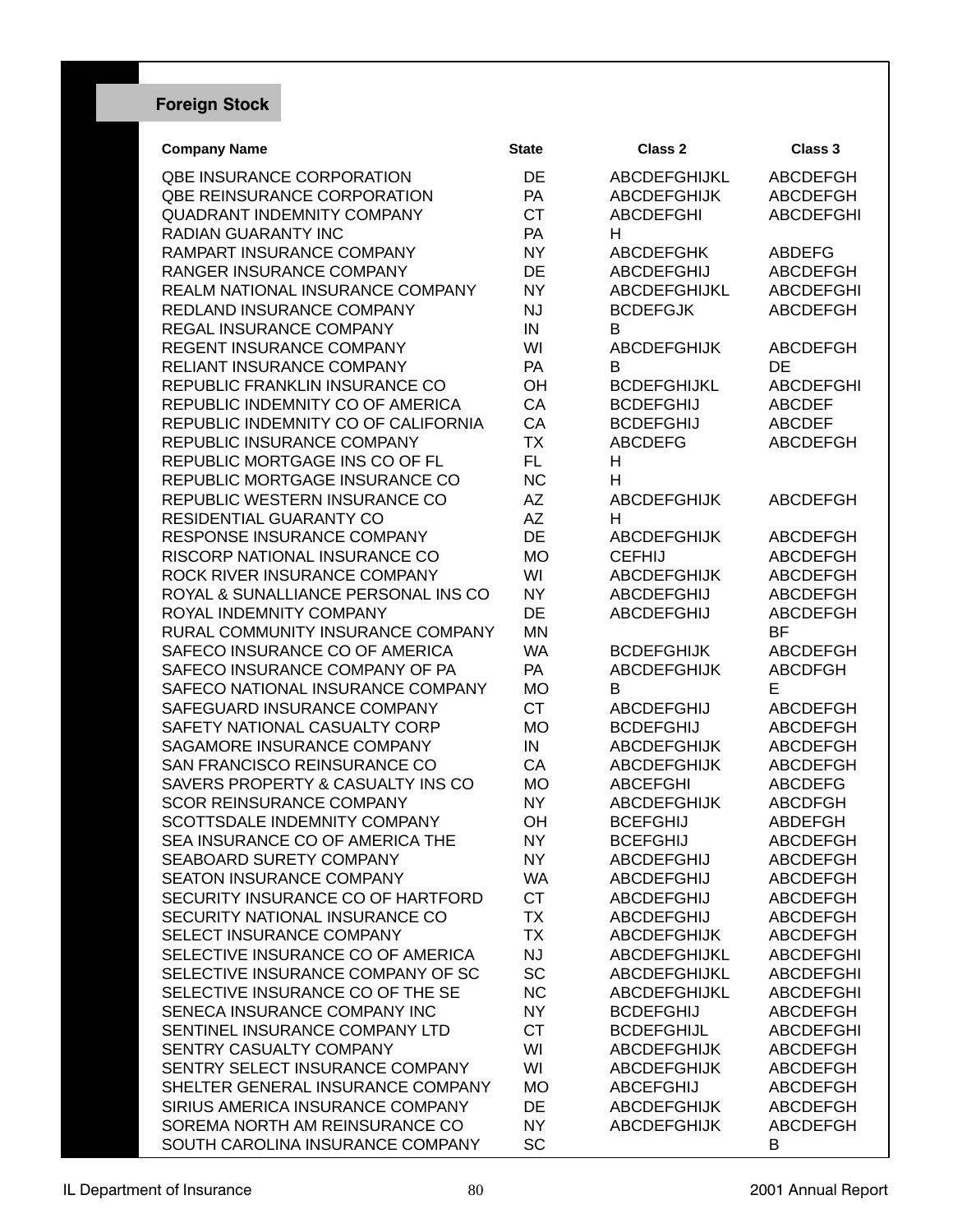| <b>Company Name</b>                  | <b>State</b> | Class 2             | Class 3          |
|--------------------------------------|--------------|---------------------|------------------|
| SOUTHERN GENERAL INSURANCE CO        | GA           | B                   |                  |
| SOUTHERN HERITAGE INSURANCE CO       | GA           | <b>BCEFHIJ</b>      | <b>ABCDEFGH</b>  |
| ST PAUL FIRE & MARINE INS CO         | MN           | <b>ABCDEFGHIJ</b>   | <b>ABCDEFGH</b>  |
| ST PAUL GUARDIAN INSURANCE CO        | <b>MN</b>    | <b>ABCDEFGHIJK</b>  | <b>ABCDEFGH</b>  |
| ST PAUL MEDICAL LIABILITY INS CO     | <b>MN</b>    | <b>BCDEFGHIJKL</b>  | <b>ABCDEFGHI</b> |
| ST PAUL MERCURY INSURANCE CO         | <b>MN</b>    | <b>ABCDEFGHIJ</b>   | <b>ABCDEFGH</b>  |
| STANDARD FIRE INSURANCE CO THE       | <b>CT</b>    | <b>ABCDEFGHIJ</b>   | <b>ABCDEFGH</b>  |
| STANDARD GUARANTY INSURANCE CO       | DE           | <b>ABCEFHIJ</b>     | <b>ABCDEFGH</b>  |
| <b>STAR INSURANCE COMPANY</b>        | MI           | <b>ABCDEFGKL</b>    | <b>ABCDEFGHI</b> |
| <b>STARNET INSURANCE COMPANY</b>     | DE           | <b>ABCDEFGHIJKL</b> | <b>ABCDEFGH</b>  |
| STATE AUTO NATIONAL INSURANCE CO     | OH           | <b>ABCEFGHI</b>     | <b>ABDEFGH</b>   |
| STATE AUTO PROP AND CAS INS CO       | <b>SC</b>    | <b>BCDEFGHIJK</b>   | <b>ABCDEFGH</b>  |
| STATE FARM FLORIDA INSURANCE CO      | <b>FL</b>    | $\mathsf{C}$        | <b>ABCD</b>      |
| STATE NATIONAL INSURANCE CO INC      | <b>TX</b>    | ABCDEFGHIJKL        | <b>ABCDEFGHI</b> |
| STATE NATIONAL SPECIALTY INS CO      | <b>FL</b>    | <b>CEFGHIJ</b>      | <b>ABCDEFGH</b>  |
| STATESMAN INSURANCE COMPANY          | IN           | <b>ABCDEFGHIJK</b>  | <b>ABCDEFGH</b>  |
| STONEWALL INSURANCE COMPANY          | OH           | <b>BCEFHIJ</b>      | <b>ABCDEFGH</b>  |
| STONINGTON INSURANCE COMPANY         | <b>TX</b>    | <b>BCDEFGHIJ</b>    | <b>ABCDEFGH</b>  |
| STRATFORD INSURANCE COMPANY          | <b>NH</b>    | <b>BCEI</b>         | <b>AE</b>        |
| SUECIA INSURANCE COMPANY             | <b>NY</b>    | <b>ABCDEFGHIJK</b>  | <b>ABCDEFGH</b>  |
| SUMITOMO MARINE & FIRE INS CO OF AM  | <b>NY</b>    | <b>ABCDEFGHIJ</b>   | <b>ABCDEFGH</b>  |
| SUPERIOR INSURANCE COMPANY           | <b>FL</b>    | <b>BC</b>           | <b>AEF</b>       |
| SURETY BONDING COMPANY OF AMERICA    | <b>SD</b>    | CG                  |                  |
| SWISS REINSURANCE AMERICA CORP       | <b>NY</b>    | <b>ABCDEFGHIJ</b>   | <b>ABCDEFGH</b>  |
| THE INSURANCE COMPANY                | LA           | <b>BCDEFGH</b>      | <b>ABCDEFG</b>   |
| TECHNOLOGY INSURANCE COMPANY         | <b>NH</b>    | <b>CD</b>           | DE               |
| <b>TICO INSURANCE COMPANY</b>        | OH           | <b>BCDEFGHIJ</b>    | <b>BCDEFGH</b>   |
| TIG INDEMNITY COMPANY                | CA           | <b>ABCDEFGHIJK</b>  | <b>ABCDEFGH</b>  |
| TIG INSURANCE COMPANY                | CA           | <b>ABCDEFGHIJK</b>  | <b>ABCDEFGH</b>  |
| TIG INSURANCE CORPORATION OF AM      | MI           | <b>BCDEFGHIJ</b>    | <b>ABCDEFGH</b>  |
| TIG PREMIER INSURANCE COMPANY        | CA           | <b>ABCDEFGHIJK</b>  | <b>ABCDEFGH</b>  |
| <b>TITAN INDEMNITY COMPANY</b>       | ТX           | <b>BCDEFGHIJ</b>    | <b>ABCDEFGH</b>  |
| TOA REINSURANCE CO OF AMERICA THE    | DE           | <b>ABCDEFGHIJK</b>  | <b>ABCDEFGH</b>  |
| TOWER INSURANCE COMPANY INC          | WI           | <b>BCDEFGHIJK</b>   | <b>ABCDEFGH</b>  |
| TOYOTA MOTOR INSURANCE COMPANY       | IA           | <b>BCDEFGHIJK</b>   | <b>ABCDEFGHI</b> |
| TRADERS & GENERAL INSURANCE CO       | <b>TX</b>    | <b>BCDEFGHIJ</b>    | <b>ABCDEFG</b>   |
| TRANS PACIFIC INSURANCE COMPANY      | NY.          | <b>ABCDEFGHIJ</b>   | <b>ABCDEFGH</b>  |
| TRANSATLANTIC REINSURANCE CO         | <b>NY</b>    | <b>ABCDEFGHIJ</b>   | <b>ABCDEFGH</b>  |
| TRANSCONTINENTAL INSURANCE CO        | <b>NY</b>    | <b>ABCDEFGHIJ</b>   | <b>ABCDEFGH</b>  |
| <b>TRANSPORT INSURANCE COMPANY</b>   | OH           | <b>BCDEFGHIJ</b>    | <b>BCDEFGH</b>   |
| TRAVCO INSURANCE COMPANY             | <b>CT</b>    | <b>BCEFHIJ</b>      | <b>ABCDEFGH</b>  |
| TRAVELERS CAS AND SURETY CO OF AM    | <b>CT</b>    | <b>ABCDEFGHIJ</b>   | <b>ABCDEFGH</b>  |
| TRAVELERS CASUALTY AND SURETY CO     | <b>CT</b>    | <b>ABCDEFGHIJ</b>   | <b>ABCDEFGH</b>  |
| TRAVELERS CASUALTY COMPANY OF CT     | <b>CT</b>    | <b>BCDEFGHIK</b>    | <b>ABCDEFG</b>   |
| TRAVELERS COMMERCIAL CASUALTY CO     | <b>CT</b>    | ABCDEFGHIJKL        | <b>ABCDEFGHI</b> |
| TRAVELERS COMMERCIAL INS CO          | <b>CT</b>    | <b>BCDEFGHIK</b>    | <b>ABCDEFG</b>   |
| TRAVELERS HOME AND MARINE INS CO THE | <b>CT</b>    | <b>BCEFHIJ</b>      | <b>ABCDEFGH</b>  |
| TRAVELERS INDEMNITY CO THE           | <b>CT</b>    | <b>ABCDEFGHIJK</b>  | <b>ABCDEFGH</b>  |
| TRAVELERS INDEMNITY CO OF AM THE     | <b>CT</b>    | <b>ABCDEFGHIJK</b>  | <b>ABCDEFGH</b>  |
| TRAVELERS INDEMNITY CO OF CT THE     | <b>CT</b>    | <b>ABCDEFGHIJK</b>  | <b>ABCDEFGH</b>  |
| TRAVELERS PROPERTY CASUALTY INS CO   | <b>CT</b>    | <b>BCIJ</b>         | <b>ABCDEFGH</b>  |
| TRENWICK AMERICA REINSURANCE CORP    | <b>CT</b>    | <b>ABCDEFGHIJK</b>  | <b>ABCDEFGH</b>  |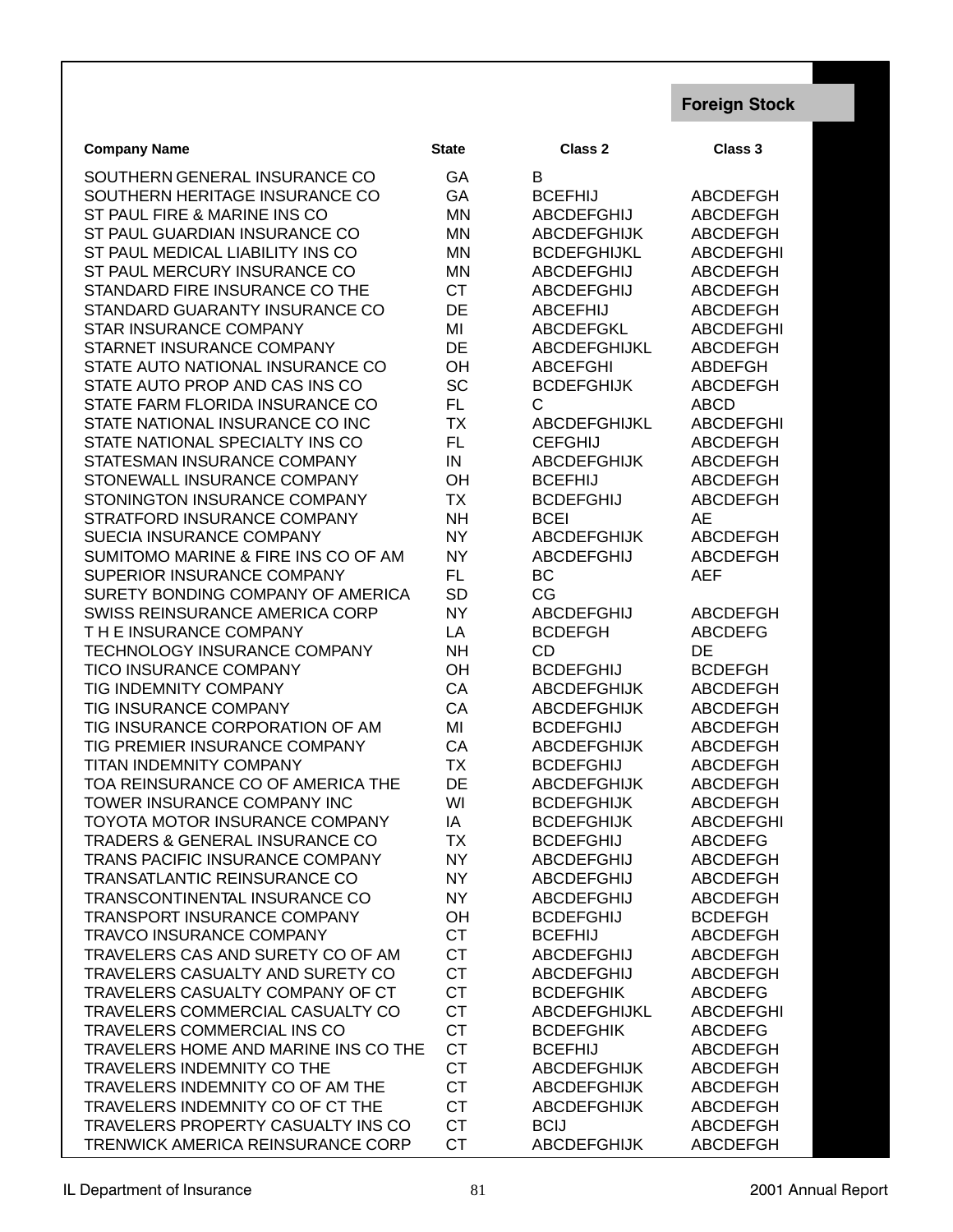| <b>Company Name</b>                                                  | <b>State</b>    | Class 2                            | Class 3                           |
|----------------------------------------------------------------------|-----------------|------------------------------------|-----------------------------------|
| TRI STATE INSURANCE COMPANY                                          | OK              | <b>BCDEFGH</b>                     | <b>ABCDEFGH</b>                   |
| TRI STATE INS CO OF MINNESOTA                                        | <b>MN</b>       | <b>ABCDEFGHIJK</b>                 | <b>ABCDEFGH</b>                   |
| TRINITY UNIVERSAL INSURANCE CO                                       | TX              | <b>ABCDEFGHIJ</b>                  | <b>ABCDEFGH</b>                   |
| TRUMBULL INSURANCE COMPANY                                           | <b>CT</b>       | <b>ABCDEFGHIJK</b>                 | <b>ABCDEFGH</b>                   |
| TRUSTGARD INSURANCE COMPANY                                          | OH              | <b>BCDEFGHIJK</b>                  | <b>ABCDEFGH</b>                   |
| TWIN CITY FIRE INSURANCE COMPANY                                     | IN              | <b>ABCDEFGHIJK</b>                 | <b>ABCDEFGH</b>                   |
| <b>U S AEGIS ENERGY INSURANCE CO</b>                                 | DE              | <b>CEFGHIJ</b>                     | <b>ABDFGH</b>                     |
| U S SPECIALTY INSURANCE COMPANY                                      | <b>TX</b>       | <b>ABCDGHI</b>                     | <b>BDEG</b>                       |
| ULICO CASUALTY COMPANY                                               | DE              | <b>ABCDEFGHIJ</b>                  | <b>ABCDEFGH</b>                   |
| UNDERWRITER FOR THE PROFESSIONS INS                                  | CO              | $\mathsf{C}$                       |                                   |
| UNDERWRITERS INDEMNITY CO                                            | <b>TX</b>       | <b>ABCDEFGHIJK</b>                 | <b>ABCDEFGH</b>                   |
| UNDERWRITERS INSURANCE COMPANY                                       | <b>NE</b>       | <b>ABCDEFGHIJKL</b>                | <b>ABCDEFGHI</b>                  |
| UNDERWRITERS REINSURANCE CO                                          | <b>NH</b>       | <b>ABCDEFGHIJK</b>                 | <b>ABCDEFGH</b>                   |
| UNIGARD INDEMNITY COMPANY                                            | <b>WA</b>       | <b>ABCDEFGHIJK</b>                 | <b>ABCDEFGH</b>                   |
| UNIGARD INSURANCE COMPANY                                            | <b>WA</b>       | <b>BCDEFGHIJ</b>                   | <b>ABCDEFGH</b>                   |
| UNIONE ITALIANA REINSUR CO OF AM INC                                 | <b>NY</b>       | <b>ABCDEFGHIJK</b>                 | <b>ABCDEFGH</b>                   |
| UNITED AUTOMOBILE INSURANCE CO                                       | <b>FL</b>       | B                                  | E                                 |
| UNITED CASUALTY INSURANCE CO OF AM                                   | PA              | <b>ABCDEFHIJ</b>                   | <b>ABCDEFGH</b>                   |
| UNITED FINANCIAL CASUALTY COMPANY                                    | <b>MO</b>       | <b>BCEFGH</b>                      | <b>ABCDEF</b>                     |
| UNITED FIRE & CASUALTY COMPANY                                       | IA              | <b>BCDEFGIJ</b>                    | <b>ABCDEFGH</b>                   |
| UNITED FIRE & INDEMNITY COMPANY                                      | ТX              | <b>BCEFHI</b>                      | <b>ABCDEFGH</b>                   |
| UNITED GUARANTY COMMER INS CO OF NC                                  | <b>NC</b>       | н                                  |                                   |
| UNITED GUARANTY CREDIT INS CO                                        | <b>NC</b>       | H                                  |                                   |
| UNITED GUARANTY RESIDENTIAL INS CO                                   | <b>NC</b>       | Η                                  |                                   |
| UNITED GUARANTY RES INS CO OF NC                                     | <b>NC</b>       | H                                  |                                   |
| UNITED NATIONAL SPECIALTY INS CO                                     | WI              | <b>ABCDEFHIJK</b>                  | <b>ABCDEFG</b>                    |
| UNITED SECURITY ASSURANCE CO OF PA                                   | <b>PA</b>       | A                                  |                                   |
| UNITED SECURITY INSURANCE CO<br>UNITED STATES FIDELITY & GUARANTY CO | ΙA<br><b>MD</b> | <b>BCDEFH</b><br><b>ABCDEFGHIJ</b> | <b>ABCDEFGH</b><br><b>ABCDFGH</b> |
| UNITED STATES FIRE INSURANCE CO                                      | <b>NY</b>       | <b>ABCDEFGHIJ</b>                  | <b>ABCDEFGH</b>                   |
| UNITED STATES LIABILITY INSURANCE CO                                 | PA              | <b>BCDEFGHIJ</b>                   | <b>ABCDEFGH</b>                   |
| UNITED WISCONSIN INSURANCE CO                                        | WI              | <b>ACD</b>                         |                                   |
| UNIVERSAL FIRE & CAS INS CO                                          | IN              | <b>ABCDEFGHIJKL</b>                | <b>ABCDEFGHI</b>                  |
| UNIVERSAL SURETY COMPANY                                             | <b>NE</b>       | G                                  |                                   |
| UNIVERSAL UNDERWRITERS INS CO                                        | KS              | <b>ABCDEFGH</b>                    | <b>ABCDEFGH</b>                   |
| UNIVERSAL UNDERWRITERS OF TX INS CO                                  | TX              | <b>ABCD</b>                        | ABDE                              |
| US INTERNATIONAL REINSURANCE CO                                      | <b>NH</b>       | <b>ABCDEFGHIJK</b>                 | <b>ABCDEFGH</b>                   |
| USAA CASUALTY INSURANCE COMPANY                                      | TX              | <b>BCEFHIJ</b>                     | <b>ABCDEFGH</b>                   |
| USAA GENERAL INDEMNITY COMPANY                                       | TX              | <b>BCEFHIJ</b>                     | <b>ABCDEFGH</b>                   |
| USAGENCIES DIRECT INSURANCE CO                                       | NY              | <b>BCDEFHIJKL</b>                  | <b>DEFGH</b>                      |
| USF&G BUSINESS INSURANCE COMPANY                                     | IL.             | <b>BCDEFGHIJK</b>                  | <b>ABCDEFGH</b>                   |
| USF&G FAMILY INSURANCE COMPANY                                       | MD              | <b>BCDEFGHIJK</b>                  | <b>ABCDEFGH</b>                   |
| USF&G INSURANCE CO OF MISSISSIPPI                                    | МS              | <b>BCDEFGHIJK</b>                  | <b>ABCDEFGH</b>                   |
| <b>VALIANT INSURANCE COMPANY</b>                                     | IA              | <b>ABCDEFGHIJK</b>                 | <b>ABCDEFGH</b>                   |
| VALLEY FORGE INSURANCE COMPANY                                       | PA              | <b>ABCDEFGHIJ</b>                  | <b>ABCDEFGH</b>                   |
| VANLINER INSURANCE COMPANY                                           | AΖ              | <b>BCDE</b>                        | <b>ABCDEFGH</b>                   |
| <b>VEREX ASSURANCE INC</b>                                           | WI              | H                                  |                                   |
| VICTORIA AUTOMOBILE INSURANCE CO                                     | IN              | AB                                 | DE                                |
| VICTORIA FIRE & CASUALTY COMPANY                                     | OH              | <b>ABCEFH</b>                      | <b>ABCDEFG</b>                    |
| VICTORIA SELECT INSURANCE COMPANY                                    | OH              | AB                                 | DE                                |
| <b>VIGILANT INSURANCE COMPANY</b>                                    | NY.             | <b>ABCDEFGHIJ</b>                  | <b>ABCDEFGH</b>                   |
| VIKING INSURANCE CO OF WISCONSIN                                     | CO              | <b>BCDEFGHIJ</b>                   | ABCDEFGH                          |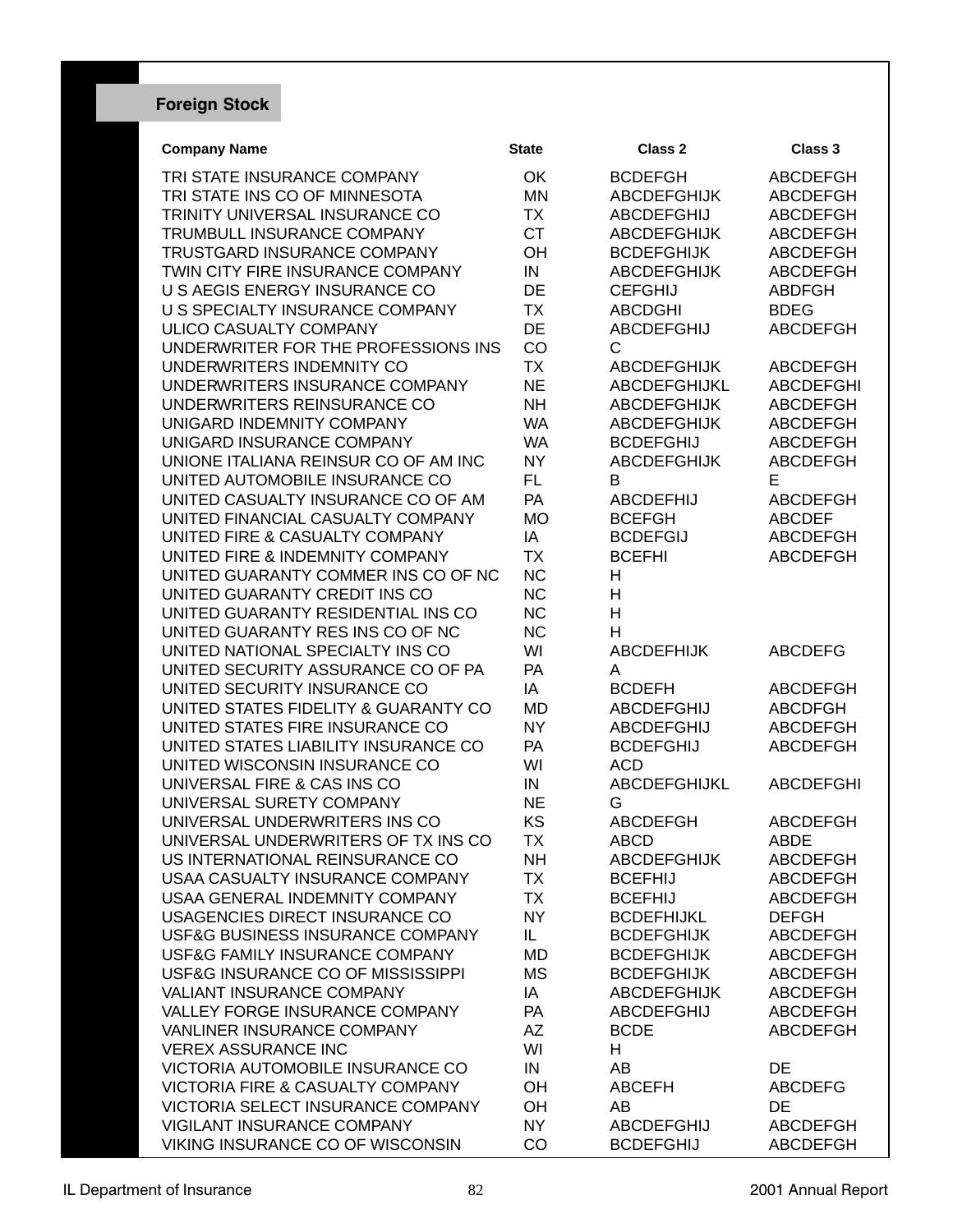| <b>Company Name</b>                    | <b>State</b> | Class <sub>2</sub>  | Class 3          |
|----------------------------------------|--------------|---------------------|------------------|
| VILLANOVA INSURANCE COMPANY            | PA           | <b>ABCDEFGHIJK</b>  | <b>ABCDEFGH</b>  |
| VISION SERVICE PLAN INSURANCE CO       | <b>CT</b>    | A                   |                  |
| VOYAGER PROPERTY & CAS INS CO          | <b>SC</b>    | <b>ACEFG</b>        | <b>ABCDEG</b>    |
| <b>WASHINGTON INTERNATIONAL INS CO</b> | <b>AZ</b>    | <b>BG</b>           | DE               |
| <b>WAUSAU BUSINESS INSURANCE CO</b>    | WI           | <b>ABCDEFGHIJKL</b> | <b>ABCDEFGHI</b> |
| WAUSAU GENERAL INSURANCE COMPANY       | WI           | <b>ABCDEFGHIJK</b>  | <b>ABCDEFGH</b>  |
| <b>WAUSAU UNDERWRITERS INS CO</b>      | WI           | <b>ABCDEFGHIJ</b>   | <b>ABCDEFGH</b>  |
| <b>WESCO INSURANCE COMPANY</b>         | DE           | <b>ABCDEFGHIJK</b>  | <b>ABCDEFGH</b>  |
| <b>WEST AMERICAN INSURANCE CO</b>      | IN           | <b>BCDEFGHIJ</b>    | <b>ABCDEFGH</b>  |
| <b>WESTCHESTER FIRE INSURANCE CO</b>   | <b>NY</b>    | <b>ABCDEFGHIJ</b>   | <b>ABCDEFGH</b>  |
| <b>WESTERN CONTINENTAL INS CO</b>      | <b>TX</b>    | <b>BCDEFH</b>       | <b>ABDEFG</b>    |
| WESTERN DIVERSIFIED CASUALTY INS CO    | WI           | <b>ABCGHIJ</b>      | <b>ABCDEGH</b>   |
| <b>WESTERN SURETY COMPANY</b>          | <b>SD</b>    | CG                  |                  |
| <b>WESTFIELD INSURANCE COMPANY</b>     | OH           | <b>ABCDEFGHIJ</b>   | <b>ABCDEFGH</b>  |
| <b>WESTFIELD NATIONAL INSURANCE CO</b> | OH           | <b>ABCDEFGHIJK</b>  | <b>ABCDEFGH</b>  |
| <b>WESTPORT INSURANCE CORP</b>         | <b>MO</b>    | <b>ABCDEFGHIJ</b>   | <b>ABCDEFGH</b>  |
| <b>WILLIAMSBURG NATIONAL INS CO</b>    | CA           | <b>BCDEFGHIJK</b>   | <b>ABCDEFGH</b>  |
| WINDSOR INSURANCE COMPANY              | IN           | B                   | E                |
| WINTERTHUR INTERNATIONAL AM INS CO     | WI           | <b>ABCDEFGH</b>     | <b>ABCDEFGH</b>  |
| <b>WORKMENS AUTO INSURANCE CO</b>      | CA           | <b>BCEFHI</b>       | <b>ABDEFG</b>    |
| <b>WORLDWIDE DIRECT AUTO INS CO</b>    | <b>KY</b>    | <b>ABCEFHIJL</b>    | <b>ABCDEFGHI</b> |
| X L INSURANCE CO OF NEW YORK INC       | <b>NY</b>    | <b>BCDEFGHIJK</b>   | <b>ABCDEFGH</b>  |
| XL CAPITAL ASSURANCE INC               | <b>NY</b>    | <b>GHI</b>          | DE               |
| <b>XL REINSURANCE AMERICA INC</b>      | <b>NY</b>    | <b>BCDEFGHIJK</b>   | <b>ABCDEFGH</b>  |
| YASUDA FIRE & MARINE INS CO OF AM      | <b>NY</b>    | <b>BCDEFGHIJK</b>   | <b>ABCDEFGH</b>  |
| YOSEMITE INSURANCE COMPANY             | IN           | <b>ABCEFGHIJK</b>   | <b>ABCDEFGH</b>  |
| YOUNG AMERICA INSURANCE COMPANY        | <b>TX</b>    | <b>BCEFHIJ</b>      | <b>ABCDEFGH</b>  |
| ZALE INDEMNITY COMPANY                 | <b>TX</b>    | <b>ABCEFGHIJ</b>    | <b>ABCDEFGH</b>  |
| <b>ZC INSURANCE COMPANY</b>            | <b>NJ</b>    | <b>ABCDEFGHIJKL</b> | <b>ABCDEFGHI</b> |
| <b>ZENITH INSURANCE COMPANY</b>        | CA           | <b>CD</b>           |                  |
| ZURICH AMERICAN INSURANCE CO           | <b>NY</b>    | <b>ABCDEFGHIJ</b>   | <b>ABCDEFGH</b>  |
| ZURICH REINSURANCE (NORTH AM) INC      | <b>CT</b>    | <b>ABCDEFGHIJK</b>  | <b>ABCDEFGH</b>  |
| 21ST CENTURY CASUALTY COMPANY          | CA           | <b>BCEFHIJ</b>      | <b>ABDEFGH</b>   |
| 21ST CENTURY INSURANCE COMPANY         | CA           | <b>BCEFHIJ</b>      | <b>ABDEFGH</b>   |

#### **Foreign Mutual**

| <b>State</b> | Class 2            | Class 3  |
|--------------|--------------------|----------|
| WI           | <b>BCDEFGHIJK</b>  | ABCDEFGH |
| DE.          | <b>ABCDEFGHIJK</b> | ABCDEFGH |
| WI           | ABCDEFGHIJ         | ABCDEFGH |
| OН           | ABCDEFGHIJ         | ABCDEFGH |
| MI           | ABCDEFGHIJ         | ABCDFGH  |
| RI           | <b>BCEFHIJ</b>     | ABCDEFGH |
| IN           | ABC.               | ABCEFG   |
| ΝY           | <b>ABCDEFGHIJ</b>  | ABCDEFGH |
|              |                    |          |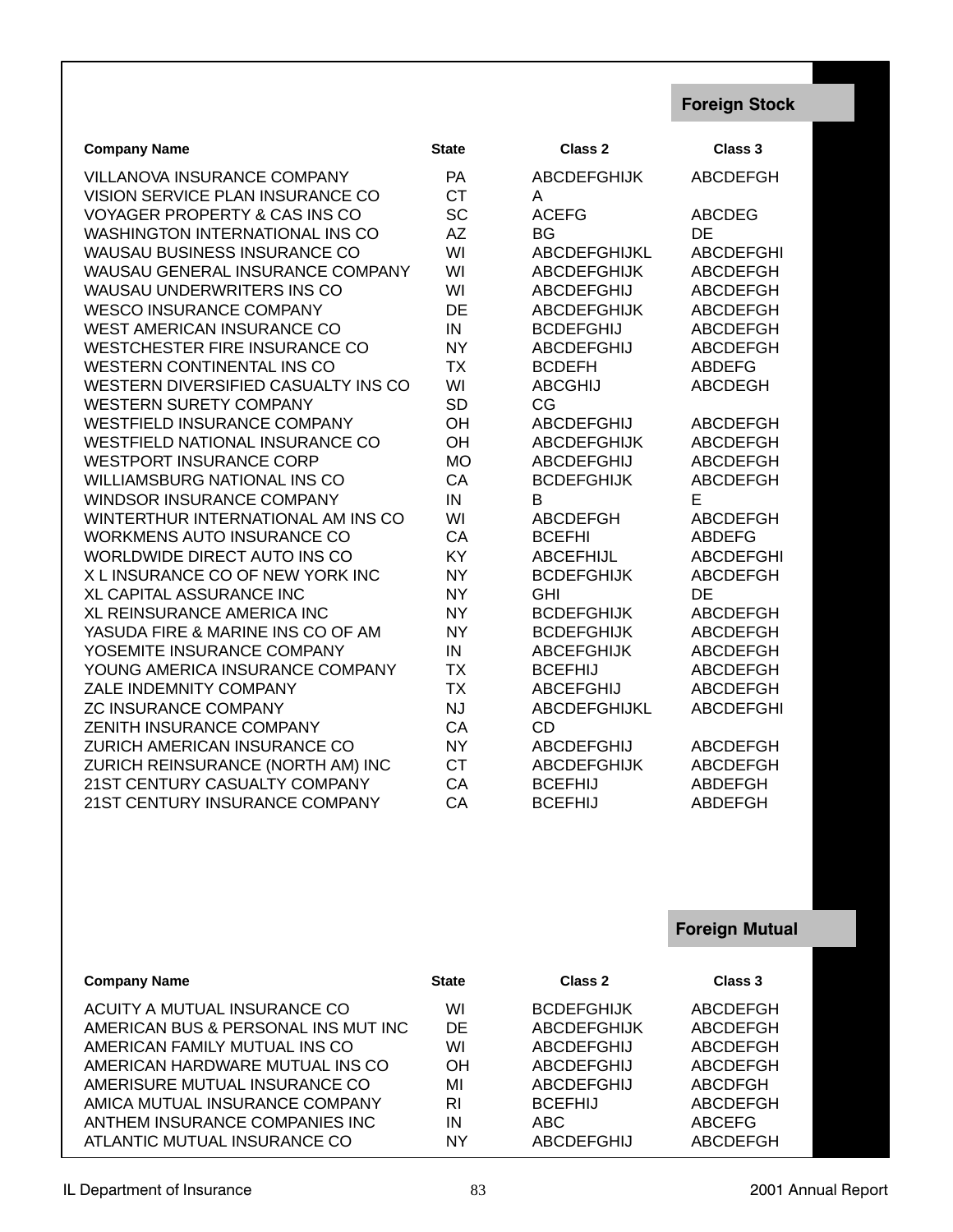#### **Foreign Mutual**

| <b>Company Name</b>                                                        | <b>State</b>    | Class 2            | Class 3                            |
|----------------------------------------------------------------------------|-----------------|--------------------|------------------------------------|
| AUTO OWNERS INSURANCE COMPANY                                              | MI              | <b>BCDEFGHIJ</b>   | <b>ABCDEFGH</b>                    |
| BADGER MUTUAL INSURANCE COMPANY                                            | WI              | <b>BCDEFHIJ</b>    | <b>ABCDEFGH</b>                    |
| BAR PLAN MUTUAL INSURANCE CO THE                                           | <b>MO</b>       | CG                 |                                    |
| BROTHERHOOD MUTUAL INS CO                                                  | IN              | <b>ABCDEFGHIJK</b> | <b>ABCDEFGH</b>                    |
| BUCKEYE STATE MUTUAL INS CO                                                | OH              | <b>BCEFHIJ</b>     | <b>ABCDEFGH</b>                    |
| CAMBRIDGE MUTUAL FIRE INS CO                                               | MA              | <b>BCEFGHI</b>     | <b>ABCDEFGH</b>                    |
| CAMICO MUTUAL INSURANCE COMPANY                                            | CA              | C                  |                                    |
| CENTRAL MUTUAL INSURANCE CO                                                | OH              | <b>BCDEFGHIJ</b>   | <b>ABCDFGH</b>                     |
| CHURCH MUTUAL INSURANCE COMPANY                                            | WI              | <b>ABCDEFGHIJK</b> | <b>ABCDEFGH</b>                    |
| COLUMBIA MUTUAL INSURANCE CO                                               | <b>MO</b>       | <b>ABCEFGHIJK</b>  | <b>ABCDEFGH</b>                    |
| DONEGAL MUTUAL INSURANCE CO                                                | PA              | ABCDEFGHIJKL       | <b>ABCDEFGHI</b>                   |
| EMPLOYERS MUTUAL CASUALTY CO                                               | IA              | <b>ABCDEFGHIK</b>  | <b>ABCDEFGH</b>                    |
| EQUITY MUTUAL INSURANCE COMPANY                                            | <b>MO</b>       | <b>ABCDEFGHIJ</b>  | <b>ABCDEFGH</b>                    |
| FACTORY MUTUAL INSURANCE CO                                                | R <sub>l</sub>  | <b>CEFGHIJK</b>    | <b>ABCDEFGH</b>                    |
| <b>FARMERS ALLIANCE MUTUAL INS CO</b>                                      | KS              | <b>CEFHIJ</b>      | <b>ABCDEFGH</b>                    |
| FARMERS MUTUAL HAIL INS CO OF IA                                           | IA              | A                  | <b>ABCDEFGH</b>                    |
| FARMERS MUTUAL INSURANCE CO OF NE                                          | <b>NE</b>       | <b>BCDEFGHI</b>    | <b>ABCDEFG</b>                     |
| <b>FARMLAND MUTUAL INSURANCE CO</b>                                        | IA              | <b>ABCDEFGHIJ</b>  | <b>ABCDEFGH</b>                    |
| FEDERATED MUTUAL INSURANCE CO                                              | <b>MN</b>       | <b>ABCDEFGHIJ</b>  | <b>ABCDEFGH</b>                    |
| FRANKENMUTH MUTUAL INSURANCE CO                                            | MI              | <b>BCDEFGHIJ</b>   | <b>ABCDEFGH</b>                    |
| GOODVILLE MUTUAL CASUALTY CO                                               | PA              | <b>BCEFHIJ</b>     | <b>ABCD</b>                        |
| <b>GRAIN DEALERS MUTUAL INS CO</b>                                         | IN              | <b>BCDEFGH</b>     | <b>ABCDEFGH</b>                    |
| <b>GRANGE MUTUAL CASUALTY CO</b>                                           | OH              | <b>BCDEFGHIJK</b>  | <b>ABCDEFGH</b>                    |
| <b>GRAPHIC ARTS MUTUAL INSURANCE CO</b>                                    | <b>NY</b>       | <b>BCDEFGHIJ</b>   | <b>ABCDEFGH</b>                    |
| GREATER NEW YORK MUTUAL INS CO                                             | <b>NY</b>       | <b>ABCDEFGHIJ</b>  | <b>ABCDEFGH</b>                    |
| <b>GRINNELL MUTUAL REINSURANCE CO</b>                                      | IA              | <b>ABCDEFGHIJK</b> | <b>ABCDEFGH</b>                    |
| GUIDEONE MUTUAL INSURANCE CO                                               | IA              | <b>ABCDEFGHIJ</b>  | ABCDEFGH                           |
| GUIDEONE SPECIALTY MUTUAL INS CO                                           | IA              | <b>BCEFGHIJKL</b>  | <b>ABCDEFGHI</b>                   |
| HARLEYSVILLE MUTUAL INS CO                                                 | PA              | <b>BCEFGHIJK</b>   | <b>ABCDEFGH</b>                    |
| HASTINGS MUTUAL INSURANCE CO                                               | MI              | <b>BCDEFHIJK</b>   | <b>ABCDEFGH</b>                    |
| IMT INSURANCE COMPANY (MUTUAL)                                             | IA              | <b>BCDEFGHI</b>    | <b>ABCDEFGH</b>                    |
| INDIANA LUMBERMENS MUTUAL INS CO<br><b>INLAND MUTUAL INSURANCE COMPANY</b> | IN<br><b>WV</b> | <b>BCDEFGHIJK</b>  | <b>ABCDEFGH</b><br><b>ABCDEFGH</b> |
| <b>INTEGRITY MUTUAL INSURANCE CO</b>                                       | WI              |                    | <b>ABCDEFGHI</b>                   |
| <b>IOWA MUTUAL INSURANCE CO</b>                                            | IA              | <b>BCDEFGH</b>     | <b>ABCDEFGH</b>                    |
| JEWELERS MUTUAL INSURANCE CO                                               | WI              | <b>CEFGHIJ</b>     | ABCDFGH                            |
| LE MARS MUTUAL INSURANCE CO OF IA                                          | ΙA              | <b>BCDEFGI</b>     | <b>ABDEG</b>                       |
| LIBERTY MUTUAL FIRE INSURANCE CO                                           | МA              | <b>ABCDEFGHIJ</b>  | ABCDEFGH                           |
| LIGHTNING ROD MUTUAL INS CO                                                | OH              | <b>BCDEFGHIJKL</b> | <b>ABCDEFGHI</b>                   |
| LUMBER MUTUAL INSURANCE CO THE                                             | МA              | <b>BCDEFGHIJ</b>   | <b>ABCDEFGH</b>                    |
| MEDICAL ASSURANCE CO INC THE                                               | AL              | <b>ACDG</b>        |                                    |
| MEDMARC MUTUAL INSURANCE CO                                                | VT              | С                  |                                    |
| MERCHANTS BONDING CO (MUTUAL)                                              | ΙA              | CG                 |                                    |
| MERIDIAN CITIZENS MUTUAL INS CO                                            | IN              | ABCDEFGHIJKL       | <b>ABCDEFGHI</b>                   |
| <b>MERRIMACK MUTUAL FIRE INS CO</b>                                        | МA              | <b>BCEFGHI</b>     | ABCDEFGH                           |
| MICHIGAN MILLERS MUTUAL INS CO                                             | MI              | <b>BCDEFGHIJ</b>   | <b>ABCDEFGH</b>                    |
| MIDWEST FAMILY MUTUAL INS CO                                               | ΜN              | ABCDEFGHIJKL       | <b>ABCDEFGHI</b>                   |
| MILWAUKEE MUTUAL INSURANCE CO                                              | WI              | <b>ABCDEFGHIJ</b>  | <b>ABCDEFGH</b>                    |
| MINNESOTA LAWYERS MUTUAL INS CO                                            | ΜN              |                    |                                    |
| MUTUAL PROTECTIVE INSURANCE CO                                             | <b>NE</b>       | A                  |                                    |
| MUTUAL SERVICE CASUALTY INS CO                                             | ΜN              | <b>BCDEFGHIJK</b>  | <b>ABCDEFGH</b>                    |
| NATIONWIDE MUTUAL FIRE INS CO                                              | OH              | <b>ABCDEFGHIJK</b> | <b>ABCDEFGH</b>                    |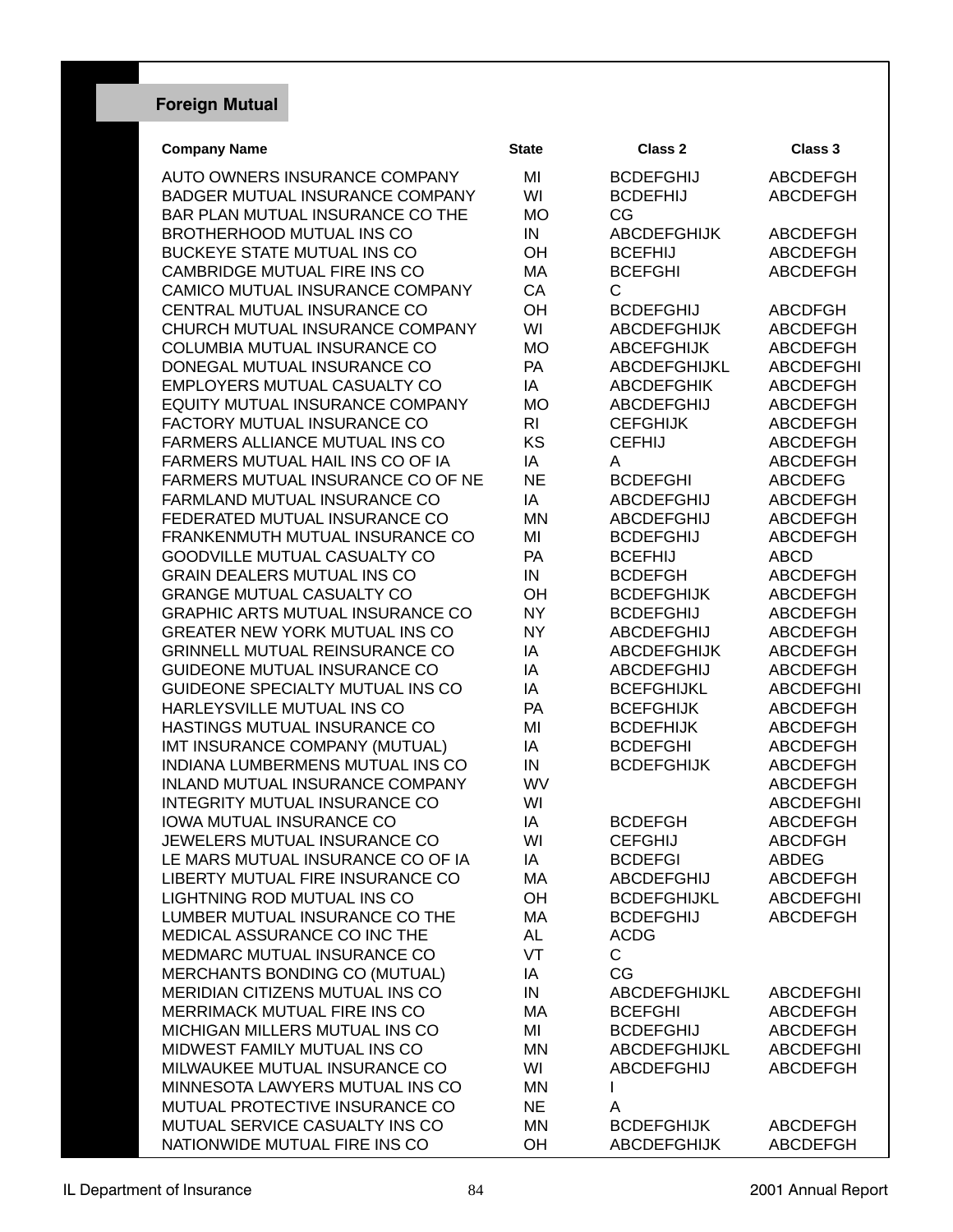#### **Foreign Mutual**

| <b>Company Name</b>                  | <b>State</b> | Class 2            | Class 3         |
|--------------------------------------|--------------|--------------------|-----------------|
| NATIONWIDE MUTUAL INSURANCE CO       | OН           | <b>ABCDEFGHIJK</b> | <b>ABCDEFGH</b> |
| NORCAL MUTUAL INSURANCE COMPANY      | CА           | С                  |                 |
| OHIO FARMERS INSURANCE COMPANY       | OН           | <b>ABCDEFGHIJ</b>  | <b>ABCDEFGH</b> |
| PENNSYLVANIA LUMBERMENS MUT INS CO   | PA           | <b>ACDEFHIJ</b>    | <b>ABCDFGH</b>  |
| PENNSYLVANIA NATIONAL MUT CAS INS CO | PA           | <b>ABCDEFGHI</b>   | <b>ABCDEFG</b>  |
| PHARMACISTS MUTUAL INSURANCE CO      | ΙA           | <b>ABCDEFGHIJ</b>  | ABCDEFGH        |
| PUBLIC SERVICE MUTUAL INSURANCE CO   | NY           | <b>BCDEFGHIJK</b>  | ABCDEFGH        |
| SECURA INSURANCE A MUTUAL CO         | WI           | <b>BCDEFGHIJ</b>   | ABCDEFGH        |
| SENIOR CITIZENS MUTUAL INSURANCE CO  | FL           | CН                 | ABFG            |
| SENTRY INSURANCE A MUTUAL CO         | WI           | ABCDEFGHIJK        | ABCDEFGH        |
| SHELTER MUTUAL INSURANCE COMPANY     | MO.          | <b>ABCEFGHIJ</b>   | <b>ABCDFGH</b>  |
| SOCIETY INSURANCE A MUTUAL CO        | WI           | <b>BCDEFGHIJ</b>   | ABCDEFGH        |
| STATE AUTOMOBILE MUTUAL INS CO       | OН           | ABCDEFGHIJK        | <b>ABCDEFGH</b> |
| UTICA MUTUAL INSURANCE COMPANY       | NY           | <b>ABCDEFGHIJK</b> | ABCDEFGH        |
| WEST BEND MUTUAL INSURANCE CO        | WI           | <b>BCDEFGHIJ</b>   | ABCDEFGH        |
| WESTERN RESERVE MUTUAL CAS CO        | OН           | <b>BCEFGHIJKL</b>  | ABCDEFGHI       |

| Class <sub>2</sub> | Class 3         |
|--------------------|-----------------|
| <b>ABCDEFGHIJK</b> | ABCDEFGH        |
| C                  |                 |
| <b>ABCDEFGHIJ</b>  | ABCDEFGH        |
| ACDEFHIJ           | ABCDFGH         |
| <b>ABCDEFGHI</b>   | <b>ABCDEFG</b>  |
| <b>ABCDEFGHIJ</b>  | ABCDEFGH        |
| BCDEFGHIJK         | <b>ABCDEFGH</b> |
| BCDEFGHIJ          | ABCDEFGH        |
| CН                 | ABFG            |
| ABCDEFGHIJK        | ABCDEFGH        |
| <b>ABCEFGHIJ</b>   | ABCDFGH         |
| BCDEFGHIJ          | ABCDEFGH        |
| <b>ABCDEFGHIJK</b> | ABCDEFGH        |
| <b>ABCDEFGHIJK</b> | ABCDEFGH        |
| BCDEFGHIJ          | ABCDEFGH        |
| BCEFGHIJKL         | ABCDEFGHI       |
|                    |                 |

#### Foreign Inter-Insurance Exchange

| <b>Company Name</b>                    | <b>State</b> | Class <sub>2</sub>         | Class 3            |
|----------------------------------------|--------------|----------------------------|--------------------|
| ARMED FORCES INSURANCE EXCH            | <b>KS</b>    | <b>BCEFHI</b>              | <b>ABCDEFGH</b>    |
| AUTOMOBILE CLUB INTERINSURANCE EXCH    | <b>MO</b>    | <b>BCEFHIJ</b>             |                    |
| CALIFORNIA CASUALTY IND EXCHANGE       | CA           | <b>ABCEFHIJ</b>            | <b>ABCDEFGH</b>    |
| CASUALTY RECIPROCAL EXCHANGE           | <b>MO</b>    | <b>ABCDEFGHIJ</b>          | <b>ABCDEFGH</b>    |
| DAKOTA TRUCK UNDERWRITERS              | <b>SD</b>    | <b>ABCDEIJKL</b>           | DE                 |
| DOCTORS' COMPANY THE                   | CA           | <b>ABCDEFGHIJKL</b>        | <b>ABCDEFGHI</b>   |
| ERIE INSURANCE EXCHANGE                | PA           | <b>BCDEFGHIJ</b>           | <b>ABCDEFGH</b>    |
| <b>FARMERS INSURANCE EXCHANGE</b>      | CA           | <b>ABCDEFGHIJ</b>          | <b>ABCDFG</b>      |
| FEDERATED RURAL ELECTRIC INS EXCH      | KS           | <b>ABCDEFGHIJK</b>         | ABDEFGH            |
| <b>FIRE INSURANCE EXCHANGE</b>         | CA           | <b>CEFGHI</b>              | <b>ABCDFGH</b>     |
| <b>GARRISON PROPERTY AND CAS ASSN</b>  | <b>TX</b>    | B                          | <b>ABCDEFGH</b>    |
| LUMBERMENS UNDERWRITING ALLIANCE       | МO           | <b>BCDEFGHIJ</b>           | <b>ABCDEFGH</b>    |
| NATIONAL FIRE & INDEMNITY EXCH         | <b>MO</b>    | <b>CEFGHIJ</b>             | <b>ABCDFGH</b>     |
| NATIONAL LLOYDS INSURANCE CO           | <b>TX</b>    | <b>CEFGHK</b>              | <b>ABDFG</b>       |
| NONPROFITS INS ASSN AN INTERINS EXCH   | MN           | <b>BCEFGHIJ</b>            | <b>ABCDEFGH</b>    |
| RECIPROCAL OF AMERICA                  | <b>VA</b>    | CD                         |                    |
| <b>TRUCK INSURANCE EXCHANGE</b>        | CA           | <b>ABCDEFGHIJ</b>          | <b>ABCDFG</b>      |
| UNITED SERVICES AUTOMOBILE ASSN        | <b>TX</b>    | <b>BCEFHIJ</b>             | ABCDEFGH           |
|                                        |              |                            |                    |
|                                        |              |                            | <b>Alien Stock</b> |
| <b>Company Name</b>                    | Country      | Class 2                    | Class 3            |
| <b>GENERALI – U S BRANCH</b>           | <b>ITALY</b> | <b>ABCDEFGHIJK</b>         | <b>ABCDEFGH</b>    |
| <b>GERLING GLOBAL REINSURANCE CORP</b> |              | <b>GERMANY ABCDEFGHIJK</b> | <b>ABCDEFGH</b>    |
| NICHIDO FIRE & MARINE INS CO LTD       | JAPAN        | <b>ABCDEFGHIJ</b>          | <b>ABCDEFGH</b>    |

NIPPONKOA INS CO LTD (U S BRANCH) JAPAN ABCDEFGHIJ ABCDEFGH NISSAN FIRE & MAR INS CO LTD (US BR) JAPAN ABCDEFGHIJKL ABCDEFGHI TOKIO MARINE & FIRE INS CO LTD THE JAPAN ABCDEFGHIJK ABCDEFGH TRYGG HANSA INS CO LTD (U S BRANCH) SWEDEN ABCDEFGHIJKL ABCDEFGHI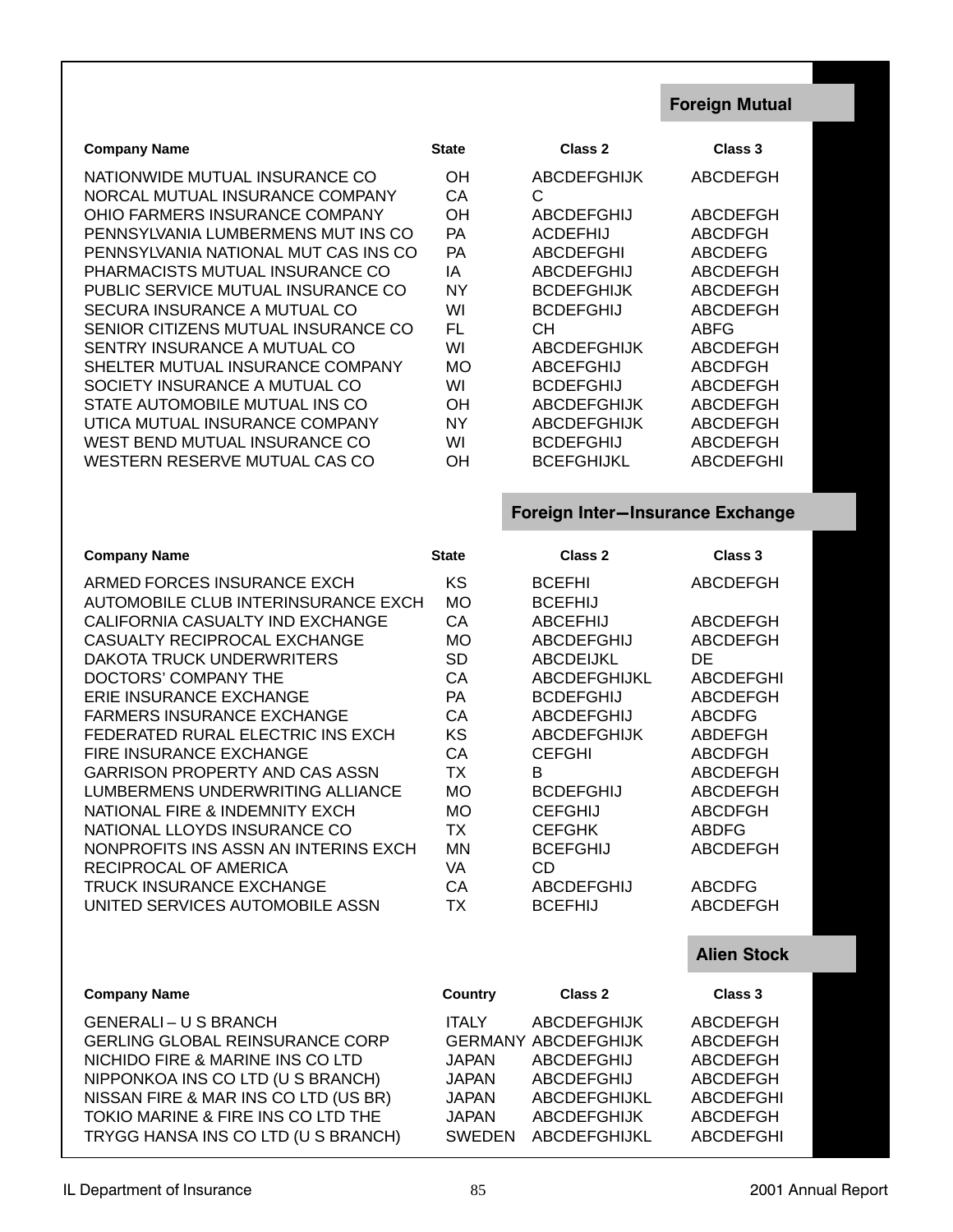#### **Alien Lloyds**

| <b>Company Name</b><br>UNDERWRITERS AT LLOYDS LONDON                                            | Country<br><b>ENGLAND</b> | Class 2<br>ABCDEFGHIJKL | Class 3<br><b>ABCDEFGHI</b> |
|-------------------------------------------------------------------------------------------------|---------------------------|-------------------------|-----------------------------|
| <b>Domestic Captives/Risk Retention Groups</b>                                                  |                           |                         |                             |
| <b>Company Name</b><br>ASSN OF TRIAL LAWYERS ASSR MUTRRG<br>OMS NATIONAL INSURANCE COMPANY, RRG | <b>State</b><br>IL<br>IL  | Class 2<br>С<br>C       | Class 3                     |
| <b>Illinois Insurance Exchange</b>                                                              |                           |                         |                             |
| <b>Company Name</b>                                                                             | <b>State</b>              | Class <sub>2</sub>      | Class 3                     |
| <b>INEX INSURANCE EXCHANGE</b><br><b>NEHI RE LP</b>                                             | IL<br>IL                  | <b>ABCDEFGHIJKL</b>     | <b>ABCDEFGHI</b>            |
| VESTA CAPITAL INSURANCE SYNDICATE INC                                                           | IL                        | ABCDEFGHIJKL            | ABCDEFGHI                   |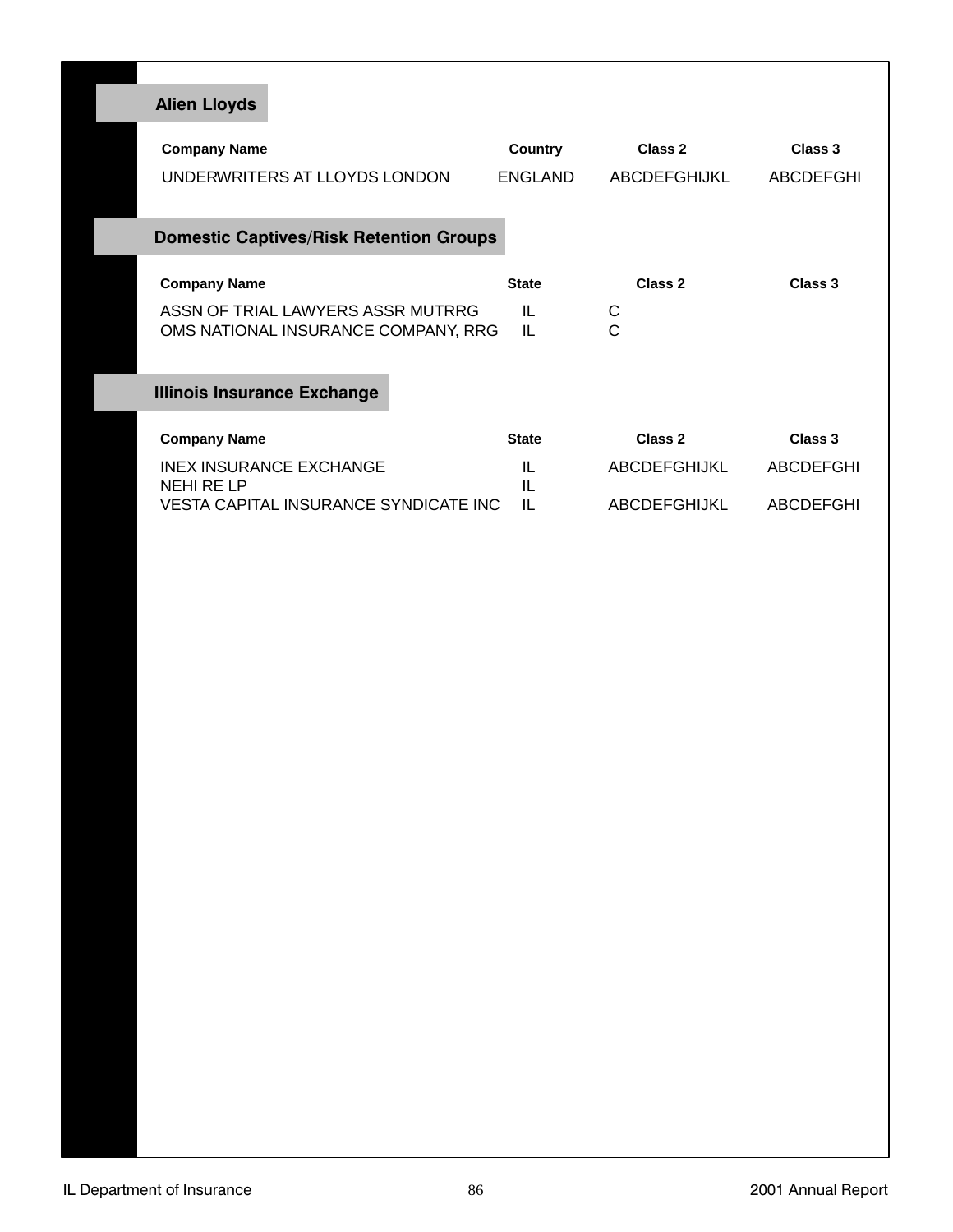### Life and Health Insurance Companies

#### **Domestic Legal Reserve**

| <b>Company Name</b>                           | <b>State</b> | Class 1    |
|-----------------------------------------------|--------------|------------|
| ABRAHAM LINCOLN INSURANCE COMPANY             | IL           | AB         |
| ALL AMERICAN LIFE INSURANCE COMPANY           | IL.          | AB         |
| ALLEGIANCE LIFE INSURANCE COMPANY             | IL.          | AB         |
| ALLSTATE ASSURANCE COMPANY                    | IL.          | A          |
| ALLSTATE LIFE INSURANCE COMPANY               | IL.          | <b>ABC</b> |
| AMALGAMATED LIFE & HEALTH INSURANCE CO        | IL           | AB         |
| AMERICAN FRANKLIN LIFE INSURANCE COMPANY      | IL.          | AB         |
| AMERICAN GENERAL ASSURANCE COMPANY            | IL.          | AB         |
| <b>BANKERS LIFE &amp; CASUALTY COMPANY</b>    | IL.          | <b>ABC</b> |
| BANKERS LIFE INSURANCE COMPANY OF IL          | IL.          | AB         |
| <b>BCS LIFE INSURANCE COMPANY</b>             | IL.          | AB         |
| BENCHMARK HEALTH INSURANCE COMPANY            | IL.          | B          |
| CELTIC INSURANCE COMPANY                      | IL.          | AB         |
| CENTRAL INVESTORS LIFE INSURANCE CO IL        | IL.          | AB         |
| CHARTER NATIONAL LIFE INSURANCE COMPANY       | IL.          | AB         |
|                                               | IL.          | AB         |
| CNA GROUP LIFE ASSURANCE COMPANY              |              |            |
| COLUMBIAN LIFE INSURANCE COMPANY              | IL.          | <b>ABC</b> |
| COMBINED INSURANCE COMPANY OF AMERICA         | IL.          | AB         |
| CONCERT HEALTH PLAN INSURANCE COMPANY         | IL.          | AB         |
| CONSECO ANNUITY ASSURANCE COMPANY             | IL           | AB         |
| CONSECO MEDICAL INSURANCE COMPANY             | IL.          | AB         |
| CONTINENTAL ASSURANCE COMPANY                 | IL.          | AB         |
| COUNTRY INVESTORS LIFE ASSURANCE CO           | IL.          | <b>ABC</b> |
| COUNTRY LIFE INSURANCE COMPANY                | IL.          | <b>AB</b>  |
| COUNTRY MEDICAL PLANS INC                     | IL.          | <b>ABC</b> |
| DELTA DENTAL INSURANCE COMPANY                | IL.          | B          |
| DESTINY HEALTH INSURANCE COMPANY              | IL.          | AB         |
| <b>EMPLOYEES LIFE COMPANY MUTUAL</b>          | IL.          | AB         |
| EXCALIBUR INSURANCE CORPORATION               | IL.          | AB         |
| FEDERAL KEMPER LIFE ASSURANCE COMPANY         | IL.          | AB         |
| FEDERAL LIFE INSURANCE COMPANY MUTUAL         | IL.          | AB         |
| FIDELITY LIFE ASSOCIATION MUTUAL LEG RES      | IL.          | AB         |
| FINANCIAL AMERICAN LIFE INSURANCE CO          | IL.          | <b>ABC</b> |
| FIRST COMMONWEALTH INSURANCE COMPANY          | IL.          | AB         |
| FORT DEARBORN LIFE INSURANCE COMPANY          | IL           | AB         |
| <b>FRANKLIN LIFE INSURANCE COMPANY THE</b>    | IL           | AB         |
| GOLDEN RULE INSURANCE COMPANY                 | IL           | AB         |
| <b>GUARANTEE TRUST LIFE INSURANCE COMPANY</b> | IL           | AB         |
| <b>HCSC INSURANCE SERVICES COMPANY</b>        | IL           | AB         |
| HEALTH ALLIANCE MEDICAL PLANS INC             | IL.          | B          |
|                                               |              |            |
| HEALTH CARE SERVICE CORP MUT LEG RES CO       | IL           | B          |
| HOME OWNERS LIFE INSURANCE COMPANY            | IL           | AB         |
| HORACE MANN LIFE INSURANCE COMPANY            | IL           | AB         |
| ILLINOIS MUTUAL LIFE INSURANCE COMPANY        | IL           | AB         |
| INSTITUTIONAL FOUNDERS LIFE INSURANCE CO      | IL           | AB         |
| INTER AMERICAN LIFE INSURANCE COMPANY         | IL           | <b>AB</b>  |
| KEMPER INVESTORS LIFE INSURANCE COMPANY       | IL           | AB         |
| LIFE ASSURANCE COMPANY OF AMERICA             | IL           | A          |
| LINCOLN HERITAGE LIFE INSURANCE COMPANY       | IL           | <b>AB</b>  |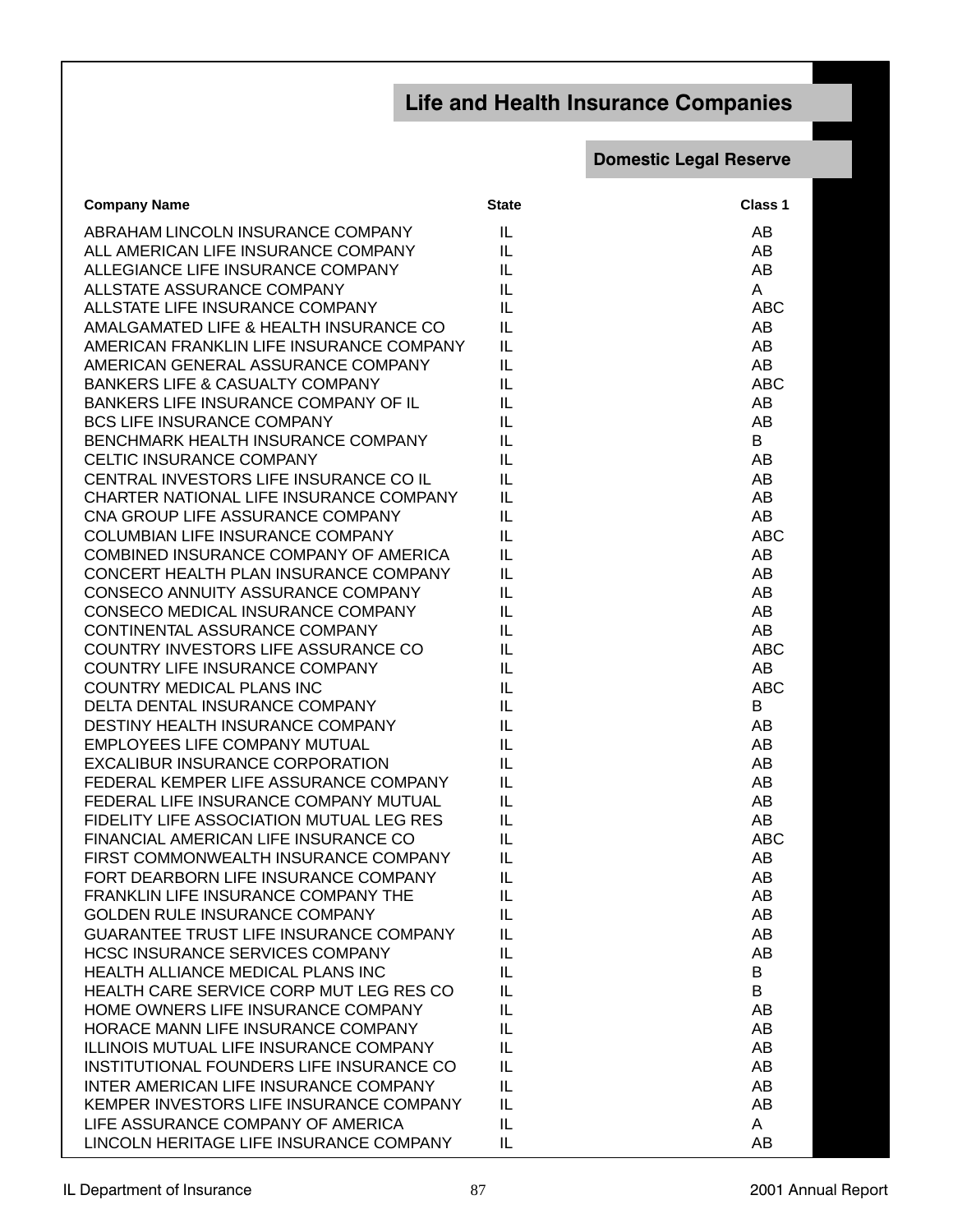#### **Domestic Legal Reserve**

| IL<br>AB<br>LYNDON LIFE INSURANCE COMPANY<br>MANHATTAN NATIONAL LIFE INSURANCE CO<br>IL.<br>AB<br>IL<br>MTL INSURANCE COMPANY<br>AB<br>MUNICIPAL INSURANCE COMPANY OF AMERICA<br>IL<br>AB<br>NACOLAH LIFE INSURANCE COMPANY<br>IL.<br>AB<br>NORTH AMERICAN COMPANY FOR L & H INS<br>IL.<br>AB<br>IL<br>AB<br>OLD REPUBLIC LIFE INSURANCE COMPANY<br>OSF HEALTH PLANS INC<br>IL<br>B<br>IL<br>AB<br>PEKIN LIFE INSURANCE COMPANY<br>PERSONALCARE INSURANCE OF ILLINOIS INC<br>IL<br>B<br>AB<br>PHYSICIANS BENEFITS TRUST LIFE INS CO<br>IL<br>AB<br>PIONEER LIFE INSURANCE COMPANY<br>IL<br>PROFESSIONAL LIFE & CASUALTY COMPANY<br>AB<br>IL<br>IL<br>AB<br>REASSURE AMERICA LIFE INSURANCE CO<br>AB<br>RELIANCE STANDARD LIFE INSURANCE CO<br>IL.<br>IL<br>AB<br>RESOURCE LIFE INSURANCE COMPANY<br>AB<br>RIGHTCHOICE INSURANCE COMPANY<br>IL.<br>B<br>ROCKFORD HEALTH PLANS INC<br>IL<br>SEARS LIFE INSURANCE COMPANY<br>IL.<br><b>ABC</b><br>IL.<br>STATE FARM ANNUITY & LIFE INSURANCE CO<br>AB<br>STATE FARM LIFE & ACCIDENT ASSURANCE CO<br>IL<br>AB<br>STATE FARM LIFE INSURANCE COMPANY<br>IL<br>AB<br>STERLING LIFE INSURANCE COMPANY<br>IL<br>AB<br>TRUSTMARK INSURANCE COMPANY<br>AB<br>IL<br>TRUSTMARK LIFE INSURANCE COMPANY<br>AB<br>IL<br>UNICARE HEALTH INSURANCE CO OF THE MW<br>IL<br><b>ABC</b><br>UNION FIDELITY LIFE INSURANCE COMPANY<br>IL<br>AB<br>UNITED HEALTHCARE INSURANCE CO OF IL<br>IL<br>AB<br>UNITED INSURANCE COMPANY OF AMERICA<br>IL<br>AB<br>UNITED NATIONAL LIFE INSURANCE CO OF AM<br>IL<br>AB<br>UNITED SECURITY LIFE INSURANCE CO OF IL<br>IL<br>AB<br><b>VETERANS LIFE INSURANCE COMPANY</b><br>IL<br>AB<br>WASHINGTON NATIONAL INSURANCE COMPANY<br>IL<br>AB<br>WESTERN DIVERSIFIED LIFE INSURANCE CO<br>AB<br>IL<br>ZURICH LIFE INSURANCE COMPANY OF AMERICA<br>AB<br>IL<br><b>Foreign Legal Reserve</b> | <b>Company Name</b> | <b>State</b> | Class 1 |
|-----------------------------------------------------------------------------------------------------------------------------------------------------------------------------------------------------------------------------------------------------------------------------------------------------------------------------------------------------------------------------------------------------------------------------------------------------------------------------------------------------------------------------------------------------------------------------------------------------------------------------------------------------------------------------------------------------------------------------------------------------------------------------------------------------------------------------------------------------------------------------------------------------------------------------------------------------------------------------------------------------------------------------------------------------------------------------------------------------------------------------------------------------------------------------------------------------------------------------------------------------------------------------------------------------------------------------------------------------------------------------------------------------------------------------------------------------------------------------------------------------------------------------------------------------------------------------------------------------------------------------------------------------------------------------------------------------------------------------------------------------------------------------------------------------------------------------------------------------|---------------------|--------------|---------|
|                                                                                                                                                                                                                                                                                                                                                                                                                                                                                                                                                                                                                                                                                                                                                                                                                                                                                                                                                                                                                                                                                                                                                                                                                                                                                                                                                                                                                                                                                                                                                                                                                                                                                                                                                                                                                                                     |                     |              |         |
|                                                                                                                                                                                                                                                                                                                                                                                                                                                                                                                                                                                                                                                                                                                                                                                                                                                                                                                                                                                                                                                                                                                                                                                                                                                                                                                                                                                                                                                                                                                                                                                                                                                                                                                                                                                                                                                     |                     |              |         |
|                                                                                                                                                                                                                                                                                                                                                                                                                                                                                                                                                                                                                                                                                                                                                                                                                                                                                                                                                                                                                                                                                                                                                                                                                                                                                                                                                                                                                                                                                                                                                                                                                                                                                                                                                                                                                                                     |                     |              |         |
|                                                                                                                                                                                                                                                                                                                                                                                                                                                                                                                                                                                                                                                                                                                                                                                                                                                                                                                                                                                                                                                                                                                                                                                                                                                                                                                                                                                                                                                                                                                                                                                                                                                                                                                                                                                                                                                     |                     |              |         |
|                                                                                                                                                                                                                                                                                                                                                                                                                                                                                                                                                                                                                                                                                                                                                                                                                                                                                                                                                                                                                                                                                                                                                                                                                                                                                                                                                                                                                                                                                                                                                                                                                                                                                                                                                                                                                                                     |                     |              |         |
|                                                                                                                                                                                                                                                                                                                                                                                                                                                                                                                                                                                                                                                                                                                                                                                                                                                                                                                                                                                                                                                                                                                                                                                                                                                                                                                                                                                                                                                                                                                                                                                                                                                                                                                                                                                                                                                     |                     |              |         |
|                                                                                                                                                                                                                                                                                                                                                                                                                                                                                                                                                                                                                                                                                                                                                                                                                                                                                                                                                                                                                                                                                                                                                                                                                                                                                                                                                                                                                                                                                                                                                                                                                                                                                                                                                                                                                                                     |                     |              |         |
|                                                                                                                                                                                                                                                                                                                                                                                                                                                                                                                                                                                                                                                                                                                                                                                                                                                                                                                                                                                                                                                                                                                                                                                                                                                                                                                                                                                                                                                                                                                                                                                                                                                                                                                                                                                                                                                     |                     |              |         |
|                                                                                                                                                                                                                                                                                                                                                                                                                                                                                                                                                                                                                                                                                                                                                                                                                                                                                                                                                                                                                                                                                                                                                                                                                                                                                                                                                                                                                                                                                                                                                                                                                                                                                                                                                                                                                                                     |                     |              |         |
|                                                                                                                                                                                                                                                                                                                                                                                                                                                                                                                                                                                                                                                                                                                                                                                                                                                                                                                                                                                                                                                                                                                                                                                                                                                                                                                                                                                                                                                                                                                                                                                                                                                                                                                                                                                                                                                     |                     |              |         |
|                                                                                                                                                                                                                                                                                                                                                                                                                                                                                                                                                                                                                                                                                                                                                                                                                                                                                                                                                                                                                                                                                                                                                                                                                                                                                                                                                                                                                                                                                                                                                                                                                                                                                                                                                                                                                                                     |                     |              |         |
|                                                                                                                                                                                                                                                                                                                                                                                                                                                                                                                                                                                                                                                                                                                                                                                                                                                                                                                                                                                                                                                                                                                                                                                                                                                                                                                                                                                                                                                                                                                                                                                                                                                                                                                                                                                                                                                     |                     |              |         |
|                                                                                                                                                                                                                                                                                                                                                                                                                                                                                                                                                                                                                                                                                                                                                                                                                                                                                                                                                                                                                                                                                                                                                                                                                                                                                                                                                                                                                                                                                                                                                                                                                                                                                                                                                                                                                                                     |                     |              |         |
|                                                                                                                                                                                                                                                                                                                                                                                                                                                                                                                                                                                                                                                                                                                                                                                                                                                                                                                                                                                                                                                                                                                                                                                                                                                                                                                                                                                                                                                                                                                                                                                                                                                                                                                                                                                                                                                     |                     |              |         |
|                                                                                                                                                                                                                                                                                                                                                                                                                                                                                                                                                                                                                                                                                                                                                                                                                                                                                                                                                                                                                                                                                                                                                                                                                                                                                                                                                                                                                                                                                                                                                                                                                                                                                                                                                                                                                                                     |                     |              |         |
|                                                                                                                                                                                                                                                                                                                                                                                                                                                                                                                                                                                                                                                                                                                                                                                                                                                                                                                                                                                                                                                                                                                                                                                                                                                                                                                                                                                                                                                                                                                                                                                                                                                                                                                                                                                                                                                     |                     |              |         |
|                                                                                                                                                                                                                                                                                                                                                                                                                                                                                                                                                                                                                                                                                                                                                                                                                                                                                                                                                                                                                                                                                                                                                                                                                                                                                                                                                                                                                                                                                                                                                                                                                                                                                                                                                                                                                                                     |                     |              |         |
|                                                                                                                                                                                                                                                                                                                                                                                                                                                                                                                                                                                                                                                                                                                                                                                                                                                                                                                                                                                                                                                                                                                                                                                                                                                                                                                                                                                                                                                                                                                                                                                                                                                                                                                                                                                                                                                     |                     |              |         |
|                                                                                                                                                                                                                                                                                                                                                                                                                                                                                                                                                                                                                                                                                                                                                                                                                                                                                                                                                                                                                                                                                                                                                                                                                                                                                                                                                                                                                                                                                                                                                                                                                                                                                                                                                                                                                                                     |                     |              |         |
|                                                                                                                                                                                                                                                                                                                                                                                                                                                                                                                                                                                                                                                                                                                                                                                                                                                                                                                                                                                                                                                                                                                                                                                                                                                                                                                                                                                                                                                                                                                                                                                                                                                                                                                                                                                                                                                     |                     |              |         |
|                                                                                                                                                                                                                                                                                                                                                                                                                                                                                                                                                                                                                                                                                                                                                                                                                                                                                                                                                                                                                                                                                                                                                                                                                                                                                                                                                                                                                                                                                                                                                                                                                                                                                                                                                                                                                                                     |                     |              |         |
|                                                                                                                                                                                                                                                                                                                                                                                                                                                                                                                                                                                                                                                                                                                                                                                                                                                                                                                                                                                                                                                                                                                                                                                                                                                                                                                                                                                                                                                                                                                                                                                                                                                                                                                                                                                                                                                     |                     |              |         |
|                                                                                                                                                                                                                                                                                                                                                                                                                                                                                                                                                                                                                                                                                                                                                                                                                                                                                                                                                                                                                                                                                                                                                                                                                                                                                                                                                                                                                                                                                                                                                                                                                                                                                                                                                                                                                                                     |                     |              |         |
|                                                                                                                                                                                                                                                                                                                                                                                                                                                                                                                                                                                                                                                                                                                                                                                                                                                                                                                                                                                                                                                                                                                                                                                                                                                                                                                                                                                                                                                                                                                                                                                                                                                                                                                                                                                                                                                     |                     |              |         |
|                                                                                                                                                                                                                                                                                                                                                                                                                                                                                                                                                                                                                                                                                                                                                                                                                                                                                                                                                                                                                                                                                                                                                                                                                                                                                                                                                                                                                                                                                                                                                                                                                                                                                                                                                                                                                                                     |                     |              |         |
|                                                                                                                                                                                                                                                                                                                                                                                                                                                                                                                                                                                                                                                                                                                                                                                                                                                                                                                                                                                                                                                                                                                                                                                                                                                                                                                                                                                                                                                                                                                                                                                                                                                                                                                                                                                                                                                     |                     |              |         |
|                                                                                                                                                                                                                                                                                                                                                                                                                                                                                                                                                                                                                                                                                                                                                                                                                                                                                                                                                                                                                                                                                                                                                                                                                                                                                                                                                                                                                                                                                                                                                                                                                                                                                                                                                                                                                                                     |                     |              |         |
|                                                                                                                                                                                                                                                                                                                                                                                                                                                                                                                                                                                                                                                                                                                                                                                                                                                                                                                                                                                                                                                                                                                                                                                                                                                                                                                                                                                                                                                                                                                                                                                                                                                                                                                                                                                                                                                     |                     |              |         |
|                                                                                                                                                                                                                                                                                                                                                                                                                                                                                                                                                                                                                                                                                                                                                                                                                                                                                                                                                                                                                                                                                                                                                                                                                                                                                                                                                                                                                                                                                                                                                                                                                                                                                                                                                                                                                                                     |                     |              |         |
|                                                                                                                                                                                                                                                                                                                                                                                                                                                                                                                                                                                                                                                                                                                                                                                                                                                                                                                                                                                                                                                                                                                                                                                                                                                                                                                                                                                                                                                                                                                                                                                                                                                                                                                                                                                                                                                     |                     |              |         |
|                                                                                                                                                                                                                                                                                                                                                                                                                                                                                                                                                                                                                                                                                                                                                                                                                                                                                                                                                                                                                                                                                                                                                                                                                                                                                                                                                                                                                                                                                                                                                                                                                                                                                                                                                                                                                                                     |                     |              |         |
|                                                                                                                                                                                                                                                                                                                                                                                                                                                                                                                                                                                                                                                                                                                                                                                                                                                                                                                                                                                                                                                                                                                                                                                                                                                                                                                                                                                                                                                                                                                                                                                                                                                                                                                                                                                                                                                     |                     |              |         |
|                                                                                                                                                                                                                                                                                                                                                                                                                                                                                                                                                                                                                                                                                                                                                                                                                                                                                                                                                                                                                                                                                                                                                                                                                                                                                                                                                                                                                                                                                                                                                                                                                                                                                                                                                                                                                                                     |                     |              |         |
|                                                                                                                                                                                                                                                                                                                                                                                                                                                                                                                                                                                                                                                                                                                                                                                                                                                                                                                                                                                                                                                                                                                                                                                                                                                                                                                                                                                                                                                                                                                                                                                                                                                                                                                                                                                                                                                     |                     |              |         |
|                                                                                                                                                                                                                                                                                                                                                                                                                                                                                                                                                                                                                                                                                                                                                                                                                                                                                                                                                                                                                                                                                                                                                                                                                                                                                                                                                                                                                                                                                                                                                                                                                                                                                                                                                                                                                                                     |                     |              |         |
|                                                                                                                                                                                                                                                                                                                                                                                                                                                                                                                                                                                                                                                                                                                                                                                                                                                                                                                                                                                                                                                                                                                                                                                                                                                                                                                                                                                                                                                                                                                                                                                                                                                                                                                                                                                                                                                     |                     |              |         |
|                                                                                                                                                                                                                                                                                                                                                                                                                                                                                                                                                                                                                                                                                                                                                                                                                                                                                                                                                                                                                                                                                                                                                                                                                                                                                                                                                                                                                                                                                                                                                                                                                                                                                                                                                                                                                                                     |                     |              |         |
| Class <sub>1</sub><br><b>Company Name</b><br><b>State</b>                                                                                                                                                                                                                                                                                                                                                                                                                                                                                                                                                                                                                                                                                                                                                                                                                                                                                                                                                                                                                                                                                                                                                                                                                                                                                                                                                                                                                                                                                                                                                                                                                                                                                                                                                                                           |                     |              |         |
| AAA LIFE INSURANCE COMPANY<br>DC<br>AB                                                                                                                                                                                                                                                                                                                                                                                                                                                                                                                                                                                                                                                                                                                                                                                                                                                                                                                                                                                                                                                                                                                                                                                                                                                                                                                                                                                                                                                                                                                                                                                                                                                                                                                                                                                                              |                     |              |         |

| AAA LIFE INSURANCE COMPANY             | DC. | AB |
|----------------------------------------|-----|----|
| ACACIA LIFE INSURANCE COMPANY          | DC. | AB |
| ACACIA NATIONAL LIFE INSURANCE COMPANY | VA  | AB |
| ACADEMY LIFE INSURANCE COMPANY         | MO. | AB |
| ACCELERATION LIFE INSURANCE COMPANY    | OН  | AB |
| ADMIRAL LIFE INSURANCE COMPANY OF AM   | AZ. | AB |
| ADVANCE INSURANCE COMPANY              | AZ. | AB |
| AETNA HEALTH & LIFE INSURANCE COMPANY  | СT  | AB |
| AETNA INSURANCE COMPANY OF AMERICA     | FL. | A  |
| AETNA LIFE INSURANCE & ANNUITY COMPANY | СT  | AB |
| AETNA LIFE INSURANCE COMPANY           |     | AΒ |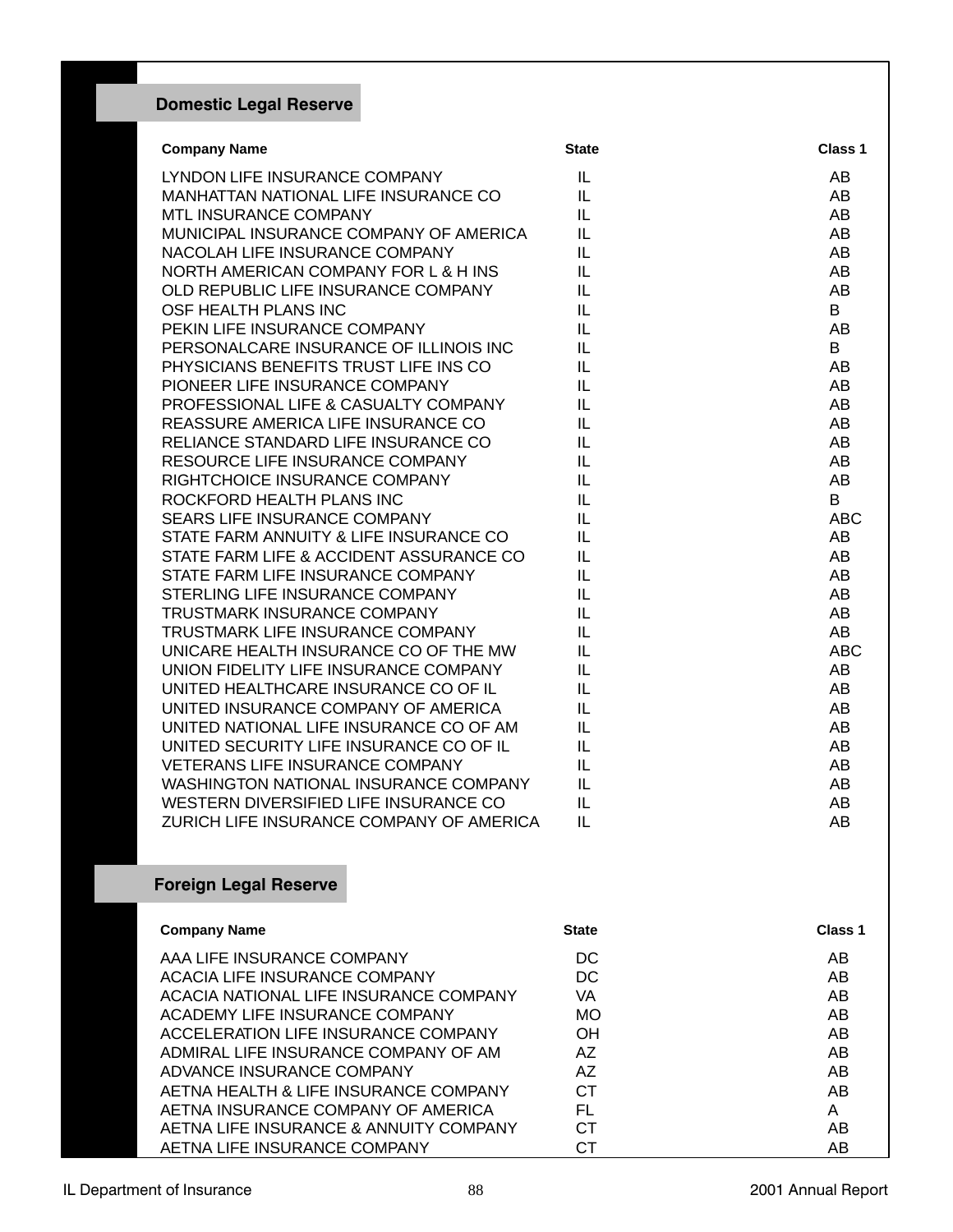| <b>Company Name</b><br>Class 1<br><b>State</b><br>PA<br>AB<br>AGL LIFE ASSURANCE COMPANY<br>DE<br>AIG LIFE INSURANCE COMPANY<br>AB<br>ALL SAVERS INSURANCE COMPANY<br>IN<br>AB<br>ALLIANZ LIFE INSURANCE COMPANY OF N A<br><b>MN</b><br>AB<br>DE<br>ALLMERICA FINANCIAL LIFE INS & ANN CO<br>AB<br>ALLSTATE LIFE INSURANCE COMPANY OF NY<br><b>NY</b><br>AB<br>AB<br>ALTA HEALTH & LIFE INSURANCE COMPANY<br>IN<br>AMERIBEST LIFE INSURANCE COMPANY<br>AB<br>GA<br>AMERICAN AMICABLE LIFE INS CO OF TX<br><b>TX</b><br>AB<br>AMERICAN BANKERS LIFE ASSURANCE CO OF FL<br><b>FL</b><br>AB<br>AMERICAN CAPITOL INSURANCE COMPANY<br>A<br><b>TX</b><br>AMERICAN COMMUNITY MUTUAL INSURANCE CO<br>AB<br>MI<br>AMERICAN CREDITORS LIFE INSURANCE CO<br>DE<br>AB<br>AMERICAN ENTERPRISE LIFE INSURANCE CO<br>AB<br>IN<br>AMERICAN EQUITY INVESTMENT LIFE INS CO<br>AB<br>ΙA<br>AMERICAN FAMILY LIFE ASSR CO OF COLUMBUS<br>AB<br><b>NE</b><br>AMERICAN FAMILY LIFE INSURANCE COMPANY<br>WI<br>A<br>AMERICAN FIDELITY ASSURANCE COMPANY<br>OK<br>AB<br>FL.<br>AB<br>AMERICAN FIDELITY LIFE INSURANCE CO<br>AMERICAN FOUNDERS LIFE INSURANCE CO<br><b>TX</b><br>AB<br>AB<br>AMERICAN GENERAL ANNUITY INS CO<br><b>TX</b><br>AMERICAN GENERAL LIFE & ACCIDENT INS CO<br><b>TN</b><br>AB<br><b>NY</b><br>AB<br>AMERICAN GENERAL LIFE INS CO OF NY<br>AB<br>AMERICAN GENERAL LIFE INS CO OF PA<br>PA<br><b>TX</b><br>AB<br>AMERICAN GENERAL LIFE INS CO<br><b>TX</b><br>AB<br>AMERICAN HEALTH & LIFE INS CO<br><b>FL</b><br>AB<br>AMERICAN HERITAGE LIFE INS CO<br>KS<br>AMERICAN HOME LIFE INSURANCE COMPANY<br>A<br>AMERICAN INCOME LIFE INSURANCE COMPANY<br>IN<br>AB<br>AMERICAN INSURANCE COMPANY OF TEXAS<br><b>TX</b><br>AB<br>AB<br>AMERICAN INTERNATIONAL LIFE ASSR CO NY<br><b>NY</b><br>AMERICAN INVESTORS LIFE INSURANCE CO INC<br>KS<br>AB<br>AB<br>AMERICAN LIFE & HEALTH INSURANCE COMPANY<br>МO<br>AMERICAN LIFE INSURANCE COMPANY OF NY<br>ΝY<br>AB<br>AMERICAN MATURITY LIFE INSURANCE COMPANY<br><b>CT</b><br>AB<br><b>SD</b><br>AMERICAN MEMORIAL LIFE INSURANCE COMPANY<br>AB<br>AMERICAN MODERN LIFE INSURANCE COMPANY<br>OH<br>AB<br>AMERICAN NATIONAL INSURANCE COMPANY<br><b>TX</b><br>AB<br>AMERICAN NATIONAL LIFE INSURANCE CO TX<br>AB<br><b>TX</b><br>B<br>AMERICAN NETWORK INSURANCE COMPANY<br>PA<br>AMERICAN PARTNERS LIFE INSURANCE COMPANY<br>AZ<br>AB<br><b>CT</b><br>AMERICAN PHOENIX LIFE & REASSURANCE CO<br>AB<br>AMERICAN PROGRESSIVE LIFE & HEALTH OF NY<br>AB<br><b>NY</b><br>AB<br>AMERICAN PUBLIC LIFE INSURANCE COMPANY<br>MS<br>AMERICAN REPUBLIC INSURANCE COMPANY<br>AB<br>IA.<br>AMERICAN RESOURCES LIFE INSURANCE CO<br>AB<br>IA<br>AMERICAN RETIREMENT LIFE INSURANCE CO<br>OН<br>A<br><b>CT</b><br>AMERICAN SKANDIA LIFE ASSURANCE CORP<br>AB<br>AMERICAN STATES LIFE INSURANCE COMPANY<br>IN<br>AB<br>AMERICAN TRANSCONTINENTAL LIFE INS CO<br>AZ<br>AB<br>AMERICAN TRAVELERS ASSURANCE COMPANY<br>IA<br>AB |                                         |           | <b>Foreign Legal Reserve</b> |
|-------------------------------------------------------------------------------------------------------------------------------------------------------------------------------------------------------------------------------------------------------------------------------------------------------------------------------------------------------------------------------------------------------------------------------------------------------------------------------------------------------------------------------------------------------------------------------------------------------------------------------------------------------------------------------------------------------------------------------------------------------------------------------------------------------------------------------------------------------------------------------------------------------------------------------------------------------------------------------------------------------------------------------------------------------------------------------------------------------------------------------------------------------------------------------------------------------------------------------------------------------------------------------------------------------------------------------------------------------------------------------------------------------------------------------------------------------------------------------------------------------------------------------------------------------------------------------------------------------------------------------------------------------------------------------------------------------------------------------------------------------------------------------------------------------------------------------------------------------------------------------------------------------------------------------------------------------------------------------------------------------------------------------------------------------------------------------------------------------------------------------------------------------------------------------------------------------------------------------------------------------------------------------------------------------------------------------------------------------------------------------------------------------------------------------------------------------------------------------------------------------------------------------------------------------------------------------------------------------------------------------------------------------------------------------------------------------------------------------------------------------------------------------------------------------------------------------------------------------------------------------------------------------------------------------------------------------|-----------------------------------------|-----------|------------------------------|
|                                                                                                                                                                                                                                                                                                                                                                                                                                                                                                                                                                                                                                                                                                                                                                                                                                                                                                                                                                                                                                                                                                                                                                                                                                                                                                                                                                                                                                                                                                                                                                                                                                                                                                                                                                                                                                                                                                                                                                                                                                                                                                                                                                                                                                                                                                                                                                                                                                                                                                                                                                                                                                                                                                                                                                                                                                                                                                                                                       |                                         |           |                              |
|                                                                                                                                                                                                                                                                                                                                                                                                                                                                                                                                                                                                                                                                                                                                                                                                                                                                                                                                                                                                                                                                                                                                                                                                                                                                                                                                                                                                                                                                                                                                                                                                                                                                                                                                                                                                                                                                                                                                                                                                                                                                                                                                                                                                                                                                                                                                                                                                                                                                                                                                                                                                                                                                                                                                                                                                                                                                                                                                                       |                                         |           |                              |
|                                                                                                                                                                                                                                                                                                                                                                                                                                                                                                                                                                                                                                                                                                                                                                                                                                                                                                                                                                                                                                                                                                                                                                                                                                                                                                                                                                                                                                                                                                                                                                                                                                                                                                                                                                                                                                                                                                                                                                                                                                                                                                                                                                                                                                                                                                                                                                                                                                                                                                                                                                                                                                                                                                                                                                                                                                                                                                                                                       |                                         |           |                              |
|                                                                                                                                                                                                                                                                                                                                                                                                                                                                                                                                                                                                                                                                                                                                                                                                                                                                                                                                                                                                                                                                                                                                                                                                                                                                                                                                                                                                                                                                                                                                                                                                                                                                                                                                                                                                                                                                                                                                                                                                                                                                                                                                                                                                                                                                                                                                                                                                                                                                                                                                                                                                                                                                                                                                                                                                                                                                                                                                                       |                                         |           |                              |
|                                                                                                                                                                                                                                                                                                                                                                                                                                                                                                                                                                                                                                                                                                                                                                                                                                                                                                                                                                                                                                                                                                                                                                                                                                                                                                                                                                                                                                                                                                                                                                                                                                                                                                                                                                                                                                                                                                                                                                                                                                                                                                                                                                                                                                                                                                                                                                                                                                                                                                                                                                                                                                                                                                                                                                                                                                                                                                                                                       |                                         |           |                              |
|                                                                                                                                                                                                                                                                                                                                                                                                                                                                                                                                                                                                                                                                                                                                                                                                                                                                                                                                                                                                                                                                                                                                                                                                                                                                                                                                                                                                                                                                                                                                                                                                                                                                                                                                                                                                                                                                                                                                                                                                                                                                                                                                                                                                                                                                                                                                                                                                                                                                                                                                                                                                                                                                                                                                                                                                                                                                                                                                                       |                                         |           |                              |
|                                                                                                                                                                                                                                                                                                                                                                                                                                                                                                                                                                                                                                                                                                                                                                                                                                                                                                                                                                                                                                                                                                                                                                                                                                                                                                                                                                                                                                                                                                                                                                                                                                                                                                                                                                                                                                                                                                                                                                                                                                                                                                                                                                                                                                                                                                                                                                                                                                                                                                                                                                                                                                                                                                                                                                                                                                                                                                                                                       |                                         |           |                              |
|                                                                                                                                                                                                                                                                                                                                                                                                                                                                                                                                                                                                                                                                                                                                                                                                                                                                                                                                                                                                                                                                                                                                                                                                                                                                                                                                                                                                                                                                                                                                                                                                                                                                                                                                                                                                                                                                                                                                                                                                                                                                                                                                                                                                                                                                                                                                                                                                                                                                                                                                                                                                                                                                                                                                                                                                                                                                                                                                                       |                                         |           |                              |
|                                                                                                                                                                                                                                                                                                                                                                                                                                                                                                                                                                                                                                                                                                                                                                                                                                                                                                                                                                                                                                                                                                                                                                                                                                                                                                                                                                                                                                                                                                                                                                                                                                                                                                                                                                                                                                                                                                                                                                                                                                                                                                                                                                                                                                                                                                                                                                                                                                                                                                                                                                                                                                                                                                                                                                                                                                                                                                                                                       |                                         |           |                              |
|                                                                                                                                                                                                                                                                                                                                                                                                                                                                                                                                                                                                                                                                                                                                                                                                                                                                                                                                                                                                                                                                                                                                                                                                                                                                                                                                                                                                                                                                                                                                                                                                                                                                                                                                                                                                                                                                                                                                                                                                                                                                                                                                                                                                                                                                                                                                                                                                                                                                                                                                                                                                                                                                                                                                                                                                                                                                                                                                                       |                                         |           |                              |
|                                                                                                                                                                                                                                                                                                                                                                                                                                                                                                                                                                                                                                                                                                                                                                                                                                                                                                                                                                                                                                                                                                                                                                                                                                                                                                                                                                                                                                                                                                                                                                                                                                                                                                                                                                                                                                                                                                                                                                                                                                                                                                                                                                                                                                                                                                                                                                                                                                                                                                                                                                                                                                                                                                                                                                                                                                                                                                                                                       |                                         |           |                              |
|                                                                                                                                                                                                                                                                                                                                                                                                                                                                                                                                                                                                                                                                                                                                                                                                                                                                                                                                                                                                                                                                                                                                                                                                                                                                                                                                                                                                                                                                                                                                                                                                                                                                                                                                                                                                                                                                                                                                                                                                                                                                                                                                                                                                                                                                                                                                                                                                                                                                                                                                                                                                                                                                                                                                                                                                                                                                                                                                                       |                                         |           |                              |
|                                                                                                                                                                                                                                                                                                                                                                                                                                                                                                                                                                                                                                                                                                                                                                                                                                                                                                                                                                                                                                                                                                                                                                                                                                                                                                                                                                                                                                                                                                                                                                                                                                                                                                                                                                                                                                                                                                                                                                                                                                                                                                                                                                                                                                                                                                                                                                                                                                                                                                                                                                                                                                                                                                                                                                                                                                                                                                                                                       |                                         |           |                              |
|                                                                                                                                                                                                                                                                                                                                                                                                                                                                                                                                                                                                                                                                                                                                                                                                                                                                                                                                                                                                                                                                                                                                                                                                                                                                                                                                                                                                                                                                                                                                                                                                                                                                                                                                                                                                                                                                                                                                                                                                                                                                                                                                                                                                                                                                                                                                                                                                                                                                                                                                                                                                                                                                                                                                                                                                                                                                                                                                                       |                                         |           |                              |
|                                                                                                                                                                                                                                                                                                                                                                                                                                                                                                                                                                                                                                                                                                                                                                                                                                                                                                                                                                                                                                                                                                                                                                                                                                                                                                                                                                                                                                                                                                                                                                                                                                                                                                                                                                                                                                                                                                                                                                                                                                                                                                                                                                                                                                                                                                                                                                                                                                                                                                                                                                                                                                                                                                                                                                                                                                                                                                                                                       |                                         |           |                              |
|                                                                                                                                                                                                                                                                                                                                                                                                                                                                                                                                                                                                                                                                                                                                                                                                                                                                                                                                                                                                                                                                                                                                                                                                                                                                                                                                                                                                                                                                                                                                                                                                                                                                                                                                                                                                                                                                                                                                                                                                                                                                                                                                                                                                                                                                                                                                                                                                                                                                                                                                                                                                                                                                                                                                                                                                                                                                                                                                                       |                                         |           |                              |
|                                                                                                                                                                                                                                                                                                                                                                                                                                                                                                                                                                                                                                                                                                                                                                                                                                                                                                                                                                                                                                                                                                                                                                                                                                                                                                                                                                                                                                                                                                                                                                                                                                                                                                                                                                                                                                                                                                                                                                                                                                                                                                                                                                                                                                                                                                                                                                                                                                                                                                                                                                                                                                                                                                                                                                                                                                                                                                                                                       |                                         |           |                              |
|                                                                                                                                                                                                                                                                                                                                                                                                                                                                                                                                                                                                                                                                                                                                                                                                                                                                                                                                                                                                                                                                                                                                                                                                                                                                                                                                                                                                                                                                                                                                                                                                                                                                                                                                                                                                                                                                                                                                                                                                                                                                                                                                                                                                                                                                                                                                                                                                                                                                                                                                                                                                                                                                                                                                                                                                                                                                                                                                                       |                                         |           |                              |
|                                                                                                                                                                                                                                                                                                                                                                                                                                                                                                                                                                                                                                                                                                                                                                                                                                                                                                                                                                                                                                                                                                                                                                                                                                                                                                                                                                                                                                                                                                                                                                                                                                                                                                                                                                                                                                                                                                                                                                                                                                                                                                                                                                                                                                                                                                                                                                                                                                                                                                                                                                                                                                                                                                                                                                                                                                                                                                                                                       |                                         |           |                              |
|                                                                                                                                                                                                                                                                                                                                                                                                                                                                                                                                                                                                                                                                                                                                                                                                                                                                                                                                                                                                                                                                                                                                                                                                                                                                                                                                                                                                                                                                                                                                                                                                                                                                                                                                                                                                                                                                                                                                                                                                                                                                                                                                                                                                                                                                                                                                                                                                                                                                                                                                                                                                                                                                                                                                                                                                                                                                                                                                                       |                                         |           |                              |
|                                                                                                                                                                                                                                                                                                                                                                                                                                                                                                                                                                                                                                                                                                                                                                                                                                                                                                                                                                                                                                                                                                                                                                                                                                                                                                                                                                                                                                                                                                                                                                                                                                                                                                                                                                                                                                                                                                                                                                                                                                                                                                                                                                                                                                                                                                                                                                                                                                                                                                                                                                                                                                                                                                                                                                                                                                                                                                                                                       |                                         |           |                              |
|                                                                                                                                                                                                                                                                                                                                                                                                                                                                                                                                                                                                                                                                                                                                                                                                                                                                                                                                                                                                                                                                                                                                                                                                                                                                                                                                                                                                                                                                                                                                                                                                                                                                                                                                                                                                                                                                                                                                                                                                                                                                                                                                                                                                                                                                                                                                                                                                                                                                                                                                                                                                                                                                                                                                                                                                                                                                                                                                                       |                                         |           |                              |
|                                                                                                                                                                                                                                                                                                                                                                                                                                                                                                                                                                                                                                                                                                                                                                                                                                                                                                                                                                                                                                                                                                                                                                                                                                                                                                                                                                                                                                                                                                                                                                                                                                                                                                                                                                                                                                                                                                                                                                                                                                                                                                                                                                                                                                                                                                                                                                                                                                                                                                                                                                                                                                                                                                                                                                                                                                                                                                                                                       |                                         |           |                              |
|                                                                                                                                                                                                                                                                                                                                                                                                                                                                                                                                                                                                                                                                                                                                                                                                                                                                                                                                                                                                                                                                                                                                                                                                                                                                                                                                                                                                                                                                                                                                                                                                                                                                                                                                                                                                                                                                                                                                                                                                                                                                                                                                                                                                                                                                                                                                                                                                                                                                                                                                                                                                                                                                                                                                                                                                                                                                                                                                                       |                                         |           |                              |
|                                                                                                                                                                                                                                                                                                                                                                                                                                                                                                                                                                                                                                                                                                                                                                                                                                                                                                                                                                                                                                                                                                                                                                                                                                                                                                                                                                                                                                                                                                                                                                                                                                                                                                                                                                                                                                                                                                                                                                                                                                                                                                                                                                                                                                                                                                                                                                                                                                                                                                                                                                                                                                                                                                                                                                                                                                                                                                                                                       |                                         |           |                              |
|                                                                                                                                                                                                                                                                                                                                                                                                                                                                                                                                                                                                                                                                                                                                                                                                                                                                                                                                                                                                                                                                                                                                                                                                                                                                                                                                                                                                                                                                                                                                                                                                                                                                                                                                                                                                                                                                                                                                                                                                                                                                                                                                                                                                                                                                                                                                                                                                                                                                                                                                                                                                                                                                                                                                                                                                                                                                                                                                                       |                                         |           |                              |
|                                                                                                                                                                                                                                                                                                                                                                                                                                                                                                                                                                                                                                                                                                                                                                                                                                                                                                                                                                                                                                                                                                                                                                                                                                                                                                                                                                                                                                                                                                                                                                                                                                                                                                                                                                                                                                                                                                                                                                                                                                                                                                                                                                                                                                                                                                                                                                                                                                                                                                                                                                                                                                                                                                                                                                                                                                                                                                                                                       |                                         |           |                              |
|                                                                                                                                                                                                                                                                                                                                                                                                                                                                                                                                                                                                                                                                                                                                                                                                                                                                                                                                                                                                                                                                                                                                                                                                                                                                                                                                                                                                                                                                                                                                                                                                                                                                                                                                                                                                                                                                                                                                                                                                                                                                                                                                                                                                                                                                                                                                                                                                                                                                                                                                                                                                                                                                                                                                                                                                                                                                                                                                                       |                                         |           |                              |
|                                                                                                                                                                                                                                                                                                                                                                                                                                                                                                                                                                                                                                                                                                                                                                                                                                                                                                                                                                                                                                                                                                                                                                                                                                                                                                                                                                                                                                                                                                                                                                                                                                                                                                                                                                                                                                                                                                                                                                                                                                                                                                                                                                                                                                                                                                                                                                                                                                                                                                                                                                                                                                                                                                                                                                                                                                                                                                                                                       |                                         |           |                              |
|                                                                                                                                                                                                                                                                                                                                                                                                                                                                                                                                                                                                                                                                                                                                                                                                                                                                                                                                                                                                                                                                                                                                                                                                                                                                                                                                                                                                                                                                                                                                                                                                                                                                                                                                                                                                                                                                                                                                                                                                                                                                                                                                                                                                                                                                                                                                                                                                                                                                                                                                                                                                                                                                                                                                                                                                                                                                                                                                                       |                                         |           |                              |
|                                                                                                                                                                                                                                                                                                                                                                                                                                                                                                                                                                                                                                                                                                                                                                                                                                                                                                                                                                                                                                                                                                                                                                                                                                                                                                                                                                                                                                                                                                                                                                                                                                                                                                                                                                                                                                                                                                                                                                                                                                                                                                                                                                                                                                                                                                                                                                                                                                                                                                                                                                                                                                                                                                                                                                                                                                                                                                                                                       |                                         |           |                              |
|                                                                                                                                                                                                                                                                                                                                                                                                                                                                                                                                                                                                                                                                                                                                                                                                                                                                                                                                                                                                                                                                                                                                                                                                                                                                                                                                                                                                                                                                                                                                                                                                                                                                                                                                                                                                                                                                                                                                                                                                                                                                                                                                                                                                                                                                                                                                                                                                                                                                                                                                                                                                                                                                                                                                                                                                                                                                                                                                                       |                                         |           |                              |
|                                                                                                                                                                                                                                                                                                                                                                                                                                                                                                                                                                                                                                                                                                                                                                                                                                                                                                                                                                                                                                                                                                                                                                                                                                                                                                                                                                                                                                                                                                                                                                                                                                                                                                                                                                                                                                                                                                                                                                                                                                                                                                                                                                                                                                                                                                                                                                                                                                                                                                                                                                                                                                                                                                                                                                                                                                                                                                                                                       |                                         |           |                              |
|                                                                                                                                                                                                                                                                                                                                                                                                                                                                                                                                                                                                                                                                                                                                                                                                                                                                                                                                                                                                                                                                                                                                                                                                                                                                                                                                                                                                                                                                                                                                                                                                                                                                                                                                                                                                                                                                                                                                                                                                                                                                                                                                                                                                                                                                                                                                                                                                                                                                                                                                                                                                                                                                                                                                                                                                                                                                                                                                                       |                                         |           |                              |
|                                                                                                                                                                                                                                                                                                                                                                                                                                                                                                                                                                                                                                                                                                                                                                                                                                                                                                                                                                                                                                                                                                                                                                                                                                                                                                                                                                                                                                                                                                                                                                                                                                                                                                                                                                                                                                                                                                                                                                                                                                                                                                                                                                                                                                                                                                                                                                                                                                                                                                                                                                                                                                                                                                                                                                                                                                                                                                                                                       |                                         |           |                              |
|                                                                                                                                                                                                                                                                                                                                                                                                                                                                                                                                                                                                                                                                                                                                                                                                                                                                                                                                                                                                                                                                                                                                                                                                                                                                                                                                                                                                                                                                                                                                                                                                                                                                                                                                                                                                                                                                                                                                                                                                                                                                                                                                                                                                                                                                                                                                                                                                                                                                                                                                                                                                                                                                                                                                                                                                                                                                                                                                                       |                                         |           |                              |
|                                                                                                                                                                                                                                                                                                                                                                                                                                                                                                                                                                                                                                                                                                                                                                                                                                                                                                                                                                                                                                                                                                                                                                                                                                                                                                                                                                                                                                                                                                                                                                                                                                                                                                                                                                                                                                                                                                                                                                                                                                                                                                                                                                                                                                                                                                                                                                                                                                                                                                                                                                                                                                                                                                                                                                                                                                                                                                                                                       |                                         |           |                              |
|                                                                                                                                                                                                                                                                                                                                                                                                                                                                                                                                                                                                                                                                                                                                                                                                                                                                                                                                                                                                                                                                                                                                                                                                                                                                                                                                                                                                                                                                                                                                                                                                                                                                                                                                                                                                                                                                                                                                                                                                                                                                                                                                                                                                                                                                                                                                                                                                                                                                                                                                                                                                                                                                                                                                                                                                                                                                                                                                                       |                                         |           |                              |
|                                                                                                                                                                                                                                                                                                                                                                                                                                                                                                                                                                                                                                                                                                                                                                                                                                                                                                                                                                                                                                                                                                                                                                                                                                                                                                                                                                                                                                                                                                                                                                                                                                                                                                                                                                                                                                                                                                                                                                                                                                                                                                                                                                                                                                                                                                                                                                                                                                                                                                                                                                                                                                                                                                                                                                                                                                                                                                                                                       |                                         |           |                              |
|                                                                                                                                                                                                                                                                                                                                                                                                                                                                                                                                                                                                                                                                                                                                                                                                                                                                                                                                                                                                                                                                                                                                                                                                                                                                                                                                                                                                                                                                                                                                                                                                                                                                                                                                                                                                                                                                                                                                                                                                                                                                                                                                                                                                                                                                                                                                                                                                                                                                                                                                                                                                                                                                                                                                                                                                                                                                                                                                                       |                                         |           |                              |
|                                                                                                                                                                                                                                                                                                                                                                                                                                                                                                                                                                                                                                                                                                                                                                                                                                                                                                                                                                                                                                                                                                                                                                                                                                                                                                                                                                                                                                                                                                                                                                                                                                                                                                                                                                                                                                                                                                                                                                                                                                                                                                                                                                                                                                                                                                                                                                                                                                                                                                                                                                                                                                                                                                                                                                                                                                                                                                                                                       |                                         |           |                              |
|                                                                                                                                                                                                                                                                                                                                                                                                                                                                                                                                                                                                                                                                                                                                                                                                                                                                                                                                                                                                                                                                                                                                                                                                                                                                                                                                                                                                                                                                                                                                                                                                                                                                                                                                                                                                                                                                                                                                                                                                                                                                                                                                                                                                                                                                                                                                                                                                                                                                                                                                                                                                                                                                                                                                                                                                                                                                                                                                                       |                                         |           |                              |
|                                                                                                                                                                                                                                                                                                                                                                                                                                                                                                                                                                                                                                                                                                                                                                                                                                                                                                                                                                                                                                                                                                                                                                                                                                                                                                                                                                                                                                                                                                                                                                                                                                                                                                                                                                                                                                                                                                                                                                                                                                                                                                                                                                                                                                                                                                                                                                                                                                                                                                                                                                                                                                                                                                                                                                                                                                                                                                                                                       |                                         |           |                              |
|                                                                                                                                                                                                                                                                                                                                                                                                                                                                                                                                                                                                                                                                                                                                                                                                                                                                                                                                                                                                                                                                                                                                                                                                                                                                                                                                                                                                                                                                                                                                                                                                                                                                                                                                                                                                                                                                                                                                                                                                                                                                                                                                                                                                                                                                                                                                                                                                                                                                                                                                                                                                                                                                                                                                                                                                                                                                                                                                                       |                                         |           |                              |
|                                                                                                                                                                                                                                                                                                                                                                                                                                                                                                                                                                                                                                                                                                                                                                                                                                                                                                                                                                                                                                                                                                                                                                                                                                                                                                                                                                                                                                                                                                                                                                                                                                                                                                                                                                                                                                                                                                                                                                                                                                                                                                                                                                                                                                                                                                                                                                                                                                                                                                                                                                                                                                                                                                                                                                                                                                                                                                                                                       |                                         |           |                              |
|                                                                                                                                                                                                                                                                                                                                                                                                                                                                                                                                                                                                                                                                                                                                                                                                                                                                                                                                                                                                                                                                                                                                                                                                                                                                                                                                                                                                                                                                                                                                                                                                                                                                                                                                                                                                                                                                                                                                                                                                                                                                                                                                                                                                                                                                                                                                                                                                                                                                                                                                                                                                                                                                                                                                                                                                                                                                                                                                                       |                                         |           |                              |
|                                                                                                                                                                                                                                                                                                                                                                                                                                                                                                                                                                                                                                                                                                                                                                                                                                                                                                                                                                                                                                                                                                                                                                                                                                                                                                                                                                                                                                                                                                                                                                                                                                                                                                                                                                                                                                                                                                                                                                                                                                                                                                                                                                                                                                                                                                                                                                                                                                                                                                                                                                                                                                                                                                                                                                                                                                                                                                                                                       |                                         |           |                              |
|                                                                                                                                                                                                                                                                                                                                                                                                                                                                                                                                                                                                                                                                                                                                                                                                                                                                                                                                                                                                                                                                                                                                                                                                                                                                                                                                                                                                                                                                                                                                                                                                                                                                                                                                                                                                                                                                                                                                                                                                                                                                                                                                                                                                                                                                                                                                                                                                                                                                                                                                                                                                                                                                                                                                                                                                                                                                                                                                                       |                                         |           |                              |
|                                                                                                                                                                                                                                                                                                                                                                                                                                                                                                                                                                                                                                                                                                                                                                                                                                                                                                                                                                                                                                                                                                                                                                                                                                                                                                                                                                                                                                                                                                                                                                                                                                                                                                                                                                                                                                                                                                                                                                                                                                                                                                                                                                                                                                                                                                                                                                                                                                                                                                                                                                                                                                                                                                                                                                                                                                                                                                                                                       |                                         |           |                              |
|                                                                                                                                                                                                                                                                                                                                                                                                                                                                                                                                                                                                                                                                                                                                                                                                                                                                                                                                                                                                                                                                                                                                                                                                                                                                                                                                                                                                                                                                                                                                                                                                                                                                                                                                                                                                                                                                                                                                                                                                                                                                                                                                                                                                                                                                                                                                                                                                                                                                                                                                                                                                                                                                                                                                                                                                                                                                                                                                                       |                                         |           |                              |
|                                                                                                                                                                                                                                                                                                                                                                                                                                                                                                                                                                                                                                                                                                                                                                                                                                                                                                                                                                                                                                                                                                                                                                                                                                                                                                                                                                                                                                                                                                                                                                                                                                                                                                                                                                                                                                                                                                                                                                                                                                                                                                                                                                                                                                                                                                                                                                                                                                                                                                                                                                                                                                                                                                                                                                                                                                                                                                                                                       |                                         |           |                              |
|                                                                                                                                                                                                                                                                                                                                                                                                                                                                                                                                                                                                                                                                                                                                                                                                                                                                                                                                                                                                                                                                                                                                                                                                                                                                                                                                                                                                                                                                                                                                                                                                                                                                                                                                                                                                                                                                                                                                                                                                                                                                                                                                                                                                                                                                                                                                                                                                                                                                                                                                                                                                                                                                                                                                                                                                                                                                                                                                                       |                                         |           |                              |
|                                                                                                                                                                                                                                                                                                                                                                                                                                                                                                                                                                                                                                                                                                                                                                                                                                                                                                                                                                                                                                                                                                                                                                                                                                                                                                                                                                                                                                                                                                                                                                                                                                                                                                                                                                                                                                                                                                                                                                                                                                                                                                                                                                                                                                                                                                                                                                                                                                                                                                                                                                                                                                                                                                                                                                                                                                                                                                                                                       | AMERICAN UNDERWRITERS LIFE INSURANCE CO | <b>AZ</b> | AB                           |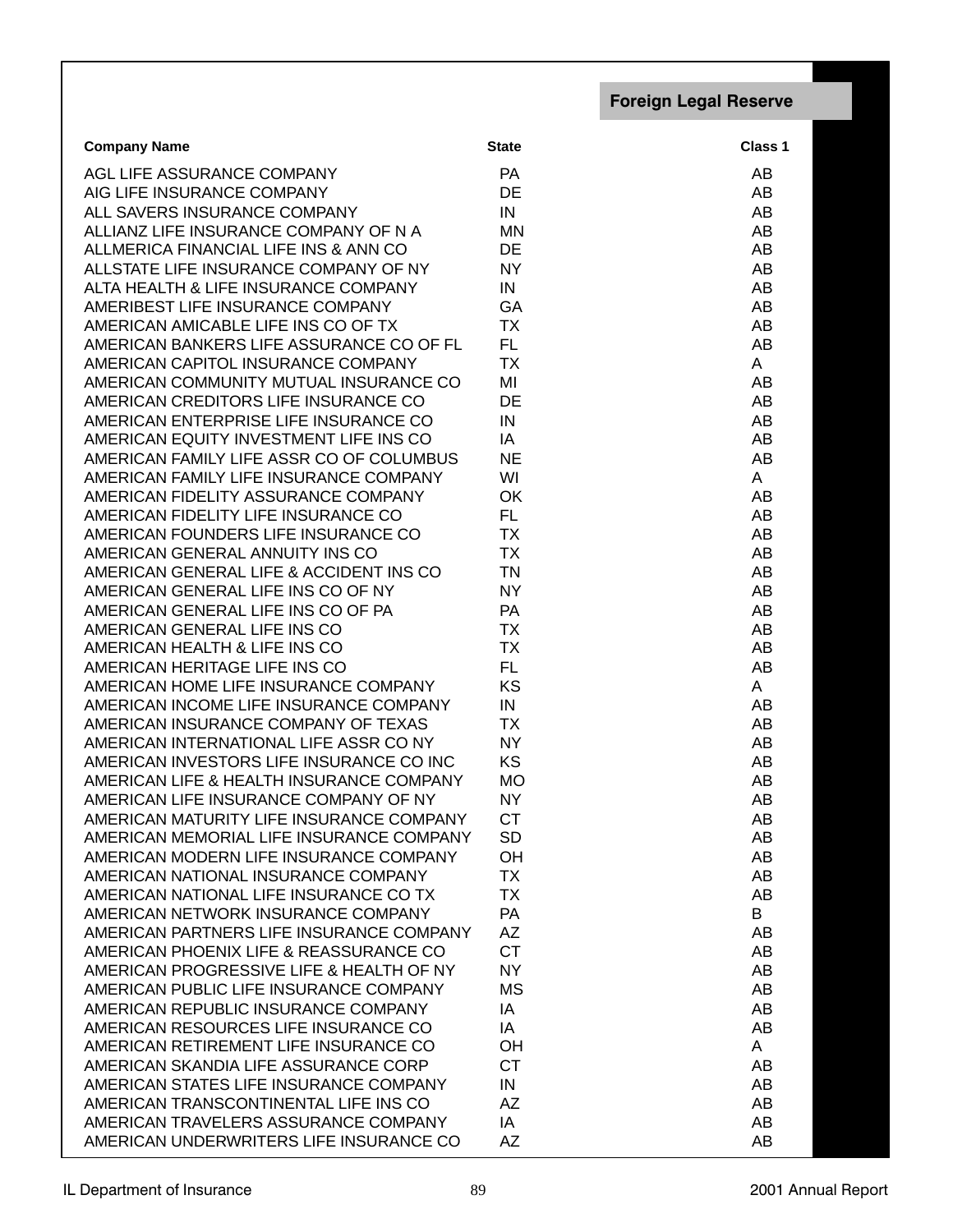| <b>Company Name</b>                                                       | <b>State</b>    | Class 1      |
|---------------------------------------------------------------------------|-----------------|--------------|
| AMERICAN UNITED LIFE INSURANCE COMPANY                                    | IN              | AB           |
| AMERICAN VANGUARD LIFE INSURANCE CO                                       | IA              | A            |
| AMERICO FINANCIAL LIFE & ANNUITY INS CO                                   | <b>TX</b>       | AB           |
| AMERICOM LIFE & ANNUITY INSURANCE CO                                      | <b>TX</b>       | AB           |
| AMERITAS LIFE INSURANCE CORP                                              | <b>NE</b>       | AB           |
| AMERITAS VARIABLE LIFE INSURANCE CO                                       | <b>NE</b>       | A            |
| AMERUS LIFE INSURANCE COMPANY                                             | IA              | AB           |
| AMICA LIFE INSURANCE COMPANY                                              | R <sub>l</sub>  | A            |
| ANCHOR NATIONAL LIFE INSURANCE COMPANY                                    | AZ              | AB           |
| ANNUITY & LIFE REASSURANCE AMERICA INC                                    | <b>CT</b>       | A            |
| ANNUITY INVESTORS LIFE INSURANCE CO                                       | OH              | AB           |
| ANTHEM ALLIANCE HEALTH INSURANCE CO                                       | <b>TX</b>       | AB           |
| ANTHEM LIFE INSURANCE COMPANY                                             | IN              | AB           |
| APPALACHIAN LIFE INSURANCE COMPANY                                        | <b>WV</b>       | $\mathsf{A}$ |
| ASSOCIATES FINANCIAL LIFE INSURANCE CO                                    | <b>TN</b>       | AB           |
| ASSURITY LIFE INSURANCE COMPANY                                           | <b>NE</b>       | AB           |
| ATLANTA LIFE INSURANCE COMPANY                                            | GA              | AB           |
| AURORA NATIONAL LIFE ASSURANCE COMPANY                                    | CA              | AB           |
| AUSA LIFE INSURANCE COMPANY INC                                           | NY              | AB           |
| AUTO CLUB LIFE INSURANCE COMPANY                                          | MI              | AB           |
| AUTO OWNERS LIFE INSURANCE COMPANY                                        | MI              | AB           |
| AXA CORPORATE SOLUTIONS LIFE REINS CO                                     | <b>DE</b>       | AB           |
| <b>BALBOA LIFE INSURANCE COMPANY</b>                                      | CA              | AB           |
| BALTIMORE LIFE INSURANCE COMPANY THE                                      | <b>MD</b>       | AB           |
| BANKERS FIDELITY LIFE INSURANCE COMPANY                                   | GA              | AB           |
| BANKERS LIFE INSURANCE COMPANY OF NY                                      | NY              | A            |
| BANKERS NATIONAL LIFE INSURANCE COMPANY                                   | <b>TX</b>       | AB           |
| BANKERS RESERVE LIFE INS CO OF WI<br><b>BANNER LIFE INSURANCE COMPANY</b> | WI<br><b>MD</b> | AB<br>AB     |
| BENEFICIAL LIFE INSURANCE COMPANY                                         | UT              | AB           |
| BERKSHIRE HATHAWAY LIFE INS CO OF NE                                      | <b>NE</b>       | A            |
| BERKSHIRE LIFE INSURANCE COMPANY OF AM                                    | МA              | AB           |
| BEST LIFE & HEALTH INSRUANCE COMPANY                                      | <b>TX</b>       | AB           |
| BOSTON MUTUAL LIFE INSURANCE COMPANY                                      | МA              | AB           |
| BROKERS NATIONAL LIFE ASSURANCE COMPANY                                   | AR.             | AB           |
| BUSINESS MENS ASSURANCE COMPANY OF AM                                     | МO              | AB           |
| C M LIFE INSURANCE COMPANY                                                | <b>CT</b>       | AВ           |
| CANADA LIFE INSURANCE COMPANY OF AMERICA                                  | MI              | A            |
| CAPITOL LIFE INSURANCE COMPANY THE                                        | CO              | AB           |
| CENTRAL BENEFITS MUTUAL INSURANCE CO                                      | <b>DC</b>       | AB           |
| CENTRAL BENEFITS NATIONAL LIFE INS CO                                     | OН              | AB           |
| CENTRAL NATIONAL LIFE INS CO OF OMAHA                                     | <b>DE</b>       | AB           |
| CENTRAL RESERVE LIFE INSURANCE COMPANY                                    | OH              | AB           |
| CENTRAL SECURITY LIFE INSURANCE COMPANY                                   | <b>TX</b>       | AB           |
| CENTRAL STATES HEALTH & LIFE CO OF OMAHA                                  | <b>NE</b>       | AB           |
| CENTRAL UNITED LIFE INSURANCE COMPANY                                     | TX              | AB           |
| CENTRE LIFE INSURANCE COMPANY                                             | МA              | AB           |
| CENTURION LIFE INSURANCE COMPANY                                          | MO              | AB           |
| CGU LIFE INSURANCE COMPANY OF AMERICA                                     | <b>DE</b>       | AB           |
| <b>CHASE LIFE &amp; ANNUITY COMPANY</b>                                   | OH              | AB           |
| CHESAPEAKE LIFE INSURANCE COMPANY THE                                     | OK              | AB           |
| CHRISTIAN FIDELITY LIFE INSURANCE CO                                      | <b>TX</b>       | AB           |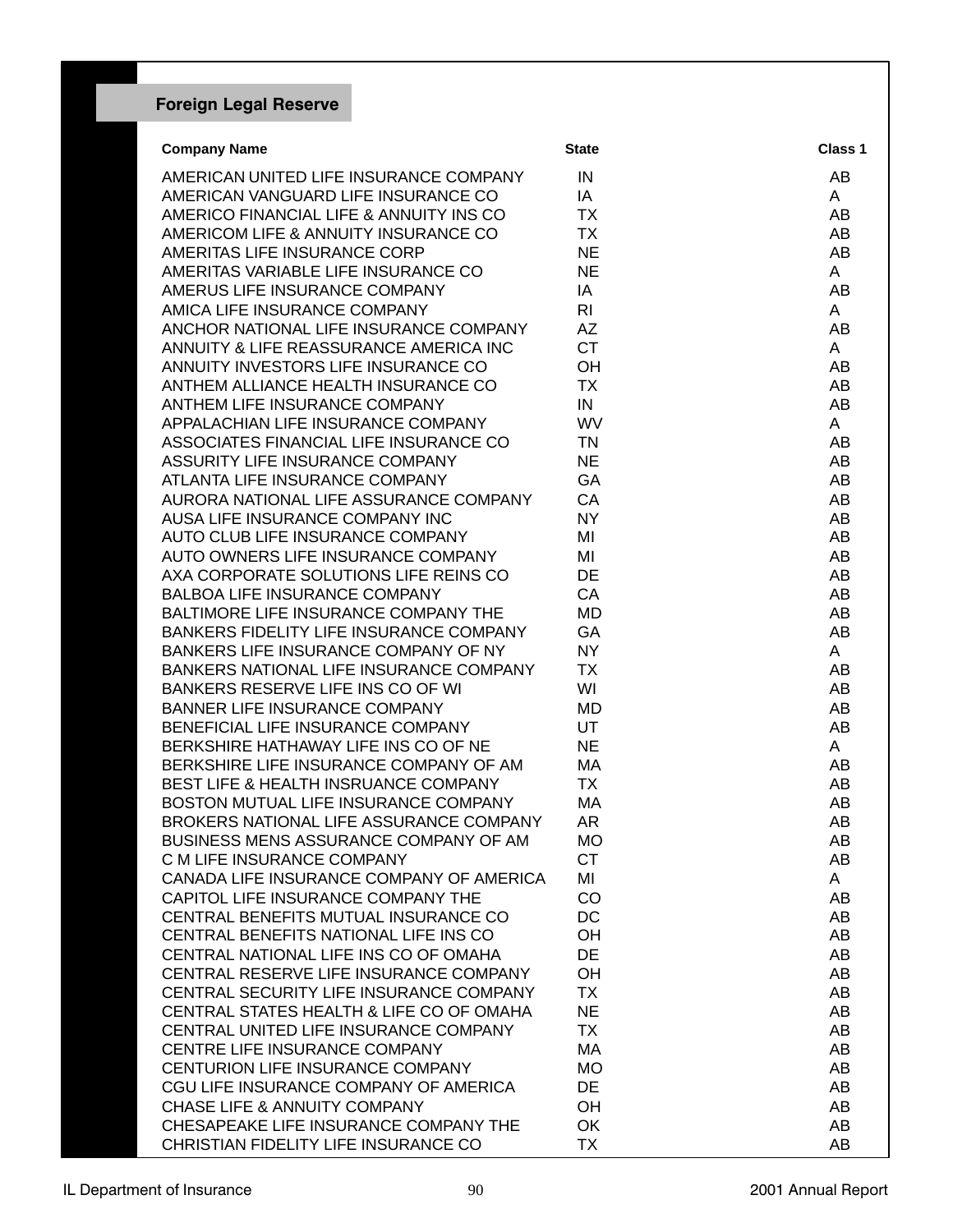|                                          |              | <b>Foreign Legal Reserve</b> |
|------------------------------------------|--------------|------------------------------|
| <b>Company Name</b>                      | <b>State</b> | Class 1                      |
| CIGNA LIFE INSURANCE COMPANY             | <b>CT</b>    | AB                           |
| CINCINNATI LIFE INSURANCE COMPANY THE    | OH           | AB                           |
| CITICORP LIFE INSURANCE COMPANY          | <b>AZ</b>    | AB                           |
| CLARICA LIFE INSURANCE COMPANY US        | <b>ND</b>    | AB                           |
| CLARICA LIFE REINSURANCE COMPANY         | MI           | AB                           |
| CM ASSURANCE COMPANY                     | <b>CT</b>    | A                            |
| COLONIAL LIFE & ACCIDENT INSURANCE CO    | <b>SC</b>    | AB                           |
| COLORADO BANKERS LIFE INSURANCE CO       | CO           | AB                           |
| COLUMBIA UNIVERSAL LIFE INSURANCE CO     | <b>TX</b>    | AB                           |
| COLUMBIAN MUTUAL LIFE INSURANCE CO       | <b>NY</b>    | AB                           |
| COLUMBUS LIFE INSURANCE COMPANY THE      | OH           | AB                           |
| COMBINED LIFE INSURANCE COMPANY OF NY    | <b>NY</b>    | AB                           |
| COMMERCIAL TRAVELERS MUTUAL INS CO       | <b>NY</b>    | B                            |
| <b>COMPANION LIFE INSURANCE COMPANY</b>  | SC           | AB                           |
| <b>COMPBENEFITS INSURANCE COMPANY</b>    | <b>TX</b>    | AB                           |
| CONGRESS LIFE INSURANCE COMPANY          | AZ           | AB                           |
| CONNECTICUT GENERAL LIFE INSURANCE CO    | <b>CT</b>    | AB                           |
| CONSECO DIRECT LIFE INSURANCE CO         | PA           | AB                           |
| CONSECO HEALTH INSURANCE COMPANY         | AZ           | AB                           |
| CONSECO LIFE INSURANCE COMPANY           | IN           | AB                           |
| CONSECO SENIOR HEALTH INSURANCE CO       | PA           | AB                           |
| CONSECO VARIABLE INSURANCE COMPANY       | <b>TX</b>    | AB                           |
| CONSTITUTION LIFE INSURANCE COMPANY      | <b>TX</b>    | AB                           |
| CONTINENTAL AMERICAN INSURANCE CO        | <b>SC</b>    | AB                           |
| CONTINENTAL GENERAL INSURANCE CO         | <b>NE</b>    | AB                           |
| CONTINENTAL LIFE INS CO OF BRENTWOOD TN  | <b>TN</b>    | AB                           |
| CORPORATE HEALTH INSURANCE COMPANY       | <b>PA</b>    | AB                           |
| COVENTRY HEALTH AND LIFE INSURANCE CO    |              | AB                           |
| <b>CUNA MUTUAL INSURANCE SOCIETY</b>     | DE<br>WI     | AB                           |
|                                          |              |                              |
| CUNA MUTUAL LIFE INSURANCE COMPANY       | IA           | AB                           |
| DELAWARE AMERICAN LIFE INSURANCE CO      | DE           | AB                           |
| <b>DELTA LIFE &amp; ANNUITY COMPANY</b>  | KS           | AB                           |
| DIXIE NATIONAL LIFE INSURANCE COMPANY    | <b>MS</b>    | AB                           |
| EDUCATORS MUTUAL LIFE INSURANCE CO       | <b>PA</b>    | AB                           |
| <b>EMPHESYS INSURANCE COMPANY</b>        | <b>TX</b>    | AB                           |
| EMPIRE GENERAL LIFE ASSURANCE CORP       | <b>TN</b>    | AB                           |
| <b>EMPLOYERS MODERN LIFE COMPANY</b>     | IA           | AB                           |
| EMPLOYERS REASSURANCE CORPORATION        | <b>KS</b>    | AB                           |
| ENTERPRISE LIFE INSURANCE COMPANY        | TX           | AB                           |
| EPIC LIFE INSURANCE COMPANY THE          | WI           | AB                           |
| EQUITABLE LIFE & CASUALTY INSURANCE CO   | UT           | AB                           |
| EQUITABLE LIFE ASSURANCE SOCIETY OF U S  | NY.          | AB                           |
| EQUITABLE LIFE INSURANCE COMPANY OF IOWA | IA           | AB                           |
| EQUITABLE OF COLORADO INC THE            | CO           | AB                           |
| EQUITRUST LIFE INSURANCE COMPANY         | IA           | AB                           |
| ERC LIFE REINSURANCE CORPORATION         | <b>MO</b>    | AB                           |
| ERIE FAMILY LIFE INSURANCE COMPANY       | PA           | AB                           |
| FAMILY FINANCIAL LIFE INSURANCE COMPANY  | IN           | AB                           |
| FAMILY HERITAGE LIFE INSURANCE CO OF AM  | OH           | AB                           |
| FAMILY INSURANCE CORPORATION             | WI           | AB                           |
| <b>FAMILY LIFE INSURANCE COMPANY</b>     | <b>WA</b>    | AB                           |
| FAMILY SERVICE LIFE INSURANCE COMPANY    | <b>TX</b>    | A                            |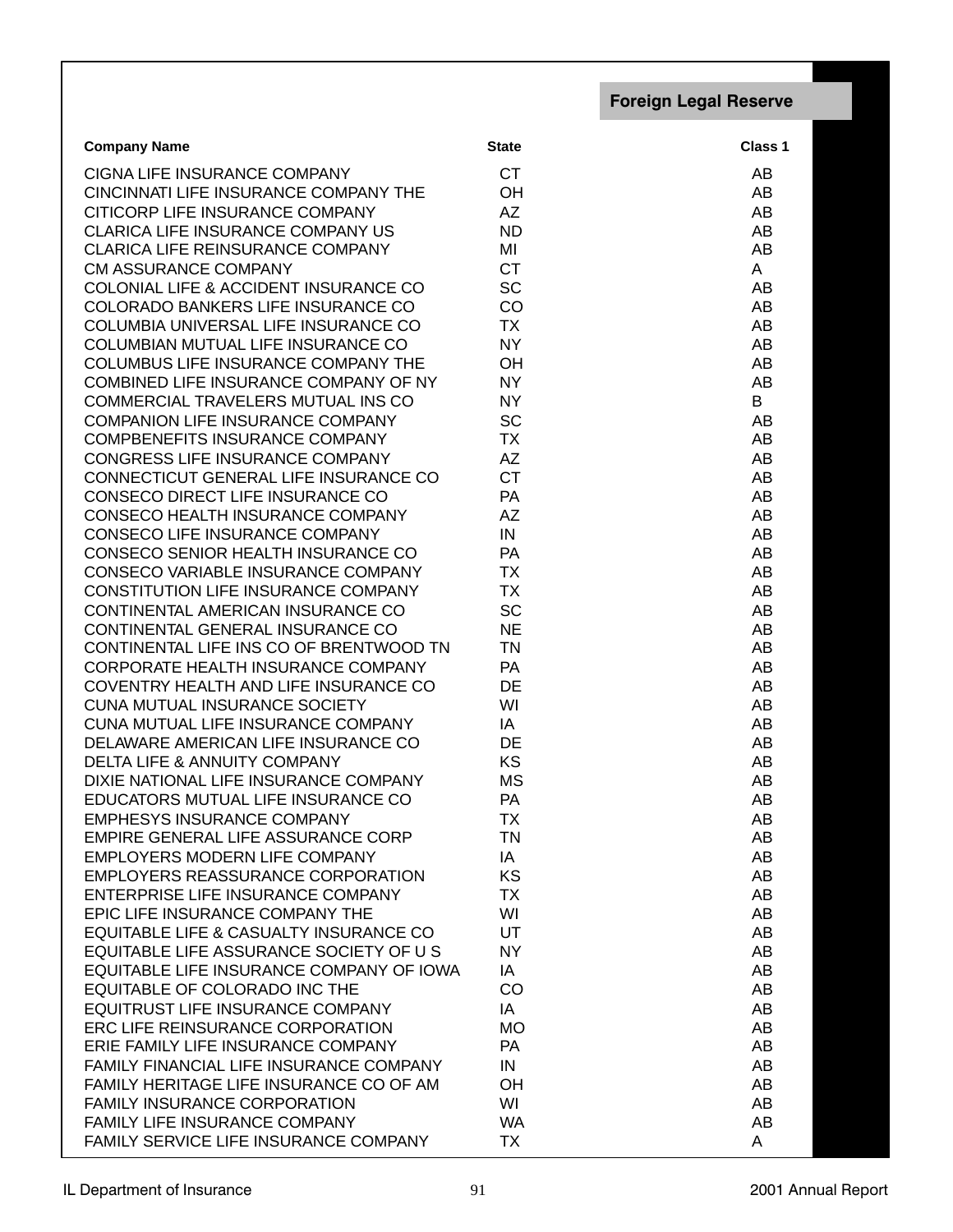| <b>Company Name</b>                               | <b>State</b> | Class 1    |
|---------------------------------------------------|--------------|------------|
| <b>FARMERS &amp; TRADERS LIFE INSURANCE CO</b>    | <b>NY</b>    | A          |
| FARMERS NEW WORLD LIFE INSURANCE CO               | <b>WA</b>    | AB         |
| FEDERAL HOME LIFE INSURANCE CO                    | <b>VA</b>    | AB         |
| FEDERATED LIFE INSURANCE COMPANY                  | <b>MN</b>    | AB         |
| FIDELITY & GUARANTY LIFE INSURANCE CO             | MD           | AB         |
| FIDELITY INVESTMENTS LIFE INSURANCE CO            | <b>UT</b>    | AB         |
| FIDELITY LIFE INSURANCE COMPANY                   | PA           | A          |
| FIDELITY SECURITY LIFE INSURANCE COMPANY          | <b>MO</b>    | AB         |
| FINANCIAL ASSURANCE LIFE INSURANCE CO             | <b>TX</b>    | A          |
| FINANCIAL BENEFIT LIFE INSURANCE COMPANY          | <b>KS</b>    | AB         |
| FIRST ALLMERICA FINANCIAL LIFE INS CO             | MA           | AB         |
| FIRST COLONY LIFE INSURANCE COMPANY               | VA           | AB         |
| FIRST CONTINENTAL LIFE & ACCIDENT INS CO          | UT           | AB         |
| FIRST HEALTH LIFE & HEALTH INS CO                 | <b>TX</b>    | AB         |
| FIRST ING LIFE INSURANCE COMPANY OF NY            | <b>NY</b>    | A          |
| FIRST INVESTORS LIFE INSURANCE COMPANY            | NY           | AB         |
| FIRST LIFE AMERICA CORPORATION                    | KS           | A          |
| FIRST PENN PACIFIC LIFE INSURANCE CO              | IN           | AB         |
| FIRST PYRAMID LIFE INSURANCE CO OF AM             | <b>AR</b>    | AB         |
| FIRST REHABILITATION LIFE INS CO OF AM            | <b>NY</b>    | AB         |
| FIRST VARIABLE LIFE INSURANCE COMPANY             | <b>AR</b>    | AB         |
| FORETHOUGHT LIFE ASSURANCE COMPANY                | IN           | AB         |
| FORETHOUGHT LIFE INSURANCE COMPANY                | IN           | AB         |
| FORTIS BENEFITS INSURANCE COMPANY                 | MN           | AB         |
| <b>FORTIS INSURANCE COMPANY</b>                   | WI           | AB         |
| FOUNDATION HEALTH SYSTEMS L & H INS CO            | CA           | AB         |
| FREEDOM LIFE INSURANCE COMPANY OF AM              | <b>TX</b>    | AB         |
| FUNERAL DIRECTORS LIFE INSURANCE CO               | <b>TX</b>    | A          |
| <b>GARDEN STATE LIFE INSURANCE COMPANY</b>        | <b>TX</b>    | AB         |
| GE GROUP LIFE ASSURANCE COMPANY                   | <b>CT</b>    | AB         |
| <b>GE LIFE &amp; ANNUITY ASSURANCE COMPANY</b>    | <b>VA</b>    | AB         |
| <b>GENERAL &amp; COLOGNE LIFE RE OF AMERICA</b>   | <b>CT</b>    | AB         |
| GENERAL AMERICAN LIFE INSURANCE CO                | <b>MO</b>    | AB         |
| GENERAL ELECTRIC CAPITAL ASSURANCE CO             | DE           | AB         |
| <b>GENERAL FIDELITY LIFE INSURANCE CO</b>         | CA           | AB         |
| <b>GENERAL LIFE INSURANCE COMPANY</b>             | TХ           | AB         |
| <b>GERBER LIFE INSURANCE COMPANY</b>              | NY.          | AB         |
| <b>GERLING GLOBAL LIFE REINSURANCE CO</b>         | CA           | AB         |
| <b>GLENBROOK LIFE &amp; ANNUITY COMPANY</b>       | <b>AZ</b>    | <b>ABC</b> |
| <b>GLOBE LIFE &amp; ACCIDENT INSURANCE CO.</b>    | <b>DE</b>    | AB         |
| GOLDEN AMERICAN LIFE INSURANCE CO                 | <b>DE</b>    | AB         |
| GOLDEN STATE MUTUAL LIFE INSURANCE CO             | CA           | AB         |
| GOVERNMENT PERSONNEL MUTUAL LIFE INS CO           | <b>TX</b>    | AB         |
| <b>GRANGE LIFE INSURANCE COMPANY</b>              | OH           | AB         |
| <b>GREAT AMERICAN LIFE INSURANCE COMPANY</b>      | OH           | AB         |
| <b>GREAT SOUTHERN LIFE INSURANCE COMPANY</b>      | <b>TX</b>    | AB         |
| <b>GREAT WEST LIFE &amp; ANNUITY INSURANCE CO</b> | CO           | AB         |
| <b>GREAT WESTERN INSURANCE COMPANY</b>            | UT           | A          |
|                                                   |              |            |
| GUARANTEE RESERVE LIFE INSURANCE CO               | IN           | AB         |
| <b>GUARANTY INCOME LIFE INSURANCE CO</b>          | LA           | A          |
| <b>GUARDIAN INSURANCE &amp; ANNUITY CO INC</b>    | DE           | AB         |
| GUARDIAN LIFE INSURANCE COMPANY OF AM             | <b>NY</b>    | AB         |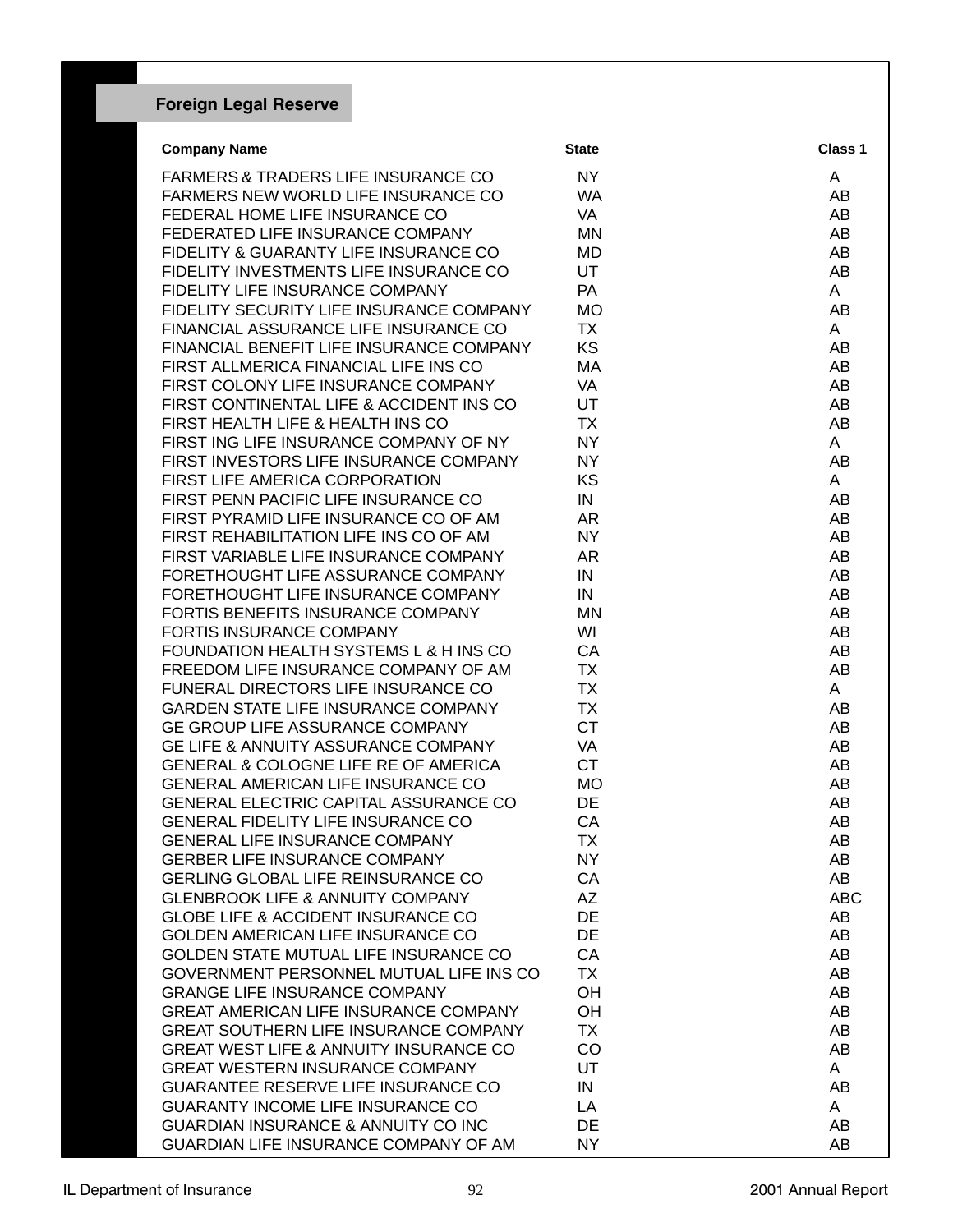|                                                                           |                | <b>Foreign Legal Reserve</b> |
|---------------------------------------------------------------------------|----------------|------------------------------|
| <b>Company Name</b>                                                       | <b>State</b>   | Class 1                      |
| GUIDEONE LIFE INSURANCE COMPANY                                           | IA             | AB                           |
| HARLEYSVILLE LIFE INSURANCE COMPANY                                       | PA             | AB                           |
| HART LIFE INSURANCE COMPANY                                               | <b>CT</b>      | A                            |
| HARTFORD INTERNATIONAL LIFE REASSR CORP                                   | <b>CT</b>      | A                            |
| HARTFORD LIFE & ACCIDENT INSURANCE CO                                     | <b>CT</b>      | AB                           |
| HARTFORD LIFE & ANNUITY INSURANCE CO                                      | <b>CT</b>      | AB                           |
| HARTFORD LIFE INSURANCE COMPANY                                           | <b>CT</b>      | AB                           |
| <b>HCC LIFE INSURANCE COMPANY</b>                                         | IN             | A                            |
| HERITAGE LIFE INSURANCE COMPANY                                           | <b>AZ</b>      | AB                           |
| HIGHMARK LIFE INSURANCE COMPANY                                           | <b>CT</b>      | AB                           |
| HOMESHIELD INSURANCE COMPANY                                              | OK             | AB                           |
| HOMESTEADERS LIFE COMPANY                                                 | IA             |                              |
|                                                                           |                | AB                           |
| HOUSEHOLD LIFE INSURANCE COMPANY                                          | MI<br>WI       | AB                           |
| HUMANA INSURANCE COMPANY                                                  | WI             | AB                           |
| HUMANADENTAL INSURANCE COMPANY                                            |                | AB                           |
| <b>IDEALIFE INSURANCE COMPANY</b>                                         | <b>CT</b>      | AB                           |
| <b>IDS LIFE INSURANCE COMPANY</b>                                         | <b>MN</b>      | AB                           |
| IL ANNUITY AND INSURANCE COMPANY<br>INDEPENDENCE LIFE AND ANNUITY COMPANY | KS             | A                            |
|                                                                           | R <sub>l</sub> | AB                           |
| INDIANAPOLIS LIFE INSURANCE COMPANY                                       | IN             | AB                           |
| INDIVIDUAL ASSURANCE COMPANY LIFE HTH AC                                  | <b>MO</b>      | AB                           |
| INSURANCE INVESTORS LIFE INSURANCE CO                                     | <b>TX</b>      | AB                           |
| INTEGRITY LIFE INSURANCE COMPANY                                          | OH             | AB                           |
| <b>INTER STATE ASSURANCE COMPANY</b>                                      | IA             | AB                           |
| INTRAMERICA LIFE INSURANCE COMPANY                                        | <b>NY</b>      | A                            |
| <b>INVESTORS GUARANTY LIFE INSURANCE CO</b>                               | CA             | AB                           |
| <b>INVESTORS HERITAGE LIFE INSURANCE CO</b>                               | KY             | AB                           |
| <b>INVESTORS LIFE INSURANCE COMPANY OF IN</b>                             | IN             | AB                           |
| <b>INVESTORS LIFE INSURANCE COMPANY OF N A</b>                            | <b>WA</b>      | AB                           |
| <b>INVESTORS PARTNER LIFE INSURANCE CO</b>                                | DE             | AB                           |
| J C PENNEY LIFE INSURANCE COMPANY                                         | <b>VT</b>      | AB                           |
| JACKSON NATIONAL LIFE INSURANCE COMPANY                                   | MI             | AB                           |
| JEFFERSON PILOT FINANCIAL INSURANCE CO                                    | <b>NE</b>      | AB                           |
| JEFFERSON PILOT LIFE INSURANCE COMPANY                                    | <b>NC</b>      | AВ                           |
| JEFFERSON PILOT LIFEAMERICA INSURANCE CO                                  | <b>NJ</b>      | AB                           |
| <b>JMIC LIFE INSURANCE COMPANY</b>                                        | FL.            | AB                           |
| JOHN ALDEN LIFE INSURANCE COMPANY                                         | MN             | AB                           |
| JOHN HANCOCK LIFE INSURANCE COMPANY                                       | МA             | <b>ABC</b>                   |
| JOHN HANCOCK VARIABLE LIFE INSURANCE CO                                   | МA             | AB                           |
| KANAWHA INSURANCE COMPANY                                                 | <b>SC</b>      | AB                           |
| KANSAS CITY LIFE INSURANCE COMPANY                                        | <b>MO</b>      | AB                           |
| <b>KEYPORT LIFE INSURANCE COMPANY</b>                                     | R <sub>l</sub> | AB                           |
| KEYSTONE STATE LIFE INSURANCE CO                                          | PA             | A                            |
| LAFAYETTE LIFE INSURANCE COMPANY THE                                      | IN             | AB                           |
| LIBERTY BANKERS LIFE INSURANCE CO                                         | IA             | AB                           |
| LIBERTY LIFE ASSURANCE CO OF BOSTON                                       | МA             | AB                           |
| <b>LIBERTY LIFE INSURANCE COMPANY</b>                                     | <b>SC</b>      | AB                           |
| LIBERTY NATIONAL LIFE INSURANCE CO                                        | AL             | AB                           |
| LIFE & HEALTH INSURANCE COMPANY OF AM                                     | PA             | AB                           |
| LIFE INSURANCE COMPANY OF GEORGIA                                         | GA             | AB                           |
| LIFE INSURANCE COMPANY OF NORTH AMERICA                                   | PA             | AB                           |
| LIFE INSURANCE COMPANY OF THE SOUTHWEST                                   | <b>TX</b>      | AB                           |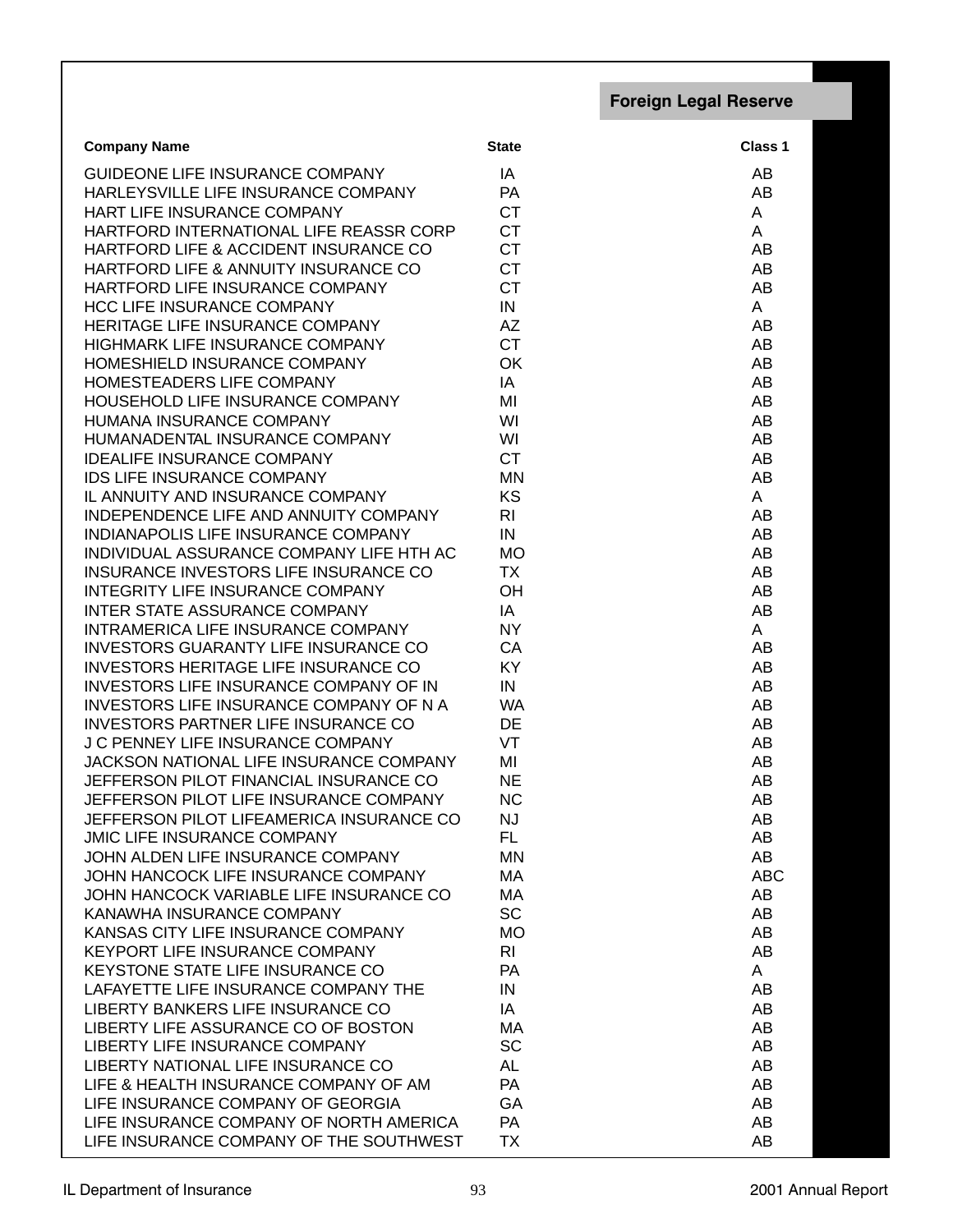| <b>Company Name</b>                      | <b>State</b> | Class 1   |
|------------------------------------------|--------------|-----------|
| LIFE INVESTORS INSURANCE COMPANY OF AM   | IA           | AB        |
| LIFE OF MARYLAND INC                     | <b>MD</b>    | AB        |
| LIFEUSA INSURANCE COMPANY                | MN           | AB        |
| LINCOLN BENEFIT LIFE COMPANY             | <b>NE</b>    | AB        |
| LINCOLN DIRECT LIFE INSURANCE CO         | <b>NE</b>    | AB        |
| LINCOLN MEMORIAL LIFE INSURANCE COMPANY  | <b>TX</b>    | AB        |
| LINCOLN NATIONAL LIFE INSURANCE COMPANY  | IN           | AB        |
| LINCOLN NATIONAL REASSURANCE COMPANY     | IN           | AB        |
| LONDON LIFE REINSURANCE COMPANY          | PA           | AB        |
| LONDON PACIFIC LIFE & ANNUITY COMPANY    | <b>NC</b>    | AB        |
| LOYAL AMERICAN LIFE INSURANCE COMPANY    | OH           | AB        |
| LUTHERAN BROTHERHOOD VARIABLE INS PRO CO | MN           | AB        |
| MADISON NATIONAL LIFE INSURANCE COMPANY  | WI           | AB        |
| <b>MAGNA INSURANCE COMPANY</b>           | <b>MS</b>    | AB        |
| MAMSI LIFE AND HEALTH INSURANCE COMPANY  | MD           | AB        |
| MANHATTAN LIFE INSURANCE COMPANY THE     | NY.          | AB        |
| MANUFACTURERS LIFE INS CO OF NA THE      | DE           | AB        |
| MANUFACTURERS LIFE INSURANCE CO OF AM    | MI           | A         |
| MANUFACTURERS LIFE INSURANCE CO USA      | MI           | AB        |
| MARQUETTE INDEMNITY & LIFE INSURANCE CO  | AZ           | AB        |
| MASSACHUSETTS MUTUAL LIFE INSURANCE CO   | МA           | AB        |
| MAXICARE LIFE & HEALTH INSURANCE CO      | <b>MO</b>    | AB        |
| MAYFLOWER NATIONAL LIFE INSURANCE CO     | IN           | AB        |
| MEDAMERICA INSURANCE COMPANY             | PA           | AB        |
| MEDCO CONTAINMENT LIFE INSURANCE CO      | PA           | AB        |
| MEDICAL BENEFITS MUTUAL LIFE INS CO      | OH           | AB        |
| MEDICAL LIFE INSURANCE COMPANY           | OH           | AB        |
| MEDICAL SAVINGS INSURANCE COMPANY        | OK           | AB        |
| <b>MEDICO LIFE INSURANCE COMPANY</b>     | <b>NE</b>    | AB        |
| MEGA LIFE AND HEALTH INSURANCE COMPANY   | OK           | AB        |
| MEMBER SERVICE LIFE INSURANCE COMPANY    | OK           | AB        |
| MEMBERS LIFE INSURANCE COMPANY           | WI           | AB        |
| MERCYCARE INSURANCE COMPANY              | WI           | B         |
| MERIT LIFE INSURANCE CO                  | IN           | AB        |
| MERRILL LYNCH LIFE INSURANCE COMPANY     | <b>AR</b>    | A         |
| METLIFE INVESTORS INSURANCE COMPANY      | <b>MO</b>    | <b>AB</b> |
| METLIFE INVESTORS USA INSURANCE CO       | DE           | AB        |
| METLIFE SECURITY INSURANCE CO OF LA      | LA           | AB        |
| METROPOLITAN INSURANCE & ANNUITY CO      | DE           | AB        |
| METROPOLITAN LIFE INSURANCE CO           | <b>NY</b>    | AB        |
| METROPOLITAN TOWER LIFE INSURANCE CO     | DE           | AB        |
| MIC LIFE INSURANCE CORPORATION           | DE           | AB        |
| MID CONTINENT LIFE INSURANCE COMPANY     | OK           | A         |
| MID SOUTH INSURANCE COMPANY              | <b>NE</b>    | AB        |
| MID WEST NATIONAL LIFE INS CO OF TN      | <b>TN</b>    | AB        |
| MIDLAND LIFE INSURANCE COMPANY THE       | OH           | AB        |
| MIDLAND NATIONAL LIFE INSURANCE COMPANY  | IA.          | AB        |
| MIDWEST SECURITY LIFE INSURANCE COMPANY  | WI           | AB        |
| MIDWESTERN UNITED LIFE INSURANCE COMPANY | IN           | AB        |
| MINISTERS LIFE INSURANCE COMPANY THE     | ΜN           | AB        |
| MINNESOTA LIFE INSURANCE COMPANY         | MN           | AB        |
| MISSION LIFE INSURANCE COMPANY OF AM     | <b>TX</b>    | A         |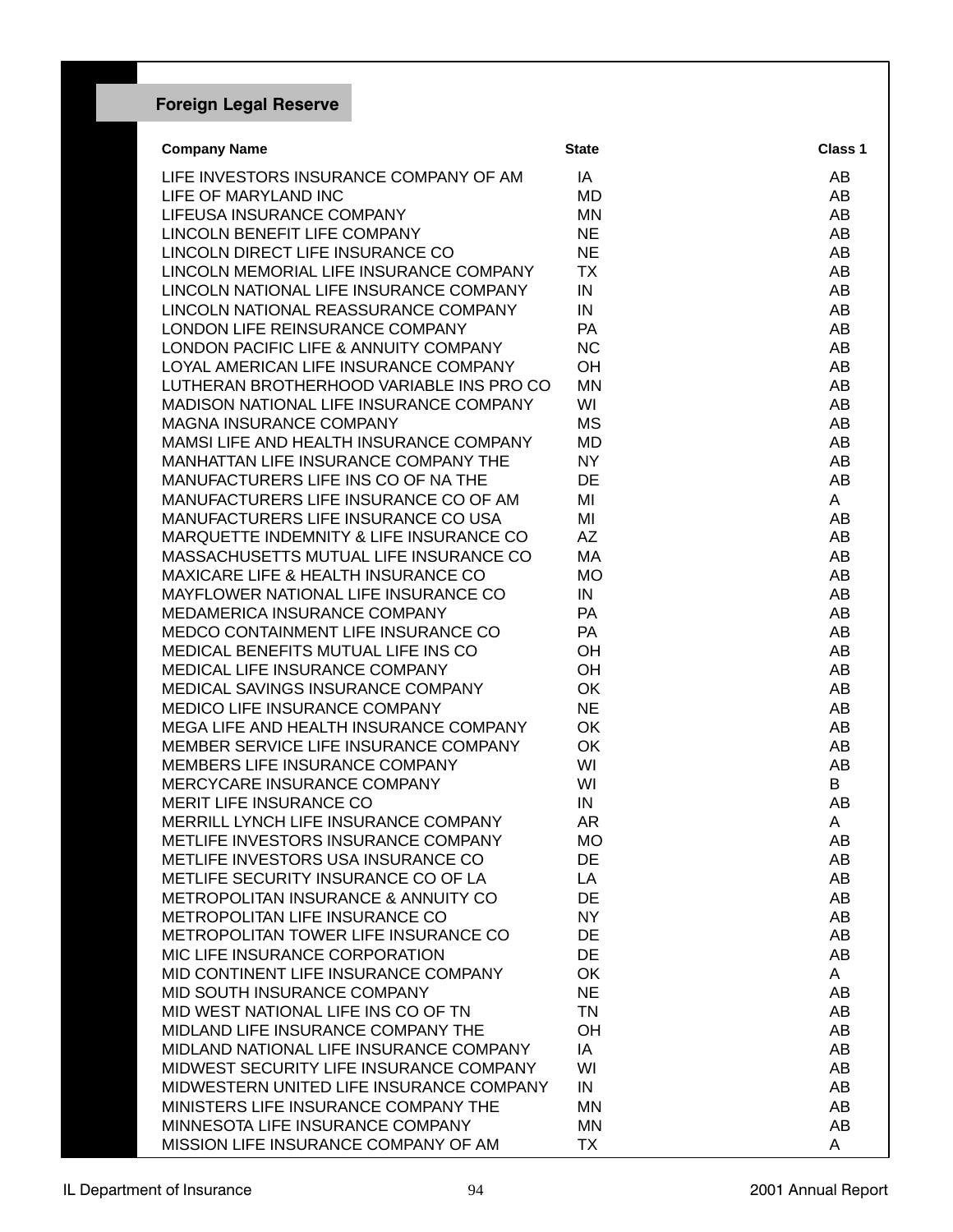|                                          |              | <b>Foreign Legal Reserve</b> |
|------------------------------------------|--------------|------------------------------|
| <b>Company Name</b>                      | <b>State</b> | Class 1                      |
| MMA INSURANCE COMPANY                    | IN           | AB                           |
| MML BAY STATE LIFE INSURANCE COMPANY     | <b>CT</b>    | AB                           |
| MONARCH LIFE INSURANCE COMPANY           | MA           | AB                           |
| MONITOR LIFE INSURANCE COMPANY OF NY     | <b>NY</b>    | A                            |
| MONUMENTAL LIFE INSURANCE COMPANY        | <b>MD</b>    | AB                           |
| MONY LIFE INSURANCE COMPANY              | <b>NY</b>    | AB                           |
| MONY LIFE INSURANCE COMPANY OF AMERICA   | AZ           | AB                           |
| MUNICH AMERICAN REASSURANCE COMPANY      | GA           | AB                           |
| MUTUAL OF AMERICA LIFE INSURANCE CO      | <b>NY</b>    | AB                           |
| MUTUAL OF DETROIT INSURANCE COMPANY      | MI           | AB                           |
| MUTUAL OF OMAHA INSURANCE COMPANY        | <b>NE</b>    | AB                           |
| MUTUAL SERVICE LIFE INSURANCE COMPANY    | <b>MN</b>    | AB                           |
| NATIONAL BENEFIT LIFE INSURANCE CO       | <b>NY</b>    | AB                           |
| NATIONAL FARMERS UNION LIFE INSURANCE CO | <b>TX</b>    | AB                           |
| NATIONAL GUARDIAN LIFE INSURANCE CO      | WI           | AB                           |
| NATIONAL HEALTH INSURANCE COMPANY        | <b>TX</b>    | AB                           |
| NATIONAL LIFE INSURANCE COMPANY          | VT           | AB                           |
| NATIONAL STATES INSURANCE COMPANY        | <b>MO</b>    | AB                           |
| NATIONAL TEACHERS ASSOCIATES LIFE INS CO | <b>TX</b>    | AB                           |
| NATIONAL TRAVELERS LIFE COMPANY          | IA           | AB                           |
| NATIONAL WESTERN LIFE INSURANCE CO       | CO           | AB                           |
| NATIONSBANC INSURANCE COMPANY INC        | <b>SC</b>    | AB                           |
| NATIONWIDE LIFE AND ANNUITY INS CO       | OH           | A                            |
| NATIONWIDE LIFE INSURANCE COMPANY        | OH           | AB                           |
| NEW ENGLAND LIFE INSURANCE COMPANY       | MA           | AB                           |
| NEW ERA LIFE INS CO OF THE MIDWEST       | IN           | AB                           |
| NEW YORK LIFE & HEALTH INSURANCE CO      | DE           | AB                           |
| NEW YORK LIFE INSURANCE & ANNUITY CORP   | DE           | AB                           |
| NEW YORK LIFE INSURANCE COMPANY          | <b>NY</b>    | AB                           |
| NGL AMERICAN LIFE INSURANCE COMPANY      | WI           | A                            |
| NIPPON LIFE INSURANCE CO OF AMERICA      | IA           | AB                           |
| NORTH AMERICAN COMPANY FOR L & H OF NY   | <b>NY</b>    | AB                           |
| NORTH AMERICAN INSURANCE COMPANY         | WI           | AB                           |
| NORTH CAROLINA MUTUAL LIFE INS CO        | <b>NC</b>    | AB                           |
| NORTH CENTRAL LIFE INSURANCE COMPANY     | MN           | AB                           |
| NORTHBROOK LIFE INSURANCE COMPANY        | AZ           | <b>ABC</b>                   |
| NORTHERN LIFE INSURANCE COMPANY          | <b>WA</b>    | AB                           |
| NORTHWESTERN LONG TERM CARE INS CO       | WI           | AB                           |
| NORTHWESTERN MUTUAL LIFE INS CO          | WI           | AB                           |
| NUTMEG LIFE INSURANCE COMPANY            | IA           | AB                           |
| NYLIFE INSURANCE COMPANY OF ARIZONA      | AZ           | $\mathsf{A}$                 |
| OCCIDENTAL LIFE INSURANCE COMPANY OF NC  | <b>TX</b>    | AB                           |
| OHIO NATIONAL LIFE ASSURANCE CORP        | OH           | AB                           |
| OHIO NATIONAL LIFE INSURANCE CO THE      | OH           | AB                           |
| OHIO STATE LIFE INSURANCE COMPANY THE    | TX           | AB                           |
|                                          |              |                              |
| OLD AMERICAN INSURANCE COMPANY           | <b>MO</b>    | AB<br>AB                     |
| OLD LINE LIFE INSURANCE COMPANY OF AM    | WI           |                              |
| OLD RELIANCE INSURANCE COMPANY           | AZ           | AB                           |
| OLD UNITED LIFE INSURANCE COMPANY        | AZ           | AB                           |
| OPTIMUM RE INSURANCE COMPANY             | <b>TX</b>    | AB                           |
| OXFORD LIFE INSURANCE COMPANY            | AZ           | AB                           |
| OZARK NATIONAL LIFE INSURANCE COMPANY    | <b>MO</b>    | AB                           |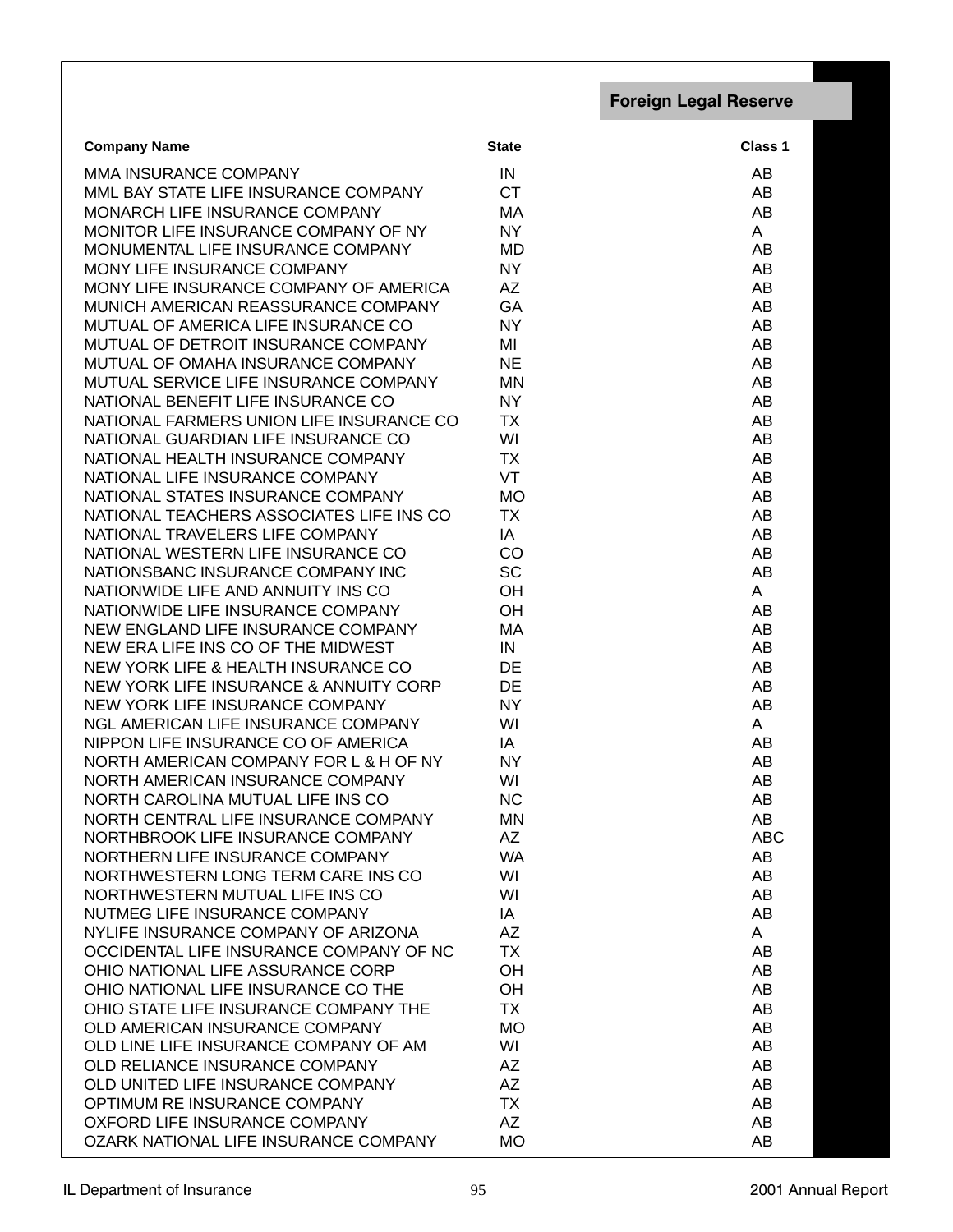| <b>Company Name</b>                      | <b>State</b> | Class 1    |
|------------------------------------------|--------------|------------|
| PACIFIC LIFE & ANNUITY COMPANY           | <b>AZ</b>    | AB         |
| PACIFIC LIFE INSURANCE COMPANY           | CA           | AB         |
| PACIFICARE LIFE & HEALTH INSURANCE CO    | IN           | AB         |
| PACIFICARE LIFE ASSURANCE COMPANY        | CO           | AB         |
| PAINEWEBBER LIFE INSURANCE COMPANY       | CA           | AB         |
| PAN AMERICAN ASSURANCE COMPANY           | LA           | AB         |
| PAN AMERICAN LIFE INSURANCE COMPANY      | LA           | AB         |
| PARAGON LIFE INSURANCE COMPANY           | <b>MO</b>    | AB         |
| PARK AVENUE LIFE INSURANCE COMPANY       | <b>DE</b>    | AB         |
| PAUL REVERE LIFE INSURANCE CO THE        | МA           | AB         |
| PAUL REVERE VARIABLE ANNUITY INS CO THE  | МA           | AB         |
| PENINSULAR LIFE INSURANCE COMPANY        | FL.          | AB         |
| PENN INSURANCE & ANNUITY COMPANY THE     | DE           | AB         |
| PENN MUTUAL LIFE INSURANCE CO THE        | <b>PA</b>    | AB         |
| PENN TREATY NETWORK AMERICA INS CO       | PA           | AB         |
| PENNSYLVANIA LIFE INSURANCE COMPANY      | PA           | AB         |
| PEOPLES BENEFIT LIFE INSURANCE CO        | IA           | AB         |
| PHARMACISTS LIFE INSURANCE CO THE        | IA           | A          |
| PHILADELPHIA AMERICAN LIFE INS CO        | <b>TX</b>    | AB         |
| PHILADELPHIA UNITED LIFE INSURANCE CO    | PA           | AB         |
| PHL VARIABLE INSURANCE COMPANY           | <b>CT</b>    | AB         |
| PHOENIX LIFE & ANNUITY COMPANY           | <b>CT</b>    | AB         |
| PHOENIX LIFE INSURANCE COMPANY           | <b>NY</b>    | AB         |
| PHOENIX NATIONAL INSURANCE COMPANY       | OH           | AB         |
| PHYSICIANS LIFE INSURANCE COMPANY        | <b>NE</b>    | AB         |
| PHYSICIANS MUTUAL INSURANCE COMPANY      | <b>NE</b>    | B          |
| PIONEER AMERICAN INSURANCE COMPANY       | <b>TX</b>    | AB         |
| PIONEER MUTUAL LIFE INSURANCE COMPANY    | <b>ND</b>    | AB         |
| PIONEER SECURITY LIFE INSURANCE COMPANY  | <b>TX</b>    | AB         |
| PREFERRED LIFE INSURANCE COMPANY OF NY   | NY           | AB         |
| PREMIER MEDICAL INSURANCE GROUP INC      | WI           | B          |
| PRESIDENTIAL LIFE INSURANCE COMPANY      | <b>NY</b>    | AB         |
| PRIMERICA LIFE INSURANCE COMPANY         | МA           | AB         |
| PRINCIPAL LIFE INSURANCE COMPANY         | IA           | AB         |
| PROFESSIONAL INSURANCE COMPANY           | <b>TX</b>    | AB         |
| PROGRESSIVE AMERICAN LIFE INSURANCE CO   | OH           | AB         |
| PROTECTED HOME MUTUAL LIFE INSURANCE CO  | PA           | AB         |
| PROTECTIVE LIFE & ANNUITY INSURANCE CO   | AL           | A          |
| PROTECTIVE LIFE INSURANCE COMPANY        | <b>TN</b>    | AB         |
| PROVIDENT AMERICAN LIFE & HEALTH INS CO  | OH           | AB         |
| PROVIDENT LIFE & ACCIDENT INSURANCE CO   | <b>TN</b>    | AB         |
| PROVIDENT LIFE & CASUALTY INSURANCE CO   | <b>TN</b>    | AB         |
| PROVIDENT MUTUAL LIFE INSURANCE COMPANY  | PA           | AB         |
| PROVIDENTMUTUAL LIFE AND ANNUITY COMPANY | DE           | AB         |
| PRUCO LIFE INSURANCE COMPANY             | AZ           | AB         |
| PRUDENTIAL INSURANCE COMPANY OF AMERICA  | <b>NJ</b>    | <b>ABC</b> |
| PRUDENTIAL SELECT LIFE INS CO OF AM      | <b>MN</b>    | AB         |
| PYRAMID LIFE INSURANCE COMPANY THE       | <b>KS</b>    | AB         |
| RELIABLE LIFE INSURANCE COMPANY THE      | <b>MO</b>    | AB         |
| <b>RELIANCE LIFE INSURANCE COMPANY</b>   | <b>DE</b>    | AB         |
| RELIASTAR LIFE INSURANCE COMPANY         | <b>MN</b>    | AB         |
| RELIASTAR LIFE INSURANCE COMPANY OF NY   | <b>NY</b>    | AB         |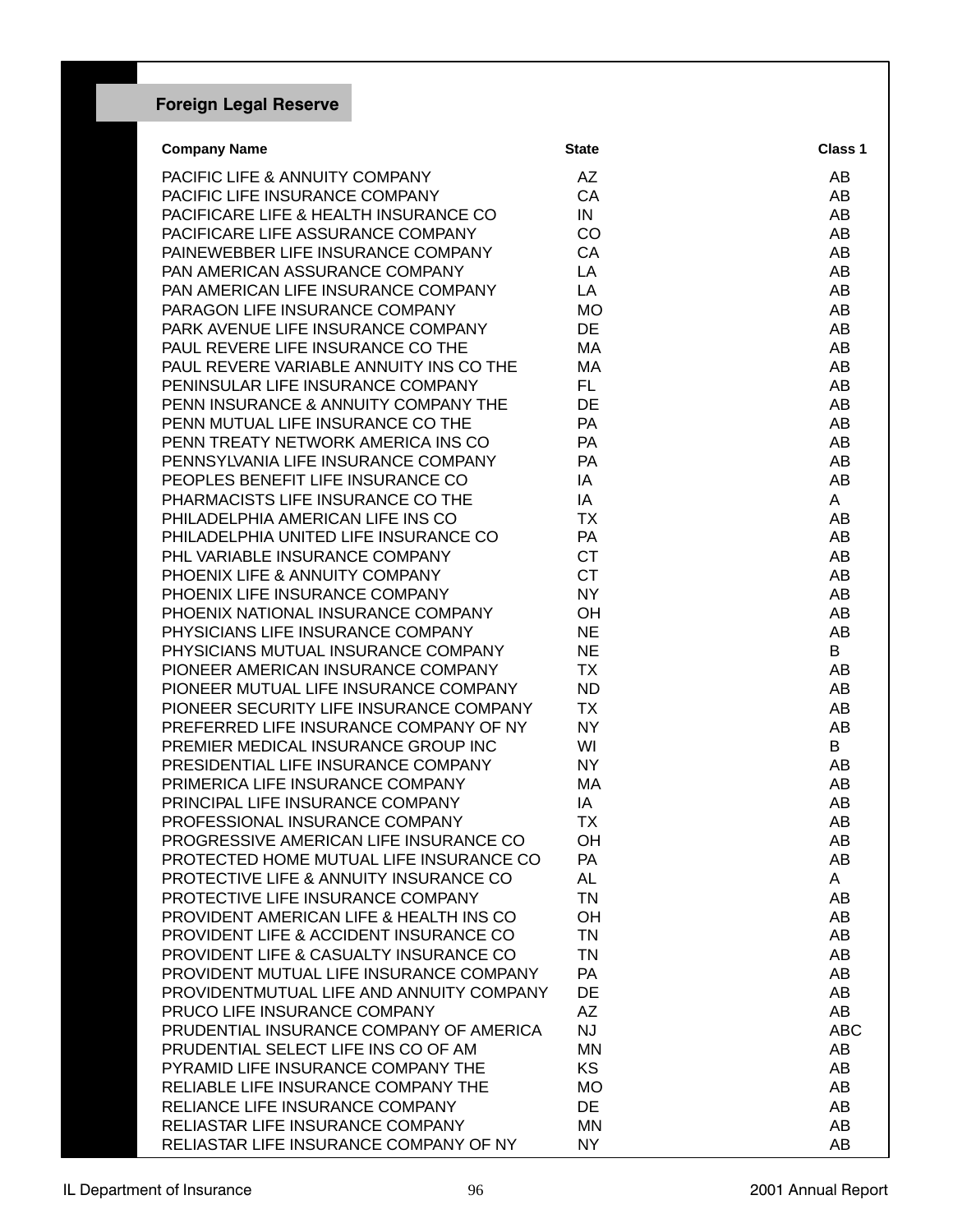|                                         |              | <b>Foreign Legal Reserve</b> |
|-----------------------------------------|--------------|------------------------------|
| <b>Company Name</b>                     | <b>State</b> | Class 1                      |
| RENAISSANCE LIFE & HEALTH INSURANCE CO  | IN           | AB                           |
| REPUBLIC VANGUARD LIFE INSURANCE CO     | <b>TX</b>    | AB                           |
| RESERVE NATIONAL INSURANCE COMPANY      | OK           | AB                           |
| <b>RGA REINSURANCE COMPANY</b>          | <b>MO</b>    | AB                           |
| ROONEY LIFE INSURANCE COMPANY           | CA           | AB                           |
| RUSHMORE NATIONAL LIFE INSURANCE CO     | <b>SD</b>    | AB                           |
| SAFECO LIFE INSURANCE COMPANY           | <b>WA</b>    | AB                           |
| SAFECO NATIONAL LIFE INSURANCE CO       | <b>WA</b>    | AB                           |
| SAFEHEALTH LIFE INSURANCE COMPANY       | CA           | AB                           |
| SAGE LIFE ASSURANCE OF AMERICA INC      | DE           | AB                           |
| SBLI USA FINANCIAL SERVICES LIFE INS CO | AZ           |                              |
|                                         |              | A                            |
| SBLI USA MUTUAL LIFE INS CO INC         | <b>NY</b>    | AВ                           |
| SCOR LIFE US RE INSURANCE COMPANY       | <b>TX</b>    | AB                           |
| <b>SCOTTISH RE U S INC</b>              | DE           | AB                           |
| SECURITY BENEFIT LIFE INSURANCE CO      | <b>KS</b>    | AB                           |
| SECURITY CONNECTICUT LIFE INSURANCE CO  | <b>MN</b>    | AB                           |
| SECURITY CONTINENTAL INSURANCE CO       | DE           | AB                           |
| SECURITY EQUITY LIFE INSURANCE CO       | <b>NY</b>    | A                            |
| SECURITY FINANCIAL LIFE INSURANCE CO    | <b>NE</b>    | AВ                           |
| SECURITY GENERAL LIFE INSURANCE CO      | OK           | AB                           |
| SECURITY LIFE INSURANCE COMPANY OF AM   | <b>MN</b>    | AB                           |
| SECURITY LIFE OF DENVER INSURANCE CO    | CO           | AB                           |
| SECURITY MUTUAL LIFE INS CO OF NY       | <b>NY</b>    | AB                           |
| SECURITY NATIONAL LIFE INSURANCE CO     | UT           | AB                           |
| SENTRY LIFE INSURANCE COMPANY           | WI           | AB                           |
| SERVUS LIFE INSURANCE COMPANY           | <b>CT</b>    | AB                           |
| SETTLERS LIFE INSURANCE COMPANY         | VA           | AB                           |
| SHELTER LIFE INSURANCE COMPANY          | <b>MO</b>    | AB                           |
| SHENANDOAH LIFE INSURANCE COMPANY       | VA           | AB                           |
| SIERRA HEALTH & LIFE INS CO INC         | CA           | AB                           |
| SOUTHERN SECURITY LIFE INSURANCE CO     | FL.          | AB                           |
| SOUTHLAND LIFE INSURANCE COMPANY        | <b>TX</b>    | AB                           |
| SOUTHWESTERN LIFE INSURANCE CO          | TX           | AB                           |
| STANDARD INSURANCE COMPANY              | <b>OR</b>    | AB                           |
| STANDARD LIFE & ACCIDENT INS CO         | OK           | AB                           |
| STANDARD LIFE INSURANCE CO OF IN        | IN           | AB                           |
| STANDARD SECURITY LIFE INS CO NY        | <b>NY</b>    | AB                           |
| STATE LIFE INSURANCE COMPANY THE        | IN           | AB                           |
| STATE MUTUAL INSURANCE COMPANY          | GA           | AB                           |
| STERLING INVESTORS LIFE INSURANCE CO    | FL.          | AB                           |
| STONEBRIDGE INSURANCE COMPANY           | WI           | AB                           |
| SUN LIFE ASSURANCE COMPANY OF CANADA US | DE           | A                            |
| SUNAMERICA LIFE INSURANCE COMPANY       | AZ           | AB                           |
| SUNSET LIFE INSURANCE CO OF AMERICA     | <b>MO</b>    | AB                           |
| SURETY LIFE INSURANCE COMPANY           | <b>NE</b>    | AB                           |
| SWISS AM REASSURANCE COMPANY            | DE           | AB                           |
| SWISS RE LIFE & HEALTH AMERICA INC      | <b>CT</b>    | AB                           |
| TEACHERS INSURANCE & ANNUITY ASSN OF AM | <b>NY</b>    | AB                           |
|                                         |              |                              |
| TEMPLETON FUNDS ANNUITY COMPANY         | FL.          | A                            |
| TEXAS LIFE INSURANCE COMPANY            | TX           | A                            |
| TIAA-CREF LIFE INSURANCE COMPANY        | NY           | AВ                           |
| TOWN & COUNTRY LIFE INSURANCE COMPANY   | UT           | AB                           |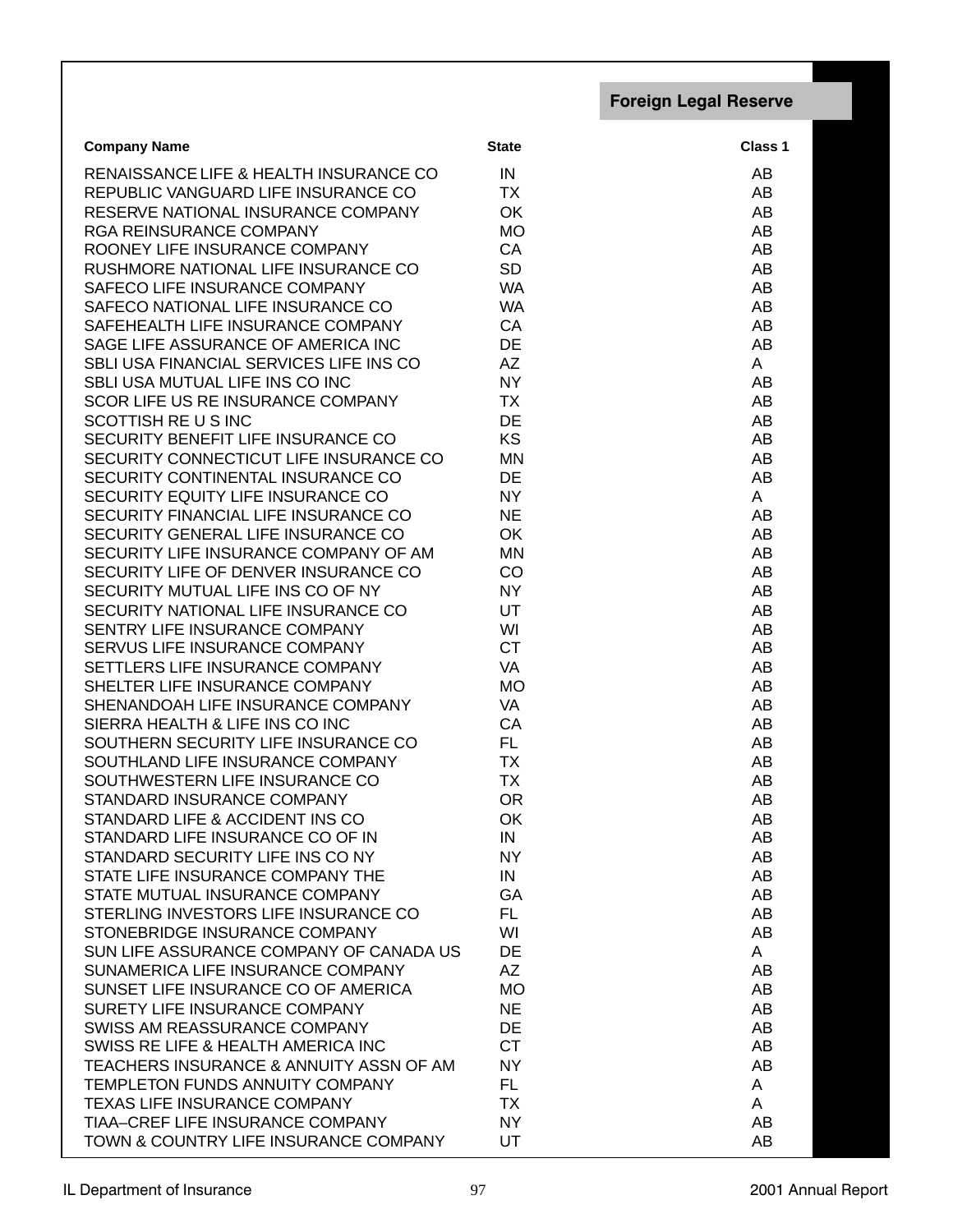| <b>Company Name</b>                      | <b>State</b> | Class 1 |
|------------------------------------------|--------------|---------|
| TRANS WORLD ASSURANCE COMPANY            | CA           | AB      |
| TRANSAMERICA ASSURANCE COMPANY           | <b>MO</b>    | AB      |
| TRANSAMERICA LIFE INSURANCE & ANNUITY CO | <b>NC</b>    | AB      |
| TRANSAMERICA LIFE INSURANCE COMPANY      | IA           | AB      |
| TRANSAMERICA OCCIDENTAL LIFE INS CO      | IA           | AB      |
| TRAVELERS INSURANCE COMPANY THE          | <b>CT</b>    | AB      |
| TRAVELERS LIFE & ANNUITY COMPANY THE     | <b>CT</b>    | AB      |
| TRIGON HEALTH & LIFE INSURANCE COMPANY   | VA           | AB      |
| U S FINANCIAL LIFE INSURANCE COMPANY     | OH           | AB      |
| ULLICO LIFE INSURANCE COMPANY            | <b>TX</b>    | AB      |
| UNICARE LIFE & HEALTH INSURANCE COMPANY  | DE           | AB      |
| UNIFIED LIFE INSURANCE COMPANY           | <b>TX</b>    | AB      |
| UNIMERICA INSURANCE COMPANY              | MD           | B       |
| UNION BANKERS INSURANCE COMPANY          | <b>TX</b>    | AB      |
| UNION CENTRAL LIFE INSURANCE COMPANY THE | OH           | AB      |
| UNION LABOR LIFE INSURANCE COMPANY THE   | MD           | AB      |
| UNION SECURITY LIFE INSURANCE COMPANY    | DE           | AB      |
| UNION STANDARD OF AMERICA LIFE INS CO    | MD           | AB      |
| UNITED AMERICAN INSURANCE COMPANY        | <b>DE</b>    | AB      |
| UNITED BENEFIT LIFE INSURANCE COMPANY    | OH           | AB      |
| UNITED CONCORDIA LIFE & HEALTH INS CO    | <b>PA</b>    | B       |
| UNITED DENTAL CARE INSURANCE COMPANY     | AZ           | B       |
| UNITED FAMILY LIFE INSURANCE COMPANY     | GA           | A       |
| UNITED FIDELITY LIFE INSURANCE COMPANY   | <b>TX</b>    | AB      |
| UNITED HEALTHCARE INSURANCE COMPANY      | <b>CT</b>    | AB      |
| UNITED HEARTLAND LIFE INSURANCE COMPANY  | WI           | AB      |
| UNITED HOME LIFE INSURANCE COMPANY       | IN           | AB      |
| UNITED INVESTORS LIFE INSURANCE COMPANY  | <b>MO</b>    | A       |
| UNITED LIFE & ANNUITY INSURANCE COMPANY  | <b>TX</b>    | AB      |
| UNITED LIFE INSURANCE COMPANY            | IA           | AB      |
| UNITED OF OMAHA LIFE INSURANCE COMPANY   | <b>NE</b>    | AB      |
| UNITED STATES LIFE INSURANCE CO OF NY    | <b>NY</b>    | AB      |
| UNITED TEACHER ASSOCIATES INSURANCE CO   | <b>TX</b>    | AB      |
| UNITED WISCONSIN LIFE INSURANCE COMPANY  | WI           | AB      |
| UNITED WORLD LIFE INSURANCE COMPANY      | <b>NE</b>    | AB      |
| UNITY FINANCIAL LIFE INSURANCE COMPANY   | PA           | AB      |
| UNITY MUTUAL LIFE INSURANCE COMPANY      | NY           | AB      |
| UNIVERSAL GUARANTY LIFE INSURANCE CO     | OH           | A       |
| UNIVERSAL UNDERWRITERS LIFE INSURANCE CO | <b>KS</b>    | AB      |
| UNUM LIFE INSURANCE COMPANY OF AMERICA   | ME           | AB      |
| US HEALTH & LIFE INSURANCE COMPANY       | MI           | AB      |
| USA LIFE ONE INSURANCE COMPANY OF IN     | IN           | AB      |
| USAA LIFE INSURANCE COMPANY              | TX           | AB      |
| <b>USABLE LIFE</b>                       | AR           | AB      |
| USG ANNUITY & LIFE COMPANY               | OK           | AB      |
| UTICA NATIONAL LIFE INSURANCE COMPANY    | <b>NY</b>    | AB      |
| VALLEY FORGE LIFE INSURANCE COMPANY      | PA           | AB      |
| VARIABLE ANNUITY LIFE INSURANCE COMPANY  | TX           | A       |
| VISTA LIFE INSURANCE COMPANY             | MI           | AB      |
| <b>VOYAGER LIFE INSURANCE COMPANY</b>    | GA           | AB      |
| WELLCHOICE INSURANCE OF NEW JERSEY INC   | <b>NJ</b>    | AB      |
| WELLMARK COMMUNITY INSURANCE INC         | IA.          | AB      |
|                                          |              |         |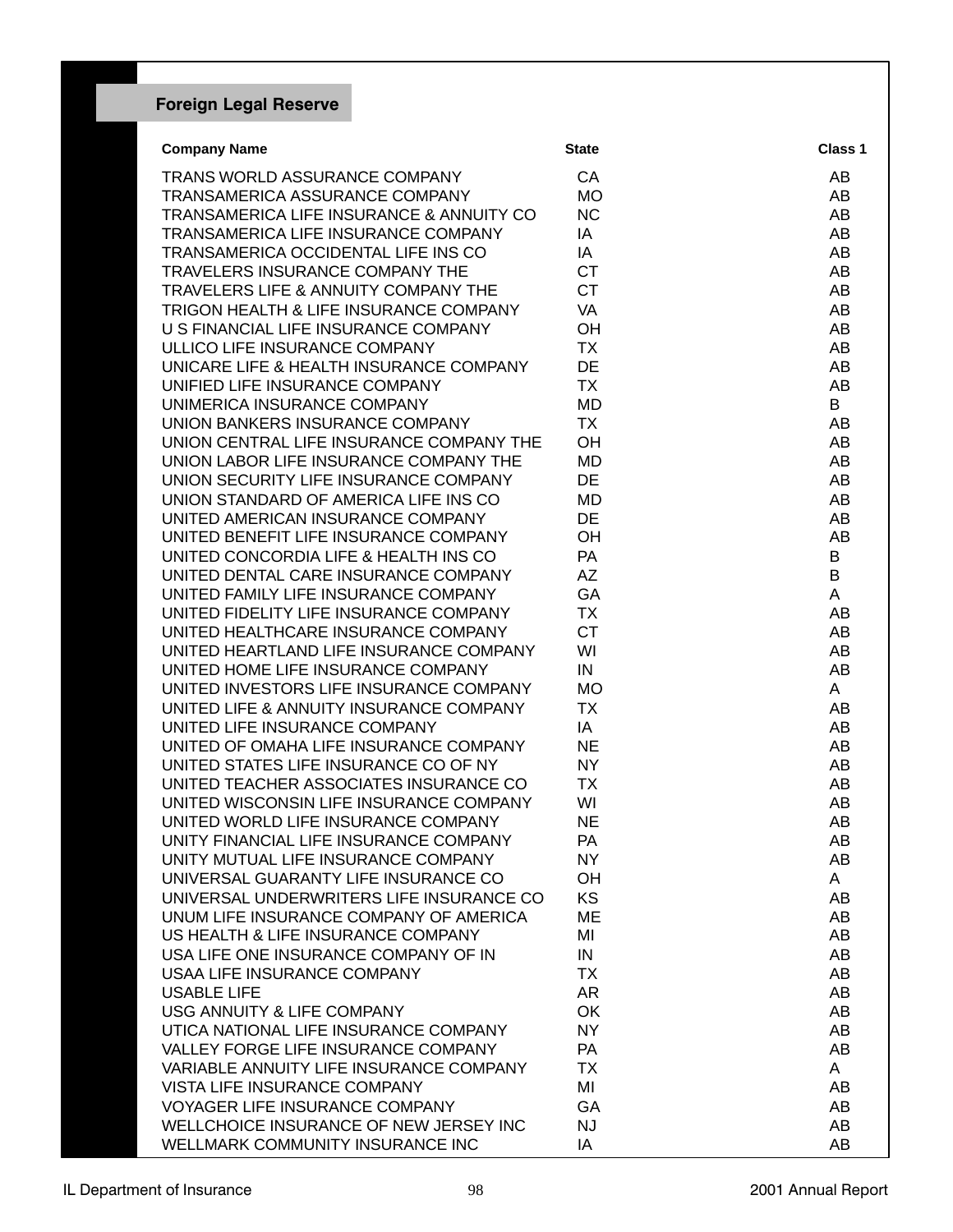|                                      |              | <b>Foreign Legal Reserve</b> |
|--------------------------------------|--------------|------------------------------|
| <b>Company Name</b>                  | <b>State</b> | Class <sub>1</sub>           |
| WEST COAST LIFE INSURANCE COMPANY    | CА           | AB.                          |
| WESTERN & SOUTHERN LIFE INSURANCE CO | OH           | AB.                          |
| WESTERN HEMISPHERE LIFE INSURANCE CO | DE.          | AB                           |
| WESTERN RESERVE LIFE ASSUR CO OF OH  | OΗ           | AB                           |
| WESTERN SECURITY LIFE INSURANCE CO   | AZ.          | AB                           |
| WESTERN SOUTHERN LIFE ASSURANCE CO   | OH           | AB                           |
| WESTWARD LIFE INSURANCE COMPANY      | <b>AZ</b>    | AB                           |
| WOODMEN ACCIDENT & LIFE COMPANY      | NE.          | AB                           |
| <b>WORLD INSURANCE COMPANY</b>       | <b>NE</b>    | AB                           |
| ZALE LIFE INSURANCE COMPANY          | AZ           | AB                           |
| 5 STAR LIFE INSURANCE COMPANY        | LA           | AB                           |

#### Alien Legal Reserve

| <b>Company Name</b>                     | Country | Class 1 |
|-----------------------------------------|---------|---------|
| CANADA LIFE ASSURANCE COMPANY THE       | CANADA  | AΒ      |
| CROWN LIFE INSURANCE COMPANY            | CANADA  | AB      |
| <b>GERLING GLOBAL LIFE INSURANCE CO</b> | CANADA  | AB      |
| <b>GREAT WEST LIFE ASSURANCE CO THE</b> | CANADA  | AB      |
| INDUSTRIAL ALLIANCE PACIFIC LIFE INS CO | CANADA  | AB      |
| SUN LIFE ASSURANCE CO OF CANADA         | CANADA  | AΒ      |

#### Domestic Assessment Legal Reserve

| <b>Company Name</b>                  | <b>State</b> | Class 1 |
|--------------------------------------|--------------|---------|
| AMERICAN LIFE INSURANCE COMPANY      |              | AΒ      |
| INTERSTATE BANKERS LIFE INSURANCE CO |              | AΒ      |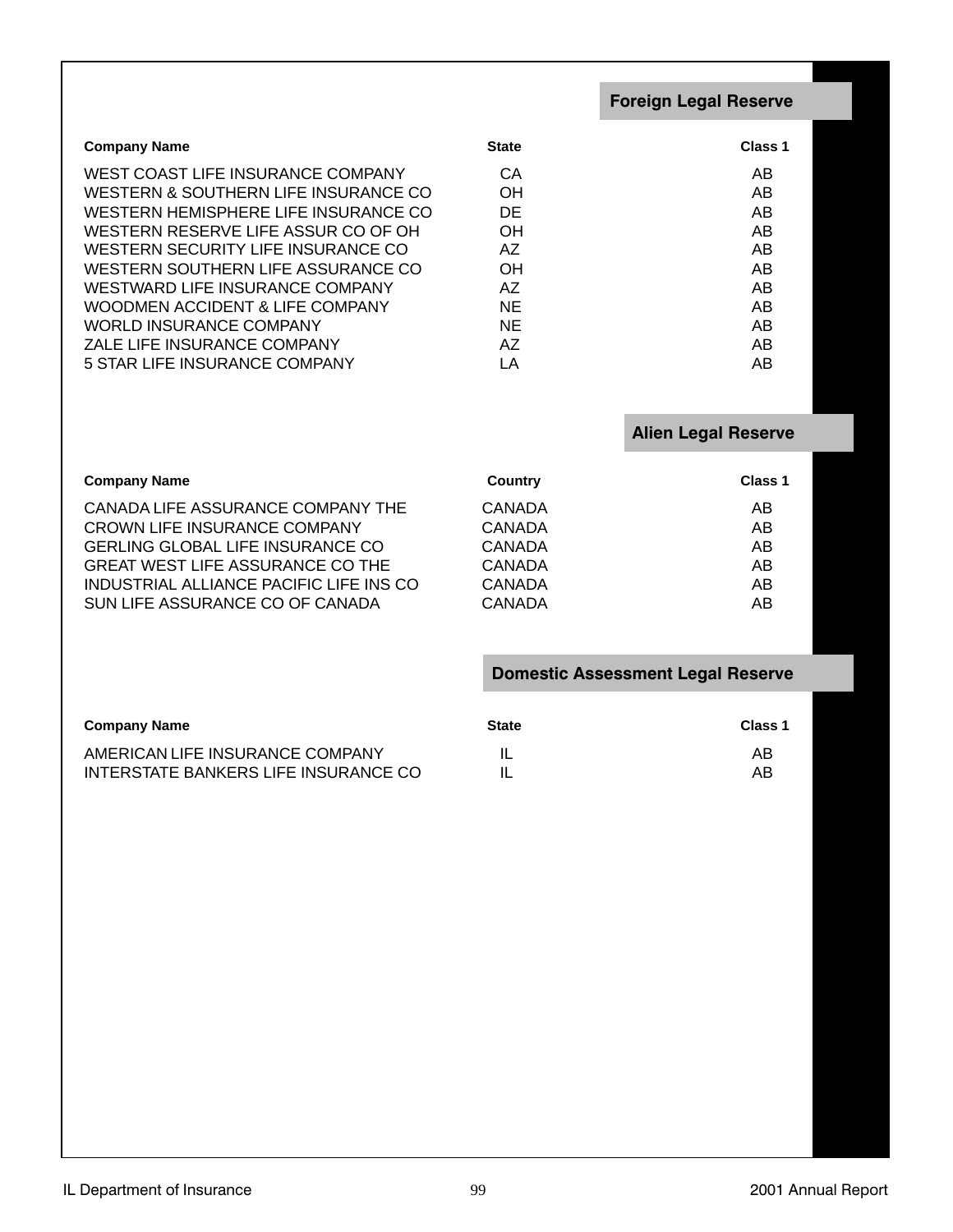# **Summary of Annual Statements**

On or before March 1 of each year, Illinois law requires that all companies, except farm mutuals, authorized to transact the business of insurance in this state file, under oath, an annual statement covering the preceding year ending December 31. Farm mutual insurance companies are required by law to file an annual statement, under oath, on or before January 31 of each year, covering the preceding year ending December 31.

The following schedules present a summary of the financial information contained in these annual statements for the year ending December 31, 2001. The Department of Insurance has not verified this data and does not guarantee its accuracy.

 $101$ 

| County Mutual Fire Insurance Companies  101   |  |
|-----------------------------------------------|--|
| Township Mutual Fire Insurance Companies  103 |  |
|                                               |  |
| 103                                           |  |
| Property & Casualty Insurance Companies  104  |  |
|                                               |  |
|                                               |  |
| Domestic Inter-Insurance Exchanges  107       |  |
|                                               |  |
| Domestic Surplus Lines Companies  107         |  |
|                                               |  |
|                                               |  |
| Foreign Inter-Insurance Exchanges  121        |  |
|                                               |  |
|                                               |  |
| Foreign Accredited Reinsurers  122            |  |
|                                               |  |
|                                               |  |
| 123                                           |  |
|                                               |  |

Earn Mutual Incurrence Companies

| Life & Health Insurance Companies $\dots\dots\dots\dots\dots\dots\dots$ 124 |     |
|-----------------------------------------------------------------------------|-----|
| Domestic Legal Reserve Life Companies  124                                  |     |
| Foreign Legal Reserve Life Companies  126                                   |     |
| Alien Legal Reserve Life Companies  135                                     |     |
| Domestic Fraternal Benefit Societies  135                                   |     |
| Foreign Fraternal Benefit Societies  136                                    |     |
| Alien Fraternal Benefit Societies  137                                      |     |
|                                                                             | 137 |
|                                                                             | 137 |
| Domestic Health Maintenance Organizations  137                              |     |
| Foreign Health Maintenance Organizations                                    | 138 |
| Voluntary Service Plans                                                     | 138 |
|                                                                             | 138 |
| Domestic Limited Health Service Organizations                               | 139 |
| Foreign Limited Health Service Organizations                                | 139 |
| Foreign Accredited Reinsurer                                                | 139 |
| Alien Accredited Reinsurer                                                  | 139 |
| Mutual Holding Companies  140                                               |     |
|                                                                             |     |
|                                                                             |     |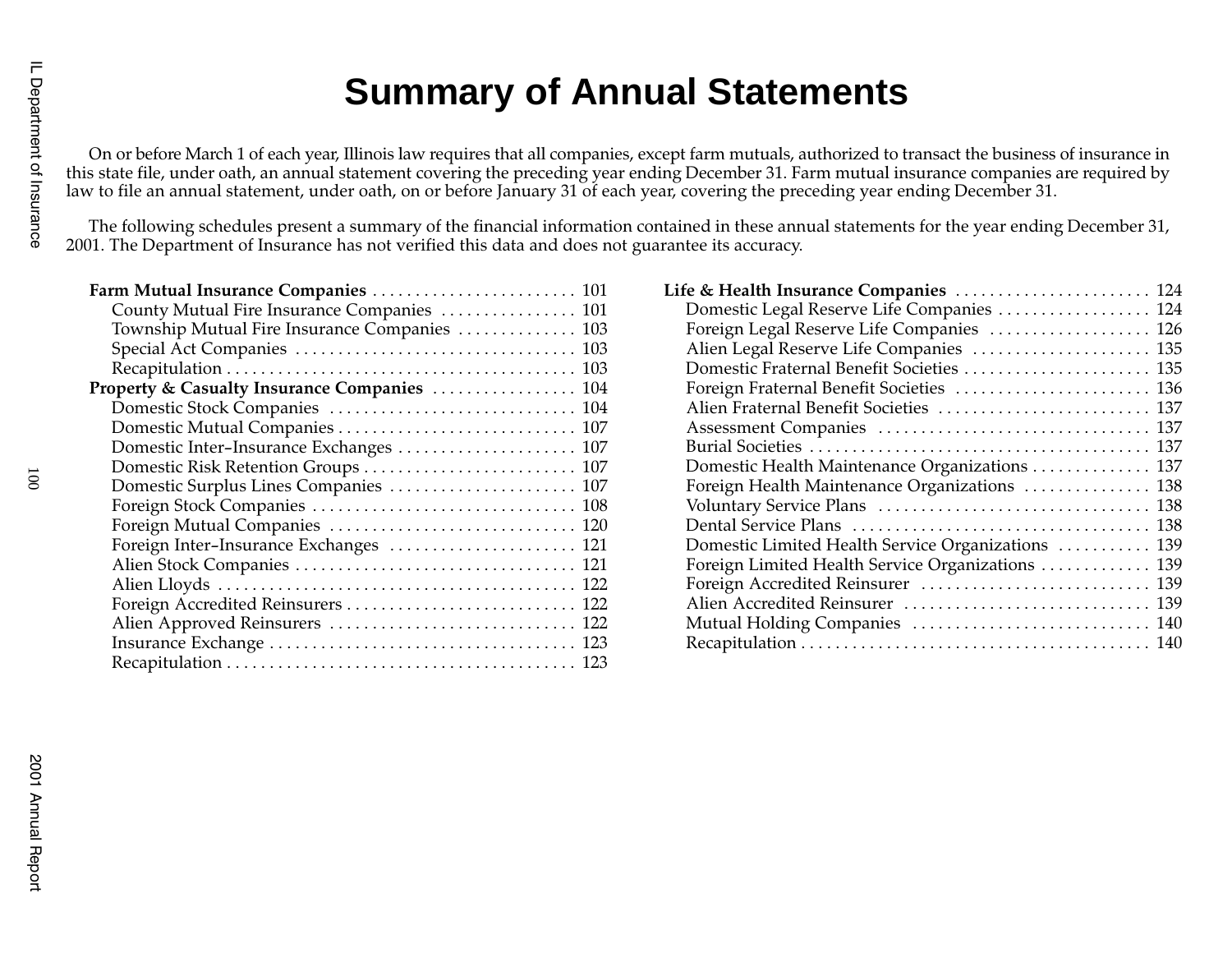# **Farm Mutual Insurance Companies**

# **County Mutual Fire Insurance Companies**

|                                                                     | <b>Total</b><br>Admitted |                      |                     | Gross<br><b>Premiums</b> | <b>Net</b><br><b>Premiums</b> | <b>Net</b><br>Losses         |
|---------------------------------------------------------------------|--------------------------|----------------------|---------------------|--------------------------|-------------------------------|------------------------------|
| <b>Company Name</b>                                                 | <b>Assets</b>            | <b>Liabilities</b>   | Surplus             | Written                  | Written                       | Paid                         |
| ALBION DIST MUT WNDSTRM & CYCL INS CO                               | 2.130.569                | 224.038              | 1,906,531           | 433.779                  | 312,465                       | 177,046                      |
| ALLEN & OTTER CREEK MUT INS CO                                      | 361,051                  | 72,666               | 288,385             | 94,779                   | 69,078                        | 84,553                       |
| ASBURY MUTUAL INSURANCE COMPANY                                     | 837,774                  | 315,125              | 522,649             | 581,060                  | 397,098                       | 189,155                      |
| BANNER MUTUAL INSURANCE COMPANY                                     | 365,619                  | 65,376               | 300,243             | 128,071                  | 93,493                        | 40,863                       |
| BARRY MUTUAL INSURANCE COMPANY                                      | 82,608                   | 43,585               | 39,023              | 119,579                  | 27,793                        | 66,056                       |
| BELLE PRAIRIE MUTUAL INSURANCE COMPANY                              | 1,916,720                | 603,328              | 1,313,392           | 931,718                  | 658,588                       | 341,297                      |
| BELLEVILLE MUTUAL INSURANCE COMPANY                                 | 2,026,732                | 631,554              | 1,395,178           | 1,330,468                | 975,545                       | 419,139                      |
| BELVIDERE FARMERS MUTUAL INS CO                                     | 477,204                  | 179,596              | 297,608             | 408,555                  | 257,268                       | 166,771                      |
| BERLIN MUTUAL INSURANCE COMPANY                                     | 2,097,544                | 53,040               | 2,044,504           | 122,347                  | 86,934                        | 83,147                       |
| BIG ROCK COUNTY MUTUAL FIRE INSURANCE CO                            | 996,077                  | 157,701              | 838,376             | 21,946                   | 162,148                       | 69,143                       |
| BISHOP MUTUAL INSURANCE COMPANY                                     | 1,254,001                | 511,322              | 742,679             | 951,757                  | 753,609                       | 539,033                      |
| BLACK HAWK MUTUAL INSURANCE COMPANY THE                             | 733,130                  | 216,594              | 516,536             | 404,710                  | 260,113                       | 192,342                      |
| BRADFORD MUTUAL INSURANCE COMPANY                                   | 3,087,622                | 1,555,298            | 1,532,324           | 2,138,422                | 1,742,126                     | 978,333                      |
| BREESE CLINTON COUNTY MUTUAL FIRE INS CO                            | 234,339                  | 26,254               | 208,085             | 77,200                   | 43,272                        | 19,023<br>19,023<br>266,351  |
| BUCKEYE MUTUAL INSURANCE COMPANY                                    | 1,024,118                | 240,818              | 783,300             | 506,247                  | 401,142                       |                              |
| BUFFALO MUTUAL INSURANCE COMPANY                                    | 159,180                  | 47,265               | 111,915             | 63,995                   | 42,905                        | 9,972                        |
| BUREAU COUNTY & WYANET MUTUAL INS CO                                | 471.478                  | 90.390               | 381.088             | 293.157                  | 189,500                       | 46,870                       |
| CALHOUN COUNTY MUTUAL COUNTY FIRE INS CO                            | 590.196                  | 242.718              | 347.478             | 435,734                  | 312,790                       | 127,893<br>555,089           |
| CAMP POINT MT STERLING MUT INS CO                                   | 1,955,115                | 1,041,550            | 913,565             | 1,387,135                | 1,033,967                     |                              |
| CARLYLE MUTUAL INSURANCE COMPANY                                    | 159,764                  | 32,814               | 126,951             | 72,918                   | 49,037                        | 23,416                       |
| CARTHAGE MUTUAL INSURANCE COMPANY                                   | 3,457,475                | 1,038,793            | 2,418,682           | 2,321,518                | 1,665,804                     | 856,623                      |
| CASS COUNTY MUTUAL FIRE INSURANCE CO<br>CENTRAL ILLINOIS MUT INS CO | 143,153<br>4,638,745     | 45,322               | 97,831<br>2,244,736 | 122,354                  | 44,355                        | 9,669                        |
| DELAVAN MUTUAL INSURANCE COMPANY                                    | 952,358                  | 2,394,009<br>515,376 | 436.982             | 4,332,699<br>1,121,023   | 3,700,035<br>734,271          | 2,423,575<br>430,989         |
| DENVER MUTUAL INSURANCE COMPANY                                     | 1,212,654                | 182,543              | 1,030,111           | 307,431                  | 229,222                       | 182,845                      |
| DUNHAM & CHEMUNG MUTUAL INS CO                                      | 812,794                  | 543,016              | 269,778             | 1,022,779                | 707,313                       | 403,147                      |
| ELMIRA MUTUAL INSURANCE COMPANY                                     | 728,642                  | 255,475              | 473,167             | 434,607                  | 331,936                       | 234,482                      |
| ENFIELD FARMERS MUT INS CO OF ENFIELD WH                            | 279.962                  | 82,652               | 197.310             | 393,374                  | 170,338                       | 130,411                      |
| EVANS MUTUAL INSURANCE COMPANY                                      | 471,375                  | 91,671               | 379,704             | 109,679                  | 77,762                        | 29,390                       |
| FARM RIDGE & DEER PARK MUTUAL INS CO                                | 267,515                  | 64,916               | 202,599             | 106,160                  | 40,067                        | 21,222                       |
| FARMERS ALBION MUTUAL COUNTY FIRE INS CO                            | 1,685,217                | 171,238              | 1,513,979           | 321,577                  | 249,818                       | 169,429                      |
| FARMERS PIONEER MUTUAL INSURANCE COMPANY                            | 3,334,077                | 743,804              | 2,590,273           | 1,259,181                | 1,120,177                     | 780,712                      |
| FORREST MUTUAL INSURANCE COMPANY                                    | 271,306                  | 43,024               | 228,282             | 50,796                   | 26,664                        | 9,135                        |
| FORRESTON MUTUAL INSURANCE COMPANY                                  | 2,063,832                | 794,875              | 1,268,957           | 1,656,817                | 992,400                       | 737,637                      |
| FRONTIER MUTUAL INSURANCE COMPANY                                   | 5,310,352                | 2,045,079            | 3,265,273           | 3,352,651                | 2,806,011                     | 1,626,417                    |
| GERMAN RICHLAND COUNTY MUT FIRE INS CO                              | 590,522                  | 56,435               | 534,087             | 104,192                  | 74,897                        | 64,840                       |
| <b>GERMANTOWN MUTUAL INSURANCE COMPANY</b>                          | 464,775                  | 51,077               | 413,698             | 98,750                   | 78,712                        |                              |
| GREEN GARDEN MUTUAL INSURANCE COMPANY                               | 1,941,266                | 1,458,683            | 482,583             | 1,831,871                | 1,218,290                     |                              |
| GREENE COUNTY MUTUAL INSURANCE CO                                   | 1,466,617                | 794,024              | 672,593             | 1,314,996                | 995,880                       | 23,344<br>766,039<br>759,865 |
| HAMEL MUTUAL INSURANCE COMPANY                                      | 972,983                  | 203.681              | 769.302             | 403.925                  | 311.701                       | 168,207                      |
| HAMLET MUTUAL INSURANCE COMPANY                                     | 1,676,123                | 491,216              | 1,184,907           | 796,298                  | 641,683                       | 519,748                      |
| HARVEL MUTUAL INSURANCE COMPANY                                     | 273,775                  | 20.651               | 253,124             | 29,733                   | 16,057                        | 3,198                        |
| HOME FARMERS MUTUAL INSURANCE COMPANY                               | 1,813,590                | 133,489              | 1,680,101           | 363.710                  | 187,502                       | 88,759                       |
| HORSE PRAIRIE MUTUAL INSURANCE COMPANY                              | 1,875,047                | 816,785              | 1,058,262           | 1,247,198                | 923,693                       | 385,949                      |
| INDEPENDENT FARMERS MUTUAL INS CO                                   | 932,829                  | 57,402               | 875,427             | 80,889                   | 38,937                        | 26,618                       |
| INDUSTRY MUTUAL INSURANCE COMPANY                                   | 1,046,520                | 210,623              | 835,897             | 405,733                  | 304,409                       | 114,500                      |
| <b>IUKA MUTUAL INSURANCE COMPANY</b>                                | 436,502                  | 157,894              | 278,608             | 324,158                  | 217,441                       | 106,431                      |
| JEFFERSON COUNTY MUTUAL INS CO                                      | 544,561                  | 312,208              | 232,353             | 609,383                  | 452,909                       | 313,017                      |
| JERSEYVILLE MUTUAL INS CO                                           | 622,328                  | 210,596              | 411,732             | 428,064                  | 323,563                       | 136,724                      |
| JO DAVIESS STRONGHURST MUT INS CO                                   | 1,164,264                | 533,105              | 631,159             | 801,169                  | 560,207                       | 312,588                      |
| KANE COUNTY MUTUAL INSURANCE CO                                     | 1,230,210                | 533,628              | 696,582             | 686,392                  | 511,458                       | 182,209                      |
| KINGSTON MUTUAL INSURANCE COMPANY                                   | 3,266,332                | 900,741              | 2,365,591           | 1,255,346                | 941,433                       | 491,966                      |
| LANARK MUTUAL INSURANCE COMPANY                                     | 398,605                  | 161,883              | 236,722             | 334,709                  | 217,255                       | 134,669                      |
| LAPRAIRIE MUTUAL INSURANCE COMPANY                                  | 3,362,078                | 1,039,691            | 2,322,387           | 1,645,367                | 1,464,315                     | 629,824<br>140,255           |
| LEWISTOWN MUTUAL INSURANCE COMPANY                                  | 885,945                  | 234,312              | 651,633             | 465,620                  | 371,510                       |                              |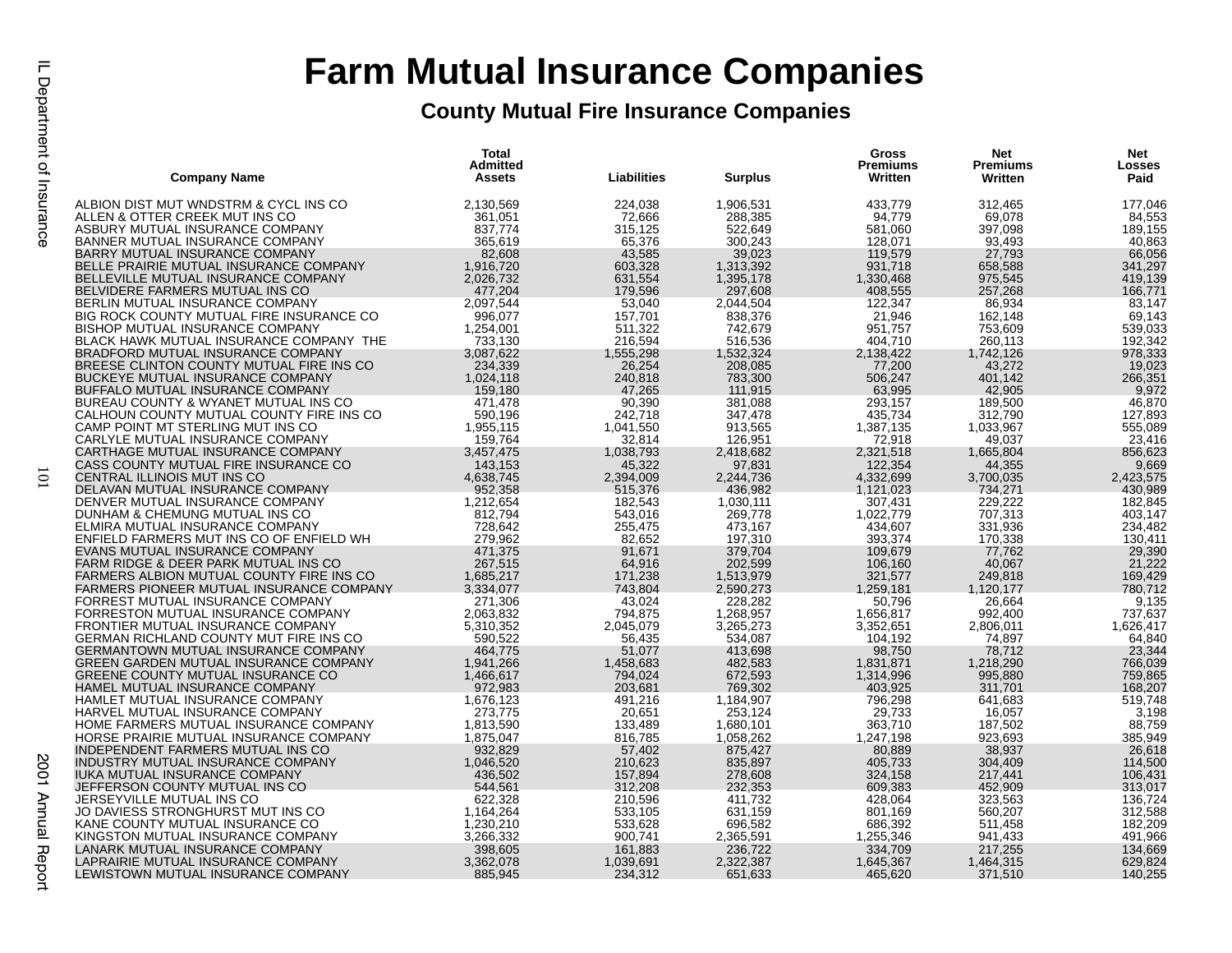# **County Mutual Fire Insurance Companies**

|                                                                                 | Total<br><b>Admitted</b> |                    |                      | Gross<br><b>Premiums</b> | <b>Net</b><br><b>Premiums</b> | <b>Net</b><br>Losses |
|---------------------------------------------------------------------------------|--------------------------|--------------------|----------------------|--------------------------|-------------------------------|----------------------|
| <b>Company Name</b>                                                             | <b>Assets</b>            | <b>Liabilities</b> | <b>Surplus</b>       | Written                  | Written                       | Paid                 |
| LOOKKINGGLASS MUTUAL INSURANCE COMPANY                                          | 959,517                  | 126.781            | 832.736              | 278,277                  | 170,591                       | 116,831              |
| <b>LORAN MUTUAL INSURANCE COMPANY</b>                                           | 671,357                  | 49,531             | 621,826              | 105,165                  | 56,630                        | 9,703                |
| LOUISVILLE CLAY COUNTY FARMERS MUT F I C                                        | 672,020                  | 160,990            | 511,030              | 282,241                  | 200,683                       | 52,396               |
| MAGNOLIA MUTUAL INSURANCE COMPANY                                               | 768,919                  | 122.015            | 646.904              | 251,087                  | 199.064                       | 55,853               |
| MARSHALL MUTUAL INSURANCE COMPANY                                               | 2,062,592                | 526,971            | 1,535,621            | 1,670,832                | 882,176                       | 383,588              |
| MASON COUNTY MUTUAL INSURANCE COMPANY<br>MAZON MUTUAL COUNTY FIRE INSURANCE CO  | 56,359<br>523,051        | 580                | 55,779<br>497,549    | 7,664                    | $-22,600$                     | 50,742               |
| MCLEAN COUNTY MUTUAL INSURANCE CO                                               | 1,023,824                | 25,502<br>232,170  | 791,654              | 98,451<br>323,750        | 42,519<br>230,345             | 20,420<br>32,226     |
| MENARD COUNTY MUTUAL FIRE I C OF PETERSB                                        | 314.101                  | 43,160             | 270.941              | 73,029                   | 45,107                        | 13,904               |
| MENDOTA MUTUAL INSURANCE COMPANY                                                | 2,403,432                | 365,224            | 2,038,208            | 499,157                  | 354,251                       | 158,500              |
| MONTGOMERY MUTUAL INSURANCE COMPANY                                             | 442,152                  | 281,060            | 161,092              | 351,147                  | 208,732                       | 113,998              |
| MOSQUITO MUTUAL INSURANCE COMPANY                                               | 817,504                  | 194,383            | 623,121              | 342,774                  | 240,643                       | 47,911               |
| MT PLEASANT MUTUAL INSURANCE CO                                                 | 214,958                  | 128,119            | 86,839               | 274,207                  | 174,932                       | 167,037              |
| NASHUA MUTUAL INSURANCE COMPANY                                                 | 357,092                  | 58,431             | 298.661              | 148,254                  | 100,137                       | 42,663               |
| NOBLE RICHLAND COUNTY MUTUAL FIRE INS CO                                        | 350,752                  | 51,124             | 299.628              | 81,919                   | 33,424                        | $-6,189$             |
| NOKOMIS FARMERS MUTUAL INSURANCE COMPANY                                        | 829,106                  | 178,197            | 650,909              | 324,189                  | 248,724                       | 91,372               |
| NORTHWESTERN ILLINOIS MUTUAL INS CO                                             | 670,596                  | 357,617            | 312,979              | 656,989                  | 434,104                       | 293,973              |
| NUNDA ALGONQUIN MUTUAL FIRE INSURANCE CO                                        | 204,210                  | 19,339             | 184.871              | 36,887                   | 20,844                        | 18,322               |
| OLNEY TOWNSHIP MUTUAL FIRE INSURANCE CO                                         | 350,138                  | 34,573             | 315,565              | 55,907                   | 25,975                        | 15,650               |
| PALMYRA LINCOLN MUTUAL INSURANCE COMPANY                                        | 1,477,413                | 844,243            | 633,170              | 1,297,813                | 1,037,301                     | 509,547              |
| PATRONS MUTUAL INSURANCE CO<br><b>THE</b>                                       | 1,411,154                | 152,476            | 1,258,678            | 249,439                  | 179,670                       | 87,986               |
| PAYSON FARMERS MUTUAL INSURANCE COMPANY                                         | 775,252                  | 149,725            | 625,527              | 329.906                  | 195,691<br>297,576            | 108,908<br>161,410   |
| PERU WALTHAM MUTUAL INSURANCE COMPANY<br>PINCKNEYVILLE MUTUAL INSURANCE COMPANY | 2,224,171<br>647.709     | 209,862<br>99,587  | 2,014,309<br>548.122 | 355,820<br>192.644       | 169.072                       | 54,657               |
| PONTIAC MUTUAL INSURANCE COMPANY                                                | 1.919.121                | 383,165            | 1,535,956            | 813,359                  | 681,606                       | 623,250              |
| PRAIRIELAND MUTUAL INSURANCE COMPANY                                            | 1,681,610                | 480,309            | 1,201,301            | 795,901                  | 635,709                       | 245,896              |
| PROPHETSTOWN FARMERS MUTUAL INSURANCE CO                                        | 1,447,716                | 485,340            | 962,376              | 900,916                  | 741,018                       | 662,974              |
| SHELBYVILLE MUTUAL INSURANCE COMPANY                                            | 3,600,726                | 599,824            | 3,000,902            | 856,920                  | 670,316                       | 401,118              |
| SIGEL MUTUAL INSURANCE COMPANY                                                  | 1,217,118                | 120,008            | 1,097,110            | 237,423                  | 182,557                       | 68,868               |
| SOUTHERN FARMERS MUTUAL INS CO                                                  | 797,438                  | 123,822            | 673,616              | 212,625                  | 8,182                         | 29,267               |
| STEPHENSON COUNTY MUTUAL INS CO                                                 | 1,371,096                | 160,369            | 1.210.727            | 287,591                  | 218,250                       | 111,340              |
| STOCKTON AND WARDS GROVE MUT INS CO                                             | 334.923                  | 144.925            | 189.998              | 319,326                  | 239.670                       | 174,658              |
| <b>SVEA MUTUAL INSURANCE COMPANY</b>                                            | 5.044.423                | 1,625,358          | 3.419.065            | 3,275,617                | 2,522,553                     | 2,031,738            |
| THOMPSON & GUILFORD MUTUAL INS CO                                               | 414,196                  | 119,285            | 294,911              | 236,837                  | 146,046                       | 82,822               |
| TOWN & COUNTRY MUTUAL INSURANCE COMPANY                                         | 537,151                  | 265,368            | 271,783              | 878,404                  | 123,043                       | 104,243              |
| TOWNSHIP MUTUAL INSURANCE COMPANY OF SPA                                        | 160,264                  | 40,224             | 120.039              | 99,864                   | 52,709                        | 38,051               |
| U M L MUTUAL INSURANCE COMPANY                                                  | 400,943                  | 95,623             | 305.321              | 216,083                  | 142,013                       | 68,580               |
| ULLIN MUTUAL COUNTY FIRE INSURANCE CO                                           | 386,773<br>1,556,685     | 57,737             | 329,036              | 167,021<br>520,652       | 109,342                       | 116,773              |
| VANDALIA MUTUAL INSURANCE COMPANY<br>VICTOR ADAMS MUTUAL INSURANCE COMPANY      | 844,307                  | 243,322<br>108,159 | 1,313,363<br>736,148 | 207,152                  | 419,591<br>96,423             | 164,816<br>9,821     |
| WASHINGTON COUNTY MUTUAL FIRE INS CO                                            | 882,992                  | 269,269            | 613,723              | 586,976                  | 265,903                       | 157,972              |
| WATSEKA MUTUAL INSURANCE COMPANY<br>THE                                         | 1,021,667                | 316,374            | 705,293              | 517,573                  | 370,780                       | 132,546              |
| WEST POINT MUTUAL INS CO                                                        | 588,665                  | 93,512             | 495,153              | 453,230                  | 179,884                       | 113,395              |
| WESTERVELT MUTUAL INSURANCE COMPANY                                             | 925,536                  | 432,818            | 492,718              | 675,412                  | 498,150                       | 211,503              |
| WILBERTON MUTUAL INSURANCE COMPANY                                              | 792,167                  | 271,622            | 520.545              | 439,032                  | 338,514                       | 174,662              |
| WOODFORD COUNTY MUTUAL INSURANCE COMPANY                                        | 1.518.157                | 634.844            | 883.313              | 1,236,547                | 922.639                       | 519.708              |
| <b>Totals</b>                                                                   | 119,226,223              | 35,223,886         | 84,002,338           | 62,865,734               | 45,707,386                    | 26,655,333           |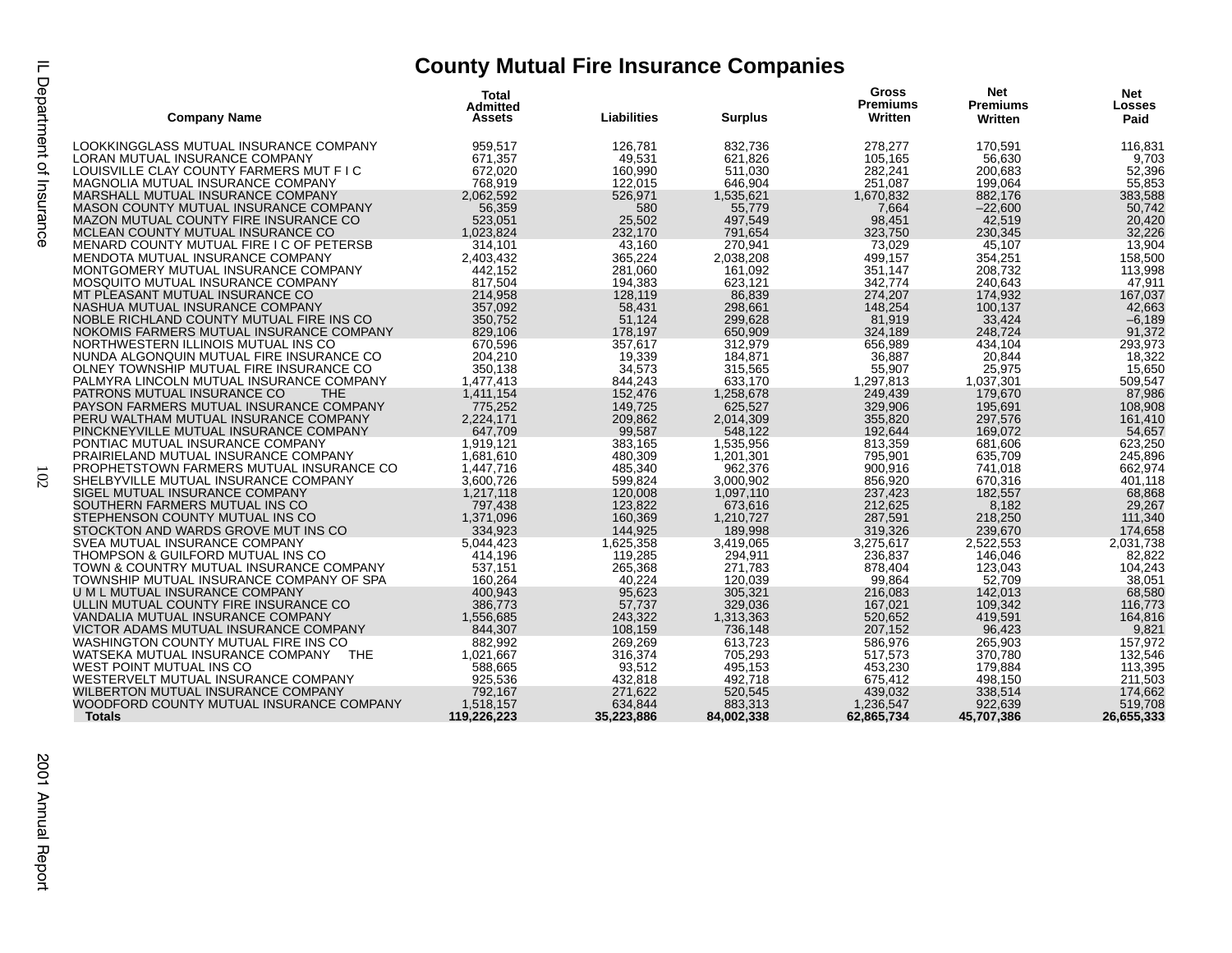# **Township Mutual Fire Insurance Companies**

| <b>Company Name</b>                      | Total<br>Admitted<br>Assets | Liabilities | <b>Surplus</b> | Gross<br>Premiums<br>Written | <b>Net</b><br><b>Premiums</b><br>Written | <b>Net</b><br>Losses<br>Paid |
|------------------------------------------|-----------------------------|-------------|----------------|------------------------------|------------------------------------------|------------------------------|
| NORTH PALMYRA FARMERS MUTUAL FIRE INS CO | 261.684                     | 65.364      | 196.320        | 122.476                      | 82.652                                   | 70.489                       |
| OSCO & WESTERN FARMERS MUT F & LTG I C   | 619,080                     | 63.471      | 555.609        | 135.958                      | 64.882                                   | 29,359                       |
| SUGAR CREEK TOWNSHIP MUTUAL FIRE INS CO  | 70.079                      | 19.679      | 50.400         | 28,006                       | 7,080                                    | 256                          |
| WOODBINE MUTUAL FIRE INSURANCE COMPANY   | 319.997                     | 19.884      | 300.113        | 33.297                       | 20.535                                   | 9.153                        |
| Totals                                   | 1,270,840                   | 168.398     | 1.102.442      | 319.737                      | 175.149                                  | 109.257                      |

# **Special Act Companies**

|                                        | Total<br>Admitted          |             |         | Gross<br>Premiums | <b>Net</b><br>Premiums | <b>Net</b><br>Losses |
|----------------------------------------|----------------------------|-------------|---------|-------------------|------------------------|----------------------|
| Company Name                           | Assets                     | iabilities. | Surplus | Written           | Written                | Paid                 |
| GERMAN MUTUAL FIRE INS CO OF N CHICAGO | The company is in run-off. |             |         |                   |                        |                      |
| RANDOLPH MUTUAL INSURANCE COMPANY THE  | 976.205                    | 760.703     | 215.502 | .242.863          | 792.362                | 659.029              |
| Totals                                 | 976.205                    | 760.703     | 215.502 | .242.863          | 792.362                | 659.029              |

## **Recapitulation**

|                                | Number<br>Οt<br>Companies | <b>Total</b><br><b>Admitted</b><br><b>Assets</b> | Liabilities | <b>Surplus</b> | Gross<br>Premiums<br>Written | <b>Net</b><br><b>Premiums</b><br>Written | <b>Net</b><br>Losses<br>Paid |
|--------------------------------|---------------------------|--------------------------------------------------|-------------|----------------|------------------------------|------------------------------------------|------------------------------|
| COUNTY MUTUAL FIRE COMPANIES   | 101                       | 119.226.223                                      | 35.223.886  | 84.002.338     | 62.865.734                   | 45.707.386                               | 26.655.333                   |
| TOWNSHIP MUTUAL FIRE COMPANIES |                           | .270.840                                         | 168.398     | .102.442       | 319.737                      | 175.149                                  | 109.257                      |
| SPECIAL ACT COMPANIES          |                           | 976.205                                          | 760.703     | 215.502        | 1.242.863                    | 792.362                                  | 659.029                      |
| Totals                         | 107                       | 121.473.268                                      | 36.152.986  | 85,320,283     | 64.428.334                   | 46.674.897                               | 27,423,619                   |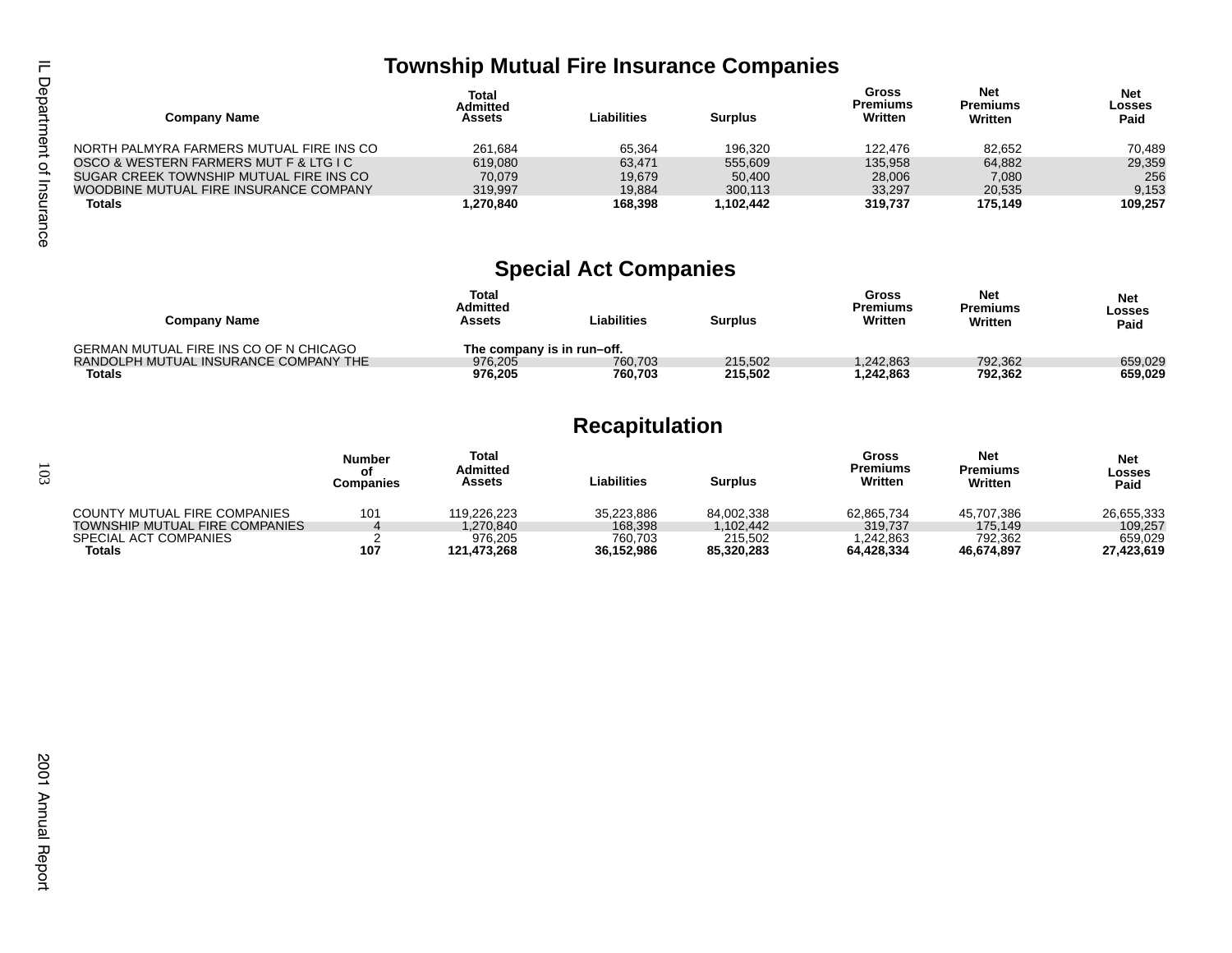# **Property & Casualty Insurance Companies**

# **Domestic Stock Companies**

| ACE INSURANCE COMPANY OF IL<br>81,775,979<br>16,784,750<br>1,522,299<br>15,200,749<br>64,991,229<br>481,934<br>IL<br><b>ACSTAR INSURANCE COMPANY</b><br>51,863,205<br>23,579,034<br>28,284,171<br>3,498,860<br>2,271,394<br>IL<br>40,369<br>ADDISON INSURANCE COMPANY<br>13,905,530<br>IL<br>40,210,000<br>26,304,470<br>13.561.039<br>13,500,765<br>15,302,523<br>AFFIRMATIVE INSURANCE COMPANY<br>10,215,535<br>10,024,594<br>190,941<br>1,249,273<br>IL<br>ALAMANCE INSURANCE COMPANY<br>IL<br>25.124.720<br>61,387,854<br>35,908,315<br>2,860,153<br>86,512,574<br>ALLSTATE FIRE AND CASUALTY INS CO<br>17,782,399<br>IL<br>19,217,665<br>1,435,266<br>27,997,477<br>14,612,239<br>ALLSTATE FLORIDIAN INDEMNITY COMPANY<br>IL<br>13,385,238<br>15,942,760<br>5,119,329<br>569,718,165<br>ALLSTATE FLORIDIAN INSURANCE COMPANY<br>919, 343, 754<br>349,625,589<br>IL<br>340,531,290<br>124,959,847<br>127,712,953<br>77,815,075<br>ALLSTATE INDEMNITY COMPANY<br>IL<br>30.999.092<br>96,713,861<br><sup>0</sup><br>$\Omega$<br>ALLSTATE INSURANCE COMPANY<br>37,800,588,130<br>24,027,860,950<br>13,772,727,181<br>20,706,989,101<br>631,188,277<br>IL<br>13,905,420,993<br>ALLSTATE NEW JERSEY INSURANCE COMPANY<br>1,717,337,136<br>IL<br>1,139,733,745<br>577,603,391<br>911,326,581<br>376,662,383<br>ALLSTATE NORTH AMERICAN INSURANCE CO<br>10,624,849<br>43.697<br>10.581.152<br>IL<br>$\Omega$<br>∩<br>ALLSTATE PROPERTY & CASUALTY INS CO<br>IL<br>20,234,577<br>193,063<br>20,041,514<br>$\Omega$<br>78,680,789<br>∩<br>IL<br>AMERICAN ACCESS CASUALTY COMPANY<br>21,883,295<br>14,680,924<br>7,202,371<br>18,006,617<br>4,099,519<br>18,006,617<br>AMERICAN AMBASSADOR CASUALTY COMPANY<br>IL<br>30,442,789<br>23,551,580<br>51,789,641<br>6,891,209<br>IL<br>AMERICAN COUNTRY INSURANCE COMPANY<br>157,296,658<br>131,739,386<br>25,557,272<br>67,580,096<br>49,452,989<br>53,282,190<br>AMERICAN FREEDOM INSURANCE COMPANY<br>IL.<br>14,308,405<br>11,030,566<br>3,277,839<br>7,987,785<br>2,722,689<br>8,096,325<br>IL<br>AMERICAN FUJI FIRE AND MARINE INS CO<br>101,099,550<br>27,478,415<br>73,621,135<br>2,287,061<br>6,460,758<br>AMERICAN HEARTLAND INSURANCE COMPANY<br>6,362,151<br>2,501,840<br>10,255,570<br>IL<br>8,863,990<br>5,483,163<br>3,356,668<br>AMERICAN HORIZON INSURANCE COMPANY<br>IL<br>22,382,756<br>20,344,960<br>2,037,796<br>25,596,553<br>2,770,860<br>19,236,524<br>AMERICAN LIVE STOCK INSURANCE COMPANY<br>54,535,851<br>14,593,195<br>39,942,656<br>IL<br>12,384,845<br>1,236,369<br>16,611,795<br>IL<br>AMERICAN MEDICAL ASSURANCE COMPANY<br>9,448,388<br>11,648,674<br>2,200,286<br>51,247<br>AMERICAN MOTORISTS INSURANCE COMPANY<br>IL<br>1,342,426,013<br>424,349,863<br>274,568,664<br>39,694,839<br>918,076,150<br>367,573,129<br>10,984,580<br>19,625,073<br>AMERICAN PROTECTION INSURANCE COMPANY<br>IL<br>198,599<br>11,183,179<br>AMERICAN RISK FUNDING INSURANCE COMPANY<br>92.844.730<br>66,538,608<br>26,306,122<br>7,211,287<br>1,516,837<br>IL<br>36,475,890<br>AMERICAN SERVICE INSURANCE COMPANY INC<br>40,568,963<br>9,036,593<br>IL<br>57,749,838<br>17,180,875<br>29,944,709<br>55,874,505<br>AMERICAN UNION INSURANCE COMPANY<br>29,538,410<br>30,104,720<br>566,310<br>470,953<br>390,486<br>17,781<br>IL<br>AMERICAN ZURICH INSURANCE COMPANY<br>IL<br>75,334,206<br>48,354<br>75,285,852<br>76,153,535<br>n<br>n<br>314,847,455<br>16,044,982<br>298,802,473<br>AMERIN GUARANTY CORPORATION<br>IL<br>65,945,822<br>12,765,094<br>4,613,825<br>AMERIN RE CORPORATION<br>IL<br>65,405,901<br>27,891,890<br>37,514,011<br>792,023<br>5,163,896<br>IL<br>AMEX ASSURANCE COMPANY<br>358,869,416<br>187,391,490<br>171,477,926<br>165,417,641<br>71,846,366<br>12,363,362<br>APOLLO CASUALTY COMPANY<br>37,846,859<br>30,086,972<br>6.958.953<br>21.809.045<br>7,759,887<br>22.848.311<br>ARGONAUT GREAT CENTRAL INS CO<br>107,569,292<br>68,539,593<br>39,029,699<br>42,512,439<br>25,495,977<br>5,494,919<br>IL<br>ARGONAUT MIDWEST INSURANCE COMPANY<br>IL.<br>41,708,217<br>94,887,844<br>53,179,627<br>8,278,314<br>2,443,936<br>7,787,779<br>BANKERS MULTIPLE LINE INSURANCE COMPANY<br>IL<br>7,339,842<br>7,798,919<br>459,077<br>75,557<br>BITUMINOUS CASUALTY CORPORATION<br>337,943,994<br>197,034,288<br>24,578,492<br>IL<br>534,978,281<br>156,441,869<br>84,076,056<br>IL<br>156,358,849<br>74,449,680<br>BITUMINOUS FIRE & MARINE INSURANCE CO<br>230,808,529<br>86,019,307<br>45,840,892<br>2,585,565<br>IL<br>BOND SAFEGUARD INSURANCE COMPANY<br>6,132,628<br>107,054<br>1,041,112<br>1,336,957<br>4,795,671<br>1,246,984<br>IL<br>CENTAUR INSURANCE COMPANY<br>CHICAGO INSURANCE COMPANY<br>IL<br>61,020,371<br>30,360,389<br>255,858,461<br>170,562,448<br>85,296,013<br>38,100,505<br>18,425,563<br>CHICAGO MOTOR CLUB INSURANCE COMPANY<br>50.889.680<br>22,276,308<br>IL<br>69,315,243<br>23,438,610<br>16,393,932<br>CITIZENS INSURANCE COMPANY OF ILLINOIS<br>3,607,264<br>3,647,039<br>39,775<br>IL<br>39,981,688<br>598.109<br>CNA CASUALTY OF ILLINOIS<br>IL<br>27.069.757<br>26,471,648<br>∩<br>CNA REINSURANCE COMPANY<br>13,482,830<br>13,361,917<br>IL<br>120,913<br>COLUMBIA CASUALTY COMPANY<br>IL<br>662.330.781<br>22.281.353<br>442,614,325<br>219,716,455<br>112,555,631<br>149.080.215<br>2,443,903<br>862,336<br>COMPREHENSIVE ENSURERS MARKET INS CO<br>IL<br>5,314,399<br>2,870,496<br>121,578<br>210,920<br>CONSTITUTIONAL CASUALTY COMPANY<br>IL<br>26,805,903<br>18,262,914<br>8,542,986<br>16.413.769<br>9,192,930<br>19,103,852<br>CONTINENTAL CASUALTY COMPANY<br>21,723,466,394<br>17,023,402,287<br>4,700,064,107<br>4,548,138,978<br>200,756,390<br>Ш<br>3,433,847,246<br>COUNTRY CASUALTY INSURANCE COMPANY<br>50,460,255<br>57,227,186<br>6,766,931<br>11,613,766<br>IL<br>∩<br>∩<br>13,172,849<br>COUNTRY PREFERRED INSURANCE COMPANY<br>23,724,416<br>10,551,567<br>$\Omega$<br>27,665,708<br>IL<br>0<br>DEERBROOK INSURANCE COMPANY<br>IL<br>32,532,046<br>2,098,446<br>30,433,600<br>62,704<br>DEERFIELD INSURANCE COMPANY<br>63,928,449<br>34,577,992<br>9.513.246<br>666.929<br>IL<br>98.506.441<br>32,021,677<br>DIAMOND INSURANCE COMPANY<br>10,074,311<br>30,740,505<br>10,122,486<br>19,356,795<br>49,144,123<br>39,069,812<br>DIRECT CHOICE INSURANCE COMPANY<br>DISCOVER PROPERTY & CASUALTY INS CO<br>IL<br>87,887,780<br>61,964,088<br>25,923,692<br>25,801,290<br>14,499,666<br>2,009,355<br>DISCOVER SPECIALTY INSURANCE COMPANY<br>21,101,442<br>14,499,666<br>117,796<br>87,943,609<br>66,842,167<br>25,801,290 | <b>Company Name/State</b> | Assets | <b>Liabilities</b> | <b>Policy</b><br><b>Holders</b><br><b>Surplus</b> | <b>Nationwide</b><br><b>Net Premiums</b><br>Written | <b>Nationwide</b><br><b>Net Losses</b><br>Paid | <b>Direct</b><br><b>Illinois</b><br><b>Premiums</b> |
|-------------------------------------------------------------------------------------------------------------------------------------------------------------------------------------------------------------------------------------------------------------------------------------------------------------------------------------------------------------------------------------------------------------------------------------------------------------------------------------------------------------------------------------------------------------------------------------------------------------------------------------------------------------------------------------------------------------------------------------------------------------------------------------------------------------------------------------------------------------------------------------------------------------------------------------------------------------------------------------------------------------------------------------------------------------------------------------------------------------------------------------------------------------------------------------------------------------------------------------------------------------------------------------------------------------------------------------------------------------------------------------------------------------------------------------------------------------------------------------------------------------------------------------------------------------------------------------------------------------------------------------------------------------------------------------------------------------------------------------------------------------------------------------------------------------------------------------------------------------------------------------------------------------------------------------------------------------------------------------------------------------------------------------------------------------------------------------------------------------------------------------------------------------------------------------------------------------------------------------------------------------------------------------------------------------------------------------------------------------------------------------------------------------------------------------------------------------------------------------------------------------------------------------------------------------------------------------------------------------------------------------------------------------------------------------------------------------------------------------------------------------------------------------------------------------------------------------------------------------------------------------------------------------------------------------------------------------------------------------------------------------------------------------------------------------------------------------------------------------------------------------------------------------------------------------------------------------------------------------------------------------------------------------------------------------------------------------------------------------------------------------------------------------------------------------------------------------------------------------------------------------------------------------------------------------------------------------------------------------------------------------------------------------------------------------------------------------------------------------------------------------------------------------------------------------------------------------------------------------------------------------------------------------------------------------------------------------------------------------------------------------------------------------------------------------------------------------------------------------------------------------------------------------------------------------------------------------------------------------------------------------------------------------------------------------------------------------------------------------------------------------------------------------------------------------------------------------------------------------------------------------------------------------------------------------------------------------------------------------------------------------------------------------------------------------------------------------------------------------------------------------------------------------------------------------------------------------------------------------------------------------------------------------------------------------------------------------------------------------------------------------------------------------------------------------------------------------------------------------------------------------------------------------------------------------------------------------------------------------------------------------------------------------------------------------------------------------------------------------------------------------------------------------------------------------------------------------------------------------------------------------------------------------------------------------------------------------------------------------------------------------------------------------------------------------------------------------------------------------------------------------------------------------------------------------------------------------------------------------------------------------------------------------------------------------------------------------------------------------------------------------------------------------------------------------------------------------------------------------------------------------------------------------------------------------------------------------------------------------------------------------------------------------------------------------------------------------------------------------------------------------------------------------------------------------------------------------------------------------------------------------------------------------------------------------|---------------------------|--------|--------------------|---------------------------------------------------|-----------------------------------------------------|------------------------------------------------|-----------------------------------------------------|
|                                                                                                                                                                                                                                                                                                                                                                                                                                                                                                                                                                                                                                                                                                                                                                                                                                                                                                                                                                                                                                                                                                                                                                                                                                                                                                                                                                                                                                                                                                                                                                                                                                                                                                                                                                                                                                                                                                                                                                                                                                                                                                                                                                                                                                                                                                                                                                                                                                                                                                                                                                                                                                                                                                                                                                                                                                                                                                                                                                                                                                                                                                                                                                                                                                                                                                                                                                                                                                                                                                                                                                                                                                                                                                                                                                                                                                                                                                                                                                                                                                                                                                                                                                                                                                                                                                                                                                                                                                                                                                                                                                                                                                                                                                                                                                                                                                                                                                                                                                                                                                                                                                                                                                                                                                                                                                                                                                                                                                                                                                                                                                                                                                                                                                                                                                                                                                                                                                                                                                                                                                                                                                                                                                                                                                                                                                                                                                                                                                                                                                                                                             |                           |        |                    |                                                   |                                                     |                                                |                                                     |
|                                                                                                                                                                                                                                                                                                                                                                                                                                                                                                                                                                                                                                                                                                                                                                                                                                                                                                                                                                                                                                                                                                                                                                                                                                                                                                                                                                                                                                                                                                                                                                                                                                                                                                                                                                                                                                                                                                                                                                                                                                                                                                                                                                                                                                                                                                                                                                                                                                                                                                                                                                                                                                                                                                                                                                                                                                                                                                                                                                                                                                                                                                                                                                                                                                                                                                                                                                                                                                                                                                                                                                                                                                                                                                                                                                                                                                                                                                                                                                                                                                                                                                                                                                                                                                                                                                                                                                                                                                                                                                                                                                                                                                                                                                                                                                                                                                                                                                                                                                                                                                                                                                                                                                                                                                                                                                                                                                                                                                                                                                                                                                                                                                                                                                                                                                                                                                                                                                                                                                                                                                                                                                                                                                                                                                                                                                                                                                                                                                                                                                                                                             |                           |        |                    |                                                   |                                                     |                                                |                                                     |
|                                                                                                                                                                                                                                                                                                                                                                                                                                                                                                                                                                                                                                                                                                                                                                                                                                                                                                                                                                                                                                                                                                                                                                                                                                                                                                                                                                                                                                                                                                                                                                                                                                                                                                                                                                                                                                                                                                                                                                                                                                                                                                                                                                                                                                                                                                                                                                                                                                                                                                                                                                                                                                                                                                                                                                                                                                                                                                                                                                                                                                                                                                                                                                                                                                                                                                                                                                                                                                                                                                                                                                                                                                                                                                                                                                                                                                                                                                                                                                                                                                                                                                                                                                                                                                                                                                                                                                                                                                                                                                                                                                                                                                                                                                                                                                                                                                                                                                                                                                                                                                                                                                                                                                                                                                                                                                                                                                                                                                                                                                                                                                                                                                                                                                                                                                                                                                                                                                                                                                                                                                                                                                                                                                                                                                                                                                                                                                                                                                                                                                                                                             |                           |        |                    |                                                   |                                                     |                                                |                                                     |
|                                                                                                                                                                                                                                                                                                                                                                                                                                                                                                                                                                                                                                                                                                                                                                                                                                                                                                                                                                                                                                                                                                                                                                                                                                                                                                                                                                                                                                                                                                                                                                                                                                                                                                                                                                                                                                                                                                                                                                                                                                                                                                                                                                                                                                                                                                                                                                                                                                                                                                                                                                                                                                                                                                                                                                                                                                                                                                                                                                                                                                                                                                                                                                                                                                                                                                                                                                                                                                                                                                                                                                                                                                                                                                                                                                                                                                                                                                                                                                                                                                                                                                                                                                                                                                                                                                                                                                                                                                                                                                                                                                                                                                                                                                                                                                                                                                                                                                                                                                                                                                                                                                                                                                                                                                                                                                                                                                                                                                                                                                                                                                                                                                                                                                                                                                                                                                                                                                                                                                                                                                                                                                                                                                                                                                                                                                                                                                                                                                                                                                                                                             |                           |        |                    |                                                   |                                                     |                                                |                                                     |
|                                                                                                                                                                                                                                                                                                                                                                                                                                                                                                                                                                                                                                                                                                                                                                                                                                                                                                                                                                                                                                                                                                                                                                                                                                                                                                                                                                                                                                                                                                                                                                                                                                                                                                                                                                                                                                                                                                                                                                                                                                                                                                                                                                                                                                                                                                                                                                                                                                                                                                                                                                                                                                                                                                                                                                                                                                                                                                                                                                                                                                                                                                                                                                                                                                                                                                                                                                                                                                                                                                                                                                                                                                                                                                                                                                                                                                                                                                                                                                                                                                                                                                                                                                                                                                                                                                                                                                                                                                                                                                                                                                                                                                                                                                                                                                                                                                                                                                                                                                                                                                                                                                                                                                                                                                                                                                                                                                                                                                                                                                                                                                                                                                                                                                                                                                                                                                                                                                                                                                                                                                                                                                                                                                                                                                                                                                                                                                                                                                                                                                                                                             |                           |        |                    |                                                   |                                                     |                                                |                                                     |
|                                                                                                                                                                                                                                                                                                                                                                                                                                                                                                                                                                                                                                                                                                                                                                                                                                                                                                                                                                                                                                                                                                                                                                                                                                                                                                                                                                                                                                                                                                                                                                                                                                                                                                                                                                                                                                                                                                                                                                                                                                                                                                                                                                                                                                                                                                                                                                                                                                                                                                                                                                                                                                                                                                                                                                                                                                                                                                                                                                                                                                                                                                                                                                                                                                                                                                                                                                                                                                                                                                                                                                                                                                                                                                                                                                                                                                                                                                                                                                                                                                                                                                                                                                                                                                                                                                                                                                                                                                                                                                                                                                                                                                                                                                                                                                                                                                                                                                                                                                                                                                                                                                                                                                                                                                                                                                                                                                                                                                                                                                                                                                                                                                                                                                                                                                                                                                                                                                                                                                                                                                                                                                                                                                                                                                                                                                                                                                                                                                                                                                                                                             |                           |        |                    |                                                   |                                                     |                                                |                                                     |
|                                                                                                                                                                                                                                                                                                                                                                                                                                                                                                                                                                                                                                                                                                                                                                                                                                                                                                                                                                                                                                                                                                                                                                                                                                                                                                                                                                                                                                                                                                                                                                                                                                                                                                                                                                                                                                                                                                                                                                                                                                                                                                                                                                                                                                                                                                                                                                                                                                                                                                                                                                                                                                                                                                                                                                                                                                                                                                                                                                                                                                                                                                                                                                                                                                                                                                                                                                                                                                                                                                                                                                                                                                                                                                                                                                                                                                                                                                                                                                                                                                                                                                                                                                                                                                                                                                                                                                                                                                                                                                                                                                                                                                                                                                                                                                                                                                                                                                                                                                                                                                                                                                                                                                                                                                                                                                                                                                                                                                                                                                                                                                                                                                                                                                                                                                                                                                                                                                                                                                                                                                                                                                                                                                                                                                                                                                                                                                                                                                                                                                                                                             |                           |        |                    |                                                   |                                                     |                                                |                                                     |
|                                                                                                                                                                                                                                                                                                                                                                                                                                                                                                                                                                                                                                                                                                                                                                                                                                                                                                                                                                                                                                                                                                                                                                                                                                                                                                                                                                                                                                                                                                                                                                                                                                                                                                                                                                                                                                                                                                                                                                                                                                                                                                                                                                                                                                                                                                                                                                                                                                                                                                                                                                                                                                                                                                                                                                                                                                                                                                                                                                                                                                                                                                                                                                                                                                                                                                                                                                                                                                                                                                                                                                                                                                                                                                                                                                                                                                                                                                                                                                                                                                                                                                                                                                                                                                                                                                                                                                                                                                                                                                                                                                                                                                                                                                                                                                                                                                                                                                                                                                                                                                                                                                                                                                                                                                                                                                                                                                                                                                                                                                                                                                                                                                                                                                                                                                                                                                                                                                                                                                                                                                                                                                                                                                                                                                                                                                                                                                                                                                                                                                                                                             |                           |        |                    |                                                   |                                                     |                                                |                                                     |
|                                                                                                                                                                                                                                                                                                                                                                                                                                                                                                                                                                                                                                                                                                                                                                                                                                                                                                                                                                                                                                                                                                                                                                                                                                                                                                                                                                                                                                                                                                                                                                                                                                                                                                                                                                                                                                                                                                                                                                                                                                                                                                                                                                                                                                                                                                                                                                                                                                                                                                                                                                                                                                                                                                                                                                                                                                                                                                                                                                                                                                                                                                                                                                                                                                                                                                                                                                                                                                                                                                                                                                                                                                                                                                                                                                                                                                                                                                                                                                                                                                                                                                                                                                                                                                                                                                                                                                                                                                                                                                                                                                                                                                                                                                                                                                                                                                                                                                                                                                                                                                                                                                                                                                                                                                                                                                                                                                                                                                                                                                                                                                                                                                                                                                                                                                                                                                                                                                                                                                                                                                                                                                                                                                                                                                                                                                                                                                                                                                                                                                                                                             |                           |        |                    |                                                   |                                                     |                                                |                                                     |
|                                                                                                                                                                                                                                                                                                                                                                                                                                                                                                                                                                                                                                                                                                                                                                                                                                                                                                                                                                                                                                                                                                                                                                                                                                                                                                                                                                                                                                                                                                                                                                                                                                                                                                                                                                                                                                                                                                                                                                                                                                                                                                                                                                                                                                                                                                                                                                                                                                                                                                                                                                                                                                                                                                                                                                                                                                                                                                                                                                                                                                                                                                                                                                                                                                                                                                                                                                                                                                                                                                                                                                                                                                                                                                                                                                                                                                                                                                                                                                                                                                                                                                                                                                                                                                                                                                                                                                                                                                                                                                                                                                                                                                                                                                                                                                                                                                                                                                                                                                                                                                                                                                                                                                                                                                                                                                                                                                                                                                                                                                                                                                                                                                                                                                                                                                                                                                                                                                                                                                                                                                                                                                                                                                                                                                                                                                                                                                                                                                                                                                                                                             |                           |        |                    |                                                   |                                                     |                                                |                                                     |
|                                                                                                                                                                                                                                                                                                                                                                                                                                                                                                                                                                                                                                                                                                                                                                                                                                                                                                                                                                                                                                                                                                                                                                                                                                                                                                                                                                                                                                                                                                                                                                                                                                                                                                                                                                                                                                                                                                                                                                                                                                                                                                                                                                                                                                                                                                                                                                                                                                                                                                                                                                                                                                                                                                                                                                                                                                                                                                                                                                                                                                                                                                                                                                                                                                                                                                                                                                                                                                                                                                                                                                                                                                                                                                                                                                                                                                                                                                                                                                                                                                                                                                                                                                                                                                                                                                                                                                                                                                                                                                                                                                                                                                                                                                                                                                                                                                                                                                                                                                                                                                                                                                                                                                                                                                                                                                                                                                                                                                                                                                                                                                                                                                                                                                                                                                                                                                                                                                                                                                                                                                                                                                                                                                                                                                                                                                                                                                                                                                                                                                                                                             |                           |        |                    |                                                   |                                                     |                                                |                                                     |
|                                                                                                                                                                                                                                                                                                                                                                                                                                                                                                                                                                                                                                                                                                                                                                                                                                                                                                                                                                                                                                                                                                                                                                                                                                                                                                                                                                                                                                                                                                                                                                                                                                                                                                                                                                                                                                                                                                                                                                                                                                                                                                                                                                                                                                                                                                                                                                                                                                                                                                                                                                                                                                                                                                                                                                                                                                                                                                                                                                                                                                                                                                                                                                                                                                                                                                                                                                                                                                                                                                                                                                                                                                                                                                                                                                                                                                                                                                                                                                                                                                                                                                                                                                                                                                                                                                                                                                                                                                                                                                                                                                                                                                                                                                                                                                                                                                                                                                                                                                                                                                                                                                                                                                                                                                                                                                                                                                                                                                                                                                                                                                                                                                                                                                                                                                                                                                                                                                                                                                                                                                                                                                                                                                                                                                                                                                                                                                                                                                                                                                                                                             |                           |        |                    |                                                   |                                                     |                                                |                                                     |
|                                                                                                                                                                                                                                                                                                                                                                                                                                                                                                                                                                                                                                                                                                                                                                                                                                                                                                                                                                                                                                                                                                                                                                                                                                                                                                                                                                                                                                                                                                                                                                                                                                                                                                                                                                                                                                                                                                                                                                                                                                                                                                                                                                                                                                                                                                                                                                                                                                                                                                                                                                                                                                                                                                                                                                                                                                                                                                                                                                                                                                                                                                                                                                                                                                                                                                                                                                                                                                                                                                                                                                                                                                                                                                                                                                                                                                                                                                                                                                                                                                                                                                                                                                                                                                                                                                                                                                                                                                                                                                                                                                                                                                                                                                                                                                                                                                                                                                                                                                                                                                                                                                                                                                                                                                                                                                                                                                                                                                                                                                                                                                                                                                                                                                                                                                                                                                                                                                                                                                                                                                                                                                                                                                                                                                                                                                                                                                                                                                                                                                                                                             |                           |        |                    |                                                   |                                                     |                                                |                                                     |
|                                                                                                                                                                                                                                                                                                                                                                                                                                                                                                                                                                                                                                                                                                                                                                                                                                                                                                                                                                                                                                                                                                                                                                                                                                                                                                                                                                                                                                                                                                                                                                                                                                                                                                                                                                                                                                                                                                                                                                                                                                                                                                                                                                                                                                                                                                                                                                                                                                                                                                                                                                                                                                                                                                                                                                                                                                                                                                                                                                                                                                                                                                                                                                                                                                                                                                                                                                                                                                                                                                                                                                                                                                                                                                                                                                                                                                                                                                                                                                                                                                                                                                                                                                                                                                                                                                                                                                                                                                                                                                                                                                                                                                                                                                                                                                                                                                                                                                                                                                                                                                                                                                                                                                                                                                                                                                                                                                                                                                                                                                                                                                                                                                                                                                                                                                                                                                                                                                                                                                                                                                                                                                                                                                                                                                                                                                                                                                                                                                                                                                                                                             |                           |        |                    |                                                   |                                                     |                                                |                                                     |
|                                                                                                                                                                                                                                                                                                                                                                                                                                                                                                                                                                                                                                                                                                                                                                                                                                                                                                                                                                                                                                                                                                                                                                                                                                                                                                                                                                                                                                                                                                                                                                                                                                                                                                                                                                                                                                                                                                                                                                                                                                                                                                                                                                                                                                                                                                                                                                                                                                                                                                                                                                                                                                                                                                                                                                                                                                                                                                                                                                                                                                                                                                                                                                                                                                                                                                                                                                                                                                                                                                                                                                                                                                                                                                                                                                                                                                                                                                                                                                                                                                                                                                                                                                                                                                                                                                                                                                                                                                                                                                                                                                                                                                                                                                                                                                                                                                                                                                                                                                                                                                                                                                                                                                                                                                                                                                                                                                                                                                                                                                                                                                                                                                                                                                                                                                                                                                                                                                                                                                                                                                                                                                                                                                                                                                                                                                                                                                                                                                                                                                                                                             |                           |        |                    |                                                   |                                                     |                                                |                                                     |
|                                                                                                                                                                                                                                                                                                                                                                                                                                                                                                                                                                                                                                                                                                                                                                                                                                                                                                                                                                                                                                                                                                                                                                                                                                                                                                                                                                                                                                                                                                                                                                                                                                                                                                                                                                                                                                                                                                                                                                                                                                                                                                                                                                                                                                                                                                                                                                                                                                                                                                                                                                                                                                                                                                                                                                                                                                                                                                                                                                                                                                                                                                                                                                                                                                                                                                                                                                                                                                                                                                                                                                                                                                                                                                                                                                                                                                                                                                                                                                                                                                                                                                                                                                                                                                                                                                                                                                                                                                                                                                                                                                                                                                                                                                                                                                                                                                                                                                                                                                                                                                                                                                                                                                                                                                                                                                                                                                                                                                                                                                                                                                                                                                                                                                                                                                                                                                                                                                                                                                                                                                                                                                                                                                                                                                                                                                                                                                                                                                                                                                                                                             |                           |        |                    |                                                   |                                                     |                                                |                                                     |
|                                                                                                                                                                                                                                                                                                                                                                                                                                                                                                                                                                                                                                                                                                                                                                                                                                                                                                                                                                                                                                                                                                                                                                                                                                                                                                                                                                                                                                                                                                                                                                                                                                                                                                                                                                                                                                                                                                                                                                                                                                                                                                                                                                                                                                                                                                                                                                                                                                                                                                                                                                                                                                                                                                                                                                                                                                                                                                                                                                                                                                                                                                                                                                                                                                                                                                                                                                                                                                                                                                                                                                                                                                                                                                                                                                                                                                                                                                                                                                                                                                                                                                                                                                                                                                                                                                                                                                                                                                                                                                                                                                                                                                                                                                                                                                                                                                                                                                                                                                                                                                                                                                                                                                                                                                                                                                                                                                                                                                                                                                                                                                                                                                                                                                                                                                                                                                                                                                                                                                                                                                                                                                                                                                                                                                                                                                                                                                                                                                                                                                                                                             |                           |        |                    |                                                   |                                                     |                                                |                                                     |
|                                                                                                                                                                                                                                                                                                                                                                                                                                                                                                                                                                                                                                                                                                                                                                                                                                                                                                                                                                                                                                                                                                                                                                                                                                                                                                                                                                                                                                                                                                                                                                                                                                                                                                                                                                                                                                                                                                                                                                                                                                                                                                                                                                                                                                                                                                                                                                                                                                                                                                                                                                                                                                                                                                                                                                                                                                                                                                                                                                                                                                                                                                                                                                                                                                                                                                                                                                                                                                                                                                                                                                                                                                                                                                                                                                                                                                                                                                                                                                                                                                                                                                                                                                                                                                                                                                                                                                                                                                                                                                                                                                                                                                                                                                                                                                                                                                                                                                                                                                                                                                                                                                                                                                                                                                                                                                                                                                                                                                                                                                                                                                                                                                                                                                                                                                                                                                                                                                                                                                                                                                                                                                                                                                                                                                                                                                                                                                                                                                                                                                                                                             |                           |        |                    |                                                   |                                                     |                                                |                                                     |
|                                                                                                                                                                                                                                                                                                                                                                                                                                                                                                                                                                                                                                                                                                                                                                                                                                                                                                                                                                                                                                                                                                                                                                                                                                                                                                                                                                                                                                                                                                                                                                                                                                                                                                                                                                                                                                                                                                                                                                                                                                                                                                                                                                                                                                                                                                                                                                                                                                                                                                                                                                                                                                                                                                                                                                                                                                                                                                                                                                                                                                                                                                                                                                                                                                                                                                                                                                                                                                                                                                                                                                                                                                                                                                                                                                                                                                                                                                                                                                                                                                                                                                                                                                                                                                                                                                                                                                                                                                                                                                                                                                                                                                                                                                                                                                                                                                                                                                                                                                                                                                                                                                                                                                                                                                                                                                                                                                                                                                                                                                                                                                                                                                                                                                                                                                                                                                                                                                                                                                                                                                                                                                                                                                                                                                                                                                                                                                                                                                                                                                                                                             |                           |        |                    |                                                   |                                                     |                                                |                                                     |
|                                                                                                                                                                                                                                                                                                                                                                                                                                                                                                                                                                                                                                                                                                                                                                                                                                                                                                                                                                                                                                                                                                                                                                                                                                                                                                                                                                                                                                                                                                                                                                                                                                                                                                                                                                                                                                                                                                                                                                                                                                                                                                                                                                                                                                                                                                                                                                                                                                                                                                                                                                                                                                                                                                                                                                                                                                                                                                                                                                                                                                                                                                                                                                                                                                                                                                                                                                                                                                                                                                                                                                                                                                                                                                                                                                                                                                                                                                                                                                                                                                                                                                                                                                                                                                                                                                                                                                                                                                                                                                                                                                                                                                                                                                                                                                                                                                                                                                                                                                                                                                                                                                                                                                                                                                                                                                                                                                                                                                                                                                                                                                                                                                                                                                                                                                                                                                                                                                                                                                                                                                                                                                                                                                                                                                                                                                                                                                                                                                                                                                                                                             |                           |        |                    |                                                   |                                                     |                                                |                                                     |
|                                                                                                                                                                                                                                                                                                                                                                                                                                                                                                                                                                                                                                                                                                                                                                                                                                                                                                                                                                                                                                                                                                                                                                                                                                                                                                                                                                                                                                                                                                                                                                                                                                                                                                                                                                                                                                                                                                                                                                                                                                                                                                                                                                                                                                                                                                                                                                                                                                                                                                                                                                                                                                                                                                                                                                                                                                                                                                                                                                                                                                                                                                                                                                                                                                                                                                                                                                                                                                                                                                                                                                                                                                                                                                                                                                                                                                                                                                                                                                                                                                                                                                                                                                                                                                                                                                                                                                                                                                                                                                                                                                                                                                                                                                                                                                                                                                                                                                                                                                                                                                                                                                                                                                                                                                                                                                                                                                                                                                                                                                                                                                                                                                                                                                                                                                                                                                                                                                                                                                                                                                                                                                                                                                                                                                                                                                                                                                                                                                                                                                                                                             |                           |        |                    |                                                   |                                                     |                                                |                                                     |
|                                                                                                                                                                                                                                                                                                                                                                                                                                                                                                                                                                                                                                                                                                                                                                                                                                                                                                                                                                                                                                                                                                                                                                                                                                                                                                                                                                                                                                                                                                                                                                                                                                                                                                                                                                                                                                                                                                                                                                                                                                                                                                                                                                                                                                                                                                                                                                                                                                                                                                                                                                                                                                                                                                                                                                                                                                                                                                                                                                                                                                                                                                                                                                                                                                                                                                                                                                                                                                                                                                                                                                                                                                                                                                                                                                                                                                                                                                                                                                                                                                                                                                                                                                                                                                                                                                                                                                                                                                                                                                                                                                                                                                                                                                                                                                                                                                                                                                                                                                                                                                                                                                                                                                                                                                                                                                                                                                                                                                                                                                                                                                                                                                                                                                                                                                                                                                                                                                                                                                                                                                                                                                                                                                                                                                                                                                                                                                                                                                                                                                                                                             |                           |        |                    |                                                   |                                                     |                                                |                                                     |
|                                                                                                                                                                                                                                                                                                                                                                                                                                                                                                                                                                                                                                                                                                                                                                                                                                                                                                                                                                                                                                                                                                                                                                                                                                                                                                                                                                                                                                                                                                                                                                                                                                                                                                                                                                                                                                                                                                                                                                                                                                                                                                                                                                                                                                                                                                                                                                                                                                                                                                                                                                                                                                                                                                                                                                                                                                                                                                                                                                                                                                                                                                                                                                                                                                                                                                                                                                                                                                                                                                                                                                                                                                                                                                                                                                                                                                                                                                                                                                                                                                                                                                                                                                                                                                                                                                                                                                                                                                                                                                                                                                                                                                                                                                                                                                                                                                                                                                                                                                                                                                                                                                                                                                                                                                                                                                                                                                                                                                                                                                                                                                                                                                                                                                                                                                                                                                                                                                                                                                                                                                                                                                                                                                                                                                                                                                                                                                                                                                                                                                                                                             |                           |        |                    |                                                   |                                                     |                                                |                                                     |
|                                                                                                                                                                                                                                                                                                                                                                                                                                                                                                                                                                                                                                                                                                                                                                                                                                                                                                                                                                                                                                                                                                                                                                                                                                                                                                                                                                                                                                                                                                                                                                                                                                                                                                                                                                                                                                                                                                                                                                                                                                                                                                                                                                                                                                                                                                                                                                                                                                                                                                                                                                                                                                                                                                                                                                                                                                                                                                                                                                                                                                                                                                                                                                                                                                                                                                                                                                                                                                                                                                                                                                                                                                                                                                                                                                                                                                                                                                                                                                                                                                                                                                                                                                                                                                                                                                                                                                                                                                                                                                                                                                                                                                                                                                                                                                                                                                                                                                                                                                                                                                                                                                                                                                                                                                                                                                                                                                                                                                                                                                                                                                                                                                                                                                                                                                                                                                                                                                                                                                                                                                                                                                                                                                                                                                                                                                                                                                                                                                                                                                                                                             |                           |        |                    |                                                   |                                                     |                                                |                                                     |
|                                                                                                                                                                                                                                                                                                                                                                                                                                                                                                                                                                                                                                                                                                                                                                                                                                                                                                                                                                                                                                                                                                                                                                                                                                                                                                                                                                                                                                                                                                                                                                                                                                                                                                                                                                                                                                                                                                                                                                                                                                                                                                                                                                                                                                                                                                                                                                                                                                                                                                                                                                                                                                                                                                                                                                                                                                                                                                                                                                                                                                                                                                                                                                                                                                                                                                                                                                                                                                                                                                                                                                                                                                                                                                                                                                                                                                                                                                                                                                                                                                                                                                                                                                                                                                                                                                                                                                                                                                                                                                                                                                                                                                                                                                                                                                                                                                                                                                                                                                                                                                                                                                                                                                                                                                                                                                                                                                                                                                                                                                                                                                                                                                                                                                                                                                                                                                                                                                                                                                                                                                                                                                                                                                                                                                                                                                                                                                                                                                                                                                                                                             |                           |        |                    |                                                   |                                                     |                                                |                                                     |
|                                                                                                                                                                                                                                                                                                                                                                                                                                                                                                                                                                                                                                                                                                                                                                                                                                                                                                                                                                                                                                                                                                                                                                                                                                                                                                                                                                                                                                                                                                                                                                                                                                                                                                                                                                                                                                                                                                                                                                                                                                                                                                                                                                                                                                                                                                                                                                                                                                                                                                                                                                                                                                                                                                                                                                                                                                                                                                                                                                                                                                                                                                                                                                                                                                                                                                                                                                                                                                                                                                                                                                                                                                                                                                                                                                                                                                                                                                                                                                                                                                                                                                                                                                                                                                                                                                                                                                                                                                                                                                                                                                                                                                                                                                                                                                                                                                                                                                                                                                                                                                                                                                                                                                                                                                                                                                                                                                                                                                                                                                                                                                                                                                                                                                                                                                                                                                                                                                                                                                                                                                                                                                                                                                                                                                                                                                                                                                                                                                                                                                                                                             |                           |        |                    |                                                   |                                                     |                                                |                                                     |
|                                                                                                                                                                                                                                                                                                                                                                                                                                                                                                                                                                                                                                                                                                                                                                                                                                                                                                                                                                                                                                                                                                                                                                                                                                                                                                                                                                                                                                                                                                                                                                                                                                                                                                                                                                                                                                                                                                                                                                                                                                                                                                                                                                                                                                                                                                                                                                                                                                                                                                                                                                                                                                                                                                                                                                                                                                                                                                                                                                                                                                                                                                                                                                                                                                                                                                                                                                                                                                                                                                                                                                                                                                                                                                                                                                                                                                                                                                                                                                                                                                                                                                                                                                                                                                                                                                                                                                                                                                                                                                                                                                                                                                                                                                                                                                                                                                                                                                                                                                                                                                                                                                                                                                                                                                                                                                                                                                                                                                                                                                                                                                                                                                                                                                                                                                                                                                                                                                                                                                                                                                                                                                                                                                                                                                                                                                                                                                                                                                                                                                                                                             |                           |        |                    |                                                   |                                                     |                                                |                                                     |
|                                                                                                                                                                                                                                                                                                                                                                                                                                                                                                                                                                                                                                                                                                                                                                                                                                                                                                                                                                                                                                                                                                                                                                                                                                                                                                                                                                                                                                                                                                                                                                                                                                                                                                                                                                                                                                                                                                                                                                                                                                                                                                                                                                                                                                                                                                                                                                                                                                                                                                                                                                                                                                                                                                                                                                                                                                                                                                                                                                                                                                                                                                                                                                                                                                                                                                                                                                                                                                                                                                                                                                                                                                                                                                                                                                                                                                                                                                                                                                                                                                                                                                                                                                                                                                                                                                                                                                                                                                                                                                                                                                                                                                                                                                                                                                                                                                                                                                                                                                                                                                                                                                                                                                                                                                                                                                                                                                                                                                                                                                                                                                                                                                                                                                                                                                                                                                                                                                                                                                                                                                                                                                                                                                                                                                                                                                                                                                                                                                                                                                                                                             |                           |        |                    |                                                   |                                                     |                                                |                                                     |
|                                                                                                                                                                                                                                                                                                                                                                                                                                                                                                                                                                                                                                                                                                                                                                                                                                                                                                                                                                                                                                                                                                                                                                                                                                                                                                                                                                                                                                                                                                                                                                                                                                                                                                                                                                                                                                                                                                                                                                                                                                                                                                                                                                                                                                                                                                                                                                                                                                                                                                                                                                                                                                                                                                                                                                                                                                                                                                                                                                                                                                                                                                                                                                                                                                                                                                                                                                                                                                                                                                                                                                                                                                                                                                                                                                                                                                                                                                                                                                                                                                                                                                                                                                                                                                                                                                                                                                                                                                                                                                                                                                                                                                                                                                                                                                                                                                                                                                                                                                                                                                                                                                                                                                                                                                                                                                                                                                                                                                                                                                                                                                                                                                                                                                                                                                                                                                                                                                                                                                                                                                                                                                                                                                                                                                                                                                                                                                                                                                                                                                                                                             |                           |        |                    |                                                   |                                                     |                                                |                                                     |
|                                                                                                                                                                                                                                                                                                                                                                                                                                                                                                                                                                                                                                                                                                                                                                                                                                                                                                                                                                                                                                                                                                                                                                                                                                                                                                                                                                                                                                                                                                                                                                                                                                                                                                                                                                                                                                                                                                                                                                                                                                                                                                                                                                                                                                                                                                                                                                                                                                                                                                                                                                                                                                                                                                                                                                                                                                                                                                                                                                                                                                                                                                                                                                                                                                                                                                                                                                                                                                                                                                                                                                                                                                                                                                                                                                                                                                                                                                                                                                                                                                                                                                                                                                                                                                                                                                                                                                                                                                                                                                                                                                                                                                                                                                                                                                                                                                                                                                                                                                                                                                                                                                                                                                                                                                                                                                                                                                                                                                                                                                                                                                                                                                                                                                                                                                                                                                                                                                                                                                                                                                                                                                                                                                                                                                                                                                                                                                                                                                                                                                                                                             |                           |        |                    |                                                   |                                                     |                                                |                                                     |
|                                                                                                                                                                                                                                                                                                                                                                                                                                                                                                                                                                                                                                                                                                                                                                                                                                                                                                                                                                                                                                                                                                                                                                                                                                                                                                                                                                                                                                                                                                                                                                                                                                                                                                                                                                                                                                                                                                                                                                                                                                                                                                                                                                                                                                                                                                                                                                                                                                                                                                                                                                                                                                                                                                                                                                                                                                                                                                                                                                                                                                                                                                                                                                                                                                                                                                                                                                                                                                                                                                                                                                                                                                                                                                                                                                                                                                                                                                                                                                                                                                                                                                                                                                                                                                                                                                                                                                                                                                                                                                                                                                                                                                                                                                                                                                                                                                                                                                                                                                                                                                                                                                                                                                                                                                                                                                                                                                                                                                                                                                                                                                                                                                                                                                                                                                                                                                                                                                                                                                                                                                                                                                                                                                                                                                                                                                                                                                                                                                                                                                                                                             |                           |        |                    |                                                   |                                                     |                                                |                                                     |
|                                                                                                                                                                                                                                                                                                                                                                                                                                                                                                                                                                                                                                                                                                                                                                                                                                                                                                                                                                                                                                                                                                                                                                                                                                                                                                                                                                                                                                                                                                                                                                                                                                                                                                                                                                                                                                                                                                                                                                                                                                                                                                                                                                                                                                                                                                                                                                                                                                                                                                                                                                                                                                                                                                                                                                                                                                                                                                                                                                                                                                                                                                                                                                                                                                                                                                                                                                                                                                                                                                                                                                                                                                                                                                                                                                                                                                                                                                                                                                                                                                                                                                                                                                                                                                                                                                                                                                                                                                                                                                                                                                                                                                                                                                                                                                                                                                                                                                                                                                                                                                                                                                                                                                                                                                                                                                                                                                                                                                                                                                                                                                                                                                                                                                                                                                                                                                                                                                                                                                                                                                                                                                                                                                                                                                                                                                                                                                                                                                                                                                                                                             |                           |        |                    |                                                   |                                                     |                                                |                                                     |
|                                                                                                                                                                                                                                                                                                                                                                                                                                                                                                                                                                                                                                                                                                                                                                                                                                                                                                                                                                                                                                                                                                                                                                                                                                                                                                                                                                                                                                                                                                                                                                                                                                                                                                                                                                                                                                                                                                                                                                                                                                                                                                                                                                                                                                                                                                                                                                                                                                                                                                                                                                                                                                                                                                                                                                                                                                                                                                                                                                                                                                                                                                                                                                                                                                                                                                                                                                                                                                                                                                                                                                                                                                                                                                                                                                                                                                                                                                                                                                                                                                                                                                                                                                                                                                                                                                                                                                                                                                                                                                                                                                                                                                                                                                                                                                                                                                                                                                                                                                                                                                                                                                                                                                                                                                                                                                                                                                                                                                                                                                                                                                                                                                                                                                                                                                                                                                                                                                                                                                                                                                                                                                                                                                                                                                                                                                                                                                                                                                                                                                                                                             |                           |        |                    |                                                   |                                                     |                                                |                                                     |
|                                                                                                                                                                                                                                                                                                                                                                                                                                                                                                                                                                                                                                                                                                                                                                                                                                                                                                                                                                                                                                                                                                                                                                                                                                                                                                                                                                                                                                                                                                                                                                                                                                                                                                                                                                                                                                                                                                                                                                                                                                                                                                                                                                                                                                                                                                                                                                                                                                                                                                                                                                                                                                                                                                                                                                                                                                                                                                                                                                                                                                                                                                                                                                                                                                                                                                                                                                                                                                                                                                                                                                                                                                                                                                                                                                                                                                                                                                                                                                                                                                                                                                                                                                                                                                                                                                                                                                                                                                                                                                                                                                                                                                                                                                                                                                                                                                                                                                                                                                                                                                                                                                                                                                                                                                                                                                                                                                                                                                                                                                                                                                                                                                                                                                                                                                                                                                                                                                                                                                                                                                                                                                                                                                                                                                                                                                                                                                                                                                                                                                                                                             |                           |        |                    |                                                   |                                                     |                                                |                                                     |
|                                                                                                                                                                                                                                                                                                                                                                                                                                                                                                                                                                                                                                                                                                                                                                                                                                                                                                                                                                                                                                                                                                                                                                                                                                                                                                                                                                                                                                                                                                                                                                                                                                                                                                                                                                                                                                                                                                                                                                                                                                                                                                                                                                                                                                                                                                                                                                                                                                                                                                                                                                                                                                                                                                                                                                                                                                                                                                                                                                                                                                                                                                                                                                                                                                                                                                                                                                                                                                                                                                                                                                                                                                                                                                                                                                                                                                                                                                                                                                                                                                                                                                                                                                                                                                                                                                                                                                                                                                                                                                                                                                                                                                                                                                                                                                                                                                                                                                                                                                                                                                                                                                                                                                                                                                                                                                                                                                                                                                                                                                                                                                                                                                                                                                                                                                                                                                                                                                                                                                                                                                                                                                                                                                                                                                                                                                                                                                                                                                                                                                                                                             |                           |        |                    |                                                   |                                                     |                                                |                                                     |
|                                                                                                                                                                                                                                                                                                                                                                                                                                                                                                                                                                                                                                                                                                                                                                                                                                                                                                                                                                                                                                                                                                                                                                                                                                                                                                                                                                                                                                                                                                                                                                                                                                                                                                                                                                                                                                                                                                                                                                                                                                                                                                                                                                                                                                                                                                                                                                                                                                                                                                                                                                                                                                                                                                                                                                                                                                                                                                                                                                                                                                                                                                                                                                                                                                                                                                                                                                                                                                                                                                                                                                                                                                                                                                                                                                                                                                                                                                                                                                                                                                                                                                                                                                                                                                                                                                                                                                                                                                                                                                                                                                                                                                                                                                                                                                                                                                                                                                                                                                                                                                                                                                                                                                                                                                                                                                                                                                                                                                                                                                                                                                                                                                                                                                                                                                                                                                                                                                                                                                                                                                                                                                                                                                                                                                                                                                                                                                                                                                                                                                                                                             |                           |        |                    |                                                   |                                                     |                                                |                                                     |
|                                                                                                                                                                                                                                                                                                                                                                                                                                                                                                                                                                                                                                                                                                                                                                                                                                                                                                                                                                                                                                                                                                                                                                                                                                                                                                                                                                                                                                                                                                                                                                                                                                                                                                                                                                                                                                                                                                                                                                                                                                                                                                                                                                                                                                                                                                                                                                                                                                                                                                                                                                                                                                                                                                                                                                                                                                                                                                                                                                                                                                                                                                                                                                                                                                                                                                                                                                                                                                                                                                                                                                                                                                                                                                                                                                                                                                                                                                                                                                                                                                                                                                                                                                                                                                                                                                                                                                                                                                                                                                                                                                                                                                                                                                                                                                                                                                                                                                                                                                                                                                                                                                                                                                                                                                                                                                                                                                                                                                                                                                                                                                                                                                                                                                                                                                                                                                                                                                                                                                                                                                                                                                                                                                                                                                                                                                                                                                                                                                                                                                                                                             |                           |        |                    |                                                   |                                                     |                                                |                                                     |
|                                                                                                                                                                                                                                                                                                                                                                                                                                                                                                                                                                                                                                                                                                                                                                                                                                                                                                                                                                                                                                                                                                                                                                                                                                                                                                                                                                                                                                                                                                                                                                                                                                                                                                                                                                                                                                                                                                                                                                                                                                                                                                                                                                                                                                                                                                                                                                                                                                                                                                                                                                                                                                                                                                                                                                                                                                                                                                                                                                                                                                                                                                                                                                                                                                                                                                                                                                                                                                                                                                                                                                                                                                                                                                                                                                                                                                                                                                                                                                                                                                                                                                                                                                                                                                                                                                                                                                                                                                                                                                                                                                                                                                                                                                                                                                                                                                                                                                                                                                                                                                                                                                                                                                                                                                                                                                                                                                                                                                                                                                                                                                                                                                                                                                                                                                                                                                                                                                                                                                                                                                                                                                                                                                                                                                                                                                                                                                                                                                                                                                                                                             |                           |        |                    |                                                   |                                                     |                                                |                                                     |
|                                                                                                                                                                                                                                                                                                                                                                                                                                                                                                                                                                                                                                                                                                                                                                                                                                                                                                                                                                                                                                                                                                                                                                                                                                                                                                                                                                                                                                                                                                                                                                                                                                                                                                                                                                                                                                                                                                                                                                                                                                                                                                                                                                                                                                                                                                                                                                                                                                                                                                                                                                                                                                                                                                                                                                                                                                                                                                                                                                                                                                                                                                                                                                                                                                                                                                                                                                                                                                                                                                                                                                                                                                                                                                                                                                                                                                                                                                                                                                                                                                                                                                                                                                                                                                                                                                                                                                                                                                                                                                                                                                                                                                                                                                                                                                                                                                                                                                                                                                                                                                                                                                                                                                                                                                                                                                                                                                                                                                                                                                                                                                                                                                                                                                                                                                                                                                                                                                                                                                                                                                                                                                                                                                                                                                                                                                                                                                                                                                                                                                                                                             |                           |        |                    |                                                   |                                                     |                                                |                                                     |
|                                                                                                                                                                                                                                                                                                                                                                                                                                                                                                                                                                                                                                                                                                                                                                                                                                                                                                                                                                                                                                                                                                                                                                                                                                                                                                                                                                                                                                                                                                                                                                                                                                                                                                                                                                                                                                                                                                                                                                                                                                                                                                                                                                                                                                                                                                                                                                                                                                                                                                                                                                                                                                                                                                                                                                                                                                                                                                                                                                                                                                                                                                                                                                                                                                                                                                                                                                                                                                                                                                                                                                                                                                                                                                                                                                                                                                                                                                                                                                                                                                                                                                                                                                                                                                                                                                                                                                                                                                                                                                                                                                                                                                                                                                                                                                                                                                                                                                                                                                                                                                                                                                                                                                                                                                                                                                                                                                                                                                                                                                                                                                                                                                                                                                                                                                                                                                                                                                                                                                                                                                                                                                                                                                                                                                                                                                                                                                                                                                                                                                                                                             |                           |        |                    |                                                   |                                                     |                                                |                                                     |
|                                                                                                                                                                                                                                                                                                                                                                                                                                                                                                                                                                                                                                                                                                                                                                                                                                                                                                                                                                                                                                                                                                                                                                                                                                                                                                                                                                                                                                                                                                                                                                                                                                                                                                                                                                                                                                                                                                                                                                                                                                                                                                                                                                                                                                                                                                                                                                                                                                                                                                                                                                                                                                                                                                                                                                                                                                                                                                                                                                                                                                                                                                                                                                                                                                                                                                                                                                                                                                                                                                                                                                                                                                                                                                                                                                                                                                                                                                                                                                                                                                                                                                                                                                                                                                                                                                                                                                                                                                                                                                                                                                                                                                                                                                                                                                                                                                                                                                                                                                                                                                                                                                                                                                                                                                                                                                                                                                                                                                                                                                                                                                                                                                                                                                                                                                                                                                                                                                                                                                                                                                                                                                                                                                                                                                                                                                                                                                                                                                                                                                                                                             |                           |        |                    |                                                   |                                                     |                                                |                                                     |
|                                                                                                                                                                                                                                                                                                                                                                                                                                                                                                                                                                                                                                                                                                                                                                                                                                                                                                                                                                                                                                                                                                                                                                                                                                                                                                                                                                                                                                                                                                                                                                                                                                                                                                                                                                                                                                                                                                                                                                                                                                                                                                                                                                                                                                                                                                                                                                                                                                                                                                                                                                                                                                                                                                                                                                                                                                                                                                                                                                                                                                                                                                                                                                                                                                                                                                                                                                                                                                                                                                                                                                                                                                                                                                                                                                                                                                                                                                                                                                                                                                                                                                                                                                                                                                                                                                                                                                                                                                                                                                                                                                                                                                                                                                                                                                                                                                                                                                                                                                                                                                                                                                                                                                                                                                                                                                                                                                                                                                                                                                                                                                                                                                                                                                                                                                                                                                                                                                                                                                                                                                                                                                                                                                                                                                                                                                                                                                                                                                                                                                                                                             |                           |        |                    |                                                   |                                                     |                                                |                                                     |
|                                                                                                                                                                                                                                                                                                                                                                                                                                                                                                                                                                                                                                                                                                                                                                                                                                                                                                                                                                                                                                                                                                                                                                                                                                                                                                                                                                                                                                                                                                                                                                                                                                                                                                                                                                                                                                                                                                                                                                                                                                                                                                                                                                                                                                                                                                                                                                                                                                                                                                                                                                                                                                                                                                                                                                                                                                                                                                                                                                                                                                                                                                                                                                                                                                                                                                                                                                                                                                                                                                                                                                                                                                                                                                                                                                                                                                                                                                                                                                                                                                                                                                                                                                                                                                                                                                                                                                                                                                                                                                                                                                                                                                                                                                                                                                                                                                                                                                                                                                                                                                                                                                                                                                                                                                                                                                                                                                                                                                                                                                                                                                                                                                                                                                                                                                                                                                                                                                                                                                                                                                                                                                                                                                                                                                                                                                                                                                                                                                                                                                                                                             |                           |        |                    |                                                   |                                                     |                                                |                                                     |
|                                                                                                                                                                                                                                                                                                                                                                                                                                                                                                                                                                                                                                                                                                                                                                                                                                                                                                                                                                                                                                                                                                                                                                                                                                                                                                                                                                                                                                                                                                                                                                                                                                                                                                                                                                                                                                                                                                                                                                                                                                                                                                                                                                                                                                                                                                                                                                                                                                                                                                                                                                                                                                                                                                                                                                                                                                                                                                                                                                                                                                                                                                                                                                                                                                                                                                                                                                                                                                                                                                                                                                                                                                                                                                                                                                                                                                                                                                                                                                                                                                                                                                                                                                                                                                                                                                                                                                                                                                                                                                                                                                                                                                                                                                                                                                                                                                                                                                                                                                                                                                                                                                                                                                                                                                                                                                                                                                                                                                                                                                                                                                                                                                                                                                                                                                                                                                                                                                                                                                                                                                                                                                                                                                                                                                                                                                                                                                                                                                                                                                                                                             |                           |        |                    |                                                   |                                                     |                                                |                                                     |
|                                                                                                                                                                                                                                                                                                                                                                                                                                                                                                                                                                                                                                                                                                                                                                                                                                                                                                                                                                                                                                                                                                                                                                                                                                                                                                                                                                                                                                                                                                                                                                                                                                                                                                                                                                                                                                                                                                                                                                                                                                                                                                                                                                                                                                                                                                                                                                                                                                                                                                                                                                                                                                                                                                                                                                                                                                                                                                                                                                                                                                                                                                                                                                                                                                                                                                                                                                                                                                                                                                                                                                                                                                                                                                                                                                                                                                                                                                                                                                                                                                                                                                                                                                                                                                                                                                                                                                                                                                                                                                                                                                                                                                                                                                                                                                                                                                                                                                                                                                                                                                                                                                                                                                                                                                                                                                                                                                                                                                                                                                                                                                                                                                                                                                                                                                                                                                                                                                                                                                                                                                                                                                                                                                                                                                                                                                                                                                                                                                                                                                                                                             |                           |        |                    |                                                   |                                                     |                                                |                                                     |
|                                                                                                                                                                                                                                                                                                                                                                                                                                                                                                                                                                                                                                                                                                                                                                                                                                                                                                                                                                                                                                                                                                                                                                                                                                                                                                                                                                                                                                                                                                                                                                                                                                                                                                                                                                                                                                                                                                                                                                                                                                                                                                                                                                                                                                                                                                                                                                                                                                                                                                                                                                                                                                                                                                                                                                                                                                                                                                                                                                                                                                                                                                                                                                                                                                                                                                                                                                                                                                                                                                                                                                                                                                                                                                                                                                                                                                                                                                                                                                                                                                                                                                                                                                                                                                                                                                                                                                                                                                                                                                                                                                                                                                                                                                                                                                                                                                                                                                                                                                                                                                                                                                                                                                                                                                                                                                                                                                                                                                                                                                                                                                                                                                                                                                                                                                                                                                                                                                                                                                                                                                                                                                                                                                                                                                                                                                                                                                                                                                                                                                                                                             |                           |        |                    |                                                   |                                                     |                                                |                                                     |
|                                                                                                                                                                                                                                                                                                                                                                                                                                                                                                                                                                                                                                                                                                                                                                                                                                                                                                                                                                                                                                                                                                                                                                                                                                                                                                                                                                                                                                                                                                                                                                                                                                                                                                                                                                                                                                                                                                                                                                                                                                                                                                                                                                                                                                                                                                                                                                                                                                                                                                                                                                                                                                                                                                                                                                                                                                                                                                                                                                                                                                                                                                                                                                                                                                                                                                                                                                                                                                                                                                                                                                                                                                                                                                                                                                                                                                                                                                                                                                                                                                                                                                                                                                                                                                                                                                                                                                                                                                                                                                                                                                                                                                                                                                                                                                                                                                                                                                                                                                                                                                                                                                                                                                                                                                                                                                                                                                                                                                                                                                                                                                                                                                                                                                                                                                                                                                                                                                                                                                                                                                                                                                                                                                                                                                                                                                                                                                                                                                                                                                                                                             |                           |        |                    |                                                   |                                                     |                                                |                                                     |
|                                                                                                                                                                                                                                                                                                                                                                                                                                                                                                                                                                                                                                                                                                                                                                                                                                                                                                                                                                                                                                                                                                                                                                                                                                                                                                                                                                                                                                                                                                                                                                                                                                                                                                                                                                                                                                                                                                                                                                                                                                                                                                                                                                                                                                                                                                                                                                                                                                                                                                                                                                                                                                                                                                                                                                                                                                                                                                                                                                                                                                                                                                                                                                                                                                                                                                                                                                                                                                                                                                                                                                                                                                                                                                                                                                                                                                                                                                                                                                                                                                                                                                                                                                                                                                                                                                                                                                                                                                                                                                                                                                                                                                                                                                                                                                                                                                                                                                                                                                                                                                                                                                                                                                                                                                                                                                                                                                                                                                                                                                                                                                                                                                                                                                                                                                                                                                                                                                                                                                                                                                                                                                                                                                                                                                                                                                                                                                                                                                                                                                                                                             |                           |        |                    |                                                   |                                                     |                                                |                                                     |
|                                                                                                                                                                                                                                                                                                                                                                                                                                                                                                                                                                                                                                                                                                                                                                                                                                                                                                                                                                                                                                                                                                                                                                                                                                                                                                                                                                                                                                                                                                                                                                                                                                                                                                                                                                                                                                                                                                                                                                                                                                                                                                                                                                                                                                                                                                                                                                                                                                                                                                                                                                                                                                                                                                                                                                                                                                                                                                                                                                                                                                                                                                                                                                                                                                                                                                                                                                                                                                                                                                                                                                                                                                                                                                                                                                                                                                                                                                                                                                                                                                                                                                                                                                                                                                                                                                                                                                                                                                                                                                                                                                                                                                                                                                                                                                                                                                                                                                                                                                                                                                                                                                                                                                                                                                                                                                                                                                                                                                                                                                                                                                                                                                                                                                                                                                                                                                                                                                                                                                                                                                                                                                                                                                                                                                                                                                                                                                                                                                                                                                                                                             |                           |        |                    |                                                   |                                                     |                                                |                                                     |
|                                                                                                                                                                                                                                                                                                                                                                                                                                                                                                                                                                                                                                                                                                                                                                                                                                                                                                                                                                                                                                                                                                                                                                                                                                                                                                                                                                                                                                                                                                                                                                                                                                                                                                                                                                                                                                                                                                                                                                                                                                                                                                                                                                                                                                                                                                                                                                                                                                                                                                                                                                                                                                                                                                                                                                                                                                                                                                                                                                                                                                                                                                                                                                                                                                                                                                                                                                                                                                                                                                                                                                                                                                                                                                                                                                                                                                                                                                                                                                                                                                                                                                                                                                                                                                                                                                                                                                                                                                                                                                                                                                                                                                                                                                                                                                                                                                                                                                                                                                                                                                                                                                                                                                                                                                                                                                                                                                                                                                                                                                                                                                                                                                                                                                                                                                                                                                                                                                                                                                                                                                                                                                                                                                                                                                                                                                                                                                                                                                                                                                                                                             |                           |        |                    |                                                   |                                                     |                                                |                                                     |
|                                                                                                                                                                                                                                                                                                                                                                                                                                                                                                                                                                                                                                                                                                                                                                                                                                                                                                                                                                                                                                                                                                                                                                                                                                                                                                                                                                                                                                                                                                                                                                                                                                                                                                                                                                                                                                                                                                                                                                                                                                                                                                                                                                                                                                                                                                                                                                                                                                                                                                                                                                                                                                                                                                                                                                                                                                                                                                                                                                                                                                                                                                                                                                                                                                                                                                                                                                                                                                                                                                                                                                                                                                                                                                                                                                                                                                                                                                                                                                                                                                                                                                                                                                                                                                                                                                                                                                                                                                                                                                                                                                                                                                                                                                                                                                                                                                                                                                                                                                                                                                                                                                                                                                                                                                                                                                                                                                                                                                                                                                                                                                                                                                                                                                                                                                                                                                                                                                                                                                                                                                                                                                                                                                                                                                                                                                                                                                                                                                                                                                                                                             |                           |        |                    |                                                   |                                                     |                                                |                                                     |
|                                                                                                                                                                                                                                                                                                                                                                                                                                                                                                                                                                                                                                                                                                                                                                                                                                                                                                                                                                                                                                                                                                                                                                                                                                                                                                                                                                                                                                                                                                                                                                                                                                                                                                                                                                                                                                                                                                                                                                                                                                                                                                                                                                                                                                                                                                                                                                                                                                                                                                                                                                                                                                                                                                                                                                                                                                                                                                                                                                                                                                                                                                                                                                                                                                                                                                                                                                                                                                                                                                                                                                                                                                                                                                                                                                                                                                                                                                                                                                                                                                                                                                                                                                                                                                                                                                                                                                                                                                                                                                                                                                                                                                                                                                                                                                                                                                                                                                                                                                                                                                                                                                                                                                                                                                                                                                                                                                                                                                                                                                                                                                                                                                                                                                                                                                                                                                                                                                                                                                                                                                                                                                                                                                                                                                                                                                                                                                                                                                                                                                                                                             |                           |        |                    |                                                   |                                                     |                                                |                                                     |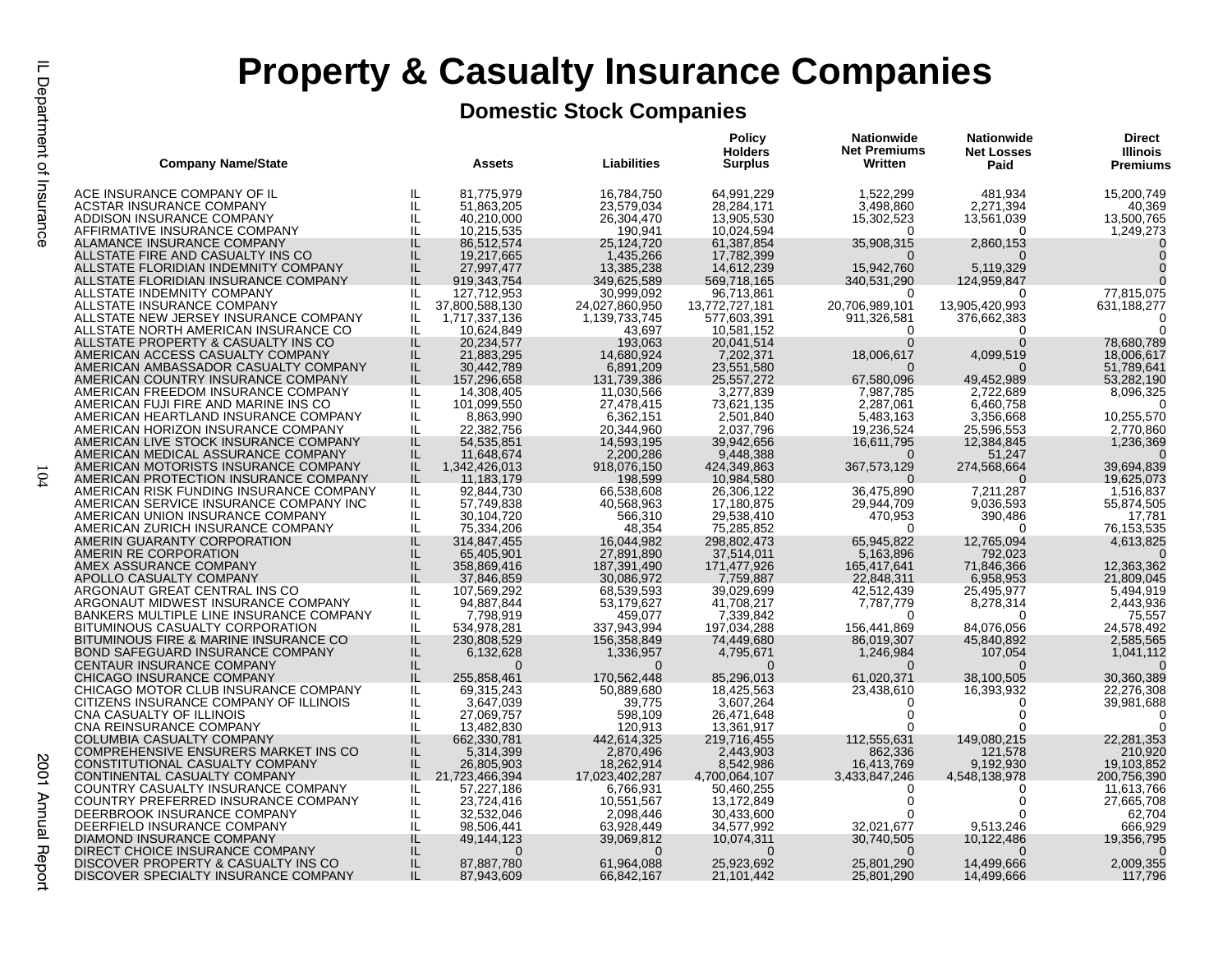### **Domestic Stock Companies**

**Premiums Illinois Direct**

|                         |                                                                         |            |                           | Domestic Stock Companies |                                                   |                                                     |                                                |                                             |
|-------------------------|-------------------------------------------------------------------------|------------|---------------------------|--------------------------|---------------------------------------------------|-----------------------------------------------------|------------------------------------------------|---------------------------------------------|
| Department of Insurance | <b>Company Name/State</b>                                               |            | Assets                    | <b>Liabilities</b>       | <b>Policy</b><br><b>Holders</b><br><b>Surplus</b> | <b>Nationwide</b><br><b>Net Premiums</b><br>Written | <b>Nationwide</b><br><b>Net Losses</b><br>Paid | <b>Direct</b><br><b>Illinois</b><br>Premium |
|                         | ECONOMY FIRE & CASUALTY COMPANY                                         | IL.        | 394,447,549               | 24.676.592               | 369,770,955                                       | $-158,503,610$                                      | 166,501,112                                    | 56,302,095                                  |
|                         | ECONOMY PREFERRED INSURANCE COMPANY                                     | IL.        | 8,904,419                 | 268,690                  | 8,635,729                                         |                                                     | $\Omega$                                       | 85,008,839                                  |
|                         | ECONOMY PREMIER ASSURANCE COMPANY                                       | IL.        | 33,003,504                | 556,659                  | 32,446,844                                        | $\Omega$                                            |                                                | 40,460,754                                  |
|                         | EVANSTON INSURANCE COMPANY                                              | IL.        | 956,042,097               | 725, 153, 221            | 230,888,876                                       | 365,666,167                                         | 113,958,810                                    | 10,900,872                                  |
|                         | FARMERS NEW CENTURY INSURANCE COMPANY                                   | IL.        | 130,904,917               | 96,270,123               | 34,634,794                                        | 76,406,112                                          | 51,464,278                                     |                                             |
|                         | FINANCIAL BENEFITS INSURANCE COMPANY                                    |            | 8,663,488                 | 814,349                  | 7,849,139                                         | 382,232                                             | 179,949                                        | 382,232                                     |
|                         | FIRST FINANCIAL INSURANCE COMPANY                                       | IL.        | 210,421,641               | 126,012,894              | 84,408,747                                        | 7,650,898                                           | 17,982,909                                     | 5,809,578                                   |
|                         | FIRST MERCURY INSURANCE COMPANY                                         |            | 82,064,503                | 58,296,958               | 23,767,545                                        | 35,417,984                                          | 6,071,312                                      | 129,084                                     |
|                         | FLORISTS INSURANCE COMPANY                                              | IL         | 14,222,873                | 7,034,638                | 7,188,235                                         | 4,610,438                                           | 1,432,765                                      |                                             |
|                         | FORTRESS INSURANCE COMPANY                                              | IL.<br>IL  | 10,638,998                | 3,892,323                | 6,746,675                                         | 451,739                                             | 66,499                                         | 212                                         |
|                         | FOUNDERS INSURANCE COMPANY<br>GALLANT INSURANCE COMPANY                 | IL         | 125,200,650               | 89,965,881<br>$\Omega$   | 35,234,769                                        | 77,804,950                                          | 39,070,784                                     | 39,873,415                                  |
|                         | <b>GE REINSURANCE CORPORATION</b>                                       | IL         | 2,702,877,043             | 1,967,827,415            | 735,049,628                                       | 906,628,422                                         | 886,008,946                                    |                                             |
|                         | GENERAL CASUALTY COMPANY OF ILLINOIS                                    | IL.        | 142,666,366               | 91,169,687               | 51,496,677                                        | 76,070,370                                          | 66,851,021                                     | 123,462,746                                 |
|                         | GREAT AMERICAN CONTEMPORARY INS CO                                      | IL.        | 11,106,956                | 2,491,083                | 8,615,872                                         | 422,623                                             | 2,392,043                                      | 76,575                                      |
|                         | GUARANTORS PROTECTION INSURANCE COMPANY                                 | IL.        | 8,272,927                 | 24,889                   | 8,248,038                                         | 31,323                                              |                                                | 31,323                                      |
|                         | GUILFORD INSURANCE COMPANY                                              | IL.        | 69,594,992                | 25,189,028               | 44,405,964                                        | 35,908,315                                          | 2,860,153                                      |                                             |
|                         | HARCO NATIONAL INSURANCE COMPANY                                        | IL.        | 208,574,011               | 102,936,318              | 105,637,693                                       | 59,770,603                                          | 27,893,925                                     | 5,058,173                                   |
|                         | HARTFORD INSURANCE COMPANY OF ILLINOIS                                  | lL<br>IL   | 1,930,732,036             | 1,437,964,517            | 492,767,519                                       | 659,206,758                                         | 429,425,071                                    | 20,426,446                                  |
|                         | HEARTLAND INSURANCE COMPANY OF AMERICA                                  |            |                           | ∩                        |                                                   |                                                     | 0                                              |                                             |
|                         | HOMESITE INSURANCE COMPANY OF ILLINOIS                                  | IL.        | 2,607,647                 | 121,290                  | 2,486,357                                         | 50,288                                              | 9,427                                          | 146,795                                     |
|                         | HORACE MANN INSURANCE COMPANY                                           | IL.        | 397.416.215               | 284,562,011              | 112,854,204                                       | 286,128,787                                         | 200,390,500                                    | 5,195,687                                   |
|                         | ILLINOIS FARMERS INSURANCE COMPANY                                      | IL.        | 228,630,679               | 191,000,324              | 37,630,356                                        | 76,411,025                                          | 52,329,429                                     | 369,764,919                                 |
|                         | ILLINOIS NATIONAL INSURANCE CO                                          |            | 43,968,285                | 40,273                   | 43,928,012<br>89.838.782                          |                                                     | $\Omega$                                       | 530,536,580                                 |
|                         | ILLINOIS UNION INSURANCE COMPANY                                        | IL.        | 136,819,984               | 46,981,202               |                                                   | 3<br>$\Omega$                                       | -2                                             | 895,929                                     |
|                         | INSURA PROPERTY AND CASUALTY INS CO<br>INSURANCE COMPANY OF ILLINOIS    | IL.<br>IL  | 7,487,376<br>26,285,779   | 1,982,171<br>452,697     | 5,505,205<br>25,833,082                           | $\Omega$                                            |                                                | 5,075,927<br>0                              |
| 502                     | INSURANCE CORPORATION OF HANNOVER                                       | IL.        | 604,396,086               | 443,584,652              | 160,811,434                                       | 350,079,191                                         | 205,339,218                                    | 3,750,389                                   |
|                         | INTERNATIONAL BUSINESS & MER REASSUR CO                                 | IL.        | 368,488,193               | 263,665,007              | 104,823,186                                       | 83,364,648                                          | 51,587,968                                     | 3,129,242                                   |
|                         | INTERNATIONAL INSURANCE COMPANY                                         | IL         | 900,966,837               | 581,419,817              | 319,547,020                                       | 227,921                                             | 13,924,370                                     | 0                                           |
|                         | INTERSTATE BANKERS CASUALTY COMPANY                                     | IL.        | 13,958,415                | 5,892,464                | 8,065,951                                         | 9,305,574                                           | 5,257,901                                      | 9,305,574                                   |
|                         | <b>INTERSTATE FIRE &amp; CASUALTY COMPANY</b>                           | IL.        | 541,392,292               | 391,592,299              | 149,799,993                                       | 142,380,984                                         | 88,900,525                                     | 2,264,442                                   |
|                         | INTERSTATE INDEMNITY COMPANY                                            | IL.        | 130,483,733               | 104,304,513              | 26,179,220                                        | 32,544,141                                          | 20,319,922                                     | 3,751,962                                   |
|                         | ISMIE INDEMNITY COMPANY                                                 | IL.        | 2,994,823                 | 923,464                  | 2,071,359                                         | $\Omega$                                            | $\Omega$                                       | 3,401,134                                   |
|                         | KEMPER AUTO & HOME INSURANCE CO                                         | IL.        | 18,887,936                | 9,389,235                | 9,498,701                                         | 10,036,259                                          | 3,704,598                                      | 1,925,273                                   |
|                         | KEMPER CASUALTY INSURANCE COMPANY                                       | IL         | 26,055,947                | 9,744,091                | 16,311,856                                        | 6,724,049                                           | 43,488                                         | 3,876,484                                   |
|                         | KEMPER COMMERCIAL INSURANCE CO                                          | IL.        | 11,280,023                | 240,180                  | 11,039,843                                        |                                                     |                                                |                                             |
|                         | KEMPER COMPREHENSIVE INSURANCE CO                                       | IL.        | 11,273,092                | 237,935                  | 11,035,157                                        |                                                     |                                                |                                             |
|                         | KEMPER EMPLOYERS INSURANCE COMPANY                                      | IL         | 16,298,316                | 6,202,055                | 10,096,261                                        | 4,208,897                                           | 297,589                                        |                                             |
|                         | KEMPER INDEPENDENCE INSURANCE COMPANY                                   | IL.        | 13,060,342                | 2,064,004                | 10,996,338                                        | 2,012,402                                           | 688,886                                        |                                             |
|                         | LANCER INSURANCE COMPANY                                                | IL.        | 227,409,756               | 185,553,360              | 41,856,396                                        | 46,171,559                                          | 25,471,768                                     | 15,566,224                                  |
|                         | <b>LEGION INDEMNITY COMPANY</b><br>LIBERTY INSURANCE COMPANY OF AMERICA | IL.        | 100,337,787<br>16,390,133 | 65,072,391<br>170,076    | 35,265,395<br>16,220,057                          | 30,927,190                                          | 15,699,416                                     | 12,529,028                                  |
|                         | LONE STAR NATIONAL INSURANCE COMPANY                                    | IL.<br>IL. | 2,314,830                 | 14,546                   | 2,300,284                                         | $\Omega$                                            |                                                | 95,774,506                                  |
|                         | LONG GROVE INSURANCE COMPANY                                            |            | 12,346,114                | 7,517,628                | 4,828,486                                         | 4,688,318                                           | 14,548,769                                     |                                             |
|                         | MARKEL INSURANCE COMPANY                                                | IL.        | 279,366,170               | 203,926,995              | 75,439,175                                        | 145,874,011                                         | 45,598,414                                     | 3,851,151                                   |
|                         | MARTINGALE NATIONAL INSURANCE COMPANY                                   | IL.        | 8,112,220                 | 558,813                  | 7,553,407                                         | 3,476,412                                           | 9,547,793                                      |                                             |
|                         | MBIA INSURANCE CORP OF ILLINOIS                                         |            | 173,320,088               | 1,169,298                | 172,150,790                                       |                                                     |                                                |                                             |
|                         | MERCURY INDEMNITY COMPANY OF ILLINOIS                                   | IL.        | 7,464,238                 | 3,401,888                | 4,062,350                                         | 4,839,829                                           | 2,378,666                                      | 4,985,070                                   |
|                         | MERCURY INSURANCE COMPANY OF IL                                         | IL.        | 18,320,863                | 6,189,757                | 12,131,106                                        | 7,634,659                                           | 4,501,942                                      | 7,833,722                                   |
|                         | MERIT HEALTH INSURANCE COMPANY                                          | IL.        | 11,774,101                | 5,110,592                | 6,663,509                                         | 7,436,024                                           | 5,176,426                                      | 0                                           |
| 2001                    | MIDSTATES REINSURANCE CORPORATION                                       | IL.        | 158,655,914               | 114,830,924              | 43,824,988                                        | 10,162                                              | 3,504,656                                      | 0                                           |
|                         | MIDWAY INSURANCE COMPANY OF ILLINOIS                                    | IL         | 6,188,008                 | 624,188                  | 5,563,820                                         | $\Omega$                                            | $\Omega$                                       | 9,228,517                                   |
| Annual                  | MIDWEST INSURANCE COMPANY                                               | IL.        | 15,093,393                | 9,875,159                | 5,218,234                                         | 10.583.356                                          | 3,977,477                                      | 10,459,927                                  |
|                         | MONTGOMERY WARD INSURANCE COMPANY                                       | IL.        | 29,748,730                | 12,662,433               | 17,086,297                                        | 6,556,746                                           | 7,546,715                                      | 4,452,894                                   |
|                         | NATIONAL BEN FRANKLIN INSURANCE CO OF IL                                | IL.        | 36,312,604                | 7,978,988                | 28,333,616                                        | $-25,588,030$                                       | 169,068,616                                    | 49,992,859                                  |
|                         | NATIONAL BUILDING MATERIAL ASSURANCE CO                                 | IL.        | 2,314,952                 | 14,587                   | 2,300,365                                         | 0                                                   | 0                                              | 0                                           |
|                         | NATIONAL FIRE & CASUALTY COMPANY                                        | IL.        | 8,564,675                 | 2,520,496                | 6,044,179                                         | 1,006,210                                           | 205,355                                        | 823,372                                     |
| Report                  | NATIONAL HERITAGE INSURANCE COMPANY                                     | IL.        | 4,682,386                 | 2,580,866                | 2,101,520                                         | 4,174,407                                           | 1,578,767                                      | 4,174,407                                   |
|                         | NATIONAL SURETY CORPORATION                                             | IL.        | 403,354,376               | 339.294.501              | 64,059,875                                        | 162,721,071                                         | 101,600,095                                    | 27,307,142                                  |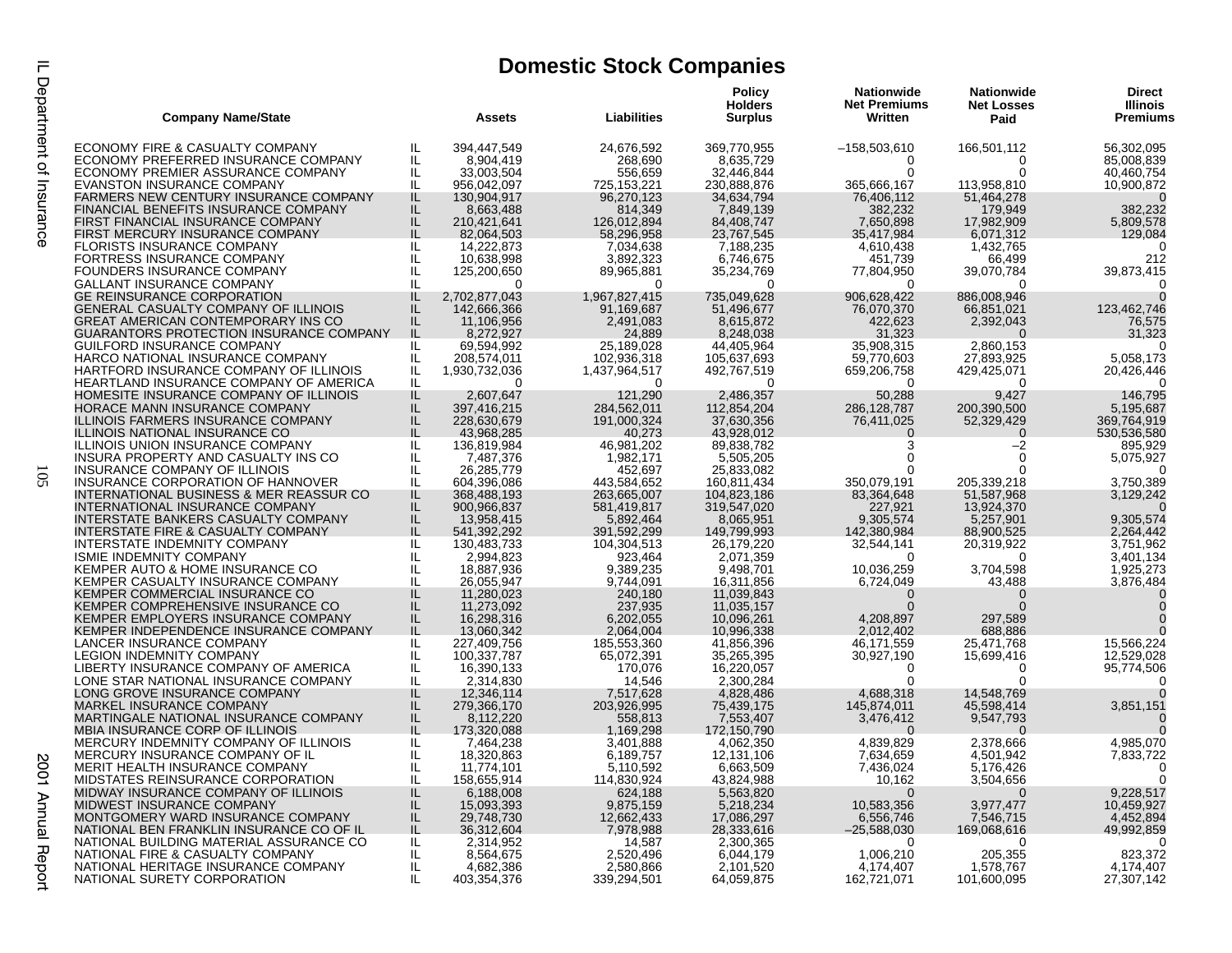# **Domestic Stock Companies**

|                                                                            |          |                              | Liabilities              | <b>Policy</b><br><b>Holders</b> | <b>Nationwide</b><br><b>Net Premiums</b><br>Written | <b>Nationwide</b><br><b>Net Losses</b> | <b>Direct</b><br><b>Illinois</b> |
|----------------------------------------------------------------------------|----------|------------------------------|--------------------------|---------------------------------|-----------------------------------------------------|----------------------------------------|----------------------------------|
| <b>Company Name/State</b>                                                  |          | <b>Assets</b>                |                          | <b>Surplus</b>                  |                                                     | Paid                                   | <b>Premiums</b>                  |
| NORTHBROOK INDEMNITY COMPANY                                               | IL       | 86,877,938                   | 452,748                  | 86,425,190                      | 457                                                 | 0                                      | 471                              |
| NORTHBROOK PROPERTY & CASUALTY INS CO                                      | IL       | 336,729,410                  | 125,508,297              | 211,221,113                     | 51,602,518                                          | 28,999,320                             | 3,660,305                        |
| OAK CASUALTY INSURANCE COMPANY<br>OLD REPUBLIC UNION INSURANCE COMPANY     | IL<br>IL | 21,562,652<br>39,721,623     | 19,458,652<br>15,505,245 | 2,104,000<br>24,216,378         | 16,372,381<br>649,591                               | 7,435,729<br>1,433,194                 | 8,166,274<br>0                   |
| OMNI INDEMNITY COMPANY                                                     | IL       | 61,786,475                   | 34,940,132               | 26,846,343                      | 43,625,536                                          | 35,742,438                             | 2,129,749                        |
| OMNI INSURANCE COMPANY                                                     | IL       | 301,881,244                  | 187,410,028              | 114,471,216                     | 186,975,407                                         | 118,129,159                            | 619,846                          |
| PACO ASSURANCE COMPANY INC                                                 | IL       | 8,229,398                    | 2,932,037                | 5,297,361                       | 1,245,270                                           | 818,750                                | 2,206,563                        |
| PEKIN INSURANCE COMPANY                                                    |          | 103,415,102                  | 56,249,068               | 47,166,035                      | 51,760,380                                          | 32,838,261                             | 89,277,087                       |
| PINEBROOK MORTGAGE INSURANCE COMPANY                                       | IL       | <sup>0</sup>                 | ∩                        | $\Omega$                        | 0                                                   | 0                                      |                                  |
| PLANET INDEMNITY COMPANY                                                   | IL       | 15,437,997                   | 2,265,113                | 13,172,884                      | 881,447                                             | 624,965                                |                                  |
| POTOMAC INSURANCE COMPANY OF ILLINOIS                                      | IL       | 73.958.095                   | 34,706,038               | 39,252,057                      | 9,345,608                                           | 14,419,409                             | 3,974,873                        |
| PROGRESSIVE PREMIER INS CO OF ILLINOIS                                     | IL       | 18,522,379                   | 9,539,324                | 8,983,055                       | 4,148,494                                           | 2,611,086                              | 41,457,004                       |
| PROGRESSIVE UNIVERSAL INS CO OF IL                                         | IL.      | 7,865,655                    | 2,698,019                | 5,167,636                       | 1,151,253                                           | 860,808                                | 11,512,346                       |
| PRONATIONAL CASUALTY COMPANY                                               | IL       | 12,076,929                   | 70,000                   | 12,006,929                      |                                                     | 0                                      |                                  |
| REINSURANCE COMPANY OF AMERICA INC                                         | IL       | 13,770,983                   | 8,726,468                | 5,044,515                       | $\Omega$                                            | 231,237                                |                                  |
| <b>RLI INSURANCE COMPANY</b>                                               |          | 745,752,522                  | 454,062,644              | 291,689,884                     | 228,756,566                                         | 75,683,633                             | 17,284,220                       |
| ROYAL INSURANCE COMPANY OF AMERICA<br>SAFECO INSURANCE COMPANY OF ILLINOIS | IL       | 2,277,775,506<br>480,011,580 | 1,765,593,169            | 512,182,337<br>130,913,822      | 666,075,521<br>221,960,130                          | 667,693,370<br>150,640,171             | 45,498,114                       |
| SAFETY FIRST INSURANCE COMPANY                                             | IL<br>IL | 10,084,533                   | 349,097,758<br>137,789   | 9,946,744                       | 29.084                                              | 0                                      | 108,322,706<br>2,368             |
| SAFEWAY INSURANCE COMPANY                                                  | IL       | 275,597,248                  | 115,228,731              | 160,368,517                     | 149,312,748                                         | 74,778,522                             | 25,680,829                       |
| SHEFFIELD INSURANCE CORPORATION                                            | IL       | 15,950,855                   | 316,086                  | 15,634,769                      | $\Omega$                                            | $\Omega$                               |                                  |
| SHELBY CASUALTY INSURANCE COMPANY                                          | IL       | 26,121,862                   | 3,158,826                | 22,963,036                      | U                                                   | $\Omega$                               | 51,063                           |
| SHELBY INSURANCE COMPANY THE                                               | IL       | 43,940,104                   | 2,055,466                | 41,884,638                      | ŋ                                                   | O                                      | 3,127,748                        |
| SPECIALTY NATIONAL INSURANCE COMPANY                                       | IL       | 53,358,207                   | 44,393,474               | 8,964,733                       | 25,471,919                                          | 4,326,201                              | 16,241,908                       |
| SPECIALTY SURPLUS INSURANCE COMPANY                                        | IL       | 52,475,287                   | 25,436,418               | 27,038,869                      | 2,392,149                                           | 174,967                                | 127,661                          |
| SPRINGFIELD FIRE & CASUALTY COMPANY                                        | IL       | 14,604,343                   | 5,647,085                | 8,957,258                       | 3,243,819                                           | 802,593                                | 3,753,243                        |
| ST PAUL INSURANCE COMPANY OF IL THE                                        | IL       | 392,097,155                  | 226,025,581              | 166,071,574                     | 99,829,384                                          | 48,396,773                             | 11,903,227                       |
| STATE FARM FIRE & CASUALTY COMPANY                                         | IL       | 15,667,498,937               | 11,269,512,559           | 4,397,986,378                   | 7,474,268,894                                       | 6,032,207,262                          | 714,918,261                      |
| STATE FARM GENERAL INSURANCE COMPANY                                       | IL       | 2,258,561,683                | 1,833,356,170            | 425,205,512                     | 1,221,236,069                                       | 687,943,487                            | 2,164,739                        |
| STATE FARM INDEMNITY COMPANY                                               | IL       | 1,816,493,267                | 1,609,274,981            | 207,218,286                     | 824,574,718                                         | 684,150,532                            |                                  |
| STATEWIDE INSURANCE COMPANY                                                | IL       | 47,050,559                   | 41,343,001               | 5,707,558                       | 16,673,403                                          | 11,234,466                             | 19,181,805                       |
| TEACHERS INSURANCE COMPANY                                                 | IL       | 251,434,168                  | 179,669,804              | 71,764,364                      | 195,335,266                                         | 131,737,583                            | 8,914,180                        |
| THIRD COAST INSURANCE COMPANY<br>TRANSGUARD INS CO OF AMERICA INC          | IL<br>IL | 12,827,704<br>87,589,248     | 2,027,113<br>51,972,269  | 10,800,591<br>35,616,979        | 1,498,724<br>46,675,527                             | 4,595,741<br>16,618,773                | 29,482,663                       |
| <b>TRANSPORTATION INSURANCE COMPANY</b>                                    | IL       | 350,173,708                  | 271,114,233              | 79,059,475                      | 67,533,380                                          | 89,448,127                             | 34,039,143                       |
| TRAVELERS CASUALTY AND SURETY CO OF IL                                     | IL       | 1,556,816,105                | 1,188,042,772            | 368,773,333                     | 365,425,784                                         | 254,879,514                            | 313,680                          |
| TRAVELERS INDEMNITY COMPANY OF IL THE                                      | IL       | 219,380,999                  | 144,319,382              | 75,061,617                      | 48,199,663                                          | 32,830,638                             | 124,909,426                      |
| TRAVELERS PROPERTY CASUALTY INS CO OF IL                                   | IL.      | 174,680,866                  | 126,039,983              | 48,640,882                      | 35,589,979                                          | 25,056,336                             | 30,104,358                       |
| TRIAD GUARANTY ASSURANCE CORPORATION                                       | IL       | 14,792,214                   | 5,498,980                | 9,293,235                       | 1,459,484                                           | 169,605                                |                                  |
| TRIAD GUARANTY INSURANCE CORPORATION                                       | IL       | 340,733,731                  | 235,421,810              | 105,311,921                     | 83,538,966                                          | 5,535,229                              | 8,915,731                        |
| UNIQUE INSURANCE COMPANY                                                   | IL       | 9,183,011                    | 6,509,553                | 2,673,458                       | 8,071,350                                           | 3,232,206                              | 13,431,986                       |
| UNITED EQUITABLE INSURANCE COMPANY                                         | IL       | 14,377,614                   | 10,531,730               | 3,845,884                       | 10,756,952                                          | 7,069,915                              | 9,118,947                        |
| UNITRIN DIRECT INSURANCE COMPANY                                           | IL       | 18.958.522                   | 1.911.476                | 17.047.046                      | 9,287                                               | 173                                    | $-2,986$                         |
| UNIVERSAL CASUALTY COMPANY                                                 | IL       | 46,195,942                   | 30,363,953               | 15,831,989                      | 21,771,576                                          | 12,294,642                             | 42,960,318                       |
| USPLATE GLASS INSURANCE COMPANY                                            |          | 7,803,348                    | 2,593,575                | 5,209,773                       | 3,951,001                                           | 241,258                                | 314,010                          |
| VALOR INSURANCE COMPANY<br>VESTA FIRE INSURANCE CORPORATION                | IL<br>IL | 561,342,888                  | 325,407,933              | O<br>235,934,955                | 312,360,115                                         | 0                                      | O<br>444,622                     |
| <b>VESTA INSURANCE CORPORATION</b>                                         |          | 17.474.760                   | 10,625,413               | 6.849.347                       | ∩                                                   | 164,813,809                            | 1,393                            |
| VIRGINIA SURETY COMPANY INC                                                | IL       | 1,287,704,628                | 926,614,514              | 361.090.114                     | 465,631,811                                         | 369,649,698                            | 616,110,852                      |
| WARNER INSURANCE COMPANY                                                   | IL.      | 45,818,508                   | 9,183,844                | 36,634,664                      | 12,545,622                                          | 7,009,008                              | 208,269                          |
| WESTERN SPECIALTY INSURANCE COMPANY                                        | IL       | 13,612,277                   | 12,110,710               | 1,501,565                       | 6,650,892                                           | 4,483,450                              | 2,065,683                        |
| WESTERN STATES INSURANCE COMPANY                                           | IL       | 28,258,418                   | 692,343                  | 27,566,076                      | 0                                                   | 0                                      | 46,292,500                       |
| XL SPECIALTY INSURANCE COMPANY                                             | IL       | 239,584,372                  | 171,526,312              | 68,058,060                      | 21,036,445                                          | 28,298,621                             | 11,047,247                       |
| YORK INSURANCE COMPANY                                                     |          | 48,632,338                   | 34,661,438               | 13,970,899                      | 22,980,489                                          | 14,907,268                             | 8,047,844                        |
| ZURICH AMERICAN INSURANCE COMPANY OF IL                                    | IL       | 32,296,601                   |                          | 32,296,601                      |                                                     |                                        | 178,800,975                      |
| <b>Totals</b>                                                              |          | 110,661,183,826              | 75,822,346,951           | 34,838,836,870                  | 43,513,082,700                                      | 32,612,899,499                         | 5,502,169,956                    |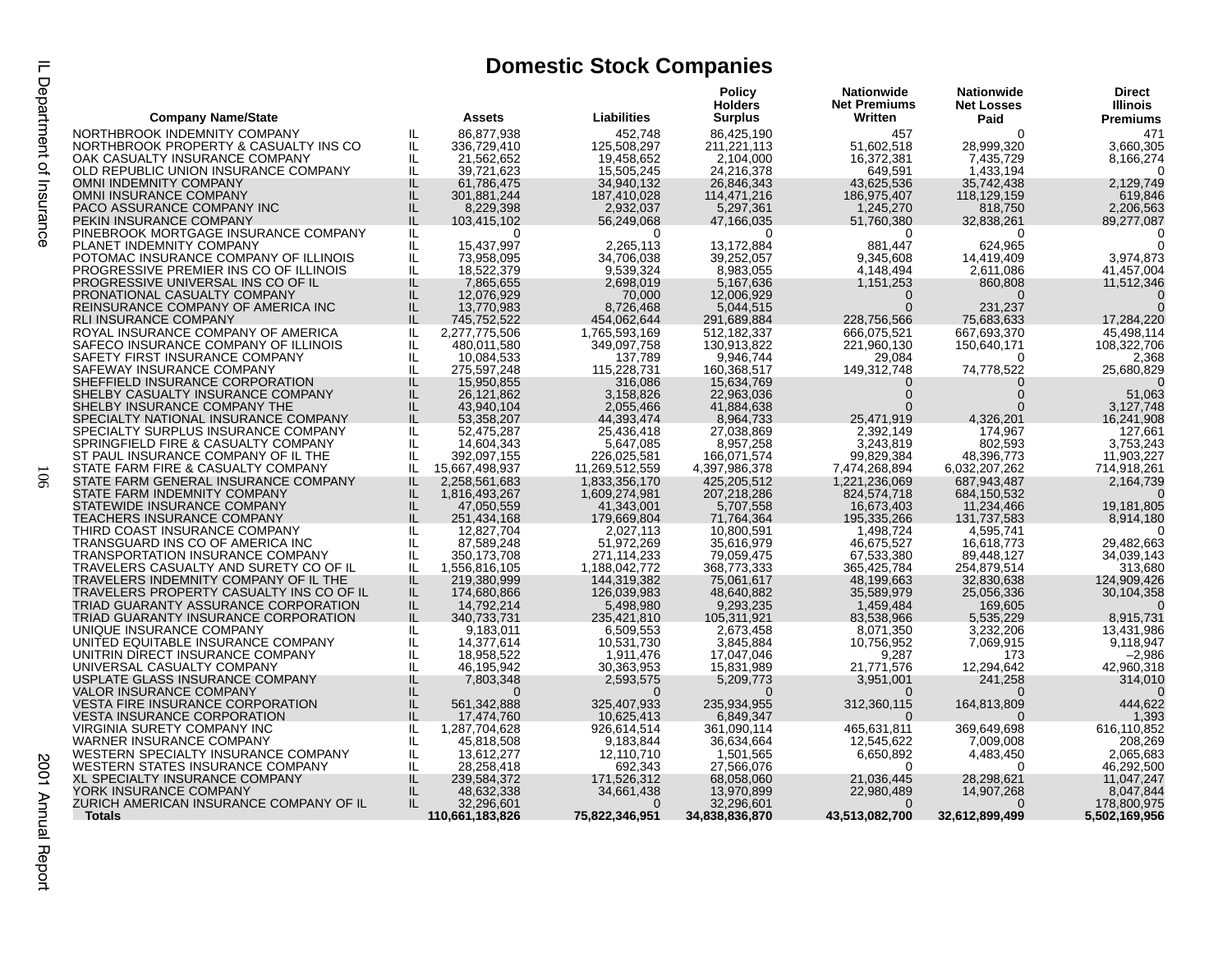### **Domestic Mutual Companies**

|                                                                             |                |                | <b>Policy</b><br><b>Holders</b> | Nationwide<br><b>Net Premiums</b> | <b>Nationwide</b><br><b>Net Losses</b> | <b>Direct</b><br><b>Illinois</b> |
|-----------------------------------------------------------------------------|----------------|----------------|---------------------------------|-----------------------------------|----------------------------------------|----------------------------------|
| <b>Company Name/State</b>                                                   | Assets         | Liabilities    | <b>Surplus</b>                  | Written                           | Paid                                   | <b>Premiums</b>                  |
| AMERICAN MANUFACTURERS MUTUAL INS CO<br>AMERICAN MUTUAL REINSURANCE COMPANY | 737.271.703    | 499,287,794    | 237,983,909                     | 196,039,006                       | 146.109.442                            | 25,175,800                       |
| CHICAGO MUTUAL INSURANCE COMPANY                                            | 6.867.334      | 4.613.647      | 2.253.687                       | 4.413.415                         | 1.770.329                              | 4,422,671                        |
| COUNTRY MUTUAL INSURANCE COMPANY                                            | 2.064.940.009  | 1.091.963.926  | 972.976.083                     | 976.574.917                       | 508.091.342                            | 561,747,712                      |
| FIRST NONPROFIT MUTUAL INSURANCE CO                                         | 32.390.165     | 21,696,140     | 10.694.029                      | 3,729,455                         | 5,531,993                              | 16,591,021                       |
| FLORISTS MUTUAL INSURANCE COMPANY                                           | 136.644.636    | 104,395,325    | 32.249.311                      | 56.458.001                        | 22.083.030                             | 4,185,523                        |
| ILLINOIS STATE BAR ASSN MUT IN CO                                           | 37.048.370     | 24.470.685     | 12.577.683                      | 7.076.531                         | 2.139.542                              | 9.077.881                        |
| INDEPENDENT MUTUAL FIRE INSURANCE CO                                        | 20.252.406     | 3.365.306      | 16.887.100                      | 4.294.689                         | 969.328                                | 1.833.373                        |
| LUMBERMENS MUTUAL CASUALTY COMPANY                                          | 7,091,939,335  | 5,825,363,930  | 1,266,575,405                   | 1,880,941,585                     | 1,478,524,600                          | 95,327,108                       |
| LUTHERAN MUTUAL FIRE INSURANCE COMPANY                                      | 7.546.361      | 156.374        | 7.389.987                       | 219.013                           | 71.791                                 | 222.748                          |
| MADISON MUTUAL INSURANCE COMPANY                                            | 65.511.072     | 24.351.654     | 41.159.418                      | 27.351.500                        | 20.969.572                             | 28,606,781                       |
| MILLERS MUTUAL INSURANCE ASSOCIATION                                        | 68,637,011     | 50,921,401     | 17,715,610                      | 16,053,709                        | 25,354,494                             | 4,903,339                        |
| MOUNT CARROLL MUTUAL FIRE INS CO THE                                        | 1,887,330      | 863,116        | 1.024.214                       | 1,924,800                         | 1,248,367                              | 2,334,458                        |
| PODIATRY INSURANCE CO OF AM (RRG) A MUT                                     | 118.466.775    | 79.387.674     | 39.079.101                      | 23.894.692                        | 9.672.275                              | 1.236.283                        |
| ROCKFORD MUTUAL INSURANCE COMPANY                                           | 40.143.611     | 29,434,307     | 10,709,304                      | 32,321,416                        | 19,369,924                             | 24,002,848                       |
| STANDARD MUTUAL INSURANCE COMPANY                                           | 56,417,000     | 38,417,000     | 18.000.000                      | 29,229,812                        | 24.018.283                             | 35,614,036                       |
| STATE FARM MUTUAL AUTOMOBILE INS CO                                         | 71.083.312.205 | 33.093.356.467 | 37.989.955.738                  | 26.734.341.545                    | 19.987.780.297                         | .609.670.894                     |
| Totals                                                                      | 81,569,275,323 | 40,892,044,746 | 40,677,230,579                  | 29,994,864,086                    | 22,253,704,609                         | 2,424,952,476                    |

## **Domestic Inter-Insurance Exchanges**

| $\overline{\phantom{0}}$ | <b>Company Name/State</b>                  | Assets        | Liabilities   | <b>Policy</b><br><b>Holders</b><br><b>Surplus</b> | <b>Nationwide</b><br><b>Net Premiums</b><br>Written | <b>Nationwide</b><br><b>Net Losses</b><br>Paid | Direct<br><b>Illinois</b><br>Premiums |
|--------------------------|--------------------------------------------|---------------|---------------|---------------------------------------------------|-----------------------------------------------------|------------------------------------------------|---------------------------------------|
| ⊂                        | FARMERS AUTOMOBILE INSURANCE ASSN THE      | 454.867.862   | 252.643.217   | 202.224.646                                       | 207.041.522                                         | 131.353.044                                    | 70.710.736                            |
|                          | GOVERNMENTAL INTERINSURANCE EXCHANGE       | 50.278.361    | 16.817.730    | 33.460.631                                        | 4.701.610                                           | 2.320.038                                      | 2.524.091                             |
|                          | <b>ILLINOIS CASUALTY COMPANY</b>           | 38.995.142    | 18.369.892    | 20.625.250                                        | 12.750.563                                          | 2.635.093                                      | 13.945.344                            |
|                          | ILLINOIS STATE MEDICAL INTERINSURANCE EXCH | 1.026.481.656 | 785.075.694   | 241.405.962                                       | 175.460.835                                         | 115.114.118                                    | 207.960.629                           |
|                          | Totals                                     | 1.570.623.021 | 1.072.906.533 | 497,716,489                                       | 399.954.530                                         | 251.422.293                                    | 295.140.800                           |

### **Domestic Risk Retention Groups**

| <b>Company Name/State</b>                |     | Assets      | Liabilities | <b>Policy</b><br><b>Holders</b><br>Surplus | <b>Nationwide</b><br><b>Net Premiums</b><br>Written | <b>Nationwide</b><br><b>Net Losses</b><br>Paid | <b>Direct</b><br><b>Illinois</b><br>Premiums |
|------------------------------------------|-----|-------------|-------------|--------------------------------------------|-----------------------------------------------------|------------------------------------------------|----------------------------------------------|
| OMS NATIONAL INSURANCE COMPANY, RRG      | . . | 124.020.849 | 79.083.552  | 44.937.297                                 | 25.009.545                                          | .435.659                                       | 866.754                                      |
| ASSOCIATION OF TRIAL LAWYERS ASSR MUTRRG |     | 2.695.776   | 1.841.190   | 854.586                                    | 40.725                                              | 382.557                                        |                                              |
| Totals                                   |     | 126.716.625 | 80.924.742  | 45.791.883                                 | 25,050,270                                          | 7,818,216                                      | 866,754                                      |

### **Domestic Surplus Lines Companies**

| <b>Company Name/State</b>              |    | Assets      | Liabilities | <b>Policy</b><br><b>Holders</b><br><b>Surplus</b> | <b>Nationwide</b><br><b>Net Premiums</b><br>Written | <b>Nationwide</b><br><b>Net Losses</b><br>Paid | <b>Direct</b><br><b>Illinois</b><br>Premiums |
|----------------------------------------|----|-------------|-------------|---------------------------------------------------|-----------------------------------------------------|------------------------------------------------|----------------------------------------------|
| KEMPER INDEMNITY INSURANCE COMPANY     |    | 22.664.286  | 2.065.267   | 20.599.019                                        |                                                     |                                                | 12,006,750                                   |
| KEMPER SAFEGUARD SURPLUS INS CO        | IL | 22.883.470  | 550.633     | 22.332.837                                        |                                                     |                                                |                                              |
| KEMPER SURPLUS LINES INSURANCE COMPANY |    | 23.082.834  | 484.527     | 22.598.307                                        |                                                     |                                                | 493.836                                      |
| MT HAWLEY INSURANCE COMPANY            |    | 311.499.483 | 180.219.922 | 131.279.563                                       | 83.970.204                                          | 26.769.546                                     | 3.600.899                                    |
| NOETIC SPECIALTY INSURANCE COMPANY     |    | 15.786.746  | 611.780     | 15.174.967                                        | $-126.818$                                          | 6.339.061                                      |                                              |
| Totals                                 |    | 395.916.819 | 183.932.129 | 211.984.693                                       | 83.843.386                                          | 33.108.607                                     | 16.101.485                                   |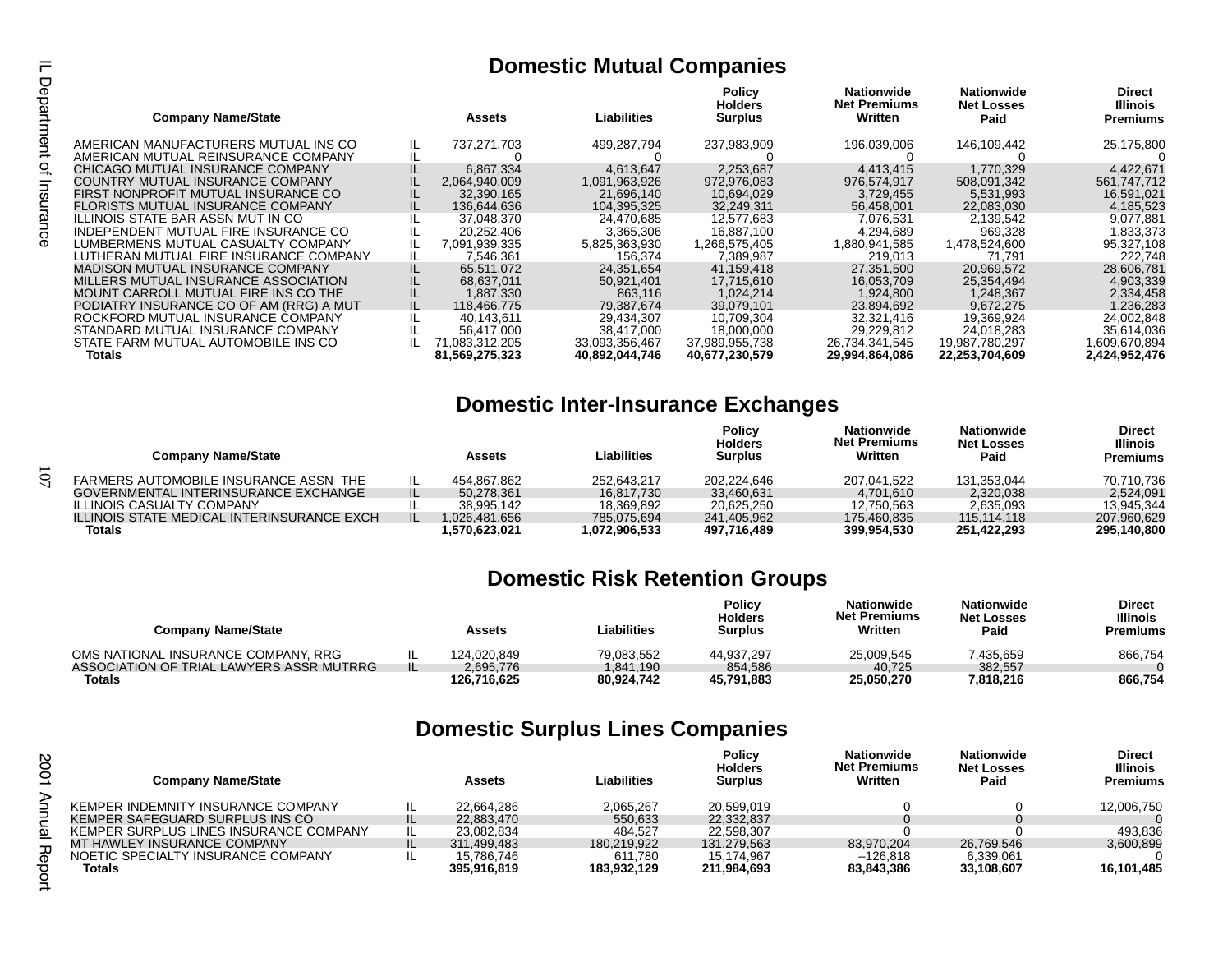# IL Department of Insurance 2010 - 108 - 108 - 108 - 108 - 108 - 108 - 108 - 108 - 108 - 108 - 108 - 108 - 108 IL Department of Insurance

| <b>Company Name/State</b>                                                         |                        | <b>Assets</b>                | <b>Liabilities</b>           | <b>Policy</b><br><b>Holders</b><br><b>Surplus</b> | Nationwide<br><b>Net Premiums</b><br>Written | <b>Nationwide</b><br><b>Net Losses</b><br>Paid | <b>Direct</b><br>Illinois<br>Premiums |
|-----------------------------------------------------------------------------------|------------------------|------------------------------|------------------------------|---------------------------------------------------|----------------------------------------------|------------------------------------------------|---------------------------------------|
| 21ST CENTURY CASUALTY COMPANY                                                     | CА                     | 9,083,199                    | 0                            | 9,083,199                                         | $\Omega$                                     | ∩                                              |                                       |
| 21ST CENTURY INSURANCE COMPANY                                                    | CА                     | 1,016,000,903                | 631,965,600                  | 384,035,303                                       | 868,955,495                                  | 610,917,147                                    |                                       |
| ACA FINANCIAL GUARANTY CORPORATION<br>ACCEPTANCE INSURANCE COMPANY                | <b>MD</b><br><b>NE</b> | 238,371,091<br>266,614,622   | 131,569,371<br>192,918,766   | 106,801,719<br>73,695,857                         | 5,459,422<br>12,282,726                      | 901,067<br>31.681.907                          | 1,623,431<br>6,594,736                |
| ACCIDENT FUND COMPANY THE                                                         | MI                     | 1,190,209,324                | 852,048,971                  | 338,160,353                                       | 251,944,111                                  | 118,859,154                                    | 10,226,811                            |
| ACE AMERICAN INSURANCE COMPANY                                                    | PA                     | 2,457,349,639                | 2,048,239,197                | 409,110,443                                       | 547,298,505                                  | 280,347,911                                    | 22,703,461                            |
| ACE AMERICAN REINSURANCE COMPANY<br>ACE FIRE UNDERWRITERS INSURANCE COMPANY       | PA                     | 486,967,344                  | 344,630,465                  | 142,336,879                                       | 38,879                                       | 23,073,429                                     |                                       |
|                                                                                   | <b>PA</b>              | 75,955,790                   | 29,612,850                   | 46,342,941                                        | 2,990,685                                    | 1,531,945                                      | 2,422,255                             |
| ACE INDEMNITY INSURANCE COMPANY                                                   | PA                     | 18,954,584                   | 9,832,592                    | 9,121,993                                         | 2,990,685                                    | 1,531,943                                      | 5,294                                 |
| ACE PROPERTY AND CASUALTY INS CO<br>ADMIRAL INDEMNITY COMPANY                     | PA<br>DE               | 2,528,532,113<br>39,505,034  | 2,010,349,870<br>11,276,141  | 518,182,246<br>28,228,893                         | 523,372,900<br>5,130,020                     | 268,092,262<br>1,478,154                       | 10,829,701                            |
| ADVANTA INSURANCE COMPANY                                                         | AZ                     | 15,600,869                   | 1,166,049                    | 14,434,820                                        | $-31,213,611$                                | 24,987,862                                     |                                       |
|                                                                                   | IN                     | 12,866,122                   | 1,604,518                    | 11,261,604                                        | 1,457,553                                    | 950,677                                        |                                       |
| ADVANTAGE WORKERS COMPENSATION INS CO<br>AEGIS SECURITY INSURANCE COMPANY         | PA                     | 47,024,222                   | 21,350,000                   | 25,674,222                                        | 34,011,425                                   | 15,212,268                                     | 663,667                               |
| AETNA INSURANCE COMPANY OF CONNECTICUT                                            | <b>CT</b>              | 45,113,801                   | 12,563,788                   | 32,550,013                                        | 79,840,376                                   | 49,571,996                                     | 1,743,441                             |
| AF&L INSURANCE COMPANY                                                            | PA                     | 65,712,361                   | 59,472,527                   | 6,239,834                                         | 5,625,875                                    | 18,023,698                                     | 3,286,702                             |
| AFFILIATED F M INSURANCE COMPANY                                                  | RI                     | 404,923,138                  | 263,257,305                  | 141,665,833                                       | 56,549,275                                   | 12,162,939                                     | 12,963,962                            |
| AGRI GENERAL INSURANCE COMPANY<br>AIG NATIONAL INSURANCE COMPANY                  | ΙA<br>NY               | 194,552,318<br>20,031,173    | 46,836,478<br>6,757,868      | 147,715,841<br>13,273,304                         | 98,784,829                                   | 56,762,168                                     | 1,681,844                             |
| AIU INSURANCE COMPANY                                                             | NY                     | 1,587,288,455                | 1,161,549,601                | 425,738,854                                       | 423,902,844                                  | 267,405,499                                    | 837,854                               |
| ALASKA NATIONAL INSURANCE COMPANY                                                 | AK                     | 345,245,935                  | 186,513,804                  | 158,732,131                                       | 99,125,903                                   | 36,315,814                                     | 4,136                                 |
| ALEA NORTH AMERICA INSURANCE COMPANY                                              | <b>NY</b>              | 115,447,479                  | 15,194,998                   | 100,252,481                                       | $-341,427$                                   | 1,871,121                                      |                                       |
| ALL AMERICA INSURANCE COMPANY                                                     | OH                     | 115,657,804                  | 65,597,228                   | 50,060,574                                        | 48,089,734                                   | 24,931,647                                     | 7,266,590                             |
| ALL NATION INSURANCE COMPANY                                                      | <b>MN</b><br>PA        | 7,572,700                    | 2,212,995                    | 5,359,706                                         | 2,017,933                                    | 1,712,533                                      | 1,392,975                             |
| ALLEGHENY CASUALTY COMPANY<br>ALLIANCE ASSURANCE COMPANY OF AMERICA               | <b>NY</b>              | 23,875,654<br>12,460,086     | 10,672,063<br>130,301        | 13,203,591<br>12,329,784                          | 13,467,543                                   | 19,267<br>$\Omega$                             |                                       |
| ALLIANZ INSURANCE COMPANY                                                         | CА                     | 3,593,953,444                | 1,383,578,431                | 2,210,375,013                                     | 49,475,594                                   | 57,839,356                                     | 21,638,828                            |
| ALLIED PROPERTY & CASUALTY INS CO                                                 | IA                     | 74,259,273                   | 94,169                       | 74,165,103                                        | 0                                            | $\Omega$                                       | 23,747,275                            |
| ALLMERICA FINANCIAL ALLIANCE INS CO                                               | <b>NH</b>              | 13,294,195                   | $\Omega$                     | 13,294,195                                        | $\Omega$                                     | $\Omega$                                       | 43,968                                |
| ALLMERICA FINANCIAL BENEFIT INS CO                                                | MI                     | 12,593,968                   | $\Omega$                     | 12,593,968                                        |                                              | ∩                                              | 682,469                               |
| ALPHA PROPERTY & CASUALTY INSURANCE CO<br>AMBAC ASSURANCE CORPORATION             | WI<br>WI               | 14,466,884                   | 7,433,782                    | 7,033,102                                         | 4,410,427                                    | 893,393                                        | 7,487,873                             |
| AMCO INSURANCE COMPANY                                                            | ΙA                     | 5,303,205,143<br>518,523,012 | 3,306,921,543<br>156,835,273 | 1,996,283,600<br>361,687,739                      | 598,877,138                                  | 101,429<br>O                                   | 56,900,947<br>26,055,959              |
| AMCOMP ASSURANCE CORPORATION                                                      | <b>FL</b>              | 102,729,456                  | 84,864,901                   | 17,864,555                                        | 16,555,985                                   | 9,067,345                                      | 11,894,918                            |
| AMERICAN & FOREIGN INSURANCE COMPANY                                              | DE                     | 440,328,847                  | 363,443,080                  | 76,885,767                                        | 128,229,153                                  | 98,698,161                                     | 7,890,066                             |
| AMERICAN AGRI BUSINESS INSURANCE CO                                               | ΙA                     | 9,920,639                    | 2,922,601                    | 6,998,038                                         | 1,439                                        | 148,238                                        | 2,399,282                             |
| AMERICAN AGRICULTURAL INSURANCE CO                                                | IN                     | 751,901,786                  | 470,530,932                  | 281,370,854                                       | 299,033,295                                  | 214,200,042                                    |                                       |
| AMERICAN ALTERNATIVE INS CORP                                                     | DE<br><b>MO</b>        | 282,665,923                  | 174,251,099                  | 108,414,824                                       | 37,406,887                                   | 9,962,268                                      | 13,383,994                            |
| AMERICAN AUTOMOBILE INSURANCE COMPANY<br>AMERICAN BANKERS INSURANCE COMPANY OF FL | FL.                    | 291,550,467<br>977,249,618   | 213,305,433<br>757,136,735   | 78,245,034<br>220,112,883                         | 101,700,808<br>479,311,335                   | 63,500,606<br>152,893,337                      | 14,728,334<br>37,450,392              |
| AMERICAN CASUALTY COMPANY OF READING PA                                           | PA                     | 1,288,260,430                | 835,953,754                  | 452,306,676                                       | 211,604,590                                  | 280,270,793                                    | 27,147,708                            |
| AMERICAN COMPENSATION INSURANCE COMPANY                                           | <b>MN</b>              | 114,410,132                  | 94,867,664                   | 19,542,470                                        | 40,493,110                                   | 32,281,329                                     | 873,376                               |
| AMERICAN CONTINENTAL INSURANCE COMPANY<br>AMERICAN ECONOMY INSURANCE COMPANY      | <b>MO</b>              | 1,102,612,726                | 940,081,020                  | 162,531,706                                       | 101,476,941                                  | 331,487,397                                    | 7,211,537                             |
|                                                                                   | IN                     | 1,301,857,856                | 970,759,403                  | 331,098,453                                       | 621,488,362                                  | 421,792,491                                    | 26,908,270                            |
| AMERICAN EMPIRE INSURANCE COMPANY                                                 | ΟH<br><b>MA</b>        | 30,739,090<br>395,782,345    | 9,066,406<br>292,093,557     | 21,672,684<br>103,688,789                         | 2,261,020<br>63,378,522                      | 348,795<br>158,309,597                         |                                       |
| AMERICAN EMPLOYERS INSURANCE COMPANY<br>AMERICAN EQUITY SPECIALTY INS CO          | CA                     | 35,514,420                   | 27,903,339                   | 7,611,081                                         | 14,842,593                                   | 7,124,610                                      | 16,773,355<br>1,594,742               |
| AMERICAN FAMILY HOME INSURANCE COMPANY                                            | <b>FL</b>              | 333, 155, 507                | 261,172,066                  | 71,983,441                                        | 156,947,130                                  | 73,426,308                                     | 47,620                                |
| AMERICAN FEDERATION INSURANCE COMPANY                                             | FL                     | 18,814,940                   | 7,024,317                    | 11,790,623                                        | ∩                                            | $\Omega$                                       |                                       |
| AMERICAN FIRE AND CASUALTY COMPANY                                                | OН                     | 308,925,167                  | 204,533,217                  | 104,391,950                                       | 67,590,752                                   | 52,871,371                                     | 3,779,790                             |
| AMERICAN GENERAL INDEMNITY COMPANY                                                | NE                     | 29,829,023                   | 5,781,822                    | 24,047,201                                        | 3,941,665                                    | 718,898                                        | 1,278,517                             |
| AMERICAN GENERAL PROPERTY INS CO<br>AMERICAN GROWERS INSURANCE COMPANY            | <b>TN</b><br><b>NE</b> | 82,160,285<br>193,058,485    | 18,198,046<br>117,622,903    | 63,962,239<br>75,435,582                          | 24,885,072<br>80,950,753                     | 13,425,833<br>18,413,768                       | 102,131<br>19,610,810                 |
| AMERICAN GUARANTEE & LIABILITY INS CO                                             | <b>NY</b>              | 151, 153, 045                | 498,427                      | 150,654,618                                       |                                              |                                                | 42,639,900                            |
| AMERICAN HEALTHCARE INDEMNITY COMPANY                                             | DE                     | 101,851,633                  | 64,516,177                   | 37,335,456                                        | 14,374,070                                   | 6,388,664                                      | 232,835                               |
| AMERICAN HOME ASSURANCE COMPANY                                                   | <b>NY</b>              | 12,139,234,202               | 8,620,695,578                | 3,518,538,624                                     | 2,897,520,603                                | 2,272,999,617                                  | 54,648,631                            |
| AMERICAN INDEMNITY COMPANY                                                        | тх                     | 71,445,240                   | 34,126,557                   | 37,318,683                                        | 19,145,091                                   | 18,426,964                                     |                                       |
| AMERICAN INSURANCE COMPANY THE                                                    | NE                     | 1,215,832,261                | 975,697,185                  | 240,135,076                                       | 467,823,300                                  | 292,100,634                                    | 21,606,160                            |
| AMERICAN INTERNATIONAL INSURANCE CO THE<br>AMERICAN INTERNATIONAL SOUTH INS CO    | NY<br>PA               | 1,165,512,368<br>28,482,774  | 964, 981, 025<br>628,823     | 200,531,343<br>27,853,951                         | 425,041,822<br>$\Omega$                      | 403,171,289<br>$\Omega$                        | 9,375,218<br>1,229,409                |

**Foreign Stock Companies**

ent of Insurance

108

2001 Annual Report 2001 Annual Report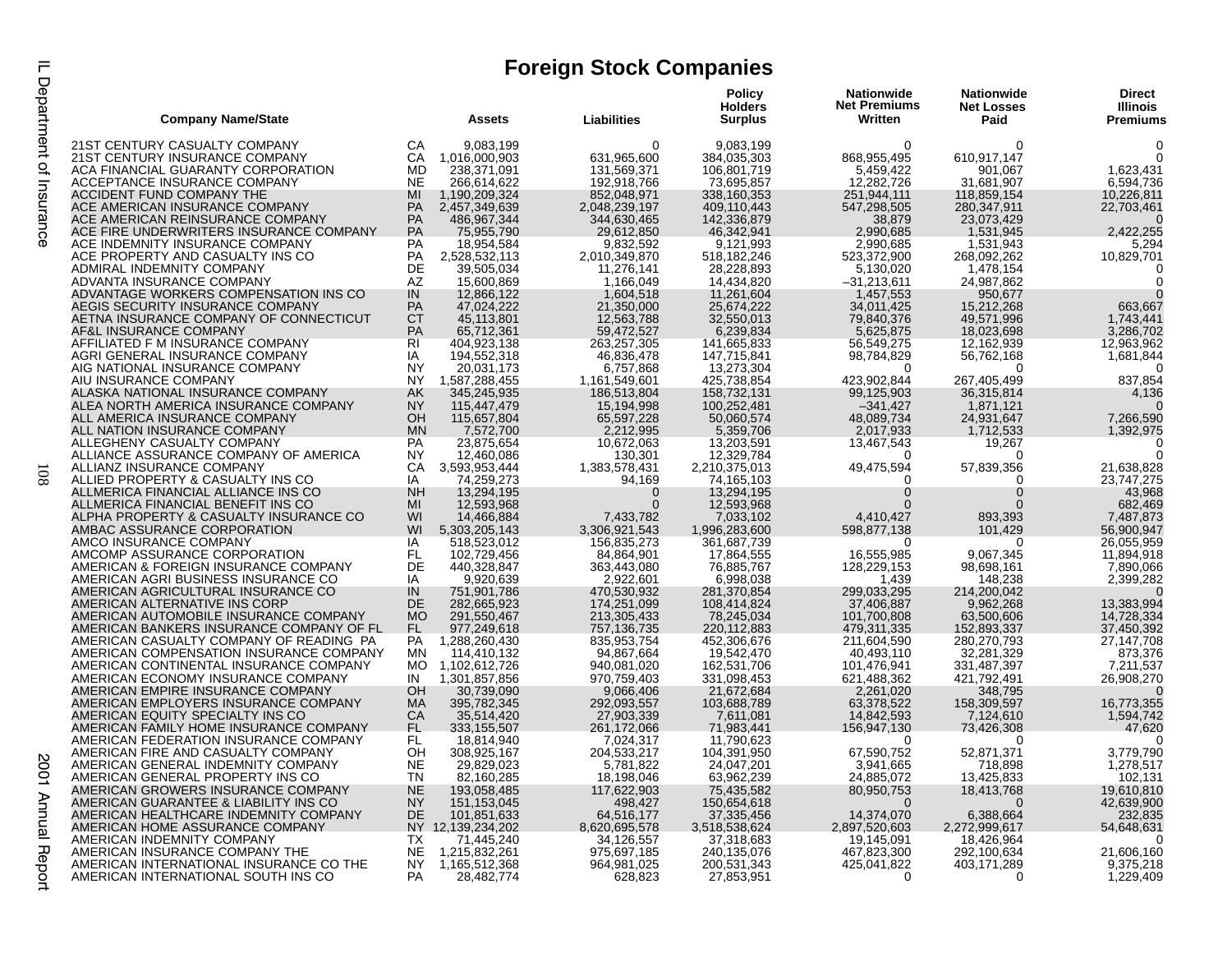| <b>Company Name/State</b>                                              |                 | Assets                      | Liabilities                 | <b>Policy</b><br><b>Holders</b><br><b>Surplus</b> | <b>Nationwide</b><br>Net Premiums<br>Written | Nationwide<br><b>Net Losses</b><br>Paid | <b>Direct</b><br><b>Illinois</b><br><b>Premiums</b> |
|------------------------------------------------------------------------|-----------------|-----------------------------|-----------------------------|---------------------------------------------------|----------------------------------------------|-----------------------------------------|-----------------------------------------------------|
| AMERICAN INTERSTATE INSURANCE COMPANY                                  | LA              | 324,069,190                 | 242,928,457                 | 81,140,733                                        | 139,760,469                                  | 56,617,982                              | 5,052,631                                           |
| AMERICAN MERCHANTS CASUALTY COMPANY                                    | OH              | 24,252,085                  | 13,696,618                  | 10,555,468                                        | 10,916,953                                   | 5,807,284                               |                                                     |
| AMERICAN MERCURY INSURANCE COMPANY                                     | OK              | 151,932,781                 | 87,379,776                  | 64,553,005                                        | 69,431,177                                   | 42,963,269                              | 200,356                                             |
| AMERICAN MODERN HOME INSURANCE CO<br>AMERICAN NATIONAL GENERAL INS CO  | OH<br><b>MO</b> | 574,982,150<br>84,965,595   | 436,475,914                 | 138,506,236                                       | 312,158,645                                  | 154,630,706<br>33,209,933               | 5,625,957                                           |
| AMERICAN NATIONAL PROPERTY & CAS CO                                    | <b>MO</b>       | 567,798,701                 | 42,145,013<br>388,883,321   | 42,820,582<br>178,915,380                         | 48,930,796<br>424,969,634                    | 288,176,191                             | 1,196,289<br>7,484,348                              |
| AMERICAN PHYSICIANS ASSURANCE CORP                                     | MI              | 798,048,556                 | 621,229,197                 | 176,819,360                                       | 197,155,040                                  | 111,914,514                             | 4,179,304                                           |
| AMERICAN PREMIER INSURANCE COMPANY                                     | IN              | 6,657,613                   | 259,898                     | 6,397,715                                         | 218,445                                      | 198,648                                 | 26,672                                              |
| AMERICAN PROFESSIONALS INSURANCE CO                                    | IN              | 6,813,970                   | 433,842                     | 6,380,128                                         |                                              | 0                                       |                                                     |
| AMERICAN RE INSURANCE COMPANY                                          | DE              | 11,961,564,865              | 9,318,471,211               | 2,643,093,655                                     | 2,761,559,438                                | 2,401,201,464                           |                                                     |
| AMERICAN RELIABLE INSURANCE COMPANY                                    | AZ              | 262,347,105                 | 200,147,050                 | 62,200,055                                        | 57,018,830                                   | 14,735,688                              | 1,483,754                                           |
| AMERICAN ROAD INSURANCE COMPANY THE<br>AMERICAN SAFETY CASUALTY INS CO | MI<br>DE        | 521,556,522<br>108,631,328  | 240,978,573<br>84,030,745   | 280,577,949<br>24,600,583                         | 180,240,456<br>53,258,888                    | 115,836,665<br>12,864,931               | 5,070,910<br>4,109,976                              |
| AMERICAN SECURITY INSURANCE COMPANY                                    | DE              | 572,632,008                 | 400,008,189                 | 172,623,819                                       | 365,710,829                                  | 69,209,164                              | 31,901,226                                          |
| AMERICAN SELECT INSURANCE COMPANY                                      | OH              | 105,968,360                 | 75,425,835                  | 30,542,525                                        | 72,542,931                                   | 14,014,099                              | 4,234,626                                           |
| AMERICAN SENTINEL INSURANCE COMPANY                                    | PA              | 13,922,271                  | 6,051,049                   | 7,871,222                                         | 11,337,143                                   | 5,056,675                               | 5,670                                               |
| AMERICAN SOUTHERN INSURANCE COMPANY                                    | KS              | 93,179,018                  | 59,431,203                  | 33,747,812                                        | 39,558,517                                   | 25,543,953                              | 2,522                                               |
| AMERICAN STANDARD INSURANCE CO OF WI                                   | WI              | 274,546,561                 | 91,843,717                  | 182,702,844                                       |                                              | Ω                                       | 31,274,167                                          |
| AMERICAN STATES INSURANCE COMPANY                                      | IN              | 1,727,460,824               | 1,350,011,843               | 377,448,981                                       | 843,448,488                                  | 572,432,641                             | 47, 187, 733                                        |
| AMERICAN STATES PREFERRED INS CO<br>AMERICAS INSURANCE COMPANY         | IN<br>LA        | 188,816,976<br>25,929,626   | 138,594,327<br>12,660,270   | 50,222,649<br>13,269,360                          | 88,784,050                                   | 60,256,067<br>122,716                   | 868,075                                             |
| AMERISURE INSURANCE COMPANY                                            | MI              | 388,154,884                 | 277,314,403                 | 110,840,481                                       | 108,056,919                                  | 62,112,333                              | 2,138,644                                           |
| ANESTHESIOLOGISTS PROFESSIONAL ASSR CO                                 | <b>FL</b>       | 70,410,610                  | 55,005,941                  | 15,404,669                                        | 20,090,719                                   | 7,437,840                               | 211,708                                             |
| ANSUR AMERICA INSURANCE COMPANY                                        | MI              | 11,689,549                  | 861,508                     | 10,828,041                                        | 211,701                                      | 7,527                                   |                                                     |
| APSPECIALTY INSURANCE CORPORATION                                      | MI              | 31,711,199                  | 15,538,084                  | 16,173,115                                        | 4,564,187                                    | 534,963                                 | 26,783,167                                          |
| ARAG INSURANCE COMPANY                                                 | IA              | 32,012,470                  | 11,982,506                  | 20,029,964                                        | 30,754,443                                   | 17,919,941                              | 3,478,827                                           |
| ARCH REINSURANCE COMPANY                                               | <b>NE</b>       | 279,359,315                 | 20,995,902                  | 258,363,413                                       |                                              | ŋ                                       |                                                     |
| ARGONAUT INSURANCE COMPANY<br>ARGUS FIRE AND CASUALTY INS CO           | CA<br>FL        | 1,012,263,954<br>16,738,144 | 743,063,587<br>11,051,847   | 269,200,367<br>5,686,297                          | 108,556,927<br>8,855,010                     | 115,394,680<br>3,237,151                | 3,193,198                                           |
| ARKWRIGHT INSURANCE COMPANY                                            | MA              | 279,016,105                 | 43,281,221                  | 235,734,884                                       | $-11,873,700$                                | 14,032,999                              |                                                     |
| ASSET GUARANTY INSURANCE COMPANY                                       | NY              | 381,501,264                 | 248,370,286                 | 133,130,978                                       | 72,025,186                                   | 11,311,467                              | 2,659,129                                           |
| ASSOCIATED INDEMNITY CORPORATION                                       | CA              | 121,440,656                 | 82,569,809                  | 38,870,847                                        | 40,680,294                                   | 25,400,215                              | 4,482,318                                           |
| ASSOCIATES INSURANCE COMPANY                                           | IN              | 543,719,750                 | 203,737,940                 | 339,981,810                                       | 97,564,428                                   | 89,931,520                              | 2,770,185                                           |
| ASSURANCE COMPANY OF AMERICA                                           | <b>NY</b>       | 15,640,866                  | $\Omega$                    | 15,640,866                                        | ∩                                            | 0                                       | 27,511,710                                          |
| ATHENA ASSURANCE COMPANY                                               | MN              | 172,380,495                 | 123,963,252                 | 48,417,243                                        | 51,602,518                                   | 28,999,320                              | 2,370,735                                           |
| ATLANTA CASUALTY COMPANY<br>ATLANTA SPECIALTY INSURANCE COMPANY        | OΗ<br>OH        | 365,981,585<br>11,686,753   | 239,867,025<br>300,757      | 126,114,560<br>11,385,996                         | 217,789,655<br>218,445                       | 198,052,769<br>198,648                  | 66,158<br>6,808                                     |
| ATLANTIC ALLIANCE FIDELITY & SURETY COMPANY                            | <b>NJ</b>       | 9,821,743                   | 4,188,428                   | 5,633,315                                         | 3,969,138                                    | 1,362,965                               | 721                                                 |
|                                                                        | <b>TX</b>       | 51,401,533                  | 30,529,862                  | 20,871,672                                        | 8,021,379                                    | 435,280                                 | 187,194                                             |
| ATLANTIC INSURANCE COMPANY<br>ATLANTIC SPECIALTY INSURANCE COMPANY     | <b>NY</b>       | 73,228,059                  | 26,819,604                  | 46,408,455                                        | 2,724,760                                    | 29,615,569                              | 996                                                 |
| ATLANTIC STATES INSURANCE COMPANY                                      | PA              | 276,079,842                 | 189,954,946                 | 86,124,896                                        | 139,646,170                                  | 68,441,654                              | O                                                   |
| ATLAS ASSURANCE COMPANY OF AMERICA                                     | <b>NY</b>       | 1,026,243,051               | 631,814,448                 | 394,428,603                                       | 391,123,668                                  | 220,766,543                             |                                                     |
| AUTO CLUB FAMILY INSURANCE COMPANY                                     | <b>MO</b><br>СT | 29,797,392<br>775,906,343   | 15,636,457<br>542,755,097   | 14,160,937                                        | 23,061,489                                   | 14,532,897                              | 1,220,726                                           |
| AUTOMOBILE INSURANCE CO OF HARTFORD THE<br>AVEMCO INSURANCE COMPANY    | <b>MD</b>       | 187,299,409                 | 80,208,982                  | 233, 151, 246<br>107,090,427                      | 183,272,661<br>100,897,799                   | 127,006,399<br>73,752,283               | 3,985,571<br>20,206,331                             |
| AVOMARK INSURANCE COMPANY                                              | IN              | 20,391,362                  | 12,274,849                  | 8,116,515                                         | 6,759,076                                    | 4,046,188                               |                                                     |
| AXA ART INSURANCE CORPORATION                                          | <b>NY</b>       | 59,539,768                  | 41,967,071                  | 17,572,697                                        | 21,119,098                                   | 4,786,552                               | 968,214                                             |
| AXA CORPORATE SOLUTIONS INS CO                                         | <b>NY</b>       | 302,589,351                 | 218,162,637                 | 84,426,714                                        | 24, 164, 227                                 | 24,314,662                              | 9,467,869                                           |
| AXA CORPORATE SOLUTIONS REINSURANCE CO                                 | DE              | 1,007,459,971               | 754,543,611                 | 252,916,360                                       | 359,548,367                                  | 142,450,028                             |                                                     |
| AXA RE AMERICA INSURANCE COMPANY                                       | DE              | 61,562,567                  | 24,680,114                  | 36,882,453                                        | 6,897,233                                    | 114,404                                 | 0                                                   |
| AXA RE PROPERTY AND CASUALTY INS CO                                    | DE<br>CA        | 189,865,483<br>590,778,310  | 68,999,015                  | 120,866,468                                       | 13,308,353<br>325,079,618                    | 4,685,709                               |                                                     |
| BALBOA INSURANCE COMPANY<br><b>BANCINSURE INC</b>                      | OK              | 62,950,091                  | 276,339,944<br>40,702,707   | 314,438,366<br>22,247,384                         | 27, 161, 751                                 | 105,167,851<br>13,952,674               | 11,132,514<br>793,866                               |
| <b>BANKERS INSURANCE COMPANY</b>                                       | <b>FL</b>       | 92,494,780                  | 70,201,980                  | 22,292,800                                        | 57,654,047                                   | 43,604,034                              | 143,486                                             |
| <b>BANKERS STANDARD INSURANCE COMPANY</b>                              | PA              | 103,928,464                 | 81,761,603                  | 22,166,858                                        | 31,402,358                                   | 16,085,530                              | 546,836                                             |
| BAR PLAN SURETY AND FIDELITY COMPANY THE                               | <b>MO</b>       | 3,258,278                   | 164,136                     | 3,094,142                                         | 141,699                                      | 52,440                                  | 11,932                                              |
| BAY STATE INSURANCE COMPANY                                            | MA              | 179,385,869                 | 58,520,503                  | 120,865,366                                       | 37,723,123                                   | 16,767,107                              |                                                     |
| <b>BCS INSURANCE COMPANY</b>                                           | OH              | 181.641.841                 | 76,998,120                  | 104,643,721                                       | 66,122,439                                   | 39,190,112                              | 3,467,358                                           |
| BENCHMARK INSURANCE COMPANY<br>BERKLEY INSURANCE COMPANY               | ΚS<br>DE        | 31,646,131<br>1,913,053,000 | 16,573,599<br>1,289,958,767 | 15,072,532<br>623,094,233                         | 26,158,082<br>436,319,170                    | 16,753,287<br>306,037,874               | 978,953<br>$\Omega$                                 |
|                                                                        |                 |                             |                             |                                                   |                                              |                                         |                                                     |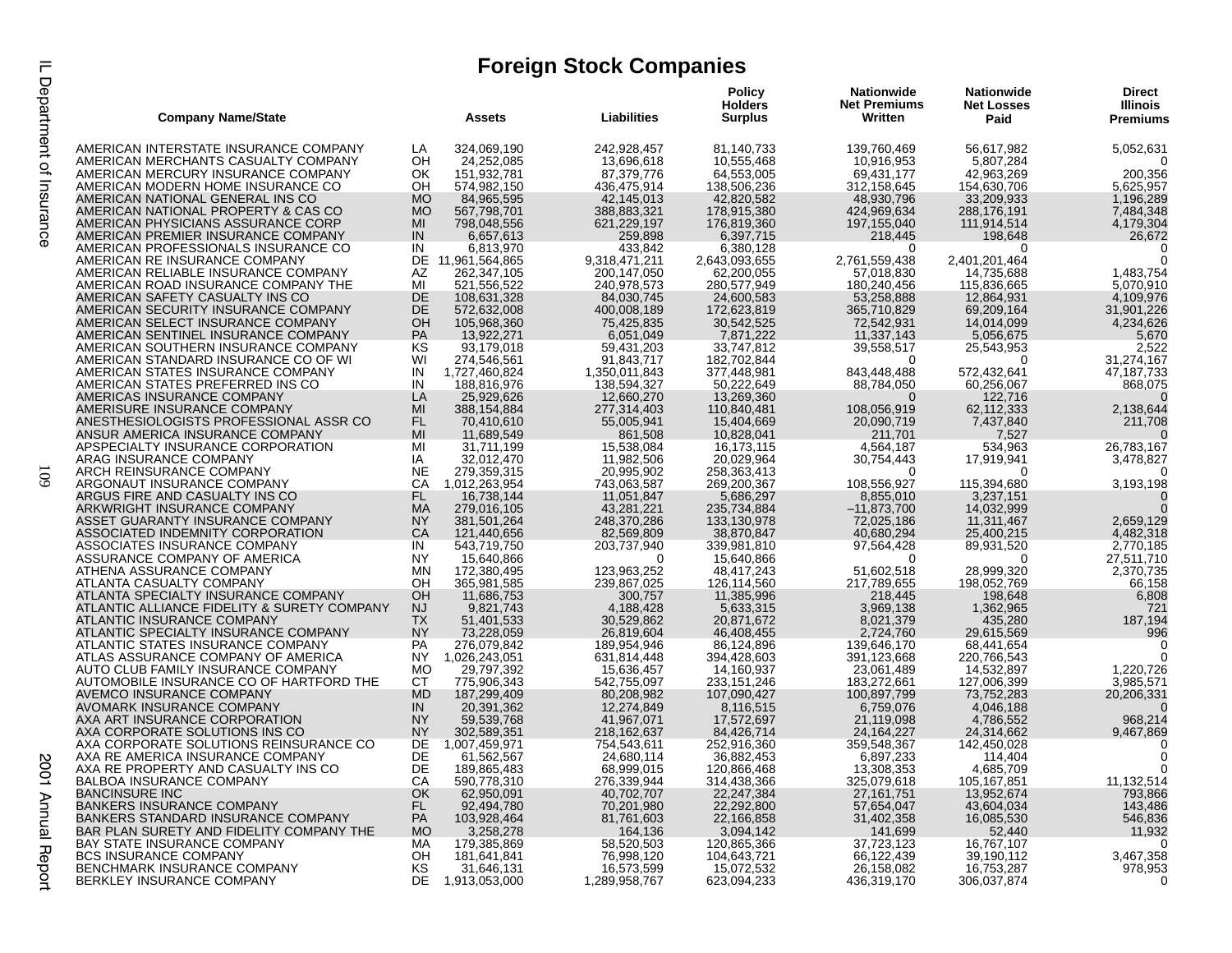| <b>Company Name/State</b>                                                       |                        | Assets                      | <b>Liabilities</b>          | <b>Policy</b><br><b>Holders</b><br><b>Surplus</b> | <b>Nationwide</b><br><b>Net Premiums</b><br>Written | <b>Nationwide</b><br><b>Net Losses</b><br>Paid | <b>Direct</b><br><b>Illinois</b><br>Premiums |
|---------------------------------------------------------------------------------|------------------------|-----------------------------|-----------------------------|---------------------------------------------------|-----------------------------------------------------|------------------------------------------------|----------------------------------------------|
| BERKLEY REGIONAL INSURANCE COMPANY                                              | DE                     | 1,208,575,509               | 882,386,338                 | 326,189,170                                       | 741,600,940                                         | 371,561,357                                    | 271,731                                      |
| BIRMINGHAM FIRE INSURANCE COMPANY OF PA                                         | PA                     | 1,725,247,673               | 1,180,766,464               | 544,481,209                                       | 381,022,709                                         | 306,769,793                                    | 4,155,524                                    |
| BLUE RIDGE INSURANCE COMPANY                                                    | CT                     | 144,689,502                 | 92,425,493                  | 52,264,011                                        | 60,902,903                                          | 87,968,009                                     |                                              |
| BOSTON OLD COLONY INSURANCE COMPANY<br>BUCKEYE UNION INSURANCE COMPANY THE      | МA<br>OH               | 81,601,453<br>532,333,060   | 67,816,609<br>347,892,681   | 13,784,845<br>184,440,379                         | 55,617,464<br>259,289,265                           | 42,822,605<br>543,466,977                      | $-79,408$<br>$-907$                          |
| CALIFORNIA CASUALTY & FIRE INSURANCE CO                                         | CA                     | 45,560,549                  | 22,939,241                  | 22,621,308                                        | 21,467,807                                          | 14,346,270                                     |                                              |
| CALIFORNIA CASUALTY GENERAL INSURANCE CO                                        | СA                     | 69,035,718                  | 33,370,655                  | 35,665,063                                        | 31,225,903                                          | 20,867,303                                     |                                              |
| CALIFORNIA CASUALTY INSURANCE COMPANY                                           | СA                     | 147,221,148                 | 45,913,163                  | 101,307,985                                       | 42,935,615                                          | 28,692,540                                     |                                              |
| CAMDEN FIRE INSURANCE ASSOCIATION, THE                                          | NJ                     | 794,500,326                 | 501,576,772                 | 292,923,554                                       | 187,555,266                                         | 62,421,260                                     | $-36,317$                                    |
| CANAL INSURANCE COMPANY<br>CAPITAL CITY INSURANCE COMPANY INC                   | SC<br>šč               | 688,534,950<br>77,034,789   | 299,821,981<br>58,592,423   | 388,712,969<br>18,442,366                         | 240,474,851<br>43,659,301                           | 95,518,257<br>18,368,749                       | 12,047,342<br>7,176                          |
| CAPITAL MARKETS ASSURANCE CORPORATION                                           | NY                     | 107,338,423                 | 9,976,379                   | 97,362,044                                        | n                                                   |                                                | 2,070,942                                    |
| CAPITOL INDEMNITY CORPORATION                                                   | WI                     | 263,648,155                 | 159,145,832                 | 104,502,323                                       | 112,344,648                                         | 56,466,569                                     | 17,910,388                                   |
| CAROLINA CASUALTY INSURANCE COMPANY                                             | <b>FL</b>              | 279,197,454                 | 200,189,856                 | 79,007,598                                        | 146,743,593                                         | 50,482,530                                     | 3,800,889                                    |
| CATERPILLAR INSURANCE COMPANY                                                   | <b>MO</b>              | 16,567,453                  | 5,832,301                   | 10,735,153                                        | 3,816,493                                           | 103,213                                        | 13,581,320                                   |
| CENTENNIAL INSURANCE COMPANY<br>CENTRAL NATIONAL INS CO OF OMAHA THE            | NY<br><b>NE</b>        | 463,584,447<br>48,793,422   | 313,000,458<br>26,609,579   | 150,583,989<br>22,183,843                         | 89,436,886                                          | 229,292,683<br>10,048,880                      | 11,763,743                                   |
| CENTRAL STATES INDEMNITY CO OF OMAHA                                            | <b>NE</b>              | 231,175,015                 | 69,972,766                  | 161,202,249                                       | 80,980,207                                          | 11,890,293                                     | 5,662,956                                    |
| CENTRE INSURANCE COMPANY                                                        | DE                     | 696,541,852                 | 604,749,550                 | 91,792,303                                        | 72,377,220                                          | 51,415,600                                     | 1,659,285                                    |
| CENTRIS INSURANCE COMPANY                                                       | IN                     | 25,804,208                  | 2,901,805                   | 22,902,403                                        | 241,757                                             | 2,215,599                                      |                                              |
| CENTURION CASUALTY COMPANY                                                      | IA                     | 240,018,915                 | 46,864,473                  | 193,154,442                                       | 31,132,404                                          | 3,332,979                                      |                                              |
| CENTURY INDEMNITY COMPANY<br>CENTURY NATIONAL INSURANCE COMPANY                 | PA<br>СA               | 957,288,838<br>354,798,234  | 806,728,173<br>263,301,074  | 150,560,670<br>91,497,160                         | -522,653<br>136,753,592                             | 197,491,794<br>74,378,702                      | 1,249,814                                    |
| CHARTER INDEMNITY COMPANY                                                       | ТX                     | 36,729,723                  | 28,970,561                  | 7,759,161                                         |                                                     |                                                |                                              |
| CHARTER OAK FIRE INSURANCE COMPANY THE                                          | CT                     | 658,921,719                 | 490,771,231                 | 168,150,488                                       | 170,662,976                                         | 119,232,098                                    | 9,653,133                                    |
| CHARTWELL INSURANCE COMPANY                                                     | СT                     | 204,052,436                 | 151,361,270                 | 52,691,166                                        | 31,773,192                                          | 92,571,036                                     |                                              |
| CHIYODA FIRE & MARINE INS CO OF AMERICA                                         | NY                     | 31,766,117                  | 19,819,563                  | 11,946,554                                        | 7,921,300                                           | 3,447,113                                      |                                              |
| CHUBB INDEMNITY INSURANCE COMPANY<br>CHUBB NATIONAL INSURANCE COMPANY           | NY<br>IN               | 116,282,198<br>92,797,280   | 96,074,444<br>70,491,454    | 20,207,754<br>22,305,826                          | 28,430,796<br>28,430,796                            | 14,733,798<br>14,733,798                       | 157,853<br>7,926,110                         |
| CHURCH INSURANCE COMPANY THE                                                    | <b>NY</b>              | 97,316,439                  | 78,959,249                  | 18,357,190                                        | 20,033,111                                          | 18,799,773                                     | 994,574                                      |
| CIM INSURANCE CORPORATION                                                       | MI                     | 40,025,406                  | 26,573,530                  | 13,451,876                                        | $\Omega$                                            |                                                | 161,084                                      |
| CINCINNATI CASUALTY COMPANY THE                                                 | OН                     | 293,378,215                 | 56,808,725                  | 236,569,490                                       |                                                     |                                                | 60,741,961                                   |
| CINCINNATI EQUITABLE INSURANCE COMPANY                                          | OН                     | 34,155,950                  | 12,487,092                  | 21,668,858                                        | 14,607,154                                          | 9,701,204<br>∩                                 | ∩                                            |
| CINCINNATI INDEMNITY COMPANY<br>CINCINNATI INSURANCE COMPANY THE                | OН<br>OН               | 60,213,600<br>6,808,853,387 | 7,289,847<br>4,278,602,548  | 52,923,753<br>2,530,250,841                       | 2,590,806,919                                       | 1,224,871,954                                  | 3,050,740<br>208,928,950                     |
| CITIZENS INSURANCE COMPANY OF AMERICA                                           | мі                     | 1,624,594,280               | 1,141,661,347               | 482,932,933                                       | 903,646,047                                         | 648,518,258                                    | 8,014,889                                    |
| CLARENDON NATIONAL INSURANCE COMPANY                                            | <b>NJ</b>              | 1,267,018,453               | 900,814,304                 | 366,204,149                                       | 308,927,713                                         | 137,898,442                                    | 17,390,326                                   |
| CMG MORTGAGE ASSURANCE COMPANY                                                  | WI                     | 8,673,894                   | 571,008                     | 8,102,887                                         | 4,764                                               |                                                |                                              |
| CMG MORTGAGE INSURANCE COMPANY<br>COLOGNE REINSURANCE COMPANY OF AMERICA        | WI                     | 143,382,920                 | 73,178,383                  | 70,204,537                                        | 35,060,005                                          | 1,094,263                                      | 1,161,927                                    |
| COLONIAL AMERICAN CASUALTY AND SURETY CO                                        | СT<br><b>MD</b>        | 85,685,212<br>21,089,988    | 40,962,892<br>2,542,420     | 44,722,320<br>18,547,568                          | –319,960<br>$\Omega$                                | 527,241                                        | 139,642                                      |
| COLONIAL PENN FRANKLIN INSURANCE COMPANY                                        | PA                     | 672,543,932                 | 308,956,621                 | 363,587,311                                       | 201,443,591                                         | 142,677,970                                    | 6,602,741                                    |
| COLONIAL PENN INSURANCE COMPANY                                                 | PA                     | 1,219,663,078               | 595, 147, 467               | 624,515,611                                       | 269,337,182                                         | 238,157,491                                    | 2,260,019                                    |
| COLORADO CASUALTY INSURANCE COMPANY                                             | CO                     | 19,364,792                  | 10,936,142                  | 8,428,651                                         |                                                     |                                                |                                              |
| COLUMBIA INSURANCE COMPANY<br>COLUMBIA NATIONAL INSURANCE COMPANY               | <b>NE</b><br><b>NE</b> | 6,231,971,538               | 2,156,662,577               | 4,075,308,961<br>18,725,219                       | 141,927,825                                         | 44,105,923                                     |                                              |
| COMMERCE & INDUSTRY INSURANCE COMPANY                                           | <b>NY</b>              | 56,957,525<br>3,355,129,478 | 38,232,306<br>2,378,147,563 | 976,981,915                                       | 38,141,902<br>762,045,419                           | 25,457,526<br>613,539,586                      | 173,108<br>57,440,744                        |
| COMMERCIAL CASUALTY INSURANCE COMPANY                                           | СA                     | 34, 361, 200                | 21,583,686                  | 12,777,514                                        | 12,206,287                                          | 5,690,047                                      |                                              |
| COMMERCIAL INSURANCE COMPANY OF NEWARK                                          | NJ                     | 49,125,858                  | 8,876,821                   | 40,249,037                                        | $-14,621,727$                                       | 96.610.634                                     | 2,361                                        |
| COMMERCIAL LOAN INSURANCE CORPORATION                                           | WI                     | 9,075,371                   | 1,736,816                   | 7,338,555                                         | 88,743                                              | 41,000                                         | 62                                           |
| COMPANION COMMERCIAL INSURANCE COMPANY<br>COMPANION PROPERTY & CASUALTY INS CO  | SC<br>SC               | 10,305,347<br>168,585,021   | 2,924,104<br>125,331,522    | 7,381,243<br>43,253,500                           | 87,165,075                                          | 40,406,782                                     |                                              |
| COMPUTER INSURANCE COMPANY                                                      | <b>RI</b>              | 40,412,921                  | 5,598,084                   | 34,814,837                                        | 15,227,843                                          | 300,488                                        | 187,034                                      |
| CONNECTICUT INDEMNITY COMPANY THE                                               | СT                     | 191,997,741                 | 140,645,245                 | 51,352,496                                        | 91,648,714                                          | 167,492,505                                    | 8,506,366                                    |
| CONNIE LEE INSURANCE COMPANY                                                    | WI                     | 189,408,144                 | 77,342,272                  | 112,065,872                                       | $-511,000$                                          |                                                |                                              |
| CONSOLIDATED INSURANCE COMPANY                                                  | IN                     | 77,578,206                  | 31,677,200                  | 45,901,006                                        | $-27,327,740$                                       | 38,519,948                                     | 11,003,717                                   |
| <b>CONSTITUTION INSURANCE COMPANY</b><br>CONTINENTAL HERITAGE INSURANCE COMPANY | <b>NY</b><br>OН        | 126,536,502<br>10,136,027   | 79,452,571<br>4,108,876     | 47.083.931<br>6,027,151                           | 23,017,288<br>2,917,072                             | 16.082.842<br>890,753                          | 5,950,710                                    |
| CONTINENTAL INSURANCE COMPANY THE                                               | NΗ                     | 3,093,786,322               | 2,403,998,268               | 689,788,055                                       | 1,711,254,855                                       | 798,396,993                                    | 12,487,702                                   |
| CONTINENTAL NATIONAL INDEMNITY COMPANY                                          | OН                     | 45,401,921                  | 36,405,003                  | 8,996,918                                         | 9,146,832                                           | 16,752,432                                     | -24,144                                      |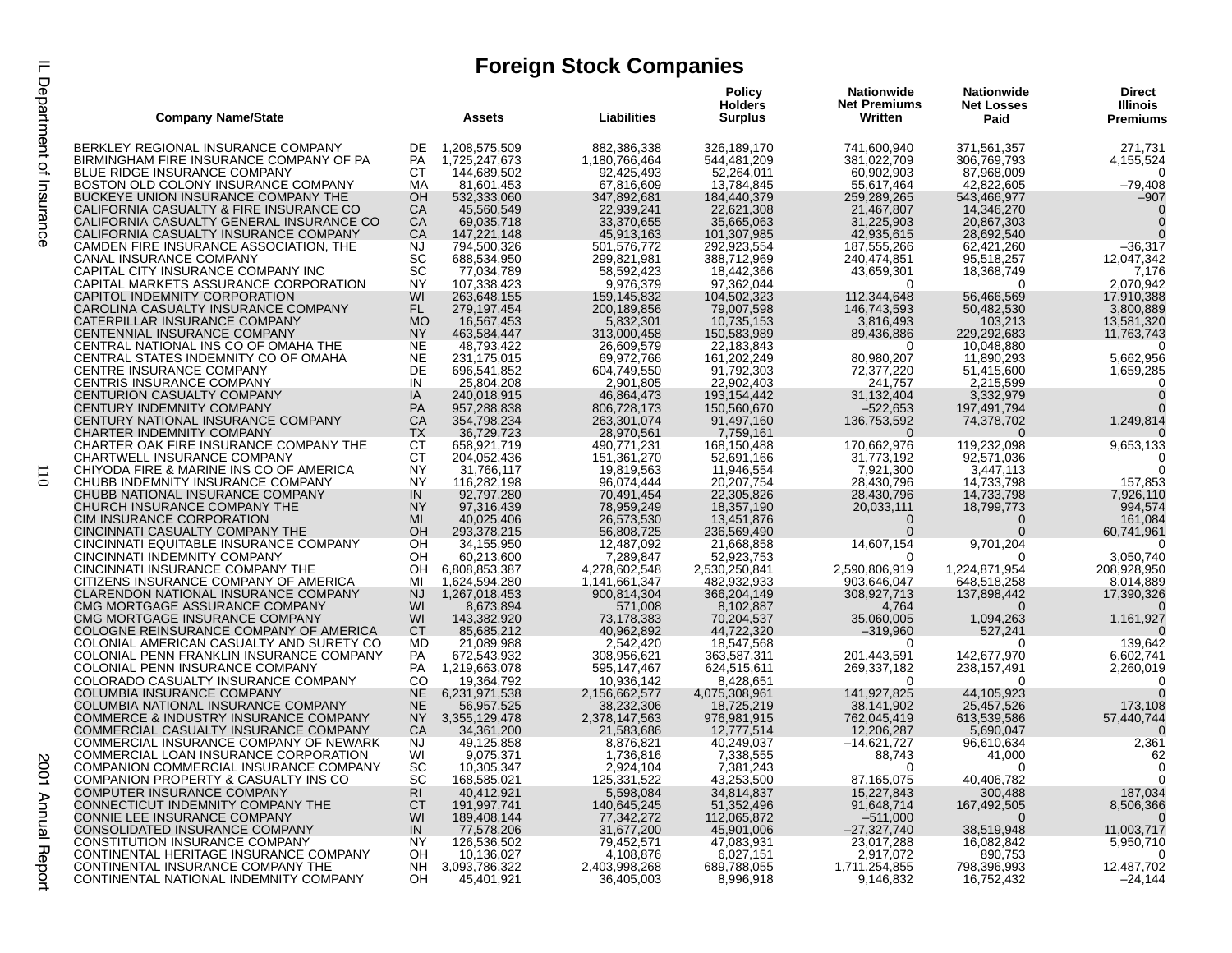|                            |                                                                                 |                        |                              | <b>Foreign Stock Companies</b> |                                                   |                                              |                                                |                                                     |
|----------------------------|---------------------------------------------------------------------------------|------------------------|------------------------------|--------------------------------|---------------------------------------------------|----------------------------------------------|------------------------------------------------|-----------------------------------------------------|
| IL Department of Insurance | <b>Company Name/State</b>                                                       |                        | Assets                       | Liabilities                    | <b>Policy</b><br><b>Holders</b><br><b>Surplus</b> | Nationwide<br><b>Net Premiums</b><br>Written | <b>Nationwide</b><br><b>Net Losses</b><br>Paid | <b>Direct</b><br><b>Illinois</b><br><b>Premiums</b> |
|                            | CONTINENTAL REINSURANCE CORPORATION                                             | CА                     | 329,907,679                  | 275,310,856                    | 54.596.824                                        | 181,474,123                                  | 31,864,188                                     |                                                     |
|                            | CONTINENTAL WESTERN INSURANCE COMPANY                                           | IA                     | 127,823,309                  | 93,170,733                     | 34,652,576                                        |                                              |                                                | 12,638,580                                          |
|                            | CONTRACTORS BONDING & INSURANCE CO                                              | <b>WA</b>              | 86,428,532                   | 60,918,278                     | 25,510,254                                        | 35.856.777                                   | 8,183,589                                      | 969,581                                             |
|                            | <b>CORE INSURANCE COMPANY</b>                                                   | VT                     | 125,790,457                  | 101,343,167                    | 24,447,290                                        | $-11,939,575$                                | 55,169,663                                     |                                                     |
|                            | COREGIS INSURANCE COMPANY<br>CORPA REINSURANCE COMPANY                          | IN<br><b>NY</b>        | 783,349,629<br>74,629,418    | 607,528,611                    | 175,821,018<br>30,986,077                         | 162,361,109<br>81,575                        | 185,211,375<br>1,275,943                       | 7,507,170                                           |
|                            | <b>COURTESY INSURANCE COMPANY</b>                                               | FL.                    | 156,291,499                  | 43,643,341<br>112,538,739      | 43,752,761                                        | 46,910,667                                   | 21,739,681                                     | $-17,153$                                           |
|                            | CRUM & FORSTER INDEMNITY COMPANY                                                | <b>NY</b>              | 30,893,857                   | 22,251,074                     | 8,642,783                                         | 4,896,637                                    | 6,000,208                                      | 1,217,516                                           |
|                            | <b>CUMIS INSURANCE SOCIETY INC</b><br>DAIMLERCHRYSLER INSURANCE COMPANY         | WI                     | 721,227,919                  | 442,880,438                    | 278,347,481                                       | 331,218,471                                  | 184,892,355                                    | 12,488,633                                          |
|                            | DAIRYLAND INSURANCE COMPANY                                                     | MI<br>WI               | 474,283,396<br>811,236,049   | 354,959,787<br>561,454,450     | 119,323,609<br>249,781,599                        | 92,145,756<br>307,044,267                    | 103,543,866<br>195,488,486                     | 5,370,742<br>14,443,566                             |
|                            | DEALERS ASSURANCE COMPANY                                                       | OH                     | 23,942,801                   | 13,120,794                     | 10,822,007                                        | 7,267,954                                    | 3,310,009                                      | 885,527                                             |
|                            | DENTISTS INSURANCE COMPANY THE                                                  | CA                     | 191,355,233                  | 86,804,184                     | 104,551,049                                       | 23,883,175                                   | 8,828,330                                      | 206,184                                             |
|                            | DEPOSITORS INSURANCE COMPANY                                                    | IA                     | 37,644,679                   | 119,633                        | 37,525,046                                        |                                              |                                                | 8,472,854                                           |
|                            | DESIGN PROFESSIONALS INSURANCE CO<br>DEVELOPERS SURETY AND INDEMNITY CO         | <b>CT</b><br>IA        | 18,593,660<br>46,854,489     | 986,716<br>26,088,880          | 17,606,944<br>20,765,609                          | 13,579,429<br>26,113,885                     | 56,391,669<br>2,062,801                        | 1,877,083<br>618,270                                |
|                            | DIAMOND STATE INSURANCE COMPANY                                                 | IN                     | 87,037,196                   | 27,955,188                     | 59,082,008                                        | 17,472,009                                   | 8,225,107                                      | 608,012                                             |
|                            | DORINCO REINSURANCE COMPANY                                                     | MI                     | 1,323,098,286                | 1,003,133,540                  | 319,964,746                                       | 245,795,656                                  | 104,027,620                                    |                                                     |
|                            | <b>EBI INDEMNITY COMPANY</b>                                                    | <b>CT</b>              | 19,874,039                   | 3,552                          | 19,870,487                                        | 13,579,429                                   | 56,391,669                                     | 522,767                                             |
|                            | ELECTRIC INSURANCE COMPANY<br>EMC PROPERTY & CASUALTY COMPANY                   | MA<br>IA               | 939,450,012<br>99,795,281    | 684,364,600<br>65,508,665      | 255,085,412<br>34,286,616                         | 327,961,586<br>33,423,078                    | 246,553,271<br>19,655,141                      | 6,204,848                                           |
|                            | <b>EMCASCO INSURANCE COMPANY</b>                                                | IA                     | 188,125,088                  | 149,981,768                    | 38,143,320                                        | 85,945,056                                   | 50,541,790                                     | 6,786,317                                           |
|                            | EMPIRE FIRE & MARINE INSURANCE COMPANY                                          | <b>NE</b>              | 139,014,929                  | 8,063,028                      | 130,951,901                                       |                                              | 310                                            | 7,950,972                                           |
|                            | EMPLOYEE BENEFITS INSURANCE COMPANY                                             | <b>CT</b>              | 33,039,730                   | 5,832,673                      | 27,207,057                                        | 13,579,429                                   | 56,391,669                                     | 896,642                                             |
|                            | EMPLOYERS FIRE INSURANCE COMPANY THE<br>EMPLOYERS INSURANCE COMPANY OF WAUSAU   | МA<br>WI               | 147,692,012<br>3,751,251,825 | 104,802,021<br>3,101,456,582   | 42,889,992<br>649,795,243                         | 18,583,966<br>1,183,746,330                  | 66,499,921<br>920,415,932                      | 4,914,827<br>27,588,241                             |
|                            | EMPLOYERS REINSURANCE CORPORATION                                               | MO.                    | 12,740,345,118               | 7,882,434,457                  | 4,857,910,661                                     | 1,920,314,721                                | 1,897,422,791                                  | 11,341,216                                          |
| $\overline{111}$           | EMPLOYERS SECURITY INSURANCE COMPANY                                            | IN                     | 31,159,766                   | 30,836,085                     | 323,681                                           | 19,963,445                                   | 10,285,296                                     | 10,298,785                                          |
|                            | <b>ENCOMPASS INDEMNITY COMPANY</b>                                              | FL.                    | 22,634,929                   | 7,204,274                      | 15,430,655                                        | 88,205                                       | 14,231,653                                     | $-3,626$                                            |
|                            | ENHANCE REINSURANCE COMPANY<br>ERIE INSURANCE COMPANY                           | <b>NY</b><br><b>PA</b> | 888,623,918<br>392, 142, 757 | 699,989,350<br>307,616,656     | 188,634,568<br>84,526,101                         | 82,483,786<br>133,578,455                    | 1,152,115                                      | 5,177,583                                           |
|                            | EULER AMERICAN CREDIT INDEMNITY COMPANY                                         | <b>NY</b>              | 207,968,092                  | 117,820,904                    | 90,147,188                                        | 48,667,698                                   | 80,753,546<br>33,942,450                       | 7,278,762                                           |
|                            | EVEREST NATIONAL INSURANCE COMPANY                                              | AZ                     | 259,440,036                  | 205,719,995                    | 53,720,041                                        | 53,428,566                                   | 8,506,567                                      | 961,776                                             |
|                            | EVEREST REINSURANCE COMPANY                                                     | DE                     | 5,261,793,669                | 3,968,032,358                  | 1,293,761,311                                     | 1,380,108,763                                | 962,537,697                                    |                                                     |
|                            | EVERGREEN NATIONAL INDEMNITY COMPANY<br><b>EXCESS REINSURANCE COMPANY</b>       | OH<br>DE               | 42,931,095<br>78,716,171     | 28,296,956<br>46,465,079       | 14,634,139<br>32,251,092                          | 8,760,758<br>10,114,429                      | 2,672,130<br>10,914,567                        | 1,065,395                                           |
|                            | EXCESS SHARE INSURANCE CORPORATION                                              | OH                     | 25,462,876                   | 17,005,334                     | 8,457,542                                         | 1,057,618                                    |                                                | 103,293                                             |
|                            | EXECUTIVE RISK INDEMNITY INC                                                    | <b>DE</b>              | 1,473,384,687                | 1,151,695,005                  | 321,689,682                                       | 454,877,329                                  | 235,722,919                                    | 18,812,796                                          |
|                            | EXPLORER INSURANCE COMPANY THE                                                  | $\mathsf{A}\mathsf{Z}$ | 84,402,600                   | 64,401,121                     | 20,001,478                                        | 30,715,246                                   | 22,907,528                                     |                                                     |
|                            | FAIRFIELD INSURANCE COMPANY<br>FAIRMONT INSURANCE COMPANY                       | <b>CT</b><br>СA        | 74,348,765<br>24,377,065     | 53,213,797<br>2,038,908        | 21,134,968<br>22,338,157                          | $-188,259$<br>$\Omega$                       | 57,982                                         | 8,430,903<br>3,323,654                              |
|                            | FARMERS UNION CO OPERATIVE INS CO OF NE                                         | <b>NE</b>              | 17,547,228                   | 13,741,872                     | 3,805,355                                         | 13,247,042                                   | 8,820,967                                      | 2,658,039                                           |
|                            | FARMINGTON CASUALTY COMPANY                                                     | <b>CT</b>              | 816,696,079                  | 614,711,871                    | 201,984,208                                       | 198,982,036                                  | 138,238,850                                    | 63,487                                              |
|                            | FEDERAL INSURANCE COMPANY                                                       | IN                     | 13,420,290,258               | 9,893,970,118                  | 3,526,320,140                                     | 4,170,685,851                                | 2,150,788,717                                  | 194,485,106                                         |
|                            | FEDERATED SERVICE INSURANCE COMPANY<br>FFG INSURANCE COMPANY                    | <b>MN</b><br>ТX        | 253,332,197<br>33,993,291    | 181,673,995<br>11,464,944      | 71,658,204<br>22,528,347                          | 107,217,819<br>6,270,649                     | 71,438,793<br>1,174,002                        | 1,344,931<br>50,087                                 |
|                            | FIDELITY & CASUALTY COMPANY OF NY THE                                           | <b>NH</b>              | 275,492,336                  | 187,638,527                    | 87,853,809                                        | 157,713,805                                  | 188,847,424                                    | –78,207                                             |
|                            | FIDELITY & DEPOSIT COMPANY OF MARYLAND                                          | <b>MD</b>              | 161,278,643                  | 3,332,395                      | 157,946,248                                       |                                              |                                                | 26,000,195                                          |
|                            | FIDELITY & GUARANTY INS UNDERWRITERS INC                                        | WI                     | 46,024,361                   | $-25,220$                      | 46,049,580                                        | 0                                            | 0                                              | 8,957,045                                           |
|                            | FIDELITY & GUARANTY INSURANCE COMPANY<br>FINANCIAL GUARANTY INSURANCE COMPANY   | IA<br>ΝY               | 14,083,283<br>2,752,731,622  | $-44,721$<br>1,750,722,810     | 14,128,004<br>1,002,008,812                       | $\Omega$<br>135,861,402                      | $\Omega$<br>$-139,059$                         | 12,665,724<br>7,936,478                             |
| 2001                       | FINANCIAL INDEMNITY COMPANY                                                     | СA                     | 47, 133, 327                 | 19,688,651                     | 27,444,676                                        | 21,276,224                                   | 11,877,883                                     | 133,975                                             |
|                            | FINANCIAL SECURITY ASSURANCE INC                                                | <b>NY</b>              | 2,256,746,161                | 1,486,230,059                  | 770,516,101                                       | 205,545,616                                  | 13,284,513                                     | 12,821,682                                          |
| Annual                     | FIRE & CASUALTY INSURANCE CO OF CT THE                                          | СT                     | 203,572,102                  | 144,382,900                    | 59,189,203                                        | 64,489,857                                   | 54,709,167                                     | 6,737,835                                           |
|                            | <b>FIREMANS FUND INSURANCE COMPANY</b><br>FIREMANS FUND INSURANCE COMPANY OF WI | CA<br>WI               | 10,359,746,052<br>25,009,389 | 8,414,351,757<br>8,426,642     | 1,945,394,295<br>16,582,747                       | 3,046,953,460<br>4,067,898                   | 1,902,459,490<br>2,540,100                     | 61,621,975<br>1,048,999                             |
|                            | FIREMENS INSURANCE COMPANY OF NEWARK NJ                                         | NJ.                    | 695,869,199                  | 369,954,132                    | 325,915,067                                       | 282,528,704                                  | 595,068,761                                    | 3.010.140                                           |
|                            | FIRST AMERICAN INSURANCE COMPANY                                                | <b>MO</b>              | 82,885,903                   | 44,252,580                     | 38,633,323                                        | 22,900,819                                   | 12,984,739                                     | 407,898                                             |
| Report                     | FIRST AMERICAN PROPERTY & CASUALTY I C                                          | СA                     | 26,022,715                   | 7,539,439                      | 18,483,276                                        | 2,069,564                                    | 3,667,718                                      | $-17,438$                                           |
|                            | FIRST COLONIAL INSURANCE COMPANY                                                | FL.                    | 34,736,935                   | 15,338,306                     | 19,398,629                                        | 16,458,239                                   | 3,048,823                                      | 3,863                                               |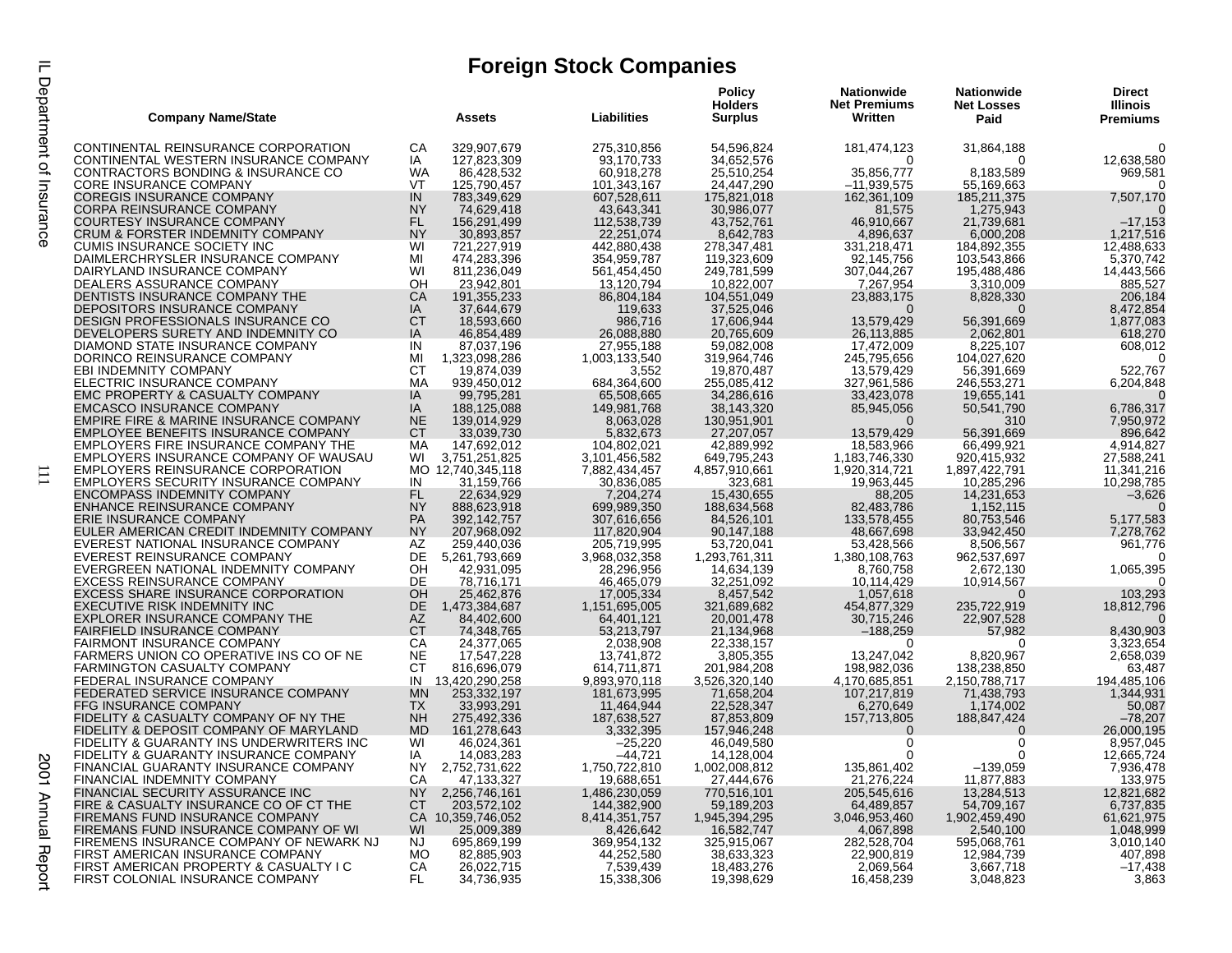| <b>Company Name/State</b>                                                          |                        | <b>Assets</b>               | <b>Liabilities</b>         | <b>Policy</b><br><b>Holders</b><br><b>Surplus</b> | <b>Nationwide</b><br><b>Net Premiums</b><br>Written | <b>Nationwide</b><br><b>Net Losses</b><br>Paid | Direct<br><b>Illinois</b><br><b>Premiums</b> |
|------------------------------------------------------------------------------------|------------------------|-----------------------------|----------------------------|---------------------------------------------------|-----------------------------------------------------|------------------------------------------------|----------------------------------------------|
| FIRST COMMUNITY INSURANCE COMPANY                                                  | <b>NY</b>              | 20,111,392                  | 12,298,707                 | 7,812,685                                         | 12,577,603                                          | 4,883,079                                      | $-54,765$                                    |
| FIRST LIBERTY INSURANCE CORPORATION THE                                            | IA                     | 38,185,217                  | 20,522,436                 | 17,662,781                                        | 7,398,413                                           | 5,968,792                                      | 279,151                                      |
| FIRST MARINE INSURANCE COMPANY                                                     | <b>MO</b>              | 6,018,068                   | 905,231                    | 5,112,836                                         | 1,227,823                                           | 426,770                                        | 23,068                                       |
| FIRST NATIONAL INSURANCE COMPANY OF AM                                             | <b>WA</b>              | 195,903,588                 | 139,837,635                | 56,065,953                                        | 88,784,050                                          | 60,256,067                                     | 13,961,388                                   |
| FIRST PROFESSIONAL INS CO INC<br>FIRST STANDARD SECURITY INS CO                    | FL.<br>DE              | 389,314,490<br>8,902,536    | 297,632,884<br>1,093,204   | 91,681,606<br>7,809,332                           | 98,576,986<br>443,935                               | 63,073,170<br>301,132                          | $\Omega$                                     |
| FOLKSAMERICA REINSURANCE COMPANY                                                   | <b>NY</b>              | 2,071,126,534               | 1,266,345,735              | 804,780,799                                       | 458,176,782                                         | 407,500,653                                    | 348,345                                      |
| FOREMOST INSURANCE COMPANY                                                         | MI                     | 784,707,047                 | 478,300,020                | 306,407,027                                       | 513,137,903                                         | 240,416,503                                    | 6,305,765                                    |
| FOREMOST PROPERTY & CASUALTY INS CO                                                | MI                     | 30,944,323                  | 18,476,897                 | 12,467,426                                        | $\Omega$                                            | 0                                              | 995,317                                      |
| FOREMOST SIGNATURE INSURANCE COMPANY                                               | MI                     | 54,064,786                  | 39,671,865                 | 14,392,921                                        | $\Omega$                                            | $\Omega$                                       | 5,656,115                                    |
| FORTUITY INSURANCE COMPANY<br>FREMONT COMPENSATION INSURANCE CO                    | MI<br>CA               | 11,099,136                  | 145,927<br>0               | 10,953,208                                        | $\Omega$<br>∩                                       | $\Omega$                                       | ∩                                            |
| FREMONT INDEMNITY COMPANY                                                          | CA                     | 553,245,232                 | 521,790,583                | 31,454,649                                        | 91,196,044                                          | 307,394,683                                    | $-6,344,843$                                 |
| FREMONT PACIFIC INSURANCE COMPANY                                                  | CA                     |                             | O                          |                                                   |                                                     |                                                |                                              |
| FRONTIER INSURANCE COMPANY                                                         | <b>NY</b>              |                             | $\Omega$                   |                                                   | $\Omega$                                            |                                                | $\Omega$                                     |
| <b>G E AUTO &amp; HOME ASSURANCE COMPANY</b>                                       | PA                     | 94,313,711                  | 75,112,815                 | 19,200,897                                        | U                                                   |                                                | 737,046                                      |
| GATEWAY INSURANCE COMPANY                                                          | <b>MO</b>              | 28,348,743                  | 21,139,995                 | 7,208,748                                         | 21,841,425                                          | 11,587,618                                     | 185,530                                      |
| GE RESIDENTIAL MORT INS CORP OF NC<br><b>GEICO CASUALTY COMPANY</b>                | <b>NC</b><br><b>MD</b> | 142,778,679<br>218,169,316  | 25,573,971<br>166,772,595  | 117,204,708<br>51,396,722                         | 5,199,695<br>64,571,927                             | 2.040.074<br>42,296,505                        | 2,782<br>11,607,202                          |
| GEICO GENERAL INSURANCE COMPANY                                                    | <b>MD</b>              | 127,260,586                 | 68,999,154                 | 58,261,433                                        | $\Omega$                                            | $\Omega$                                       | 60,898,586                                   |
| <b>GEICO INDEMNITY COMPANY</b>                                                     | <b>MD</b>              | 1,933,378,913               | 1,163,455,587              | 769,923,326                                       | 1,289,632,224                                       | 834,905,857                                    | 15,572,163                                   |
| GENERAL CASUALTY COMPANY OF WISCONSIN                                              | <b>WI</b>              | 1,178,595,934               | 800,350,548                | 378,245,385                                       | 627,770,839                                         | 341,505,413                                    | 14,940,217                                   |
| GENERAL ELECTRIC MORT INS CORP OF NC                                               | <b>NC</b>              | 298,388,584                 | 70,636,847                 | 227,751,737                                       | 17,395,188                                          | 7,786,810                                      | 18,863                                       |
| GENERAL ELECTRIC MORTGAGE INSURANCE CORP                                           | <b>NC</b>              | 3,731,398,658               | 2,749,619,437              | 981,779,221                                       | 567,062,453                                         | 70,238,653                                     | 31,768,541                                   |
| <b>GENERAL FIRE &amp; CASUALTY COMPANY</b><br>GENERAL INSURANCE COMPANY OF AMERICA | ID<br><b>WA</b>        | 13,735,308<br>2,158,594,870 | 7,353,875<br>1.644.206.802 | 6,381,433<br>514,388,068                          | 5,963,964<br>1,021,016,585                          | 1,488,307<br>692,944,780                       | 152,292<br>17,659,622                        |
| GENERAL REINSURANCE CORPORATION                                                    | DE.                    | 18,053,329,583              | 14,315,565,205             | 3,737,764,378                                     | 3,684,357,603                                       | 1,785,568,576                                  | 525,172                                      |
| <b>GENERAL SECURITY INSURANCE COMPANY</b>                                          | NY                     | 76,160,897                  | 47,350,077                 | 28,810,823                                        | 4,689,449                                           | 4,718,932                                      | 2,577,702                                    |
| GENERAL SECURITY PROPERTY & CASUALTY CO                                            | NY                     | 28,943,229                  | 12,468,324                 | 16,474,905                                        | 1,043,374                                           | 1,318,151                                      |                                              |
| GENERAL STAR NATIONAL INSURANCE COMPANY                                            | OH                     | 402,339,020                 | 247, 172, 978              | 155,166,042                                       | 41,599,565                                          | 24,055,383                                     | 586,607                                      |
| <b>GENESIS INSURANCE COMPANY</b>                                                   | СT<br>NY               | 214,974,791<br>253,428,838  | 133,797,356<br>168,098,514 | 81,177,435                                        | 25,798,497<br>715,090                               | 18,135,839                                     | 5,887,662<br>2,892,526                       |
| <b>GERLING AMERICA INSURANCE COMPANY</b><br>GERLING GLOBAL REINSURANCE CORP OF AM  | <b>NY</b>              | 2,366,650,915               | 1,843,943,493              | 85,330,324<br>522,707,422                         | 737,110,723                                         | 54,760,300<br>624, 134, 128                    |                                              |
| <b>GERMANTOWN INSURANCE COMPANY</b>                                                | PA                     | 34,299,042                  | 10,772,610                 | 23,526,432                                        | 10,581,407                                          | 3,962,039                                      | $\Omega$                                     |
| GLENS FALLS INSURANCE COMPANY THE                                                  | DE                     | 160,480,122                 | 40,663,419                 | 119,816,702                                       | $-5,483,147$                                        | 36,229,068                                     | 3,999,088                                    |
| <b>GLOBE AMERICAN CASUALTY COMPANY</b>                                             | OΗ                     | 17,870,627                  | 3,178,308                  | 14,692,319                                        | $\Omega$                                            | $\Omega$                                       | 670,623                                      |
| <b>GLOBE INDEMNITY COMPANY</b>                                                     | DE                     | 464,450,672                 | 364,202,174                | 100,248,498                                       | 222,962,220                                         | 760,667,907                                    | 16,310,846                                   |
| GMAC DIRECT INSURANCE COMPANY<br>GMAC INSURANCE COMPANY ONLINE INC                 | <b>MO</b><br><b>MO</b> | 8,438,131<br>10,744,871     | 111,911<br>198,931         | 8,326,219<br>10,545,940                           | $\Omega$<br>7.983                                   | ∩<br>155                                       | 3,270                                        |
| GOVERNMENT EMPLOYEES INSURANCE COMPANY                                             | <b>MD</b>              | 8,432,949,776               | 4,445,663,550              | 3,987,286,226                                     | 4,711,369,701                                       | 3,169,615,917                                  | 27,700,817                                   |
| <b>GRANGE INDEMNITY INSURANCE COMPANY</b>                                          | OΗ                     | 27,306,435                  | 13,401,128                 | 13,905,307                                        | 13,747,486                                          | 8,603,737                                      | 1,831,788                                    |
| GRANITE STATE INSURANCE COMPANY                                                    | PA                     | 26,034,692                  | 0                          | 26,034,692                                        | ∩                                                   | $\Omega$                                       | 4,720,172                                    |
| GRAY INSURANCE COMPANY THE                                                         | LA                     | 137,354,395                 | 93,306,577                 | 44,047,818                                        | 34,616,440                                          | 14,680,271                                     | 69,722                                       |
| <b>GREAT AMERICAN ALLIANCE INS CO</b>                                              | OH                     | 16,118,887                  | 2,686,620                  | 13,432,266                                        | 422,623                                             | 2,392,043                                      | 5,378,114                                    |
| <b>GREAT AMERICAN ASSURANCE COMPANY</b><br><b>GREAT AMERICAN INSURANCE COMPANY</b> | OH<br>OH               | 13,631,490<br>4,045,041,500 | 2,485,711<br>2,984,382,704 | 11,145,778<br>1,060,658,796                       | 422,623<br>1,210,561,111                            | 2,392,043<br>599,411,437                       | 14,849,553<br>23,615,138                     |
| GREAT AMERICAN INSURANCE COMPANY OF NY                                             | <b>NY</b>              | 103,299,393                 | 74,218,299                 | 29,081,094                                        | 12,678,696                                          | 71,761,288                                     | 32,783,337                                   |
| <b>GREAT AMERICAN SECURITY INS CO</b>                                              | OH                     | 13,238,043                  | 2,482,658                  | 10,755,384                                        | 422,623                                             | 2,392,043                                      | 84,250                                       |
| GREAT AMERICAN SPIRIT INSURANCE COMPANY                                            | IN                     | 18,116,044                  | 2,487,521                  | 15,628,523                                        | 422,623                                             | 2,392,043                                      | 396,429                                      |
| GREAT DIVIDE INSURANCE COMPANY                                                     | <b>ND</b>              | 49,099,584                  | 25,222,447                 | 23,877,137                                        | 15,733,877                                          | 5,083,494                                      | 27,060                                       |
| <b>GREAT MIDWEST INSURANCE COMPANY</b><br><b>GREAT NORTHERN INSURANCE COMPANY</b>  | МI<br><b>MN</b>        | 26,405,123<br>846,954,112   | 14,783,627<br>703,422,915  | 11,621,496<br>143,531,197                         | 9,137,082<br>227,438,616                            | 4,789,045<br>117.861.518                       | 410,856<br>35,403,634                        |
| <b>GREAT WEST CASUALTY COMPANY</b>                                                 | <b>NE</b>              | 903,276,134                 | 639,379,566                | 263,896,568                                       | 322,293,102                                         | 225,977,054                                    | 36,498,316                                   |
| <b>GREATWAY INSURANCE COMPANY</b>                                                  | WI                     | 10,561,140                  | 251,015                    | 10,310,125                                        |                                                     |                                                |                                              |
| <b>GREENWICH INSURANCE COMPANY</b>                                                 | СA                     | 319,274,432                 | 289,408,027                | 29,866,405                                        | 15,026,032                                          | 20,213,303                                     | 30,836,357                                   |
| GRINNELL SELECT INSURANCE COMPANY                                                  | IA                     | 31,940,650                  | 18,337,548                 | 13,603,102                                        | 26,429,812                                          | 16,421,314                                     | 7,542,344                                    |
| <b>GROCERS INSURANCE COMPANY</b><br>GUARANTY NATIONAL INSURANCE COMPANY            | <b>OR</b><br>CO        | 145,290,900<br>517,524,240  | 116,680,389<br>343,505,938 | 28,610,511<br>174,018,302                         | 60,662,519                                          | 34,888,767<br>83,551,203                       | 1,620,554<br>810,372                         |
| GUIDEONE AMERICA INSURANCE COMPANY                                                 | ΙA                     | 8,050,310                   | 1,334,494                  | 6,715,816                                         | 193,364,015<br>$\Omega$                             | $\Omega$                                       | 2,186,389                                    |
| GUIDEONE ELITE INSURANCE COMPANY                                                   | IA                     | 25,742,732                  | 11,063,740                 | 14,678,992                                        | 0                                                   | $\Omega$                                       | 5,763,430                                    |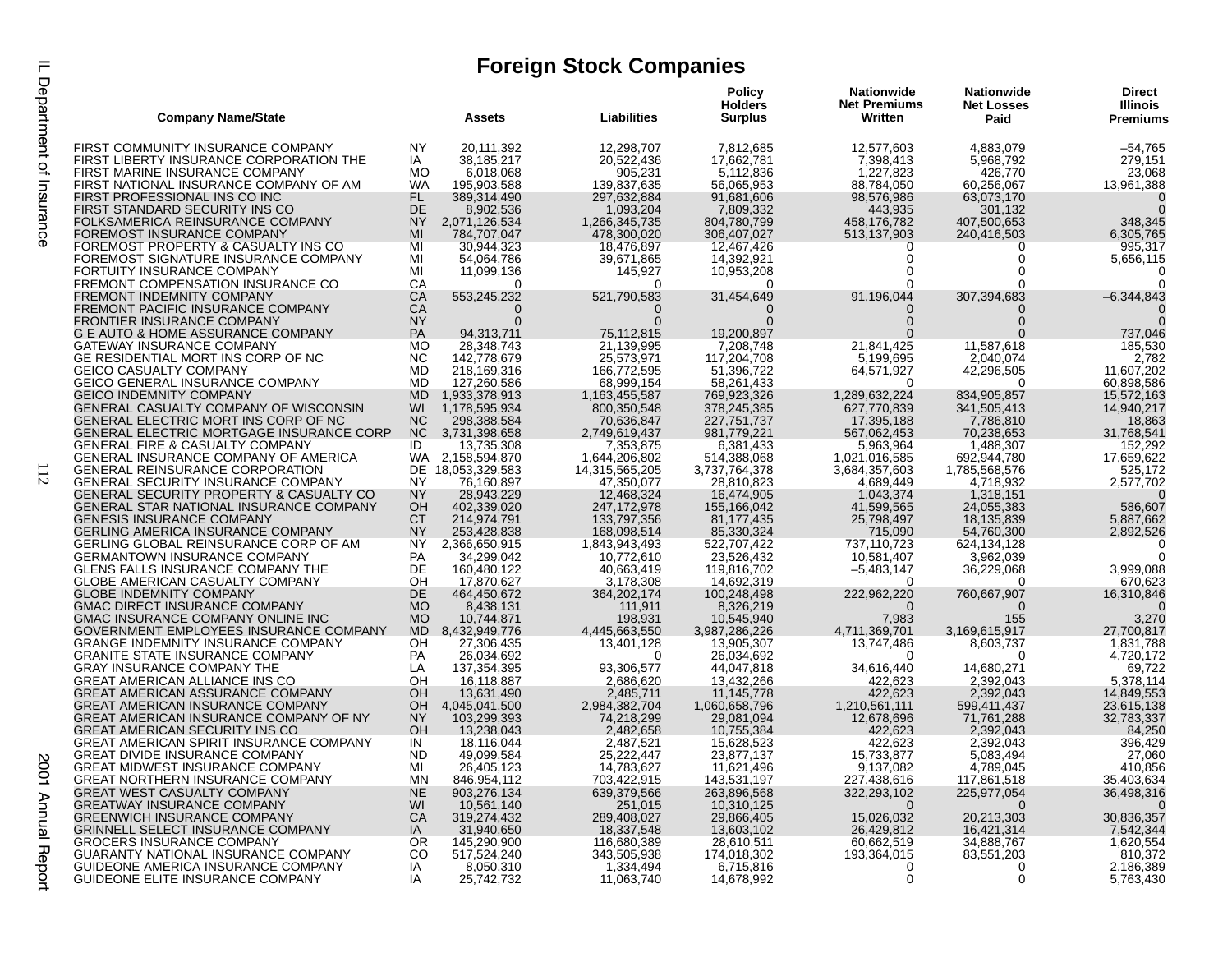| <b>Company Name/State</b>                                                      |                        | <b>Assets</b>                   | Liabilities                  | <b>Policy</b><br><b>Holders</b><br><b>Surplus</b> | <b>Nationwide</b><br><b>Net Premiums</b><br>Written | <b>Nationwide</b><br><b>Net Losses</b><br>Paid | <b>Direct</b><br><b>Illinois</b><br><b>Premiums</b> |
|--------------------------------------------------------------------------------|------------------------|---------------------------------|------------------------------|---------------------------------------------------|-----------------------------------------------------|------------------------------------------------|-----------------------------------------------------|
| GULF INSURANCE COMPANY                                                         | СT                     | 1,115,486,246                   | 690,156,358                  | 425,329,888                                       | 117,689,887                                         | 75.018.950                                     | 51,239,192                                          |
| HANOVER AMERICAN INSURANCE COMPANY THE                                         | <b>NH</b>              | 13,823,253                      | $\Omega$                     | 13,823,253                                        | $\Omega$                                            | ∩                                              |                                                     |
| HANOVER FIRE AND CASUALTY INS CO                                               | <b>PA</b>              | 2,258,981                       | 264,697                      | 1,994,284                                         | 2,105,377                                           | 255,007                                        | 238,052                                             |
| HANOVER INSURANCE COMPANY<br>HARLEYSVILLE INSURANCE COMPANY                    | NΗ<br><b>MN</b>        | 3,190,971,677<br>76,530,776     | 2,268,473,165<br>51,091,627  | 922,498,512<br>25,439,149                         | 1,374,602,470<br>31,149,441                         | 842,652,924<br>18,000,549                      | 22,980,543<br>205,136                               |
| HARLEYSVILLE LAKE STATES INS CO                                                | MI                     | 201,462,658                     | 144,944,465                  | 56,518,193                                        | 83,065,176                                          | 48,001,462                                     | 30,830,284                                          |
| HARTFORD ACCIDENT & INDEMNITY COMPANY                                          | СT                     | 6,008,639,054                   | 4,809,201,106                | 1,199,437,948                                     | 2,133,610,793                                       | 1,389,891,646                                  | 9,469,069                                           |
| HARTFORD CASUALTY INSURANCE COMPANY                                            | IN                     | 1,348,615,075                   | 770,615,688                  | 577,999,387                                       | 358,973,979                                         | 233,845,334                                    | 42,162,964                                          |
| HARTFORD FIRE INSURANCE COMPANY                                                | <b>CT</b>              | 13,505,167,083                  | 7,896,015,584                | 5,609,151,499                                     | 2,708,621,838                                       | 1,764,469,359                                  | 66,572,067                                          |
| HARTFORD INSURANCE CO OF THE MIDWEST<br>HARTFORD STEAM BOILER INSPECT & INS CO | IN                     | 168,769,530                     | 71,692,452                   | 97,077,078                                        | 32,633,997                                          | 21,258,666                                     | 64,318,202                                          |
|                                                                                | СT                     | 920, 235, 995                   | 494,373,164                  | 425,862,831                                       | 410,457,033                                         | 149,573,645                                    | 8,376,014                                           |
| HARTFORD UNDERWRITERS INSURANCE COMPANY<br>HAWKEYE SECURITY INSURANCE COMPANY  | <b>CT</b><br>IA        | 966,925,536<br>87,861,438       | 563,573,100<br>622,551       | 403,352,436<br>87,238,892                         | 261,071,985<br>$\Omega$                             | 170,069,336                                    | 31,772,116                                          |
| HEALTH CARE INDEMNITY INC                                                      | CO                     | 1,750,290,401                   | 1,166,527,696                | 583,762,705                                       | 260,338,335                                         | 168,065,988                                    | 265,068                                             |
| HERITAGE INDEMNITY COMPANY                                                     | CA                     | 223,622,528                     | 107,229,903                  | 116,392,625                                       | 17,207,460                                          | 26,682,283                                     | 1,463,476                                           |
| <b>HIGHLANDS INSURANCE COMPANY</b>                                             | <b>TX</b>              | 813,220,251                     | 787,769,783                  | 25,450,467                                        | 310, 153, 377                                       | 214,764,134                                    | 4,913,158                                           |
| HIGHMARK CASUALTY INSURANCE COMPANY                                            | PA                     | 67,305,891                      | 34,316,139                   | 32,989,754                                        | 32,703,144                                          | 11,448,866                                     |                                                     |
| HOME INSURANCE COMPANY THE                                                     | <b>NH</b>              | 707,698,177                     | 676,864,928                  | 30,833,249                                        | 7,284,335                                           | 77,221,671                                     | 524,073                                             |
| HOME OWNERS INSURANCE COMPANY                                                  | MI                     | 376,446,516                     | 236,048,690                  | 140,397,826                                       | 141,508,043                                         | 72,403,838                                     |                                                     |
| HOMEPLUS INSURANCE COMPANY<br>HORACE MANN PROPERTY & CASUALTY INS CO           | ΜN<br>CA               | 8,896,975<br>49,198,260         | 792,527<br>32,920,438        | 8,104,448<br>16,277,822                           | <sup>0</sup>                                        | 52,391<br>23,414,534                           | 289,567                                             |
| HOUSTON GENERAL INSURANCE COMPANY                                              | <b>TX</b>              | 92,666,619                      | 45,035,393                   | 47,631,228                                        | 37,701,459<br>1,614,082                             | 1,540,634                                      |                                                     |
|                                                                                | DE                     | 43,253,044                      | 19,391,687                   | 23,861,357                                        | 7,221,755                                           | 3,088,766                                      | 720,555                                             |
| HUDSON INSURANCE COMPANY<br>IDS PROPERTY CASUALTY INSURANCE COMPANY            | WI                     | 242,172,657                     | 168,033,217                  | 74,139,440                                        | 182,596,893                                         | 116,691,092                                    |                                                     |
| IGF INSURANCE COMPANY                                                          | IN                     | 46,761,453                      | 44,423,291                   | 2,338,162                                         | 12,352,127                                          | 16,264,452                                     | 5,377,014                                           |
| ILLINOIS EMCASCO INSURANCE COMPANY                                             | IA                     | 181,693,102                     | 146,954,242                  | 34,738,860                                        | 76,395,604                                          | 44,926,035                                     | 33,520,322                                          |
| IMPERIAL CASUALTY & INDEMNITY COMPANY                                          | <b>NE</b>              | 26,804,189                      | 12,806,897                   | 13,997,292                                        | O                                                   | 3,537,784                                      |                                                     |
| INDEMNITY INSURANCE COMPANY OF NORTH AM<br><b>INDIANA INSURANCE COMPANY</b>    | PA                     | 148,325,841                     | 116,809,267                  | 31,516,576                                        | 29,907,011                                          | 15,319,550                                     | 3,729,010                                           |
| INFINITY INSURANCE COMPANY                                                     | IN<br>IN               | 806,019,371<br>517,363,487      | 578,138,939<br>360,018,985   | 227,880,432<br>157,344,502                        | 397, 127, 761<br>220,169,857                        | 224,155,502<br>180,900,148                     | 62,409,017<br>2,092                                 |
| INSURANCE COMPANY OF NORTH AMERICA                                             | PA                     | 274,324,723                     | 212,469,000                  | 61,855,725                                        | 74,767,532                                          | 38,298,889                                     | 12,052,159                                          |
| INSURANCE COMPANY OF THE STATE OF PA THE                                       | <b>PA</b>              | 1,962,864,202                   | 1,171,153,376                | 791,710,826                                       | 381,022,709                                         | 306,769,793                                    | 9,628,202                                           |
| INSURANCE COMPANY OF THE WEST                                                  | СA                     | 471,975,988                     | 314,557,091                  | 157,418,902                                       | 170,981,551                                         | 127,518,568                                    | 4,222,617                                           |
| INSURANCE CORPORATION OF AMERICA                                               | MI                     | 8,580,177                       | 320,005                      | 8,260,172                                         | 165,990                                             | 5,008                                          |                                                     |
| INSURANCE CORPORATION OF NEW YORK THE                                          | NY                     | 490,343,957                     | 371,748,487                  | 118,595,470                                       | 99,943,105                                          | 36, 171, 094                                   | 13,050,268                                          |
| INTEGON CASUALTY INSURANCE COMPANY                                             | <b>NC</b>              | 22,334,794                      | 10,197,633                   | 12,137,161                                        | $\Omega$                                            | $\Omega$<br>$\Omega$                           | 218,276                                             |
| INTEGON GENERAL INSURANCE CORPORATION<br><b>INTEGON INDEMNITY CORPORATION</b>  | <b>NC</b><br><b>NC</b> | 82,446,662<br>113,928,835       | 44,915,154<br>78,096,023     | 37,531,508<br>35,832,812                          | $\Omega$<br>$\Omega$                                | $\Omega$                                       | 356,563                                             |
| INTEGON NATIONAL INSURANCE COMPANY                                             | <b>NC</b>              | 188,759,028                     | 109,490,184                  | 79,268,844                                        |                                                     |                                                | 673,053                                             |
| INTERNATIONAL FIDELITY INSURANCE COMPANY                                       | <b>NJ</b>              | 60,594,541                      | 26,979,643                   | 33,614,898                                        | 38,795,216                                          | 5,595,165                                      | 2,169,543                                           |
| IOWA AMERICAN INSURANCE COMPANY                                                | IA                     | 5,109,648                       | 1,338,417                    | 3,771,230                                         | 1,018,565                                           | 508,735                                        | 254,119                                             |
| JCPENNY CASUALTY INSURANCE COMPANY                                             | OΗ                     | 17,189,492                      | 6,777,019                    | 10,412,472                                        | 8,509,513                                           | 878,056                                        | 2,364,347                                           |
| JEFFERSON INSURANCE COMPANY                                                    | NY                     | 288,394,518                     | 220,816,107                  | 67,578,411                                        | 78,429,769                                          | 58,897,027                                     | 2,418,403                                           |
| K M INSURANCE COMPANY                                                          | OK                     | 15,989,920                      | 1,107,512                    | 14,882,408                                        | 115,367                                             |                                                | 1,754                                               |
| KANSAS BANKERS SURETY COMPANY<br>KANSAS CITY FIRE & MARINE INSURANCE CO        | KS<br><b>MO</b>        | 110,294,145<br>20,884,049       | 22,589,361<br>340,974        | 87,704,786<br>20,543,074                          | 18,148,956<br>$-1,827,712$                          | 5,903,692<br>12,076,379                        | 1,388,549                                           |
| L M INSURANCE CORPORATION                                                      | IA                     | 51,644,930                      | 35,971,892                   | 15,673,038                                        | 14,796,831                                          | 11,937,590                                     | 13,078,801                                          |
| LAURIER INDEMNITY COMPANY                                                      | GA                     | 19,096,318                      | 9,272,476                    | 9,823,842                                         | $-343,724$                                          | 917,284                                        |                                                     |
| LAWRENCEVILLE PROPERTY & CASUALTY COMPANY                                      | VA                     | $\Omega$                        | O                            | $\Omega$                                          | $\Omega$                                            | $\Omega$                                       |                                                     |
| LEADER INSURANCE COMPANY                                                       | OΗ                     | 206,501,254                     | 145,469,124                  | 61,032,130                                        | 88,635,629                                          | 86,440,843                                     |                                                     |
| <b>LEGION INSURANCE COMPANY</b>                                                | <b>PA</b>              | 1,116,131,855                   | 817,835,655                  | 298,296,200                                       | 248,926,364                                         | 120,213,376                                    | 39,202,006                                          |
| LIBERTY INSURANCE CORPORATION                                                  | VT                     | 1,486,456,760                   | 1,238,824,504                | 247,632,256                                       | 443,904,873                                         | 358,127,620                                    | 13,074,186                                          |
| LIBERTY INSURANCE UNDERWRITERS INC<br>LIBERTY MUTUAL INSURANCE COMPANY         | <b>NY</b>              | 82,546,687<br>MA 19,151,797,502 | 66,705,627<br>14,675,590,384 | 15,841,059<br>4,476,207,118                       | $\Omega$                                            |                                                | 2,003,190                                           |
| LIBERTY PERSONAL INSURANCE COMPANY                                             | MI                     | 45,324,755                      | 398,331                      | 44,926,424                                        | 4,661,001,178                                       | 3,760,339,968                                  | 75,524,958                                          |
| LINCOLN GENERAL INSURANCE COMPANY                                              | PA                     | 159, 121, 207                   | 108,873,476                  | 50,247,731                                        | 70,289,480                                          | 21,419,565                                     | 4,433,846                                           |
| LINCOLN NATIONAL HEALTH & CAS INS CO                                           | IN                     | 477,180,408                     | 367,130,693                  | 110,049,715                                       | 235,333,619                                         | 144,078,944                                    | 7,541,489                                           |
| LYNDON PROPERTY INSURANCE COMPANY                                              | <b>MO</b>              | 452,306,731                     | 315,041,663                  | 137,265,068                                       | 86,274,134                                          | 66,060,765                                     | 18,850,700                                          |
| MAJESTIC INSURANCE COMPANY                                                     | СA                     | 106,348,154                     | 82,790,829                   | 23,557,325                                        | 39,726,528                                          | 30,311,579                                     |                                                     |
| MAPFRE REINSURANCE CORPORATION                                                 | СA                     | 155,169,670                     | 52,666,564                   | 102,503,106                                       | 18,484,791                                          | 12,363,273                                     |                                                     |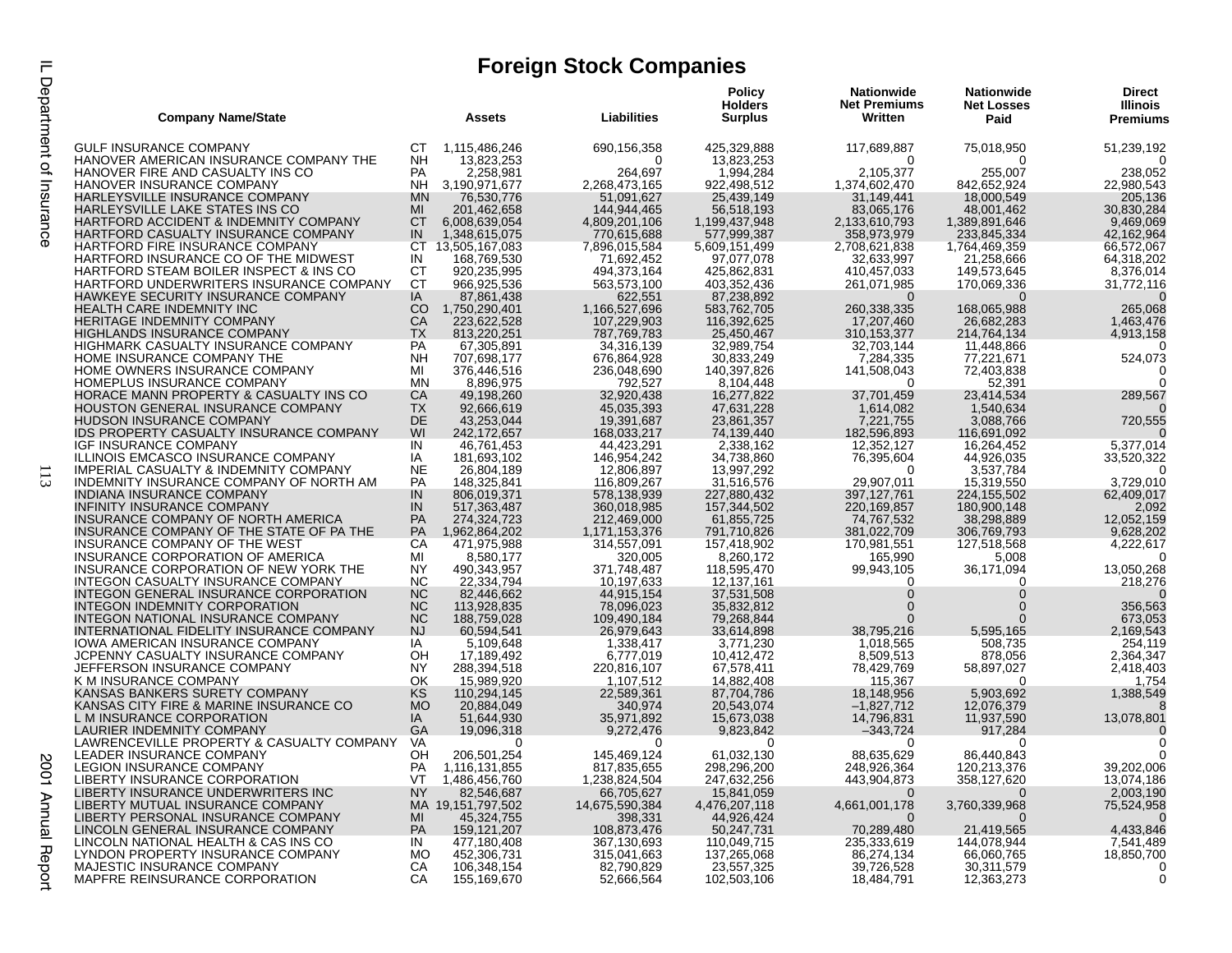| 20,919,071<br>MARINE INDEMNITY INSURANCE COMPANY OF AM<br>NY<br>2,834,259<br>18,084,812<br>296,554<br>538,896<br>$\Omega$<br>MARKEL AMERICAN INSURANCE COMPANY<br>149,025,763<br>117,373,129<br>31,652,634<br>VA<br>64,321,429<br>17,379,329<br>1,082,456<br>MARYLAND CASUALTY COMPANY<br><b>MD</b><br>307,130,016<br>4,952,337<br>302, 177, 679<br>0<br>20,217,129<br>MARYLAND INSURANCE COMPANY<br><b>TX</b><br>0<br>21.120.401<br>346.878<br>20.773.523<br>$\Omega$<br>MASSACHUSETTS BAY INSURANCE COMPANY<br><b>NH</b><br>20,306,213<br>20,306,213<br>8,908,461<br>ი<br>MAYFLOWER INSURANCE COMPANY LTD THE<br>21,361,724<br>21,363,207<br>$-1,483$<br>$-1,827,712$<br>12,076,379<br>IN<br>28<br><b>MBIA INSURANCE CORPORATION</b><br>NY<br>8,545,463,031<br>5,688,024,384<br>2,857,438,647<br>620,920,203<br>32,880,848<br>8,374,804<br>MEDICAL LIABILITY ALLIANCE<br>MO<br>3,663,273<br>38,212<br>3,625,061<br>$-3,692$<br>61,995<br>MEDICAL PROTECTIVE COMPANY THE<br>1,383,973,345<br>975,758,173<br>408,215,172<br>8,754,070<br>IN<br>345,000,731<br>151,868,566<br>MEDMARC CASUALTY INSURANCE COMPANY<br>VT<br>87,967,995<br>3,722,538<br>65,160,632<br>22,807,363<br>25,366,214<br>14,088,390<br>MEMBERSELECT INSURANCE COMPANY<br>MI<br>160,644,345<br>99,841,123<br>58,596,528<br>40,986,471<br>60,803,222<br>MENDAKOTA INSURANCE COMPANY<br>14,458,243<br><b>MN</b><br>21,277,604<br>6,819,361<br>7,239,552<br>3,361,153<br>2,490,384<br><b>MERASTAR INSURANCE COMPANY</b><br><b>TN</b><br>71,510,929<br>52,213,248<br>19,297,681<br>2,736,943<br>4,597,275<br>2,556,839<br>IN<br>MERCHANTS PROPERTY INS CO OF IN THE<br>45,035,475<br>10,008,798<br>35,026,677<br>583,843<br>83,905<br>493,059<br>MERIDIAN SECURITY INSURANCE COMPANY<br>2,730,566<br>IN<br>116,133,626<br>60,224,622<br>55,909,004<br>46,386,258<br>163,057,171<br>METROPOLITAN CASUALTY INSURANCE CO<br><b>RI</b><br>22,061,248<br>65,268,130<br>3,500<br>65,264,628<br>$-24,314,070$<br>10,974,331<br>METROPOLITAN DIRECT PROP & CAS INS CO<br>3,500<br>39,188,564<br>RI<br>39,192,064<br>$-14.606.586$<br>13,253,214<br>10,906<br>METROPOLITAN GENERAL INSURANCE CO<br>3,000<br>39,740,475<br>13,170,894<br>1,219,139<br>RI<br>39,743,474<br>$-14,515,863$<br>METROPOLITAN GROUP PROP & CAS INS CO<br>374,891,303<br>533,202,551<br>14,494,070<br>RI<br>158,311,249<br>$-108,868,964$<br>110,128,889<br>METROPOLITAN PROPERTY & CASUALTY INS CO<br><b>RI</b><br>4,450,887,887<br>2,655,879,996<br>1,795,007,891<br>3,108,207,490<br>1,495,352,100<br>17,145,015<br><b>MGA INSURANCE COMPANY INC</b><br>ТX<br>63,036,040<br>43,788,527<br>19,247,513<br>13,008,162<br>18,137,380<br>70,247<br>MGIC ASSURANCE CORPORATION<br>WI<br>11,560,945<br>21,458,260<br>33,019,205<br>ŋ<br>MGIC CREDIT ASSURANCE CORPORATION<br>26,732,661<br>WI<br>39,856,763<br>13,124,102<br>14,319,641<br>9,494,215<br>2,257<br>MGIC INDEMNITY CORPORATION<br>WI<br>19,641,667<br>410,007<br>19,231,660<br>60,833<br>17,943<br>42,258<br>MGIC MORTGAGE REINSURANCE CORPORATION<br>12.849.705<br>WI<br>13,236,465<br>386.760<br>43.101<br>ი<br>MGIC REINSURANCE CORPORATION<br>52,539,089<br>WI<br>126,451,730<br>73,912,641<br>32,605,346<br>2,712,005<br>MGIC RESIDENTIAL REINSURANCE CORPORATION<br>WI<br>13,139,094<br>372,935<br>12,766,159<br>43,101<br>MHA INSURANCE COMPANY<br>MI<br>170,181,071<br>123,485,745<br>46,695,326<br>16,212,628<br>33,687,674<br>MIC GENERAL INSURANCE CORPORATION<br>MI<br>74,716,177<br>62,026,055<br>12,690,122<br>1,123,887<br>$\Omega$<br>ŋ<br>MIC PROPERTY AND CASUALTY INS CORP<br>MI<br>47,000,572<br>487,957,927<br>440,957,354<br>2,166,092<br>$\Omega$<br>MID CENTURY INSURANCE COMPANY<br>2,668,539,901<br>508,876,945<br>76,583,535<br>CA<br>2,159,662,956<br>1,630,739,673<br>1,342,401,579<br>MID CONTINENT CASUALTY COMPANY<br>171,612,056<br>OK<br>276,202,540<br>86,105,829<br>54,831,097<br>539,610<br>190,096,711<br>MID STATE SURETY CORPORATION<br>17,691,106<br>1,022,592<br>MI<br>5,833,823<br>11,857,283<br>6,165,602<br>4,964,971<br>MIDDLESEX INSURANCE COMPANY<br>WI<br>420,715,596<br>292,184,877<br>128,530,718<br>153,522,133<br>97,744,243<br>MIDWEST EMPLOYERS CASUALTY COMPANY<br>38,292,098<br>104,746,481<br>DE<br>143,038,579<br>3,100,949<br>MIDWEST MEDICAL INSURANCE COMPANY<br>MN<br>264,561,552<br>146,434,924<br>118,126,628<br>53,269,655<br>38,673,766<br>137,699<br>MIDWEST SECURITY INSURANCE COMPANY<br>WI<br>18,178,575<br>10,602,251<br>7,576,324<br>3,893,766<br>9,558,884<br>MIDWESTERN INDEMNITY COMPANY THE<br>OH<br>26,655,188<br>23,483,742<br>3,171,446<br>MILBANK INSURANCE COMPANY<br><b>SD</b><br>244,734,631<br>178,257,859<br>66,476,772<br>140,296,334<br>13,942,245<br>MILLERS CASUALTY INSURANCE COMPANY THE<br>ТX<br>MILLERS CLASSIFIED INSURANCE COMPANY<br>WI<br>22,579,993<br>13,838,884<br>13,633,428<br>10,070,053<br>4,132,950<br>8,741,109<br>MILLERS INSURANCE COMPANY THE<br>ТX<br>45,429,509<br>5,730,155<br>59,396<br>51,159,664<br>18,801,638<br>26,009,426<br>MILWAUKEE CASUALTY INSURANCE CO<br>WI<br>10,339,741<br>519,668<br>12,472,467<br>2,132,726<br>$\Omega$<br>MILWAUKEE SAFEGUARD INSURANCE COMPANY<br>11,885,686<br>204,109<br>WI<br>1,443,737<br>10,441,949<br>⋂<br>ი<br>MITSUI MARINE AND FIRE INS CO OF AM<br>NY<br>276,230,295<br>229,242,382<br>46,987,913<br>401,706<br>131,247,057<br>21,866,029<br>MONROE GUARANTY INSURANCE COMPANY<br>IN<br>163,098,444<br>$-6,024,078$<br>140,519,290<br>22,579,154<br>46,933,399<br>10,692,751<br>23,328,934<br>28,134,223<br>14,384,521<br>1,007,514<br>MONUMENTAL GENERAL CASUALTY COMPANY<br><b>MD</b><br>36,708,758<br>13,379,824<br>MORTGAGE GUARANTY INSURANCE CORPORATION<br>WI<br>923,885,118<br>5,064,778,394<br>3,690,886,028<br>1,373,892,366<br>108,307,969<br>55,378,292<br>MOTOR CLUB OF IOWA INSURANCE COMPANY<br>133,596<br>IA<br>18,272,480<br>2,400,328<br>15,872,152<br>2,802,305<br>950,732<br>MOTORS INSURANCE CORPORATION<br>5,370,499,901<br>4,169,994,903<br>1,200,504,998<br>5,351,158<br>MI<br>2,384,766,029<br>1,486,469,301<br>MOUNTBATTEN SURETY COMPANY INC THE<br>12,420,015<br>740,039<br>6,587<br>12,413,428<br>PA<br>NATIONAL ALLIANCE INSURANCE COMPANY<br>МO<br>46,886,540<br>32,917,063<br>13,969,477<br>50,441,950<br>32,451,904<br>721,495<br>NATIONAL AMERICAN INSURANCE COMPANY<br>OK<br>133,696,199<br>84,636,152<br>49,060,047<br>50,209,968<br>570,707<br>65,421,907<br>NATIONAL CASUALTY COMPANY<br>45,802<br>WI<br>95,913,547<br>14,435,236<br>81,478,311<br>16,815,952<br>NATIONAL CONTINENTAL INSURANCE COMPANY<br>NY<br>86,031,818<br>47,476,374<br>38,555,444<br>1,631,505<br>1,815,723<br>0<br>NATIONAL FARMERS UNION PROPERTY & CAS CO<br>CO<br>215,611,964<br>71,991,890<br>144,084,712<br>143,620,074<br>89,651,519<br>5,592,278<br>NATIONAL FARMERS UNION STANDARD INS CO<br>11,281,856<br>CO<br>55,043,048<br>26,061,454<br>28,981,594<br>24,482,432<br>2,227,165<br><b>CT</b><br>NATIONAL FIRE INSURANCE COMPANY OF HARTF<br>2,578,123,702<br>1,805,880,646<br>772,243,056<br>360,178,025<br>477,056,670<br>18,074,465<br>МO<br>2,803,701<br>NATIONAL GENERAL ASSURANCE COMPANY<br>27,611,362<br>19,235,746<br>8,375,616<br>∩<br>NATIONAL GENERAL INSURANCE COMPANY<br><b>MO</b><br>102,753,664<br>28,052,808<br>26,539,690<br>18,258,992<br>2,549,200<br>130,806,472 | <b>Company Name/State</b> | <b>Assets</b> | <b>Liabilities</b> | <b>Policy</b><br><b>Holders</b><br><b>Surplus</b> | Nationwide<br><b>Net Premiums</b><br>Written | <b>Nationwide</b><br><b>Net Losses</b><br>Paid | Direct<br><b>Illinois</b><br><b>Premiums</b> |
|--------------------------------------------------------------------------------------------------------------------------------------------------------------------------------------------------------------------------------------------------------------------------------------------------------------------------------------------------------------------------------------------------------------------------------------------------------------------------------------------------------------------------------------------------------------------------------------------------------------------------------------------------------------------------------------------------------------------------------------------------------------------------------------------------------------------------------------------------------------------------------------------------------------------------------------------------------------------------------------------------------------------------------------------------------------------------------------------------------------------------------------------------------------------------------------------------------------------------------------------------------------------------------------------------------------------------------------------------------------------------------------------------------------------------------------------------------------------------------------------------------------------------------------------------------------------------------------------------------------------------------------------------------------------------------------------------------------------------------------------------------------------------------------------------------------------------------------------------------------------------------------------------------------------------------------------------------------------------------------------------------------------------------------------------------------------------------------------------------------------------------------------------------------------------------------------------------------------------------------------------------------------------------------------------------------------------------------------------------------------------------------------------------------------------------------------------------------------------------------------------------------------------------------------------------------------------------------------------------------------------------------------------------------------------------------------------------------------------------------------------------------------------------------------------------------------------------------------------------------------------------------------------------------------------------------------------------------------------------------------------------------------------------------------------------------------------------------------------------------------------------------------------------------------------------------------------------------------------------------------------------------------------------------------------------------------------------------------------------------------------------------------------------------------------------------------------------------------------------------------------------------------------------------------------------------------------------------------------------------------------------------------------------------------------------------------------------------------------------------------------------------------------------------------------------------------------------------------------------------------------------------------------------------------------------------------------------------------------------------------------------------------------------------------------------------------------------------------------------------------------------------------------------------------------------------------------------------------------------------------------------------------------------------------------------------------------------------------------------------------------------------------------------------------------------------------------------------------------------------------------------------------------------------------------------------------------------------------------------------------------------------------------------------------------------------------------------------------------------------------------------------------------------------------------------------------------------------------------------------------------------------------------------------------------------------------------------------------------------------------------------------------------------------------------------------------------------------------------------------------------------------------------------------------------------------------------------------------------------------------------------------------------------------------------------------------------------------------------------------------------------------------------------------------------------------------------------------------------------------------------------------------------------------------------------------------------------------------------------------------------------------------------------------------------------------------------------------------------------------------------------------------------------------------------------------------------------------------------------------------------------------------------------------------------------------------------------------------------------------------------------------------------------------------------------------------------------------------------------------------------------------------------------------------------------------------------------------------------------------------------------------------------------------------------------------------------------------------------------------------------------------------------------------------------------------------------------------------------------------------------------------------------------------------------------------------------------------------------------------------------------------------------------------------------------------------------------------------------------------------------------------------------------------------------------------------------------------------------------------------------------------------------------------------------------------------------------------------------------------------------------------------------------------------------------------------------------------------------------------------------------------------------------------------------------------------------------------------------------------------------------------------------------------------------------------------------------------------------------------------|---------------------------|---------------|--------------------|---------------------------------------------------|----------------------------------------------|------------------------------------------------|----------------------------------------------|
|                                                                                                                                                                                                                                                                                                                                                                                                                                                                                                                                                                                                                                                                                                                                                                                                                                                                                                                                                                                                                                                                                                                                                                                                                                                                                                                                                                                                                                                                                                                                                                                                                                                                                                                                                                                                                                                                                                                                                                                                                                                                                                                                                                                                                                                                                                                                                                                                                                                                                                                                                                                                                                                                                                                                                                                                                                                                                                                                                                                                                                                                                                                                                                                                                                                                                                                                                                                                                                                                                                                                                                                                                                                                                                                                                                                                                                                                                                                                                                                                                                                                                                                                                                                                                                                                                                                                                                                                                                                                                                                                                                                                                                                                                                                                                                                                                                                                                                                                                                                                                                                                                                                                                                                                                                                                                                                                                                                                                                                                                                                                                                                                                                                                                                                                                                                                                                                                                                                                                                                                                                                                                                                                                                                                                                                                                                                                                                                                                                                                                                                                                                                                                                                                                                                                                                                                                                                                                                                                                                                                                                                                                                                                                                                                                                                                                                                                                                    |                           |               |                    |                                                   |                                              |                                                |                                              |
|                                                                                                                                                                                                                                                                                                                                                                                                                                                                                                                                                                                                                                                                                                                                                                                                                                                                                                                                                                                                                                                                                                                                                                                                                                                                                                                                                                                                                                                                                                                                                                                                                                                                                                                                                                                                                                                                                                                                                                                                                                                                                                                                                                                                                                                                                                                                                                                                                                                                                                                                                                                                                                                                                                                                                                                                                                                                                                                                                                                                                                                                                                                                                                                                                                                                                                                                                                                                                                                                                                                                                                                                                                                                                                                                                                                                                                                                                                                                                                                                                                                                                                                                                                                                                                                                                                                                                                                                                                                                                                                                                                                                                                                                                                                                                                                                                                                                                                                                                                                                                                                                                                                                                                                                                                                                                                                                                                                                                                                                                                                                                                                                                                                                                                                                                                                                                                                                                                                                                                                                                                                                                                                                                                                                                                                                                                                                                                                                                                                                                                                                                                                                                                                                                                                                                                                                                                                                                                                                                                                                                                                                                                                                                                                                                                                                                                                                                                    |                           |               |                    |                                                   |                                              |                                                |                                              |
|                                                                                                                                                                                                                                                                                                                                                                                                                                                                                                                                                                                                                                                                                                                                                                                                                                                                                                                                                                                                                                                                                                                                                                                                                                                                                                                                                                                                                                                                                                                                                                                                                                                                                                                                                                                                                                                                                                                                                                                                                                                                                                                                                                                                                                                                                                                                                                                                                                                                                                                                                                                                                                                                                                                                                                                                                                                                                                                                                                                                                                                                                                                                                                                                                                                                                                                                                                                                                                                                                                                                                                                                                                                                                                                                                                                                                                                                                                                                                                                                                                                                                                                                                                                                                                                                                                                                                                                                                                                                                                                                                                                                                                                                                                                                                                                                                                                                                                                                                                                                                                                                                                                                                                                                                                                                                                                                                                                                                                                                                                                                                                                                                                                                                                                                                                                                                                                                                                                                                                                                                                                                                                                                                                                                                                                                                                                                                                                                                                                                                                                                                                                                                                                                                                                                                                                                                                                                                                                                                                                                                                                                                                                                                                                                                                                                                                                                                                    |                           |               |                    |                                                   |                                              |                                                |                                              |
|                                                                                                                                                                                                                                                                                                                                                                                                                                                                                                                                                                                                                                                                                                                                                                                                                                                                                                                                                                                                                                                                                                                                                                                                                                                                                                                                                                                                                                                                                                                                                                                                                                                                                                                                                                                                                                                                                                                                                                                                                                                                                                                                                                                                                                                                                                                                                                                                                                                                                                                                                                                                                                                                                                                                                                                                                                                                                                                                                                                                                                                                                                                                                                                                                                                                                                                                                                                                                                                                                                                                                                                                                                                                                                                                                                                                                                                                                                                                                                                                                                                                                                                                                                                                                                                                                                                                                                                                                                                                                                                                                                                                                                                                                                                                                                                                                                                                                                                                                                                                                                                                                                                                                                                                                                                                                                                                                                                                                                                                                                                                                                                                                                                                                                                                                                                                                                                                                                                                                                                                                                                                                                                                                                                                                                                                                                                                                                                                                                                                                                                                                                                                                                                                                                                                                                                                                                                                                                                                                                                                                                                                                                                                                                                                                                                                                                                                                                    |                           |               |                    |                                                   |                                              |                                                |                                              |
|                                                                                                                                                                                                                                                                                                                                                                                                                                                                                                                                                                                                                                                                                                                                                                                                                                                                                                                                                                                                                                                                                                                                                                                                                                                                                                                                                                                                                                                                                                                                                                                                                                                                                                                                                                                                                                                                                                                                                                                                                                                                                                                                                                                                                                                                                                                                                                                                                                                                                                                                                                                                                                                                                                                                                                                                                                                                                                                                                                                                                                                                                                                                                                                                                                                                                                                                                                                                                                                                                                                                                                                                                                                                                                                                                                                                                                                                                                                                                                                                                                                                                                                                                                                                                                                                                                                                                                                                                                                                                                                                                                                                                                                                                                                                                                                                                                                                                                                                                                                                                                                                                                                                                                                                                                                                                                                                                                                                                                                                                                                                                                                                                                                                                                                                                                                                                                                                                                                                                                                                                                                                                                                                                                                                                                                                                                                                                                                                                                                                                                                                                                                                                                                                                                                                                                                                                                                                                                                                                                                                                                                                                                                                                                                                                                                                                                                                                                    |                           |               |                    |                                                   |                                              |                                                |                                              |
|                                                                                                                                                                                                                                                                                                                                                                                                                                                                                                                                                                                                                                                                                                                                                                                                                                                                                                                                                                                                                                                                                                                                                                                                                                                                                                                                                                                                                                                                                                                                                                                                                                                                                                                                                                                                                                                                                                                                                                                                                                                                                                                                                                                                                                                                                                                                                                                                                                                                                                                                                                                                                                                                                                                                                                                                                                                                                                                                                                                                                                                                                                                                                                                                                                                                                                                                                                                                                                                                                                                                                                                                                                                                                                                                                                                                                                                                                                                                                                                                                                                                                                                                                                                                                                                                                                                                                                                                                                                                                                                                                                                                                                                                                                                                                                                                                                                                                                                                                                                                                                                                                                                                                                                                                                                                                                                                                                                                                                                                                                                                                                                                                                                                                                                                                                                                                                                                                                                                                                                                                                                                                                                                                                                                                                                                                                                                                                                                                                                                                                                                                                                                                                                                                                                                                                                                                                                                                                                                                                                                                                                                                                                                                                                                                                                                                                                                                                    |                           |               |                    |                                                   |                                              |                                                |                                              |
|                                                                                                                                                                                                                                                                                                                                                                                                                                                                                                                                                                                                                                                                                                                                                                                                                                                                                                                                                                                                                                                                                                                                                                                                                                                                                                                                                                                                                                                                                                                                                                                                                                                                                                                                                                                                                                                                                                                                                                                                                                                                                                                                                                                                                                                                                                                                                                                                                                                                                                                                                                                                                                                                                                                                                                                                                                                                                                                                                                                                                                                                                                                                                                                                                                                                                                                                                                                                                                                                                                                                                                                                                                                                                                                                                                                                                                                                                                                                                                                                                                                                                                                                                                                                                                                                                                                                                                                                                                                                                                                                                                                                                                                                                                                                                                                                                                                                                                                                                                                                                                                                                                                                                                                                                                                                                                                                                                                                                                                                                                                                                                                                                                                                                                                                                                                                                                                                                                                                                                                                                                                                                                                                                                                                                                                                                                                                                                                                                                                                                                                                                                                                                                                                                                                                                                                                                                                                                                                                                                                                                                                                                                                                                                                                                                                                                                                                                                    |                           |               |                    |                                                   |                                              |                                                |                                              |
|                                                                                                                                                                                                                                                                                                                                                                                                                                                                                                                                                                                                                                                                                                                                                                                                                                                                                                                                                                                                                                                                                                                                                                                                                                                                                                                                                                                                                                                                                                                                                                                                                                                                                                                                                                                                                                                                                                                                                                                                                                                                                                                                                                                                                                                                                                                                                                                                                                                                                                                                                                                                                                                                                                                                                                                                                                                                                                                                                                                                                                                                                                                                                                                                                                                                                                                                                                                                                                                                                                                                                                                                                                                                                                                                                                                                                                                                                                                                                                                                                                                                                                                                                                                                                                                                                                                                                                                                                                                                                                                                                                                                                                                                                                                                                                                                                                                                                                                                                                                                                                                                                                                                                                                                                                                                                                                                                                                                                                                                                                                                                                                                                                                                                                                                                                                                                                                                                                                                                                                                                                                                                                                                                                                                                                                                                                                                                                                                                                                                                                                                                                                                                                                                                                                                                                                                                                                                                                                                                                                                                                                                                                                                                                                                                                                                                                                                                                    |                           |               |                    |                                                   |                                              |                                                |                                              |
|                                                                                                                                                                                                                                                                                                                                                                                                                                                                                                                                                                                                                                                                                                                                                                                                                                                                                                                                                                                                                                                                                                                                                                                                                                                                                                                                                                                                                                                                                                                                                                                                                                                                                                                                                                                                                                                                                                                                                                                                                                                                                                                                                                                                                                                                                                                                                                                                                                                                                                                                                                                                                                                                                                                                                                                                                                                                                                                                                                                                                                                                                                                                                                                                                                                                                                                                                                                                                                                                                                                                                                                                                                                                                                                                                                                                                                                                                                                                                                                                                                                                                                                                                                                                                                                                                                                                                                                                                                                                                                                                                                                                                                                                                                                                                                                                                                                                                                                                                                                                                                                                                                                                                                                                                                                                                                                                                                                                                                                                                                                                                                                                                                                                                                                                                                                                                                                                                                                                                                                                                                                                                                                                                                                                                                                                                                                                                                                                                                                                                                                                                                                                                                                                                                                                                                                                                                                                                                                                                                                                                                                                                                                                                                                                                                                                                                                                                                    |                           |               |                    |                                                   |                                              |                                                |                                              |
|                                                                                                                                                                                                                                                                                                                                                                                                                                                                                                                                                                                                                                                                                                                                                                                                                                                                                                                                                                                                                                                                                                                                                                                                                                                                                                                                                                                                                                                                                                                                                                                                                                                                                                                                                                                                                                                                                                                                                                                                                                                                                                                                                                                                                                                                                                                                                                                                                                                                                                                                                                                                                                                                                                                                                                                                                                                                                                                                                                                                                                                                                                                                                                                                                                                                                                                                                                                                                                                                                                                                                                                                                                                                                                                                                                                                                                                                                                                                                                                                                                                                                                                                                                                                                                                                                                                                                                                                                                                                                                                                                                                                                                                                                                                                                                                                                                                                                                                                                                                                                                                                                                                                                                                                                                                                                                                                                                                                                                                                                                                                                                                                                                                                                                                                                                                                                                                                                                                                                                                                                                                                                                                                                                                                                                                                                                                                                                                                                                                                                                                                                                                                                                                                                                                                                                                                                                                                                                                                                                                                                                                                                                                                                                                                                                                                                                                                                                    |                           |               |                    |                                                   |                                              |                                                |                                              |
|                                                                                                                                                                                                                                                                                                                                                                                                                                                                                                                                                                                                                                                                                                                                                                                                                                                                                                                                                                                                                                                                                                                                                                                                                                                                                                                                                                                                                                                                                                                                                                                                                                                                                                                                                                                                                                                                                                                                                                                                                                                                                                                                                                                                                                                                                                                                                                                                                                                                                                                                                                                                                                                                                                                                                                                                                                                                                                                                                                                                                                                                                                                                                                                                                                                                                                                                                                                                                                                                                                                                                                                                                                                                                                                                                                                                                                                                                                                                                                                                                                                                                                                                                                                                                                                                                                                                                                                                                                                                                                                                                                                                                                                                                                                                                                                                                                                                                                                                                                                                                                                                                                                                                                                                                                                                                                                                                                                                                                                                                                                                                                                                                                                                                                                                                                                                                                                                                                                                                                                                                                                                                                                                                                                                                                                                                                                                                                                                                                                                                                                                                                                                                                                                                                                                                                                                                                                                                                                                                                                                                                                                                                                                                                                                                                                                                                                                                                    |                           |               |                    |                                                   |                                              |                                                |                                              |
|                                                                                                                                                                                                                                                                                                                                                                                                                                                                                                                                                                                                                                                                                                                                                                                                                                                                                                                                                                                                                                                                                                                                                                                                                                                                                                                                                                                                                                                                                                                                                                                                                                                                                                                                                                                                                                                                                                                                                                                                                                                                                                                                                                                                                                                                                                                                                                                                                                                                                                                                                                                                                                                                                                                                                                                                                                                                                                                                                                                                                                                                                                                                                                                                                                                                                                                                                                                                                                                                                                                                                                                                                                                                                                                                                                                                                                                                                                                                                                                                                                                                                                                                                                                                                                                                                                                                                                                                                                                                                                                                                                                                                                                                                                                                                                                                                                                                                                                                                                                                                                                                                                                                                                                                                                                                                                                                                                                                                                                                                                                                                                                                                                                                                                                                                                                                                                                                                                                                                                                                                                                                                                                                                                                                                                                                                                                                                                                                                                                                                                                                                                                                                                                                                                                                                                                                                                                                                                                                                                                                                                                                                                                                                                                                                                                                                                                                                                    |                           |               |                    |                                                   |                                              |                                                |                                              |
|                                                                                                                                                                                                                                                                                                                                                                                                                                                                                                                                                                                                                                                                                                                                                                                                                                                                                                                                                                                                                                                                                                                                                                                                                                                                                                                                                                                                                                                                                                                                                                                                                                                                                                                                                                                                                                                                                                                                                                                                                                                                                                                                                                                                                                                                                                                                                                                                                                                                                                                                                                                                                                                                                                                                                                                                                                                                                                                                                                                                                                                                                                                                                                                                                                                                                                                                                                                                                                                                                                                                                                                                                                                                                                                                                                                                                                                                                                                                                                                                                                                                                                                                                                                                                                                                                                                                                                                                                                                                                                                                                                                                                                                                                                                                                                                                                                                                                                                                                                                                                                                                                                                                                                                                                                                                                                                                                                                                                                                                                                                                                                                                                                                                                                                                                                                                                                                                                                                                                                                                                                                                                                                                                                                                                                                                                                                                                                                                                                                                                                                                                                                                                                                                                                                                                                                                                                                                                                                                                                                                                                                                                                                                                                                                                                                                                                                                                                    |                           |               |                    |                                                   |                                              |                                                |                                              |
|                                                                                                                                                                                                                                                                                                                                                                                                                                                                                                                                                                                                                                                                                                                                                                                                                                                                                                                                                                                                                                                                                                                                                                                                                                                                                                                                                                                                                                                                                                                                                                                                                                                                                                                                                                                                                                                                                                                                                                                                                                                                                                                                                                                                                                                                                                                                                                                                                                                                                                                                                                                                                                                                                                                                                                                                                                                                                                                                                                                                                                                                                                                                                                                                                                                                                                                                                                                                                                                                                                                                                                                                                                                                                                                                                                                                                                                                                                                                                                                                                                                                                                                                                                                                                                                                                                                                                                                                                                                                                                                                                                                                                                                                                                                                                                                                                                                                                                                                                                                                                                                                                                                                                                                                                                                                                                                                                                                                                                                                                                                                                                                                                                                                                                                                                                                                                                                                                                                                                                                                                                                                                                                                                                                                                                                                                                                                                                                                                                                                                                                                                                                                                                                                                                                                                                                                                                                                                                                                                                                                                                                                                                                                                                                                                                                                                                                                                                    |                           |               |                    |                                                   |                                              |                                                |                                              |
|                                                                                                                                                                                                                                                                                                                                                                                                                                                                                                                                                                                                                                                                                                                                                                                                                                                                                                                                                                                                                                                                                                                                                                                                                                                                                                                                                                                                                                                                                                                                                                                                                                                                                                                                                                                                                                                                                                                                                                                                                                                                                                                                                                                                                                                                                                                                                                                                                                                                                                                                                                                                                                                                                                                                                                                                                                                                                                                                                                                                                                                                                                                                                                                                                                                                                                                                                                                                                                                                                                                                                                                                                                                                                                                                                                                                                                                                                                                                                                                                                                                                                                                                                                                                                                                                                                                                                                                                                                                                                                                                                                                                                                                                                                                                                                                                                                                                                                                                                                                                                                                                                                                                                                                                                                                                                                                                                                                                                                                                                                                                                                                                                                                                                                                                                                                                                                                                                                                                                                                                                                                                                                                                                                                                                                                                                                                                                                                                                                                                                                                                                                                                                                                                                                                                                                                                                                                                                                                                                                                                                                                                                                                                                                                                                                                                                                                                                                    |                           |               |                    |                                                   |                                              |                                                |                                              |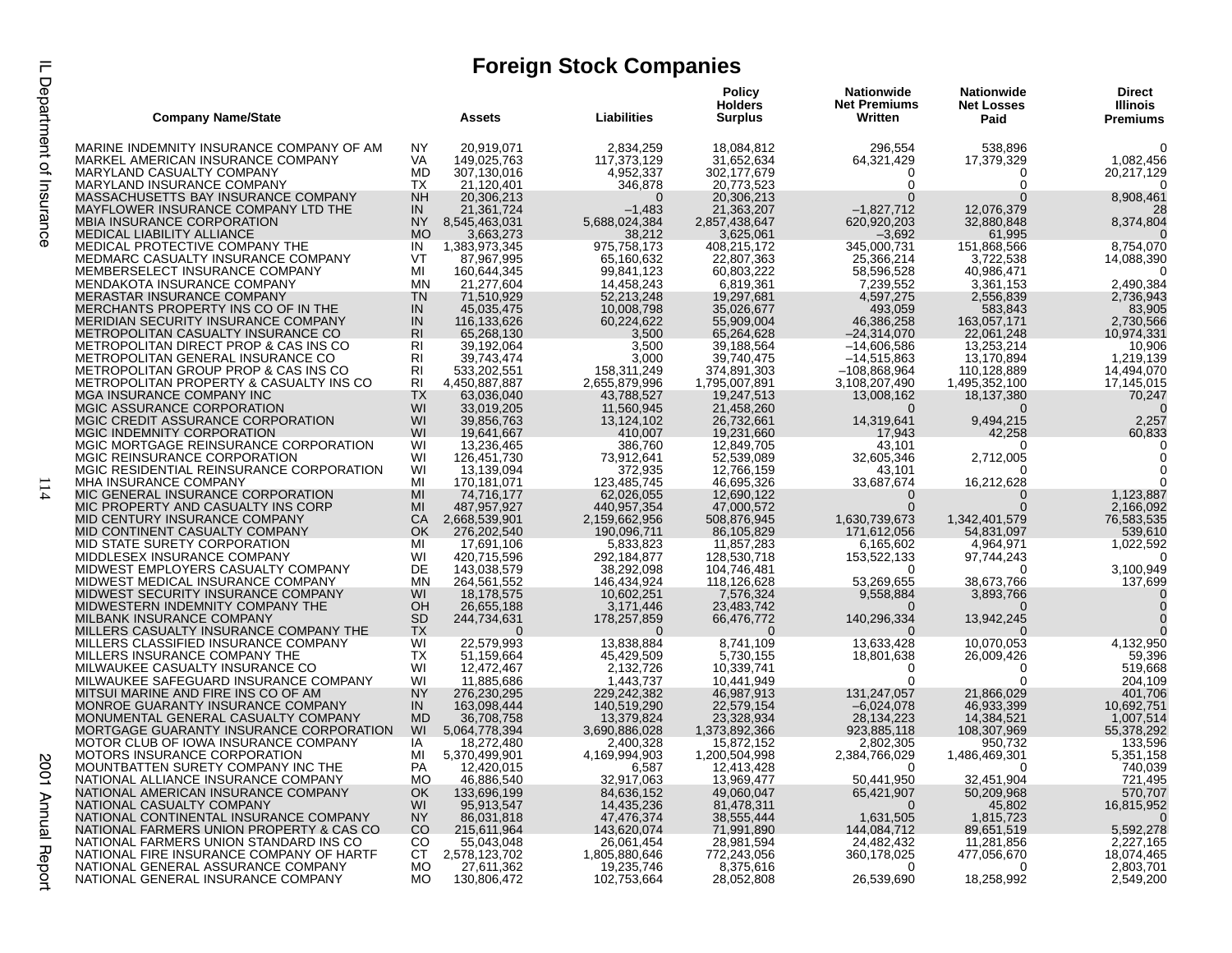| <b>Company Name/State</b>                                                           |                        | <b>Assets</b>                  | Liabilities                    | <b>Policy</b><br><b>Holders</b><br>Surplus | <b>Nationwide</b><br><b>Net Premiums</b><br>Written | <b>Nationwide</b><br><b>Net Losses</b><br>Paid | <b>Direct</b><br><b>Illinois</b><br><b>Premiums</b> |
|-------------------------------------------------------------------------------------|------------------------|--------------------------------|--------------------------------|--------------------------------------------|-----------------------------------------------------|------------------------------------------------|-----------------------------------------------------|
| NATIONAL INDEMNITY COMPANY                                                          |                        | NE 34,622,247,305              | 19,819,356,504                 | 14,802,890,801                             | 905,408,270                                         | 84,153,393                                     | 1,097,137                                           |
| NATIONAL INSURANCE COMPANY OF WI INC                                                | WI                     | 23,339,109                     | 13,548,525                     | 9,790,585                                  | 6,246,242                                           | 2,885,014                                      | 50,145                                              |
| NATIONAL INSURANCE UNDERWRITERS<br>NATIONAL INTERSTATE INSURANCE COMPANY            | AR<br>OΗ               | 5,705,649<br>123,413,713       | 340,757<br>89,432,147          | 5,364,892<br>33,981,566                    | O<br>63,788,534                                     | –281<br>23,145,919                             | 1,658,804                                           |
| NATIONAL LIABILITY & FIRE INS CO                                                    | <b>CT</b>              | 296,838,295                    | 132,348,317                    | 164,489,978                                | 43,087,113                                          | 8,421,976                                      | 5,204,277                                           |
| NATIONAL REINSURANCE CORPORATION                                                    | DE                     | 1,184,929,334                  | 571,375,695                    | 613,553,639                                | 8,702,882                                           | 112,603,014                                    |                                                     |
| NATIONAL UNION FIRE INSURANCE CO OF PITT                                            | <b>PA</b>              | 15,927,846,470                 | 9,517,134,190                  | 6,410,712,280                              | 2,895,772,591                                       | 2,331,450,427                                  | 116,797,947                                         |
| NATIONWIDE AFFINITY INSURANCE CO OF AM                                              | ΚS                     | 11,729,772                     | $\Omega$                       | 11,729,772                                 | $\Omega$                                            |                                                |                                                     |
| NATIONWIDE AGRIBUSINESS INSURANCE CO<br>NATIONWIDE ASSURANCE COMPANY                | IA<br>WI               | 46,706,160                     | 5,321,255                      | 41,384,907                                 | 0<br>$\Omega$                                       | 0<br>$\Omega$                                  | 4,595,986                                           |
| NATIONWIDE GENERAL INSURANCE COMPANY                                                | OH                     | 65,316,501<br>19,152,323       | 6,842,113<br>201,463           | 58,474,390<br>18,950,861                   | 0                                                   | $\Omega$                                       | 1,429,557<br>641,884                                |
| NATIONWIDE INSURANCE COMPANY OF AMERICA                                             | WI                     | 62,177,191                     | 6,667,534                      | 55,509,657                                 | U                                                   | O                                              | 1,109,835                                           |
| NATIONWIDE PROPERTY & CASUALTY INS CO                                               | OH                     | 22,850,611                     | 295,136                        | 22,555,475                                 | $\Omega$                                            | ∩                                              | 3,031,486                                           |
| NAU COUNTRY INSURANCE COMPANY                                                       | <b>MN</b>              | 17,130,465                     | 9,330,200                      | 7,800,265                                  | 2,771,649                                           | 2,024,603                                      |                                                     |
| NAVIGATORS INSURANCE COMPANY                                                        | NY                     | 329,622,210                    | 214,496,679                    | 115,125,531                                | 93,881,405                                          | 30,454,809                                     | 205,342                                             |
| <b>NCM AMERICAS INC</b><br>NCMIC INSURANCE COMPANY                                  | <b>MD</b><br>IA        | 58,935,284<br>327,934,381      | 34,335,899<br>186,509,920      | 24.599.383<br>141.424.458                  | 13,243,477<br>51,465,328                            | 11,733,772<br>11,184,176                       | 937,139<br>3,438,283                                |
| NETHERLANDS INSURANCE COMPANY THE                                                   | <b>NH</b>              | 131,755,936                    | 97,968,246                     | 33,787,690                                 | 46,746,140                                          | 26,385,474                                     | 1,437,218                                           |
| NEW ENGLAND INSURANCE COMPANY                                                       | CT                     | 229,059,588                    | 15,811,843                     | 213,247,745                                | –15,479,825                                         | 949,323                                        |                                                     |
| NEW ENGLAND REINSURANCE CORPORATION                                                 | <b>CT</b>              | 97,793,512                     | 15,801,643                     | 81,991,869                                 | $-15,479,825$                                       | 949,323                                        |                                                     |
| NEW HAMPSHIRE INSURANCE COMPANY                                                     | PA                     | 1,809,046,595                  | 1,191,014,185                  | 618,032,410                                | 381,022,709                                         | 306,769,793                                    | 107,934,814                                         |
| NEW SOUTH INSURANCE COMPANY                                                         | <b>NC</b>              | 58,044,599                     | 29,675,656                     | 28,368,943                                 | ∩                                                   | ∩                                              |                                                     |
| NEW YORK MARINE AND GENERAL INS CO<br><b>NEWARK INSURANCE COMPANY</b>               | <b>NY</b><br><b>NJ</b> | 399,876,596<br>185,966,347     | 261,574,517<br>179,423,995     | 138,302,079<br>6,542,353                   | 66,677,802<br>94,779,622                            | 42,526,150<br>26,222,835                       | 3,600,765                                           |
| NIAGARA FIRE INSURANCE COMPANY                                                      | DE                     | 130,385,203                    | 69,085,504                     | 61,299,698                                 | 55,617,464                                          | 42,822,001                                     | 60,576,748                                          |
| NIPPONKOA INSURANCE COMPANY OF AMERICA                                              | <b>NY</b>              | 63,014,379                     | 23,072,523                     | 39,941,856                                 | 12,718,090                                          | 6,093,241                                      | 738,806                                             |
| NORTH AMERICAN ELITE INSURANCE COMPANY                                              | <b>NH</b>              | 105,133,392                    | 71,615,473                     | 33,517,919                                 |                                                     |                                                | 12,419,190                                          |
| NORTH AMERICAN SPECIALTY INSURANCE CO                                               | NH                     | 288,458,551                    | 124,055,462                    | 164,403,089                                | 6,666,531                                           | 10,676,575                                     | 15,183,337                                          |
| NORTH POINTE INSURANCE COMPANY                                                      | MI                     | 103,697,821                    | 85,045,039                     | 18,652,782                                 | 69,532,314                                          | 27,376,270                                     | 7,833,981                                           |
| NORTH RIVER INSURANCE COMPANY THE<br>NORTH STAR REINSURANCE CORPORATION             | <b>NJ</b><br>DE        | 628,997,938<br>45,608,147      | 451,545,365<br>31,184,852      | 177,452,573<br>14,423,295                  | 107,725,942                                         | 132,004,470                                    | 2,326,761                                           |
| NORTHERN ASSURANCE COMPANY OF AMERICA                                               | MA                     | 465,460,422                    | 349,486,198                    | 115,974,228                                | 93,455,978                                          | 144,193,915                                    | 12,424,613                                          |
| NORTHERN INSURANCE COMPANY OF NEW YORK                                              | NY                     | 24,826,466                     | 0                              | 24,826,466                                 |                                                     |                                                | 16,411,961                                          |
| NORTHLAND CASUALTY COMPANY                                                          | MN                     | 83,265,101                     | 56,614,452                     | 26,650,649                                 | 43,437,318                                          | 20,166,902                                     | 502,521                                             |
| NORTHLAND INSURANCE COMPANY                                                         | ΜN                     | 825,795,103                    | 527,711,549                    | 298,083,554                                | 399,894,364                                         | 186,429,794                                    | 33,377,196                                          |
| NORTHWESTERN NATIONAL CASUALTY COMPANY                                              | WI                     | 227,096,623                    | 221,865,293                    | 5,231,328                                  | 127,015,443                                         | 93,587,485                                     | 16,347,869                                          |
| OCCIDENTAL FIRE & CASUALTY COMPANY OF NC<br>ODYSSEY AMERICA REINSURANCE CORPORATION | <b>NC</b><br>СT        | 114,491,139<br>2,524,682,274   | 57,092,314<br>1,705,145,516    | 57,398,824<br>819,536,758                  | 60,714,675<br>836,460,473                           | 29,698,242<br>434,599,365                      |                                                     |
| ODYSSEY REINSURANCE CORPORATION                                                     | DE                     | 1,172,128,479                  | 746,720,004                    | 425,408,475                                | 48,270,126                                          | 165,637,326                                    |                                                     |
| OHIC INSURANCE COMPANY                                                              | OH                     | 291,220,445                    | 225,360,455                    | 65,859,990                                 | 50,384,533                                          | 33,108,901                                     | 4,176,175                                           |
| OHIO CASUALTY INSURANCE COMPANY THE                                                 | OΗ                     | 2,049,723,785                  | 1,282,220,807                  | 767,502,979                                | 631,973,503                                         | 378,318,886                                    | 23,849,251                                          |
| OHIO INDEMNITY COMPANY                                                              | OH                     | 55,675,793                     | 26,042,913                     | 29,632,880                                 | 43,608,460                                          | 18,440,904                                     | 481,701                                             |
| OHIO SECURITY INSURANCE COMPANY                                                     | OΗ<br><b>MO</b>        | 64,041,825<br>8,687,775        | 27,518,069<br>2,089,172        | 36,523,754                                 | 13,518,150                                          | 8,092,383                                      | 1,705,726                                           |
| OLD RELIABLE CASUALTY COMPANY<br>OLD REPUBLIC INSURANCE COMPANY                     | PA                     | 1,522,157,348                  | 974,568,364                    | 6,598,603<br>547,588,984                   | 10,033,892<br>250,881,220                           | 7,120,778<br>84,885,499                        | 441,784<br>32,244,131                               |
| OLD REPUBLIC MINNEHOMA INSURANCE COMPANY                                            | <b>AZ</b>              | 65,656,888                     | 53,087,050                     | 12,569,838                                 | 31,821,351                                          | 11,422,372                                     | 346,781                                             |
| OLD REPUBLIC SURETY COMPANY                                                         | WI                     | 77, 177, 267                   | 44,754,548                     | 32,422,719                                 | 30,388,769                                          | 3,069,301                                      | 2,330,869                                           |
| OLD UNITED CASUALTY COMPANY                                                         | ΚS                     | 164,509,703                    | 139,347,998                    | 25,161,704                                 | 78,463,051                                          | 31,886,466                                     | 298,820                                             |
| OMAHA INDEMNITY COMPANY THE                                                         | WI                     | 33,963,679                     | 10,121,175                     | 23,842,505                                 | 218,158                                             | 275,270                                        |                                                     |
| OMAHA PROPERTY & CASUALTY INSURANCE CO                                              | <b>NE</b><br>MA        | 90,353,970                     | 49,679,867                     | 40,674,103<br>382,722,910                  | 46,372,135<br>197,333,090                           | 34,650,042<br>584,383,101                      | 1,398,740                                           |
| ONEBEACON AMERICA INSURANCE COMPANY<br>ONEBEACON INSURANCE COMPANY                  | PA                     | 1,402,544,585<br>5,830,255,483 | 1,019,821,675<br>4,031,941,814 | 1,798,313,670                              | 1,084,947,058                                       | 1,371,360,557                                  | 19,471,446<br>18,804,619                            |
| ORION INSURANCE COMPANY                                                             | СT                     | 18,908,224                     | $\Omega$                       | 18,908,223                                 | $\Omega$                                            | $\Omega$                                       | ∩                                                   |
| OVERSEAS PARTNERS US REINSURANCE COMPANY                                            | DE                     | 352,318,574                    | 80,390,353                     | 271,928,221                                | 82,745,963                                          | 13,649,460                                     |                                                     |
| OWNERS INSURANCE COMPANY                                                            | OH                     | 854,448,095                    | 575,596,416                    | 278,851,679                                | 407,753,666                                         | 224,604,907                                    | 26,097,606                                          |
| PACIFIC EMPLOYERS INSURANCE COMPANY                                                 | PA                     | 976,796,635                    | 734,635,991                    | 242,160,646                                | 266,172,489                                         | 136,344,059                                    | 16,521,075                                          |
| PACIFIC INDEMNITY COMPANY<br>PACIFIC SPECIALTY INSURANCE COMPANY                    | WI<br>CA               | 2,857,806,322<br>124,398,570   | 2,300,325,327<br>68,917,946    | 557,480,995<br>55,480,624                  | 966,614,524<br>61,155,925                           | 506,198,277<br>28,582,194                      | 11,263,302<br>161,645                               |
| PARTNER REINSURANCE COMPANY OF THE US                                               | NY                     | 1,168,340,251                  | 794,871,990                    | 373,468,262                                | 498,781,246                                         | 216,293,261                                    |                                                     |
| PARTNERRE INSURANCE COMPANY OF NEW YORK                                             | NY                     | 181,634,330                    | 82,234,750                     | 99,399,581                                 | 1,292,068                                           | 31,195,086                                     |                                                     |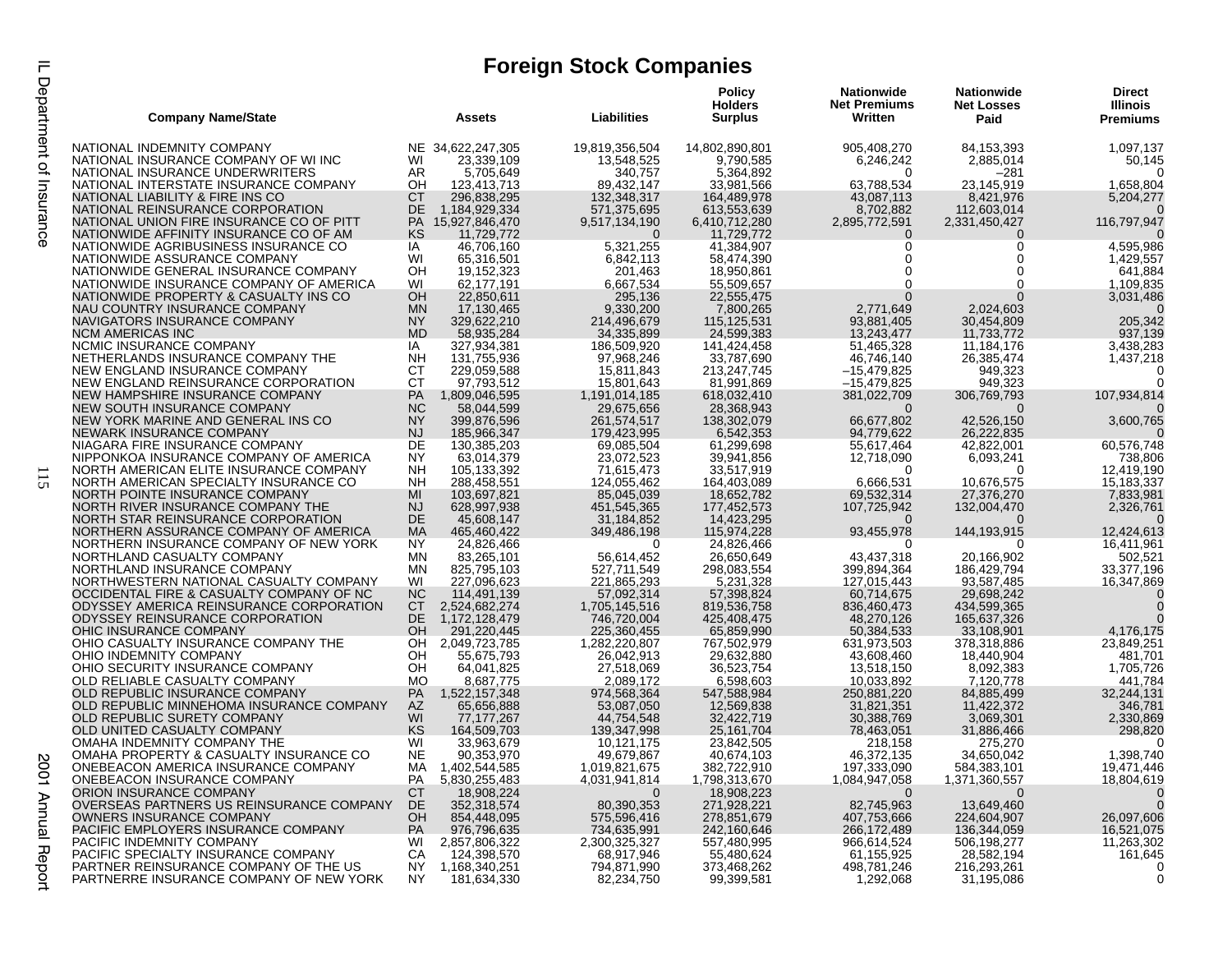| <b>Company Name/State</b>                                                        |                 | <b>Assets</b>              | <b>Liabilities</b>         | <b>Policy</b><br><b>Holders</b><br><b>Surplus</b> | <b>Nationwide</b><br><b>Net Premiums</b><br>Written | <b>Nationwide</b><br><b>Net Losses</b><br>Paid | <b>Direct</b><br><b>Illinois</b><br><b>Premiums</b> |
|----------------------------------------------------------------------------------|-----------------|----------------------------|----------------------------|---------------------------------------------------|-----------------------------------------------------|------------------------------------------------|-----------------------------------------------------|
| PATHFINDER INSURANCE COMPANY                                                     | CO              | 10,644,558                 | 3,360,064                  | 7,284,494                                         | 1,492,545                                           | $\Omega$                                       | 268,377                                             |
| PATRIOT GENERAL INSURANCE COMPANY                                                | WI              | 18,276,217                 | 1,312,988                  | 16,963,230                                        | n                                                   | $\Omega$                                       |                                                     |
| PEERLESS INSURANCE COMPANY                                                       | <b>NH</b>       | 1,214,992,973              | 984,419,540                | 230,573,433                                       | 653,274,759                                         | 252,809,158                                    | 2,234,350                                           |
| PENN AMERICA INSURANCE COMPANY                                                   | PA              | 160,838,817                | 96,105,566                 | 64,733,251                                        | 56,629,203                                          | 32,241,960                                     | 1,776,438                                           |
| PENN MILLERS INSURANCE COMPANY                                                   | PA              | 121,970,097                | 76,077,861                 | 45,892,236                                        | 47,225,402                                          | 22,924,572                                     |                                                     |
| PENNSYLVANIA CASUALTY COMPANY                                                    | PA              |                            |                            |                                                   |                                                     |                                                |                                                     |
| PENNSYLVANIA GENERAL INSURANCE COMPANY<br>PENNSYLVANIA MANUFACTURERS ASSN INS CO | PA<br>PA        | 494,648,505<br>587,485,081 | 324,868,458<br>420,543,924 | 169,780,048<br>166,941,157                        | 46,299,136<br>216,284,464                           | 222,741,322<br>130,757,145                     | 9,327,335                                           |
| PERMANENT GENERAL ASSURANCE CORPORATION                                          | <b>TN</b>       | 104,601,231                | 80,986,380                 | 23,614,851                                        | 77,248,268                                          | 35,257,440                                     | 2,320,284                                           |
|                                                                                  | ТX              | 17,942,633                 | 4,872,678                  | 13,069,955                                        | 4,540,967                                           | 392,407                                        | 498,810                                             |
| PETROLEUM CASUALTY COMPANY<br>PHICO INSURANCE COMPANY                            | PA              |                            |                            |                                                   |                                                     |                                                |                                                     |
| PHILADELPHIA INDEMNITY INSURANCE COMPANY                                         | PA              | 591.609.700                | 368.760.093                | 222.849.607                                       | 236,174,106                                         | 72,735,299                                     | 16,269,113                                          |
| PHOENIX ASSURANCE COMPANY OF NEW YORK                                            | <b>NH</b>       | 201,383,243                | 154,989,770                | 46,393,472                                        | 37,304,856                                          | $-54,927,695$                                  | 31,042                                              |
| PHOENIX INDEMNITY INSURANCE COMPANY                                              | <b>AZ</b>       | 37,911,549                 | 25,060,240                 | 12,851,309                                        | 15,115,012                                          | 21,644,324                                     |                                                     |
| PHOENIX INSURANCE COMPANY THE                                                    | <b>CT</b>       | 2,773,281,050              | 1,954,495,897              | 818,785,153                                       | 671,161,758                                         | 468,287,373                                    | 11,285,977                                          |
| PHYSICIANS INSURANCE COMPANY OF WI INC                                           | WI              | 182,710,910                | 113,633,080                | 69,077,829                                        | 32,349,922                                          | 5,936,379                                      | 9,754,272                                           |
| PMA CAPITAL INSURANCE COMPANY                                                    | <b>PA</b>       | 1,626,561,248              | 1,066,983,081              | 559,578,167                                       | 370,347,628                                         | 279,144,305                                    |                                                     |
| PMI MORTGAGE INSURANCE CO                                                        | AZ              | 2,361,135,551              | 2,170,322,680              | 190,812,869                                       | 496,928,970                                         | 72,426,714                                     | 29,220,455                                          |
| PRE PAID LEGAL CASUALTY INC                                                      | OK              | 24,842,870                 | 8,673,759                  | 16,169,111                                        | 58,392,492                                          | 24,001,746                                     | 6,759,595                                           |
| PREFERRED NATIONAL INSURANCE COMPANY                                             | VA<br><b>NE</b> | 103,816,978                | 71,790,683                 | 32,026,295                                        | 45,389,300                                          | 13,692,334                                     | 1,538,624                                           |
| PREFERRED PROFESSIONAL INSURANCE COMPANY                                         | NJ              | 94,462,106<br>944,738,740  | 60,735,868<br>803,136,793  | 33,726,238<br>141,601,947                         | 13,584,890<br>236,372,882                           | 6,407,250<br>51,044,948                        | 1,456,288                                           |
| PRINCETON INSURANCE COMPANY<br>PRIVATE RESIDENTIAL MORTGAGE INS CORP             | <b>NC</b>       | 98,910,257                 | 14,888,203                 | 84,022,054                                        | 557,047                                             | 18,243                                         | 15,061,583                                          |
| PROFESSIONAL LIABILITY INS CO OF AMERICA                                         | <b>NY</b>       | 27,765,161                 | 2,130,920                  | 25,634,241                                        | 394,576                                             | 1,313,237                                      |                                                     |
| PROFESSIONALS ADVOCATE INSURANCE COMPANY                                         | <b>MD</b>       | 60,056,184                 | 46,779,118                 | 13,277,066                                        | 4,507,330                                           | 3,573,972                                      |                                                     |
| PROGRESSIVE AMERICAN INSURANCE COMPANY                                           | FL              | 179,192,065                | 132,645,378                | 46,546,687                                        | 135,090,592                                         | 75,078,319                                     | 1,351,243                                           |
| PROGRESSIVE CASUALTY INSURANCE COMPANY                                           | OΗ              | 4,761,793,221              | 3,510,963,140              | 1,250,830,081                                     | 3,579,900,677                                       | 1,989,575,395                                  | 15,235,218                                          |
| PROGRESSIVE HALCYON INSURANCE COMPANY                                            | OH              | 252,008,888                | 200,421,519                | 51,587,369                                        | 46,413,846                                          | 17,225,682                                     | 18,863,907                                          |
| PROGRESSIVE HOME INSURANCE COMPANY                                               | OH              | 38,721,552                 | 5,602,108                  | 33,119,444                                        | –383,007                                            | 2,889,081                                      | 157,077                                             |
| PROGRESSIVE MAX INSURANCE COMPANY                                                | OH              | 143,409,971                | 108,111,437                | 35,298,534                                        | 27,270,731                                          | 17,165,994                                     |                                                     |
| PROGRESSIVE SPECIALTY INSURANCE COMPANY                                          | OН              | 581,494,478                | 420,060,355                | 161,434,123                                       | 472,817,070                                         | 262,774,109                                    | 14,143,239                                          |
| PRONATIONAL INSURANCE COMPANY                                                    | MI              | 739,107,894                | 563,233,671                | 175,874,223                                       | 132,295,685                                         | 80,508,379                                     | 17,769,271                                          |
| PROPERTY & CASUALTY INS CO OF HARTFORD                                           | IN              | 98,441,695                 | 69,974,989                 | 28,466,706                                        | 32,633,997                                          | 21,258,666                                     | 9,344,924                                           |
| PROTECTIVE INSURANCE COMPANY                                                     | IN<br>NE        | 415,774,861                | 143,985,547                | 271,789,314                                       | 38,693,722                                          | 27,905,264                                     | 4,367,542                                           |
| PROTECTIVE NATIONAL INS CO OF OMAHA THE<br>PROVIDENCE WASHINGTON INS CO OF NY    | NY              | 25,037,601<br>32,798,222   | 42,901,304<br>23,129,281   | $-17,863,703$<br>9,668,941                        | 15,320,326                                          | 1,051,190<br>9,938,179                         |                                                     |
| PROVIDENCE WASHINGTON INSURANCE COMPANY                                          | <b>RI</b>       | 337, 977, 778              | 250,682,414                | 87,295,364                                        | 147,458,140                                         | 95,654,971                                     | 2,122,494                                           |
| PRUDENTIAL COMMERCIAL INSURANCE COMPANY                                          | DE              | 20,256,083                 | 6,783,578                  | 13,472,506                                        |                                                     | $\Omega$                                       | 246,602                                             |
| PRUDENTIAL GENERAL INSURANCE COMPANY                                             | <b>DE</b>       | 22,280,275                 | 9,089,566                  | 13,190,710                                        |                                                     |                                                | 5,118,247                                           |
| PRUDENTIAL PROPERTY & CASUALTY INS CO                                            | IN              | 1,948,865,345              | 1,221,374,884              | 727,490,461                                       | 1,199,961,281                                       | 820,715,340                                    | 40,654,835                                          |
| PUTNAM REINSURANCE COMPANY                                                       | ΝY              | 273,669,035                | 166,661,939                | 107,007,096                                       | 88,205,025                                          | 56,115,999                                     |                                                     |
| PXRE REINSURANCE COMPANY                                                         | <b>CT</b>       | 586,483,806                | 254,524,315                | 331,959,493                                       | 86,304,148                                          | 57,053,510                                     |                                                     |
| <b>QBE INSURANCE CORPORATION</b>                                                 | DE              | 126,158,806                | 76,562,450                 | 49,596,356                                        | 30,923,071                                          | 8,189,749                                      | 3,014,036                                           |
| QBE REINSURANCE CORPORATION                                                      | PA              | 547,222,672                | 345,697,017                | 201,525,655                                       | 236,575,108                                         | 136,175,864                                    |                                                     |
| QUADRANT INDEMNITY COMPANY                                                       | CT              | 92,447,189                 | 69,702,147                 | 22,745,042                                        | 28,430,796                                          | 14,733,798                                     | 11,104                                              |
| RADIAN GUARANTY INC                                                              | PA              | 2,112,752,315              | 1,938,416,565              | 174,335,750                                       | 514,523,182                                         | 75,324,824                                     | 19,362,747                                          |
| RAMPART INSURANCE COMPANY                                                        | <b>NY</b>       | 162,634,391                | 86,509,559                 | 76,124,833                                        | -60,269                                             | $-47,864,405$                                  | 107,863                                             |
| RANGER INSURANCE COMPANY                                                         | DE              | 205,600,482                | 162,847,110                | 42,753,372                                        | 73,982,188                                          | 111,536,321                                    | 1,146,701                                           |
| REALM NATIONAL INSURANCE COMPANY                                                 | NY<br>NJ        | 62,421,423                 | 48,581,052                 | 13,840,371                                        | 32,768,353                                          | 8,783,613                                      | 143,787<br>5,876,858                                |
| REDLAND INSURANCE COMPANY<br>REGAL INSURANCE COMPANY                             | IN              | 57,819,112<br>33,232,326   | 36,110,502<br>20,549,078   | 21,708,610<br>12,683,248                          | 2,088,206<br>16,194,516                             | 226,168<br>13,067,988                          |                                                     |
| REGENT INSURANCE COMPANY                                                         | WI              | 214,447,570                | 121,346,262                | 93,101,309                                        | 103,396,256                                         | 104,001,581                                    | 59,730,526                                          |
| RELIANT INSURANCE COMPANY                                                        | <b>PA</b>       | 40,817,767                 | 30,727,492                 | 10,090,275                                        | 14,960,746                                          | 13,983,770                                     | 417,183                                             |
|                                                                                  | OН              | 72,311,085                 | 49,948,714                 | 22,362,371                                        | 19,345,141                                          | 13,350,238                                     | 4,650,519                                           |
| REPUBLIC FRANKLIN INSURANCE COMPANY<br>REPUBLIC INDEMNITY COMPANY OF AMERICA     | СA              | 644,104,142                | 466,418,845                | 177,685,297                                       | 231,518,763                                         | 129,727,230                                    |                                                     |
| REPUBLIC INDEMNITY COMPANY OF CALIFORNIA                                         | CA              | 41,267,517                 | 31,953,789                 | 9,313,728                                         | 7,160,374                                           | 4,012,183                                      |                                                     |
| REPUBLIC INSURANCE COMPANY                                                       | ТX              | 74,997,613                 | 62,700,950                 | 12,296,663                                        | 0                                                   | 0                                              | $-2,369$                                            |
| REPUBLIC MORTGAGE INSURANCE CO OF FL                                             | FL              | 27,006,017                 | 18,277,647                 | 8,728,370                                         | 4,981,703                                           | 622,208                                        |                                                     |
| REPUBLIC MORTGAGE INSURANCE COMPANY                                              | <b>NC</b>       | 1,375,695,148              | 1,175,516,044              | 200.179.104                                       | 291,176,032                                         | 37.039.809                                     | 20,771,635                                          |
| REPUBLIC WESTERN INSURANCE COMPANY                                               | AZ              | 629,584,965                | 464,749,060                | 164,835,905                                       | 247,207,188                                         | 197,703,736                                    | 5,907,004                                           |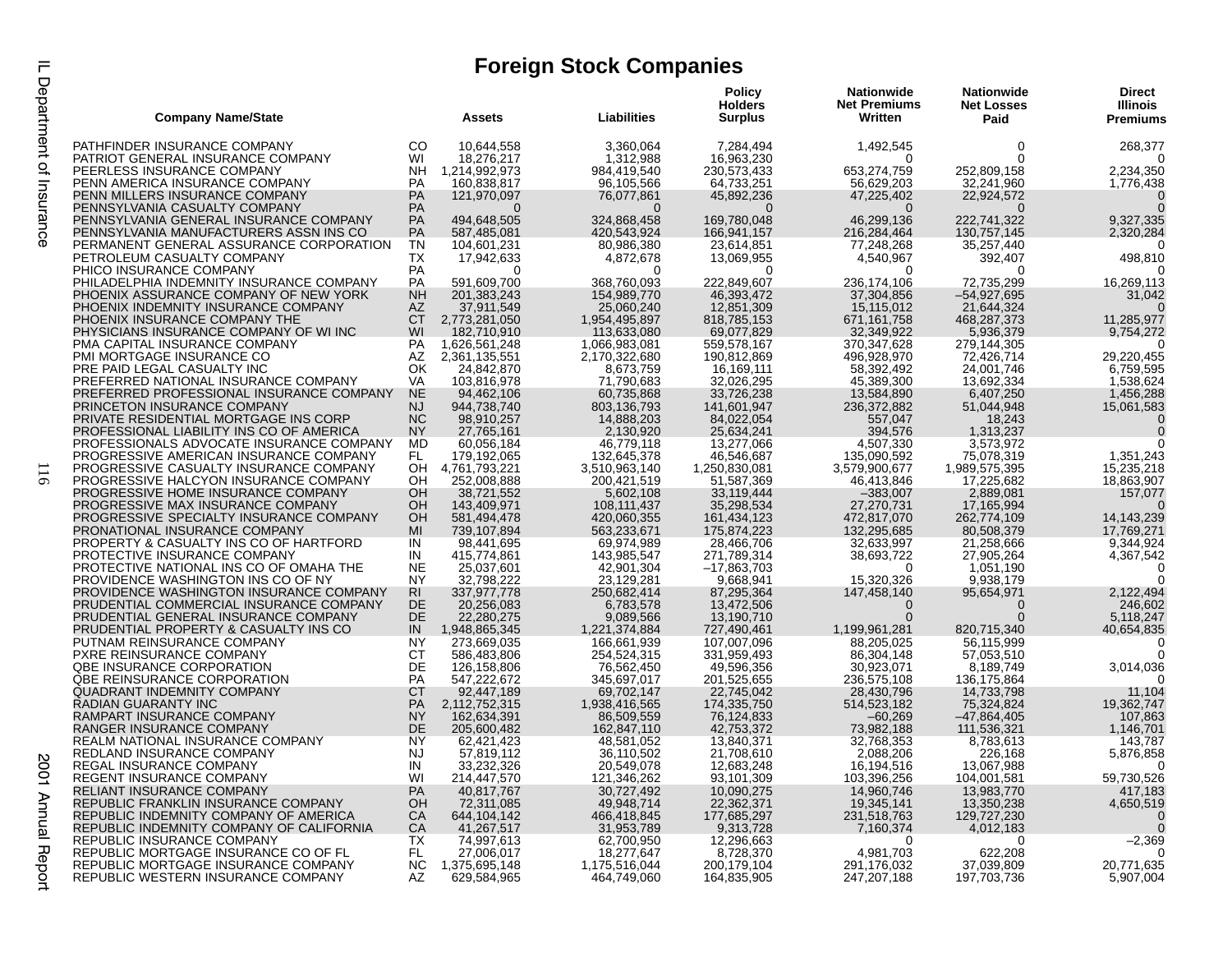$11\,$ 

| RESIDENTIAL GUARANTY CO<br>206,466,422<br>136,059,215<br>70,407,207<br>48,204,531<br>7,576,685<br>AΖ<br>0<br>RESPONSE INSURANCE COMPANY<br>DE<br>96,643,940<br>37,159,096<br>59,484,844<br>692,565<br>40,340,627<br>27,355,333<br>RISCORP NATIONAL INSURANCE COMPANY<br><b>MO</b><br>10,797,910<br>786,578<br>10,011,330<br>∩<br><sup>0</sup><br>$\Omega$<br>ROCK RIVER INSURANCE COMPANUY<br>WI<br>$\Omega$<br>$\Omega$<br>$\Omega$<br>∩<br>ROYAL & SUNALLIANCE PERSONAL INS CO<br><b>NY</b><br>42,215,540<br>193,268,345<br>$-240,209$<br>235,483,885<br>8,802,751<br>ROYAL INDEMNITY COMPANY<br>514,289,564<br><b>DE</b><br>2,363,823,363<br>1,849,533,799<br>551,398,651<br>$-133,638,428$<br>38,119,579<br>RURAL COMMUNITY INSURANCE COMPANY<br><b>MN</b><br>997,407,719<br>83,561,706<br>311,634,263<br>263,550,522<br>913,846,013<br>14,826,658<br>SAFECO INSURANCE COMPANY OF AMERICA<br>3,394,839,266<br>756,924,150<br><b>WA</b><br>2,637,915,116<br>1,464,936,852<br>994.225.121<br>19,895,473<br>SAFECO INSURANCE COMPANY OF PA<br>10,464,541<br>10,353,687<br>IN<br>110,854<br>0<br>0<br>C<br>SAFECO NATIONAL INSURANCE COMPANY<br>MO<br>196,115,018<br>139,259,919<br>56,855,099<br>88,784,050<br>60,256,067<br>7,280,738<br>SAFEGUARD INSURANCE COMPANY<br>356,408,535<br>203,219,700<br>4,389,168<br>СT<br>478,132,667<br>121,724,132<br>143,187,006<br>SAFETY NATIONAL CASUALTY CORPORATION<br>770,248,898<br><b>MO</b><br>572,230,977<br>198,017,921<br>105,481,608<br>44,032,661<br>13,193,797<br>SAGAMORE INSURANCE COMPANY<br>122, 152, 012<br>49,962,613<br>72,189,399<br>43,299,606<br>27,614,658<br>2,245,953<br>IN<br>SAN FRANCISCO REINSURANCE COMPANY<br>CA<br>284,710,197<br>74,367,887<br>210,342,310<br>9,473,749<br>9,190<br>SAVERS PROPERTY & CASUALTY INS CO<br>30,021,992<br>32,147,265<br><b>MO</b><br>62,169,256<br>14,058,069<br>5,200,937<br>494,589<br><b>SCOR REINSURANCE COMPANY</b><br><b>NY</b><br>1,862,215,598<br>1,498,064,774<br>364,150,824<br>417,518,431<br>457,796,351<br>SCOTTSDALE INDEMNITY COMPANY<br>OΗ<br>603,504<br>12,215,669<br>12,215,669<br>$\Omega$<br>∩<br>0<br>SEA INSURANCE COMPANY OF AMERICA THE<br>NY<br>872,217,714<br>716,544,165<br>155,673,509<br>186,500,021<br>–284,691,664<br>SEABOARD SURETY COMPANY<br>127, 182, 271<br><b>NY</b><br>257,564,035<br>130,381,764<br>28,999,320<br>2,007,207<br>51,602,518<br>SEATON INSURANCE COMPANY<br><b>WA</b><br>53,562,696<br>13,200,241<br>62,110,705<br>8,548,009<br>9,569<br>SECURITY INSURANCE COMPANY OF HARTFORD<br><b>CT</b><br>940,350,347<br>707,136,101<br>233,214,246<br>322,449,283<br>273,545,833<br>35,543,211<br>SECURITY NATIONAL INSURANCE COMPANY<br>SELECT INSURANCE COMPANY<br><b>TX</b><br>19.320.115<br>704.295<br>18,615,820<br>8,425,202<br>$\Omega$<br>C<br><b>TX</b><br>139,299,554<br>84,099,150<br>55,200,404<br>461,076<br>15,169,381<br>10,406,994<br>SELECTIVE INSURANCE COMPANY OF AMERICA<br><b>NJ</b><br>1,198,369,755<br>922,171,726<br>276,198,029<br>514,518,041<br>293,066,429<br>638,055<br>SELECTIVE INSURANCE COMPANY OF SC<br>SELECTIVE INSURANCE COMPANY OF THE SE<br>206,561,103<br>15,484,783<br>SC<br>160,184,005<br>46,377,098<br>83,435,358<br>47,524,287<br><b>NC</b><br>162,738,885<br>119,406,358<br>43,332,527<br>64,894,167<br>13,063,990<br>36,963,333<br>SENECA INSURANCE COMPANY INC<br>NY<br>52,621,457<br>59,276,699<br>8,134,694<br>139,505,638<br>86,884,181<br>122,240,173<br>SENTINEL INSURANCE COMPANY LTD<br><b>CT</b><br>89,147,420<br>42,053,859<br>47,093,561<br>19,580,399<br>12,755,204<br>C<br>SENTRY CASUALTY COMPANY<br>WI<br>14,620,392<br>242,129<br>14,378,263<br>$\Omega$<br>$\Omega$<br>SENTRY SELECT INSURANCE COMPANY<br>WI<br>33,836,131<br>455,356,062<br>325, 135, 455<br>130,220,607<br>153,522,133<br>97,744,243<br>SHELTER GENERAL INSURANCE COMPANY<br><b>MO</b><br>79,791,952<br>66,682,565<br>82,979,596<br>58,875,581<br>5,750,613<br>146,474,517<br>SIRIUS AMERICA INSURANCE COMPANY<br><b>DE</b><br>139,383,430<br>60,612,001<br>78,771,429<br>20,249,539<br>6,161,711<br>2,339,036<br>SOREMA NORTH AMERICA REINSURANCE CO<br>NY<br>546,484,944<br>446,347,246<br>100,137,698<br>170,949,650<br>168,261,884<br>202,579<br>SOUTH CAROLINA INSURANCE COMPANY<br><b>SC</b><br>258,826<br>51,530,981<br>36,615,217<br>14,915,763<br>11,175,522<br>11,160,355<br>SOUTHERN GENERAL INSURANCE COMPANY<br>GA<br>34,654,918<br>78,520,578<br>43,865,660<br>52,342,144<br>33,188,626<br>SOUTHERN HERITAGE INSURANCE COMPANY<br>GA<br>$\Omega$<br>$\Omega$<br>$\cap$<br>ST PAUL FIRE & MARINE INSURANCE CO<br><b>MN</b><br>194,032,348<br>16,450,517,720<br>12,307,931,327<br>4,142,586,393<br>4,747,431,613<br>2,667,937,380<br>ST PAUL GUARDIAN INSURANCE COMPANY<br><b>MN</b><br>35,426,774<br>17,700<br>35,409,074<br>20,087,367<br>ST PAUL MEDICAL LIABILITY INS CO<br>174,978,853<br>46,135,217<br><b>MN</b><br>128,843,636<br>51,602,518<br>28,999,320<br>2,871,146<br>ST PAUL MERCURY INSURANCE COMPANY<br><b>MN</b><br>67,882,791<br>35,280<br>67,847,511<br>45,311,562<br>STANDARD FIRE INSURANCE COMPANY THE<br>2,775,209,166<br>1,920,325,704<br>854,883,462<br>655,773,444<br>427,630,156<br>CТ<br>1,593,431<br>STANDARD GUARANTY INSURANCE COMPANY<br>DE<br>92,839,128<br>64,681,021<br>28,158,107<br>27,829,150<br>11,221,287<br>243,618<br>STAR INSURANCE COMPANY<br>MI<br>286,456,598<br>234,877,962<br>51,578,636<br>149,610,115<br>60,262,418<br>5,832,699<br>STARNET INSURANCE COMPANY<br>DE<br>31,736,404<br>11,835,129<br>19,901,275<br>2,904,394<br>1,442,247<br>C<br>STATE AUTO NATIONAL INSURANCE COMPANY<br>31,518,716<br>18,932,742<br>OH<br>50,451,458<br>37,061,067<br>18,441,677<br>381,775<br>STATE AUTO PROP AND CAS INS CO<br><b>SC</b><br>869,615,656<br>657,241,815<br>212,373,841<br>506,530,539<br>80,441,426<br>12,403,817<br>STATE FARM FLORIDA INSURANCE COMPANY<br>FL.<br>1,219,675,972<br>847,667,535<br>372,008,437<br>592,594,187<br>360,083,284<br>STATE NATIONAL INSURANCE COMPANY INC<br>TX<br>98,750,875<br>43,074,652<br>55,676,223<br>47,766,532<br>18,210,771<br>9,289,731<br>STATE NATIONAL SPECIALTY INS CO<br><b>FL</b><br>6,493,171<br>221,217<br>6,271,954<br>–862,250<br>$-19,817$<br>STATESMAN INSURANCE COMPANY<br>125,858<br>IN<br>5,733,815<br>5,607,957<br>$\Omega$<br>∩<br>O<br>STONEWALL INSURANCE COMPANY<br>OH<br>16,731,876<br>79,425,529<br>62,693,649<br>$\Omega$<br>3,219,895<br>STONINGTON INSURANCE COMPANY<br><b>TX</b><br>19,729,858<br>3,600,101<br>16,129,757<br>9.942.876<br>704.088<br>618.098<br>STRATFORD INSURANCE COMPANY<br><b>NH</b><br>114,945,992<br>76,163,330<br>38,782,662<br>11,138,362<br>863,612<br>3,813,746<br>SUECIA INSURANCE COMPANY<br><b>NY</b><br>41,171,992<br>39,036,694<br>939,948<br>80,208,686<br>81,428<br>SUMITOMO MARINE & FIRE INS CO OF AM<br><b>NY</b><br>255,725,659<br>129,536,980<br>126,188,679<br>28,430,815<br>4,505,066<br>66,946,173<br>SUPERIOR INSURANCE COMPANY<br><b>FL</b><br>105,351,167<br>16,663,966<br>59,510,701<br>5,377,014<br>88,687,201<br>30,577,856<br>SURETY BONDING COMPANY OF AMERICA<br>322,818<br>10,170<br>SD<br>6,837,782<br>2,170,457<br>4,667,325<br>13,189<br>SWISS REINSURANCE AMERICA CORPORATION<br>NY<br>9,401,193,182<br>7,133,842,058<br>2,267,351,124<br>1,647,179,269<br>208,837,443<br>C<br>THE INSURANCE COMPANY<br>76,239,372<br>46,092,647<br>30,146,724<br>29.840.682<br>12,045,518<br>781.917<br>LA<br>65,393<br>TECHNOLOGY INSURANCE COMPANY<br><b>NH</b><br>18,607,892<br>6,414,527<br>12,193,366<br>4,070,710<br>438,966 | <b>Company Name/State</b> | <b>Assets</b> | Liabilities | <b>Policy</b><br><b>Holders</b><br><b>Surplus</b> | <b>Nationwide</b><br><b>Net Premiums</b><br>Written | <b>Nationwide</b><br><b>Net Losses</b><br>Paid | <b>Direct</b><br><b>Illinois</b><br><b>Premiums</b> |
|-----------------------------------------------------------------------------------------------------------------------------------------------------------------------------------------------------------------------------------------------------------------------------------------------------------------------------------------------------------------------------------------------------------------------------------------------------------------------------------------------------------------------------------------------------------------------------------------------------------------------------------------------------------------------------------------------------------------------------------------------------------------------------------------------------------------------------------------------------------------------------------------------------------------------------------------------------------------------------------------------------------------------------------------------------------------------------------------------------------------------------------------------------------------------------------------------------------------------------------------------------------------------------------------------------------------------------------------------------------------------------------------------------------------------------------------------------------------------------------------------------------------------------------------------------------------------------------------------------------------------------------------------------------------------------------------------------------------------------------------------------------------------------------------------------------------------------------------------------------------------------------------------------------------------------------------------------------------------------------------------------------------------------------------------------------------------------------------------------------------------------------------------------------------------------------------------------------------------------------------------------------------------------------------------------------------------------------------------------------------------------------------------------------------------------------------------------------------------------------------------------------------------------------------------------------------------------------------------------------------------------------------------------------------------------------------------------------------------------------------------------------------------------------------------------------------------------------------------------------------------------------------------------------------------------------------------------------------------------------------------------------------------------------------------------------------------------------------------------------------------------------------------------------------------------------------------------------------------------------------------------------------------------------------------------------------------------------------------------------------------------------------------------------------------------------------------------------------------------------------------------------------------------------------------------------------------------------------------------------------------------------------------------------------------------------------------------------------------------------------------------------------------------------------------------------------------------------------------------------------------------------------------------------------------------------------------------------------------------------------------------------------------------------------------------------------------------------------------------------------------------------------------------------------------------------------------------------------------------------------------------------------------------------------------------------------------------------------------------------------------------------------------------------------------------------------------------------------------------------------------------------------------------------------------------------------------------------------------------------------------------------------------------------------------------------------------------------------------------------------------------------------------------------------------------------------------------------------------------------------------------------------------------------------------------------------------------------------------------------------------------------------------------------------------------------------------------------------------------------------------------------------------------------------------------------------------------------------------------------------------------------------------------------------------------------------------------------------------------------------------------------------------------------------------------------------------------------------------------------------------------------------------------------------------------------------------------------------------------------------------------------------------------------------------------------------------------------------------------------------------------------------------------------------------------------------------------------------------------------------------------------------------------------------------------------------------------------------------------------------------------------------------------------------------------------------------------------------------------------------------------------------------------------------------------------------------------------------------------------------------------------------------------------------------------------------------------------------------------------------------------------------------------------------------------------------------------------------------------------------------------------------------------------------------------------------------------------------------------------------------------------------------------------------------------------------------------------------------------------------------------------------------------------------------------------------------------------------------------------------------------------------------------------------------------------------------------------------------------------------------------------------------------------------------------------------------------------------------------------------------------------------------------------------------------------------------------------------------------------------------------------------------------------------------------------------------------------------------------------------------------------------------------------------------------------------------------------------------------------------------------------------------------------------------------------------------------------------------|---------------------------|---------------|-------------|---------------------------------------------------|-----------------------------------------------------|------------------------------------------------|-----------------------------------------------------|
|                                                                                                                                                                                                                                                                                                                                                                                                                                                                                                                                                                                                                                                                                                                                                                                                                                                                                                                                                                                                                                                                                                                                                                                                                                                                                                                                                                                                                                                                                                                                                                                                                                                                                                                                                                                                                                                                                                                                                                                                                                                                                                                                                                                                                                                                                                                                                                                                                                                                                                                                                                                                                                                                                                                                                                                                                                                                                                                                                                                                                                                                                                                                                                                                                                                                                                                                                                                                                                                                                                                                                                                                                                                                                                                                                                                                                                                                                                                                                                                                                                                                                                                                                                                                                                                                                                                                                                                                                                                                                                                                                                                                                                                                                                                                                                                                                                                                                                                                                                                                                                                                                                                                                                                                                                                                                                                                                                                                                                                                                                                                                                                                                                                                                                                                                                                                                                                                                                                                                                                                                                                                                                                                                                                                                                                                                                                                                                                                                                                                                                                                                                                                                                                                                                                                                                                                                                                                                                                                                                                                                                                                                                                                                                                                                                                                                                                                                                                                                                                                                                                                                                                               |                           |               |             |                                                   |                                                     |                                                |                                                     |
|                                                                                                                                                                                                                                                                                                                                                                                                                                                                                                                                                                                                                                                                                                                                                                                                                                                                                                                                                                                                                                                                                                                                                                                                                                                                                                                                                                                                                                                                                                                                                                                                                                                                                                                                                                                                                                                                                                                                                                                                                                                                                                                                                                                                                                                                                                                                                                                                                                                                                                                                                                                                                                                                                                                                                                                                                                                                                                                                                                                                                                                                                                                                                                                                                                                                                                                                                                                                                                                                                                                                                                                                                                                                                                                                                                                                                                                                                                                                                                                                                                                                                                                                                                                                                                                                                                                                                                                                                                                                                                                                                                                                                                                                                                                                                                                                                                                                                                                                                                                                                                                                                                                                                                                                                                                                                                                                                                                                                                                                                                                                                                                                                                                                                                                                                                                                                                                                                                                                                                                                                                                                                                                                                                                                                                                                                                                                                                                                                                                                                                                                                                                                                                                                                                                                                                                                                                                                                                                                                                                                                                                                                                                                                                                                                                                                                                                                                                                                                                                                                                                                                                                               |                           |               |             |                                                   |                                                     |                                                |                                                     |
|                                                                                                                                                                                                                                                                                                                                                                                                                                                                                                                                                                                                                                                                                                                                                                                                                                                                                                                                                                                                                                                                                                                                                                                                                                                                                                                                                                                                                                                                                                                                                                                                                                                                                                                                                                                                                                                                                                                                                                                                                                                                                                                                                                                                                                                                                                                                                                                                                                                                                                                                                                                                                                                                                                                                                                                                                                                                                                                                                                                                                                                                                                                                                                                                                                                                                                                                                                                                                                                                                                                                                                                                                                                                                                                                                                                                                                                                                                                                                                                                                                                                                                                                                                                                                                                                                                                                                                                                                                                                                                                                                                                                                                                                                                                                                                                                                                                                                                                                                                                                                                                                                                                                                                                                                                                                                                                                                                                                                                                                                                                                                                                                                                                                                                                                                                                                                                                                                                                                                                                                                                                                                                                                                                                                                                                                                                                                                                                                                                                                                                                                                                                                                                                                                                                                                                                                                                                                                                                                                                                                                                                                                                                                                                                                                                                                                                                                                                                                                                                                                                                                                                                               |                           |               |             |                                                   |                                                     |                                                |                                                     |
|                                                                                                                                                                                                                                                                                                                                                                                                                                                                                                                                                                                                                                                                                                                                                                                                                                                                                                                                                                                                                                                                                                                                                                                                                                                                                                                                                                                                                                                                                                                                                                                                                                                                                                                                                                                                                                                                                                                                                                                                                                                                                                                                                                                                                                                                                                                                                                                                                                                                                                                                                                                                                                                                                                                                                                                                                                                                                                                                                                                                                                                                                                                                                                                                                                                                                                                                                                                                                                                                                                                                                                                                                                                                                                                                                                                                                                                                                                                                                                                                                                                                                                                                                                                                                                                                                                                                                                                                                                                                                                                                                                                                                                                                                                                                                                                                                                                                                                                                                                                                                                                                                                                                                                                                                                                                                                                                                                                                                                                                                                                                                                                                                                                                                                                                                                                                                                                                                                                                                                                                                                                                                                                                                                                                                                                                                                                                                                                                                                                                                                                                                                                                                                                                                                                                                                                                                                                                                                                                                                                                                                                                                                                                                                                                                                                                                                                                                                                                                                                                                                                                                                                               |                           |               |             |                                                   |                                                     |                                                |                                                     |
|                                                                                                                                                                                                                                                                                                                                                                                                                                                                                                                                                                                                                                                                                                                                                                                                                                                                                                                                                                                                                                                                                                                                                                                                                                                                                                                                                                                                                                                                                                                                                                                                                                                                                                                                                                                                                                                                                                                                                                                                                                                                                                                                                                                                                                                                                                                                                                                                                                                                                                                                                                                                                                                                                                                                                                                                                                                                                                                                                                                                                                                                                                                                                                                                                                                                                                                                                                                                                                                                                                                                                                                                                                                                                                                                                                                                                                                                                                                                                                                                                                                                                                                                                                                                                                                                                                                                                                                                                                                                                                                                                                                                                                                                                                                                                                                                                                                                                                                                                                                                                                                                                                                                                                                                                                                                                                                                                                                                                                                                                                                                                                                                                                                                                                                                                                                                                                                                                                                                                                                                                                                                                                                                                                                                                                                                                                                                                                                                                                                                                                                                                                                                                                                                                                                                                                                                                                                                                                                                                                                                                                                                                                                                                                                                                                                                                                                                                                                                                                                                                                                                                                                               |                           |               |             |                                                   |                                                     |                                                |                                                     |
|                                                                                                                                                                                                                                                                                                                                                                                                                                                                                                                                                                                                                                                                                                                                                                                                                                                                                                                                                                                                                                                                                                                                                                                                                                                                                                                                                                                                                                                                                                                                                                                                                                                                                                                                                                                                                                                                                                                                                                                                                                                                                                                                                                                                                                                                                                                                                                                                                                                                                                                                                                                                                                                                                                                                                                                                                                                                                                                                                                                                                                                                                                                                                                                                                                                                                                                                                                                                                                                                                                                                                                                                                                                                                                                                                                                                                                                                                                                                                                                                                                                                                                                                                                                                                                                                                                                                                                                                                                                                                                                                                                                                                                                                                                                                                                                                                                                                                                                                                                                                                                                                                                                                                                                                                                                                                                                                                                                                                                                                                                                                                                                                                                                                                                                                                                                                                                                                                                                                                                                                                                                                                                                                                                                                                                                                                                                                                                                                                                                                                                                                                                                                                                                                                                                                                                                                                                                                                                                                                                                                                                                                                                                                                                                                                                                                                                                                                                                                                                                                                                                                                                                               |                           |               |             |                                                   |                                                     |                                                |                                                     |
|                                                                                                                                                                                                                                                                                                                                                                                                                                                                                                                                                                                                                                                                                                                                                                                                                                                                                                                                                                                                                                                                                                                                                                                                                                                                                                                                                                                                                                                                                                                                                                                                                                                                                                                                                                                                                                                                                                                                                                                                                                                                                                                                                                                                                                                                                                                                                                                                                                                                                                                                                                                                                                                                                                                                                                                                                                                                                                                                                                                                                                                                                                                                                                                                                                                                                                                                                                                                                                                                                                                                                                                                                                                                                                                                                                                                                                                                                                                                                                                                                                                                                                                                                                                                                                                                                                                                                                                                                                                                                                                                                                                                                                                                                                                                                                                                                                                                                                                                                                                                                                                                                                                                                                                                                                                                                                                                                                                                                                                                                                                                                                                                                                                                                                                                                                                                                                                                                                                                                                                                                                                                                                                                                                                                                                                                                                                                                                                                                                                                                                                                                                                                                                                                                                                                                                                                                                                                                                                                                                                                                                                                                                                                                                                                                                                                                                                                                                                                                                                                                                                                                                                               |                           |               |             |                                                   |                                                     |                                                |                                                     |
|                                                                                                                                                                                                                                                                                                                                                                                                                                                                                                                                                                                                                                                                                                                                                                                                                                                                                                                                                                                                                                                                                                                                                                                                                                                                                                                                                                                                                                                                                                                                                                                                                                                                                                                                                                                                                                                                                                                                                                                                                                                                                                                                                                                                                                                                                                                                                                                                                                                                                                                                                                                                                                                                                                                                                                                                                                                                                                                                                                                                                                                                                                                                                                                                                                                                                                                                                                                                                                                                                                                                                                                                                                                                                                                                                                                                                                                                                                                                                                                                                                                                                                                                                                                                                                                                                                                                                                                                                                                                                                                                                                                                                                                                                                                                                                                                                                                                                                                                                                                                                                                                                                                                                                                                                                                                                                                                                                                                                                                                                                                                                                                                                                                                                                                                                                                                                                                                                                                                                                                                                                                                                                                                                                                                                                                                                                                                                                                                                                                                                                                                                                                                                                                                                                                                                                                                                                                                                                                                                                                                                                                                                                                                                                                                                                                                                                                                                                                                                                                                                                                                                                                               |                           |               |             |                                                   |                                                     |                                                |                                                     |
|                                                                                                                                                                                                                                                                                                                                                                                                                                                                                                                                                                                                                                                                                                                                                                                                                                                                                                                                                                                                                                                                                                                                                                                                                                                                                                                                                                                                                                                                                                                                                                                                                                                                                                                                                                                                                                                                                                                                                                                                                                                                                                                                                                                                                                                                                                                                                                                                                                                                                                                                                                                                                                                                                                                                                                                                                                                                                                                                                                                                                                                                                                                                                                                                                                                                                                                                                                                                                                                                                                                                                                                                                                                                                                                                                                                                                                                                                                                                                                                                                                                                                                                                                                                                                                                                                                                                                                                                                                                                                                                                                                                                                                                                                                                                                                                                                                                                                                                                                                                                                                                                                                                                                                                                                                                                                                                                                                                                                                                                                                                                                                                                                                                                                                                                                                                                                                                                                                                                                                                                                                                                                                                                                                                                                                                                                                                                                                                                                                                                                                                                                                                                                                                                                                                                                                                                                                                                                                                                                                                                                                                                                                                                                                                                                                                                                                                                                                                                                                                                                                                                                                                               |                           |               |             |                                                   |                                                     |                                                |                                                     |
|                                                                                                                                                                                                                                                                                                                                                                                                                                                                                                                                                                                                                                                                                                                                                                                                                                                                                                                                                                                                                                                                                                                                                                                                                                                                                                                                                                                                                                                                                                                                                                                                                                                                                                                                                                                                                                                                                                                                                                                                                                                                                                                                                                                                                                                                                                                                                                                                                                                                                                                                                                                                                                                                                                                                                                                                                                                                                                                                                                                                                                                                                                                                                                                                                                                                                                                                                                                                                                                                                                                                                                                                                                                                                                                                                                                                                                                                                                                                                                                                                                                                                                                                                                                                                                                                                                                                                                                                                                                                                                                                                                                                                                                                                                                                                                                                                                                                                                                                                                                                                                                                                                                                                                                                                                                                                                                                                                                                                                                                                                                                                                                                                                                                                                                                                                                                                                                                                                                                                                                                                                                                                                                                                                                                                                                                                                                                                                                                                                                                                                                                                                                                                                                                                                                                                                                                                                                                                                                                                                                                                                                                                                                                                                                                                                                                                                                                                                                                                                                                                                                                                                                               |                           |               |             |                                                   |                                                     |                                                |                                                     |
|                                                                                                                                                                                                                                                                                                                                                                                                                                                                                                                                                                                                                                                                                                                                                                                                                                                                                                                                                                                                                                                                                                                                                                                                                                                                                                                                                                                                                                                                                                                                                                                                                                                                                                                                                                                                                                                                                                                                                                                                                                                                                                                                                                                                                                                                                                                                                                                                                                                                                                                                                                                                                                                                                                                                                                                                                                                                                                                                                                                                                                                                                                                                                                                                                                                                                                                                                                                                                                                                                                                                                                                                                                                                                                                                                                                                                                                                                                                                                                                                                                                                                                                                                                                                                                                                                                                                                                                                                                                                                                                                                                                                                                                                                                                                                                                                                                                                                                                                                                                                                                                                                                                                                                                                                                                                                                                                                                                                                                                                                                                                                                                                                                                                                                                                                                                                                                                                                                                                                                                                                                                                                                                                                                                                                                                                                                                                                                                                                                                                                                                                                                                                                                                                                                                                                                                                                                                                                                                                                                                                                                                                                                                                                                                                                                                                                                                                                                                                                                                                                                                                                                                               |                           |               |             |                                                   |                                                     |                                                |                                                     |
|                                                                                                                                                                                                                                                                                                                                                                                                                                                                                                                                                                                                                                                                                                                                                                                                                                                                                                                                                                                                                                                                                                                                                                                                                                                                                                                                                                                                                                                                                                                                                                                                                                                                                                                                                                                                                                                                                                                                                                                                                                                                                                                                                                                                                                                                                                                                                                                                                                                                                                                                                                                                                                                                                                                                                                                                                                                                                                                                                                                                                                                                                                                                                                                                                                                                                                                                                                                                                                                                                                                                                                                                                                                                                                                                                                                                                                                                                                                                                                                                                                                                                                                                                                                                                                                                                                                                                                                                                                                                                                                                                                                                                                                                                                                                                                                                                                                                                                                                                                                                                                                                                                                                                                                                                                                                                                                                                                                                                                                                                                                                                                                                                                                                                                                                                                                                                                                                                                                                                                                                                                                                                                                                                                                                                                                                                                                                                                                                                                                                                                                                                                                                                                                                                                                                                                                                                                                                                                                                                                                                                                                                                                                                                                                                                                                                                                                                                                                                                                                                                                                                                                                               |                           |               |             |                                                   |                                                     |                                                |                                                     |
|                                                                                                                                                                                                                                                                                                                                                                                                                                                                                                                                                                                                                                                                                                                                                                                                                                                                                                                                                                                                                                                                                                                                                                                                                                                                                                                                                                                                                                                                                                                                                                                                                                                                                                                                                                                                                                                                                                                                                                                                                                                                                                                                                                                                                                                                                                                                                                                                                                                                                                                                                                                                                                                                                                                                                                                                                                                                                                                                                                                                                                                                                                                                                                                                                                                                                                                                                                                                                                                                                                                                                                                                                                                                                                                                                                                                                                                                                                                                                                                                                                                                                                                                                                                                                                                                                                                                                                                                                                                                                                                                                                                                                                                                                                                                                                                                                                                                                                                                                                                                                                                                                                                                                                                                                                                                                                                                                                                                                                                                                                                                                                                                                                                                                                                                                                                                                                                                                                                                                                                                                                                                                                                                                                                                                                                                                                                                                                                                                                                                                                                                                                                                                                                                                                                                                                                                                                                                                                                                                                                                                                                                                                                                                                                                                                                                                                                                                                                                                                                                                                                                                                                               |                           |               |             |                                                   |                                                     |                                                |                                                     |
|                                                                                                                                                                                                                                                                                                                                                                                                                                                                                                                                                                                                                                                                                                                                                                                                                                                                                                                                                                                                                                                                                                                                                                                                                                                                                                                                                                                                                                                                                                                                                                                                                                                                                                                                                                                                                                                                                                                                                                                                                                                                                                                                                                                                                                                                                                                                                                                                                                                                                                                                                                                                                                                                                                                                                                                                                                                                                                                                                                                                                                                                                                                                                                                                                                                                                                                                                                                                                                                                                                                                                                                                                                                                                                                                                                                                                                                                                                                                                                                                                                                                                                                                                                                                                                                                                                                                                                                                                                                                                                                                                                                                                                                                                                                                                                                                                                                                                                                                                                                                                                                                                                                                                                                                                                                                                                                                                                                                                                                                                                                                                                                                                                                                                                                                                                                                                                                                                                                                                                                                                                                                                                                                                                                                                                                                                                                                                                                                                                                                                                                                                                                                                                                                                                                                                                                                                                                                                                                                                                                                                                                                                                                                                                                                                                                                                                                                                                                                                                                                                                                                                                                               |                           |               |             |                                                   |                                                     |                                                |                                                     |
|                                                                                                                                                                                                                                                                                                                                                                                                                                                                                                                                                                                                                                                                                                                                                                                                                                                                                                                                                                                                                                                                                                                                                                                                                                                                                                                                                                                                                                                                                                                                                                                                                                                                                                                                                                                                                                                                                                                                                                                                                                                                                                                                                                                                                                                                                                                                                                                                                                                                                                                                                                                                                                                                                                                                                                                                                                                                                                                                                                                                                                                                                                                                                                                                                                                                                                                                                                                                                                                                                                                                                                                                                                                                                                                                                                                                                                                                                                                                                                                                                                                                                                                                                                                                                                                                                                                                                                                                                                                                                                                                                                                                                                                                                                                                                                                                                                                                                                                                                                                                                                                                                                                                                                                                                                                                                                                                                                                                                                                                                                                                                                                                                                                                                                                                                                                                                                                                                                                                                                                                                                                                                                                                                                                                                                                                                                                                                                                                                                                                                                                                                                                                                                                                                                                                                                                                                                                                                                                                                                                                                                                                                                                                                                                                                                                                                                                                                                                                                                                                                                                                                                                               |                           |               |             |                                                   |                                                     |                                                |                                                     |
|                                                                                                                                                                                                                                                                                                                                                                                                                                                                                                                                                                                                                                                                                                                                                                                                                                                                                                                                                                                                                                                                                                                                                                                                                                                                                                                                                                                                                                                                                                                                                                                                                                                                                                                                                                                                                                                                                                                                                                                                                                                                                                                                                                                                                                                                                                                                                                                                                                                                                                                                                                                                                                                                                                                                                                                                                                                                                                                                                                                                                                                                                                                                                                                                                                                                                                                                                                                                                                                                                                                                                                                                                                                                                                                                                                                                                                                                                                                                                                                                                                                                                                                                                                                                                                                                                                                                                                                                                                                                                                                                                                                                                                                                                                                                                                                                                                                                                                                                                                                                                                                                                                                                                                                                                                                                                                                                                                                                                                                                                                                                                                                                                                                                                                                                                                                                                                                                                                                                                                                                                                                                                                                                                                                                                                                                                                                                                                                                                                                                                                                                                                                                                                                                                                                                                                                                                                                                                                                                                                                                                                                                                                                                                                                                                                                                                                                                                                                                                                                                                                                                                                                               |                           |               |             |                                                   |                                                     |                                                |                                                     |
|                                                                                                                                                                                                                                                                                                                                                                                                                                                                                                                                                                                                                                                                                                                                                                                                                                                                                                                                                                                                                                                                                                                                                                                                                                                                                                                                                                                                                                                                                                                                                                                                                                                                                                                                                                                                                                                                                                                                                                                                                                                                                                                                                                                                                                                                                                                                                                                                                                                                                                                                                                                                                                                                                                                                                                                                                                                                                                                                                                                                                                                                                                                                                                                                                                                                                                                                                                                                                                                                                                                                                                                                                                                                                                                                                                                                                                                                                                                                                                                                                                                                                                                                                                                                                                                                                                                                                                                                                                                                                                                                                                                                                                                                                                                                                                                                                                                                                                                                                                                                                                                                                                                                                                                                                                                                                                                                                                                                                                                                                                                                                                                                                                                                                                                                                                                                                                                                                                                                                                                                                                                                                                                                                                                                                                                                                                                                                                                                                                                                                                                                                                                                                                                                                                                                                                                                                                                                                                                                                                                                                                                                                                                                                                                                                                                                                                                                                                                                                                                                                                                                                                                               |                           |               |             |                                                   |                                                     |                                                |                                                     |
|                                                                                                                                                                                                                                                                                                                                                                                                                                                                                                                                                                                                                                                                                                                                                                                                                                                                                                                                                                                                                                                                                                                                                                                                                                                                                                                                                                                                                                                                                                                                                                                                                                                                                                                                                                                                                                                                                                                                                                                                                                                                                                                                                                                                                                                                                                                                                                                                                                                                                                                                                                                                                                                                                                                                                                                                                                                                                                                                                                                                                                                                                                                                                                                                                                                                                                                                                                                                                                                                                                                                                                                                                                                                                                                                                                                                                                                                                                                                                                                                                                                                                                                                                                                                                                                                                                                                                                                                                                                                                                                                                                                                                                                                                                                                                                                                                                                                                                                                                                                                                                                                                                                                                                                                                                                                                                                                                                                                                                                                                                                                                                                                                                                                                                                                                                                                                                                                                                                                                                                                                                                                                                                                                                                                                                                                                                                                                                                                                                                                                                                                                                                                                                                                                                                                                                                                                                                                                                                                                                                                                                                                                                                                                                                                                                                                                                                                                                                                                                                                                                                                                                                               |                           |               |             |                                                   |                                                     |                                                |                                                     |
|                                                                                                                                                                                                                                                                                                                                                                                                                                                                                                                                                                                                                                                                                                                                                                                                                                                                                                                                                                                                                                                                                                                                                                                                                                                                                                                                                                                                                                                                                                                                                                                                                                                                                                                                                                                                                                                                                                                                                                                                                                                                                                                                                                                                                                                                                                                                                                                                                                                                                                                                                                                                                                                                                                                                                                                                                                                                                                                                                                                                                                                                                                                                                                                                                                                                                                                                                                                                                                                                                                                                                                                                                                                                                                                                                                                                                                                                                                                                                                                                                                                                                                                                                                                                                                                                                                                                                                                                                                                                                                                                                                                                                                                                                                                                                                                                                                                                                                                                                                                                                                                                                                                                                                                                                                                                                                                                                                                                                                                                                                                                                                                                                                                                                                                                                                                                                                                                                                                                                                                                                                                                                                                                                                                                                                                                                                                                                                                                                                                                                                                                                                                                                                                                                                                                                                                                                                                                                                                                                                                                                                                                                                                                                                                                                                                                                                                                                                                                                                                                                                                                                                                               |                           |               |             |                                                   |                                                     |                                                |                                                     |
|                                                                                                                                                                                                                                                                                                                                                                                                                                                                                                                                                                                                                                                                                                                                                                                                                                                                                                                                                                                                                                                                                                                                                                                                                                                                                                                                                                                                                                                                                                                                                                                                                                                                                                                                                                                                                                                                                                                                                                                                                                                                                                                                                                                                                                                                                                                                                                                                                                                                                                                                                                                                                                                                                                                                                                                                                                                                                                                                                                                                                                                                                                                                                                                                                                                                                                                                                                                                                                                                                                                                                                                                                                                                                                                                                                                                                                                                                                                                                                                                                                                                                                                                                                                                                                                                                                                                                                                                                                                                                                                                                                                                                                                                                                                                                                                                                                                                                                                                                                                                                                                                                                                                                                                                                                                                                                                                                                                                                                                                                                                                                                                                                                                                                                                                                                                                                                                                                                                                                                                                                                                                                                                                                                                                                                                                                                                                                                                                                                                                                                                                                                                                                                                                                                                                                                                                                                                                                                                                                                                                                                                                                                                                                                                                                                                                                                                                                                                                                                                                                                                                                                                               |                           |               |             |                                                   |                                                     |                                                |                                                     |
|                                                                                                                                                                                                                                                                                                                                                                                                                                                                                                                                                                                                                                                                                                                                                                                                                                                                                                                                                                                                                                                                                                                                                                                                                                                                                                                                                                                                                                                                                                                                                                                                                                                                                                                                                                                                                                                                                                                                                                                                                                                                                                                                                                                                                                                                                                                                                                                                                                                                                                                                                                                                                                                                                                                                                                                                                                                                                                                                                                                                                                                                                                                                                                                                                                                                                                                                                                                                                                                                                                                                                                                                                                                                                                                                                                                                                                                                                                                                                                                                                                                                                                                                                                                                                                                                                                                                                                                                                                                                                                                                                                                                                                                                                                                                                                                                                                                                                                                                                                                                                                                                                                                                                                                                                                                                                                                                                                                                                                                                                                                                                                                                                                                                                                                                                                                                                                                                                                                                                                                                                                                                                                                                                                                                                                                                                                                                                                                                                                                                                                                                                                                                                                                                                                                                                                                                                                                                                                                                                                                                                                                                                                                                                                                                                                                                                                                                                                                                                                                                                                                                                                                               |                           |               |             |                                                   |                                                     |                                                |                                                     |
|                                                                                                                                                                                                                                                                                                                                                                                                                                                                                                                                                                                                                                                                                                                                                                                                                                                                                                                                                                                                                                                                                                                                                                                                                                                                                                                                                                                                                                                                                                                                                                                                                                                                                                                                                                                                                                                                                                                                                                                                                                                                                                                                                                                                                                                                                                                                                                                                                                                                                                                                                                                                                                                                                                                                                                                                                                                                                                                                                                                                                                                                                                                                                                                                                                                                                                                                                                                                                                                                                                                                                                                                                                                                                                                                                                                                                                                                                                                                                                                                                                                                                                                                                                                                                                                                                                                                                                                                                                                                                                                                                                                                                                                                                                                                                                                                                                                                                                                                                                                                                                                                                                                                                                                                                                                                                                                                                                                                                                                                                                                                                                                                                                                                                                                                                                                                                                                                                                                                                                                                                                                                                                                                                                                                                                                                                                                                                                                                                                                                                                                                                                                                                                                                                                                                                                                                                                                                                                                                                                                                                                                                                                                                                                                                                                                                                                                                                                                                                                                                                                                                                                                               |                           |               |             |                                                   |                                                     |                                                |                                                     |
|                                                                                                                                                                                                                                                                                                                                                                                                                                                                                                                                                                                                                                                                                                                                                                                                                                                                                                                                                                                                                                                                                                                                                                                                                                                                                                                                                                                                                                                                                                                                                                                                                                                                                                                                                                                                                                                                                                                                                                                                                                                                                                                                                                                                                                                                                                                                                                                                                                                                                                                                                                                                                                                                                                                                                                                                                                                                                                                                                                                                                                                                                                                                                                                                                                                                                                                                                                                                                                                                                                                                                                                                                                                                                                                                                                                                                                                                                                                                                                                                                                                                                                                                                                                                                                                                                                                                                                                                                                                                                                                                                                                                                                                                                                                                                                                                                                                                                                                                                                                                                                                                                                                                                                                                                                                                                                                                                                                                                                                                                                                                                                                                                                                                                                                                                                                                                                                                                                                                                                                                                                                                                                                                                                                                                                                                                                                                                                                                                                                                                                                                                                                                                                                                                                                                                                                                                                                                                                                                                                                                                                                                                                                                                                                                                                                                                                                                                                                                                                                                                                                                                                                               |                           |               |             |                                                   |                                                     |                                                |                                                     |
|                                                                                                                                                                                                                                                                                                                                                                                                                                                                                                                                                                                                                                                                                                                                                                                                                                                                                                                                                                                                                                                                                                                                                                                                                                                                                                                                                                                                                                                                                                                                                                                                                                                                                                                                                                                                                                                                                                                                                                                                                                                                                                                                                                                                                                                                                                                                                                                                                                                                                                                                                                                                                                                                                                                                                                                                                                                                                                                                                                                                                                                                                                                                                                                                                                                                                                                                                                                                                                                                                                                                                                                                                                                                                                                                                                                                                                                                                                                                                                                                                                                                                                                                                                                                                                                                                                                                                                                                                                                                                                                                                                                                                                                                                                                                                                                                                                                                                                                                                                                                                                                                                                                                                                                                                                                                                                                                                                                                                                                                                                                                                                                                                                                                                                                                                                                                                                                                                                                                                                                                                                                                                                                                                                                                                                                                                                                                                                                                                                                                                                                                                                                                                                                                                                                                                                                                                                                                                                                                                                                                                                                                                                                                                                                                                                                                                                                                                                                                                                                                                                                                                                                               |                           |               |             |                                                   |                                                     |                                                |                                                     |
|                                                                                                                                                                                                                                                                                                                                                                                                                                                                                                                                                                                                                                                                                                                                                                                                                                                                                                                                                                                                                                                                                                                                                                                                                                                                                                                                                                                                                                                                                                                                                                                                                                                                                                                                                                                                                                                                                                                                                                                                                                                                                                                                                                                                                                                                                                                                                                                                                                                                                                                                                                                                                                                                                                                                                                                                                                                                                                                                                                                                                                                                                                                                                                                                                                                                                                                                                                                                                                                                                                                                                                                                                                                                                                                                                                                                                                                                                                                                                                                                                                                                                                                                                                                                                                                                                                                                                                                                                                                                                                                                                                                                                                                                                                                                                                                                                                                                                                                                                                                                                                                                                                                                                                                                                                                                                                                                                                                                                                                                                                                                                                                                                                                                                                                                                                                                                                                                                                                                                                                                                                                                                                                                                                                                                                                                                                                                                                                                                                                                                                                                                                                                                                                                                                                                                                                                                                                                                                                                                                                                                                                                                                                                                                                                                                                                                                                                                                                                                                                                                                                                                                                               |                           |               |             |                                                   |                                                     |                                                |                                                     |
|                                                                                                                                                                                                                                                                                                                                                                                                                                                                                                                                                                                                                                                                                                                                                                                                                                                                                                                                                                                                                                                                                                                                                                                                                                                                                                                                                                                                                                                                                                                                                                                                                                                                                                                                                                                                                                                                                                                                                                                                                                                                                                                                                                                                                                                                                                                                                                                                                                                                                                                                                                                                                                                                                                                                                                                                                                                                                                                                                                                                                                                                                                                                                                                                                                                                                                                                                                                                                                                                                                                                                                                                                                                                                                                                                                                                                                                                                                                                                                                                                                                                                                                                                                                                                                                                                                                                                                                                                                                                                                                                                                                                                                                                                                                                                                                                                                                                                                                                                                                                                                                                                                                                                                                                                                                                                                                                                                                                                                                                                                                                                                                                                                                                                                                                                                                                                                                                                                                                                                                                                                                                                                                                                                                                                                                                                                                                                                                                                                                                                                                                                                                                                                                                                                                                                                                                                                                                                                                                                                                                                                                                                                                                                                                                                                                                                                                                                                                                                                                                                                                                                                                               |                           |               |             |                                                   |                                                     |                                                |                                                     |
|                                                                                                                                                                                                                                                                                                                                                                                                                                                                                                                                                                                                                                                                                                                                                                                                                                                                                                                                                                                                                                                                                                                                                                                                                                                                                                                                                                                                                                                                                                                                                                                                                                                                                                                                                                                                                                                                                                                                                                                                                                                                                                                                                                                                                                                                                                                                                                                                                                                                                                                                                                                                                                                                                                                                                                                                                                                                                                                                                                                                                                                                                                                                                                                                                                                                                                                                                                                                                                                                                                                                                                                                                                                                                                                                                                                                                                                                                                                                                                                                                                                                                                                                                                                                                                                                                                                                                                                                                                                                                                                                                                                                                                                                                                                                                                                                                                                                                                                                                                                                                                                                                                                                                                                                                                                                                                                                                                                                                                                                                                                                                                                                                                                                                                                                                                                                                                                                                                                                                                                                                                                                                                                                                                                                                                                                                                                                                                                                                                                                                                                                                                                                                                                                                                                                                                                                                                                                                                                                                                                                                                                                                                                                                                                                                                                                                                                                                                                                                                                                                                                                                                                               |                           |               |             |                                                   |                                                     |                                                |                                                     |
|                                                                                                                                                                                                                                                                                                                                                                                                                                                                                                                                                                                                                                                                                                                                                                                                                                                                                                                                                                                                                                                                                                                                                                                                                                                                                                                                                                                                                                                                                                                                                                                                                                                                                                                                                                                                                                                                                                                                                                                                                                                                                                                                                                                                                                                                                                                                                                                                                                                                                                                                                                                                                                                                                                                                                                                                                                                                                                                                                                                                                                                                                                                                                                                                                                                                                                                                                                                                                                                                                                                                                                                                                                                                                                                                                                                                                                                                                                                                                                                                                                                                                                                                                                                                                                                                                                                                                                                                                                                                                                                                                                                                                                                                                                                                                                                                                                                                                                                                                                                                                                                                                                                                                                                                                                                                                                                                                                                                                                                                                                                                                                                                                                                                                                                                                                                                                                                                                                                                                                                                                                                                                                                                                                                                                                                                                                                                                                                                                                                                                                                                                                                                                                                                                                                                                                                                                                                                                                                                                                                                                                                                                                                                                                                                                                                                                                                                                                                                                                                                                                                                                                                               |                           |               |             |                                                   |                                                     |                                                |                                                     |
|                                                                                                                                                                                                                                                                                                                                                                                                                                                                                                                                                                                                                                                                                                                                                                                                                                                                                                                                                                                                                                                                                                                                                                                                                                                                                                                                                                                                                                                                                                                                                                                                                                                                                                                                                                                                                                                                                                                                                                                                                                                                                                                                                                                                                                                                                                                                                                                                                                                                                                                                                                                                                                                                                                                                                                                                                                                                                                                                                                                                                                                                                                                                                                                                                                                                                                                                                                                                                                                                                                                                                                                                                                                                                                                                                                                                                                                                                                                                                                                                                                                                                                                                                                                                                                                                                                                                                                                                                                                                                                                                                                                                                                                                                                                                                                                                                                                                                                                                                                                                                                                                                                                                                                                                                                                                                                                                                                                                                                                                                                                                                                                                                                                                                                                                                                                                                                                                                                                                                                                                                                                                                                                                                                                                                                                                                                                                                                                                                                                                                                                                                                                                                                                                                                                                                                                                                                                                                                                                                                                                                                                                                                                                                                                                                                                                                                                                                                                                                                                                                                                                                                                               |                           |               |             |                                                   |                                                     |                                                |                                                     |
|                                                                                                                                                                                                                                                                                                                                                                                                                                                                                                                                                                                                                                                                                                                                                                                                                                                                                                                                                                                                                                                                                                                                                                                                                                                                                                                                                                                                                                                                                                                                                                                                                                                                                                                                                                                                                                                                                                                                                                                                                                                                                                                                                                                                                                                                                                                                                                                                                                                                                                                                                                                                                                                                                                                                                                                                                                                                                                                                                                                                                                                                                                                                                                                                                                                                                                                                                                                                                                                                                                                                                                                                                                                                                                                                                                                                                                                                                                                                                                                                                                                                                                                                                                                                                                                                                                                                                                                                                                                                                                                                                                                                                                                                                                                                                                                                                                                                                                                                                                                                                                                                                                                                                                                                                                                                                                                                                                                                                                                                                                                                                                                                                                                                                                                                                                                                                                                                                                                                                                                                                                                                                                                                                                                                                                                                                                                                                                                                                                                                                                                                                                                                                                                                                                                                                                                                                                                                                                                                                                                                                                                                                                                                                                                                                                                                                                                                                                                                                                                                                                                                                                                               |                           |               |             |                                                   |                                                     |                                                |                                                     |
|                                                                                                                                                                                                                                                                                                                                                                                                                                                                                                                                                                                                                                                                                                                                                                                                                                                                                                                                                                                                                                                                                                                                                                                                                                                                                                                                                                                                                                                                                                                                                                                                                                                                                                                                                                                                                                                                                                                                                                                                                                                                                                                                                                                                                                                                                                                                                                                                                                                                                                                                                                                                                                                                                                                                                                                                                                                                                                                                                                                                                                                                                                                                                                                                                                                                                                                                                                                                                                                                                                                                                                                                                                                                                                                                                                                                                                                                                                                                                                                                                                                                                                                                                                                                                                                                                                                                                                                                                                                                                                                                                                                                                                                                                                                                                                                                                                                                                                                                                                                                                                                                                                                                                                                                                                                                                                                                                                                                                                                                                                                                                                                                                                                                                                                                                                                                                                                                                                                                                                                                                                                                                                                                                                                                                                                                                                                                                                                                                                                                                                                                                                                                                                                                                                                                                                                                                                                                                                                                                                                                                                                                                                                                                                                                                                                                                                                                                                                                                                                                                                                                                                                               |                           |               |             |                                                   |                                                     |                                                |                                                     |
|                                                                                                                                                                                                                                                                                                                                                                                                                                                                                                                                                                                                                                                                                                                                                                                                                                                                                                                                                                                                                                                                                                                                                                                                                                                                                                                                                                                                                                                                                                                                                                                                                                                                                                                                                                                                                                                                                                                                                                                                                                                                                                                                                                                                                                                                                                                                                                                                                                                                                                                                                                                                                                                                                                                                                                                                                                                                                                                                                                                                                                                                                                                                                                                                                                                                                                                                                                                                                                                                                                                                                                                                                                                                                                                                                                                                                                                                                                                                                                                                                                                                                                                                                                                                                                                                                                                                                                                                                                                                                                                                                                                                                                                                                                                                                                                                                                                                                                                                                                                                                                                                                                                                                                                                                                                                                                                                                                                                                                                                                                                                                                                                                                                                                                                                                                                                                                                                                                                                                                                                                                                                                                                                                                                                                                                                                                                                                                                                                                                                                                                                                                                                                                                                                                                                                                                                                                                                                                                                                                                                                                                                                                                                                                                                                                                                                                                                                                                                                                                                                                                                                                                               |                           |               |             |                                                   |                                                     |                                                |                                                     |
|                                                                                                                                                                                                                                                                                                                                                                                                                                                                                                                                                                                                                                                                                                                                                                                                                                                                                                                                                                                                                                                                                                                                                                                                                                                                                                                                                                                                                                                                                                                                                                                                                                                                                                                                                                                                                                                                                                                                                                                                                                                                                                                                                                                                                                                                                                                                                                                                                                                                                                                                                                                                                                                                                                                                                                                                                                                                                                                                                                                                                                                                                                                                                                                                                                                                                                                                                                                                                                                                                                                                                                                                                                                                                                                                                                                                                                                                                                                                                                                                                                                                                                                                                                                                                                                                                                                                                                                                                                                                                                                                                                                                                                                                                                                                                                                                                                                                                                                                                                                                                                                                                                                                                                                                                                                                                                                                                                                                                                                                                                                                                                                                                                                                                                                                                                                                                                                                                                                                                                                                                                                                                                                                                                                                                                                                                                                                                                                                                                                                                                                                                                                                                                                                                                                                                                                                                                                                                                                                                                                                                                                                                                                                                                                                                                                                                                                                                                                                                                                                                                                                                                                               |                           |               |             |                                                   |                                                     |                                                |                                                     |
|                                                                                                                                                                                                                                                                                                                                                                                                                                                                                                                                                                                                                                                                                                                                                                                                                                                                                                                                                                                                                                                                                                                                                                                                                                                                                                                                                                                                                                                                                                                                                                                                                                                                                                                                                                                                                                                                                                                                                                                                                                                                                                                                                                                                                                                                                                                                                                                                                                                                                                                                                                                                                                                                                                                                                                                                                                                                                                                                                                                                                                                                                                                                                                                                                                                                                                                                                                                                                                                                                                                                                                                                                                                                                                                                                                                                                                                                                                                                                                                                                                                                                                                                                                                                                                                                                                                                                                                                                                                                                                                                                                                                                                                                                                                                                                                                                                                                                                                                                                                                                                                                                                                                                                                                                                                                                                                                                                                                                                                                                                                                                                                                                                                                                                                                                                                                                                                                                                                                                                                                                                                                                                                                                                                                                                                                                                                                                                                                                                                                                                                                                                                                                                                                                                                                                                                                                                                                                                                                                                                                                                                                                                                                                                                                                                                                                                                                                                                                                                                                                                                                                                                               |                           |               |             |                                                   |                                                     |                                                |                                                     |
|                                                                                                                                                                                                                                                                                                                                                                                                                                                                                                                                                                                                                                                                                                                                                                                                                                                                                                                                                                                                                                                                                                                                                                                                                                                                                                                                                                                                                                                                                                                                                                                                                                                                                                                                                                                                                                                                                                                                                                                                                                                                                                                                                                                                                                                                                                                                                                                                                                                                                                                                                                                                                                                                                                                                                                                                                                                                                                                                                                                                                                                                                                                                                                                                                                                                                                                                                                                                                                                                                                                                                                                                                                                                                                                                                                                                                                                                                                                                                                                                                                                                                                                                                                                                                                                                                                                                                                                                                                                                                                                                                                                                                                                                                                                                                                                                                                                                                                                                                                                                                                                                                                                                                                                                                                                                                                                                                                                                                                                                                                                                                                                                                                                                                                                                                                                                                                                                                                                                                                                                                                                                                                                                                                                                                                                                                                                                                                                                                                                                                                                                                                                                                                                                                                                                                                                                                                                                                                                                                                                                                                                                                                                                                                                                                                                                                                                                                                                                                                                                                                                                                                                               |                           |               |             |                                                   |                                                     |                                                |                                                     |
|                                                                                                                                                                                                                                                                                                                                                                                                                                                                                                                                                                                                                                                                                                                                                                                                                                                                                                                                                                                                                                                                                                                                                                                                                                                                                                                                                                                                                                                                                                                                                                                                                                                                                                                                                                                                                                                                                                                                                                                                                                                                                                                                                                                                                                                                                                                                                                                                                                                                                                                                                                                                                                                                                                                                                                                                                                                                                                                                                                                                                                                                                                                                                                                                                                                                                                                                                                                                                                                                                                                                                                                                                                                                                                                                                                                                                                                                                                                                                                                                                                                                                                                                                                                                                                                                                                                                                                                                                                                                                                                                                                                                                                                                                                                                                                                                                                                                                                                                                                                                                                                                                                                                                                                                                                                                                                                                                                                                                                                                                                                                                                                                                                                                                                                                                                                                                                                                                                                                                                                                                                                                                                                                                                                                                                                                                                                                                                                                                                                                                                                                                                                                                                                                                                                                                                                                                                                                                                                                                                                                                                                                                                                                                                                                                                                                                                                                                                                                                                                                                                                                                                                               |                           |               |             |                                                   |                                                     |                                                |                                                     |
|                                                                                                                                                                                                                                                                                                                                                                                                                                                                                                                                                                                                                                                                                                                                                                                                                                                                                                                                                                                                                                                                                                                                                                                                                                                                                                                                                                                                                                                                                                                                                                                                                                                                                                                                                                                                                                                                                                                                                                                                                                                                                                                                                                                                                                                                                                                                                                                                                                                                                                                                                                                                                                                                                                                                                                                                                                                                                                                                                                                                                                                                                                                                                                                                                                                                                                                                                                                                                                                                                                                                                                                                                                                                                                                                                                                                                                                                                                                                                                                                                                                                                                                                                                                                                                                                                                                                                                                                                                                                                                                                                                                                                                                                                                                                                                                                                                                                                                                                                                                                                                                                                                                                                                                                                                                                                                                                                                                                                                                                                                                                                                                                                                                                                                                                                                                                                                                                                                                                                                                                                                                                                                                                                                                                                                                                                                                                                                                                                                                                                                                                                                                                                                                                                                                                                                                                                                                                                                                                                                                                                                                                                                                                                                                                                                                                                                                                                                                                                                                                                                                                                                                               |                           |               |             |                                                   |                                                     |                                                |                                                     |
|                                                                                                                                                                                                                                                                                                                                                                                                                                                                                                                                                                                                                                                                                                                                                                                                                                                                                                                                                                                                                                                                                                                                                                                                                                                                                                                                                                                                                                                                                                                                                                                                                                                                                                                                                                                                                                                                                                                                                                                                                                                                                                                                                                                                                                                                                                                                                                                                                                                                                                                                                                                                                                                                                                                                                                                                                                                                                                                                                                                                                                                                                                                                                                                                                                                                                                                                                                                                                                                                                                                                                                                                                                                                                                                                                                                                                                                                                                                                                                                                                                                                                                                                                                                                                                                                                                                                                                                                                                                                                                                                                                                                                                                                                                                                                                                                                                                                                                                                                                                                                                                                                                                                                                                                                                                                                                                                                                                                                                                                                                                                                                                                                                                                                                                                                                                                                                                                                                                                                                                                                                                                                                                                                                                                                                                                                                                                                                                                                                                                                                                                                                                                                                                                                                                                                                                                                                                                                                                                                                                                                                                                                                                                                                                                                                                                                                                                                                                                                                                                                                                                                                                               |                           |               |             |                                                   |                                                     |                                                |                                                     |
|                                                                                                                                                                                                                                                                                                                                                                                                                                                                                                                                                                                                                                                                                                                                                                                                                                                                                                                                                                                                                                                                                                                                                                                                                                                                                                                                                                                                                                                                                                                                                                                                                                                                                                                                                                                                                                                                                                                                                                                                                                                                                                                                                                                                                                                                                                                                                                                                                                                                                                                                                                                                                                                                                                                                                                                                                                                                                                                                                                                                                                                                                                                                                                                                                                                                                                                                                                                                                                                                                                                                                                                                                                                                                                                                                                                                                                                                                                                                                                                                                                                                                                                                                                                                                                                                                                                                                                                                                                                                                                                                                                                                                                                                                                                                                                                                                                                                                                                                                                                                                                                                                                                                                                                                                                                                                                                                                                                                                                                                                                                                                                                                                                                                                                                                                                                                                                                                                                                                                                                                                                                                                                                                                                                                                                                                                                                                                                                                                                                                                                                                                                                                                                                                                                                                                                                                                                                                                                                                                                                                                                                                                                                                                                                                                                                                                                                                                                                                                                                                                                                                                                                               |                           |               |             |                                                   |                                                     |                                                |                                                     |
|                                                                                                                                                                                                                                                                                                                                                                                                                                                                                                                                                                                                                                                                                                                                                                                                                                                                                                                                                                                                                                                                                                                                                                                                                                                                                                                                                                                                                                                                                                                                                                                                                                                                                                                                                                                                                                                                                                                                                                                                                                                                                                                                                                                                                                                                                                                                                                                                                                                                                                                                                                                                                                                                                                                                                                                                                                                                                                                                                                                                                                                                                                                                                                                                                                                                                                                                                                                                                                                                                                                                                                                                                                                                                                                                                                                                                                                                                                                                                                                                                                                                                                                                                                                                                                                                                                                                                                                                                                                                                                                                                                                                                                                                                                                                                                                                                                                                                                                                                                                                                                                                                                                                                                                                                                                                                                                                                                                                                                                                                                                                                                                                                                                                                                                                                                                                                                                                                                                                                                                                                                                                                                                                                                                                                                                                                                                                                                                                                                                                                                                                                                                                                                                                                                                                                                                                                                                                                                                                                                                                                                                                                                                                                                                                                                                                                                                                                                                                                                                                                                                                                                                               |                           |               |             |                                                   |                                                     |                                                |                                                     |
|                                                                                                                                                                                                                                                                                                                                                                                                                                                                                                                                                                                                                                                                                                                                                                                                                                                                                                                                                                                                                                                                                                                                                                                                                                                                                                                                                                                                                                                                                                                                                                                                                                                                                                                                                                                                                                                                                                                                                                                                                                                                                                                                                                                                                                                                                                                                                                                                                                                                                                                                                                                                                                                                                                                                                                                                                                                                                                                                                                                                                                                                                                                                                                                                                                                                                                                                                                                                                                                                                                                                                                                                                                                                                                                                                                                                                                                                                                                                                                                                                                                                                                                                                                                                                                                                                                                                                                                                                                                                                                                                                                                                                                                                                                                                                                                                                                                                                                                                                                                                                                                                                                                                                                                                                                                                                                                                                                                                                                                                                                                                                                                                                                                                                                                                                                                                                                                                                                                                                                                                                                                                                                                                                                                                                                                                                                                                                                                                                                                                                                                                                                                                                                                                                                                                                                                                                                                                                                                                                                                                                                                                                                                                                                                                                                                                                                                                                                                                                                                                                                                                                                                               |                           |               |             |                                                   |                                                     |                                                |                                                     |
|                                                                                                                                                                                                                                                                                                                                                                                                                                                                                                                                                                                                                                                                                                                                                                                                                                                                                                                                                                                                                                                                                                                                                                                                                                                                                                                                                                                                                                                                                                                                                                                                                                                                                                                                                                                                                                                                                                                                                                                                                                                                                                                                                                                                                                                                                                                                                                                                                                                                                                                                                                                                                                                                                                                                                                                                                                                                                                                                                                                                                                                                                                                                                                                                                                                                                                                                                                                                                                                                                                                                                                                                                                                                                                                                                                                                                                                                                                                                                                                                                                                                                                                                                                                                                                                                                                                                                                                                                                                                                                                                                                                                                                                                                                                                                                                                                                                                                                                                                                                                                                                                                                                                                                                                                                                                                                                                                                                                                                                                                                                                                                                                                                                                                                                                                                                                                                                                                                                                                                                                                                                                                                                                                                                                                                                                                                                                                                                                                                                                                                                                                                                                                                                                                                                                                                                                                                                                                                                                                                                                                                                                                                                                                                                                                                                                                                                                                                                                                                                                                                                                                                                               |                           |               |             |                                                   |                                                     |                                                |                                                     |
|                                                                                                                                                                                                                                                                                                                                                                                                                                                                                                                                                                                                                                                                                                                                                                                                                                                                                                                                                                                                                                                                                                                                                                                                                                                                                                                                                                                                                                                                                                                                                                                                                                                                                                                                                                                                                                                                                                                                                                                                                                                                                                                                                                                                                                                                                                                                                                                                                                                                                                                                                                                                                                                                                                                                                                                                                                                                                                                                                                                                                                                                                                                                                                                                                                                                                                                                                                                                                                                                                                                                                                                                                                                                                                                                                                                                                                                                                                                                                                                                                                                                                                                                                                                                                                                                                                                                                                                                                                                                                                                                                                                                                                                                                                                                                                                                                                                                                                                                                                                                                                                                                                                                                                                                                                                                                                                                                                                                                                                                                                                                                                                                                                                                                                                                                                                                                                                                                                                                                                                                                                                                                                                                                                                                                                                                                                                                                                                                                                                                                                                                                                                                                                                                                                                                                                                                                                                                                                                                                                                                                                                                                                                                                                                                                                                                                                                                                                                                                                                                                                                                                                                               |                           |               |             |                                                   |                                                     |                                                |                                                     |
|                                                                                                                                                                                                                                                                                                                                                                                                                                                                                                                                                                                                                                                                                                                                                                                                                                                                                                                                                                                                                                                                                                                                                                                                                                                                                                                                                                                                                                                                                                                                                                                                                                                                                                                                                                                                                                                                                                                                                                                                                                                                                                                                                                                                                                                                                                                                                                                                                                                                                                                                                                                                                                                                                                                                                                                                                                                                                                                                                                                                                                                                                                                                                                                                                                                                                                                                                                                                                                                                                                                                                                                                                                                                                                                                                                                                                                                                                                                                                                                                                                                                                                                                                                                                                                                                                                                                                                                                                                                                                                                                                                                                                                                                                                                                                                                                                                                                                                                                                                                                                                                                                                                                                                                                                                                                                                                                                                                                                                                                                                                                                                                                                                                                                                                                                                                                                                                                                                                                                                                                                                                                                                                                                                                                                                                                                                                                                                                                                                                                                                                                                                                                                                                                                                                                                                                                                                                                                                                                                                                                                                                                                                                                                                                                                                                                                                                                                                                                                                                                                                                                                                                               |                           |               |             |                                                   |                                                     |                                                |                                                     |
|                                                                                                                                                                                                                                                                                                                                                                                                                                                                                                                                                                                                                                                                                                                                                                                                                                                                                                                                                                                                                                                                                                                                                                                                                                                                                                                                                                                                                                                                                                                                                                                                                                                                                                                                                                                                                                                                                                                                                                                                                                                                                                                                                                                                                                                                                                                                                                                                                                                                                                                                                                                                                                                                                                                                                                                                                                                                                                                                                                                                                                                                                                                                                                                                                                                                                                                                                                                                                                                                                                                                                                                                                                                                                                                                                                                                                                                                                                                                                                                                                                                                                                                                                                                                                                                                                                                                                                                                                                                                                                                                                                                                                                                                                                                                                                                                                                                                                                                                                                                                                                                                                                                                                                                                                                                                                                                                                                                                                                                                                                                                                                                                                                                                                                                                                                                                                                                                                                                                                                                                                                                                                                                                                                                                                                                                                                                                                                                                                                                                                                                                                                                                                                                                                                                                                                                                                                                                                                                                                                                                                                                                                                                                                                                                                                                                                                                                                                                                                                                                                                                                                                                               |                           |               |             |                                                   |                                                     |                                                |                                                     |
|                                                                                                                                                                                                                                                                                                                                                                                                                                                                                                                                                                                                                                                                                                                                                                                                                                                                                                                                                                                                                                                                                                                                                                                                                                                                                                                                                                                                                                                                                                                                                                                                                                                                                                                                                                                                                                                                                                                                                                                                                                                                                                                                                                                                                                                                                                                                                                                                                                                                                                                                                                                                                                                                                                                                                                                                                                                                                                                                                                                                                                                                                                                                                                                                                                                                                                                                                                                                                                                                                                                                                                                                                                                                                                                                                                                                                                                                                                                                                                                                                                                                                                                                                                                                                                                                                                                                                                                                                                                                                                                                                                                                                                                                                                                                                                                                                                                                                                                                                                                                                                                                                                                                                                                                                                                                                                                                                                                                                                                                                                                                                                                                                                                                                                                                                                                                                                                                                                                                                                                                                                                                                                                                                                                                                                                                                                                                                                                                                                                                                                                                                                                                                                                                                                                                                                                                                                                                                                                                                                                                                                                                                                                                                                                                                                                                                                                                                                                                                                                                                                                                                                                               |                           |               |             |                                                   |                                                     |                                                |                                                     |
|                                                                                                                                                                                                                                                                                                                                                                                                                                                                                                                                                                                                                                                                                                                                                                                                                                                                                                                                                                                                                                                                                                                                                                                                                                                                                                                                                                                                                                                                                                                                                                                                                                                                                                                                                                                                                                                                                                                                                                                                                                                                                                                                                                                                                                                                                                                                                                                                                                                                                                                                                                                                                                                                                                                                                                                                                                                                                                                                                                                                                                                                                                                                                                                                                                                                                                                                                                                                                                                                                                                                                                                                                                                                                                                                                                                                                                                                                                                                                                                                                                                                                                                                                                                                                                                                                                                                                                                                                                                                                                                                                                                                                                                                                                                                                                                                                                                                                                                                                                                                                                                                                                                                                                                                                                                                                                                                                                                                                                                                                                                                                                                                                                                                                                                                                                                                                                                                                                                                                                                                                                                                                                                                                                                                                                                                                                                                                                                                                                                                                                                                                                                                                                                                                                                                                                                                                                                                                                                                                                                                                                                                                                                                                                                                                                                                                                                                                                                                                                                                                                                                                                                               |                           |               |             |                                                   |                                                     |                                                |                                                     |
|                                                                                                                                                                                                                                                                                                                                                                                                                                                                                                                                                                                                                                                                                                                                                                                                                                                                                                                                                                                                                                                                                                                                                                                                                                                                                                                                                                                                                                                                                                                                                                                                                                                                                                                                                                                                                                                                                                                                                                                                                                                                                                                                                                                                                                                                                                                                                                                                                                                                                                                                                                                                                                                                                                                                                                                                                                                                                                                                                                                                                                                                                                                                                                                                                                                                                                                                                                                                                                                                                                                                                                                                                                                                                                                                                                                                                                                                                                                                                                                                                                                                                                                                                                                                                                                                                                                                                                                                                                                                                                                                                                                                                                                                                                                                                                                                                                                                                                                                                                                                                                                                                                                                                                                                                                                                                                                                                                                                                                                                                                                                                                                                                                                                                                                                                                                                                                                                                                                                                                                                                                                                                                                                                                                                                                                                                                                                                                                                                                                                                                                                                                                                                                                                                                                                                                                                                                                                                                                                                                                                                                                                                                                                                                                                                                                                                                                                                                                                                                                                                                                                                                                               |                           |               |             |                                                   |                                                     |                                                |                                                     |
|                                                                                                                                                                                                                                                                                                                                                                                                                                                                                                                                                                                                                                                                                                                                                                                                                                                                                                                                                                                                                                                                                                                                                                                                                                                                                                                                                                                                                                                                                                                                                                                                                                                                                                                                                                                                                                                                                                                                                                                                                                                                                                                                                                                                                                                                                                                                                                                                                                                                                                                                                                                                                                                                                                                                                                                                                                                                                                                                                                                                                                                                                                                                                                                                                                                                                                                                                                                                                                                                                                                                                                                                                                                                                                                                                                                                                                                                                                                                                                                                                                                                                                                                                                                                                                                                                                                                                                                                                                                                                                                                                                                                                                                                                                                                                                                                                                                                                                                                                                                                                                                                                                                                                                                                                                                                                                                                                                                                                                                                                                                                                                                                                                                                                                                                                                                                                                                                                                                                                                                                                                                                                                                                                                                                                                                                                                                                                                                                                                                                                                                                                                                                                                                                                                                                                                                                                                                                                                                                                                                                                                                                                                                                                                                                                                                                                                                                                                                                                                                                                                                                                                                               |                           |               |             |                                                   |                                                     |                                                |                                                     |
|                                                                                                                                                                                                                                                                                                                                                                                                                                                                                                                                                                                                                                                                                                                                                                                                                                                                                                                                                                                                                                                                                                                                                                                                                                                                                                                                                                                                                                                                                                                                                                                                                                                                                                                                                                                                                                                                                                                                                                                                                                                                                                                                                                                                                                                                                                                                                                                                                                                                                                                                                                                                                                                                                                                                                                                                                                                                                                                                                                                                                                                                                                                                                                                                                                                                                                                                                                                                                                                                                                                                                                                                                                                                                                                                                                                                                                                                                                                                                                                                                                                                                                                                                                                                                                                                                                                                                                                                                                                                                                                                                                                                                                                                                                                                                                                                                                                                                                                                                                                                                                                                                                                                                                                                                                                                                                                                                                                                                                                                                                                                                                                                                                                                                                                                                                                                                                                                                                                                                                                                                                                                                                                                                                                                                                                                                                                                                                                                                                                                                                                                                                                                                                                                                                                                                                                                                                                                                                                                                                                                                                                                                                                                                                                                                                                                                                                                                                                                                                                                                                                                                                                               |                           |               |             |                                                   |                                                     |                                                |                                                     |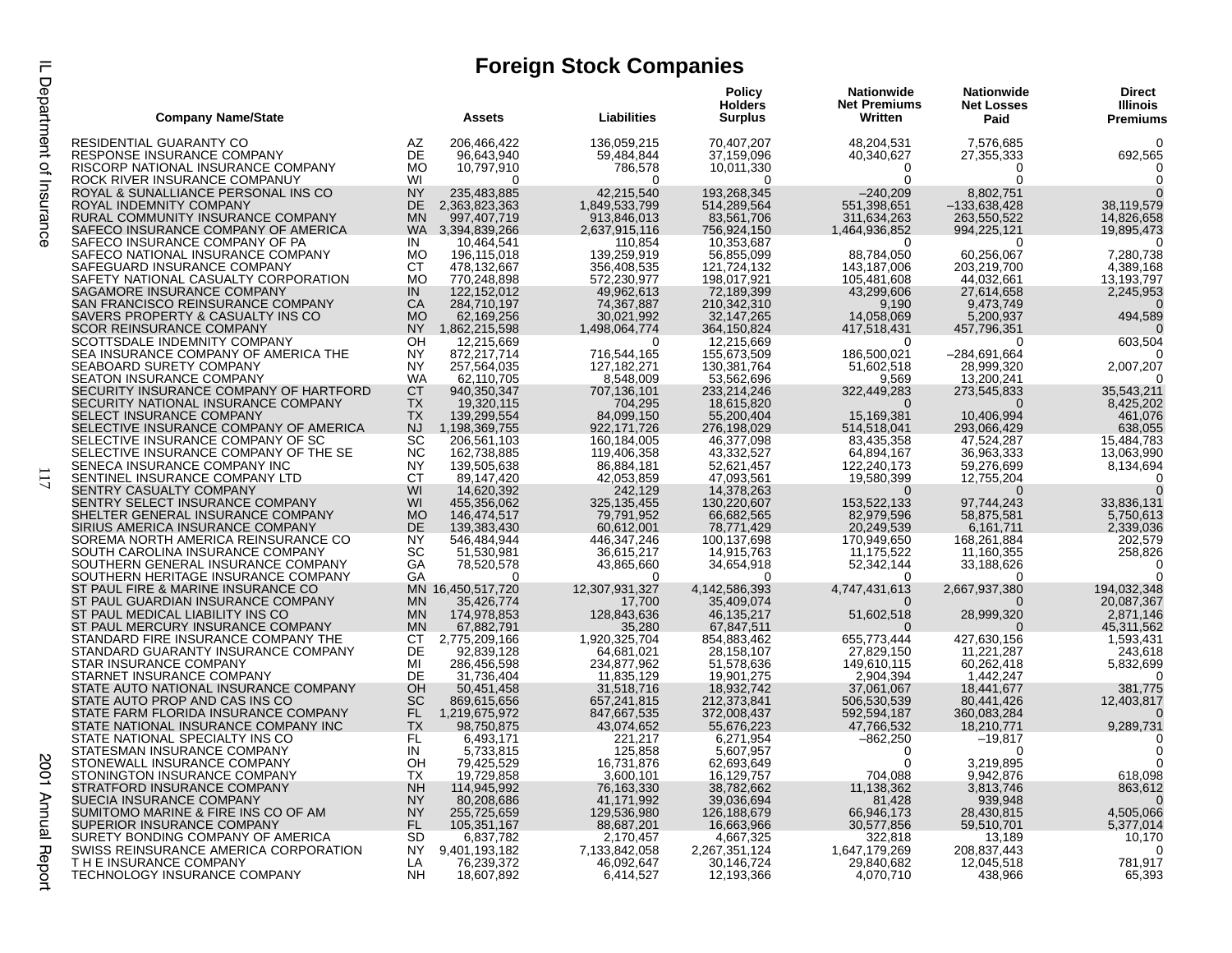| <b>Company Name/State</b>                                                       |                                                          | Assets                     | <b>Liabilities</b>             | <b>Policy</b><br><b>Holders</b><br><b>Surplus</b> | Nationwide<br><b>Net Premiums</b><br>Written | <b>Nationwide</b><br><b>Net Losses</b><br>Paid | <b>Direct</b><br>Illinois<br>Premiums |
|---------------------------------------------------------------------------------|----------------------------------------------------------|----------------------------|--------------------------------|---------------------------------------------------|----------------------------------------------|------------------------------------------------|---------------------------------------|
| <b>TICO INSURANCE COMPANY</b>                                                   | OH                                                       | 9,712,933                  | 1,563,254                      | 8,149,679                                         | 913,770                                      | 891,143                                        | O                                     |
| <b>TIG INDEMNITY COMPANY</b>                                                    | CA                                                       | 20,420,748                 | 1.100                          | 20,419,648                                        |                                              | 0<br>0                                         | 317.129                               |
| TIG INSURANCE COMPANY<br>TIG INSURANCE CORPORATION OF AM                        | CA<br>2,984,527,718<br>МI                                | 20,657,369                 | 2,000,264,044<br>3,035         | 984,263,674<br>20,654,335                         | 1,054,750,230                                | 702,269,051<br>O<br>0                          | 39,733,372                            |
| TIG PREMIER INSURANCE COMPANY                                                   | CA                                                       | 40,226,359                 | 1,561,792                      | 38,664,566                                        |                                              | $\Omega$<br>$\Omega$                           | 4,723,830                             |
| TITAN INDEMNITY COMPANY                                                         | ТX                                                       | 132,857,150                | 44,764,858                     | 88,092,292                                        | 50,048,145                                   | 36,327,471                                     |                                       |
| TOA REINSURANCE COMPANY OF AMERICA THE<br>TOWER INSURANCE COMPANY INC           | <b>DE</b><br>WI                                          | 783,578,533<br>32,770,276  | 544,687,371<br>3,703,956       | 238,891,162<br>29,066,320                         | 201,801,842                                  | 80,048,196<br>O                                | $-19,440$                             |
| TOYOTA MOTOR INSURANCE COMPANY                                                  | IA                                                       | 84,313,097                 | 64,913,084                     | 19,400,013                                        | 28,106,832                                   | 20,135,733                                     | 2,038,442                             |
| TRADERS & GENERAL INSURANCE COMPANY                                             | <b>TX</b>                                                | 7,360,554                  | 74,918                         | 7,285,638                                         |                                              | 0<br>$\Omega$                                  |                                       |
| TRANS PACIFIC INSURANCE COMPANY                                                 | NY                                                       | 40,248,130                 | 10,294,840                     | 29,953,290                                        | 304,672                                      | 620,193                                        | 527,938                               |
| TRANSATLANTIC REINSURANCE COMPANY                                               | <b>NY</b><br>4,634,787,323<br><b>NY</b>                  | 931,077,477                | 3,233,732,744<br>693,327,556   | 1,401,054,579<br>237,749,921                      | 1,675,895,537<br>135,066,760                 | 1,066,203,937<br>178,896,255                   | 43,559,533                            |
| TRANSCONTINENTAL INSURANCE COMPANY<br>TRANSPORT INSURANCE COMPANY               | OH                                                       | 113,041,422                | 89,012,575                     | 24,028,847                                        |                                              | 6,050,479<br>$\Omega$                          |                                       |
| <b>TRAVCO INSURANCE COMPANY</b>                                                 | СT                                                       | 161,274,251                | 103,795,005                    | 57,479,246                                        | 35,589,979                                   | 25,056,336                                     | 12,630,813                            |
| TRAVELERS CASUALTY AND SURETY CO OF AM<br>TRAVELERS CASUALTY AND SURETY COMPANY | <b>CT</b><br>1,871,033,732                               |                            | 1,229,835,009                  | 641,198,723                                       | 586,137,619                                  | 146,096,588                                    | 30,184,610                            |
| TRAVELERS CASUALTY COMPANY OF CT                                                | 11,168,293,936<br>CТ<br>СT                               | 253,884,553                | 8,169,528,588<br>189,656,780   | 2,998,765,348<br>64,227,773                       | 2,655,179,818<br>63,893,039                  | 1,849,926,359<br>44,063,089                    | 1,871,521<br>4,894,703                |
| TRAVELERS COMMERCIAL CASUALTY COMPANY                                           | СT                                                       | 256,407,145                | 187,216,202                    | 69,190,944                                        | 63,893,039                                   | 44,063,089                                     |                                       |
| TRAVELERS COMMERCIAL INSURANCE COMPANY                                          | <b>CT</b>                                                | 265,838,037                | 198,061,382                    | 67,776,655                                        | 63,893,039                                   | 44,063,089                                     |                                       |
| TRAVELERS HOME AND MARINE INS CO THE<br>TRAVELERS INDEMNITY COMPANY THE         | <b>CT</b><br>CT.<br>11,803,964,651                       | 167,468,157                | 110,261,445<br>7,979,221,371   | 57,206,712<br>3,824,743,280                       | 35,589,979<br>2,405,089,165                  | 25,056,336<br>1,565,003,603                    | $-6,922$<br>44,936,294                |
| TRAVELERS INDEMNITY COMPANY OF AM THE                                           | <b>CT</b>                                                | 430,944,535                | 312,403,429                    | 118,541,105                                       | 103,686,246                                  | 71,710,859                                     | 23,022,171                            |
| TRAVELERS INDEMNITY COMPANY OF CT THE                                           | <b>CT</b>                                                | 841,534,983                | 577,380,648                    | 264, 154, 336                                     | 183,272,661                                  | 127,006,399                                    | 14,019,964                            |
| TRAVELERS PROPERTY CASUALTY INS CO                                              | СT                                                       | 165,425,774                | 113,858,013                    | 51,567,761                                        | 39,793,207                                   | 27,647,770                                     | 942,027                               |
| TRENWICK AMERICA REINSURANCE CORPORATION<br>TRI STATE INSURANCE COMPANY         | <b>CT</b><br>1,034,853,636<br>OK                         | 102,858,673                | 660,018,515<br>1,969,375       | 374,835,121<br>100,889,297                        | 287,967,512                                  | 127,535,488<br>0<br>0                          |                                       |
| TRI STATE INSURANCE COMPANY OF MINNESOTA                                        | MΝ                                                       | 49,472,081                 | 24,388,648                     | 25,083,433                                        |                                              | 0<br>0                                         | 3,048,748                             |
| TRINITY UNIVERSAL INSURANCE COMPANY                                             | 2,003,432,103<br>ТX                                      |                            | 1,388,166,466                  | 615,265,637                                       | 998,641,052                                  | 620,123,249                                    | 1,317,820                             |
| TRUMBULL INSURANCE COMPANY                                                      | <b>CT</b>                                                | 104,557,681                | 70,233,539                     | 34,324,142                                        | 32,633,997                                   | 21,258,666                                     | 849,249                               |
| TRUSTGARD INSURANCE COMPANY<br>TWIN CITY FIRE INSURANCE COMPANY                 | OH<br>IN                                                 | 36,656,071<br>363,079,633  | 24,727,635<br>209,677,322      | 11,928,436<br>153,402,311                         | 27,494,963<br>97,901,993                     | 17,207,475<br>63,776,001                       | 641,191<br>43,723,375                 |
| U S AEGIS ENERGY INSURANCE COMPANY                                              | DE                                                       | 16,660,261                 | 2,307,532                      | 14,352,729                                        | 1,463,710                                    | 2,042,779                                      |                                       |
| U S SPECIALTY INSURANCE COMPANY                                                 | <b>TX</b>                                                | 237,750,637                | 131,879,056                    | 105,871,581                                       | 70,709,251                                   | 25,643,092                                     | 9,018,864                             |
| ULICO CASUALTY COMPANY<br>UNDERWRITER FOR THE PROFESSIONS INS CO.               | DE<br>CO                                                 | 167,624,914<br>120,921,853 | 99,654,396                     | 67,970,519                                        | 33,115,248                                   | 12,261,419                                     | 4,181,409<br>U                        |
| UNDERWRITERS INDEMNITY COMPANY                                                  | <b>TX</b>                                                | 24,171,389                 | 83,654,477<br>7,550,847        | 37,267,376<br>16,620,542                          | 9,670,936<br>1,589,939                       | 2,225,694<br>264,967                           |                                       |
| UNDERWRITERS INSURANCE COMPANY                                                  | <b>NE</b>                                                | 33,016,072                 | 501,876                        | 32,514,196                                        | 2,187,347                                    | 32,137,728                                     | 815,334                               |
| UNDERWRITERS REINSURANCE COMPANY                                                | <b>NH</b>                                                | 102,018,666                | 25,161,315                     | 76,857,351                                        | $-64,737,662$                                | 1,047,022,893                                  |                                       |
| UNIGARD INDEMNITY COMPANY                                                       | <b>WA</b>                                                | 54,371,482                 | 32,669,127                     | 21,702,353                                        | 25,182,209                                   | 13,714,340                                     | 1,326<br>20                           |
| UNIGARD INSURANCE COMPANY<br>UNIONE ITALIANA REINSURANCE CO OF AM INC           | <b>WA</b><br>NY                                          | 457,039,758<br>67,184,666  | 269,939,530<br>35,082,726      | 187,100,228<br>32,101,940                         | 216,566,995<br>9,516                         | 117,943,317<br>502,374                         |                                       |
| UNITED AUTOMOBILE INSURANCE COMPANY                                             | FL                                                       | 85,834,867                 | 66,555,223                     | 19,279,644                                        | 53,530,238                                   | 22,892,785                                     | 10,239,093                            |
| UNITED CASUALTY INSURANCE COMPANY OF AM                                         | PA                                                       | 19,952,430                 | 6,109,663                      | 13,842,767                                        | 5,827,692                                    | 1,555,367                                      | 1,966,170                             |
| UNITED FINANCIAL CASUALTY COMPANY<br>UNITED FIRE & CASUALTY COMPANY             | <b>MO</b><br>IA                                          | 142,440,276<br>618,605,781 | 87.880.014<br>423,616,619      | 54,560,262<br>194,989,162                         | 91,300,050<br>294,245,861                    | 48,850,188<br>157,951,698                      | 1,318,696<br>16,387,417               |
| UNITED FIRE & INDEMNITY COMPANY                                                 | ТX                                                       | 21,366,609                 | 14,717,492                     | 6,649,117                                         | 14,838,011                                   | $-1,307,967$                                   |                                       |
| UNITED GUARANTY COMMERCIAL INS CO OF NC                                         | <b>NC</b>                                                | 20,729,115                 | 589,665                        | 20,139,450                                        | 11,373                                       |                                                |                                       |
| UNITED GUARANTY CREDIT INSURANCE COMPANY                                        | <b>NC</b>                                                | 15,407,316                 | 1,229,658                      | 14,177,658                                        | 530,900                                      | 11,454                                         | 26,658                                |
| UNITED GUARANTY RESIDENTIAL INS CO<br>UNITED GUARANTY RESIDENTIAL INS CO OF NC  | <b>NC</b><br>1,758,586,185<br><b>NC</b>                  | 132,815,302                | 1,643,070,631<br>105,372,241   | 115,515,554<br>27,443,061                         | 373,457,404<br>37,049,793                    | 34,490,284<br>14,486,025                       | 23,388,497<br>C                       |
| UNITED NATIONAL SPECIALTY INS CO                                                | WI                                                       | 53,158,036                 | 21,686,875                     | 31,471,161                                        | 17,440,597                                   | 8,225,108                                      | 1,347,073                             |
| UNITED SECURITY ASSURANCE COMPANY OF PA                                         | PA                                                       | 21,563,617                 | 11, 181, 412                   | 10,382,205                                        | 8,518,625                                    | 2,404,774                                      |                                       |
| UNITED SECURITY INSURANCE COMPANY                                               | IA                                                       | 14,905,661                 | 1,581,949                      | 13,323,712                                        |                                              |                                                | 620,053                               |
| UNITED STATES FIDELITY & GUARANTY CO<br>UNITED STATES FIRE INSURANCE COMPANY    | <b>MD</b><br>5,264,167,605<br><b>NY</b><br>1,990,908,918 |                            | 3,404,534,495<br>1,477,381,124 | 1,859,633,110<br>513,527,794                      | 638,577,190<br>367,247,543                   | 753,302,277<br>450,015,254                     | 30,673,594<br>32,281,657              |
| UNITED STATES LIABILITY INSURANCE CO                                            | PA                                                       | 397,734,140                | 153,738,177                    | 243,995,964                                       | 90,586,100                                   | 14,605,088                                     | 3,108,951                             |
| UNITED WISCONSIN INSURANCE COMPANY                                              | WI                                                       | 76,722,067                 | 36,016,465                     | 40,705,603                                        | 79,086,764                                   | 60,243,694                                     | 15,143,143                            |
| UNIVERSAL FIRE & CAS INS CO<br>UNIVERSAL SURETY COMPANY                         | IN<br><b>NE</b>                                          | 7,665,606<br>86,856,111    | 4,044,839<br>32,701,975        | 3,620,767<br>54,154,136                           | 4,065,214<br>2,712,308                       | 1,706,903<br>$-188,619$                        | 1,791,373<br>3,690                    |
|                                                                                 |                                                          |                            |                                |                                                   |                                              |                                                |                                       |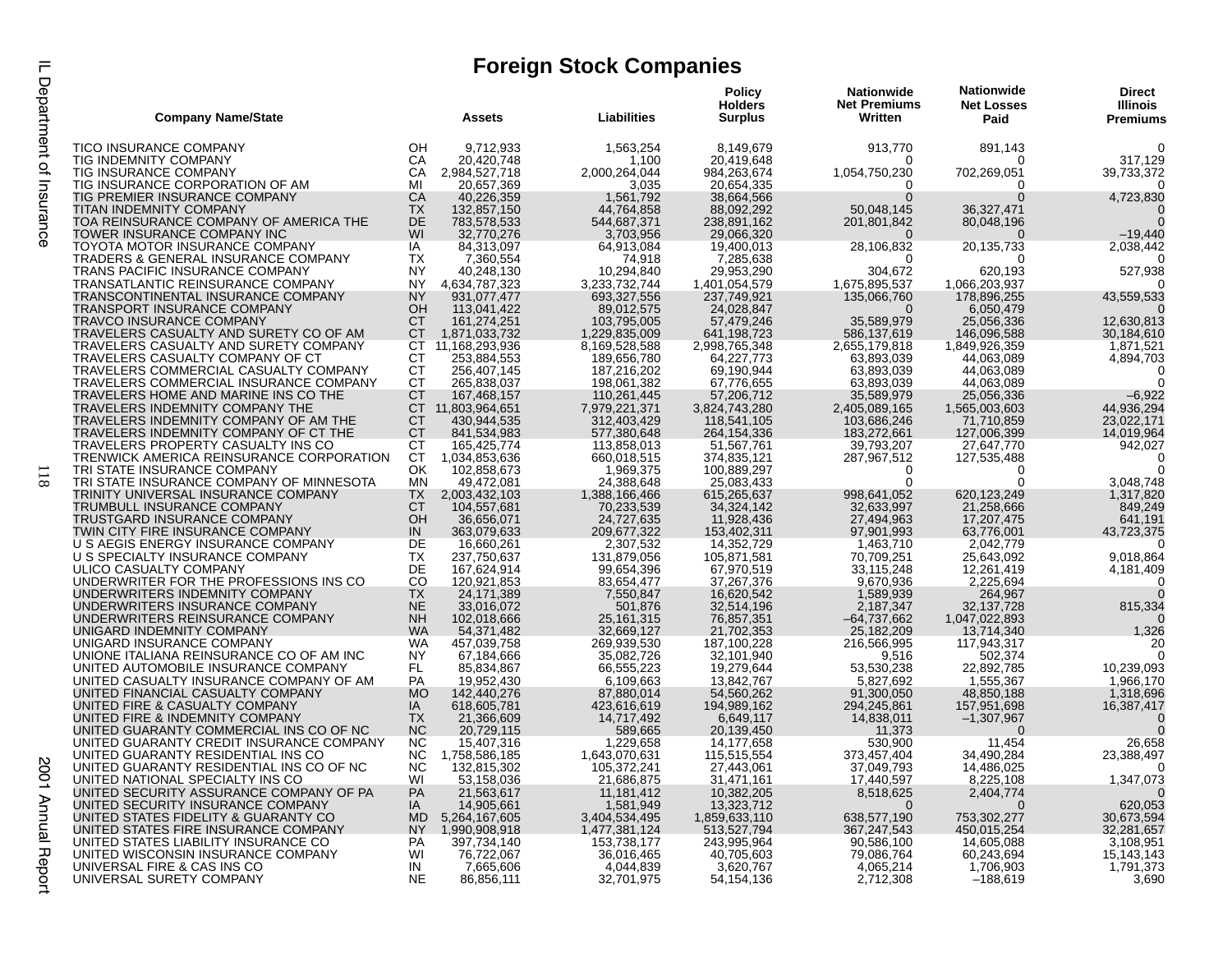| <b>Company Name/State</b>                                                      |                        | <b>Assets</b>                   | Liabilities                  | <b>Policy</b><br><b>Holders</b><br><b>Surplus</b> | <b>Nationwide</b><br><b>Net Premiums</b><br>Written | <b>Nationwide</b><br><b>Net Losses</b><br>Paid | <b>Direct</b><br><b>Illinois</b><br>Premiums |
|--------------------------------------------------------------------------------|------------------------|---------------------------------|------------------------------|---------------------------------------------------|-----------------------------------------------------|------------------------------------------------|----------------------------------------------|
| UNIVERSAL UNDERWRITERS INSURANCE COMPANY                                       | KS                     | 1,479,265,534                   | 1,104,420,567                | 374,844,966                                       | 757,896,094                                         | 469,281,948                                    | 46,127,108                                   |
| UNIVERSAL UNDERWRITERS OF TEXAS INS CO<br>US INTERNATIONAL REINSURANCE COMPANY | <b>TX</b><br><b>NH</b> | 37,938,801<br>35.000.000        | 12,257,180<br><sup>0</sup>   | 25,681,621<br>35.000.000                          | $\Omega$                                            | $\Omega$                                       |                                              |
| USAA CASUALTY INSURANCE COMPANY                                                | <b>TX</b>              | 3,830,308,582                   | 2,668,218,273                | 1,162,090,309                                     | 2,317,811,897                                       | 1,450,929,947                                  | 39,946,431                                   |
| USAA GENERAL INDEMNITY COMPANY                                                 | <b>TX</b>              | 203,890,755                     | 131.656.584                  | 72,234,171                                        | 170,411,847                                         | 83,072,352                                     | 3,970,400                                    |
| USAGENCIES DIRECT INSURANCE COMPANY                                            | <b>NY</b>              | 7,296,223                       | 269.397                      | 7,026,826                                         | 7,779                                               | 2,692                                          | 27,991                                       |
| USF&G BUSINESS INSURANCE COMPANY                                               | <b>MD</b><br><b>MD</b> | 9,803,285                       | 98,369                       | 9,704,916                                         |                                                     | $\Omega$                                       |                                              |
| USF&G FAMILY INSURANCE COMPANY<br>USF&G INSURANCE COMPANY OF MISSISSIPPI       | <b>MS</b>              | 19,083,933<br>18,344,589        | 2,509<br>2,745               | 19,081,424<br>18,341,844                          | $\Omega$<br>$\Omega$                                | O                                              |                                              |
| VALIANT INSURANCE COMPANY                                                      | IA                     | 14,394,311                      | 16.295                       | 14,378,016                                        |                                                     |                                                | 1,900,360                                    |
| VALLEY FORGE INSURANCE COMPANY                                                 | PA                     | 644,150,118                     | 442,275,410                  | 201,874,708                                       | 112,555,633                                         | 149,080,215                                    | 20,303,691                                   |
| VANLINER INSURANCE COMPANY                                                     | AZ                     | 231,924,314                     | 142.155.472                  | 89,768,843                                        | 85,925,341                                          | 45,458,478                                     | 4,199,283                                    |
| <b>VEREX ASSURANCE INC</b>                                                     | WI                     | 209,603,930                     | 26,438,376                   | 183, 165, 554                                     | 1,597,609                                           | 1,675,805                                      | 54,677                                       |
| VICTORIA AUTOMOBILE INSURANCE COMPANY<br>VICTORIA FIRE & CASUALTY COMPANY      | IN.<br>OH              | 8,102,880<br>135,509,429        | 2,310<br>89,049,394          | 8,100,570<br>46,460,035                           | 90,085,937                                          | 51,849,329                                     | 1,035,124                                    |
| VICTORIA SELECT INSURANCE COMPANY                                              | OH                     | 7,533,021                       | 304,498                      | 7,228,523                                         |                                                     | ∩                                              | 422,578                                      |
| VIGILANT INSURANCE COMPANY                                                     | NY                     | 247.878.270                     | 181,230,995                  | 66,647,275                                        | 33,185,106                                          | 15,779,801                                     | 25,397,381                                   |
| VIKING INSURANCE COMPANY OF WISCONSIN                                          | CO                     | 366,442,824                     | 281,198,420                  | 85,244,404                                        | 226,988,282                                         | 83,424,652                                     | 2,067,337                                    |
| VILLANOVA INSURANCE COMPANY                                                    | PA                     | 173,162,139                     | 145,524,320                  | 27,637,819                                        | 40,910,201                                          | 18,818,823                                     | 6,374,763                                    |
| VISION SERVICE PLAN INSURANCE COMPANY                                          | <b>CT</b>              | 127,256,067                     | 46,970,280                   | 80,285,787                                        | 302,128,721                                         | 282,736,952                                    | 54,338,016                                   |
| VOYAGER PROPERTY & CASUALTY INS CO<br>WASHINGTON INTERNATIONAL INSURANCE CO    | <b>SC</b><br><b>AZ</b> | 74,434,354<br>67,289,150        | 37,286,923<br>35,245,551     | 37, 147, 431<br>32,043,599                        | 29,541,865<br>5,824,717                             | 9,875,332<br>3,313,632                         | 2,404,166<br>2,167,373                       |
| WAUSAU BUSINESS INSURANCE COMPANY                                              | WI                     | 119,743,481                     | 84,916,169                   | 34,827,312                                        | 29,593,658                                          | 23,875,175                                     | 4,428,702                                    |
| WAUSAU GENERAL INSURANCE COMPANY                                               | WI                     | 120,309,950                     | 76,448,625                   | 43,861,325                                        | 29,593,658                                          | 23,875,175                                     | 444,970                                      |
| WAUSAU UNDERWRITERS INSURANCE COMPANY                                          | WI                     | 177,474,858                     | 92,601,815                   | 84,873,043                                        | 29,593,658                                          | 23,875,174                                     | 9,350,501                                    |
| <b>WESCO INSURANCE COMPANY</b>                                                 | DE                     | 331,047,208                     | 204,134,464                  | 126,912,744                                       | 145,481,600                                         | 21,931,749                                     | 2,674,528                                    |
| WEST AMERICAN INSURANCE COMPANY                                                | IN                     | 1,753,602,713                   | 1,272,786,619                | 480,816,090                                       | 631,973,500                                         | 378,318,888                                    | 49,619,279                                   |
| WESTCHESTER FIRE INSURANCE COMPANY<br>WESTERN CONTINENTAL INSURANCE COMPANY    | <b>NY</b><br><b>TX</b> | 1,005,501,667<br>42,748,726     | 677,111,263<br>14,636,099    | 328,390,399<br>28,112,626                         | 386,257,010<br>$-18,586$                            | 147,025,263<br>3,279,930                       | 18,494,085<br>140,671                        |
| WESTERN DIVERSIFIED CASUALTY INS CO                                            | WI                     | 40,463,828                      | 663,460                      | 39,800,368                                        |                                                     |                                                | 2,778,581                                    |
| WESTERN SURETY COMPANY                                                         | <b>SD</b>              | 589,112,768                     | 381,767,697                  | 207,345,071                                       | 307,363,713                                         | 50,008,801                                     | 4,649,928                                    |
| WESTFIELD INSURANCE COMPANY                                                    | OH                     | 1,322,495,589                   | 1,009,442,636                | 313,052,953                                       | 816,247,252                                         | 319,266,755                                    | 44,300,244                                   |
| WESTFIELD NATIONAL INSURANCE COMPANY                                           | OH                     | 289,800,812                     | 198,588,966                  | 91,211,846                                        | 151,033,480                                         | 86,978,609                                     | 4,626,054                                    |
| WESTPORT INSURANCE CORPORATION<br>WILLIAMSBURG NATIONAL INSURANCE COMPANY      | <b>MO</b>              | 1.234.148.886                   | 1,007,412,686                | 226,736,200                                       | 454.086.769                                         | 185.543.113                                    | 34,758,388                                   |
| WINDSOR INSURANCE COMPANY                                                      | СA<br>IN               | 15,879,048<br>331,490,968       | 4,737,153<br>233.844.826     | 11,141,895<br>97,646,142                          | 845,181<br>152.948.207                              | 259,835<br>123.419.887                         | 90.235                                       |
| WINTERTHUR INTERNATIONAL AMERICA INS CO                                        | WI                     | 577,604,088                     | 495,591,314                  | 82,012,773                                        | 16,857,630                                          | $-86,405,365$                                  | 8,954,938                                    |
| WORKMENS AUTO INSURANCE COMPANY                                                | CA                     | 91,902,887                      | 65,929,362                   | 25,973,525                                        | 69,027,823                                          | 41,505,453                                     |                                              |
| WORLDWIDE DIRECT AUTO INSURANCE COMPANY                                        | <b>KY</b>              | 22,807,032                      | 2,492,199                    | 20,314,833                                        | 422,623                                             | 2,392,043                                      | 2,046,839                                    |
| X L INSURANCE COMPANY OF NEW YORK INC                                          | NY                     | 130,846,351                     | 99,878,238                   | 30,968,113                                        | 21,036,445                                          | 28,298,621                                     |                                              |
| <b>XL CAPITAL ASSURANCE INC</b><br><b>XL REINSURANCE AMERICA INC</b>           | NY<br>NY               | 158,442,157<br>2,453,510,738    | 48.899.461<br>1,814,089,026  | 109,542,696<br>639,421,712                        | 3,441,961<br>228,395,685                            | $\Omega$<br>307,242,173                        |                                              |
| YASUDA FIRE & MARINE INSURANCE CO OF AM                                        | ΝY                     | 339,072,813                     | 284,473,496                  | 54,599,317                                        | 88,130,472                                          | 66,330,105                                     | 3,912,293                                    |
| YOSEMITE INSURANCE COMPANY                                                     | IN                     | 306,610,185                     | 108,832,940                  | 197,777,245                                       | 54,004,473                                          | 10,762,517                                     | 3,045,835                                    |
| YOUNG AMERICA INSURANCE COMPANY                                                | <b>TX</b>              | 16.123.202                      | 6.223.972                    | 9.899.230                                         | 9,439,234                                           | 4.224.881                                      | 681,284                                      |
| ZALE INDEMNITY COMPANY                                                         | <b>TX</b>              | 12,792,870                      | 3,187,774                    | 9,605,096                                         | 3,243,987                                           | 482,890                                        |                                              |
| <b>ZC INSURANCE COMPANY</b>                                                    | NJ                     | 117,416,940                     | 59,753,601                   | 57,663,339                                        | $-516,596$                                          | 238,009                                        | 42,370                                       |
| ZENITH INSURANCE COMPANY<br>ZURICH AMERICAN INSURANCE COMPANY                  | CA<br>NY.              | 1,068,977,657<br>11,422,821,176 | 816,511,278<br>9,001,544,821 | 252,466,379<br>2,421,276,355                      | 477,138,382<br>5,076,093,820                        | 239,224,814<br>3,005,249,493                   | 14,641,441<br>266,537,436                    |
| ZURICH REINSURANCE (NORTH AMERICA) INC                                         | CT.                    | 3,190,931,597                   | 2,563,492,491                | 627,439,106                                       | 839,063,579                                         | 1,083,220,608                                  |                                              |
| <b>Totals</b>                                                                  |                        | 569,403,468,698                 | 390,381,730,418              | 179,021,738,274                                   | 151,248,606,643                                     | 97,697,928,490                                 | 5,872,346,009                                |

 $611$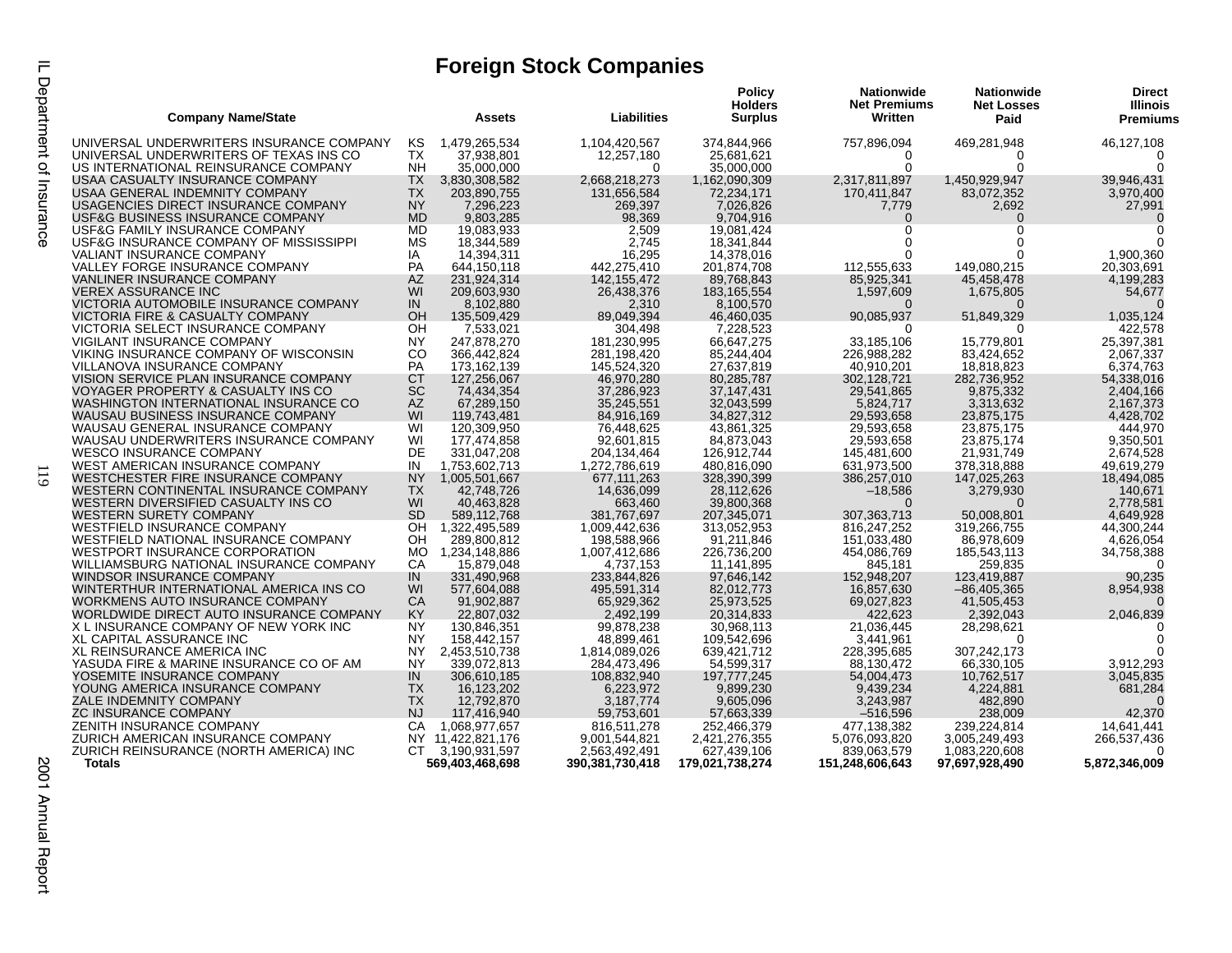#### **Foreign Mutual Companies**

 $120\,$ 

| <b>Company Name/State</b>                                                       |                        | <b>Assets</b>                  | <b>Liabilities</b>           | <b>Policy</b><br><b>Holders</b><br><b>Surplus</b> | <b>Nationwide</b><br><b>Net Premiums</b><br>Written | Nationwide<br><b>Net Losses</b><br>Paid | <b>Direct</b><br>Illinois<br>Premiums |
|---------------------------------------------------------------------------------|------------------------|--------------------------------|------------------------------|---------------------------------------------------|-----------------------------------------------------|-----------------------------------------|---------------------------------------|
| ACUITY A MUTUAL INSURANCE COMPANY                                               | WI                     | 715,134,325                    | 498,300,655                  | 216,833,670                                       | 402,090,956                                         | 202,122,921                             | 37,118,383                            |
| AMERICAN BUSINESS & PERSONAL INS MUT INC                                        | DE                     | 33,480,881                     | 10,145,599                   | 23,335,282                                        | 146,587                                             | 1,101,555                               | 198,624                               |
| AMERICAN FAMILY MUTUAL INSURANCE COMPANY                                        | WI                     | 6,848,839,785                  | 4,248,059,321                | 2,600,780,464                                     | 4,120,837,347                                       | 3,065,577,942                           | 387,389,949                           |
| AMERICAN HARDWARE MUTUAL INSURANCE CO                                           | OH<br>MI               | 213,770,949                    | 113,296,643                  | 100,474,307                                       | 73,814,249<br>252.132.812                           | 41,495,351<br>144.928.777               | 1,709,272                             |
| AMERISURE MUTUAL INSURANCE COMPANY<br>AMICA MUTUAL INSURANCE COMPANY            | R <sub>l</sub>         | 1,041,578,608<br>2,908,925,117 | 721,628,148<br>1,479,667,187 | 319,950,460<br>1,429,257,930                      | 987,522,198                                         | 558,648,621                             | 24,046,467<br>14,248,810              |
| ANTHEM INSURANCE COMPANIES INC                                                  | IN                     | 3,515,452,250                  | 1,176,719,010                | 2,338,733,240                                     | 1,753,216,388                                       | 1,454,058,365                           | $\Omega$                              |
| ATLANTIC MUTUAL INSURANCE COMPANY                                               | <b>NY</b>              | 1,429,221,536                  | 1,008,828,648                | 420,392,888                                       | 542,094,534                                         | 267,987,229                             | 34,394,065                            |
| AUTO OWNERS INSURANCE COMPANY                                                   | MI                     | 5,720,719,015                  | 2,922,891,694                | 2,797,827,320                                     | 2,087,709,497                                       | 1,425,338,775                           | 80,668,708                            |
| <b>BADGER MUTUAL INSURANCE COMPANY</b>                                          | WI                     | 90,789,192                     | 60,796,746                   | 29,992,446                                        | 61,206,834                                          | 33,582,621                              | 19,347,361                            |
| BAR PLAN MUTUAL INSURANCE COMPANY THE                                           | <b>MO</b>              | 38,352,383                     | 19,743,945                   | 18,608,438                                        | 5,947,742                                           | 1,448,870                               | 3,031                                 |
| BROTHERHOOD MUTUAL INSURANCE COMPANY<br>BUCKEYE STATE MUTUAL INSURANCE COMPANY  | IN<br>OH               | 157,771,285<br>33,171,993      | 107,741,652<br>22,378,515    | 50,029,633<br>10,793,478                          | 91,574,083<br>24,449,085                            | 55,203,180<br>13,199,839                | 6,794,531                             |
| CAMBRIDGE MUTUAL FIRE INSURANCE COMPANY                                         | <b>MA</b>              | 308,300,012                    | 127,707,488                  | 180,592,524                                       | 88,020,620                                          | 39,123,248                              | 1,854,092                             |
| CAMICO MUTUAL INSURANCE COMPANY                                                 | CA                     | 87,789,280                     | 59,473,282                   | 28,315,998                                        | 23,603,390                                          | 4,888,214                               | 249,353                               |
| CENTRAL MUTUAL INSURANCE COMPANY                                                | OH                     | 595,108,422                    | 347,627,418                  | 247.481.006                                       | 252,471,111                                         | 130,891,153                             | 11,306,886                            |
| CHURCH MUTUAL INSURANCE COMPANY                                                 | WI                     | 544,244,238                    | 374,426,324                  | 169,817,914                                       | 226, 177, 787                                       | 129,105,424                             | 17,677,810                            |
| COLUMBIA MUTUAL INSURANCE COMPANY                                               | <b>MO</b>              | 156,832,974                    | 87,865,022                   | 68,967,952                                        | 92,377,192                                          | 66,498,186                              | 3,772,706                             |
| DONEGAL MUTUAL INSURANCE COMPANY                                                | PA                     | 179,847,955                    | 107,400,668                  | 72,447,287                                        | 59,529,366                                          | 32,124,556                              | ∩                                     |
| EMPLOYERS MUTUAL CASUALTY COMPANY<br>EQUITY MUTUAL INSURANCE COMPANY            | IA<br><b>MO</b>        | 1,550,951,500<br>45,597,107    | 1,089,273,186<br>38,629,981  | 461,678,314<br>6,967,126                          | 623,435,393<br>14,282,164                           | 369.645.977<br>14,933,745               | 10,297,672<br>97,419                  |
| FACTORY MUTUAL INSURANCE COMPANY                                                | R <sub>l</sub>         | 4,213,635,674                  | 2,431,952,306                | 1,781,683,368                                     | 1,096,616,765                                       | 690,081,775                             | 39,019,852                            |
| FARMERS ALLIANCE MUTUAL INSURANCE CO                                            | KS                     | 165,023,685                    | 95,212,144                   | 69,811,541                                        | 120,253,878                                         | 86,813,837                              | 9,672,085                             |
| FARMERS MUTUAL HAIL INSURANCE CO OF IA                                          | IA                     | 215,431,473                    | 95,359,878                   | 120,071,595                                       | 99,978,374                                          | 59,913,767                              | 10,401,526                            |
| FARMERS MUTUAL INSURANCE COMPANY OF NE                                          | <b>NE</b>              | 229,309,061                    | 109,682,452                  | 119,626,609                                       | 128,418,356                                         | 93,043,991                              |                                       |
| FARMLAND MUTUAL INSURANCE COMPANY                                               | IA                     | 195,597,116                    | 118,970,518                  | 76,626,599                                        | 104,204,627                                         | 66,984,270                              | 4,186,059                             |
| FEDERATED MUTUAL INSURANCE COMPANY                                              | <b>MN</b>              | 2,671,601,318                  | 1,591,938,779                | 1,079,662,538                                     | 964,960,367                                         | 642,949,137                             | 54,230,751                            |
| FRANKENMUTH MUTUAL INSURANCE COMPANY<br>GOODVILLE MUTUAL CASUALTY COMPANY       | MI<br>PA               | 580,844,971<br>56,317,078      | 401,407,642<br>30,327,817    | 179,437,329<br>25,989,261                         | 279,094,324<br>31,880,913                           | 175,977,316<br>16,463,504               | 13,386,787<br>753,915                 |
| GRAIN DEALERS MUTUAL INSURANCE COMPANY                                          | IN                     | 59,907,709                     | 43,407,536                   | 16,500,173                                        | 39,209,152                                          | 23,644,851                              | 986,028                               |
| <b>GRANGE MUTUAL CASUALTY COMPANY</b>                                           | OH                     | 930,111,380                    | 568,996,121                  | 361,115,259                                       | 628,238,718                                         | 401,318,723                             | 30,588,630                            |
| GRAPHIC ARTS MUTUAL INSURANCE COMPANY                                           | <b>NY</b>              | 105,393,822                    | 81,858,428                   | 23,535,394                                        | 32,241,902                                          | 22,250,397                              | 4,231,798                             |
| GREATER NEW YORK MUTUAL INSURANCE CO.                                           | NY                     | 467,216,859                    | 266,716,203                  | 200,500,656                                       | 116,591,147                                         | 57,135,405                              | 73,875                                |
| GRINNELL MUTUAL REINSURANCE COMPANY                                             | IA                     | 406,247,927                    | 242,227,497                  | 164,020,429                                       | 248,958,622                                         | 171,165,708                             | 40,874,758                            |
| GUIDEONE MUTUAL INSURANCE COMPANY                                               | IA                     | 450,396,741                    | 312,124,815                  | 138,271,926                                       | 230,319,266                                         | 240,242,763                             | 10,570,065                            |
| GUIDEONE SPECIALTY MUTUAL INSURANCE CO<br>HARLEYSVILLE MUTUAL INSURANCE COMPANY | IA<br>PA               | 108,931,713<br>1,064,652,289   | 81,353,973<br>512,258,645    | 27,577,740<br>552,393,644                         | 57,579,816<br>248,094,253                           | 59,858,204<br>149,196,887               | 1,277,187<br>14,434                   |
| HASTINGS MUTUAL INSURANCE COMPANY                                               | MI                     | 394,229,364                    | 261,277,274                  | 132,952,090                                       | 214,594,511                                         | 144,221,432                             | 5,770,043                             |
| IMT INSURANCE COMPANY (MUTUAL)                                                  | IA                     | 137,272,501                    | 81,994,175                   | 55,278,326                                        | 76,334,064                                          | 46,455,194                              | 5,550,786                             |
| INDIANA LUMBERMENS MUTUAL INSURANCE CO                                          | IN                     | 105,689,875                    | 66,811,614                   | 38,878,261                                        | 54,985,961                                          | 37,333,371                              | 4,394,173                             |
| <b>INLAND MUTUAL INSURANCE COMPANY</b>                                          | <b>WV</b>              | 4,793,328                      | 640,804                      | 4,152,523                                         | 323,313                                             | 145,962                                 |                                       |
| INTEGRITY MUTUAL INSURANCE COMPANY                                              | WI                     | 57,854,410                     | 41,912,206                   | 15,942,203                                        | 40,880,942                                          | 23,349,117                              | $\Omega$                              |
| IOWA MUTUAL INSURANCE COMPANY<br>JEWELERS MUTUAL INSURANCE COMPANY              | IA<br>WI               | 59,618,965                     | 43,511,280                   | 16,107,686                                        | 39,740,730                                          | 35,905,965                              | 6,038,937                             |
| LE MARS MUTUAL INSURANCE COMPANY OF IA                                          | IA                     | 122,095,596<br>36,681,252      | 51,275,365<br>27,903,707     | 70,820,231<br>8,777,545                           | 59,363,357<br>23,801,276                            | 25,050,041<br>16,947,316                | 3,391,005                             |
| LIBERTY MUTUAL FIRE INSURANCE COMPANY                                           | <b>MA</b>              | 2,791,446,382                  | 1,974,977,957                | 816,468,425                                       | 739,841,436                                         | 596,879,360                             | 111,856,037                           |
| LIGHTNING ROD MUTUAL INSURANCE COMPANY                                          | OH                     | 166,978,226                    | 75,980,710                   | 90,997,516                                        | 66,996,784                                          | 42,309,884                              | $\Omega$                              |
| LUMBER MUTUAL INSURANCE COMPANY THE                                             | <b>MA</b>              | 108,131,729                    | 101,821,128                  | 6,310,600                                         | 1,900,414                                           | 35,118,602                              | 82,250                                |
| MEDICAL ASSURANCE COMPANY INC THE                                               | AL                     | 814,313,943                    | 641,473,247                  | 172,840,696                                       | 175,909,896                                         | 92,431,214                              | 247,212                               |
| MEDMARC MUTUAL INSURANCE COMPANY                                                | VT                     | 196,326,460                    | 111,170,609                  | 85,155,851                                        | 37,974,820                                          | 18,580,306                              | $\Omega$                              |
| MERCHANTS BONDING COMPANY (MUTUAL)<br>MERIDIAN CITIZENS MUTUAL INSURANCE CO     | IA<br>IN               | 44,743,284<br>15.164.097       | 14,581,907<br>9,622,055      | 30,161,377<br>5,542,041                           | 17,673,654                                          | 2,742,829<br>10.095.646                 | 741,254<br>23,352                     |
| MERRIMACK MUTUAL FIRE INSURANCE COMPANY                                         | MA                     | 507,647,920                    | 185,579,573                  | 322,068,348                                       | 5,304,420<br>125,743,742                            | 55,890,355                              | 13,465,546                            |
| MICHIGAN MILLERS MUTUAL INSURANCE CO                                            | MI                     | 179,613,528                    | 99,100,237                   | 80,513,290                                        | 100,566,140                                         | 59,603,653                              | 3,503,112                             |
| MIDWEST FAMILY MUTUAL INSURANCE COMPANY                                         | <b>MN</b>              | 43,472,476                     | 29,189,855                   | 14,282,621                                        | 30,214,846                                          | 19,374,415                              |                                       |
| MILWAUKEE MUTUAL INSURANCE COMPANY                                              | WI                     | 54,215,534                     | 20,085,507                   | 34,130,025                                        | 3,326,194                                           | 2,528,901                               | 23,076,487                            |
| MINNESOTA LAWYERS MUTUAL INSURANCE CO                                           | ΜN                     | $\Omega$                       | $\Omega$                     | $\Omega$                                          | $\Omega$                                            | -C                                      | $\Omega$                              |
| MUTUAL PROTECTIVE INSURANCE COMPANY<br>MUTUAL SERVICE CASUALTY INSURANCE CO     | <b>NE</b><br><b>MN</b> | 188,331,317<br>208.948.881     | 166,417,141<br>174,921,920   | 21,914,178                                        | 68,941,238<br>1.689.245                             | 35,461,898<br>148.196.987               | 3,262,530                             |
| NATIONWIDE MUTUAL FIRE INSURANCE COMPANY                                        | OH                     | 2,536,220,451                  | 1,383,175,026                | 34,026,961<br>1,153,045,425                       | 1,177,512,280                                       | 756,922,253                             | 6,584,030<br>23,357,409               |
|                                                                                 |                        |                                |                              |                                                   |                                                     |                                         |                                       |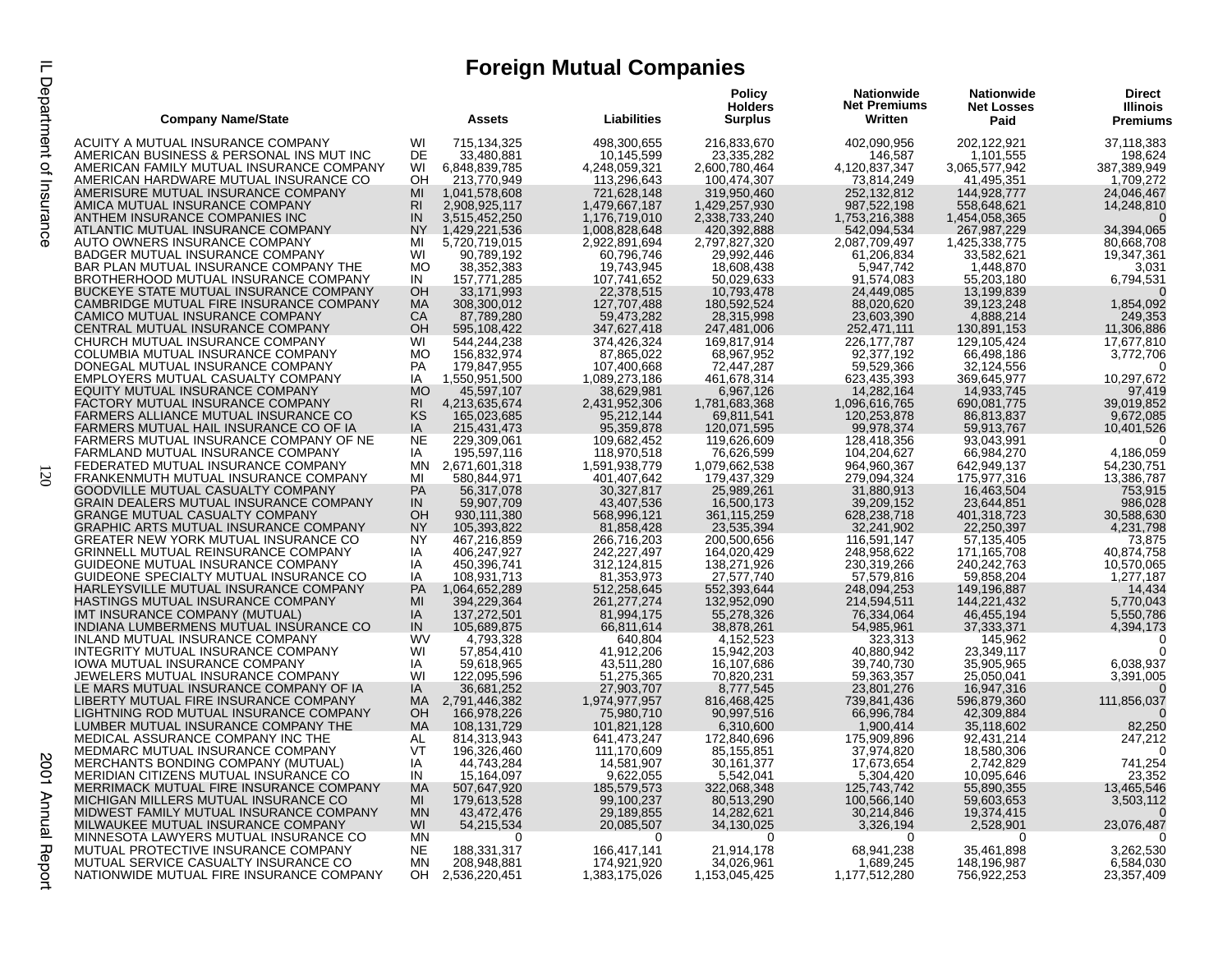#### **Foreign Mutual Companies**

| <b>Company Name/State</b>               |           | Assets         | Liabilities    | <b>Policy</b><br><b>Holders</b><br><b>Surplus</b> | Nationwide<br><b>Net Premiums</b><br>Written | <b>Nationwide</b><br><b>Net Losses</b><br>Paid | Direct<br><b>Illinois</b><br>Premiums |
|-----------------------------------------|-----------|----------------|----------------|---------------------------------------------------|----------------------------------------------|------------------------------------------------|---------------------------------------|
|                                         |           |                |                |                                                   |                                              |                                                |                                       |
| NATIONWIDE MUTUAL INSURANCE COMPANY     | OН        | 18.553.363.751 | 12.274.101.705 | 6.279.262.045                                     | 8.721.927.243                                | 5.606.583.418                                  | 54,236,994                            |
| NORCAL MUTUAL INSURANCE COMPANY         | CА        | 820.458.226    | 552,425,804    | 268,032,422                                       | 170.880.097                                  | 70.405.038                                     |                                       |
| OHIO FARMERS INSURANCE COMPANY          | OΗ        | 805.171.402    | 193.172.355    | 611,999,047                                       | $-2,644,066$                                 | 182,089,215                                    | 32,917,547                            |
| PENNSYLVANIA LUMBERMENS MUTUAL INS CO   | <b>PA</b> | 157,684,436    | 97.601.121     | 60,083,315                                        | 68,218,675                                   | 27,404,038                                     | 380,334                               |
| PENNSYLVANIA NATIONAL MUTUAL CAS INS CO | <b>PA</b> | 620.144.455    | 405.242.477    | 214.901.978                                       | 250.323.809                                  | 142.200.797                                    | 26.564                                |
| PHARMACISTS MUTUAL INSURANCE COMPANY    | IA        | 98.233.198     | 53.075.666     | 45.157.532                                        | 48.255.476                                   | 19.372.742                                     | 3,500,742                             |
| PUBLIC SERVICE MUTUAL INSURANCE COMPANY | <b>NY</b> | 543.624.763    | 406.376.074    | 137,248,689                                       | 121.114.694                                  | 88,236,593                                     | 55,863                                |
| SECURA INSURANCE A MUTUAL COMPANY       | WI        | 296.293.236    | 196.830.228    | 99.463.008                                        | 161.380.294                                  | 88.687.327                                     | 11,143,963                            |
| SENIOR CITIZENS MUTUAL INSURANCE CO     | FL        | 9.630.433      | 3.745.067      | 5.885.366                                         | 2.043.902                                    | 17.000                                         | 119.717                               |
| SENTRY INSURANCE A MUTUAL COMPANY       | WI        | 3.757.291.654  | 1,801,887,805  | 1,955,403,849                                     | 921,132,801                                  | 586,465,456                                    | 51,249,316                            |
| SHELTER MUTUAL INSURANCE COMPANY        | MO        | 1.404.913.738  | 656.976.114    | 747.937.624                                       | 732.531.873                                  | 533,790,144                                    | 14,938,316                            |
| SOCIETY INSURANCE A MUTUAL COMPANY      | WI        | 148.654.228    | 97.858.346     | 50.795.882                                        | 78.393.570                                   | 35.084.439                                     | 9,325,510                             |
| STATE AUTOMOBILE MUTUAL INSURANCE CO    | OН        | .132.928.848   | 348.987.691    | 783.941.157                                       | 291.727.395                                  | 340.264.655                                    | 19.737.514                            |
| UTICA MUTUAL INSURANCE COMPANY          | N٢        | .773.046.907   | .407.646.833   | 365.400.074                                       | 573.905.849                                  | 396.057.061                                    | 12.174.908                            |
| WEST BEND MUTUAL INSURANCE COMPANY      | WI        | 694.176.092    | 492,805,210    | 201,370,882                                       | 388,647,501                                  | 206,608,813                                    | 101,352,556                           |
| WESTERN RESERVE MUTUAL CASUALTY COMPANY | OH        | 121.614.972    | 55.369.081     | 66.245.891                                        | 48.724.934                                   | 30.770.825                                     |                                       |
| Totals                                  |           | 77,847,517,481 | 46,213,920,760 | 31,633,596,718                                    | 31,849,463,125                               | 21,568,527,346                                 | 1,393,946,896                         |

#### **Foreign Inter-Insurance Exchanges**

| <b>Company Name/State</b>                  |           | Assets         | <b>Liabilities</b> | <b>Policy</b><br><b>Holders</b><br><b>Surplus</b> | <b>Nationwide</b><br><b>Net Premiums</b> | Nationwide<br><b>Net Losses</b> | <b>Direct</b><br>Illinois  |
|--------------------------------------------|-----------|----------------|--------------------|---------------------------------------------------|------------------------------------------|---------------------------------|----------------------------|
| ARMED FORCES INSURANCE EXCHANGE            | KS        | 159,285,314    | 58,737,483         | 100,547,831                                       | Written<br>47,382,502                    | Paid<br>29,050,971              | <b>Premiums</b><br>491,546 |
| AUTOMOBILE CLUB INTERINSURANCE EXCHANGE    | <b>MO</b> | 127.537.352    | 62.811.181         | 64,726,174                                        | 92,245,958                               | 58,131,588                      | 5,705,255                  |
| CALIFORNIA CASUALTY IND EXCHANGE           | CA        | 427.675.568    | 106.903.527        | 320.772.041                                       | 99,532,566                               | 66,514,524                      | 1,489,401                  |
| CASUALTY RECIPROCAL EXCHANGE               | МO        | 166.462.285    | 143,314,876        | 23.147.409                                        | 57,128,643                               | 59,734,978                      | 5,191,886                  |
| DAKOTA TRUCK UNDERWRITERS                  | <b>SD</b> | 24.206.617     | 13.368.859         | 10.837.759                                        | 13.853.222                               | 4.451.497                       |                            |
| DOCTORS' COMPANY THE                       | СA        | .137,120,519   | 753,155,063        | 383,965,456                                       | 284,526,663                              | 128,857,248                     | 9,402,008                  |
| ERIE INSURANCE EXCHANGE                    | <b>PA</b> | 6.998.793.569  | 3,953,242,602      | 3,045,550,967                                     | 2,550,989,485                            | 1,526,242,035                   | 25,493,863                 |
| <b>FARMERS INSURANCE EXCHANGE</b>          | CA        | 8.198.546.841  | 6.228.994.227      | 1,969,552,614                                     | 5.272.570.887                            | 3.700.674.618                   | 19,195,246                 |
| FEDERATED RURAL ELECTRIC INS EXCH          | KS        | 144,222,730    | 96,869,729         | 47,353,001                                        | 49,426,467                               | 30,239,131                      | 1,364,066                  |
| FIRE INSURANCE EXCHANGE                    | СA        | .304.286.995   | 1,002,547,624      | 301,739,371                                       | 764,139,968                              | 530,469,671                     |                            |
| GARRISON PROPERTY AND CASUALTY ASSN        | <b>TX</b> | 10.380.983     | 49.065             | 10,331,918                                        | $-4,850$                                 | 49.195                          |                            |
| LUMBERMENS UNDERWRITING ALLIANCE           | <b>MO</b> | 327.294.604    | 256,891,505        | 70,403,099                                        | 83,097,260                               | 79,867,935                      | 2,490,398                  |
| NATIONAL FIRE & INDEMNITY EXCHANGE         | <b>MO</b> | 11,926,412     | 6.316.774          | 5,609,638                                         | 4,156,839                                | 1,668,127                       | 162,761                    |
| NATIONAL LLOYDS INSURANCE COMPANY          | TХ        | 48.773.845     | 24.194.943         | 24.578.902                                        | 34.050.614                               | 11,331,425                      | 13,831                     |
| NONPROFITS INS ASSN AN INTERINSURANCE EXCH | <b>MN</b> | 20.784.794     | 15.607.007         | 5.177.786                                         | 4.024.284                                | 1,452,561                       | 6,907,533                  |
| RECIPROCAL OF AMERICA                      | <b>VA</b> | 417.359.022    | 335,122,688        | 82,236,337                                        | 127.716.916                              | 78,753,889                      |                            |
| TRUCK INSURANCE EXCHANGE                   | СA        | .235.515.721   | 934.902.134        | 300.613.587                                       | 789.612.650                              | 549.234.755                     | 22,299,892                 |
| UNITED SERVICES AUTOMOBILE ASSOCIATION.    | TX.       | 10,832,302,542 | 4.236.406.611      | 6.595.895.931                                     | 3.650.517.775                            | 2,342,261,875                   | 61,273,667                 |
| Totals                                     |           | 31,592,475,713 | 18,229,435,898     | 13.363.039.821                                    | 13,924,967,849                           | 9,198,986,023                   | 161.481.353                |

#### **Alien Stock Companies**

| <b>Company Name/State</b>                     | Assets        | Liabilities   | <b>Policy</b><br><b>Holders</b><br>Surplus | <b>Nationwide</b><br><b>Net Premiums</b><br>Written | <b>Nationwide</b><br><b>Net Losses</b><br>Paid | Direct<br><b>Illinois</b><br><b>Premiums</b> |
|-----------------------------------------------|---------------|---------------|--------------------------------------------|-----------------------------------------------------|------------------------------------------------|----------------------------------------------|
| <b>GENERALI – U S BRANCH</b>                  | 184.021.628   | 113.233.566   | 70.788.062                                 | 16.551.424                                          | 54.334.275                                     | 0                                            |
| <b>GERLING GLOBAL REINSURANCE CORPORATION</b> | 399.997.101   | 304.193.026   | 95.804.075                                 | 694.500                                             | 34.367.550                                     |                                              |
| NICHIDO FIRE & MARINE INSURANCE CO LTD        | 77.986.539    | 38.982.899    | 39,003,640                                 | 14.046.825                                          | 11.588.003                                     |                                              |
| NIPPONKOA INSURANCE COMPANY LTD (U S BR       | 150.805.207   | 102.429.908   | 48.375.299                                 | 32.345.826                                          | 18.829.368                                     | 831.391                                      |
| NISSAN FIRE & MAR INS CO LTD (US BRANCH)      | 29.763.365    | 6.821.375     | 22.941.990                                 | 5.895.988                                           | 4.812.451                                      | 40.845                                       |
| TOKIO MARINE & FIRE INSURANCE CO LTD THE      | 1.006.433.801 | 708.016.417   | 298.417.384                                | 205.656.325                                         | 131.624.439                                    | 13.698.680                                   |
| TRYGG HANSA INS CO LTD (U S BRANCH)           | 9.707.999     | 449.661       | 9.258.338                                  | 13.572                                              | 186.569                                        |                                              |
| Totals                                        | 1.858.715.640 | 1.274.126.852 | 584.588.788                                | 275.204.460                                         | 255.742.655                                    | 14.570.916                                   |

121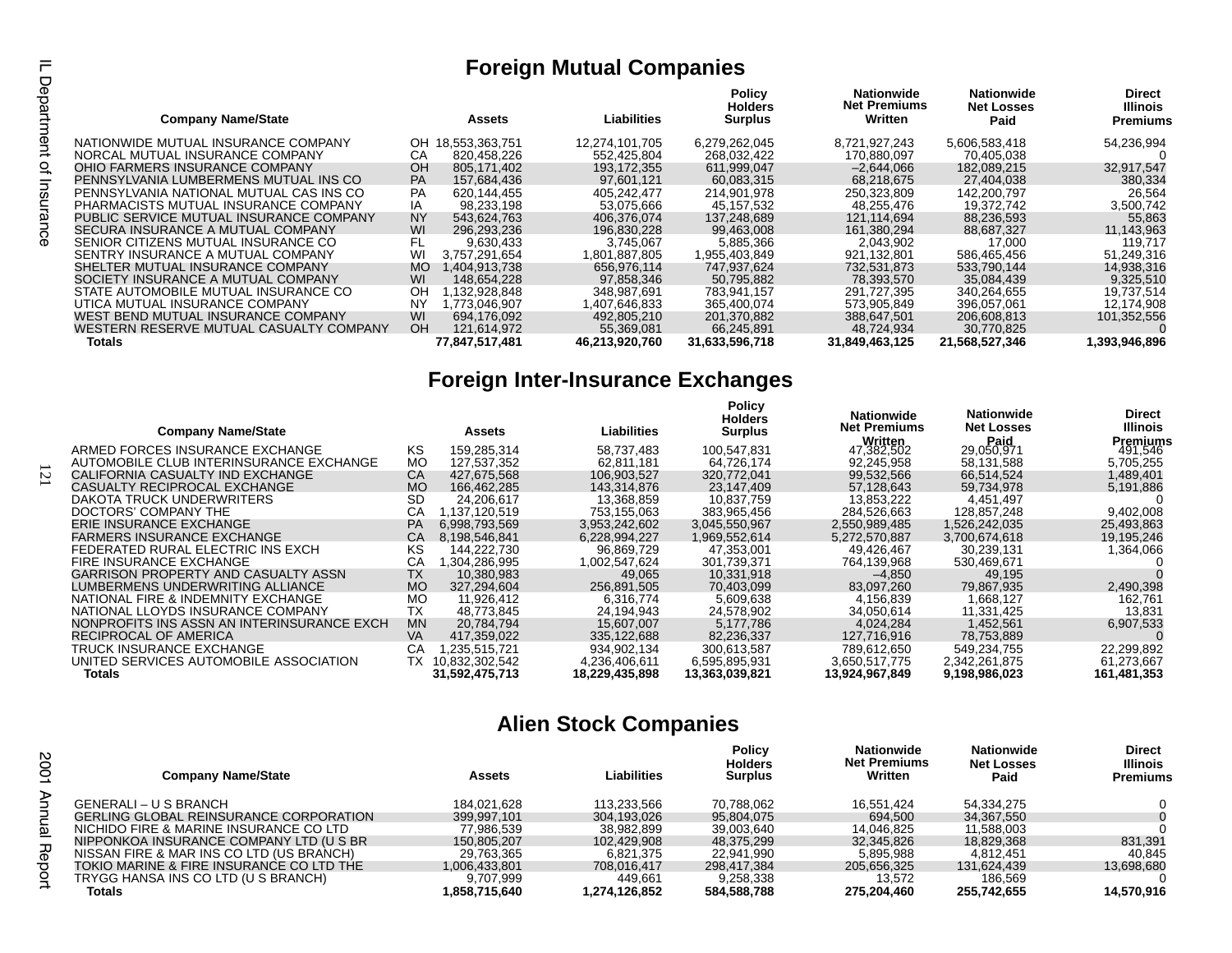## **Alien Lloyds**

| <b>Company Name/State</b>     | Assets      | iabilities. | <b>Policy</b><br><b>Holders</b><br>Surplus | <b>Nationwide</b><br><b>Net Premiums</b><br>Written | <b>Nationwide</b><br><b>Net Losses</b><br>Paid | <b>Direct</b><br><b>Illinois</b><br><b>Premiums</b> |
|-------------------------------|-------------|-------------|--------------------------------------------|-----------------------------------------------------|------------------------------------------------|-----------------------------------------------------|
| UNDERWRITERS AT LLOYDS LONDON | 408.857.390 | 327.564.506 | 81.292.884                                 | 88.376.340                                          | 31.316.740                                     | 90.388.134                                          |
| Totals                        | 408.857.390 | 327.564.506 | 81.292.884                                 | 88.376.340                                          | 31.316.740                                     | 90.388.134                                          |

## **Foreign Accredited Reinsurers**

| <b>Company Name/State</b>              |           | <b>Assets</b> | <b>Liabilities</b> | <b>Policy</b><br><b>Holders</b><br><b>Surplus</b> | <b>Nationwide</b><br><b>Net Premiums</b><br>Written | <b>Nationwide</b><br><b>Net Losses</b><br>Paid | <b>Direct</b><br><b>Illinois</b><br><b>Premiums</b> |
|----------------------------------------|-----------|---------------|--------------------|---------------------------------------------------|-----------------------------------------------------|------------------------------------------------|-----------------------------------------------------|
| ACE GUARANTY RE INC                    | NY        | 948.763.174   | 614.739.913        | 334.023.262                                       | 87.717.721                                          | $-484.010$                                     |                                                     |
| ALEA NORTH AMERICA REINSURANCE COMPANY | <b>CT</b> | 24.637.218    | 483.217            | 24.154.001                                        |                                                     |                                                |                                                     |
| COMMERCIAL RISK RE–INSURANCE COMPANY   | VT        | 319.624.728   | 273.178.790        | 46.445.933                                        | 98.551.236                                          | 52.848.636                                     |                                                     |
| ESSEX INSURANCE COMPANY                | DE        | 495.172.921   | 382.430.467        | 112.742.454                                       | 186.842.612                                         | 67.550.890                                     |                                                     |
| HOLYOKE MUTUAL INSURANCE COMPANY       | <b>MA</b> | 129.705.047   | 80.947.130         | 48.757.917                                        | 57.096.134                                          | 29,840,971                                     |                                                     |
| HOUSTON CASUALTY COMPANY               | тх        | 579.291.753   | 293.894.608        | 285.397.145                                       | 128.409.013                                         | 60.579.277                                     |                                                     |
| MERCURY CASUALTY COMPANY               | СA        | .294.165.707  | 370.832.685        | 923,333,022                                       | 472.020.432                                         | 266.938.192                                    |                                                     |
| MIDDLESEX MUTUAL ASSURANCE COMPANY     | CТ        | 151.544.939   | 105.672.735        | 45.872.204                                        | 66.447.137                                          | 37.038.233                                     |                                                     |
| MOTORISTS MUTUAL INSURANCE COMPANY     | OΗ        | 744.070.124   | 377.549.150        | 366.520.975                                       | 280.135.116                                         | 150.738.744                                    |                                                     |
| NATIONWIDE INDEMNITY COMPANY           | OН        | 2.708.282.460 | 2.097.736.385      | 610.546.075                                       | 16.268.535                                          | 147.507.953                                    |                                                     |
| NEW JERSEY RE–INSURANCE COMPANY        | NJ.       | 1.086.264.108 | 590.749.266        | 495.514.842                                       | 116.303.664                                         | 85.184.975                                     |                                                     |
| UNITED COASTAL INSURANCE COMPANY       | AZ        | 39.603.564    | 17.152.403         | 22.451.161                                        | 3.133,460                                           | 4.627.661                                      |                                                     |
| Totals                                 |           | 8.521.125.743 | 5.205.366.749      | 3.315.758.991                                     | 1.512.925.060                                       | 902.371.522                                    | 0                                                   |

 $122\,$ 

#### **Alien Approved Reinsurers**

| Assets        | Liabilities   | <b>Policy</b><br><b>Holders</b><br><b>Surplus</b> | Nationwide<br><b>Net Premiums</b><br>Written | <b>Nationwide</b><br><b>Net Losses</b><br>Paid | <b>Direct</b><br><b>Illinois</b><br><b>Premiums</b> |
|---------------|---------------|---------------------------------------------------|----------------------------------------------|------------------------------------------------|-----------------------------------------------------|
| 197.217.316   | 134.259.702   | 62.957.614                                        | 35.964.689                                   | 118.654.412                                    | 9,467,869                                           |
| 784.798.095   | 751.500.467   | 33.297.628                                        | 120.737.726                                  | 136.672.759                                    |                                                     |
| 75.105.359    | 36.385.923    | 38.719.436                                        | 710.839                                      | 2.702.922                                      |                                                     |
| 1.314.841.468 | 1.273.306.390 | 41.535.078                                        | 661.136.796                                  | 295.222.516                                    |                                                     |
| 276.791.136   | 224.210.216   | 52.580.920                                        | 92.689.001                                   | 67.740.655                                     | 0                                                   |
| 179.047.304   | 158.653.537   | 20.393.767                                        | 47.024.150                                   | 48.758.565                                     |                                                     |
| 250.365.812   | 200.868.462   | 49.497.350                                        | 35.043.533                                   | 64.158.646                                     |                                                     |
| 297.898.665   | 187.658.531   | 110.240.134                                       | 20.851.097                                   | 40.432.018                                     |                                                     |
| 3.376.065.155 | 2.966.843.228 | 409.221.927                                       | 1.014.157.831                                | 774.342.493                                    | 9.467.869                                           |
|               |               |                                                   |                                              |                                                |                                                     |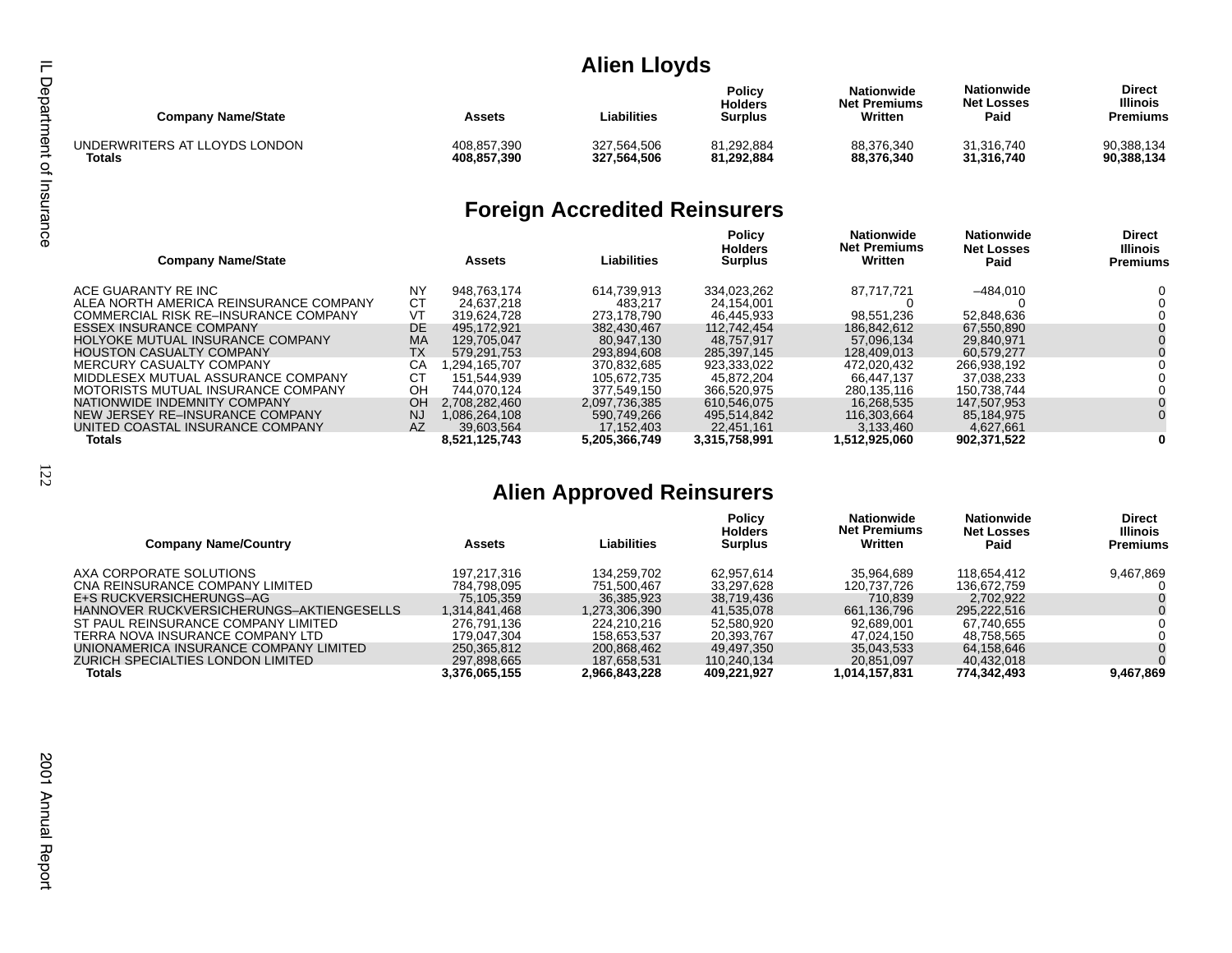## **Insurance Exchange**

| Svndicate                              | Assets     | Liabilities | Policv<br>Holders<br>Surplus | <b>Nationwide</b><br><b>Net Premiums</b><br>Written | <b>Nationwide</b><br><b>Net Losses</b><br>Paid | Direct<br><b>Illinois</b><br>Premiums |
|----------------------------------------|------------|-------------|------------------------------|-----------------------------------------------------|------------------------------------------------|---------------------------------------|
| VESTA CAPITAL INSURANCE SYNDICATE. INC | 33.703.295 | .896.692    | 31.806.603                   | -                                                   | $\overline{\phantom{0}}$                       | $\overline{\phantom{a}}$              |
| PRIME INSURANCE SYNDICATE. INC         | 33.579.000 | 26.578.030  | 7.000.970                    | 20.550.790                                          | 6.337.643                                      | .139.391                              |
| <b>Totals</b>                          | 67,282,295 | 28.474.722  | 38.807.573                   | 20,550,790                                          | 6.337.643                                      | .139.391                              |

# IL Departm ent of Insurance

## **Recapitulation**

|                                    | <b>Number</b><br>Οf |                 |                    | Policy<br><b>Holders</b> | <b>Nationwide</b><br><b>Net Premiums</b> | <b>Nationwide</b><br><b>Net Losses</b> | <b>Direct</b><br><b>Illinois</b> |
|------------------------------------|---------------------|-----------------|--------------------|--------------------------|------------------------------------------|----------------------------------------|----------------------------------|
|                                    | <b>Companies</b>    | <b>Assets</b>   | <b>Liabilities</b> | <b>Surplus</b>           | Written                                  | Paid                                   | <b>Premiums</b>                  |
| DOMESTIC STOCK COMPANIES           | 171                 | 110.661.183.826 | 75.822.346.951     | 34.838.836.870           | 43.513,082,700                           | 32.612.899.499                         | 5,502,169,956                    |
| DOMESTIC MUTUAL COMPANIES          | 17                  | 81.569.275.323  | 40.892.044.746     | 40,677,230,579           | 29.994.864.086                           | 22.253.704.609                         | 2,424,952,476                    |
| DOMESTIC INTER–INSURANCE EXCHANGES |                     | 1.570.623.021   | 1.072.906.533      | 497.716.489              | 399.954.530                              | 251.422.293                            | 295,140,800                      |
| DOMESTIC RISK RETENTION GROUPS     |                     | 126.716.625     | 80.924.742         | 45.791.883               | 25.050.270                               | 7.818.216                              | 866.754                          |
| DOMESTIC SURPLUS LINES COMPANIES   |                     | 395.916.819     | 183.932.129        | 211.984.693              | 83.843.386                               | 33.108.607                             | 16.101.485                       |
| FOREIGN STOCK COMPANIES            | 710                 | 569.403.468.698 | 390.381.730.418    | 179.021.738.274          | 151.248.606.643                          | 97.697.928.490                         | 5,872,346,009                    |
| FOREIGN MUTUAL COMPANIES           | 76                  | 77.847.517.481  | 46.213.920.760     | 31.633.596.718           | 31.849.463.125                           | 21.568.527.346                         | .393,946,896                     |
| FOREIGN INTER–INSURANCE EXCHANGES  | 18                  | 31.592.475.713  | 18.229.435.898     | 13.363.039.821           | 13.924.967.849                           | 9.198.986.023                          | 161,481,353                      |
| ALIEN STOCK COMPANIES              |                     | 1.858.715.640   | 1.274.126.852      | 584.588.788              | 275.204.460                              | 255.742.655                            | 14,570,916                       |
| ALIEN LLOYDS COMPANIES             |                     | 408.857.390     | 327.564.506        | 81.292.884               | 88.376.340                               | 31.316.740                             | 90.388.134                       |
| P&C FOREIGN ACCREDITED REINSURERS  | 12                  | 8.521.125.743   | 5.205.366.749      | 3.315.758.991            | 1.512.925.060                            | 902.371.522                            |                                  |
| P&C ALIEN ACCREDITED REINSURERS    | 8                   | 3.376.065.155   | 2.966.843.228      | 409.221.927              | 1.014.157.831                            | 774.342.493                            | 9.467.869                        |
| ILLINOIS INSURANCE EXCHANGE        |                     | 67.282.295      | 28.474.722         | 38.807.573               | 20.550.790                               | 6.337.643                              | 1,139,391                        |
| Totals                             | 1033                | 887,399,223,729 | 582.679.618.234    | 304,719,605,490          | 273,951,047,070                          | 185,594,506,136                        | 15,782,572,039                   |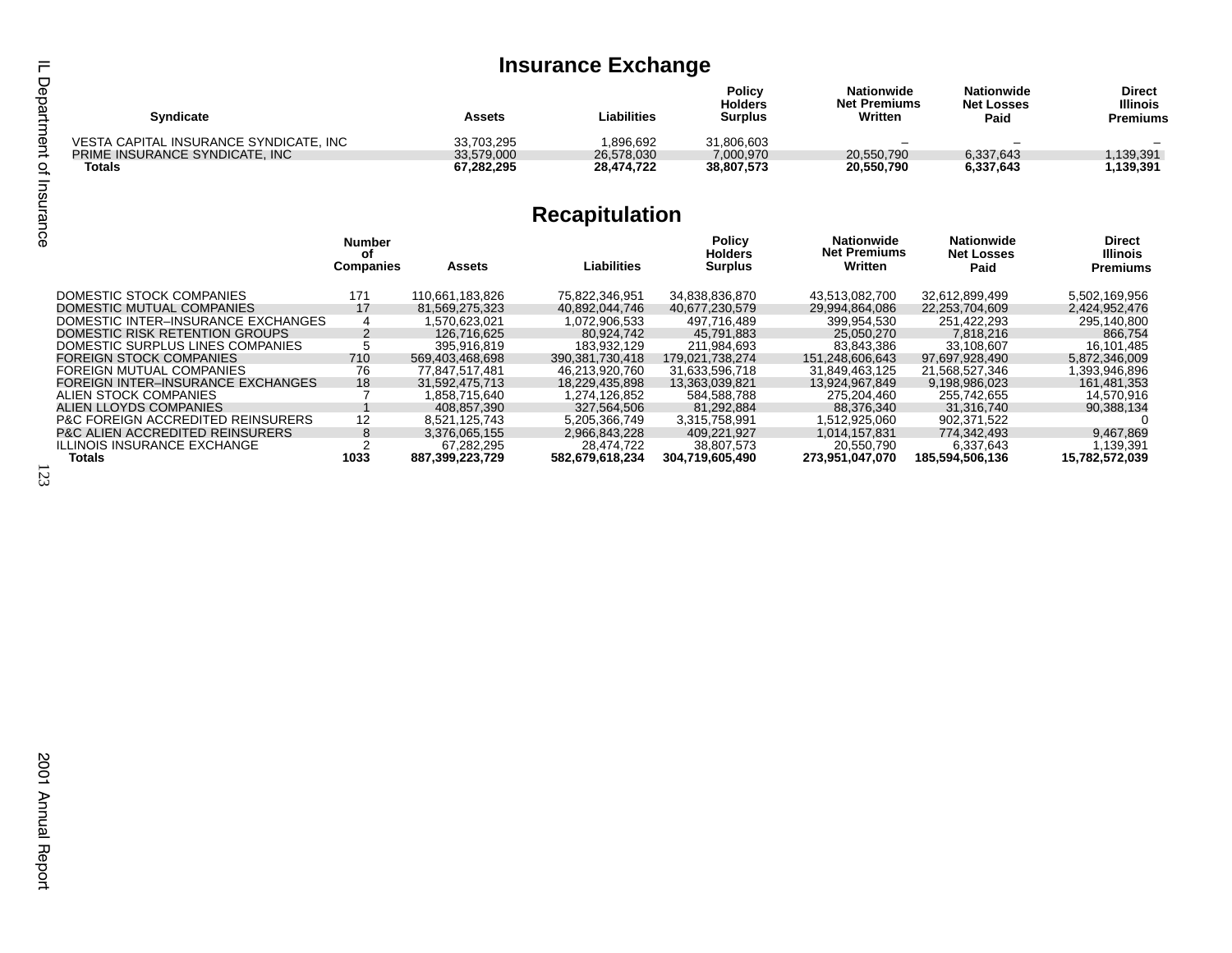# **Life & Health Insurance Companies**

| <b>Company Name/State</b>                                                         | Assets                                   | <b>Liabilities</b>             | <b>Policy</b><br><b>Holders</b><br>Surplus | <b>Net</b><br>Operating<br>Gain | <b>Direct</b><br><b>Illinois</b><br>Premiums | <b>Nationwide</b><br>Premiums |
|-----------------------------------------------------------------------------------|------------------------------------------|--------------------------------|--------------------------------------------|---------------------------------|----------------------------------------------|-------------------------------|
|                                                                                   |                                          |                                |                                            |                                 |                                              |                               |
| ABRAHAM LINCOLN INSURANCE COMPANY                                                 | 14.191.349<br>IL                         | 11.287.220                     | 2,904,129                                  | 280.759                         | 141.175                                      | 377,370                       |
| ALL AMERICAN LIFE INSURANCE COMPANY<br>ALLEGIANCE LIFE INSURANCE COMPANY          | IL<br>2,183,435,393<br>IL<br>209.743.671 | 2,016,028,395<br>9.963.873     | 167,406,998<br>199.779.798                 | 66,705,355<br>14,256,125        | 14,635,166<br>$\Omega$                       | 175,487,246<br>1,586,321      |
| ALLSTATE ASSURANCE COMPANY                                                        | 15,653,602<br>IL                         | 5,296,361                      | 10,357,241                                 | 349,158                         | 4.000                                        | C                             |
| ALLSTATE LIFE INSURANCE COMPANY                                                   | IL<br>43,996,107,484                     | 41.261.163.019                 | 2,734,944,466                              | 309.931.662                     | 127.840.545                                  | 6,873,721,472                 |
| AMALGAMATED LIFE & HEALTH INSURANCE CO                                            | IL<br>7,808,161                          | 3,563,879                      | 4,244,282                                  | 1,092,453                       | 9,153,197                                    | 8,957,630                     |
| AMERICAN FRANKLIN LIFE INSURANCE COMPANY                                          | IL<br>631,534,713                        | 582,341,480                    | 49,193,232                                 | $-1,331,021$                    | 17,864,685                                   | 101,440,554                   |
| AMERICAN GENERAL ASSURANCE COMPANY                                                | IL<br>1,160,134,626                      | 1,074,105,029                  | 86,029,597                                 | 16,522,580                      | 7,353,429                                    | 588,926,351                   |
| <b>BANKERS LIFE &amp; CASUALTY COMPANY</b>                                        | IL<br>5,982,795,628                      | 5,585,079,338                  | 397,716,290                                | 116,931,013                     | 233,464,568                                  | 2,008,222,642                 |
| BANKERS LIFE INSURANCE COMPANY OF IL                                              | IL<br>429,950,538                        | 45,201,059                     | 384,749,479                                | 101,582,961                     | 25,574                                       | 24,399                        |
| <b>BCS LIFE INSURANCE COMPANY</b>                                                 | IL<br>106,650,046                        | 47,165,555                     | 59,484,491                                 | 2,574,833                       | 2,000,314                                    | 89,471,472                    |
| BENCHMARK HEALTH INSURANCE COMPANY<br>CELTIC INSURANCE COMPANY                    | IL<br>5,822,960<br>IL<br>114,201,086     | 3,822,960<br>62,449,836        | 2,000,000<br>51,751,250                    | $-6,588,398$<br>5,654,161       | 20,680,862<br>12,553,364                     | 20,744,811<br>132,517,363     |
| CENTRAL INVESTORS LIFE INSURANCE CO IL                                            | IL<br>2,828,607                          | 961,903                        | 1,866,704                                  | 89,323                          | 31,814                                       | 39,028                        |
| CHARTER NATIONAL LIFE INSURANCE COMPANY                                           | IL<br>437,732,952                        | 413,821,480                    | 23,911,472                                 | 898,368                         | 100,195                                      |                               |
| CNA GROUP LIFE ASSURANCE COMPANY                                                  | IL<br>2,465,069,736                      | 2,127,460,502                  | 337,609,234                                | $-76,875,314$                   |                                              | 1,250,502,804                 |
| COLUMBIAN LIFE INSURANCE COMPANY                                                  | 156,894,158<br>IL                        | 136,060,968                    | 20,833,190                                 | 1,650,449                       | 1,702,990                                    | 54,163,467                    |
| COMBINED INSURANCE COMPANY OF AMERICA                                             | IL<br>2.989.892.548                      | 2.535.111.374                  | 454.781.174                                | 83.413.502                      | 49.691.715                                   | 1,069,483,617                 |
| CONCERT HEALTH PLAN INSURANCE COMPANY                                             | IL<br>6,191,972                          | 4,572,645                      | 1,619,327                                  | –607,771                        | 10,835,922                                   | 10,851,487                    |
| CONSECO ANNUITY ASSURANCE COMPANY                                                 | IL<br>7,965,598,438                      | 7,594,708,636                  | 370,889,801                                | 17.540.901                      | 39,113,832                                   | 715,571,510                   |
| CONSECO MEDICAL INSURANCE COMPANY<br>CONTINENTAL ASSURANCE COMPANY                | 459,402,195<br>IL<br>IL                  | 413,608,698                    | 45,793,497                                 | $-83,400,998$                   | 26, 141, 425                                 | 341,169,765                   |
| COUNTRY INVESTORS LIFE ASSURANCE COMPANY                                          | 9,121,555,235<br>IL<br>1,092,539,282     | 7,706,925,981<br>1,007,603,334 | 1,414,629,253<br>84,935,948                | 135,634,666<br>4,230,441        | 166,835,239<br>79,929,285                    | 514,669,043<br>87,217,382     |
| COUNTRY LIFE INSURANCE COMPANY                                                    | IL<br>4,168,598,509                      | 3,324,584,418                  | 844,014,091                                | 30,412,238                      | 332,904,678                                  | 415,919,440                   |
| COUNTRY MEDICAL PLANS INC                                                         | 28,802,478<br>IL                         | 1,185,503                      | 27,616,974                                 | 723,418                         | 0                                            | 0                             |
| DELTA DENTAL INSURANCE COMPANY                                                    | IL<br>48,320,678                         | 24,079,659                     | 24,241,019                                 | 366,887                         | 3,323                                        | 111,251,247                   |
| DESTINY HEALTH INSURANCE COMPANY                                                  | IL<br>5,220,642                          | 2,322,243                      | 2,898,399                                  | 119,258                         | 3,299,204                                    | 1,776,399                     |
| <b>EMPLOYEES LIFE COMPANY MUTUAL</b>                                              | IL<br>183,632,018                        | 172,761,050                    | 10,870,968                                 | $-1,149,532$                    | 1,906,209                                    | 24,655,178                    |
| EXCALIBUR INSURANCE CORPORATION                                                   | IL<br>2,733,941                          | 117,394                        | 2,616,547                                  | 14,488                          | 37,162                                       | 37,930                        |
| FEDERAL KEMPER LIFE ASSURANCE COMPANY                                             | IL<br>2,081,700,146                      | 1,922,280,383                  | 159,419,763                                | 39,733,312                      | 28,098,223                                   | 160,908,456                   |
| FEDERAL LIFE INSURANCE COMPANY MUTUAL<br>FIDELITY LIFE ASSOCIATION MUTUAL LEG RES | IL<br>225,577,753<br>IL<br>585,755,262   | 180,665,679<br>360,981,639     | 44,912,074<br>224,773,623                  | $-77,250$<br>5,452,960          | 6,540,599<br>3,133,486                       | 16,266,806<br>15,681,962      |
| FINANCIAL AMERICAN LIFE INSURANCE CO                                              | IL<br>19,021,446                         | 8,639,172                      | 10,382,274                                 | 48,550                          | 913,552                                      | 2,021,732                     |
| FIRST COMMONWEALTH INSURANCE COMPANY                                              | 22,491,945<br>IL                         | 12,996,604                     | 9,495,341                                  | 4,131,702                       | 21,667,370                                   | 21,367,123                    |
| FORT DEARBORN LIFE INSURANCE COMPANY                                              | IL<br>950,892,250                        | 670.959.338                    | 279.932.912                                | 10,261,054                      | 109,589,634                                  | 361,341,020                   |
| FRANKLIN LIFE INSURANCE COMPANY<br><b>THE</b>                                     | IL<br>6,046,164,806                      | 5,568,417,396                  | 477,747,410                                | 90,315,599                      | 25,326,644                                   | 273,831,983                   |
| <b>GOLDEN RULE INSURANCE COMPANY</b>                                              | IL<br>1,801,712,607                      | 1,610,421,826                  | 191,290,781                                | 29,034,676                      | 55, 161, 325                                 | 768,563,670                   |
| <b>GUARANTEE TRUST LIFE INSURANCE COMPANY</b>                                     | IL<br>253,340,355                        | 203,283,797                    | 50,056,558                                 | 3,839,031                       | 27,997,483                                   | 170,269,541                   |
| <b>HCSC INSURANCE SERVICES COMPANY</b><br>HEALTH ALLIANCE MEDICAL PLANS INC       | IL<br>13,982,386<br>IL                   | 436,271<br>53,584,340          | 13,546,115<br>21,911,560                   | 736,517<br>6,528,479            | 564,921<br>40,545,486                        | 564,921<br>40,268,884         |
| HEALTH CARE SERVICE CORP MUT LEG RES CO                                           | 75,495,941<br>IL<br>3,593,230,635        | 2,412,316,664                  | 1,180,913,971                              | 335,688,267                     | 2,423,627,898                                | 4,631,524,794                 |
| HOME OWNERS LIFE INSURANCE COMPANY                                                | 32,398,624<br>IL                         | 21,209,325                     | 11,189,299                                 | $-14,488$                       | 4,671                                        | 7,305,183                     |
| HORACE MANN LIFE INSURANCE COMPANY                                                | IL<br>3.497.365.539                      | 3,297,964,282                  | 199,401,257                                | 28,117,109                      | 30,785,905                                   | 356,100,193                   |
| ILLINOIS MUTUAL LIFE INSURANCE COMPANY                                            | IL<br>850,931,874                        | 745,065,602                    | 105,866,272                                | 7,703,788                       | 54,055,790                                   | 177,543,961                   |
| INSTITUTIONAL FOUNDERS LIFE INSURANCE CO                                          | IL<br>296,639,766                        | 5,534,809                      | 291,104,957                                | 15,696,766                      | 16,559                                       | 22,684                        |
| INTER AMERICAN LIFE INSURANCE COMPANY                                             | IL                                       | Process of dissolving in 2002  |                                            |                                 |                                              |                               |
| KEMPER INVESTORS LIFE INSURANCE COMPANY                                           | IL<br>17,069,597,134                     | 16,736,998,898                 | 332,598,236                                | $-53,100,342$                   | 260,586,298                                  | 3,061,019,569                 |
| LIFE ASSURANCE COMPANY OF AMERICA<br>LINCOLN HERITAGE LIFE INSURANCE COMPANY      | IL<br>5,351,955<br>359,382,953<br>IL     | 3,340,096<br>292,234,109       | 2,011,859<br>67,148,844                    | 155,033                         | 510,624                                      | 238,825<br>73,648,979         |
| MANHATTAN NATIONAL LIFE INSURANCE CO                                              | IL<br>297,824,814                        | 274,710,806                    | 23,114,008                                 | 11,419,622<br>3,310,899         | 4,626,712<br>1,930,978                       | 43,443,324                    |
| MTL INSURANCE COMPANY                                                             | IL<br>977,339,304                        | 891,135,711                    | 86,203,593                                 | 2,222,185                       | 20,297,768                                   | 123,329,485                   |
| MUNICIPAL INSURANCE COMPANY OF AMERICA                                            | IL<br>22,685,312                         | 17,783,156                     | 4,902,156                                  | 34,128                          | 1,573,585                                    | 1,553,023                     |
| NACOLAH LIFE INSURANCE COMPANY                                                    | IL<br>325,093,323                        | 285,783,015                    | 39,310,308                                 | 5,404,737                       | 1,009,988                                    | 13,396,645                    |
| NORTH AMERICAN COMPANY FOR L & H INS                                              | IL<br>1,910,671,207                      | 1,705,507,788                  | 205, 163, 419                              | 21,832,680                      | 37,009,690                                   | 436,566,267                   |
| OLD REPUBLIC LIFE INSURANCE COMPANY                                               | IL<br>110,859,762                        | 84,122,965                     | 26,736,797                                 | 1,921,436                       | 3,996,494                                    | 22,937,208                    |
| OSF HEALTH PLANS INC                                                              | IL<br>26,319,845                         | 20,566,548                     | 5,753,296                                  | –4,761,981                      | 1,820,321                                    | 1,741,490                     |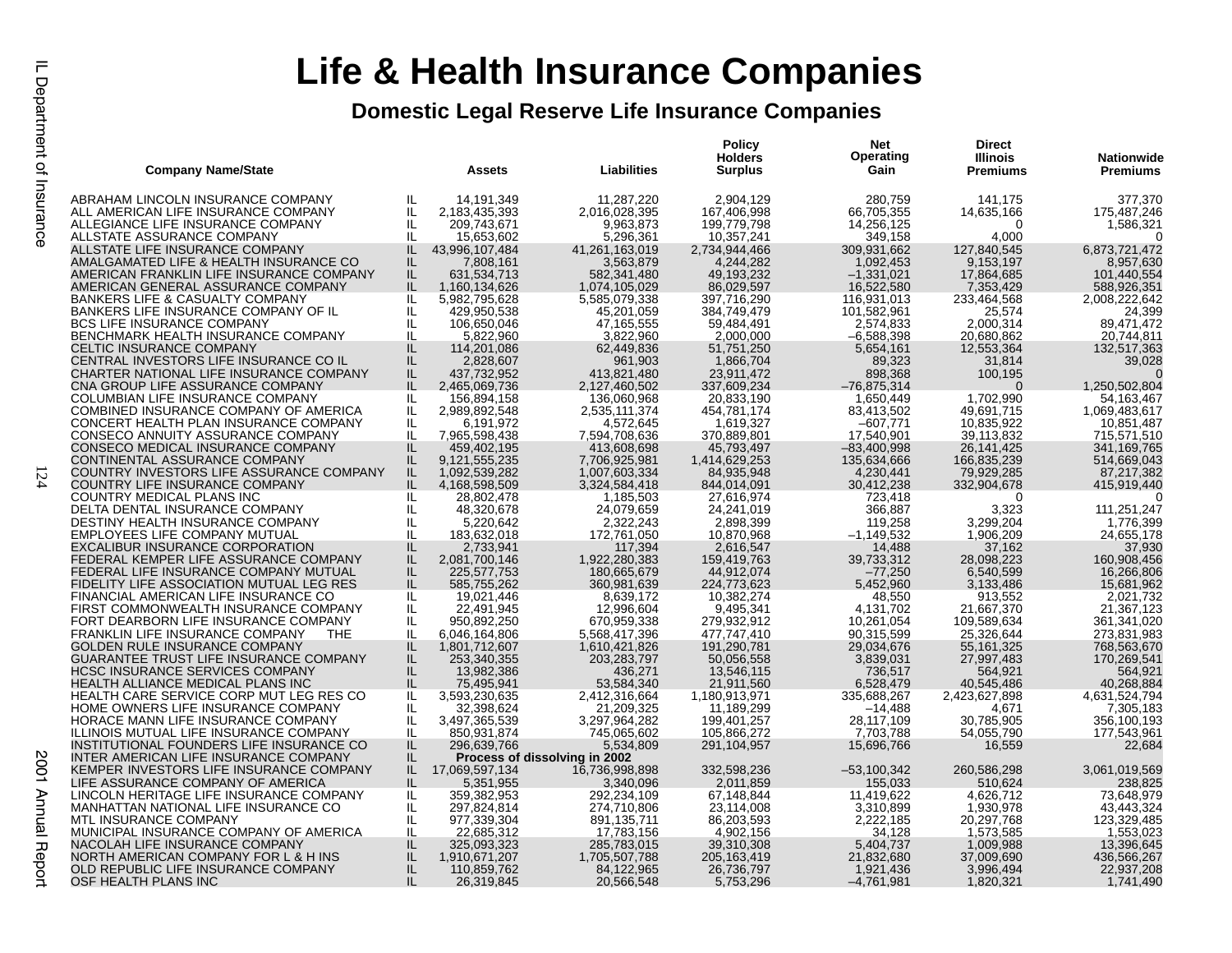| <b>Company Name/State</b>                | <b>Assets</b>   | Liabilities     | <b>Policy</b><br><b>Holders</b><br><b>Surplus</b> | <b>Net</b><br>Operating<br>Gain | <b>Direct</b><br><b>Illinois</b><br><b>Premiums</b> | <b>Nationwide</b><br>Premiums |
|------------------------------------------|-----------------|-----------------|---------------------------------------------------|---------------------------------|-----------------------------------------------------|-------------------------------|
| PEKIN LIFE INSURANCE COMPANY             | 550.242.086     | 462.478.244     | 87.763.843                                        | 14.430.438                      | 121.735.209                                         | 176.364.783                   |
| PERSONALCARE INSURANCE OF ILLINOIS INC   | 38.453.053      | 35.241.129      | 3.211.924                                         | $-4.407.655$                    | 22.956.359                                          | 22.786.838                    |
| PHYSICIANS BENEFITS TRUST LIFE INS CO    | 16.667.096      | 11,326,798      | 5.340.298                                         | $-403.235$                      | 30,932,923                                          | 29.601.929                    |
| PIONEER LIFE INSURANCE COMPANY           | 589.416.977     | 485,288,111     | 104.128.866                                       | $-15.516.001$                   | 23.227.582                                          | 397,100,035                   |
| PROFESSIONAL LIFE & CASUALTY COMPANY     | 36.844.685      | 30.849.523      | 5.995.158                                         | 1.055.588                       | 3.663.135                                           | 3.633.982                     |
| REASSURE AMERICA LIFE INSURANCE COMPANY  | 8,027,469,415   | 7,623,475,402   | 403,994,013                                       | 105.902.020                     | 14.800.061                                          | $-2,432,697,715$              |
| RELIANCE STANDARD LIFE INSURANCE COMPANY | 897,952,157     | 1,654,614,715   | 243,337,442                                       | 38,034,916                      | 24,866,823                                          | 455,446,052                   |
| RESOURCE LIFE INSURANCE COMPANY          | 61.627.882      | 35.664.225      | 25.963.657                                        | 1.378.209                       | 12.152.639                                          | 2.200.102                     |
| RIGHTCHOICE INSURANCE COMPANY            | 23.998.926      | 17,520,140      | 6.478.786                                         | $-4,773,834$                    | 55,549,645                                          | 55,433,285                    |
| ROCKFORD HEALTH PLANS INC                | 22.272.013      | 18,128,140      | 4.143.873                                         | $-6.438.462$                    | 8.741.794                                           | 8,741,794                     |
| <b>SEARS LIFE INSURANCE COMPANY</b>      | 41.966.847      | 4.082.175       | 37,884,673                                        | 924,090                         | 3,948,147                                           |                               |
| STATE FARM ANNUITY & LIFE INSURANCE CO   | 7.480.161       | 93.384          | 7.386.776                                         | 192.219                         |                                                     |                               |
| STATE FARM LIFE & ACCIDENT ASSURANCE CO  | 1.031.977.515   | 843.049.900     | 188.927.615                                       | 14.059.440                      | 706.850                                             | 112,137,360                   |
| STATE FARM LIFE INSURANCE COMPANY        | 30.412.141.881  | 27.188.142.156  | 3.223.999.725                                     | 219,852,704                     | 196.776.423                                         | 2,976,450,659                 |
| STERLING LIFE INSURANCE COMPANY          | 35.220.551      | 21.120.512      | 14.100.039                                        | –18.623.033                     | 3.177                                               | 20,834,389                    |
| TRUSTMARK INSURANCE COMPANY              | 1,123,479,209   | 904,149,883     | 219,329,326                                       | 8,542,034                       | 400,233,253                                         | 989,211,728                   |
| TRUSTMARK LIFE INSURANCE COMPANY         | 747.591.896     | 699.884.751     | 47.707.145                                        | 3.683.425                       | 61.727                                              | 148,061,109                   |
| UNICARE HEALTH INSURANCE CO OF THE MW    | 98.493.436      | 76.865.077      | 21.628.359                                        | $-1.773.931$                    | 188.915.230                                         | 185,512,966                   |
| UNION FIDELITY LIFE INSURANCE COMPANY    | 1.369.902.874   | 823.003.948     | 546,898,927                                       | 76,061,335                      | 18.065.817                                          | 323,524,474                   |
| UNITED HEALTHCARE INSURANCE CO OF IL     | 109,396,398     | 61.569.173      | 47.827.225                                        | 11.556.886                      | 353,349,495                                         | 351, 184, 243                 |
| UNITED INSURANCE COMPANY OF AMERICA      | 2,713,603,029   | 1.839.027.222   | 874.575.807                                       | 28.259.672                      | 18,105,904                                          | 254,016,172                   |
| UNITED NATIONAL LIFE INSURANCE CO OF AM  | 7.721,019       | 5.162.949       | 2.558.070                                         | $-790.279$                      | 204.769                                             | 2.329.229                     |
| UNITED SECURITY LIFE INSURANCE CO OF IL  | 21,934,009      | 17,279,856      | 4.654.153                                         | $-1,544,297$                    | 11,992,214                                          | 38,864,178                    |
| VETERANS LIFE INSURANCE COMPANY          | 345,486,729     | 288.718.878     | 56.767.851                                        | 45,242,983                      | 4.910.436                                           | 78,359,834                    |
| WASHINGTON NATIONAL INSURANCE COMPANY    | 1,131,350,158   | 877,950,864     | 253,399,294                                       | 29,535,790                      | 4,300,292                                           | 86,212,594                    |
| WESTERN DIVERSIFIED LIFE INSURANCE CO    | 8,139,348       | 370.955         | 7.768.393                                         | 3.783.045                       | 3,728,952                                           | 4.658.908                     |
| ZURICH LIFE INSURANCE COMPANY OF AMERICA | 300,636,270     | 252.777.152     | 47.859.118                                        | 58.556                          | 8.039.477                                           | 32.302.042                    |
| <b>Type Totals</b>                       | 176,216,335,210 | 157,838,129,273 | 18,378,205,890                                    | 1,854,939,057                   | 5,851,610,209                                       | 29,702,514,626                |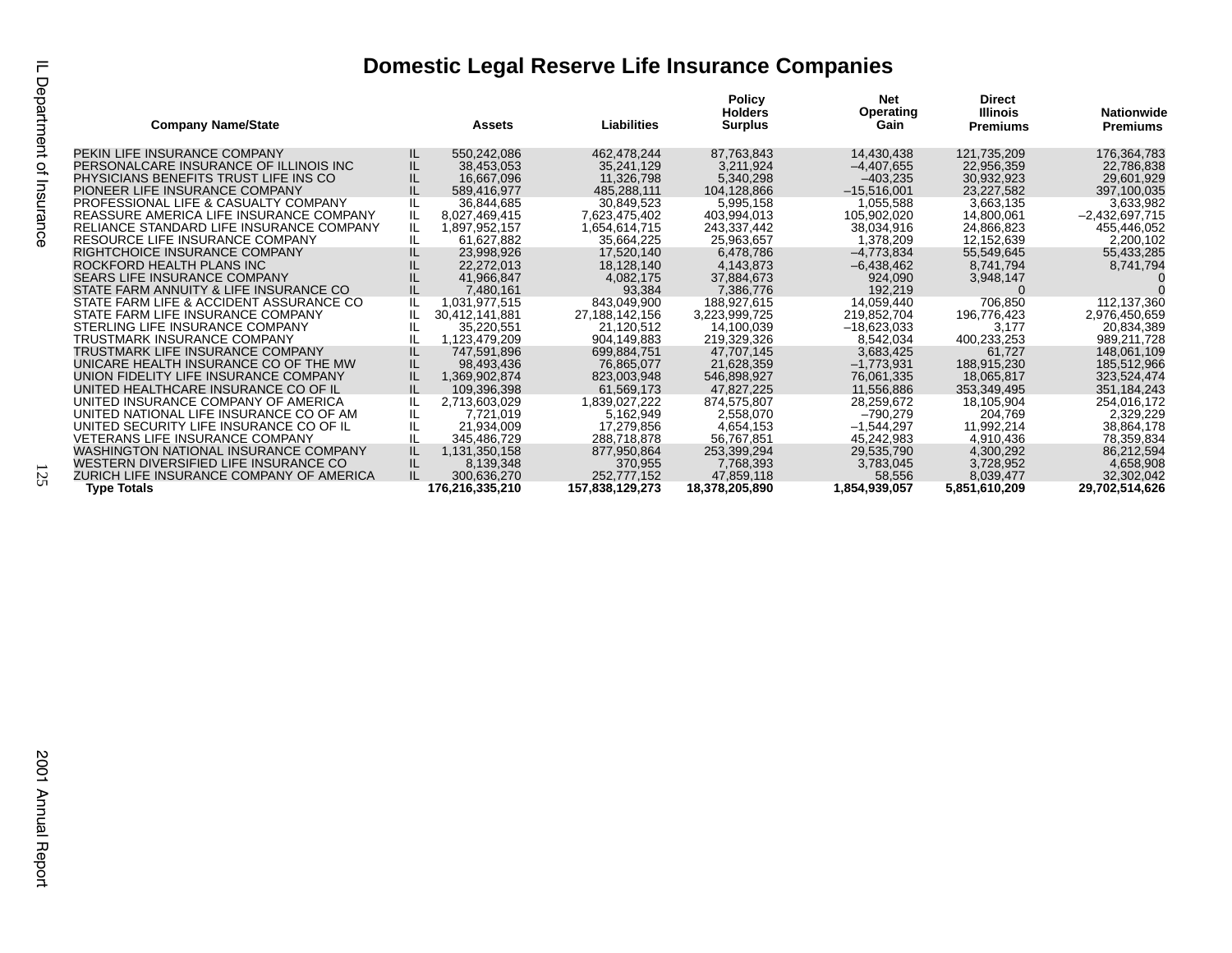| <b>Company Name/State</b>                                                          | Assets                                              | <b>Liabilities</b>               | Policy<br><b>Holders</b><br><b>Surplus</b> | Net<br><b>Operating</b><br>Gain | <b>Direct</b><br><b>Illinois</b><br><b>Premiums</b> | <b>Nationwide</b><br><b>Premiums</b> |
|------------------------------------------------------------------------------------|-----------------------------------------------------|----------------------------------|--------------------------------------------|---------------------------------|-----------------------------------------------------|--------------------------------------|
| 5 STAR LIFE INSURANCE COMPANY                                                      | LA<br>112,676,023                                   | 63,030,788                       | 49,645,235                                 | 1,266,109                       | 1,294,749                                           | 68,932,843                           |
| AAA LIFE INSURANCE COMPANY                                                         | DC<br>152,240,265                                   | 132,602,785                      | 19,637,481                                 | $-3,533,106$                    | 1,150,897                                           | 49,331,799                           |
| ACACIA LIFE INSURANCE COMPANY<br>ACACIA NATIONAL LIFE INSURANCE COMPANY            | DC<br>1,021,450,788<br>VA                           | 883,032,461<br>649,061,293       | 138,418,327<br>39,261,155                  | 11,870,810                      | 2,469,108                                           | 69,632,023                           |
| ACADEMY LIFE INSURANCE COMPANY                                                     | 688,322,448<br><b>MO</b><br>330,234,326             | 279,057,723                      | 51,176,603                                 | 302,543<br>10,360,806           | 2,699,065<br>622,737                                | 44,969,967<br>32,531,532             |
| ACCELERATION LIFE INSURANCE COMPANY                                                | OH<br>28,564,071                                    | 1,789,375                        | 26,774,696                                 | 297,092                         | $-2,778$                                            |                                      |
| ADMIRAL LIFE INSURANCE COMPANY OF AM                                               | <b>AZ</b><br>5,350,742                              | 48,179                           | 5,302,563                                  | 114,409                         | $\Omega$                                            |                                      |
| ADVANCE INSURANCE COMPANY                                                          | <b>AZ</b><br>27,914,666                             | 7,274,732                        | 20,639,934                                 | 1,414,131                       | 16,447                                              | 14,867,914                           |
| AETNA HEALTH & LIFE INSURANCE COMPANY                                              | <b>CT</b><br>1,219,426,299                          | 1,096,297,054                    | 123,129,245                                | 6,255,242                       | ∩                                                   | 193,751,840                          |
| AETNA INSURANCE COMPANY OF AMERICA                                                 | FL<br>963.414.852<br><b>CT</b>                      | 903.734.763                      | 59,680,089                                 | 1,135,355                       | 260.036                                             | 36,274,573                           |
| AETNA LIFE INSURANCE & ANNUITY COMPANY<br>AETNA LIFE INSURANCE COMPANY             | 46,759,536,423<br>CT<br>26,728,127,968              | 45,933,367,060<br>25,017,367,957 | 826,169,363<br>1,710,760,011               | 2,559,423<br>215,811,286        | 284,904,890<br>222,057,817                          | 6,830,558,482<br>4,965,328,621       |
| AGL LIFE ASSURANCE COMPANY                                                         | PA<br>511.271.542                                   | 500,428,070                      | 10,843,472                                 | $-2,435,619$                    | 707.695                                             | 245,216,200                          |
| AIG LIFE INSURANCE COMPANY                                                         | <b>DE</b><br>13,409,711,399                         | 12,961,165,695                   | 448,545,704                                | $-42,026,884$                   | 206,313,591                                         | 3,672,950,843                        |
| ALL SAVERS INSURANCE COMPANY                                                       | IN<br>9,791,841                                     | 436,913                          | 9,354,928                                  | 340,804                         | $\Omega$                                            | 120,774                              |
| ALLIANZ LIFE INSURANCE COMPANY OF N A                                              | MN 16,206,280,353                                   | 15,505,854,946                   | 700,425,407                                | $-195, 155, 359$                | 200,968,426                                         | 2,389,111,33                         |
| ALLMERICA FINANCIAL LIFE INS & ANN CO                                              | 15,878,962,775<br>DE                                | 15,683,972,115                   | 194,990,660                                | $-151,469,597$                  | 236,096,789                                         | 2,941,959,463                        |
| ALLSTATE LIFE INSURANCE COMPANY OF NY<br>ALTA HEALTH & LIFE INSURANCE COMPANY      | 3,662,976,700<br>NY<br>121,076,085<br>IN            | 3,417,849,423<br>10,531,508      | 245, 127, 276<br>110,544,577               | 8,654,420<br>3,576,240          | 100,872<br>7,616,111                                | 631,183,689<br>4,593,592             |
| AMERIBEST LIFE INSURANCE COMPANY                                                   | 286,008,751<br>GA                                   | 269,103,099                      | 16,905,652                                 | 1,839,346                       | 9,742,936                                           | 72,076,589                           |
| AMERICAN AMICABLE LIFE INS CO OF TX                                                | <b>TX</b><br>223,475,062                            | 185,818,093                      | 37,656,969                                 | 12,985,891                      | 2,437,156                                           | 45,261,420                           |
| AMERICAN BANKERS LIFE ASSURANCE CO OF FL                                           | <b>FL</b><br>895,625,796                            | 747,330,368                      | 148,295,428                                | 10,794,768                      | 21,621,263                                          | 234,685,829                          |
| AMERICAN CAPITOL INSURANCE COMPANY                                                 | <b>TX</b><br>31,012,190                             | 27,578,990                       | 3,433,200                                  | 2,688,387                       | 133,102                                             | 10,630,988                           |
| AMERICAN COMMUNITY MUTUAL INSURANCE CO                                             | MI<br>125,943,728                                   | 85,829,611                       | 40,114,117                                 | 18,587,803                      | 43,443,449<br>∩                                     | 166,238,932                          |
| AMERICAN CREDITORS LIFE INSURANCE CO<br>AMERICAN ENTERPRISE LIFE INSURANCE CO      | 15,734,698<br>DE<br>IN<br>5,048,419,514             | 8,199,225<br>4,744,918,747       | 7,535,473<br>303,500,767                   | 648,021<br>$-17,371,280$        | 36,914,345                                          | 1,929,955<br>919,514,447             |
|                                                                                    | IA<br>3,949,357,336                                 | 3,771,488,985                    | 177,868,351                                | $-11,949,028$                   | 161, 163, 315                                       |                                      |
| AMERICAN EQUITY INVESTMENT LIFE INS CO<br>AMERICAN FAMILY LIFE ASSR CO OF COLUMBUS | 30,615,913,563<br><b>NE</b>                         | 28,454,398,016                   | 2,161,515,547                              | 409,861,903                     | 73,235,383                                          | 1,987,948,067<br>8,135,792,759       |
| AMERICAN FAMILY LIFE INSURANCE COMPANY                                             | WI<br>2,632,922,439                                 | 2,389,819,414                    | 243,103,025                                | 25,026,621                      | 34,247,994                                          | 309,802,880                          |
| AMERICAN FIDELITY ASSURANCE COMPANY                                                | OK<br>2,018,584,695                                 | 1,875,745,769                    | 142,838,926                                | 23,754,795                      | 10,672,040                                          | 311, 337, 275                        |
| AMERICAN FIDELITY LIFE INSURANCE COMPANY                                           | <b>FL</b><br>400,977,298                            | 336,351,978                      | 64,625,320                                 | 3,105,964                       | 427,677                                             | 17,230,023                           |
| AMERICAN FOUNDERS LIFE INSURANCE COMPANY<br>AMERICAN GENERAL ANNUITY INSURANCE CO  | 630,060,342<br><b>TX</b><br>24,853,360,332<br>TХ    | 595,030,006<br>23,580,489,864    | 35,030,336<br>1,272,870,468                | 14,098,207<br>5,217,092         | 1,740,207<br>124,605,055                            | 38,922,084<br>5,439,274,011          |
| AMERICAN GENERAL LIFE & ACCIDENT INS CO                                            | <b>TN</b><br>8,438,703,727                          | 8,088,828,361                    | 349,875,366                                | 297,334,356                     | 15,768,617                                          | 843,893,522                          |
| AMERICAN GENERAL LIFE INSURANCE CO OF NY                                           | <b>NY</b><br>849,061,898                            | 790,017,074                      | 59,044,824                                 | 21,090,502                      | 1,088,334                                           | 61,334,181                           |
| AMERICAN GENERAL LIFE INSURANCE CO OF PA                                           | PA<br>37,138,653                                    | 30,227,767                       | 6,910,886                                  | 1,261,738                       | 11,071                                              | 22,129,638                           |
| AMERICAN GENERAL LIFE INSURANCE COMPANY                                            | 11,124,752,181<br><b>TX</b>                         | 9,215,023,213                    | 1,909,728,968                              | 306,110,287                     | 39,768,350                                          | 1,456,201,872                        |
| AMERICAN HEALTH & LIFE INSURANCE COMPANY                                           | <b>TX</b><br>1,340,309,331                          | 1,157,847,606                    | 182,461,725                                | 51,372,582                      | 5,773,323                                           | 332,457,141                          |
| AMERICAN HERITAGE LIFE INSURANCE COMPANY<br>AMERICAN HOME LIFE INSURANCE COMPANY   | FL<br>1,671,075,475<br>KS<br>99,367,173             | 1,515,273,111<br>88,848,229      | 155,802,364<br>10,518,943                  | $-3,663,019$<br>280,739         | 6,012,620<br>48,757                                 | 362,316,792<br>11,543,220            |
| AMERICAN INCOME LIFE INSURANCE COMPANY                                             | IN<br>936.745.753                                   | 832.963.861                      | 103,781,892                                | 52,474,571                      | 13.442.949                                          | 306.566.010                          |
| AMERICAN INSURANCE COMPANY OF TEXAS                                                | ТX<br>8,657,461                                     | 6,891,706                        | 1,765,755                                  | –371,881                        | 179,917                                             | 4,471,264                            |
| AMERICAN INTERNATIONAL LIFE ASSR CO NY                                             | 7,175,593,876<br>NY                                 | 6,836,894,706                    | 338,699,170                                | 35,890,685                      | 12,077,328                                          | 1,314,784,936                        |
| AMERICAN INVESTORS LIFE INSURANCE CO INC                                           | KS<br>4,457,351,406                                 | 4,294,985,015                    | 162,366,391                                | 3,360,082                       | 35,169,443                                          | 1,183,857,976                        |
| AMERICAN LIFE & HEALTH INSURANCE COMPANY                                           | <b>MO</b><br>23,075,440                             | 9,730,817                        | 13,344,622                                 | 902,553                         | 17,014                                              | 5,435,304                            |
| AMERICAN LIFE INSURANCE COMPANY OF NY<br>AMERICAN MATURITY LIFE INSURANCE COMPANY  | <b>NY</b><br>127,062,583<br><b>CT</b><br>93,964,251 | 86,910,287<br>58,897,274         | 40,152,296<br>35,066,977                   | $-7,790,531$<br>$-2,512,809$    | 56,068<br>154,161                                   | 3,782,686<br>$-142, 181, 012$        |
| AMERICAN MEMORIAL LIFE INSURANCE COMPANY                                           | <b>SD</b><br>966,870,617                            | 890,437,380                      | 76,433,237                                 | 16,695,702                      | 12,154,333                                          | 286,599,220                          |
| AMERICAN MODERN LIFE INSURANCE COMPANY                                             | OH<br>51,141,837                                    | 38,851,758                       | 12,290,076                                 | 188,194                         | 2,663,074                                           | 15,579,166                           |
| AMERICAN NATIONAL INSURANCE COMPANY                                                | <b>TX</b><br>7,354,858,873                          | 5,720,565,358                    | 1,634,293,515                              | 71,845,525                      | 52,223,190                                          | 976,029,625                          |
| AMERICAN NATIONAL LIFE INSURANCE CO TX                                             | TX<br>140,591,139                                   | 86,572,364                       | 54,018,775                                 | 2,095,923                       | 8,695,280                                           | 112,178,109                          |
| AMERICAN NETWORK INSURANCE COMPANY                                                 | PA<br>65,362,656                                    | 50,947,223                       | 14,415,433                                 | 33,526                          | 108,010                                             | $-10,925,013$                        |
| AMERICAN PARTNERS LIFE INSURANCE COMPANY<br>AMERICAN PHOENIX LIFE & REASSURANCE CO | AZ<br>409,950,167<br><b>CT</b><br>79,629,005        | 367,125,557<br>23,486,863        | 42,824,611<br>56,142,142                   | 5,711,444<br>–3,226,345         | 3,670,717<br>$\Omega$                               | 72,886,882<br>6,772,668              |
|                                                                                    | 103,860,055<br>NY                                   | 93,808,766                       | 10,051,289                                 | 466,717                         | 11,635                                              | 27,670,722                           |
| AMERICAN PROGRESSIVE LIFE & HEALTH OF NY<br>AMERICAN PUBLIC LIFE INSURANCE COMPANY | <b>MS</b><br>41,556,228                             | 33,440,837                       | 8,115,391                                  | 1,391,172                       | 14,798                                              | 29,266,473                           |
| AMERICAN REPUBLIC INSURANCE COMPANY                                                | IA<br>466,314,727                                   | 307,038,000                      | 159,276,727                                | 19,696,901                      | 44.941.411                                          | 430,239,486                          |
| AMERICAN RESOURCES LIFE INSURANCE CO                                               | IA<br>6,851,498                                     | 71,211                           | 6,780,286                                  | 85,709                          | 0                                                   |                                      |
| AMERICAN RETIREMENT LIFE INSURANCE CO<br>AMERICAN SKANDIA LIFE ASSURANCE CORP      | OΗ<br>7,711,859<br>CT                               | 978,749<br>26,249,152,583        | 6,733,110                                  | 75,686<br>$-129,363,696$        | 67<br>120,081,107                                   | 28,678<br>3,346,738,107              |
|                                                                                    | 26,475,932,854                                      |                                  | 226,780,271                                |                                 |                                                     |                                      |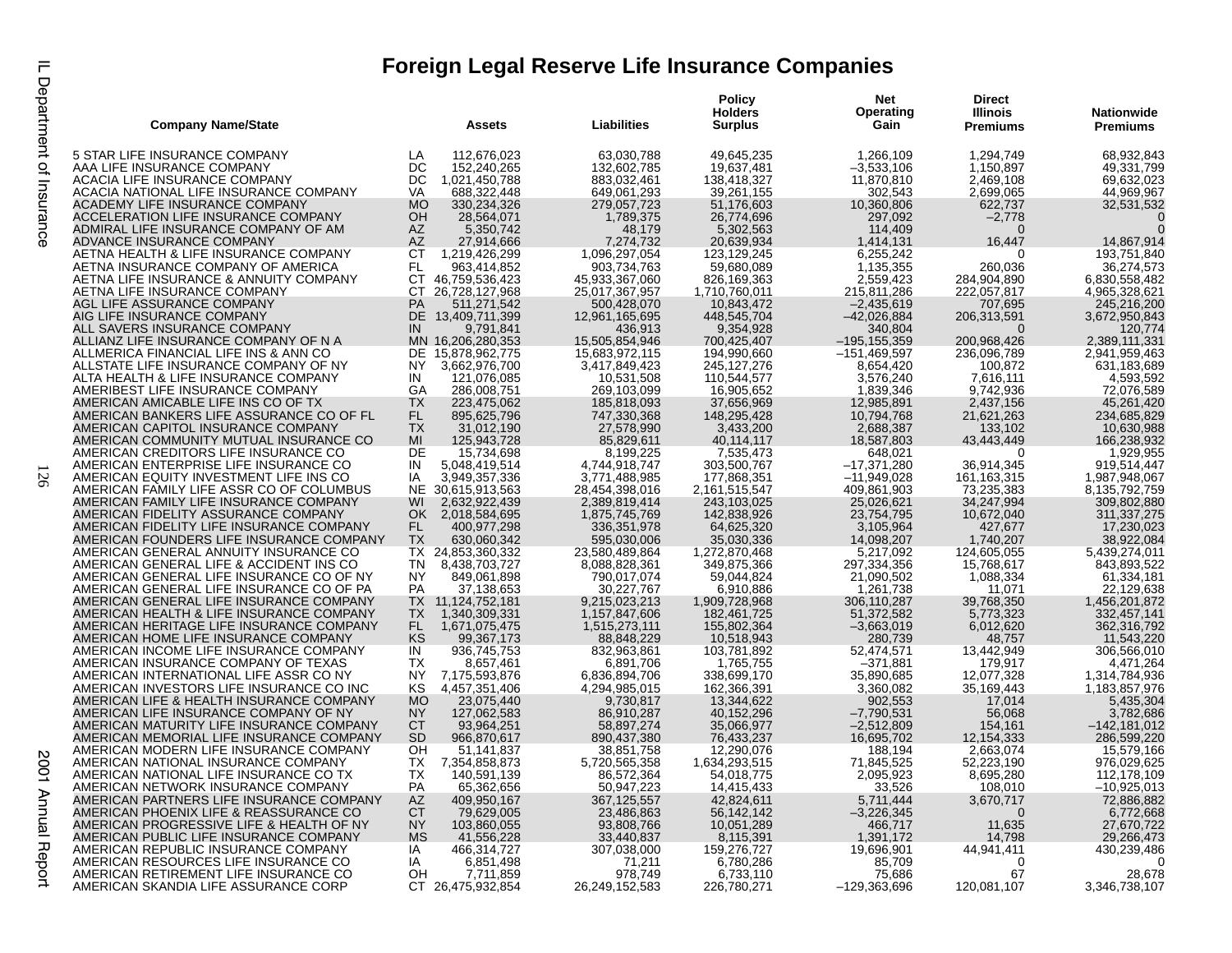| <b>Company Name/State</b>                                                               | Assets                                                | <b>Liabilities</b>            | <b>Policy</b><br><b>Holders</b><br><b>Surplus</b> | <b>Net</b><br>Operating<br>Gain | Direct<br>Illinois<br><b>Premiums</b> | <b>Nationwide</b><br>Premiums |
|-----------------------------------------------------------------------------------------|-------------------------------------------------------|-------------------------------|---------------------------------------------------|---------------------------------|---------------------------------------|-------------------------------|
| AMERICAN STATES LIFE INSURANCE COMPANY                                                  | 564,590,995<br>IN.                                    | 486,157,959                   | 78,433,036                                        | 17,958,313                      | 5,663,109                             | 56,470,697                    |
| AMERICAN TRANSCONTINENTAL LIFE INS CO                                                   | <b>MO</b><br>302,131,628                              | 188,456,261                   | 113,675,367                                       | 26,474,070                      | 0                                     | 825,198,861                   |
| AMERICAN TRAVELERS ASSURANCE COMPANY                                                    | 7,602,476<br>IA                                       | 1.367.027                     | 6,235,450                                         | 204.599                         | $\Omega$                              | 10,389                        |
| AMERICAN UNDERWRITERS LIFE INSURANCE CO<br>AMERICAN UNITED LIFE INSURANCE COMPANY       | ΑZ<br>33,595,193<br>IN<br>9,853,873,844               | 23,653,682<br>9,355,802,866   | 9,941,511<br>498,070,978                          | 1,889,619<br>10,352,819         | 36,274<br>138,396,698                 | 3,321,152<br>1,866,962,316    |
| AMERICAN VANGUARD LIFE INSURANCE COMPANY                                                | 8,713,547<br>IA                                       | 877,233                       | 7,836,314                                         | 466,793                         |                                       |                               |
| AMERICO FINANCIAL LIFE & ANNUITY INS CO                                                 | <b>TX</b><br>1,455,585,609                            | 1,322,991,958                 | 132,593,651                                       | $-4,126,011$                    | 3,614,592                             | 208,931,258                   |
| AMERICOM LIFE & ANNUITY INSURANCE CO                                                    | <b>TX</b><br>85,404,740                               | 81,169,996                    | 4,234,744                                         | $-12,056,954$                   | 48,313                                | 19,842,405                    |
| AMERITAS LIFE INSURANCE CORP                                                            | <b>NE</b><br>2,334,782,070                            | 1,749,761,886                 | 585.020.184                                       | 52,032,686                      | 12.946.439                            | 411,198,58                    |
| AMERITAS VARIABLE LIFE INSURANCE COMPANY                                                | 2,226,260,126<br><b>NE</b>                            | 2,165,700,095                 | 60,560,030                                        | $-5,111,345$                    | 21,166,583                            | 368,600,883                   |
| AMERUS LIFE INSURANCE COMPANY                                                           | IA<br>4,616,848,355                                   | 4,403,604,818                 | 213,243,537                                       | 51,031,060                      | 31,556,650                            | 666,277,840                   |
| AMICA LIFE INSURANCE COMPANY<br>ANCHOR NATIONAL LIFE INSURANCE COMPANY                  | R <sub>l</sub><br>599,911,009<br>24,901,877,195<br>AZ | 507,067,747<br>23,892,609,858 | 92,843,262<br>1,009,267,337                       | 9,285,250<br>$-71,251,630$      | 761,877<br>178,498,461                | 49,147,729<br>3,666,301,108   |
| ANNUITY & LIFE REASSURANCE AMERICA INC                                                  | <b>CT</b><br>90,236,093                               | 70,487,349                    | 19,748,744                                        | $-6,938,658$                    | 573,473                               | 9,353,604                     |
| ANNUITY INVESTORS LIFE INSURANCE COMPANY                                                | 900,322,046<br>OH                                     | 873,801,052                   | 26,520,994                                        | $-16, 168, 061$                 | 12,551,908                            | 251,599,485                   |
| ANTHEM ALLIANCE HEALTH INSURANCE COMPANY                                                | <b>TX</b><br>111,955,326                              | 36,819,668                    | 75,135,658                                        | 966,629                         | 15,143,532                            | 192,310,327                   |
| ANTHEM LIFE INSURANCE COMPANY                                                           | IN<br>239,450,450                                     | 172,987,980                   | 66,462,470                                        | 12,770,135                      | 383.510                               | 92,852,59                     |
| APPALACHIAN LIFE INSURANCE COMPANY                                                      | WV<br>30,958,259                                      | 22,147,889                    | 8,810,370                                         | 483,154                         | 13,868                                | 2,804,292                     |
| ASSOCIATES FINANCIAL LIFE INSURANCE CO                                                  | <b>TN</b><br>941,739,753                              | 625,899,548                   | 315,840,205                                       | 180,710,417                     | $-4, 146, 559$                        | –86,474,169                   |
| ASSURITY LIFE INSURANCE COMPANY                                                         | <b>NE</b><br>159,815,237                              | 131,726,912                   | 28,088,326                                        | $-4.232.446$                    | 759,135                               | 56,081,616                    |
| ATLANTA LIFE INSURANCE COMPANY<br>AURORA NATIONAL LIFE ASSURANCE COMPANY                | GA<br>98,675,671<br>CA<br>3,935,008,451               | 67,654,748<br>3,653,325,918   | 31,020,923<br>281,682,533                         | 502,906<br>84,833,890           | 3,585,442<br>6,373,017                | 58,334,849<br>2,962,144       |
| AUSA LIFE INSURANCE COMPANY INC                                                         | <b>NY</b><br>12,001,724,805                           | 11,556,844,212                | 444,880,593                                       | 32,731,286                      | 52,631,223                            | 1,658,588,469                 |
| AUTO CLUB LIFE INSURANCE COMPANY                                                        | 299,345,080<br>MI                                     | 274,752,542                   | 24,592,538                                        | 781,912                         | 88,807                                | 45,310,121                    |
| AUTO OWNERS LIFE INSURANCE COMPANY                                                      | 1,030,603,826<br>MI                                   | 886,941,907                   | 143,661,919                                       | 13,049,057                      | 3,569,621                             | 100,408,033                   |
| AXA CORPORATE SOLUTIONS LIFE REINS CO                                                   | DE<br>256,116,438                                     | 163,924,540                   | 92,191,898                                        | $-965,228$                      | 0                                     | 98,397,595                    |
| <b>BALBOA LIFE INSURANCE COMPANY</b>                                                    | 136,229,725<br>CA                                     | 74,682,457                    | 61,547,268                                        | 4,315,447                       | 272,533                               | 24,889,777                    |
| BALTIMORE LIFE INSURANCE COMPANY<br><b>THE</b>                                          | MD<br>545,308,458                                     | 499,919,409                   | 45,389,050                                        | $-6,233,157$                    | 5,554,448                             | 84,036,010                    |
| BANKERS FIDELITY LIFE INSURANCE COMPANY<br>BANKERS LIFE INSURANCE COMPANY OF NY         | GA<br>88,919,833<br><b>NY</b><br>397,765,907          | 66,180,950<br>376,074,577     | 22,738,883<br>21,691,328                          | 2,424,154<br>$-52,853$          | 814,536<br>267,041                    | 55,546,337<br>79,628,982      |
| BANKERS NATIONAL LIFE INSURANCE COMPANY                                                 | <b>TX</b><br>1,064,178,124                            | 946,237,100                   | 117,941,024                                       | 52,800,863                      | 1,403,925                             | 56,206,613                    |
| BANKERS RESERVE LIFE INS CO OF WI                                                       | WI<br>8,877,436                                       | 5,358,970                     | 3,518,466                                         | 137,435                         |                                       |                               |
| BANNER LIFE INSURANCE COMPANY                                                           | MD<br>1,004,872,325                                   | 745,243,552                   | 259,628,773                                       | 29,349,859                      | 9,917,638                             | 188,524,221                   |
| BENEFICIAL LIFE INSURANCE COMPANY                                                       | 2,136,342,263<br>UT                                   | 1,968,223,128                 | 168,119,135                                       | 14,507,151                      | 334,063                               | 260,240,278                   |
| BERKSHIRE HATHAWAY LIFE INS CO OF NE                                                    | 1,574,803,361<br>NE                                   | 1,099,314,262                 | 475,489,099                                       | 37,335,153                      | n                                     | 41,366,005                    |
| BERKSHIRE LIFE INSURANCE COMPANY OF AM                                                  | MA<br>1,452,807,256                                   | 1,188,690,603                 | 264,116,653                                       | $-15,632,720$                   | 114,697                               | 77,458,526                    |
| BEST LIFE & HEALTH INSRUANCE COMPANY                                                    | 19,203,504<br>ТX<br><b>MA</b>                         | 10,374,854                    | 8,828,650                                         | 989,116                         | 1,680,638                             | 28,830,626                    |
| BOSTON MUTUAL LIFE INSURANCE COMPANY<br>BROKERS NATIONAL LIFE ASSURANCE COMPANY         | 606,223,154<br>AR<br>18,340,471                       | 551,258,994<br>10,482,249     | 54,964,156<br>7,858,222                           | 3,011,345<br>1,481,185          | 6,371,323<br>1,691,928                | 191,064,223<br>38,370,174     |
| BUSINESS MENS ASSURANCE COMPANY OF AM                                                   | <b>MO</b><br>2,736,093,880                            | 2,458,469,166                 | 277,624,714                                       | 1,914,386                       | 21,559,700                            | 519,740,094                   |
| C M LIFE INSURANCE COMPANY                                                              | CT<br>5,258,082,409                                   | 5,070,207,693                 | 187,874,716                                       | $-24,078,441$                   | 74,491,958                            | 1,617,665,381                 |
| CANADA LIFE INSURANCE COMPANY OF AMERICA                                                | 2,951,555,864<br>MI                                   | 2,794,289,293                 | 157,266,571                                       | 15,345,913                      | 6,805,447                             | 342,894,518                   |
| CAPITOL LIFE INSURANCE COMPANY<br>THE                                                   | CO<br>355,241,286                                     | 340,889,639                   | 14,351,647                                        | 683,788                         | $\Omega$                              |                               |
| CENTRAL BENEFITS MUTUAL INSURANCE CO                                                    | 65,525,552<br>DC                                      | 16,138,647                    | 49,386,905                                        | 1,174,550                       |                                       | 18,796,128                    |
| CENTRAL BENEFITS NATIONAL LIFE INS CO                                                   | OH<br>16,428,681                                      | 5,712,838                     | 10,715,843                                        | 1,408,867                       | 455,510                               | 4,846,877                     |
| CENTRAL NATIONAL LIFE INS CO OF OMAHA<br>CENTRAL RESERVE LIFE INSURANCE COMPANY         | DE<br>11,471,780<br>OH<br>118,574,913                 | 85,652<br>91,175,466          | 11,386,128<br>27,399,447                          | 389,917<br>$-10,492,178$        | -64,536<br>6,909,602                  | 245,264,383                   |
| CENTRAL SECURITY LIFE INSURANCE COMPANY                                                 | <b>TX</b><br>83,336,028                               | 76,873,371                    | 6,462,656                                         | 2,951,298                       | 199,754                               | 4,077,375                     |
| CENTRAL STATES HEALTH & LIFE CO OF OMAHA                                                | 316,266,736<br><b>NE</b>                              | 239,155,247                   | 77,111,487                                        | 4,403,636                       | 5,441,499                             | 134,116,533                   |
| CENTRAL UNITED LIFE INSURANCE COMPANY                                                   | TX<br>327,272,375                                     | 302,978,594                   | 24,293,781                                        | 5,090,650                       | 620,604                               | 60,070,124                    |
| CENTRE LIFE INSURANCE COMPANY                                                           | MA<br>1,861,715,643                                   | 1,759,553,777                 | 102,161,865                                       | 8,377,346                       | 1,921,142                             | 14,059,751                    |
| CENTURION LIFE INSURANCE COMPANY                                                        | 954,551,347<br><b>MO</b>                              | 231,713,671                   | 722,837,676                                       | 54,026,485                      | $-406,563$                            | 55,948,670                    |
| CGU LIFE INSURANCE COMPANY OF AMERICA                                                   | DE<br>2,862,223,935                                   | 2,695,933,089                 | 166,290,846                                       | 7,739,018                       | 13,943,436                            | 76,851,320                    |
| <b>CHASE LIFE &amp; ANNUITY COMPANY</b>                                                 | DE<br>9,620,691                                       | 916,658                       | 8,704,023                                         | $-372,716$                      | 14,005                                |                               |
| CHESAPEAKE LIFE INSURANCE COMPANY<br><b>THE</b><br>CHRISTIAN FIDELITY LIFE INSURANCE CO | OK<br>42,647,651<br><b>TX</b><br>85,612,610           | 33,489,288<br>65,599,017      | 9,158,363<br>20,013,593                           | 1,226,750<br>3,563,842          | 28,233<br>94,027                      | 2,594,848<br>47,735,896       |
| CIGNA LIFE INSURANCE COMPANY                                                            | СT<br>60,633,813                                      | 43,759,855                    | 16,873,957                                        | 623,926                         | ∩                                     | 162,455                       |
| CINCINNATI LIFE INSURANCE COMPANY<br><b>THE</b>                                         | OΗ<br>1,698,647,488                                   | 1,318,480,300                 | 380, 167, 188                                     | 20,984,107                      | 10,820,171                            | 93,173,293                    |
| CITICORP LIFE INSURANCE COMPANY                                                         | 998,963,035<br>AZ                                     | 322,915,779                   | 676,047,257                                       | 39,094,044                      | 991,887                               | 37,292,605                    |
| <b>CLARICA LIFE INSURANCE COMPANY US</b>                                                | <b>ND</b><br>2,440,741,551                            | 2,298,979,335                 | 141,762,216                                       | 652,084                         | 28,527,541                            | 550,982,544                   |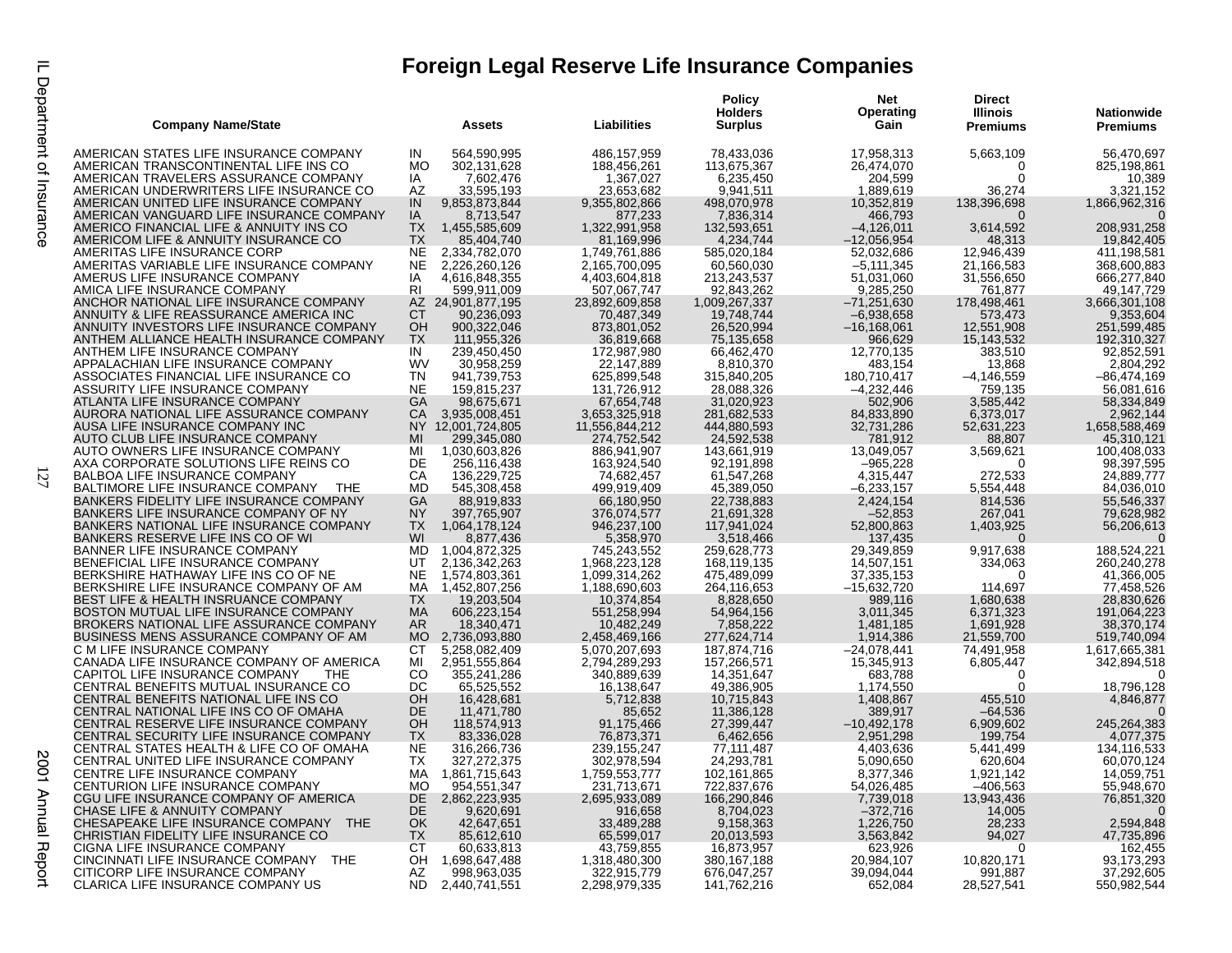| <b>Company Name/State</b>                                                        | Assets                                          | <b>Liabilities</b>              | <b>Policy</b><br><b>Holders</b><br><b>Surplus</b> | <b>Net</b><br><b>Operating</b><br>Gain | Direct<br><b>Illinois</b><br>Premiums | Nationwide<br><b>Premiums</b> |
|----------------------------------------------------------------------------------|-------------------------------------------------|---------------------------------|---------------------------------------------------|----------------------------------------|---------------------------------------|-------------------------------|
| CLARICA LIFE REINSURANCE COMPANY                                                 | 28,135,837<br>MI                                | 530,977                         | 27,604,860                                        | 4,150,903                              | 0                                     |                               |
| CM ASSURANCE COMPANY                                                             | 8,954,039<br>CТ                                 | 20,036                          | 8,934,003                                         | 303,139                                | 0                                     |                               |
| COLONIAL LIFE & ACCIDENT INSURANCE CO<br>COLORADO BANKERS LIFE INSURANCE COMPANY | <b>SC</b><br>1,131,286,849<br>CO<br>106,033,411 | 914,225,311<br>82,288,989       | 217,061,537<br>23,744,425                         | 64,768,160<br>–500.734                 | 8,092,611<br>3,542,290                | 644,874,175<br>34,653,664     |
| COLUMBIA UNIVERSAL LIFE INSURANCE CO                                             | TX<br>211,013,911                               | 184,056,139                     | 26,957,771                                        | 4,951,309                              | 660,926                               |                               |
| COLUMBIAN MUTUAL LIFE INSURANCE COMPANY                                          | <b>NY</b><br>349,125,138                        | 313,392,241                     | 35,732,897                                        | 4,316,805                              | 102,857                               | 40,134,561                    |
| <b>COLUMBUS LIFE INSURANCE COMPANY</b><br><b>THE</b>                             | OH<br>2,122,002,792                             | 1,784,757,619                   | 337,245,173                                       | 26,837,348                             | 2,849,880                             | 159,655,217                   |
| COMBINED LIFE INSURANCE COMPANY OF NY                                            | <b>NY</b><br>267,969,342                        | 199,160,213                     | 68,809,128                                        | 15,834,475                             | 12,821                                | 75,562,020                    |
| COMMERCIAL TRAVELERS MUTUAL INSURANCE CO                                         | 37,222,434<br><b>NY</b>                         | 27,139,562                      | 10,082,874                                        | $-1,398,966$                           | 419,825                               | 39,932,196                    |
| <b>COMPANION LIFE INSURANCE COMPANY</b>                                          | SC<br>63,733,417                                | 28,033,721                      | 35,699,697                                        | 4,423,702                              | 6,161,689                             | 50,318,108                    |
| COMPBENEFITS INSURANCE COMPANY<br>CONGRESS LIFE INSURANCE COMPANY                | TX<br>18,262,515<br>AZ<br>6,128,004             | 7.990.195<br>306,812            | 10,272,320<br>5,821,192                           | 4,189,342<br>138,736                   | 1,632,310<br>ი                        | 44,600,402<br>380,055         |
| CONNECTICUT GENERAL LIFE INSURANCE CO                                            | <b>CT</b><br>69,511,016,773                     | 67,370,119,431                  | 2,140,897,342                                     | 577,672,547                            | 333,576,268                           | 5,846,696,257                 |
| CONSECO DIRECT LIFE INSURANCE COMPANY                                            | <b>PA</b><br>900,208,668                        | 852,547,025                     | 47,661,643                                        | $-6,533,101$                           | 7,797,122                             | 161,608,727                   |
| CONSECO HEALTH INSURANCE COMPANY                                                 | <b>AZ</b><br>1,693,413,508                      | 1,549,586,303                   | 143,827,204                                       | 18,172,244                             | 30,493,032                            | 339,445,516                   |
| CONSECO LIFE INSURANCE COMPANY                                                   | IN<br>4,642,082,621                             | 4,444,637,602                   | 197,445,019                                       | $-20,034,069$                          | 13,854,206                            | 430,106,262                   |
| CONSECO SENIOR HEALTH INSURANCE COMPANY                                          | PA<br>2,643,118,685                             | 2,458,820,743                   | 184,297,942                                       | 2,689,591                              | 24,964,039                            | 498,946,924                   |
| CONSECO VARIABLE INSURANCE COMPANY                                               | ТX<br>3,289,667,301                             | 3,191,037,020                   | 98,630,281                                        | 17,419,318                             | 38,465,679                            | 466,916,390                   |
| CONSTITUTION LIFE INSURANCE COMPANY<br>CONTINENTAL AMERICAN INSURANCE COMPANY    | <b>TX</b><br>27,470,405<br>SC<br>37,302,968     | 14,031,840<br>27,585,513        | 13,438,565<br>9,717,455                           | 1,692,868<br>1,772,968                 | 362,479<br>307,866                    | 380,328<br>29,828,588         |
| CONTINENTAL GENERAL INSURANCE COMPANY                                            | <b>NE</b><br>369,834,743                        | 321,762,520                     | 48,072,223                                        | $-6,411,140$                           | 15,274,451                            | 230,038,898                   |
| CONTINENTAL LIFE INS CO OF BRENTWOOD TN                                          | <b>TN</b><br>64,871,017                         | 41,560,200                      | 23,310,817                                        | 3,827,386                              | 942,277                               | 84,446,295                    |
| CORPORATE HEALTH INSURANCE COMPANY                                               | PA<br>148,804,264                               | 63,847,430                      | 84,956,834                                        | 111,148,825                            | 4,636,177                             | 326,533,763                   |
| COVENTRY HEALTH AND LIFE INSURANCE CO                                            | 81,121,899<br>DF                                | 52,570,751                      | 28,551,148                                        | 9,433,757                              | 1,516,196                             | 287,003,630                   |
| <b>CUNA MUTUAL INSURANCE SOCIETY</b>                                             | 2,390,524,476<br>WI                             | 1,884,268,061                   | 506,256,415                                       | 13,201,648                             | 52,454,327                            | 1,163,435,199                 |
| CUNA MUTUAL LIFE INSURANCE COMPANY                                               | IA<br>5,386,350,959                             | 5,161,602,326                   | 224,748,634                                       | 7,244,107                              | 35,131,986                            | 767,748,460                   |
| DELAWARE AMERICAN LIFE INSURANCE COMPANY<br>DELTA LIFE & ANNUITY COMPANY         | DE<br>92.882.125<br>KS<br>1,689,359,544         | 66.234.990<br>1,611,013,260     | 26,647,135<br>78,346,284                          | 4,079,184<br>$-9,772,714$              | 190,051<br>15,024,065                 | 19,743,102<br>270,093,495     |
| DIXIE NATIONAL LIFE INSURANCE COMPANY                                            | <b>MS</b><br>36,453,758                         | 32,158,672                      | 4,295,086                                         | 7,770                                  | 50,990                                | 1,322,117                     |
| EDUCATORS MUTUAL LIFE INSURANCE COMPANY                                          | PA<br>104,698,112                               | 50,448,029                      | 54,250,083                                        | 1,611,585                              | 6,622                                 | 106,489,149                   |
| <b>EMPHESYS INSURANCE COMPANY</b>                                                | <b>TX</b><br>6,304,243                          | 147,584                         | 6,156,660                                         | 223,792                                | $\Omega$                              | 131,146                       |
| EMPIRE GENERAL LIFE ASSURANCE CORP                                               | 113,995,199<br><b>TN</b>                        | 74,157,388                      | 39,837,811                                        | $-4,249,258$                           | 7,800,885                             | 38,251,019                    |
| EMPLOYERS MODERN LIFE COMPANY                                                    | 286,113,248<br>IA                               | 253,373,163                     | 32,740,085                                        | 1,110,077                              | 3,320,772                             | 61,289,919                    |
| EMPLOYERS REASSURANCE CORPORATION                                                | KS<br>5,352,293,200                             | 4,714,657,553                   | 637,635,647                                       | 63,185,296                             | 0                                     | 1,699,269,423                 |
| ENTERPRISE LIFE INSURANCE COMPANY<br>EPIC LIFE INSURANCE COMPANY<br>THE          | <b>TX</b><br>44.638.761<br>26,055,368<br>WI     | 30.008.819<br>7,677,703         | 14,629,941<br>18,377,665                          | 527,189<br>1,106,479                   | 813,114<br>1,105,190                  | 13,173,558<br>12,274,146      |
| EQUITABLE LIFE & CASUALTY INSURANCE CO                                           | UT<br>116,304,398                               | 87,081,076                      | 29,223,322                                        | 1,033,423                              | 151,721                               | 90,206,731                    |
| EQUITABLE LIFE ASSURANCE SOCIETY OF U S                                          | <b>NY</b><br>85,675,778,788                     | 80,229,725,449                  | 5,446,053,339                                     | 582,252,711                            | 566,956,082                           | 9,668,170,232                 |
| EQUITABLE LIFE INSURANCE COMPANY OF IOWA                                         | IA<br>6,503,499,304                             | 5,464,677,122                   | 1,038,822,182                                     | $-51,272,187$                          | 18,460,097                            | 2,645,375,293                 |
| EQUITABLE OF COLORADO INC<br><b>THE</b>                                          | CO<br>504,909,153                               | 435,881,532                     | 69,027,621                                        | 8,468,453                              | 4,328,841                             | 24,266,290                    |
| EQUITRUST LIFE INSURANCE COMPANY                                                 | IA<br>941,206,158                               | 897,513,874                     | 43,692,284                                        | $-22,536,577$                          | 6,409,000                             | 766,267,780                   |
| ERC LIFE REINSURANCE CORPORATION<br>ERIE FAMILY LIFE INSURANCE COMPANY           | MO.<br>2,852,779,854                            | 922,428,596                     | 1,930,351,258                                     | 216,936,162                            | ი                                     | 177,846,347                   |
| FAMILY FINANCIAL LIFE INSURANCE COMPANY                                          | 1,011,155,954<br><b>PA</b><br>6,989,332<br>IN   | 901,285,748<br>1,580,388        | 109,870,205<br>5,408,944                          | 10,625,709<br>361,748                  | 748,610<br>∩                          | 116,755,163<br>1,294,805      |
| FAMILY HERITAGE LIFE INSURANCE CO OF AM                                          | OH<br>77,868,454                                | 68,262,069                      | 9,606,385                                         | 1,730,738                              | 3,646,442                             | 38,813,672                    |
| FAMILY INSURANCE CORPORATION                                                     | 23,080,253<br>WI                                | 2,758,274                       | 20,321,979                                        | 3,687,411                              | $-140,016$                            | $-393,138$                    |
| <b>FAMILY LIFE INSURANCE COMPANY</b>                                             | <b>WA</b><br>125,048,372                        | 101,527,735                     | 23,520,637                                        | 4,419,303                              | 1,490,992                             | 32,685,185                    |
| FAMILY SERVICE LIFE INSURANCE COMPANY                                            | <b>TX</b><br>673,817,648                        | 598,179,953                     | 75,637,695                                        | 15,425,730                             | 41,475                                | 1,235,158                     |
| FARMERS & TRADERS LIFE INSURANCE COMPANY                                         | 424,262,316<br>NY                               | 396,968,904                     | 27,293,413                                        | 2,072,138                              | 890,020                               | 48,056,902                    |
| FARMERS NEW WORLD LIFE INSURANCE COMPANY                                         | WA<br>5,628,026,860                             | 4,553,367,311                   | 1,074,659,549                                     | 136,327,385                            | 51,061,638                            | 943,381,771                   |
| FEDERAL HOME LIFE INSURANCE COMPANY<br>FEDERATED LIFE INSURANCE COMPANY          | <b>VA</b><br>2,297,602,380<br>797,775,515<br>ΜN | 1,378,265,006<br>628,417,024    | 919,337,374<br>169,358,491                        | 59,092,937<br>17,684,413               | 1,016,423<br>5,698,532                | 47,168,040<br>118,656,643     |
| FIDELITY & GUARANTY LIFE INSURANCE CO                                            | 5,706,558,786<br><b>MD</b>                      | 5,437,577,101                   | 268,981,685                                       | $-8,140,337$                           | 71,668,091                            | 1,494,631,096                 |
| FIDELITY INVESTMENTS LIFE INSURANCE CO                                           | 12,060,827,682<br>UT                            | 11,718,490,644                  | 342,337,038                                       | 44,509,311                             | 94,804,323                            | 1,533,175,129                 |
| FIDELITY LIFE INSURANCE COMPANY                                                  | 8,413,473<br><b>PA</b>                          | 148,000                         | 8,265,473                                         | 275,440                                | $\Omega$                              |                               |
| FIDELITY SECURITY LIFE INSURANCE COMPANY                                         | 410,188,446<br><b>MO</b>                        | 366,577,094                     | 43,611,352                                        | 1,898,929                              | 17,237,729                            | 123,926,522                   |
| FINANCIAL ASSURANCE LIFE INSURANCE CO                                            | ТX<br>7,691,838                                 | 1,271,404                       | 6,420,435                                         | 323,968                                | 2,086                                 | 154,289                       |
| FINANCIAL BENEFIT LIFE INSURANCE COMPANY                                         | KS<br>304,816,033<br>MA                         | 291,252,694                     | 13,563,339                                        | 3,286,936<br>22.749.975                | ∩<br>7.550.099                        | 9,246,581                     |
| FIRST ALLMERICA FINANCIAL LIFE INS CO<br>FIRST COLONY LIFE INSURANCE COMPANY     | 6,502,948,090<br>12,771,620,940<br>VA           | 6,125,081,984<br>11,906,699,428 | 377,866,106<br>864,921,512                        | 134,011,412                            | 77,471,197                            | 446,434,091<br>1,181,992,569  |
|                                                                                  |                                                 |                                 |                                                   |                                        |                                       |                               |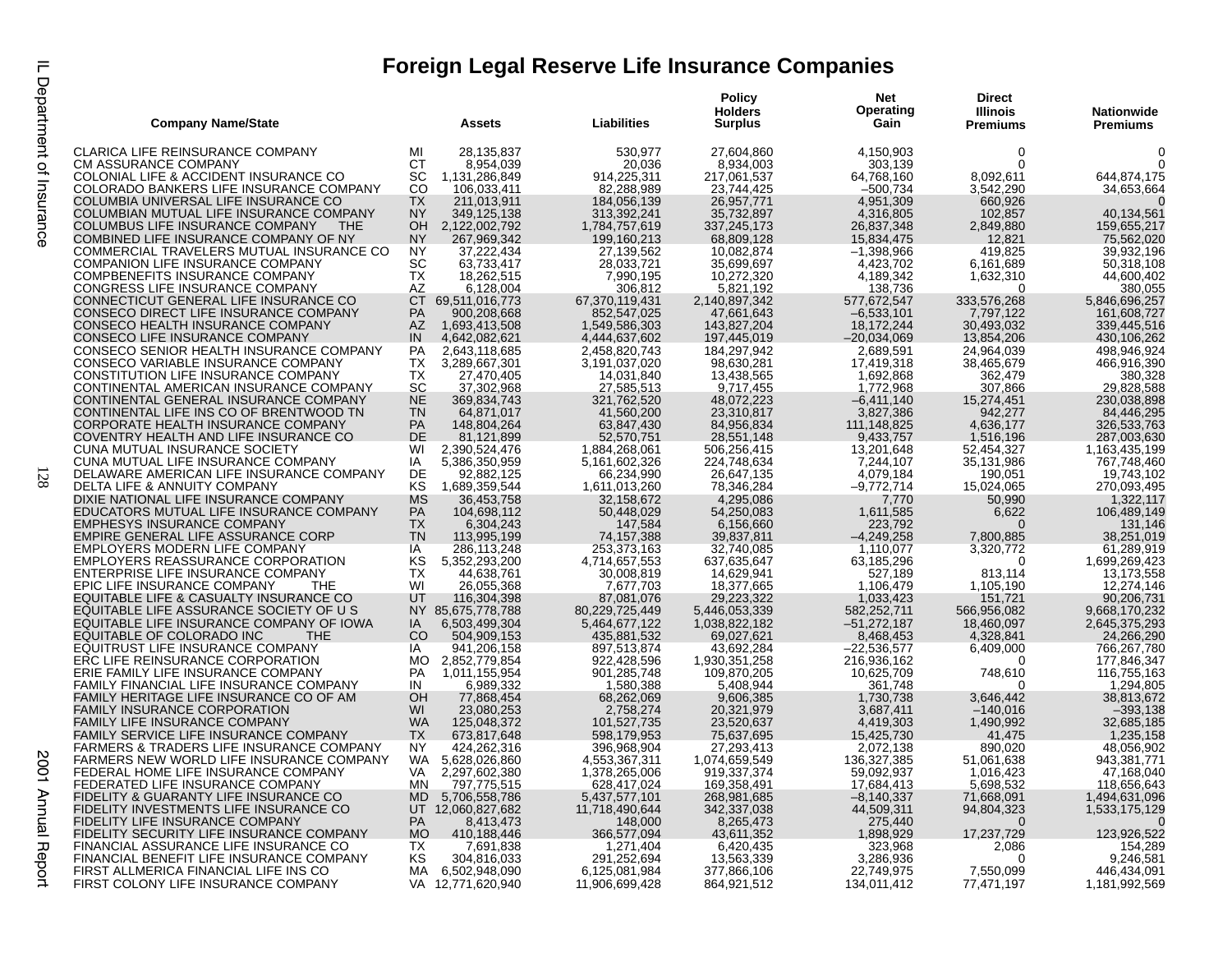| <b>Company Name/State</b>                                                                    | <b>Assets</b>                                             | Liabilities                     | Policy<br><b>Holders</b><br><b>Surplus</b> | Net<br>Operating<br>Gain        | <b>Direct</b><br><b>Illinois</b><br>Premiums | Nationwide<br><b>Premiums</b>   |
|----------------------------------------------------------------------------------------------|-----------------------------------------------------------|---------------------------------|--------------------------------------------|---------------------------------|----------------------------------------------|---------------------------------|
| FIRST CONTINENTAL LIFE & ACCIDENT INS CO                                                     | UT<br>8.925.703                                           | 7.142.934                       | 1,782,768                                  | $-3.440.023$                    | 0                                            | 32.685.922                      |
| FIRST HEALTH LIFE & HEALTH INS CO                                                            | ТX<br>36,267,752                                          | 25,259,598                      | 11,008,154                                 | –34,364                         | 454,068                                      | 8,768,556                       |
| FIRST ING LIFE INSURANCE COMPANY OF NY                                                       | 22,535,523<br>NY                                          | 991,702                         | 21,543,821                                 | 500,206                         |                                              |                                 |
| FIRST INVESTORS LIFE INSURANCE COMPANY<br>FIRST LIFE AMERICA CORPORATION                     | 1,149,537,386<br>NY<br>ΚS<br>6,722,594                    | 1,088,424,905<br>3,023,852      | 61,112,480<br>3,698,742                    | 8,069,027<br>17,465             | 5,525,864<br>4,879                           | 126,494,446<br>3,280,050        |
| FIRST PENN PACIFIC LIFE INSURANCE CO                                                         | 1,568,538,622<br>IN                                       | 1,491,496,222                   | 77,042,400                                 | 6,539,959                       | 18,134,633                                   | 181,298,858                     |
| FIRST PYRAMID LIFE INSURANCE CO OF AM                                                        | <b>AR</b><br>21,724,833                                   | 15,448,525                      | 6,276,308                                  | $-4,479,473$                    | $\Omega$                                     | 8,572,621                       |
| FIRST REHABILITATION LIFE INS CO OF AM                                                       | <b>NY</b><br>65,948,567                                   | 33,003,044                      | 32,945,523                                 | 4,698,257                       | 3,357                                        | 30,464,178                      |
| FIRST VARIABLE LIFE INSURANCE COMPANY                                                        | 286,436,495<br>AR                                         | 256,390,388                     | 30,046,107                                 | 5,374,556                       | 16,995,459                                   | 52,826,864                      |
| FORETHOUGHT LIFE ASSURANCE COMPANY                                                           | IN<br>8,731,165                                           | 1,170,605                       | 7,560,560                                  | 293,003                         | 0                                            | $-4,406$                        |
| FORETHOUGHT LIFE INSURANCE COMPANY<br>FORTIS BENEFITS INSURANCE COMPANY                      | 2,851,356,607<br>IN<br>8,487,642,588<br>MN                | 2,558,607,795<br>8,002,611,364  | 292,748,812<br>485,031,224                 | 36,105,697<br>$-17,270,073$     | 16,991,542<br>121,867,103                    | 494,383,529<br>856,170,751      |
| FORTIS INSURANCE COMPANY                                                                     | 594,091,973<br>WI                                         | 469,796,592                     | 124,295,381                                | 55,469,425                      | 91,463,953                                   | $-224,410,779$                  |
| FOUNDATION HEALTH SYSTEMS L & H INS CO                                                       | CA<br>146,543,997                                         | 74,415,401                      | 72,128,596                                 | 1,759,673                       | 0                                            | 275,270,233                     |
| FREEDOM LIFE INSURANCE COMPANY OF AM                                                         | <b>TX</b><br>38,793,757                                   | 30,014,003                      | 8,779,754                                  | $-11,923,110$                   | 3,471,140                                    | 44,373,847                      |
| FUNERAL DIRECTORS LIFE INSURANCE COMPANY                                                     | <b>TX</b><br>296,105,788                                  | 267,324,599                     | 28,781,189                                 | 3,975,474                       | 368,506                                      | 45,716,166                      |
| GARDEN STATE LIFE INSURANCE COMPANY                                                          | <b>TX</b><br>102,710,319                                  | 56,621,273                      | 46,089,046                                 | $-788,416$                      | 1,048,201                                    | 29,896,463                      |
| GE GROUP LIFE ASSURANCE COMPANY<br><b>GE LIFE &amp; ANNUITY ASSURANCE COMPANY</b>            | <b>CT</b><br>836.515.828<br>VA<br>21,159,202,110          | 633,821,714<br>20,574,774,430   | 202,694,114<br>584,427,681                 | 33,858,461<br>11,904,400        | 23,780,617<br>172,706,153                    | 490,007,330<br>4,137,699,907    |
| <b>GENERAL &amp; COLOGNE LIFE RE OF AMERICA</b>                                              | СT<br>1,619,304,386                                       | 1,299,245,948                   | 320,058,438                                | 10,393,856                      | ŋ                                            | 870,418,961                     |
| GENERAL AMERICAN LIFE INSURANCE COMPANY                                                      | 11,767,692,875<br><b>MO</b>                               | 10,942,979,418                  | 824,713,457                                | 16,924,605                      | 27.250.329                                   | 759,758,823                     |
| GENERAL ELECTRIC CAPITAL ASSURANCE CO                                                        | 25,229,640,836<br>DE.                                     | 23,029,300,703                  | 2,200,340,130                              | 21,580,924                      | 260,856,424                                  | 4,396,171,400                   |
| GENERAL FIDELITY LIFE INSURANCE COMPANY                                                      | CA<br>331,405,865                                         | 156,386,996                     | 175,018,869                                | 14,887,078                      | –364                                         | 21,398,473                      |
| GENERAL LIFE INSURANCE COMPANY                                                               | <b>TX</b><br>189.911.146                                  | 180.934.184                     | 8.976.962                                  | $-1.359.751$                    | 1.078.976                                    | 8,033,053                       |
| GERBER LIFE INSURANCE COMPANY<br>GERLING GLOBAL LIFE REINSURANCE COMPANY                     | NY<br>580,065,418<br>CA<br>254,388,047                    | 488,490,798<br>196,035,935      | 91,574,620<br>58,352,112                   | 14,605,898<br>$-959,580$        | 9,183,082<br>ŋ                               | 186,968,703<br>41,662,197       |
| <b>GLENBROOK LIFE &amp; ANNUITY COMPANY</b>                                                  | 1,727,952,394<br>ΑZ                                       | 1,573,910,923                   | 154,041,472                                | 6,983,982                       | 80,135,492                                   | 0                               |
| GLOBE LIFE & ACCIDENT INSURANCE COMPANY                                                      | DE<br>1,552,573,544                                       | 1,337,657,904                   | 214,915,640                                | 69,659,504                      | 18,052,314                                   | 344,732,893                     |
| GOLDEN AMERICAN LIFE INSURANCE COMPANY                                                       | <b>DE</b><br>13,341,351,492                               | 12,889,769,981                  | 451,581,511                                | $-156, 445, 423$                | 296,942,455                                  | 2,512,855,482                   |
| GOLDEN STATE MUTUAL LIFE INSURANCE CO                                                        | 128,122,972<br>CA                                         | 120,277,989                     | 7,844,982                                  | 462,211                         | 1,241,769                                    | 33,913,604                      |
| GOVERNMENT PERSONNEL MUTUAL LIFE INS CO                                                      | 615,262,228<br><b>TX</b>                                  | 552,627,569                     | 62,634,659                                 | 3,080,507                       | 418,922                                      | 44,584,024                      |
| <b>GRANGE LIFE INSURANCE COMPANY</b><br><b>GREAT AMERICAN LIFE INSURANCE COMPANY</b>         | OH<br>133,637,228<br>6,022,531,069<br>OН                  | 115,869,953<br>5,634,100,939    | 17,767,274<br>388,430,130                  | 3,562<br>97,559,487             | 384,612<br>8,591,111                         | 26,928,020<br>522,792,847       |
| GREAT SOUTHERN LIFE INSURANCE COMPANY                                                        | 764,821,238<br>TХ                                         | 691,950,161                     | 72,871,077                                 | 108,941,843                     | 4,537,364                                    | 125,687,423                     |
| GREAT WEST LIFE & ANNUITY INSURANCE CO                                                       | CO.<br>27,573,657,232                                     | 26,373,285,167                  | 1,200,372,065                              | 272,138,210                     | 174,349,363                                  | 5,078,145,494                   |
| <b>GREAT WESTERN INSURANCE COMPANY</b>                                                       | UT<br>161,328,435                                         | 146,316,856                     | 15,011,579                                 | 2,085,163                       | 540,249                                      | 58,674,450                      |
| <b>GUARANTEE RESERVE LIFE INSURANCE COMPANY</b>                                              | 267,064,165<br>IN                                         | 247,385,728                     | 19,678,437                                 | $-14, 104, 633$                 | 6,670,616                                    | 126,422,800                     |
| GUARANTY INCOME LIFE INSURANCE COMPANY                                                       | LA<br>240,585,650                                         | 221,753,635                     | 18,832,015                                 | 1,179,700                       | 3,589,813                                    | 61,385,063                      |
| <b>GUARDIAN INSURANCE &amp; ANNUITY COMPANY INC</b><br>GUARDIAN LIFE INSURANCE COMPANY OF AM | <b>DE</b><br>9,373,418,114<br>19,493,384,448<br><b>NY</b> | 9,152,577,527<br>17,965,914,417 | 220,840,587<br>1,527,470,030               | $-4,689,983$<br>$-19, 142, 967$ | 54,824,250<br>262,290,064                    | 1,560,847,211<br>4,336,480,820  |
| <b>GUIDEONE LIFE INSURANCE COMPANY</b>                                                       | 337.323.485<br>IA                                         | 283,107,799                     | 54,215,686                                 | 6.801.618                       | 2.421.090                                    | 16,655,716                      |
| HARLEYSVILLE LIFE INSURANCE COMPANY                                                          | PA<br>218,164,250                                         | 196,613,412                     | 21,550,838                                 | 761,867                         | 508,098                                      | 45,204,421                      |
| HART LIFE INSURANCE COMPANY                                                                  | СT<br>11,388,673                                          | 70,445                          | 11,318,228                                 | 408,726                         | 0                                            |                                 |
| HARTFORD INTERNATIONAL LIFE REASSR CORP                                                      | СT<br>2.663.883.326                                       | 2.591.609.624                   | 72,273,702                                 | 20,051,184                      | $\Omega$                                     | 47,667,670                      |
| HARTFORD LIFE & ACCIDENT INSURANCE CO<br>HARTFORD LIFE & ANNUITY INSURANCE CO                | СT<br>7,992,899,444<br>45,877,432,136<br>СT               | 5,000,707,584<br>45,206,216,966 | 2,992,191,860<br>671,215,170               | 138,853,880<br>$-649,315,104$   | 75,374,616<br>364,991,593                    | 2,279,243,128<br>12,741,781,634 |
| HARTFORD LIFE INSURANCE COMPANY                                                              | 86,261,554,823<br>СT                                      | 83,849,524,771                  | 2,412,030,052                              | 286, 192, 772                   | 344,249,073                                  | 9,564,433,706                   |
| HCC LIFE INSURANCE COMPANY                                                                   | IN<br>124,192,465                                         | 47,137,617                      | 77,054,848                                 | 16,861,841                      | 1,796                                        | 62,933,892                      |
| HERITAGE LIFE INSURANCE COMPANY                                                              | 122,215,637<br>AZ<br>CT                                   | 30,050,313                      | 92,165,324                                 | 9,648,830                       | U                                            | $-2,596,034$                    |
| HIGHMARK LIFE INSURANCE COMPANY                                                              | 254,595,948                                               | 190,746,808                     | 63,849,140                                 | 1,051,680                       | 7,588,256                                    | 195,211,947                     |
| HOMESHIELD INSURANCE COMPANY                                                                 | OK<br>30,441,912                                          | 17,655,507                      | 12,786,405                                 | –63,484                         |                                              | 5,420,542                       |
| HOMESTEADERS LIFE COMPANY<br>HOUSEHOLD LIFE INSURANCE COMPANY                                | 711,478,045<br>IA<br>MI<br>1,372,207,447                  | 675,119,952<br>1,079,370,123    | 36,358,094<br>292,837,324                  | 5,623,373<br>118,260,166        | 11,834,893<br>7,269,034                      | 193,940,753<br>209,530,140      |
| HUMANA INSURANCE COMPANY                                                                     | 976,568,133<br>WI                                         | 448,903,613                     | 527,664,520                                | 81,142,579                      | 533,103,419                                  | 2,473,034,816                   |
| HUMANADENTAL INSURANCE COMPANY                                                               | WI<br>10,391,629                                          | 1,943,062                       | 8,448,567                                  | $-18,850$                       | 875,501                                      | 3,789,957                       |
| <b>IDEALIFE INSURANCE COMPANY</b>                                                            | <b>CT</b><br>25,255,112                                   | 16,391,499                      | 8,863,614                                  | $-440,111$                      | 260,668                                      | 1,411,182                       |
| <b>IDS LIFE INSURANCE COMPANY</b>                                                            | MN<br>46,328,187,833                                      | 44,380,837,947                  | 1,947,349,885                              | 79,023,545                      | 172,313,076                                  | 4,170,917,127                   |
| IL ANNUITY AND INSURANCE COMPANY<br>INDEPENDENCE LIFE AND ANNUITY COMPANY                    | 2,664,710,238<br>κs<br>189,346,916<br>RI                  | 2,632,696,267<br>153,236,921    | 32,013,971<br>36,109,995                   | $-12,928,789$<br>1,759,338      | 4,845,942<br>0                               | 203,982,253<br>$-1,286,030$     |
| INDIANAPOLIS LIFE INSURANCE COMPANY                                                          | IN<br>1,980,571,032                                       | 1,826,482,773                   | 154,088,258                                | $-2,670,759$                    | 11,480,758                                   | 260,843,467                     |
|                                                                                              |                                                           |                                 |                                            |                                 |                                              |                                 |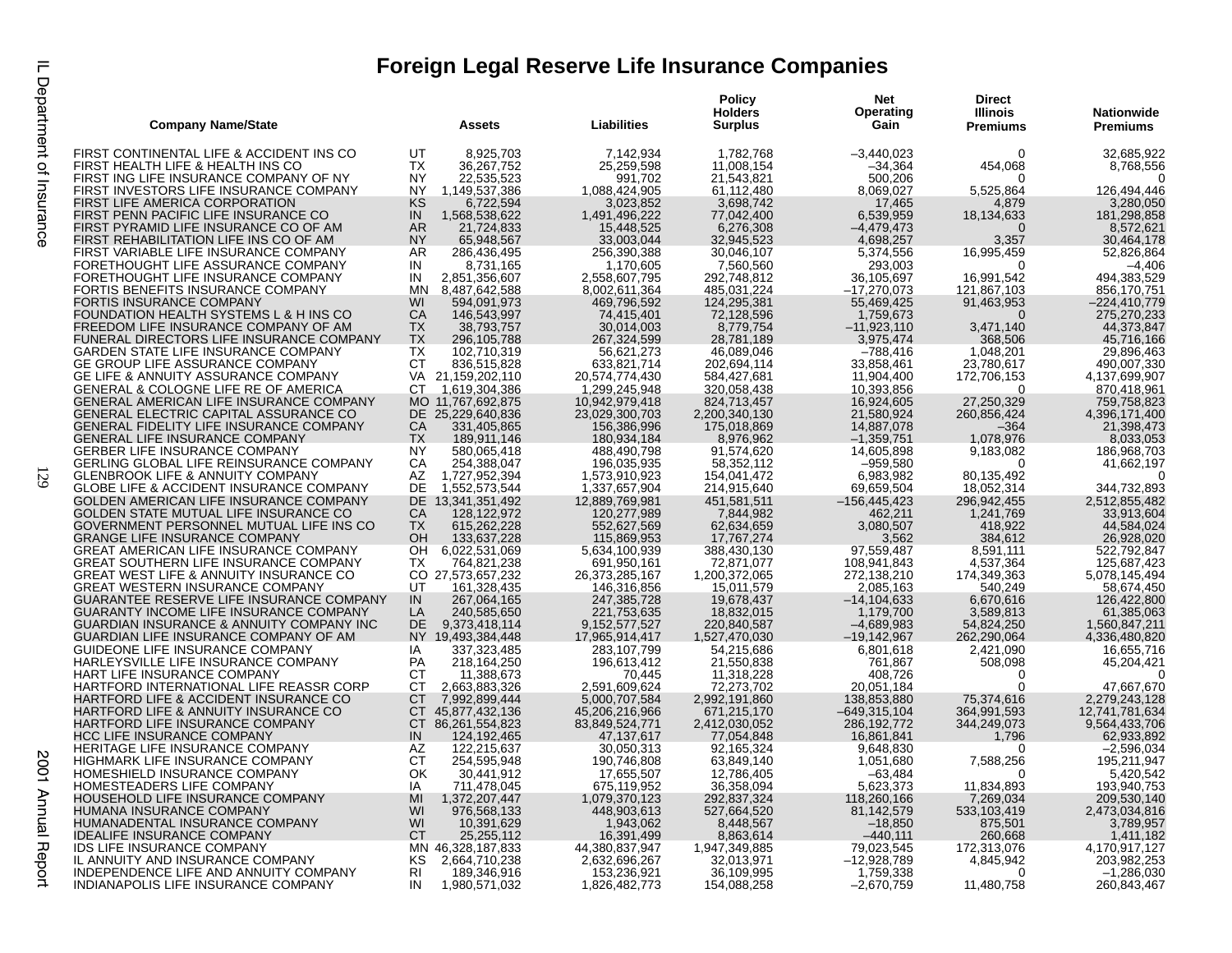| <b>Company Name/State</b>                                                         | Assets                                          | <b>Liabilities</b>              | <b>Policy</b><br><b>Holders</b><br><b>Surplus</b> | <b>Net</b><br>Operating<br>Gain | <b>Direct</b><br><b>Illinois</b><br>Premiums | <b>Nationwide</b><br>Premiums |
|-----------------------------------------------------------------------------------|-------------------------------------------------|---------------------------------|---------------------------------------------------|---------------------------------|----------------------------------------------|-------------------------------|
| INDIVIDUAL ASSURANCE COMPANY LIFE HTH AC                                          | <b>MO</b><br>45,879,586                         | 29,523,810                      | 16,355,776                                        | 763,974                         | 4,707,004                                    | 26,771,963                    |
| INSURANCE INVESTORS LIFE INSURANCE CO                                             | ТX<br>129,178,459                               | 335,800                         | 128,842,659                                       | 2,275,977                       | 0                                            | 31,076                        |
| INTEGRITY LIFE INSURANCE COMPANY<br><b>INTER STATE ASSURANCE COMPANY</b>          | OН<br>3,394,926,274                             | 3,192,549,593                   | 202,376,681                                       | 6,545,329                       | 28,709,323                                   | 391,622,465                   |
| INTRAMERICA LIFE INSURANCE COMPANY                                                | 679.797.577<br>IA<br><b>NY</b><br>68.501.542    | 564,055,236<br>49,975,804       | 115,742,341<br>18.525.739                         | 58,346,397<br>794.589           | 16,045,451<br>3.272                          | 165,937,494<br>623,472        |
| INVESTORS GUARANTY LIFE INSURANCE CO                                              | CA<br>9,645,469                                 | 272,299                         | 9,373,170                                         | 484,116                         | 3,264                                        |                               |
| INVESTORS HERITAGE LIFE INSURANCE CO                                              | KY<br>290,364,090                               | 275,456,119                     | 14,907,971                                        | 1,021,549                       | 594,019                                      | 54,727,853                    |
| <b>INVESTORS LIFE INSURANCE COMPANY OF IN</b>                                     | IN<br>174,946,704                               | 143,436,946                     | 31,509,755                                        | 2,517,789                       | 487,870                                      | 9,937,229                     |
| INVESTORS LIFE INSURANCE COMPANY OF N A                                           | <b>WA</b><br>998,480,001                        | 934,642,441                     | 63,837,560                                        | 8,556,104                       | 2,300,525                                    | 49,431,980                    |
| INVESTORS PARTNER LIFE INSURANCE COMPANY                                          | DE<br>550,649,828                               | 464,657,075                     | 85,992,753                                        | 12,503,483                      | 139,591                                      | 1,235,512                     |
| J C PENNEY LIFE INSURANCE COMPANY<br>JACKSON NATIONAL LIFE INSURANCE COMPANY      | VT<br>1,776,353,334<br>MI<br>43,220,905,353     | 1,631,257,969<br>40,770,810,637 | 145,095,361<br>2,450,094,716                      | 72,929,437<br>192,557,031       | 32,921,911<br>344,777,707                    | 770,618,069<br>4,279,925,267  |
| JEFFERSON PILOT FINANCIAL INSURANCE CO                                            | 11,945,091,410<br><b>NE</b>                     | 11,033,406,263                  | 911,685,148                                       | 292,925,427                     | 62,889,199                                   | 1,423,833,431                 |
| JEFFERSON PILOT LIFE INSURANCE COMPANY                                            | 11,448,068,201<br><b>NC</b>                     | 10,812,399,852                  | 635,668,349                                       | 153,564,510                     | 83,686,209                                   | 2,085,581,260                 |
| JEFFERSON PILOT LIFEAMERICA INSURANCE CO                                          | <b>NJ</b><br>1,124,406,211                      | 1,027,270,003                   | 97,136,208                                        | 7,036,940                       | 78,760                                       | 166,851,802                   |
| JMIC LIFE INSURANCE COMPANY                                                       | FL<br>220,034,682                               | 163,708,305                     | 56,326,377                                        | 6,400,547                       | 2,184,171                                    | 55,743,055                    |
| JOHN ALDEN LIFE INSURANCE COMPANY                                                 | <b>MN</b><br>696.159.577                        | 566,430,979                     | 129,728,598                                       | 9,516,397                       | 72,754,272                                   | 106,116,656                   |
| JOHN HANCOCK LIFE INSURANCE COMPANY                                               | MA 64,301,127,561                               | 60,787,488,474                  | 3,513,639,087                                     | 667,974,890                     | 313,824,029                                  | 6,920,178,090                 |
| JOHN HANCOCK VARIABLE LIFE INSURANCE CO<br>KANAWHA INSURANCE COMPANY              | МA<br>10,202,218,264<br>SC<br>479,124,213       | 9,641,174,515<br>406,999,570    | 561,043,749<br>72,124,643                         | 31,869,707<br>2,724,805         | 79,159,561<br>747,218                        | 1,268,906,727<br>86,286,705   |
| KANSAS CITY LIFE INSURANCE COMPANY                                                | <b>MO</b><br>2,649,328,627                      | 2,383,121,079                   | 266,207,548                                       | 42,096,938                      | 3,232,833                                    | 173,903,061                   |
| <b>KEYPORT LIFE INSURANCE COMPANY</b>                                             | R <sub>l</sub><br>16,948,970,579                | 16,377,919,199                  | 571,051,380                                       | $-14,848,480$                   | 104,887,629                                  | 2,136,265,959                 |
| KEYSTONE STATE LIFE INSURANCE COMPANY                                             | PA<br>45,752,547                                | 36,384,514                      | 9,368,033                                         | 1,587,256                       | 7,507                                        | 4,360,769                     |
| LAFAYETTE LIFE INSURANCE COMPANY<br><b>THE</b>                                    | IN<br>1,258,762,636                             | 1,175,898,302                   | 82,864,334                                        | 7,269,364                       | 13,827,453                                   | 223,322,977                   |
| LIBERTY BANKERS LIFE INSURANCE COMPANY                                            | IA<br>134,509,859                               | 116,522,769                     | 17,987,090                                        | $-3,182,306$                    | 5,512,927                                    | 77,540,319                    |
| LIBERTY LIFE ASSURANCE COMPANY OF BOSTON                                          | МA<br>6,659,206,073                             | 6,528,174,596                   | 131,031,477                                       | $-9,349,553$                    | 11,039,873                                   | 411,219,050                   |
| LIBERTY LIFE INSURANCE COMPANY<br>LIBERTY NATIONAL LIFE INSURANCE COMPANY         | SC<br>1,346,379,467<br>AL<br>3,737,960,945      | 1,231,839,841<br>3,347,749,098  | 114,539,626<br>390,211,847                        | 25,601,081<br>137,233,727       | 4,362,871<br>2,102,180                       | 242,279,563<br>477,734,508    |
| LIFE & HEALTH INSURANCE COMPANY OF AM                                             | PA<br>40,686,890                                | 37,881,418                      | 2,805,472                                         | $-2,170,874$                    | 2,417,187                                    | 4,173,637                     |
| LIFE INSURANCE COMPANY OF GEORGIA                                                 | GA<br>1.521.620.303                             | 1,354,784,831                   | 166.835.472                                       | 46.099.977                      | 248,009                                      | 164,066,833                   |
| LIFE INSURANCE COMPANY OF NORTH AMERICA                                           | <b>PA</b><br>5,124,209,449                      | 4,713,796,837                   | 410,412,612                                       | $-4,250,106$                    | 160,770,284                                  | 1,649,389,128                 |
| LIFE INSURANCE COMPANY OF THE SOUTHWEST                                           | <b>TX</b><br>2,673,357,853                      | 2,547,891,743                   | 125,466,110                                       | 9,370,918                       | 8,125,466                                    | 361,126,986                   |
| LIFE INVESTORS INSURANCE COMPANY OF AM                                            | 10,187,679,387<br>IA                            | 9,581,403,273                   | 606,276,114                                       | 61,393,125                      | 34,387,011                                   | 1,054,969,539                 |
| LIFE OF MARYLAND INC                                                              | MD<br>260,001,673                               | 212,893,672                     | 47,108,002                                        | 3,569,255                       | 592,383                                      | 13,889,279                    |
| LIFEUSA INSURANCE COMPANY<br>LINCOLN BENEFIT LIFE COMPANY                         | MN<br>362,192,797<br><b>NE</b><br>1,775,492,778 | 12,602,730                      | 349,590,067<br>186,337,041                        | 126,371,940<br>7,991,378        | 9,857,560<br>158,517,091                     |                               |
| LINCOLN DIRECT LIFE INSURANCE CO                                                  | <b>NE</b><br>147,368,524                        | 1,589,155,738<br>125,819,785    | 21,548,739                                        | 889,733                         | 1,393,022                                    | 14,935,628                    |
| LINCOLN MEMORIAL LIFE INSURANCE COMPANY                                           | <b>TX</b><br>93,965,856                         | 79,450,532                      | 14,515,324                                        | 12,251,773                      | 6,407,878                                    | 2,067,264                     |
| LINCOLN NATIONAL LIFE INSURANCE COMPANY                                           | 73,936,122,229<br>IN                            | 70,840,147,634                  | 3,095,974,595                                     | 328,026,367                     | 375,968,815                                  | 7,394,819,450                 |
| LINCOLN NATIONAL REASSURANCE COMPANY                                              | IN<br>932,795,748                               | 819,568,537                     | 113,227,211                                       | 9,130,417                       | 58,854                                       | 61,158,693                    |
| LONDON LIFE REINSURANCE COMPANY                                                   | PA<br>671,518,889                               | 615,476,563                     | 56,042,326                                        | $-2,292,056$                    | 123,499                                      | 69,057,155                    |
| LONDON PACIFIC LIFE & ANNUITY COMPANY                                             | <b>NC</b><br>2,117,842,230                      | 2,004,277,692                   | 113,564,538                                       | $-4,190,378$                    | 7,661,117                                    | 363,747,968                   |
| LOYAL AMERICAN LIFE INSURANCE COMPANY<br>LUTHERAN BROTHERHOOD VARIABLE INS PRO CO | OH<br>283,702,815<br><b>MN</b><br>4,284,284,531 | 208,380,865<br>4,181,359,046    | 75,321,950<br>102,925,485                         | -249,927<br>1,406,199           | 790,823<br>6,338,042                         | 4,724,563<br>192,006,139      |
| LYNDON LIFE INSURANCE COMPANY                                                     | 161,628,627<br>IL                               | 76,865,009                      | 84,763,618                                        | 5,955,013                       | 1,583,934                                    | -772,858                      |
| MADISON NATIONAL LIFE INSURANCE COMPANY                                           | WI<br>444.344.750                               | 365,252,435                     | 79,092,315                                        | 4,446,147                       | 1,542,411                                    | 53,351,128                    |
| <b>MAGNA INSURANCE COMPANY</b>                                                    | 26,923,484<br><b>MS</b>                         | 11,217,626                      | 15,705,858                                        | 1,406,269                       | 558,948                                      | 7,061,488                     |
| MAMSI LIFE AND HEALTH INSURANCE COMPANY                                           | <b>MD</b><br>220,881,939                        | 112,600,975                     | 108,280,964                                       | 51,560,859                      | ∩                                            | 520,050,615                   |
| MANHATTAN LIFE INSURANCE COMPANY<br><b>THE</b>                                    | NY<br>374,794,638                               | 351,082,565                     | 23,712,073                                        | 1,501,972                       | 756,278                                      | 26,370,075                    |
| MANUFACTURERS LIFE INS CO OF NA<br><b>THE</b>                                     | DE<br>15,059,382,620                            | 14,847,896,669                  | 211,485,951                                       | $-117,287,406$                  | 89,990,248                                   | 2,185,686,812                 |
| MANUFACTURERS LIFE INSURANCE CO OF AM<br>MANUFACTURERS LIFE INSURANCE COMPANY USA | MI<br>1,608,678,717<br>29,602,786,840<br>МΙ     | 1,508,416,824<br>28,323,337,871 | 100,261,893<br>1,279,448,969                      | $-20,341,039$<br>127,932,057    | 5,257,957                                    | 378,904,560<br>6,703,530,807  |
| MARQUETTE INDEMNITY & LIFE INSURANCE CO                                           | AZ<br>11, 161, 239                              | 5,198,338                       | 5,962,901                                         | 454,762                         | 236,760,923<br>O                             | 2,290,356                     |
| MASSACHUSETTS MUTUAL LIFE INSURANCE CO                                            | <b>MA</b><br>70,239,048,400                     | 65,087,858,717                  | 5,151,189,683                                     | 696,435,295                     | 591,686,808                                  | 10,383,307,252                |
| MAXICARE LIFE & HEALTH INSURANCE COMPANY                                          | <b>MO</b><br>6,143,818                          | 7,524,397                       | $-1,380,559$                                      | $-8,335,231$                    | ∩                                            | 14,229,186                    |
| MAYFLOWER NATIONAL LIFE INSURANCE CO                                              | 130,280,795<br>IN                               | 81.000.220                      | 49,280,574                                        | 156,055                         | 2,678,421                                    | 39,870,484                    |
| MEDAMERICA INSURANCE COMPANY                                                      | <b>PA</b><br>163,874,789                        | 150,492,663                     | 13,382,126                                        | 1,798,209                       | 126,448                                      | 26,452,978                    |
| MEDCO CONTAINMENT LIFE INSURANCE COMPANY                                          | <b>PA</b><br>40,552,949                         | 7,871,882                       | 32,681,067                                        | 7,678,624                       | ∩                                            | $-4,286,900$                  |
| MEDICAL BENEFITS MUTUAL LIFE INS CO<br>MEDICAL LIFE INSURANCE COMPANY             | OH<br>17,296,752<br>OΗ                          | 10,171,191                      | 7,125,561                                         | -81,739                         | 848                                          | 33,418,122                    |
|                                                                                   | 215,089,886                                     | 93,488,525                      | 121,601,361                                       | 11,225,765                      | 163,817                                      | 203,049,974                   |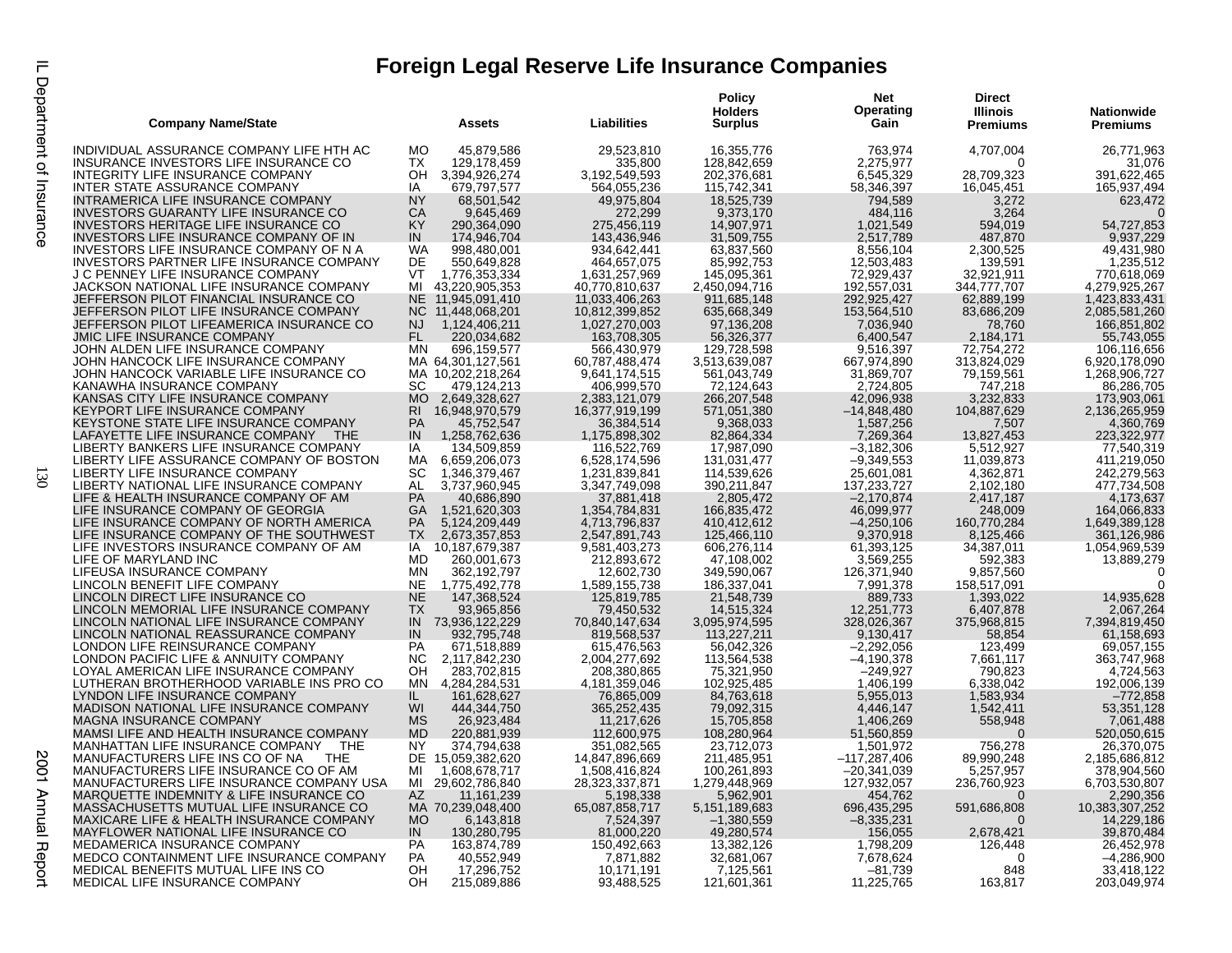| <b>Company Name/State</b>                                                             | <b>Assets</b>                                   | <b>Liabilities</b>             | Policy<br><b>Holders</b><br><b>Surplus</b> | Net<br>Operating<br>Gain | <b>Direct</b><br><b>Illinois</b><br><b>Premiums</b> | <b>Nationwide</b><br><b>Premiums</b> |
|---------------------------------------------------------------------------------------|-------------------------------------------------|--------------------------------|--------------------------------------------|--------------------------|-----------------------------------------------------|--------------------------------------|
| MEDICAL SAVINGS INSURANCE COMPANY                                                     | OK<br>19,865,797                                | 12,906,211                     | 6,959,586                                  | 192,578                  | 144,447                                             | 14,066,446                           |
| <b>MEDICO LIFE INSURANCE COMPANY</b>                                                  | 137.632.392<br>NΕ                               | 122.430.414                    | 15,201,981                                 | -59.965                  | 419.073                                             | 26.196.478                           |
| MEGA LIFE AND HEALTH INSURANCE COMPANY                                                | OK<br>819,882,923                               | 611,458,157                    | 208,424,766                                | 23,477,919               | 27,900,455                                          | 570,817,108                          |
| MEMBER SERVICE LIFE INSURANCE COMPANY                                                 | ΟK<br>30,180,763                                | 7,198,010                      | 22,982,753                                 | 2,126,965                |                                                     | 12,224,838                           |
| <b>MEMBERS LIFE INSURANCE COMPANY</b><br>MERCYCARE INSURANCE COMPANY                  | WI<br>523,290,711<br>WI<br>13,357,429           | 479,317,184<br>7,266,602       | 43,973,527<br>6,090,827                    | 3,599,757<br>983,885     | 21,782                                              | 38,271,822<br>57,611,413             |
| <b>MERIT LIFE INSURANCE CO</b>                                                        | IN<br>922.493.684                               | 484.818.308                    | 437,675,376                                | 57,007,302               | 16,916,235                                          | 121,244,631                          |
| MERRILL LYNCH LIFE INSURANCE COMPANY                                                  | AR.<br>14,970,395,939                           | 14,658,906,402                 | 311,489,537                                | 51,593,751               | 66,770,376                                          | 1,223,289,178                        |
| METLIFE INVESTORS INSURANCE COMPANY                                                   | МO<br>4,752,557,300                             | 4,593,909,705                  | 158,647,595                                | 1,257,849                | 68,855,841                                          | 171,883,238                          |
| METLIFE INVESTORS USA INSURANCE COMPANY                                               | 4,409,260,687<br>DE                             | 4,285,065,034                  | 124,195,653                                | 4,987,373                | 4,069,738                                           | 430,758,086                          |
| METLIFE SECURITY INSURANCE COMPANY OF LA                                              | LA<br>448,158,995                               | 367,369,709                    | 80,789,286                                 | 28,902,728               | ∩                                                   | n                                    |
| METROPOLITAN INSURANCE & ANNUITY COMPANY                                              | DE<br>5,300,928,625                             | 4,263,081,824                  | 1,037,846,801                              | 18,860,398               | 16,822,855                                          | 216,132,379                          |
| METROPOLITAN LIFE INSURANCE COMPANY<br>METROPOLITAN TOWER LIFE INSURANCE CO           | NY184,673,070,532<br>DE<br>242,441,355          | 179,315,372,187<br>185,423,968 | 5,357,698,345<br>57,017,387                | 903,928,538<br>4,786,129 | 1,025,097,671<br>651,483                            | 19,981,925,658<br>7,313,166          |
| MIC LIFE INSURANCE CORPORATION                                                        | DE<br>32,981,722                                | 9,877,582                      | 23,104,141                                 | –3,650,696               | 33,982                                              | $-1,557$                             |
| MID CONTINENT LIFE INSURANCE COMPANY <sup>(1)</sup>                                   | OK<br>7,634,441                                 | 7,634,441                      | ∩                                          | $-1,441$                 | $\Omega$                                            |                                      |
| MID SOUTH INSURANCE COMPANY                                                           | <b>NE</b><br>21,129,789                         | 8,279,814                      | 12,849,974                                 | 1,315,588                | 4,551                                               | 20,235,698                           |
| MID WEST NATIONAL LIFE INS CO OF TN                                                   | 271,873,622<br>ΤN                               | 202,950,113                    | 68,923,509                                 | 13,553,182               | 9,265,759                                           | 205,991,939                          |
| MIDLAND LIFE INSURANCE COMPANY<br><b>THE</b>                                          | OH<br>1,190,039,752                             | 1,032,124,478                  | 157,915,274                                | 36,426,979               | 10,130,673                                          | 130,251,303                          |
| MIDLAND NATIONAL LIFE INSURANCE COMPANY<br>MIDWEST SECURITY LIFE INSURANCE COMPANY    | 6,098,863,382<br>ΙA<br>WI                       | 5,641,507,396                  | 457,355,987                                | 73,324,054               | 90,234,870<br>29,952,262                            | 1,761,331,672                        |
| MIDWESTERN UNITED LIFE INSURANCE COMPANY                                              | 109,765,950<br>IN<br>270,052,464                | 75,848,890<br>207,326,583      | 33,917,056<br>62,725,881                   | 7,819,193<br>5,961,794   | 281,584                                             | 166,734,856<br>24,082,727            |
| MINISTERS LIFE INSURANCE COMPANY THE                                                  | <b>MN</b><br>27,748,296                         | 16,057,233                     | 11,691,063                                 | 398,023                  | 139.052                                             | 2.012.894                            |
| MINNESOTA LIFE INSURANCE COMPANY                                                      | <b>MN</b><br>16,146,429,311                     | 15,070,523,614                 | 1,075,905,697                              | 68,764,753               | 193,439,093                                         | 2,737,993,847                        |
| MISSION LIFE INSURANCE COMPANY OF AM                                                  | ТX<br>7,706,390                                 | 3.699.626                      | 4,006,764                                  | $-505,392$               | 52,578                                              | 1,264,603                            |
| MMA INSURANCE COMPANY                                                                 | IN<br>13,823,600                                | 7,062,932                      | 6,760,667                                  | $-3,512,348$             | 500,093                                             | 17,966,523                           |
| MML BAY STATE LIFE INSURANCE COMPANY                                                  | <b>CT</b><br>3,870,095,851                      | 3,689,820,192                  | 180,275,659                                | 25,403,109               | 5,717,370                                           | 236,372,761                          |
| MONARCH LIFE INSURANCE COMPANY <sup>(2)</sup><br>MONITOR LIFE INSURANCE COMPANY OF NY | MA<br>1,109,180,901<br>NY<br>27,999,511         | 1,096,202,405<br>23,790,504    | 12,978,499<br>4,209,008                    | 7,157,011<br>$-847,703$  | 1,611,931<br>25,696                                 | 15,751,033<br>4,222,101              |
| MONUMENTAL LIFE INSURANCE COMPANY                                                     | <b>MD</b><br>17,637,830,362                     | 16,536,992,316                 | 1,100,838,046                              | 708,106,181              | 375,235,183                                         | 1,475,814,078                        |
| MONY LIFE INSURANCE COMPANY                                                           | 11,536,216,499<br>NY                            | 10,618,853,665                 | 917,362,834                                | 102,450,865              | 42,910,951                                          | 786,293,290                          |
| MONY LIFE INSURANCE COMPANY OF AMERICA                                                | <b>AZ</b><br>5.233,503,716                      | 5,044,072,268                  | 189,431,448                                | $-62,655,749$            | 61.993.196                                          | 910,461,715                          |
| MUNICH AMERICAN REASSURANCE COMPANY                                                   | GA<br>2,095,276,317                             | 1,748,577,138                  | 346,699,179                                | $-112,711,430$           | 0                                                   | 537,282,957                          |
| MUTUAL OF AMERICA LIFE INSURANCE COMPANY                                              | 10,395,017,304<br>ΝY                            | 9,776,250,484                  | 618,766,820                                | 39,768,384               | 24,116,135                                          | 936,708,721                          |
| MUTUAL OF DETROIT INSURANCE COMPANY                                                   | 61,166,920<br>MI                                | 45,480,985                     | 15,685,935                                 | 561,757                  | 682                                                 | 8,804,670                            |
| MUTUAL OF OMAHA INSURANCE COMPANY<br>MUTUAL SERVICE LIFE INSURANCE COMPANY            | NΕ<br>3,590,037,166<br><b>MN</b><br>378,433,358 | 1,895,606,980<br>335,034,297   | 1,694,430,186<br>43,399,061                | 43,508,809<br>2,423,434  | 52,058,838<br>98,183                                | 1,882,964,246<br>21,588,496          |
| NATIONAL BENEFIT LIFE INSURANCE COMPANY                                               | NΥ<br>618,767,125                               | 429,207,654                    | 189,559,471                                | $-19,110,457$            | 1,785,237                                           | 104,940,060                          |
| NATIONAL FARMERS UNION LIFE INSURANCE CO                                              | <b>TX</b><br>327,304,332                        | 299.408.913                    | 27,895,419                                 | 8,977,523                | 756.458                                             | 12,198,972                           |
| NATIONAL GUARDIAN LIFE INSURANCE COMPANY                                              | WI<br>753,242,922                               | 648,657,744                    | 104.585.178                                | 5,658,031                | 4,979,894                                           | 58,794,181                           |
| NATIONAL HEALTH INSURANCE COMPANY                                                     | 853,224,120<br>TX                               | 818,652,491                    | 34,571,629                                 | $-8,743,839$             | 4,213,657                                           | 191,165,558                          |
| NATIONAL LIFE INSURANCE COMPANY                                                       | VT<br>6,313,718,808                             | 5,859,485,914                  | 454,232,894                                | 12,272,092               | 14,482,298                                          | 603,006,017                          |
| NATIONAL STATES INSURANCE COMPANY                                                     | <b>MO</b><br>101,226,389<br>TX                  | 84,658,022                     | 16,568,367                                 | $-3,602,134$             | 4,450,634                                           | 73,960,350                           |
| NATIONAL TEACHERS ASSOCIATES LIFE INS CO<br>NATIONAL TRAVELERS LIFE COMPANY           | 45,119,746<br>120,866,837<br>ΙA                 | 36,154,272<br>75,118,367       | 8,965,474<br>45,748,470                    | 855,131<br>4,558,211     | 1,288,406<br>4,033,471                              | 29,672,443<br>67,359,523             |
| NATIONAL WESTERN LIFE INSURANCE COMPANY                                               | CO<br>3,426,973,891                             | 2,995,718,307                  | 431,255,584                                | 48,379,856               | 23,477,762                                          | 355,011,778                          |
| NATIONSBANC INSURANCE COMPANY INC                                                     | SC<br>417.139.127                               | 319,927,521                    | 97,211,607                                 | 27,970,520               | $-1,727$                                            | 3,502,743                            |
| NATIONWIDE LIFE AND ANNUITY INSURANCE CO                                              | OH<br>5.535.195.770                             | 5.412.269.790                  | 122.925.980                                | $-17.964.749$            | 183.342.934                                         | 529.445.187                          |
| NATIONWIDE LIFE INSURANCE COMPANY                                                     | 80,756,048,364<br>OH.                           | 78,996,230,399                 | 1,759,817,965                              | 136,693,881              | 738,832,688                                         | 13,859,625,744                       |
| NEW ENGLAND LIFE INSURANCE COMPANY                                                    | 6,686,814,032<br>МA                             | 6,322,452,393                  | 364,361,639                                | 2,709,499                | 73,240,768                                          | 1,516,665,252                        |
| NEW ERA LIFE INSURANCE CO OF THE MIDWEST<br>NEW YORK LIFE & HEALTH INSURANCE COMPANY  | IN<br>31,053,011<br>DE<br>3,734,618             | 22,763,838<br>293,724          | 8,289,173<br>3,440,894                     | 654,010<br>507,565       | 24,643<br>$\Omega$                                  | 33,993,390<br>16,965                 |
| NEW YORK LIFE INSURANCE & ANNUITY CORP                                                | DE.<br>34,673,992,945                           | 33,339,006,347                 | 1,334,986,598                              | $-41,236,050$            | 179,106,076                                         | 5,193,007,866                        |
| NEW YORK LIFE INSURANCE COMPANY                                                       | 77,942,283,677<br>NY                            | 70,087,118,290                 | 7,855,165,387                              | 1,193,574,257            | 248,623,755                                         | 10,732,717,929                       |
| NGL AMERICAN LIFE INSURANCE COMPANY                                                   | WI<br>103,682,518                               | 80,832,206                     | 22,850,311                                 | 2,066,401                | 810.692                                             | 17.873.813                           |
| NIPPON LIFE INSURANCE COMPANY OF AMERICA                                              | 324.391.141<br>IA                               | 229,162,604                    | 95,228,537                                 | $-2.324.299$             | 35.611.701                                          | 175.773.302                          |
| NORTH AMERICAN COMPANY FOR L & H OF NY                                                | NY<br>884,049,075                               | 800,355,629                    | 83,693,447                                 | 3,246,404                | $\Omega$                                            | 48,819,005                           |

**(1) Placed in Receivership in 1997 (2) Placed in Receivership in 1994**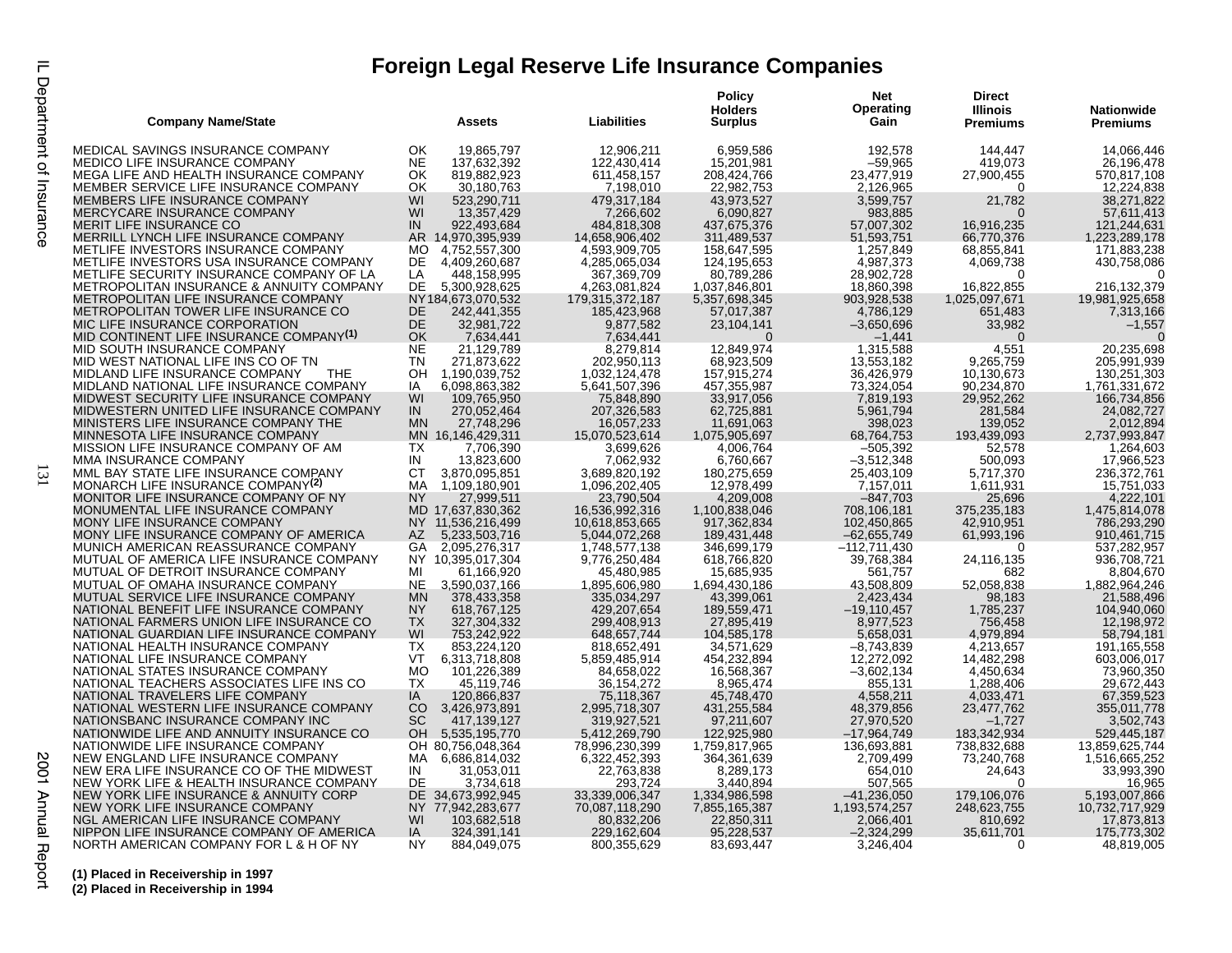| <b>Company Name/State</b>                                                           | Assets                                            | Liabilities                     | <b>Policy</b><br><b>Holders</b><br>Surplus | Net<br>Operating<br>Gain      | <b>Direct</b><br><b>Illinois</b><br><b>Premiums</b> | <b>Nationwide</b><br><b>Premiums</b> |
|-------------------------------------------------------------------------------------|---------------------------------------------------|---------------------------------|--------------------------------------------|-------------------------------|-----------------------------------------------------|--------------------------------------|
| NORTH AMERICAN INSURANCE COMPANY                                                    | WI<br>40,449,542                                  | 28,887,118                      | 11,562,426                                 | $-235,311$                    | 305,611                                             | 33,269,761                           |
| NORTH CAROLINA MUTUAL LIFE INSURANCE CO                                             | 209,906,367<br><b>NC</b>                          | 183,740,891                     | 26,165,478                                 | 2,121,111                     | 1,721,301                                           | 70,637,951                           |
| NORTH CENTRAL LIFE INSURANCE COMPANY                                                | <b>MN</b><br>154,241,559                          | 131,513,392                     | 22,728,167                                 | 8,873,715                     | 815,747                                             | 33,077,792                           |
| NORTHBROOK LIFE INSURANCE COMPANY<br>NORTHERN LIFE INSURANCE COMPANY                | 6,352,087,787<br>AZ<br><b>WA</b><br>7,366,156,438 | 6,260,187,047<br>6,959,264,225  | 91,900,739<br>406,892,214                  | 4,082,061<br>49,731,202       | 39,923,078<br>15,374,281                            | 0<br>676,357,616                     |
| NORTHWESTERN LONG TERM CARE INSURANCE CO                                            | 73,614,115<br>WI                                  | 11,892,707                      | 61,721,408                                 | $-11,351,695$                 | 1,835,197                                           | 3,705,822                            |
| NORTHWESTERN MUTUAL LIFE INSURANCE CO                                               | WI<br>98,379,554,914                              | 91,487,752,151                  | 6,891,802,763                              | 402,143,047                   | 517,779,968                                         | 9,404,529,699                        |
| NUTMEG LIFE INSURANCE COMPANY                                                       | 9,014,505<br>IA                                   | 60,664                          | 8,953,841                                  | 238,372                       |                                                     |                                      |
| NYLIFE INSURANCE COMPANY OF ARIZONA                                                 | AZ<br>78,626,222                                  | 32,833,662                      | 45,792,560                                 | $-9,996,968$                  | 1,151,771                                           | 24,479,443                           |
| OCCIDENTAL LIFE INSURANCE COMPANY OF NC<br>OHIO NATIONAL LIFE ASSURANCE CORPORATION | <b>TX</b><br>310,157,260<br>OH<br>1,464,402,672   | 291,228,855<br>1,330,374,732    | 18,928,405<br>134,027,938                  | 2,547,322<br>11,254,064       | 860,998<br>7,988,808                                | 33,298,880<br>201,119,070            |
| OHIO NATIONAL LIFE INSURANCE COMPANY THE                                            | OΗ<br>7,031,563,814                               | 6,567,528,619                   | 464,035,195                                | 43,257,568                    | 124,999,902                                         | 1,314,323,684                        |
| OHIO STATE LIFE INSURANCE COMPANY THE                                               | 29,317,064<br>TX                                  | 12,570,341                      | 16,746,723                                 | 4,547,283                     | 1,250,509                                           |                                      |
| OLD AMERICAN INSURANCE COMPANY                                                      | <b>MO</b><br>281,996,080                          | 240,751,279                     | 41,244,801                                 | 9,105,283                     | 4,744,867                                           | 71,882,137                           |
| OLD LINE LIFE INSURANCE COMPANY OF AM                                               | WI<br>1,619,646,455                               | 1,489,882,712                   | 129,763,743                                | 108,973                       | 19,281,275                                          | 266,894,047                          |
| OLD RELIANCE INSURANCE COMPANY<br>OLD UNITED LIFE INSURANCE COMPANY                 | AZ<br>5,857,564<br>AZ<br>54,490,618               | 4,227,350<br>31,839,259         | 1,630,214<br>22,651,359                    | $-307,923$<br>46,481          | 33,826<br>403,750                                   | 2,816,96<br>11,170,632               |
| OPTIMUM RE INSURANCE COMPANY                                                        | <b>TX</b><br>35,954,685                           | 14,644,603                      | 21,310,082                                 | 390,211                       | 0                                                   | 10,025,864                           |
| OXFORD LIFE INSURANCE COMPANY                                                       | AZ<br>757,041,533                                 | 679,085,449                     | 77,956,085                                 | 82,364                        | 1,949,740                                           | 191,282,056                          |
| OZARK NATIONAL LIFE INSURANCE COMPANY                                               | <b>MO</b><br>402,660,478                          | 357,108,167                     | 45,552,311                                 | 17,523,500                    | 4,674,456                                           | 99,150,601                           |
| PACIFIC LIFE & ANNUITY COMPANY                                                      | <b>AZ</b><br>649,434,466                          | 397,716,898                     | 251,717,568                                | 21,401,440                    | 24,924,061                                          | 724,666,102                          |
| PACIFIC LIFE INSURANCE COMPANY<br>PACIFICARE LIFE & HEALTH INSURANCE CO             | CA<br>52,045,117,062<br>78,268,281<br>IN          | 50,176,252,364<br>33,461,158    | 1,868,864,698<br>44,807,123                | 27,835,151<br>146,366,039     | 364,449,121<br>$\Omega$                             | 6,524,297,761<br>88,791,946          |
| PACIFICARE LIFE ASSURANCE COMPANY                                                   | CO<br>93.881.379                                  | 55.422.369                      | 38,459,010                                 | 11.299.099                    | $\Omega$                                            | 120,015,771                          |
| PAINEWEBBER LIFE INSURANCE COMPANY                                                  | 42,995,199<br>CA                                  | 29,592,061                      | 13,403,138                                 | $-4,527,856$                  | 2,000                                               | 58,011,406                           |
| PAN AMERICAN ASSURANCE COMPANY                                                      | 19,050,147<br>LA                                  | 8,637,422                       | 10,412,725                                 | $-1,067,121$                  | 3,869,634                                           | 312,583                              |
| PAN AMERICAN LIFE INSURANCE COMPANY                                                 | LA<br>2,253,834,976                               | 2,036,627,250                   | 217,207,726                                | $-4,855,729$                  | 1,989,178                                           | 162,290,319                          |
| PARAGON LIFE INSURANCE COMPANY<br>PARK AVENUE LIFE INSURANCE COMPANY                | 359,196,724<br>МO<br>DE<br>582,198,164            | 346,267,002<br>423,091,819      | 12,929,723<br>159,106,346                  | $-157,258$<br>11,738,284      | 4,919,257<br>110,608                                | 62,285,084<br>52,340,930             |
| PAUL REVERE LIFE INSURANCE COMPANY THE                                              | <b>MA</b><br>5,162,564,302                        | 4,280,721,761                   | 881,842,541                                | 132,486,991                   | 35,782,005                                          | 903,367,900                          |
| PAUL REVERE VARIABLE ANNUITY INS CO THE                                             | 178,630,232<br>МA                                 | 40.619.447                      | 138,010,785                                | 10,121,360                    | 60,257                                              |                                      |
| PENINSULAR LIFE INSURANCE COMPANY                                                   | <b>FL</b><br>6,095,416                            | 164,384                         | 5,931,032                                  | 2,237,594                     | ⋂                                                   | $-687,888$<br>1,041,734              |
| PENN INSURANCE & ANNUITY COMPANY<br>THE                                             | DE<br>1,335,471,362                               | 1,228,242,958                   | 107,228,405                                | 19,196,479                    | 1,535,247                                           | 41,770,912                           |
| PENN MUTUAL LIFE INSURANCE COMPANY<br>THE                                           | PA<br>7,208,916,880<br>PA                         | 6,446,511,967                   | 762,404,912                                | 96,025,384                    | 21,913,220                                          | 615,352,972                          |
| PENN TREATY NETWORK AMERICA INS CO<br>PENNSYLVANIA LIFE INSURANCE COMPANY           | 621,722,286<br>PA<br>469,755,768                  | 608,142,497<br>427,188,833      | 13,579,789<br>42,566,935                   | $-26,490,138$<br>8,398,020    | 19,417,414<br>4,211,015                             | $-57,768,504$<br>90,181,115          |
| PEOPLES BENEFIT LIFE INSURANCE COMPANY                                              | 13,830,223,470<br>IA                              | 13,485,830,098                  | 344,393,372                                | 132,808,722                   | 51,207,169                                          | 1,416,062,833                        |
| PHARMACISTS LIFE INSURANCE COMPANY THE                                              | 22,044,398<br>IA                                  | 15,191,765                      | 6,852,633                                  | 239,199                       | 71,710                                              | 1,152,727                            |
| PHILADELPHIA AMERICAN LIFE INSURANCE CO                                             | <b>TX</b><br>45,803,245                           | 36,193,403                      | 9,609,842                                  | $-1,498,734$                  | 384,733                                             | 48,134,066                           |
| PHILADELPHIA UNITED LIFE INSURANCE CO                                               | PA<br>42,856,570                                  | 26,756,102                      | 16,100,468                                 | $-552,864$                    | 169                                                 | 6,014,633                            |
| PHL VARIABLE INSURANCE COMPANY<br>PHOENIX LIFE & ANNUITY COMPANY                    | СT<br>2,550,012,119<br>СT<br>30,472,507           | 2,449,168,664<br>16,456,107     | 100,843,455<br>14,016,400                  | $-45,769,229$<br>$-2,542,283$ | 42,241,186<br>1,865,753                             | 1,261,998,585<br>10,259,462          |
| PHOENIX LIFE INSURANCE COMPANY                                                      | NY<br>16,716,456,618                              | 15,566,653,084                  | 1,149,803,534                              | 119,868,692                   | 53,918,714                                          | 1,385,977,453                        |
| PHOENIX NATIONAL INSURANCE COMPANY                                                  | 12,795,150<br>OH                                  | 498,044                         | 12,297,106                                 | 416,850                       | 27,606                                              |                                      |
| PHYSICIANS LIFE INSURANCE COMPANY                                                   | <b>NE</b><br>1,062,577,239                        | 992,965,747                     | 69,611,494                                 | $-352.081$                    | 16,170,531                                          | 217,690,569                          |
| PHYSICIANS MUTUAL INSURANCE COMPANY                                                 | 1,038,003,456<br><b>NE</b>                        | 483,850,823                     | 554,152,633                                | 44,625,492                    | 21,507,891                                          | 515,833,524                          |
| PIONEER AMERICAN INSURANCE COMPANY<br>PIONEER MUTUAL LIFE INSURANCE COMPANY         | 35,068,002<br>ТX<br><b>ND</b><br>439,550,236      | 24,211,148<br>405,903,698       | 10,856,854<br>33,646,538                   | 1,967,778<br>$-1,043,069$     | 103,796<br>55,674                                   | 6,182,991<br>23,580,290              |
| PIONEER SECURITY LIFE INSURANCE COMPANY                                             | ТX<br>64,872,245                                  | 14,371,161                      | 50,501,084                                 | 10,522,823                    | 22,568                                              | 1,844,539                            |
| PREFERRED LIFE INSURANCE COMPANY OF NY                                              | NY<br>457,416,030                                 | 409,475,939                     | 47,940,091                                 | 3,136,160                     | 157,555                                             | 19,746,143                           |
| PREMIER MEDICAL INSURANCE GROUP INC                                                 | WI<br>44,902,240                                  | 863,509                         | 44,038,731                                 | 98,659                        | O                                                   | 1,586,957                            |
| PRESIDENTIAL LIFE INSURANCE COMPANY<br>PRIMERICA LIFE INSURANCE COMPANY             | 3.504.787.068<br>NY                               | 3,259,383,605                   | 245.403.463                                | 17.775.292                    | 30,001,331                                          | 641,761,762                          |
| PRINCIPAL LIFE INSURANCE COMPANY                                                    | 4,546,919,333<br>MA<br>77, 162, 431, 620<br>IA    | 2,984,160,160<br>73,678,618,818 | 1,562,759,173<br>3,483,812,803             | 253,045,462<br>640,333,947    | 51,462,390<br>429,454,785                           | 953,590,710<br>4,743,876,105         |
| PROFESSIONAL INSURANCE COMPANY                                                      | 73,371,544<br>TX                                  | 57,303,326                      | 16,068,218                                 | 15,951                        | 111,874                                             | 34,031,039                           |
| PROGRESSIVE AMERICAN LIFE INSURANCE CO                                              | OH<br>6,605,491                                   | 460,980                         | 6,144,511                                  | 305,555                       | U                                                   |                                      |
| PROTECTED HOME MUTUAL LIFE INSURANCE CO                                             | PA<br>196,767,642                                 | 186,136,815                     | 10,630,827                                 | –828.630                      | 15,470                                              | 24,487,439                           |
| PROTECTIVE LIFE & ANNUITY INSURANCE CO<br>PROTECTIVE LIFE INSURANCE COMPANY         | 539,582,566<br>AL<br><b>TN</b><br>12,424,455,881  | 505,228,546<br>11,718,080,579   | 34,354,020<br>706,375,302                  | 16,362,654<br>71,997,071      | 2,615<br>71,775,893                                 | 59,070,386<br>2,497,843,332          |
| PROVIDENT AMERICAN LIFE & HEALTH INS CO                                             | OН<br>10,717,925                                  | 6,771,133                       | 3,946,793                                  | –5,084,940                    | 3,855,360                                           | 15,662,253                           |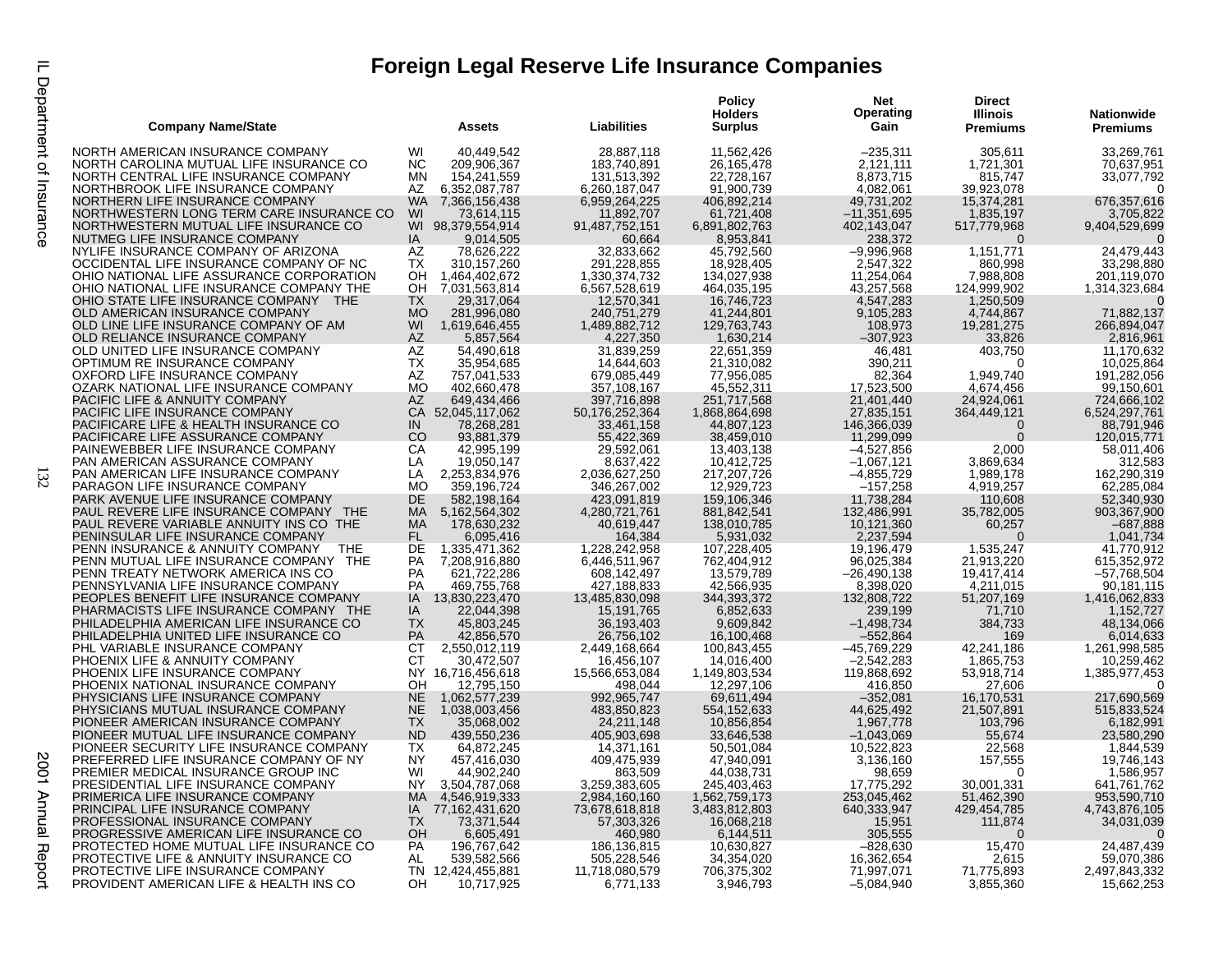| <b>Company Name/State</b>                                                           | <b>Assets</b>                                 | Liabilities                 | <b>Policy</b><br><b>Holders</b><br><b>Surplus</b> | <b>Net</b><br>Operating<br>Gain | <b>Direct</b><br><b>Illinois</b><br>Premiums | <b>Nationwide</b><br><b>Premiums</b> |
|-------------------------------------------------------------------------------------|-----------------------------------------------|-----------------------------|---------------------------------------------------|---------------------------------|----------------------------------------------|--------------------------------------|
| PROVIDENT LIFE & ACCIDENT INSURANCE CO                                              | 8,716,853,843<br>TN                           | 7,717,532,597               | 999,321,245                                       | 68,622,356                      | 54,444,795                                   | 1,403,514,839                        |
| PROVIDENT LIFE & CASUALTY INSURANCE CO                                              | 592,332,529<br>ΤN                             | 519,040,654                 | 73,291,875                                        | 6,909,894                       | 671,160                                      | 80,165,827                           |
| PROVIDENT MUTUAL LIFE INSURANCE COMPANY                                             | 6,703,924,655<br><b>PA</b>                    | 6,176,908,781               | 527,015,874                                       | 67,178,694                      | 14,109,053                                   | 589,674,533                          |
| PROVIDENTMUTUAL LIFE AND ANNUITY COMPANY                                            | DE<br>1,407,264,632                           | 1,368,084,250               | 39,180,382                                        | 161.568                         | 8,000,995                                    | 184,067,651                          |
| PRUCO LIFE INSURANCE COMPANY                                                        | AZ.<br>18,349,458,152                         | 17,620,795,286              | 728,662,866                                       | 110,628,384                     | 157,363,731                                  | 1,720,526,192                        |
| PRUDENTIAL INSURANCE COMPANY OF AMERICA                                             | NJ 184, 193, 745, 534                         | 177,773,551,174             | 6,420,194,360                                     | $-366,208,370$                  | 718,369,566                                  | 16,057,223,543                       |
| PRUDENTIAL SELECT LIFE INS CO OF AM                                                 | 8,998,314<br><b>MN</b>                        | 157,135                     | 8,841,179                                         | 755,038                         |                                              | 110,856                              |
| PYRAMID LIFE INSURANCE COMPANY THE<br>RELIABLE LIFE INSURANCE COMPANY THE           | KS<br>107,797,309<br><b>MO</b><br>647,620,846 | 85,477,350<br>570,521,309   | 22,319,959<br>77,099,537                          | 1,007,541                       | 2,505,032                                    | 81,328,700                           |
| RELIANCE LIFE INSURANCE COMPANY                                                     | DE<br>8,976,061                               | 125.088                     | 8.850.973                                         | 4,204,019<br>329.577            | 1,218,351<br>∩                               | 111,953,400<br>-26,382               |
| RELIASTAR LIFE INSURANCE COMPANY                                                    | MN<br>11,780,229,253                          | 10,595,249,835              | 1,184,979,415                                     | $-281,966,799$                  | 59,395,600                                   | 1,797,008,059                        |
| RELIASTAR LIFE INSURANCE COMPANY OF NY                                              | 2,439,507,537<br>N٢                           | 2,224,952,945               | 214,554,592                                       | 14,464,688                      | 4,312,198                                    | 196,654,549                          |
| RENAISSANCE LIFE & HEALTH INSURANCE CO                                              | IN<br>4,441,110                               | 133,748                     | 4,307,362                                         | $-754,704$                      |                                              |                                      |
| REPUBLIC VANGUARD LIFE INSURANCE COMPANY                                            | TX<br>655,267,731                             | 618,316,684                 | 36,951,047                                        | 3,276,932                       | 109,850                                      | 49,298,774                           |
| RESERVE NATIONAL INSURANCE COMPANY                                                  | OK<br>137,607,972                             | 57,159,714                  | 80,448,258                                        | 8,226,241                       | 9,672,271                                    | 108,254,570                          |
| RGA REINSURANCE COMPANY                                                             | <b>MO</b><br>5,760,814,261                    | 5,220,271,307               | 540,542,954                                       | $-27,057,128$                   |                                              | 957,509,226                          |
| ROONEY LIFE INSURANCE COMPANY                                                       | СA<br>9,370,858                               | 298,051                     | 9,072,807                                         | 372,611                         |                                              |                                      |
| RUSHMORE NATIONAL LIFE INSURANCE COMPANY                                            | <b>SD</b><br>73,163,789                       | 62,890,341                  | 10,273,448                                        | 1,848,769                       | 23.403                                       | 1,345,872                            |
| SAFECO LIFE INSURANCE COMPANY                                                       | <b>WA</b><br>6,920,649,314                    | 16,137,758,132              | 782,891,182                                       | 181,247,980                     | 38,041,609                                   | 1,575,174,664                        |
| SAFECO NATIONAL LIFE INSURANCE COMPANY                                              | WA<br>18,165,662                              | 4,655,600                   | 13,510,062                                        | 930,991                         | 27,254                                       | 546,016                              |
| SAFEHEALTH LIFE INSURANCE COMPANY<br>SAGE LIFE ASSURANCE OF AMERICA INC             | CA<br>10,972,216<br>DE                        | 4,629,357                   | 6,342,859                                         | 350,330                         | 239,308                                      | 32,187,500                           |
| SBLI USA FINANCIAL SERVICES LIFE INS CO                                             | 104,498,984<br><b>AZ</b><br>8.294.380         | 79,131,283<br>455,246       | 25,367,701<br>7,839,134                           | $-7,666,440$<br>$-143,111$      | 1,564,698<br>214                             | 28,930,652<br>609                    |
| SBLI USA MUTUAL LIFE INS CO INC                                                     | <b>NY</b><br>1.351.778.885                    | 1,219,460,870               | 132,318,015                                       | 4,381,457                       |                                              | 121,154,400                          |
| SCOR LIFE US RE INSURANCE COMPANY                                                   | TX<br>839,196,646                             | 777,436,281                 | 61,760,365                                        | -6.034.162                      | ∩                                            | 110,347,660                          |
| SCOTTISH RE U S INC                                                                 | DE<br>307,779,144                             | 272,017,959                 | 35,761,185                                        | $-24,792,700$                   |                                              | 30,180,249                           |
| SECURITY BENEFIT LIFE INSURANCE COMPANY                                             | KS<br>7,173,741,100                           | 6.706.438.444               | 467,302,656                                       | 33,986,340                      | 26,525,191                                   | 731,779,314                          |
| SECURITY CONNECTICUT LIFE INSURANCE CO                                              | MN<br>2,018,345,794                           | 1,608,588,849               | 409,756,945                                       | 23,832,383                      | 14,998,852                                   | 239,523,003                          |
| SECURITY CONTINENTAL INSURANCE COMPANY                                              | <b>DE</b><br>2,785,205                        | $\Omega$                    | 2,785,205                                         | 111,081                         |                                              |                                      |
| SECURITY EQUITY LIFE INSURANCE COMPANY                                              | <b>NY</b><br>547,433,227                      | 528, 267, 275               | 19,165,952                                        | 5,436,759                       | 74,203                                       | 39,500,846                           |
| SECURITY FINANCIAL LIFE INSURANCE CO                                                | <b>NE</b><br>626,660,093                      | 562,140,334                 | 64,519,759                                        | 1,513,321                       | 1,150,608                                    | 68,219,218                           |
| SECURITY GENERAL LIFE INSURANCE COMPANY                                             | OK<br>25,308,934                              | 13,783,693                  | 11,525,241                                        | $-188,205$                      |                                              | 6,793,701                            |
| SECURITY LIFE INSURANCE COMPANY OF AM                                               | ΜN<br>91,060,204                              | 80,296,065                  | 10,764,122                                        | 2,237,856                       | 4,467,000                                    | 65,673,834                           |
| SECURITY LIFE OF DENVER INSURANCE CO                                                | CO<br>12,583,851,595<br>NY                    | 11,913,323,702              | 670,527,893                                       | 83,464,606                      | 82,965,022                                   | 2,354,417,589                        |
| SECURITY MUTUAL LIFE INSURANCE CO OF NY<br>SECURITY NATIONAL LIFE INSURANCE COMPANY | 1,542,036,609<br>UT<br>110,979,912            | 1,458,201,751<br>94,663,307 | 83,834,858<br>16,316,605                          | 8,057,713<br>1,741,141          | 4,633,220<br>186,109                         | 228,459,677<br>8,957,025             |
| SENTRY LIFE INSURANCE COMPANY                                                       | 1,895,566,377<br>WI                           | 1,726,439,390               | 169,126,989                                       | 18,690,346                      | 29,634,223                                   | 194,553,780                          |
| SERVUS LIFE INSURANCE COMPANY                                                       | <b>CT</b><br>11,859,286                       | 279,667                     | 11,579,619                                        | 498,437                         | 3,256                                        |                                      |
| SETTLERS LIFE INSURANCE COMPANY                                                     | VA<br>223,475,691                             | 206,338,023                 | 17,137,668                                        | 4,245,617                       | 11,080                                       | 19,654,208                           |
| SHELTER LIFE INSURANCE COMPANY                                                      | <b>MO</b><br>763,164,425                      | 624,893,174                 | 138,271,251                                       | 8,231,817                       | 2,804,434                                    | 92,716,532                           |
| SHENANDOAH LIFE INSURANCE COMPANY                                                   | VA<br>908,710,309                             | 806,512,337                 | 102,197,972                                       | $-149,506$                      | 2,744,386                                    | 180,696,250                          |
| SIERRA HEALTH & LIFE INS CO INC                                                     | CA<br>51,686,709                              | 35,335,107                  | 16,351,602                                        | 1,731,032                       | O                                            | 113,273,585                          |
| SOUTHERN SECURITY LIFE INSURANCE COMPANY                                            | 55,853,183<br>FL                              | 47,393,483                  | 8,459,700                                         | $-429,032$                      | 41,110                                       | 8,051,493                            |
| SOUTHLAND LIFE INSURANCE COMPANY                                                    | ТX<br>2,930,184,687                           | 2,796,645,100               | 133,539,586                                       | 36,307,068                      | 17,893,626                                   | 425,608,832                          |
| SOUTHWESTERN LIFE INSURANCE COMPANY                                                 | <b>TX</b><br>1,822,042,897                    | 1,693,835,573               | 128,207,324                                       | 33,277,439                      | 2,159,612                                    | 109,100,786                          |
| STANDARD INSURANCE COMPANY                                                          | <b>OR</b><br>6,109,424,500                    | 5,477,764,274               | 631,660,226                                       | 126,827,176                     | 30,325,832                                   | 1,292,103,376                        |
| STANDARD LIFE & ACCIDENT INSURANCE CO<br>STANDARD LIFE INSURANCE COMPANY OF IN      | OK<br>437,959,565<br>973.945.075<br>IN        | 285,719,211<br>935.348.429  | 152,240,354<br>38.596.647                         | –59,447                         | 14,226,750                                   | 186,670,558                          |
| STANDARD SECURITY LIFE INSURANCE CO NY                                              | NY<br>192,762,934                             | 121,575,363                 | 71,187,571                                        | 2,493,716<br>7,450,959          | 7,133,435<br>8,257,700                       | 321,430,234<br>64,088,417            |
| STATE LIFE INSURANCE COMPANY THE                                                    | 362,969,218<br>IN                             | 326,781,906                 | 36,187,312                                        | 3,510,202                       | 1,803,611                                    | 30,873,096                           |
| STATE MUTUAL INSURANCE COMPANY                                                      | 302,892,580<br>GA                             | 278,848,605                 | 24,043,975                                        | 5,662,974                       | 12,751,668                                   | 31,293,458                           |
| STERLING INVESTORS LIFE INSURANCE CO                                                | FL<br>39,804,729                              | 18,019,941                  | 21,784,788                                        | 6,143,477                       | 1,549                                        | 862,461                              |
| STONEBRIDGE INSURANCE COMPANY                                                       | WI<br>14,655,191                              | 728,976                     | 13,926,215                                        | 553,336                         | 17,837                                       | 112,316                              |
| SUN LIFE ASSURANCE COMPANY OF CANADA US                                             | 20,940,450,299<br>DE.                         | 20,170,930,325              | 769,519,974                                       | $-140,224,203$                  | 101,036,511                                  | 3,048,178,351                        |
| SUNAMERICA LIFE INSURANCE COMPANY                                                   | AZ<br>32,634,704,235                          | 30,607,744,278              | 2,026,959,957                                     | 675,989,101                     | 15,216,026                                   | 156,123,722                          |
| SUNSET LIFE INSURANCE COMPANY OF AMERICA                                            | <b>MO</b><br>498,990,081                      | 426,849,193                 | 72,140,890                                        | –9,692,318                      | 536,125                                      | 33,390,571                           |
| SURETY LIFE INSURANCE COMPANY                                                       | NE<br>55,985,255                              | 33,523,010                  | 22,462,245                                        | 3,091,893                       | 4,476,840                                    |                                      |
| SWISS AM REASSURANCE COMPANY                                                        | DE<br>25,989,251                              | 2,805,256                   | 23,183,995                                        | 608,829                         |                                              | 1,234,313                            |
| SWISS RE LIFE & HEALTH AMERICA INC                                                  | СT<br>8.248.780.496                           | 6.660.236.907               | 1.588.543.588                                     | $-1.632.262.231$                | ∩                                            | 1.753.522.148                        |
| TEACHERS INSURANCE & ANNUITY ASSN OF AM                                             | NY129,653,097,786                             | 121,002,014,633             | 8,651,083,153                                     | 789,529,270                     | 252,358,644                                  | 6,836,104,364                        |

 $133$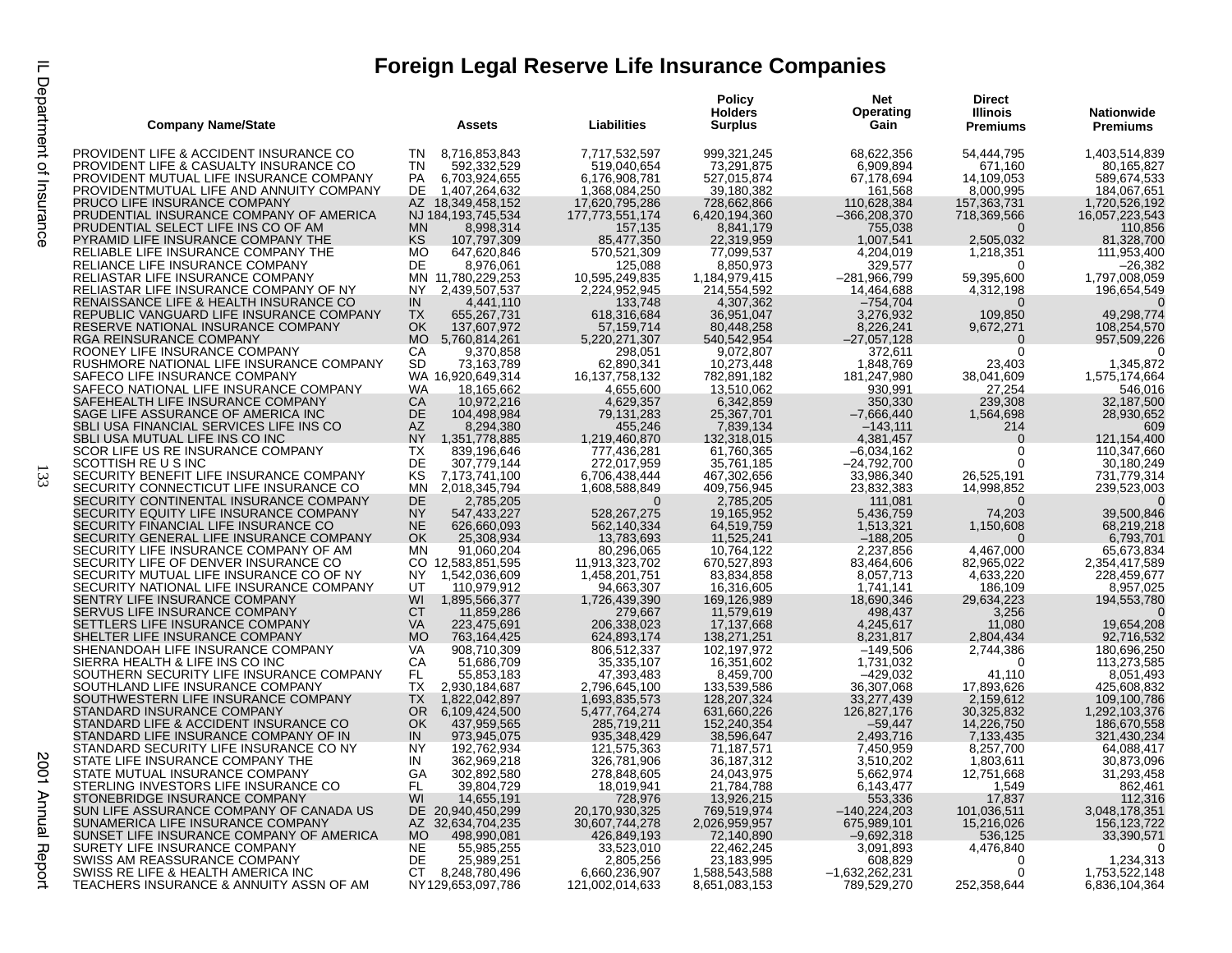| <b>Company Name/State</b>                                                       | Assets                                         | <b>Liabilities</b>           | <b>Policy</b><br>Holders<br><b>Surplus</b> | <b>Net</b><br>Operating<br>Gain | Direct<br><b>Illinois</b><br>Premiums | <b>Nationwide</b><br><b>Premiums</b> |
|---------------------------------------------------------------------------------|------------------------------------------------|------------------------------|--------------------------------------------|---------------------------------|---------------------------------------|--------------------------------------|
| TEMPLETON FUNDS ANNUITY COMPANY                                                 | FL<br>23,286,871                               | 12,639,837                   | 10,647,034                                 | 879,548                         | 0                                     | C                                    |
| <b>TEXAS LIFE INSURANCE COMPANY</b>                                             | ТX<br>509,124,132                              | 467,493,138                  | 41,630,994                                 | 6,576,514                       | 893,144                               | 53,844,798                           |
| TIAA-CREF LIFE INSURANCE COMPANY                                                | 1.162.441.620<br>NY<br>UT                      | 890,833,164                  | 271,608,456                                | $-11,701,327$                   | 13,614,617                            | 300,810,838                          |
| TOWN & COUNTRY LIFE INSURANCE COMPANY<br>TRANS WORLD ASSURANCE COMPANY          | 19,884,048<br>CA<br>252,839,273                | 8,966,210<br>202,276,245     | 10,917,838<br>50,563,021                   | 767,718<br>1,967,552            | 2,310<br>352,422                      | 213,908<br>14,699,539                |
| TRANSAMERICA ASSURANCE COMPANY                                                  | 823,140,186<br><b>MO</b>                       | 783,709,697                  | 39,430,489                                 | $-9,648,269$                    | 6,147,981                             | 83,352,292                           |
| TRANSAMERICA LIFE INSURANCE & ANNUITY CO                                        | NC 21,951,338,275                              | 21,019,862,202               | 931,476,073                                | 36,635,091                      | 341,825,395                           | 5,122,260,806                        |
| TRANSAMERICA LIFE INSURANCE COMPANY                                             | 21,515,857,085<br>IA                           | 20,766,619,057               | 749,238,028                                | $-9,533,197$                    | 248.229.440                           | 4,801,273,946                        |
| TRANSAMERICA OCCIDENTAL LIFE INS CO                                             | 24,282,768,576<br>IA                           | 22,223,247,516               | 2,059,521,060                              | 48,183,428                      | 102,544,780                           | 1,736,152,107                        |
| TRAVELERS INSURANCE COMPANY<br>THE                                              | СT<br>52,802,152,929                           | 47,713,280,401               | 5,088,872,528                              | 585,796,367                     | 110,053,062                           | 4,188,273,905                        |
| TRAVELERS LIFE & ANNUITY COMPANY<br><b>THE</b>                                  | СT<br>11,779,410,311                           | 11,372,008,822               | 407,401,489                                | $-79,450,138$                   | 262,275,333<br>∩                      | 3,476,717,576                        |
| TRIGON HEALTH & LIFE INSURANCE COMPANY<br>U S FINANCIAL LIFE INSURANCE COMPANY  | 16,097,356<br>VA<br>OH<br>205,870,369          | 3,147,630<br>182,738,114     | 12,949,726<br>23,132,255                   | 912,727<br>1,874,989            | 5,415,909                             | 1,957<br>53,468,126                  |
| ULLICO LIFE INSURANCE COMPANY                                                   | TX<br>10,535,503                               | 122,813                      | 10,412,690                                 | 119,278                         | 3,049                                 | 53,22'                               |
| UNICARE LIFE & HEALTH INSURANCE COMPANY                                         | DE<br>1,217,673,807                            | 962,119,343                  | 255,554,464                                | 20,230,323                      | 50,142,996                            | 1,214,117,639                        |
| UNIFIED LIFE INSURANCE COMPANY                                                  | TX<br>22,106,627                               | 13,992,001                   | 8,114,626                                  | 624,246                         | $\Omega$                              | 7,667,33                             |
| UNIMERICA INSURANCE COMPANY                                                     | <b>MD</b><br>5,494,784                         | 187.094                      | 5,307,691                                  | 256,727                         | 0                                     | 628,175                              |
| UNION BANKERS INSURANCE COMPANY                                                 | 104.809.505<br>ТX                              | 97.069.911                   | 7.739.594                                  | 2,827,792                       | 2,507,273                             | 15,670,890                           |
| UNION CENTRAL LIFE INSURANCE COMPANY THE                                        | OH.<br>5,606,667,969                           | 5,273,495,366                | 333,172,603                                | 33,229,591                      | 32,989,182                            | 936,622,582                          |
| UNION LABOR LIFE INSURANCE COMPANY THE<br>UNION SECURITY LIFE INSURANCE COMPANY | MD<br>2,925,874,807<br>DE<br>196,711,133       | 2,874,067,268<br>146,239,741 | 51,807,539<br>50.471.392                   | –47,575,975                     | 15,126,022                            | 382,126,184                          |
| UNION STANDARD OF AMERICA LIFE INS CO                                           | <b>MD</b><br>10,656,919                        | 5,003,050                    | 5,653,869                                  | 3,275,007<br>7,050              | 12,771,704<br>3,780                   | 101,147,143<br>49,456                |
| UNITED AMERICAN INSURANCE COMPANY                                               | DE<br>923, 117, 731                            | 764,057,926                  | 159,059,805                                | 51,740,526                      | 37,304,798                            | 722,428,292                          |
| UNITED BENEFIT LIFE INSURANCE COMPANY                                           | OH<br>3,783,392                                | 779,314                      | 3,004,078                                  | $-2,391,570$                    | 751.317                               | 43,188                               |
| UNITED CONCORDIA LIFE & HEALTH INS CO                                           | <b>PA</b><br>95,644,146                        | 45,120,972                   | 50,523,174                                 | 23,197,094                      | 519,407                               | 307,463,874                          |
| UNITED DENTAL CARE INSURANCE COMPANY                                            | AZ<br>5,258,343                                | 1,580,757                    | 3,677,586                                  | $-1,595,838$                    | 1,006,577                             | 12,862,980                           |
| UNITED FAMILY LIFE INSURANCE COMPANY                                            | GA<br>836,659,224                              | 79,285,525                   | 757,373,699                                | 53,277,875                      | 223,991                               | 4,207,508                            |
| UNITED FIDELITY LIFE INSURANCE COMPANY                                          | тх<br>563,972,852                              | 463,410,163                  | 100,562,689                                | 134,443,367                     | 535,626                               | 17,129,448                           |
| UNITED HEALTHCARE INSURANCE COMPANY<br>UNITED HEARTLAND LIFE INSURANCE COMPANY  | <b>CT</b><br>4,202,802,563<br>WI<br>39,021,573 | 3,212,975,123<br>29,173,990  | 989,827,440<br>9,847,582                   | 503,020,168<br>$-405,575$       | 337,330,669<br>N                      | 6,610,814,041<br>20,794,973          |
| UNITED HOME LIFE INSURANCE COMPANY                                              | IN<br>54,389,949                               | 44,225,978                   | 10,163,972                                 | 965,709                         | 200,203                               | 2,809,024                            |
| UNITED INVESTORS LIFE INSURANCE COMPANY                                         | <b>MO</b><br>3,563,495,120                     | 3,396,700,081                | 166,795,039                                | 45,845,707                      | 9,654,041                             | 145,134,885                          |
| UNITED LIFE & ANNUITY INSURANCE COMPANY                                         | 851,836,730<br>IA                              | 784,394,120                  | 67,442,610                                 | 12,659,239                      | 154,013                               | 2,205,400                            |
| UNITED LIFE INSURANCE COMPANY                                                   | 1,056,233,881<br>IA                            | 987,356,923                  | 68,876,958                                 | 4,880,271                       | 13,195,008                            | 195,094,716                          |
| UNITED OF OMAHA LIFE INSURANCE COMPANY                                          | <b>NE</b><br>11,532,641,397                    | 10,661,408,466               | 871,232,931                                | 101,437,210                     | 99,800,812                            | 1,365,548,996                        |
| UNITED STATES LIFE INSURANCE CO OF NY                                           | 2,268,910,248<br>NY                            | 2,045,742,454                | 223.167.794                                | 24,026,175                      | 24,302,637                            | 281,039,380                          |
| UNITED TEACHER ASSOCIATES INSURANCE CO                                          | 298,892,737<br>ТX<br>WI                        | 262,008,537                  | 36,884,200                                 | 125,029                         | 3,335,228                             | 156,671,610                          |
| UNITED WISCONSIN LIFE INSURANCE COMPANY<br>UNITED WORLD LIFE INSURANCE COMPANY  | 316,047,201<br><b>NE</b><br>61,612,007         | 160,418,361<br>42,618,244    | 155,628,840<br>18,993,763                  | 18,334,953<br>3,141,458         | 80,649,842<br>1,459,731               | 840,434,524<br>3,615,069             |
| UNITY FINANCIAL LIFE INSURANCE COMPANY                                          | PA<br>19,547,095                               | 13,459,446                   | 6,087,650                                  | $-595,836$                      | 439,483                               | 6,754,631                            |
| UNITY MUTUAL LIFE INSURANCE COMPANY                                             | NY<br>429,367,148                              | 404,876,382                  | 24,490,765                                 | $-611,751$                      | 96,472                                | 23,957,716                           |
| UNIVERSAL GUARANTY LIFE INSURANCE CO                                            | 212,005,343<br>OΗ                              | 195,900,078                  | 16,105,265                                 | 2,137,756                       | 3,986,843                             | 16,078,066                           |
| UNIVERSAL UNDERWRITERS LIFE INSURANCE CO                                        | ΚS<br>350,616,010                              | 241,671,352                  | 108,944,657                                | 11,884,175                      | 4,729,853                             | 65,199,116                           |
| UNUM LIFE INSURANCE COMPANY OF AMERICA                                          | ME<br>8,433,381,200                            | 7,215,335,831                | 1,218,045,369                              | 70,542,837                      | 170,370,584                           | 2,738,466,377                        |
| US HEALTH & LIFE INSURANCE COMPANY                                              | MI<br>11,799,367                               | 5,654,015                    | 6,145,352                                  | 265,536                         | 43,708                                | 16,346,478                           |
| USA LIFE ONE INSURANCE COMPANY OF IN<br>USAA LIFE INSURANCE COMPANY             | 36,327,519<br>IN<br>7,915,258,598<br><b>TX</b> | 22,869,295<br>7,330,401,143  | 13,458,225<br>584,857,455                  | 370,375<br>54,613,693           | 138,787<br>15,744,651                 | 1,761,79<br>736,477,261              |
| <b>USABLE LIFE</b>                                                              | AR.<br>107,574,176                             | 54,987,166                   | 52,587,010                                 | 3,153,296                       |                                       | 58,115,746                           |
| USG ANNUITY & LIFE COMPANY                                                      | 7,215,525,858<br>OK                            | 6,906,068,448                | 309,457,410                                | 80,602,500                      | 53,275,936                            | 833, 347, 423                        |
| UTICA NATIONAL LIFE INSURANCE COMPANY                                           | NY<br>234,840,702                              | 216,519,614                  | 18,321,086                                 | 734,359                         | 9,009                                 | 21,797,700                           |
| VALLEY FORGE LIFE INSURANCE COMPANY                                             | 1,378,516,517<br>PA                            | 1,195,046,551                | 183,469,966                                | 19,832,454                      | 70,657,855                            | 264,493,483                          |
| VARIABLE ANNUITY LIFE INSURANCE COMPANY                                         | 43,756,823,347<br>ТX                           | 42,405,096,580               | 1,351,726,767                              | 330,767,705                     | 249,300,266                           | 4,651,184,558                        |
| VISTA LIFE INSURANCE COMPANY                                                    | 34,907,029<br>MI                               | 18,239,089                   | 16,667,940                                 | 1,459,304                       | 1,084                                 | 2,285,888                            |
| VOYAGER LIFE INSURANCE COMPANY<br>WELLCHOICE INSURANCE OF NEW JERSEY INC        | 144,547,026<br>GA                              | 109,870,764                  | 34,676,262                                 | 4,661,026                       | 57,325<br>$\Omega$                    | 79,151,163                           |
| WELLMARK COMMUNITY INSURANCE INC                                                | <b>NJ</b><br>27,327,547<br>IA<br>53,228,407    | 14,075,173<br>8,578,285      | 13,252,374<br>44,650,122                   | $-3,994,998$<br>1,759,509       | 43,265                                | 62,329,086<br>1,217,063              |
| WEST COAST LIFE INSURANCE COMPANY                                               | 1,667,034,379<br>СA                            | 1,567,544,893                | 99,489,486                                 | 5,793,769                       | 24,644,492                            | 232,313,989                          |
| WESTERN & SOUTHERN LIFE INSURANCE CO                                            | 7,696,708,647<br>OН                            | 5,053,077,226                | 2,643,631,421                              | 144,811,174                     | 21,091,900                            | 397,471,825                          |
| WESTERN HEMISPHERE LIFE INSURANCE CO                                            | DE<br>18,789,576                               | 8,108,369                    | 10,681,206                                 | 1,344,663                       | 0                                     | 14,191,794                           |
| WESTERN RESERVE LIFE ASSURANCE CO OF OH                                         | OH.<br>8,752,323,589                           | 8,504,598,175                | 247,725,414                                | $-59,516,967$                   | 59,904,477                            | 1,278,349,201                        |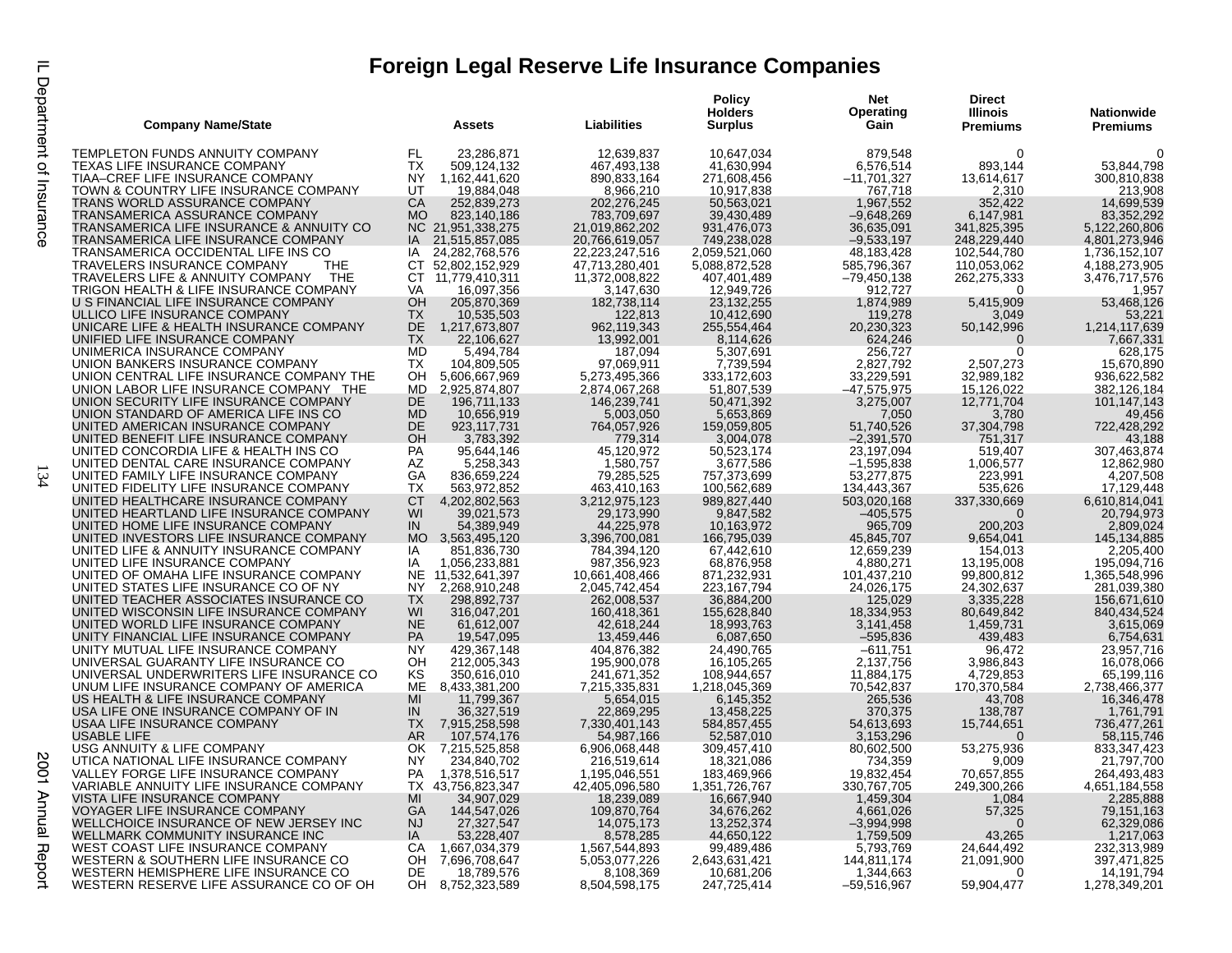| <b>Company Name/State</b>               |           | <b>Assets</b>     | Liabilities       | <b>Policy</b><br><b>Holders</b><br><b>Surplus</b> | <b>Net</b><br>Operating<br>Gain | <b>Direct</b><br><b>Illinois</b><br><b>Premiums</b> | <b>Nationwide</b><br><b>Premiums</b> |
|-----------------------------------------|-----------|-------------------|-------------------|---------------------------------------------------|---------------------------------|-----------------------------------------------------|--------------------------------------|
| WESTERN SECURITY LIFE INSURANCE COMPANY | AZ        | 23.165.957        | 16.129.663        | 7.036.294                                         | $-2.014.688$                    |                                                     | 5,465,160                            |
| WESTERN SOUTHERN LIFE ASSURANCE COMPANY | OН        | 5.742.366.394     | 5.503.141.602     | 239.224.792                                       | 27.230.882                      | 47.817.452                                          | .135.341.333                         |
| WESTWARD LIFE INSURANCE COMPANY         | AZ        | 45.692.867        | 8.276.611         | 37.416.256                                        | 1,923,233                       |                                                     | 1,268,146                            |
| WOODMEN ACCIDENT & LIFE COMPANY         | <b>NE</b> | 788.349.021       | 695.274.468       | 93.074.554                                        | 6.783.210                       | 2.528.539                                           | 61.401.929                           |
| WORLD INSURANCE COMPANY                 | NE        | 221.500.972       | 165.319.062       | 56.181.912                                        | $-3.394.714$                    | 5.101.985                                           | 211.009.468                          |
| ZALE LIFE INSURANCE COMPANY             | AZ        | 12.468.989        | 2.866.221         | 9.602.768                                         | 758.986                         | 891                                                 | 1.679.228                            |
| <b>Type Totals</b>                      |           | 2.995.140.361.661 | 2.809.512.426.891 | 185.627.934.750                                   | 15.370.845.360                  | 20.305.496.877                                      | 407.749.682.230                      |

#### **Alien Legal Reserve Life Insurance Companies**

| <b>Company Name/Domicile</b>                                 | <b>Assets</b>  | <b>Liabilities</b> | <b>Policy</b><br><b>Holders</b><br><b>Surplus</b> | <b>Net</b><br>Operating<br>Gain | <b>Direct</b><br><b>Illinois</b><br>Premiums | <b>Nationwide</b><br><b>Premiums</b> |
|--------------------------------------------------------------|----------------|--------------------|---------------------------------------------------|---------------------------------|----------------------------------------------|--------------------------------------|
| CANADA LIFE ASSURANCE COMPANY THE<br>Toronto, Can            | 4,276,284,094  | 3.981.364.846      | 294,919,249                                       | $-72.289.869$                   | 20.377.603                                   | 667,627,394                          |
| <b>CROWN LIFE INSURANCE COMPANY</b><br>Toronto, Can          | 424.512.212    | 385.408.390        | 39.103.822                                        | 5,858,216                       | 2,498,440                                    | 16,878,523                           |
| <b>GERLING GLOBAL LIFE INSURANCE COMPANY</b><br>Toronto, Can | 50.057.766     | 24.949.619         | 25.108.147                                        | 1.277.889                       | 0                                            | 4,224,566                            |
| GREAT WEST LIFE ASSURANCE COMPANY THE<br>Winnepeg, Can       | 196,028,878    | 149.739.727        | 46.289.151                                        | 2,465,740                       | 1,387,660                                    | 10,097,031                           |
| INDUSTRIAL ALLIANCE PACIFIC LIFE INS CO<br>Vancouver, Can    | 256,106,132    | 213,996,095        | 42,110,037                                        | 3,268,246                       | 12,586                                       | 20,833,615                           |
| SUN LIFE ASSURANCE COMPANY OF CANADA<br>Toronto. Can         | .969.284.566   | 7.509.775.917      | 459,508,649                                       | 95,166,288                      | 70.878.145                                   | 1.398.118.835                        |
| <b>Type Totals</b>                                           | 13.172.273.648 | 12.265.234.594     | 907.039.055                                       | 35.746.510                      | 95,154,434                                   | 2.117.779.964                        |

#### **Domestic Fraternal Benefit Societies**

|                                                                                                                                                                  |                |                                                                      |                                                                       | <b>Policy</b><br><b>Holders</b>                                 | <b>Net</b><br>Operating                                         | <b>Direct</b><br><b>Illinois</b>                          |                                                               |
|------------------------------------------------------------------------------------------------------------------------------------------------------------------|----------------|----------------------------------------------------------------------|-----------------------------------------------------------------------|-----------------------------------------------------------------|-----------------------------------------------------------------|-----------------------------------------------------------|---------------------------------------------------------------|
| <b>Company Name/State</b>                                                                                                                                        |                | Assets                                                               | Liabilities                                                           | <b>Surplus</b>                                                  | Gain                                                            | <b>Premiums</b>                                           |                                                               |
| AMERICAN SLOVENIAN CATHOLIC UNION KSKJ<br>CATHOLIC FRATERNAL LIFE<br>CATHOLIC ORDER OF FORESTERS<br>CSA FRATERNAL LIFE<br>FIREMENS MUTUAL AID & BENEFIT ASSN THE | IL.<br>IL      | 50.433.004<br>44.197.124<br>435.468.625<br>109,520,232<br>15,324,436 | 44.453.747<br>43,162,372<br>394.744.393<br>103.517.197<br>6.951.666   | 5,979,257<br>1,034,752<br>40,724,232<br>6,003,035<br>8,372,770  | 16,745<br>$-111,845$<br>$-1.087.701$<br>$-1,192,989$<br>178.462 | 463.243<br>3,414,535<br>2,765,680<br>4,987,057<br>296,172 | 4,358,555<br>3,590,588<br>43,160,721<br>12,583,982<br>297,989 |
| HOLY FAMILY SOCIETY OF THE U S A<br>INDEPENDENT ORDER OF VIKINGS<br>KNIGHTS OF PYTHIAS OF NA SA E A A & A                                                        |                | 25.675.226<br>2,283,561<br>25,077                                    | 15.917.742<br>1.319.909<br>22.578                                     | 9,757,483<br>963.652<br>2,499                                   | 389.454<br>56.146<br>$-524$                                     | 402,961<br>56,989<br>1,008                                | 4,146,980<br>153,648<br>1,023                                 |
| MODERN WOODMEN OF AMERICA<br>NATIONAL CATHOLIC SOCIETY OF FORESTERS<br>NATIONAL FRATERNAL SOCIETY OF THE DEAF                                                    | IL<br>IL       | 5.107.574.240<br>118.441.021<br>7,309,385                            | 4,350,631,540<br>106.119.015<br>7,240,093                             | 756,942,700<br>12,322,006<br>69,293                             | 38,336,015<br>–299,325<br>$-53,809$                             | 41,957,374<br>980,697<br>30,870                           | 507,832,324<br>6,486,960<br>157,421                           |
| ORDER SONS OF ITALY IN AMERICA<br>POLISH NATIONAL ALLIANCE OF THE US OF NA<br>POLISH ROMAN CATHOLIC UNION OF AMERICA                                             | IL<br>IL<br>IL | 573.517<br>340,251,170<br>97.839.015                                 | 311.194<br>309,852,584<br>79.128.200                                  | 262.323<br>30,398,586<br>18.710.814                             | $-68.367$<br>107,149<br>278.784                                 | 20.709<br>8,091,340<br>1,183,571                          | 18.549<br>18,109,074<br>4,161,992                             |
| POLISH WOMENS ALLIANCE OF AMERICA<br>ROYAL NEIGHBORS OF AMERICA<br>RUSSIAN INDEPENDENT MUTUAL AID SOCIETY<br>WESTERN CATHOLIC UNION<br><b>Type Totals</b>        | IL<br>IL.      | 45.316.724<br>601.424.647<br>.428,784<br>49,839,925<br>7,052,925,713 | 40.669.807<br>389.657.766<br>1.027.437<br>49,237,644<br>5,943,964,884 | 4.646.917<br>211,766,882<br>401,347<br>602,281<br>1,108,960,829 | $-996.230$<br>5,329,855<br>$-20,881$<br>123,238<br>40,984,177   | 537.976<br>3,659,506<br>4,850<br>2,573,699<br>71,428,237  | 1,997,911<br>23,520,204<br>4,961<br>8,204,600<br>638,787,482  |
|                                                                                                                                                                  |                |                                                                      |                                                                       |                                                                 |                                                                 |                                                           |                                                               |

135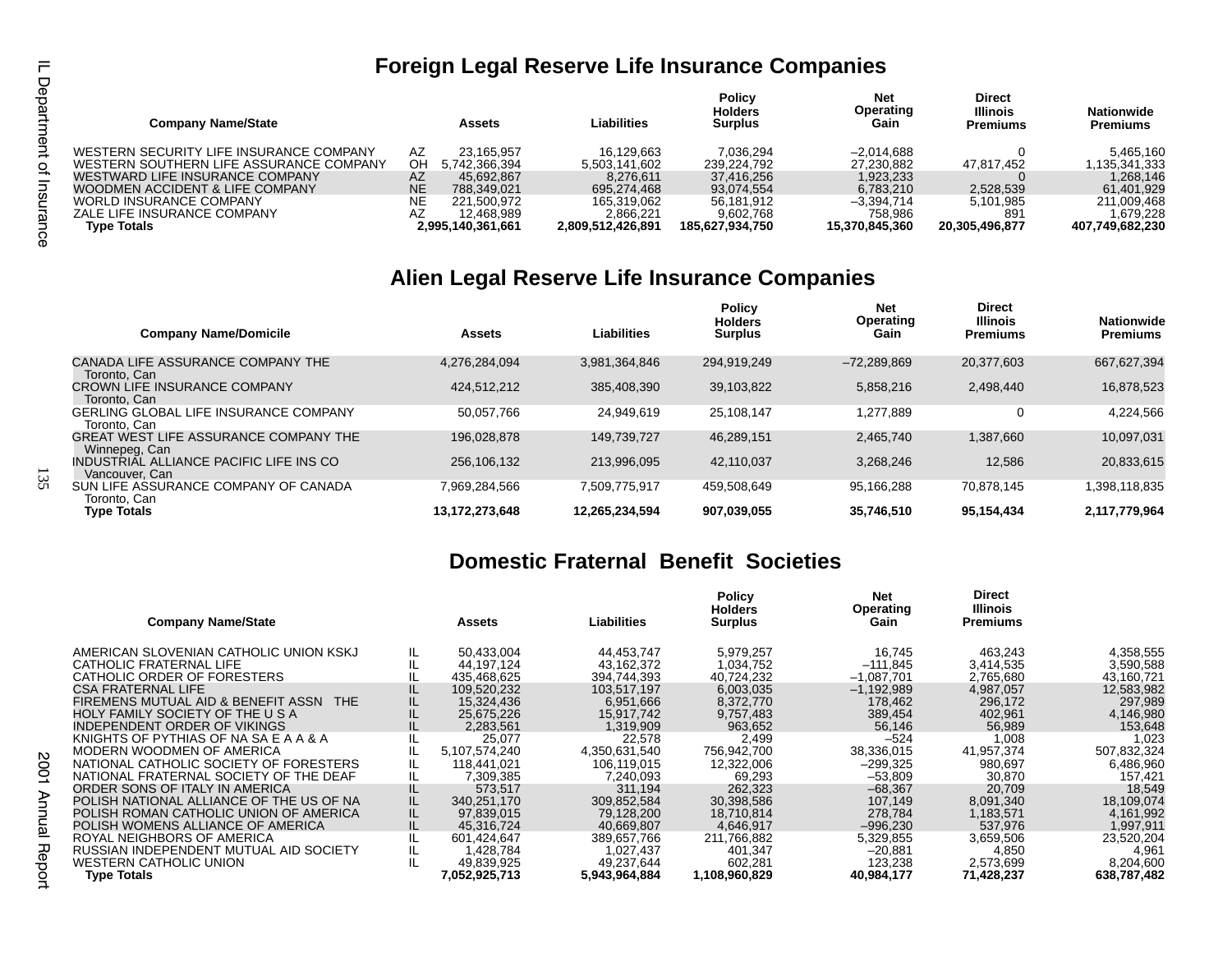## **Foreign Fraternal Benefit Societies**

| <b>Company Name/State</b>                                                          |                        | <b>Assets</b>              | Liabilities                | Policy<br><b>Holders</b><br><b>Surplus</b> | <b>Net</b><br>Operating<br>Gain | Direct<br><b>Illinois</b><br><b>Premiums</b> | <b>Nationwide</b><br><b>Premiums</b> |
|------------------------------------------------------------------------------------|------------------------|----------------------------|----------------------------|--------------------------------------------|---------------------------------|----------------------------------------------|--------------------------------------|
| AID ASSOCIATION FOR LUTHERANS                                                      |                        | WI 22,434,933,214          | 20,564,434,272             | 1,870,498,942                              | 100,598,025                     | 115,681,890                                  | 1,644,649,788                        |
| ALLIANCE OF TRANSYLVANIAN SAXONS                                                   | OH                     | 49,099,935                 | 46,819,138                 | 2,280,797                                  | 282,537                         | 52,115                                       | 2,484,799                            |
| AMERICAN FRATERNAL UNION                                                           | MN                     | 21,351,552                 | 20,480,769                 | 870,783                                    | $-37.708$                       | 95,950                                       | 1,378,777                            |
| ASSOCIATION OF LITHUANIAN WORKERS                                                  | <b>NY</b>              | 856,916                    | 590,483                    | 266,433                                    | $-24,612$                       | 6,736                                        | 38,099                               |
| ASSURED LIFE ASSOCIATION                                                           | CO                     | 55,258,075                 | 46,612,313                 | 8,645,762                                  | $-934,312$                      | 344,709                                      | 6,462,527                            |
| <b>BAPTIST LIFE ASSOCIATION</b><br>CATHOLIC AID ASSOCIATION THE                    | <b>NY</b><br><b>MN</b> | 19,722,972                 | 18,911,277                 | 811,695                                    | 8,726                           | 10,689<br>$\Omega$                           | 1,581,925<br>27,524,574              |
| CATHOLIC FAMILY LIFE INSURANCE                                                     | WI                     | 382,006,510<br>219,378,940 | 357,901,782<br>204,859,163 | 24,104,728<br>14,519,777                   | $-782,209$<br>338.028           | 387,939                                      | 16,652,182                           |
| <b>CATHOLIC KNIGHTS</b>                                                            | WI                     | 568,065,048                | 520, 172, 392              | 47,892,656                                 | 488,751                         | 835,568                                      | 39,688,584                           |
| CATHOLIC KNIGHTS OF AMERICA THE                                                    | <b>MO</b>              | 47,541,071                 | 44,851,610                 | 2,689,461                                  | 316,171                         | 203,991                                      | 8,657,075                            |
| CROATIAN CATHOLIC UNION OF USA & CANADA                                            | IN                     | 9,372,885                  | 8,950,872                  | 422,013                                    | $-65,076$                       | 26,688                                       | 2,328,112                            |
| CROATIAN FRATERNAL UNION OF AMERICA                                                | PA                     | 193,404,974                | 185,530,395                | 7,874,579                                  | 740,278                         | 954,502                                      | 14,912,175                           |
| <b>CZECH CATHOLIC UNION</b>                                                        | OΗ                     | 9,212,644                  | 6,153,010                  | 3.059.634                                  | 76,403                          | 3,911                                        | 265,940                              |
| DEGREE OF HONOR PROTECTIVE ASSOCIATION                                             | <b>MN</b>              | 123,013,547                | 117,772,220                | 5,241,326                                  | $-957,976$                      | 299,049                                      | 18,988,037                           |
| EQUITABLE RESERVE ASSOCIATION                                                      | WI                     | 97,753,015                 | 80,310,139                 | 17,442,876                                 | $-1,050,843$                    | 183,256                                      | 5,161,107                            |
| FIRST CATHOLIC SLOVAK LADIES ASSN U S A                                            | OH                     | 292,782,853                | 221,639,481                | 71,143,371                                 | 5,868,852                       | 745,795                                      | 7,488,455                            |
| FIRST CATHOLIC SLOVAK UNION USA & CANADA                                           | OН                     | 133,761,044                | 127,577,256                | 6,183,788                                  | 962,130                         | 507,976                                      | 13,151,740                           |
| GLEANER LIFE INSURANCE SOCIETY                                                     | MI                     | 814,539,137                | 735,174,695                | 79,364,442                                 | 6,498,562                       | 17,666,971                                   | 76,328,442                           |
| <b>GREATER BENEFICIAL UNION OF PITTSBURGH</b><br>GREEK CATHOLIC UNION OF THE U S A | <b>PA</b><br>PA        | 218,118,366<br>434,614,699 | 204,958,948<br>409,760,088 | 13,159,418<br>24,854,611                   | 1,134,432<br>2,629,286          | 1,120,845<br>33,505                          | 33,353,111<br>43,928,336             |
| HUNGARIAN REFORMED FEDERATION OF AMERICA                                           | <b>DC</b>              | 23,347,743                 | 14.899.837                 | 8.447.906                                  | 171,735                         | 5.680                                        | 545,502                              |
| <b>ISDA FRATERNAL ASSOCIATION</b>                                                  | <b>PA</b>              | 25,424,588                 | 21,162,787                 | 4,261,801                                  | 243,549                         | 52,321                                       | 2,109,831                            |
| KNIGHTS OF COLUMBUS                                                                | <b>CT</b>              | 9,212,198,783              | 7,898,069,168              | 1,314,129,615                              | 81,462,218                      | 17,560,571                                   | 692,707,458                          |
| LADIES PENNSYLVANIA SLOVAK CATHOLIC UN                                             | <b>PA</b>              | 15,341,819                 | 9,359,346                  | 5,982,473                                  | 101.258                         | 4,486                                        | 215,906                              |
| LITHUANIAN ALLIANCE OF AMERICA                                                     | PA                     | 3,046,377                  | 1,679,534                  | 1,366,843                                  | $-120,241$                      | 4,641                                        | 19,246                               |
| LITHUANIAN CATHOLIC ALLIANCE                                                       | PA                     | 1,568,547                  | 967,004                    | 601,543                                    | $-7,814$                        | 405                                          | 13,746                               |
| LOYAL CHRISTIAN BENEFIT ASSOCIATION                                                | PA                     | 87,162,589                 | 79,267,124                 | 7,895,465                                  | $-629.629$                      | 237,433                                      | 8,351,227                            |
| LUTHERAN BROTHERHOOD                                                               |                        | MN 16,820,529,790          | 15,696,828,383             | 1,123,701,407                              | $-61,615,973$                   | 73,839,068                                   | 1,426,959,780                        |
| MENNONITE MUTUAL AID ASSOCIATION                                                   | IN                     | 239,380,586                | 183,627,950                | 55,752,635                                 | 2,937,041                       | 2,133,026                                    | 51,181,514                           |
| MUTUAL BENEFICIAL ASSOCIATION INC THE                                              | <b>DE</b>              | 23,332,879                 | 22,699,161                 | 633,720                                    | 45,352                          | 320,995                                      | 2,058,731                            |
| NATIONAL MUTUAL BENEFIT THE                                                        | WI                     | 189,984,500                | 169,201,742                | 20,782,758                                 | 1,149,543                       | 1,097,741                                    | 17,970,669                           |
| NATIONAL SLOVAK SOCIETY OF THE USA                                                 | PA                     | 88,640,056                 | 83,770,269                 | 4.869.787                                  | 585,050                         | 54,123                                       | 11,417,103                           |
| ORDER OF UNITED COMMERCIAL TRAVELERS AM                                            | OН<br>OH               | 22,504,652                 | 17,359,308                 | 5,145,344                                  | 20,325                          | 6,543,102                                    | 4,989,330                            |
| ORTHODOX SOCIETY OF AMERICA<br>POLISH FALCONS OF AMERICA                           | PA                     | 14,689,730<br>33.226.351   | 14,266,649<br>31,187,575   | 423,081<br>2.038.776                       | 32,136<br>117.718               | 6,066<br>41,311                              | 912,078<br>2,705,626                 |
| POLISH NATIONAL UNION OF AMERICA                                                   | PA                     | 23,732,437                 | 20,120,415                 | 3,612,021                                  | $-372,795$                      | 65,298                                       | 1,058,395                            |
| POLISH UNION OF AMERICA                                                            | NY                     | 18,338,515                 | 17,767,371                 | 571,144                                    | 32,643                          | 958                                          | 929,426                              |
| POLISH UNION OF THE UNITED STATES OF NA                                            | <b>PA</b>              | 9,193,133                  | 5,627,142                  | 3,565,989                                  | $-104,326$                      | 19,609                                       | 216,374                              |
| ROYAL ARCANUM                                                                      | МA                     | 56,947,163                 | 43,014,542                 | 13,932,621                                 | $-100,355$                      | 46,959                                       | 2,237,359                            |
| SERB NATIONAL FEDERATION                                                           | <b>PA</b>              | 22,106,884                 | 21,590,865                 | 516,019                                    | 47,753                          | 160,777                                      | 1,207,972                            |
| SLOVAK CATHOLIC SOKOL                                                              | NJ                     | 50,915,224                 | 36,299,460                 | 14,615,764                                 | $-306, 156$                     | 54,464                                       | 1,405,173                            |
| SLOVAK GYMNASTIC UNION SOKOL OF THE USA                                            | NJ                     | 9,213,332                  | 4,519,916                  | 4,693,416                                  | 253,903                         | 34,184                                       | 94,055                               |
| SLOVENE NATIONAL BENEFIT SOCIETY                                                   | PA                     | 106,089,219                | 97.795.973                 | 8,293,246                                  | 481.558                         | 411.732                                      | 5,241,929                            |
| <b>SONS OF NORWAY</b>                                                              | MN                     | 176,517,392                | 168,985,063                | 7.532.329                                  | 1,023,505                       | 494.533                                      | 10,985,493                           |
| TRAVELERS PROTECTIVE ASSOCIATION OF AM                                             | <b>MO</b>              | 13,212,502                 | 1,937,984                  | 11,274,518                                 | $-572,605$                      | 56,448                                       | 1,263,141                            |
| UKRAINIAN FRATERNAL ASSOCIATION                                                    | <b>PA</b>              | 9,236,511                  | 8,737,330                  | 499.181                                    | $-86.480$                       | 15,147                                       | 300,415                              |
| UKRAINIAN NATIONAL ASSOCIATION INC<br>UNITED LUTHERAN SOCIETY                      | NJ<br>PA               | 63,287,920<br>14,942,889   | 56,241,171<br>12,694,393   | 7,046,750<br>2,248,497                     | 307,602<br>85,862               | 89,119<br>141,952                            | 2,590,269                            |
| UNITED STATES LETTER CARRIERS                                                      | ΤN                     | 126,040,951                | 104,146,297                | 21,894,654                                 | 922,013                         | 726,618                                      | 1,698,439<br>14,197,533              |
| W S A FRATERNAL LIFE                                                               | CО                     | 36,738,727                 | 27,277,655                 | 9,461,072                                  | $-1,382,063$                    | 5,700                                        | 3,036,183                            |
| WESTERN FRATERNAL LIFE ASSOCIATION                                                 | ΙA                     | 156,968,774                | 143,827,568                | 13,141,206                                 | 349,403                         | 505,541                                      | 14,876,620                           |
| <b>WILLIAM PENN ASSOCIATION</b>                                                    | PA                     | 137,160,246                | 113,231,435                | 23,928,811                                 | 730,511                         | 16,556                                       | 7,444,860                            |
| WOMANS LIFE INSURANCE SOCIETY                                                      | MI                     | 148,896,899                | 119,859,074                | 29,037,825                                 | 717,349                         | 693,520                                      | 8,219,399                            |
| WOODMEN OF THE WORLD LIFE INSURANCE SOC                                            | <b>NE</b>              | 5,491,432,038              | 4,942,567,563              | 548,864,475                                | 38.702.121                      | 3,594,273                                    | 521,543,017                          |
| WORKMENS BENEFIT FUND OF THE U S A                                                 | NY                     | 32,680,081                 | 30,018,047                 | 2,662,032                                  | 8,513                           | 150,858                                      | 1,392,714                            |
| <b>WORKMENS CIRCLE THE</b>                                                         | <b>NY</b>              | 9,468,944                  | 8,189,798                  | 1,279,146                                  | $-268,364$                      | 10,708                                       | 1,450,688                            |
| <b>Type Totals</b>                                                                 |                        | 59,638,286,168             | 54,152,255,202             | 5,486,030,962                              | 181,051,305                     | 248,358,008                                  | 4,788,570,986                        |

136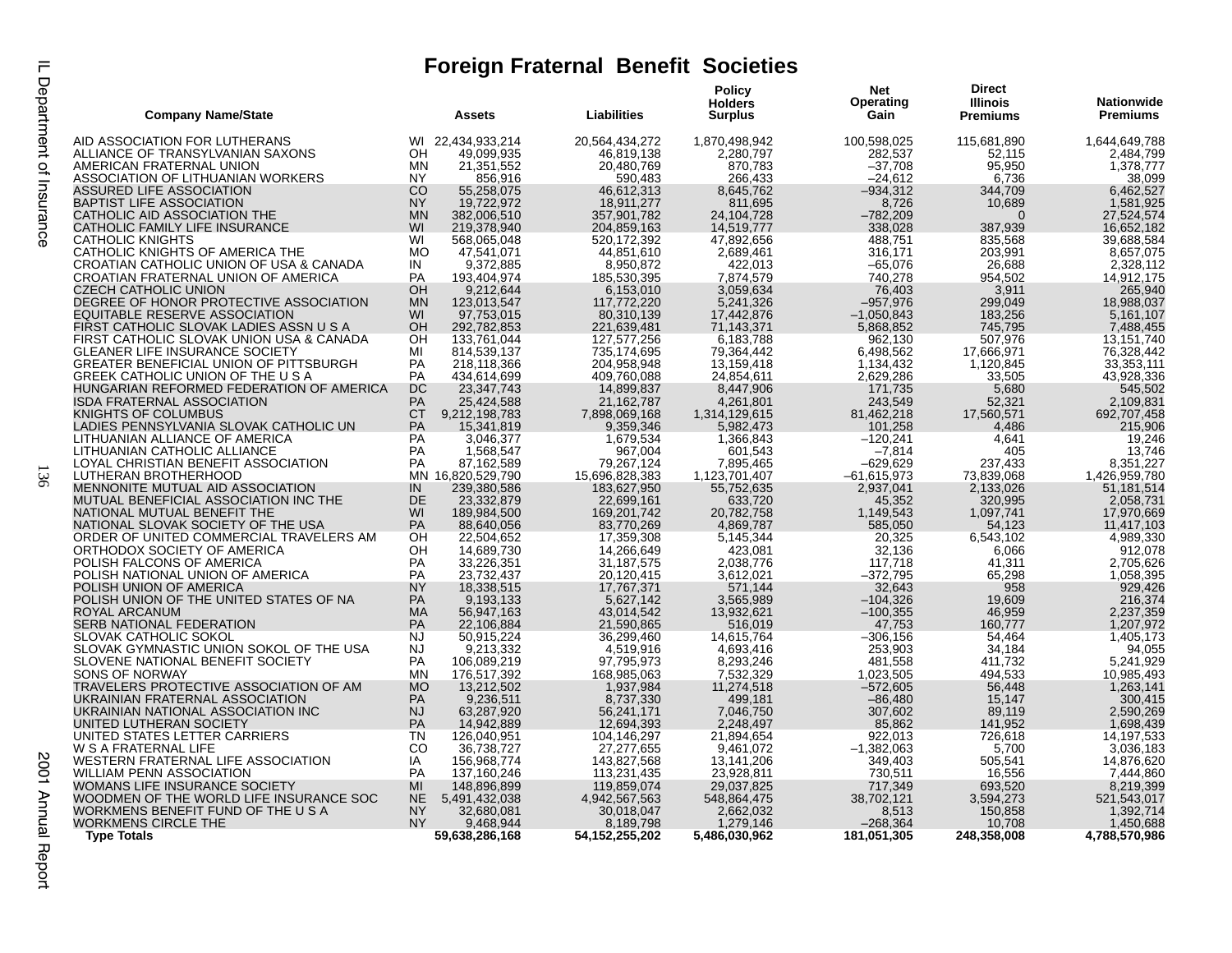#### **Alien Fraternal Benefit Societies**

| <b>Company Name/Domicile</b>                     | Assets        | Liabilities   | Policy<br><b>Holders</b><br><b>Surplus</b> | <b>Net</b><br>Operating<br>Gain | <b>Direct</b><br><b>Illinois</b><br><b>Premiums</b> | <b>Nationwide</b><br><b>Premiums</b> |
|--------------------------------------------------|---------------|---------------|--------------------------------------------|---------------------------------|-----------------------------------------------------|--------------------------------------|
| INDEPENDENT ORDER OF FORESTERS<br>Don Mills, Can | 2.633.646.036 | 2.204.973.799 | 428.672.237                                | $-955.741$                      | 10.978.492                                          | 135.611.293                          |
| <b>Type Totals</b>                               | 2,633,646,036 | 2,204,973,799 | 428.672.237                                | $-955.741$                      | 10.978.492                                          | 135.611.293                          |

#### **Assessment Companies**

| Companv Name/State                   |     | Assets    | .iabilities | <b>Policy</b><br><b>Holders</b><br>Surplus | Net<br>Operating<br>Gain | <b>Direct</b><br><b>Illinois</b><br><b>Premiums</b> | <b>Nationwide</b><br>Premiums |
|--------------------------------------|-----|-----------|-------------|--------------------------------------------|--------------------------|-----------------------------------------------------|-------------------------------|
| AMERICAN LIFE INSURANCE COMPANY      |     | 4.628.881 | 985.559     | 3.643.322                                  | $-153.193$               | 291.054                                             | 291,055                       |
| INTERSTATE BANKERS LIFE INSURANCE CO | . . | 741.252   | 51.725      | 689.527                                    | 9,556                    | $-1,505$                                            | $-604$                        |
| <b>Type Totals</b>                   |     | 5,370,133 | 1,037,284   | 1.332.849                                  | –143,637                 | 289,549                                             | 290,451                       |

#### **Burial Societies**

|                                      | <b>Company Name/State</b>            |     | Assets  | Liabilities | <b>Policy</b><br><b>Holders</b><br><b>Surplus</b> | <b>Net</b><br>Operating<br>Gain | <b>Direct</b><br><b>Illinois</b><br>Premiums | Nationwide<br>Premiums |
|--------------------------------------|--------------------------------------|-----|---------|-------------|---------------------------------------------------|---------------------------------|----------------------------------------------|------------------------|
| $\overline{\phantom{0}}$<br>$\omega$ | SLOVENIAN WOMENS UNION OF AMERICA    |     | 837.303 | 348.995     | 488.308                                           | $-9,997$                        | 51.431                                       | 51.431                 |
| ┙                                    | STEPHENSON COUNTY BURIAL ASSOCIATION | IL. | 1.253   |             | 1.246                                             | 78                              | 23                                           | 23                     |
|                                      | <b>Type Totals</b>                   |     | 838.556 | 349.002     | 489.554                                           | $-9,919$                        | 51.454                                       | 51.454                 |

#### **Domestic Health Maintenance Organizations**

| <b>Company Name/State</b>                                        | Assets                    | <b>Liabilities</b>       | <b>Policy</b><br><b>Holders</b><br><b>Surplus</b> | <b>Net</b><br>Operating<br>Gain | <b>Direct</b><br><b>Illinois</b><br><b>Premiums</b> | <b>Nationwide</b><br>Premiums |
|------------------------------------------------------------------|---------------------------|--------------------------|---------------------------------------------------|---------------------------------|-----------------------------------------------------|-------------------------------|
| AETNA U.S. HEALTHCARE OF ILLINOIS INC<br>AMERIGROUP ILLINOIS INC | 103.809.107<br>28.075.034 | 71,472,222<br>15,222,715 | 32.336.885<br>12,852,319                          | $-4.959.106$<br>8,417,127       | 221.616.928<br>56,983,191                           | 239,121,786<br>56,983,191     |
| BCI HMO INC                                                      | 11.394.159                | 821.141                  | 10.573.018                                        | 404.364                         | 306.018                                             | 306.018                       |
| <b>COUNTRY MEDICAL PLANS INC*</b>                                |                           |                          |                                                   |                                 | 2.647.474                                           | 2.647.474                     |
| HARMONY HEALTH PLANS OF ILLINOIS INC                             | 27.112.498                | 20,124,617               | 6,987,881                                         | 4,488,498                       | 61.691.207                                          | 69,281,851                    |
| <b>HEALTH ALLIANCE MEDICAL PLANS INC*</b>                        |                           |                          |                                                   |                                 | 349.298.528                                         | 349,298,528                   |
| <b>HEALTH ALLIANCE - MIDWEST INC</b>                             | 6.048.155                 | 2,783,925                | 3,264,230                                         | 232.868                         | 1,228,592                                           | 17,198,495                    |
| HEALTH CARE SERVICE CORP A MUT LEGAL RES CO*                     |                           |                          |                                                   |                                 | 1.481.015.293                                       | 1,481,015,293                 |
| JOHN DEERE HEALTH PLAN INC                                       | 188.377.476               | 114.083.966              | 74.293.510                                        | 7.918.862                       | 78.713.821                                          | 575,179,030                   |
| ONE HEALTH PLAN OF ILLINOIS INC                                  | 35,956,239                | 26,658,439               | 9,297,800                                         | 344.599                         | 50,363,957                                          | 50,363,957                    |
| OSF HEALTH PLANS INC*                                            |                           |                          |                                                   |                                 | 133.315.542                                         | 133,315,542                   |
| PERSONALCARE INSURANCE OF ILLINOIS INC*                          |                           |                          |                                                   |                                 | 143,034,352                                         | 143,034,352                   |
| ROCKFORD HEALTH PLANS INC*                                       |                           |                          |                                                   |                                 | 99,289,868                                          | 99,289,868                    |
| UNICARE HEALTH PLANS OF THE MIDWEST INC                          | 118.613.746               | 85,986,655               | 32,627,091                                        | 611,140                         | 329,685,418                                         | 333,716,581                   |
| UNION HEALTH SERVICE INC                                         | 11.731.442                | 4.700.780                | 7.030.662                                         | 232,968                         | 25,205,147                                          | 25,205,147                    |
| <b>Type Totals</b>                                               | 531,117,856               | 341,854,460              | 189,263,396                                       | 17,691,320                      | 3,034,395,336                                       | 3,575,957,113                 |

**\*These companies are licensed as legal reserve life companies with an HMO line of business.**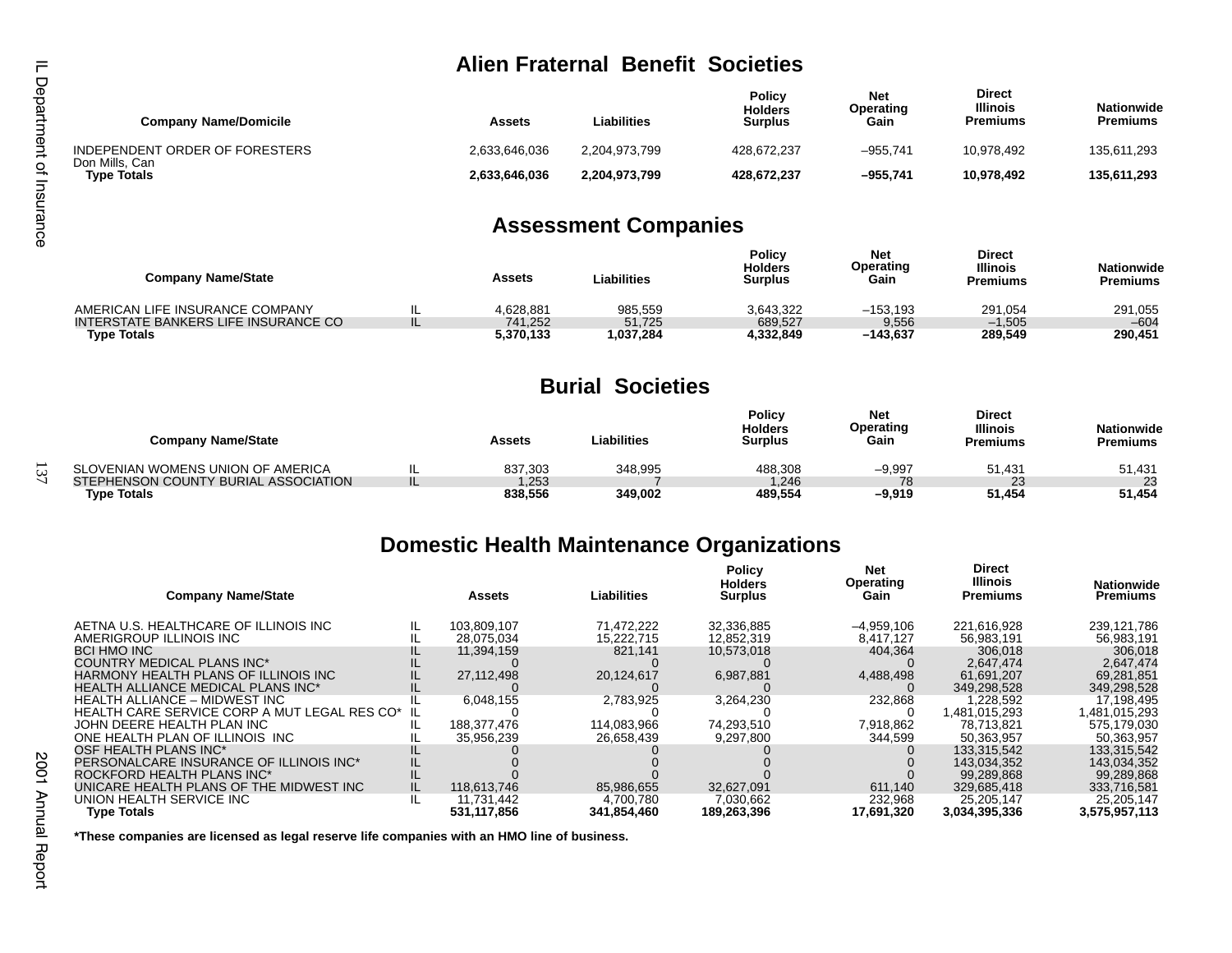#### **Foreign Health Maintenance Organizations**

| <b>Company Name/State</b>                                                |                        | Assets                     | Liabilities               | <b>Policy</b><br><b>Holders</b><br><b>Surplus</b> | <b>Net</b><br>Operating<br>Gain | <b>Direct</b><br><b>Illinois</b><br><b>Premiums</b> | <b>Nationwide</b><br>Premiums |
|--------------------------------------------------------------------------|------------------------|----------------------------|---------------------------|---------------------------------------------------|---------------------------------|-----------------------------------------------------|-------------------------------|
| CIGNA HEALTHCARE OF ILLINOIS INC<br>CIGNA HEALTHCARE OF ST LOUIS INC     | DE<br><b>MO</b>        | 13.318.246                 | 8.914.487                 | 4,403,759<br>3.473.227                            | $-6.117.606$<br>77.613          | 23.879.036<br>5,229,451                             | 29.480.291<br>30,761,478      |
| <b>GROUP HEALTH PLAN INC</b>                                             | <b>MO</b>              | 8,305,691<br>142.997.633   | 4,832,464<br>103.736.890  | 39.260.743                                        | 6.930.930                       | 152.170.337                                         | 501.448.091                   |
| <b>HEALTHLINK HMO INC</b><br>HMO MISSOURI INC                            | <b>MO</b><br><b>MO</b> | 19,907,086<br>67.812.308   | 5,132,002<br>39,505,875   | 14,775,084<br>28,306,433                          | 4,441,215<br>9,469,807          | 718,006                                             | 3,944,537<br>160,895,801      |
| HUMANA HEALTH PLAN INC<br>MEDICAL ASSOCIATES HEALTH PLAN INC             | <b>KY</b><br>IA        | 432.915.096<br>11.710.649  | 279.684.347<br>7.027.323  | 153.230.749<br>4,683,326                          | $-15.300.865$<br>789,858        | 1.180.487.107<br>6.842.094                          | 2,279,939,871<br>56,776,818   |
| MEDICAL CENTER HEALTH PLAN INC<br>MERCY HEALTH PLANS OF MISSOURI INC     | <b>MO</b><br><b>MO</b> | 21.261.646<br>70.434.232   | 18.371.843<br>54.597.554  | 2.889.803<br>15.836.678                           | 1.114.903<br>$-2.647.200$       | 24,022,379                                          | 82.813.463<br>401,537,673     |
| <b>MERCYCARE INSURANCE COMPANY*</b>                                      | WI                     |                            |                           |                                                   |                                 |                                                     | 43.217.523                    |
| <b>NEVADACARE INC</b><br>PREMIER MEDICAL INSRUANCE GROUP INC*            | <b>NV</b><br>WI        | 43.280.325                 | 33.210.641                | 10.069.684                                        | 4,566,892                       | 204.145                                             | 159,256,571<br>1.575.414      |
| PRUDENTIAL HEALTH CARE PLAN INC<br>UNITED HEALTHCARE OF ILLINOIS INC     | <b>TX</b><br><b>DE</b> | 395.810.075<br>152.462.546 | 181.089.625<br>92.334.912 | 214.720.450<br>60.127.634                         | $-8.180.647$<br>6.096.936       | 28.259.803<br>439.261.760                           | 991,054,472<br>442,340,954    |
| UNITED HEALTHCARE OF THE MIDWEST INC<br>WELLMARK HEALTH PLAN OF IOWA INC | <b>MO</b><br>IA        | 341.719.623<br>39,842,944  | 223.867.858<br>22,575,225 | 117.851.765<br>17,267,719                         | 29.145.145<br>$-981.455$        | 110,477,351                                         | 1,424,227,055<br>122,885,801  |
| <b>Type Totals</b>                                                       |                        | 1,761,778,100              | 1,074,881,046             | 686,897,054                                       | 29,405,526                      | 1,971,551,469                                       | 6,732,155,813                 |

**\*These companies are licensed as legal reserve life companies with an HMO line of business.**

#### **Voluntary Service Plans**

|                                         |   |           | <u>VULUILLAI VUUTIVUUTI ILAILIS</u> |                                            | <b>Direct</b>                   |                                    |                                      |  |
|-----------------------------------------|---|-----------|-------------------------------------|--------------------------------------------|---------------------------------|------------------------------------|--------------------------------------|--|
| <b>Company Name/State</b>               |   | Assets    | <b>Liabilities</b>                  | Policy<br><b>Holders</b><br><b>Surplus</b> | <b>Net</b><br>Operating<br>Gain | <b>Illinois</b><br><b>Premiums</b> | <b>Nationwide</b><br><b>Premiums</b> |  |
| AMERICAN DENTAPLANS LTD                 | ∟ | 132.120   | 25,645                              | 106.475                                    | $-40.742$                       | 106.057                            | 106.057                              |  |
| DENTAL CARE OF AMERICA INC              | ـ | 9.523     | 6.147                               | 3,376                                      | 43.897                          | 122.074                            | 122.074                              |  |
| FIRST COMMONWEALTH HEALTH SERVICES CORP | ╙ | 527.956   | 40,831                              | 487.125                                    | 17.551                          | 127.426                            | 127.426                              |  |
| <b>HEALTH CARE SYSTEMS INC</b>          |   | 952.334   | 683,683                             | 268.651                                    | $-341.511$                      | 8.772.662                          | 8,772,662                            |  |
| <b>MASONICARE</b>                       |   | 465.781   | 257.179                             | 208,602                                    | $-123,100$                      | 234.835                            | 234,835                              |  |
| NATIONAL DENTAL CARE INC                | ᅠ |           |                                     |                                            |                                 |                                    |                                      |  |
| SIDNEY HILLMAN HEALTH CENTRE            |   | 378.460   | 129.313                             | 249.147                                    | 155.260                         | 2,182,652                          | 2,182,652                            |  |
| UNION MEDICAL CENTER                    |   | 966.679   | 317.235                             | 649.444                                    | $-32.397$                       | 3.724.942                          | 3.724.942                            |  |
| UNIVERSAL HEALTH SERVICES INC           |   | 127.883   | 21.088                              | 106.795                                    | $-7,138$                        | 469.091                            | 609.337                              |  |
| Type Totals                             |   | 3,560,736 | l.481.121                           | 2,079,615                                  | $-328.180$                      | 15.739.739                         | 15.879.985                           |  |

#### **Dental Service Plans**

| <b>Company Name/State</b>     |    | Assets     | .iabilities | Policy<br><b>Holders</b><br>Surplus | <b>Net</b><br>Operating<br>Gain | <b>Direct</b><br><b>Illinois</b><br>Premiums | <b>Nationwide</b><br>Premiums |
|-------------------------------|----|------------|-------------|-------------------------------------|---------------------------------|----------------------------------------------|-------------------------------|
| DELTA DENTAL PLAN OF ILLINOIS | ⊔∟ | 21.145.725 | 12.875.639  | 8.270.086                           | 606.702                         | 63.641.532                                   | 63.641.532                    |
| <b>Type Totals</b>            |    | 21.145.725 | 12.875.639  | 8,270,086                           | 606.702                         | 63.641.532                                   | 63.641.532                    |

138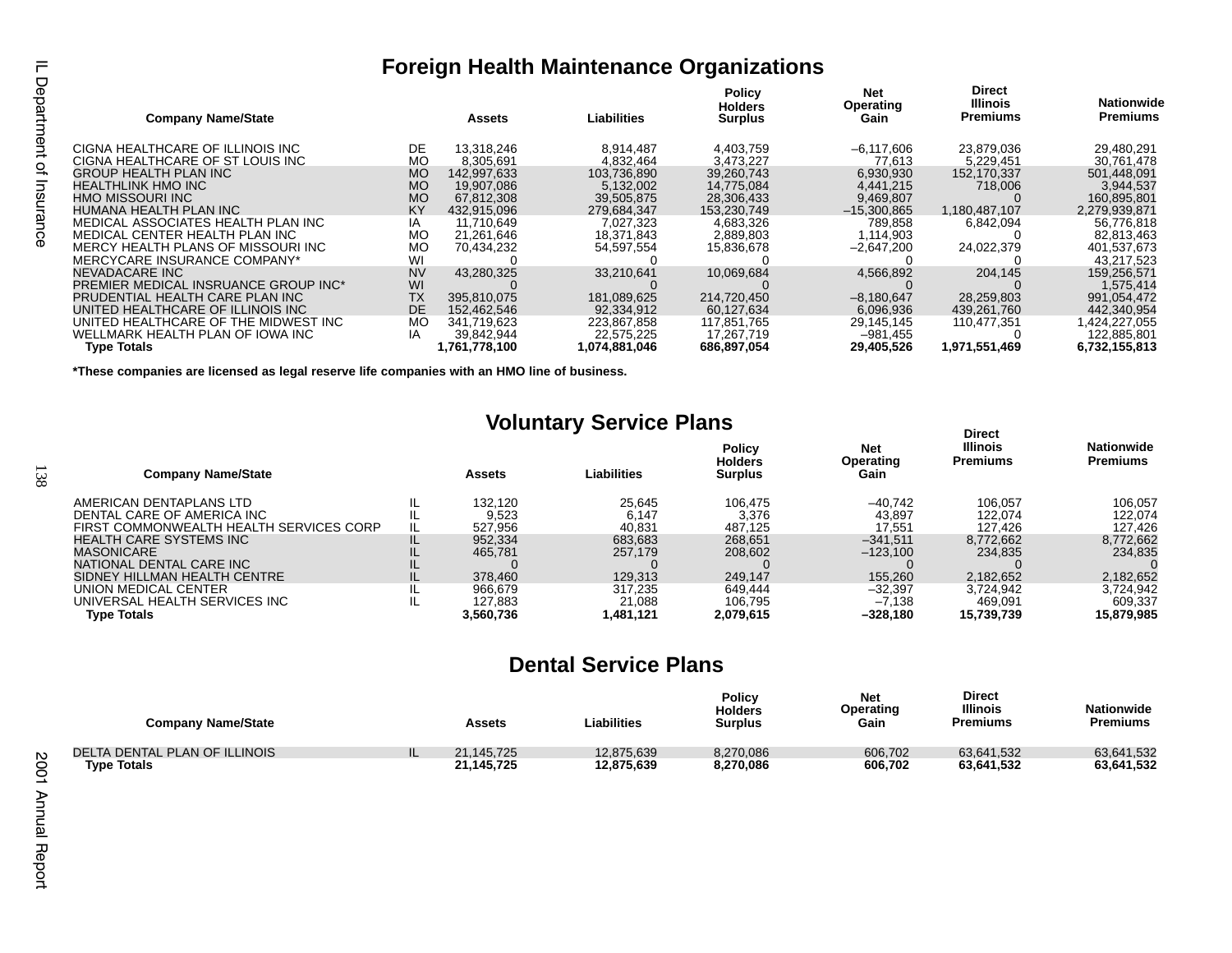#### **Domestic Limited Health Service Organizations**

| Company Name/State                            |    | <b>Assets</b> | <b>Liabilities</b> | <b>Policy</b><br><b>Holders</b><br><b>Surplus</b> | <b>Net</b><br>Operating<br>Gain | <b>Direct</b><br><b>Illinois</b><br><b>Premiums</b> | <b>Nationwide</b><br><b>Premiums</b> |
|-----------------------------------------------|----|---------------|--------------------|---------------------------------------------------|---------------------------------|-----------------------------------------------------|--------------------------------------|
| ANP CARE LINK LTD                             |    | 108.491       |                    | 108.491                                           | 6,891                           |                                                     |                                      |
| COMPDENT OF ILLINOIS INC                      |    | 4.133.072     | 3.542.769          | 590.303                                           | 157,230                         | 16.653.801                                          | 16.653.801                           |
| DENTAL BENFIT PROVIDERS OF ILLINOIS INC.      | IL | 732.416       | 48.882             | 683.534                                           | 43.135                          | 102.967                                             | 170.457                              |
| <b>DENTAL CONCERN LTD THE</b>                 |    | 3.212.209     | 197,301            | 3.014.908                                         | 535,513                         | 1.661.915                                           | 2.056.796                            |
| FIRST COMMONWEALTH INSURANCE COMPANY*         |    |               |                    |                                                   |                                 | 32,586,067                                          | 32,586,067                           |
| FIRST COMMONWEALTH LTD HEALTH SERV CORP       | IL | 3.291.168     | 233.122            | 3.058.046                                         | 140.495                         | 428.759                                             | 922.274                              |
| MARKDENT INC                                  |    | 74.342        | 4.003              | 70.339                                            | 27.841                          | 245.739                                             | 245.739                              |
| OLYMPIA LIMITED HEALTH SERVICES ORG INC       |    | 305.315       | 157.575            | 147.740                                           | $-50.350$                       | 2.469.742                                           | 2.469.742                            |
| UNITED CONCORDIA DENTAL PLANS OF ILLINOIS INC |    | 141.137       | 9,655              | 131.482                                           | 3,766                           | 45.116                                              | 45.116                               |
| <b>Type Totals</b>                            |    | 11.998.150    | 4,193,307          | 7.804.843                                         | 864.521                         | 54.194.106                                          | 55.149.992                           |

**\*These companies are licensed as legal reserve life companies with an LHSO line of business.**

#### **Foreign Limited Health Service Organizations**

| <b>Company Name/State</b>  | Assets  | Liabilities | <b>Policy</b><br><b>Holders</b><br><b>Surplus</b> | <b>Net</b><br>Operating<br>Gain | <b>Direct</b><br><b>Illinois</b><br>Premiums | <b>Nationwide</b><br>Premiums |
|----------------------------|---------|-------------|---------------------------------------------------|---------------------------------|----------------------------------------------|-------------------------------|
| SAFEGUARD HEALTH PLANS INC | 683.468 | 458.009     | 225.459                                           | 133.088                         | 81.601                                       | 3.809.916                     |
| <b>Type Totals</b>         | 683.468 | 458.009     | 225.459                                           | 133.088                         | 81,601                                       | 3.809.916                     |

#### **Foreign Accredited Reinsurer**

| <b>Company Name/State</b>               |           | Assets         | Liabilities   | <b>Policy</b><br><b>Holders</b><br>Surplus | <b>Net</b><br>Operating<br>Gain | <b>Direct</b><br><b>Illinois</b><br><b>Premiums</b> | <b>Nationwide</b><br><b>Premiums</b> |
|-----------------------------------------|-----------|----------------|---------------|--------------------------------------------|---------------------------------|-----------------------------------------------------|--------------------------------------|
| AGC LIFE INSURANCE COMPANY              | МO        | 5.183.752.731  | 374.391.700   | 4.809.361.031                              | 642.963.910                     |                                                     | 36.862.076                           |
| GE CAPITAL LIFE ASSURANCE COMPANY OF NY | <b>NY</b> | 3.441.280.004  | 3.285.577.041 | 155.702.964                                | $-26.385.368$                   |                                                     | 865.303.499                          |
| HANNOVER LIFE REASSURANCE COMPANY OF AM | FL        | 1.527.470.034  | 1.438.300.316 | 89.169.718                                 | $-21.043.057$                   |                                                     | $-20.949.850$                        |
| MANULIFE REINSURANCE CORPORATION (USA)  | мі        | 2.313.668.375  | 954.634.561   | 1.359.033.814                              | 171.168.726                     |                                                     | 232.055.143                          |
| <b>Type Totals</b>                      |           | 12.466.171.144 | 6.052.903.618 | 6.413.267.527                              | 766.704.211                     |                                                     | 1.113.270.868                        |

#### **Alien Accredited Reinsurer**

| <b>Company Name/State</b>      | Assets      | Liabilities | Policy<br><b>Holders</b><br>Surplus | <b>Net</b><br><b>Jperating</b><br>Gain | <b>Direct</b><br><b>Illinois</b><br>Premiums | <b>Nationwide</b><br><b>Premiums</b> |
|--------------------------------|-------------|-------------|-------------------------------------|----------------------------------------|----------------------------------------------|--------------------------------------|
| CLARICA LIFE INSURANCE COMPANY | 604.623.095 | 564.802.818 | 39.820.276                          | $-35.810.161$                          |                                              | 121.859.954                          |
| <b>Type Totals</b>             | 604,623,095 | 564.802.818 | 39.820.276                          | $-35.810.161$                          |                                              | 121.859.954                          |